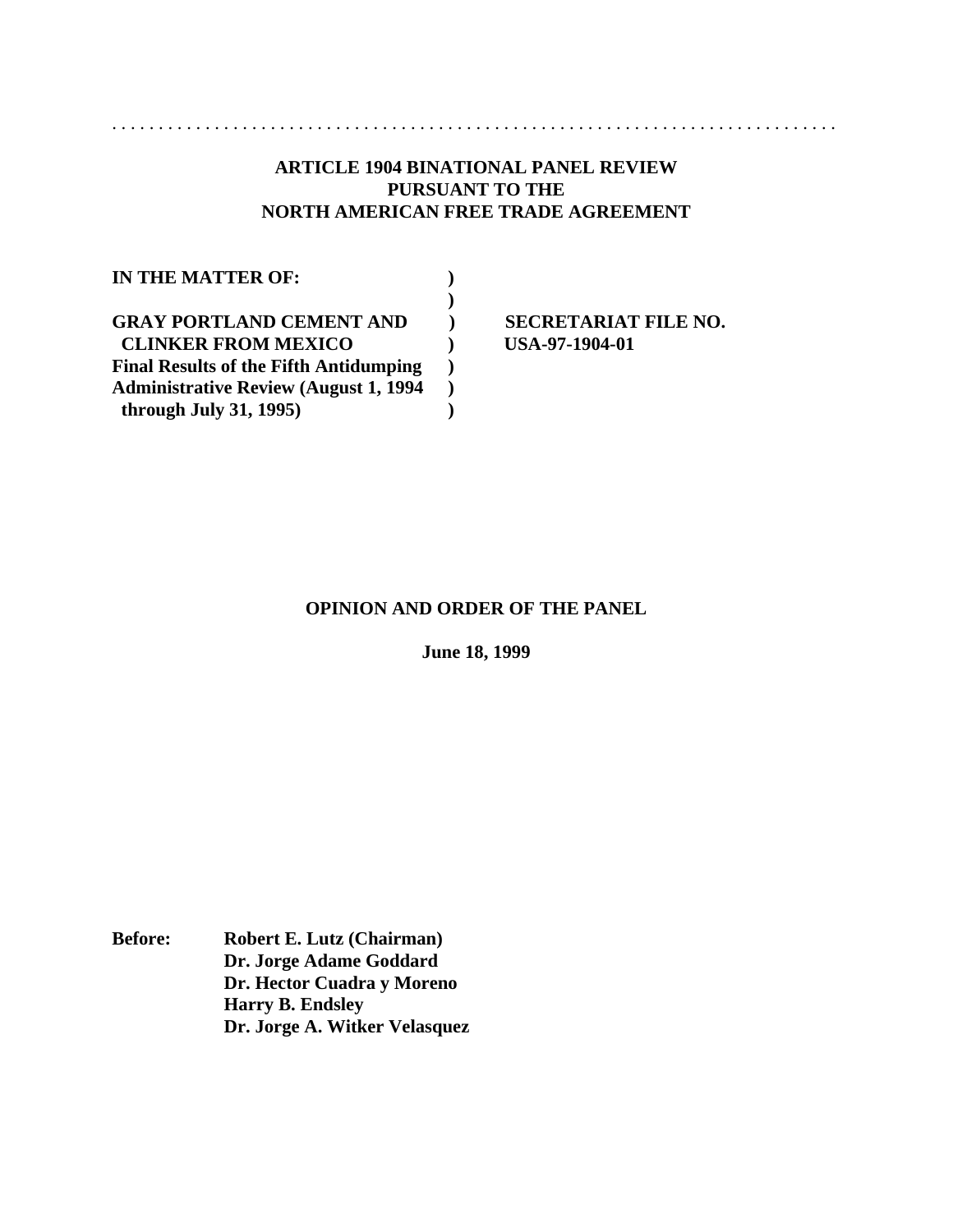# **TABLE OF CONTENTS**

# **OPINION AND ORDER OF PANEL**

| I.  |               |    |                                                 |
|-----|---------------|----|-------------------------------------------------|
| II. |               |    |                                                 |
|     | A.            |    |                                                 |
|     | <b>B.</b>     |    |                                                 |
| Ш.  |               |    | <b>GOVERNING LAW AND STANDARD OF REVIEW  11</b> |
|     | A.            |    |                                                 |
|     | <b>B.</b>     |    |                                                 |
|     |               | 1. |                                                 |
|     |               | 2. |                                                 |
| IV. |               |    |                                                 |
|     | A.            |    |                                                 |
|     | <b>B.</b>     |    |                                                 |
|     | $C_{\bullet}$ |    |                                                 |
|     | D.            |    |                                                 |
|     |               | 1. |                                                 |
|     |               |    | a.                                              |
|     |               |    | b.                                              |
|     |               | 2. |                                                 |
|     |               | 3. |                                                 |
|     |               |    | а.                                              |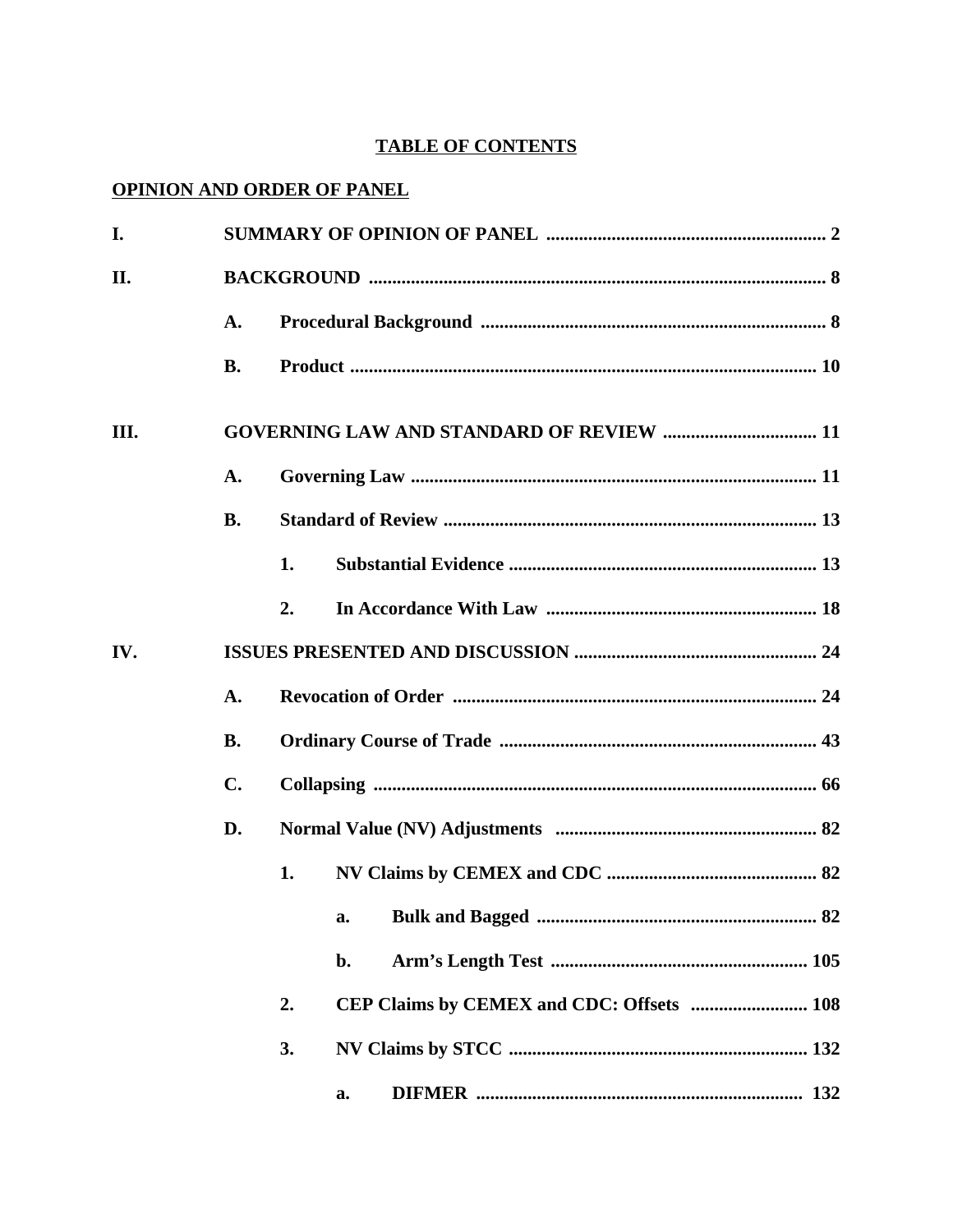|    |    | b. |     |                                                    |
|----|----|----|-----|----------------------------------------------------|
|    |    | c. |     |                                                    |
|    |    |    | i.  | CDC's Claimed "Other" Adjustments  152             |
|    |    |    | ii. | CEMEX's Post-Sale Rebates  155                     |
|    |    | d. |     |                                                    |
| Е. |    |    |     | Constructed Export Price (CEP) Claims by STCC  166 |
|    | 1. |    |     |                                                    |
|    | 2. |    |     |                                                    |
|    | 3. |    |     |                                                    |
| F. |    |    |     |                                                    |
|    |    |    |     |                                                    |
|    |    |    |     |                                                    |
|    |    |    |     |                                                    |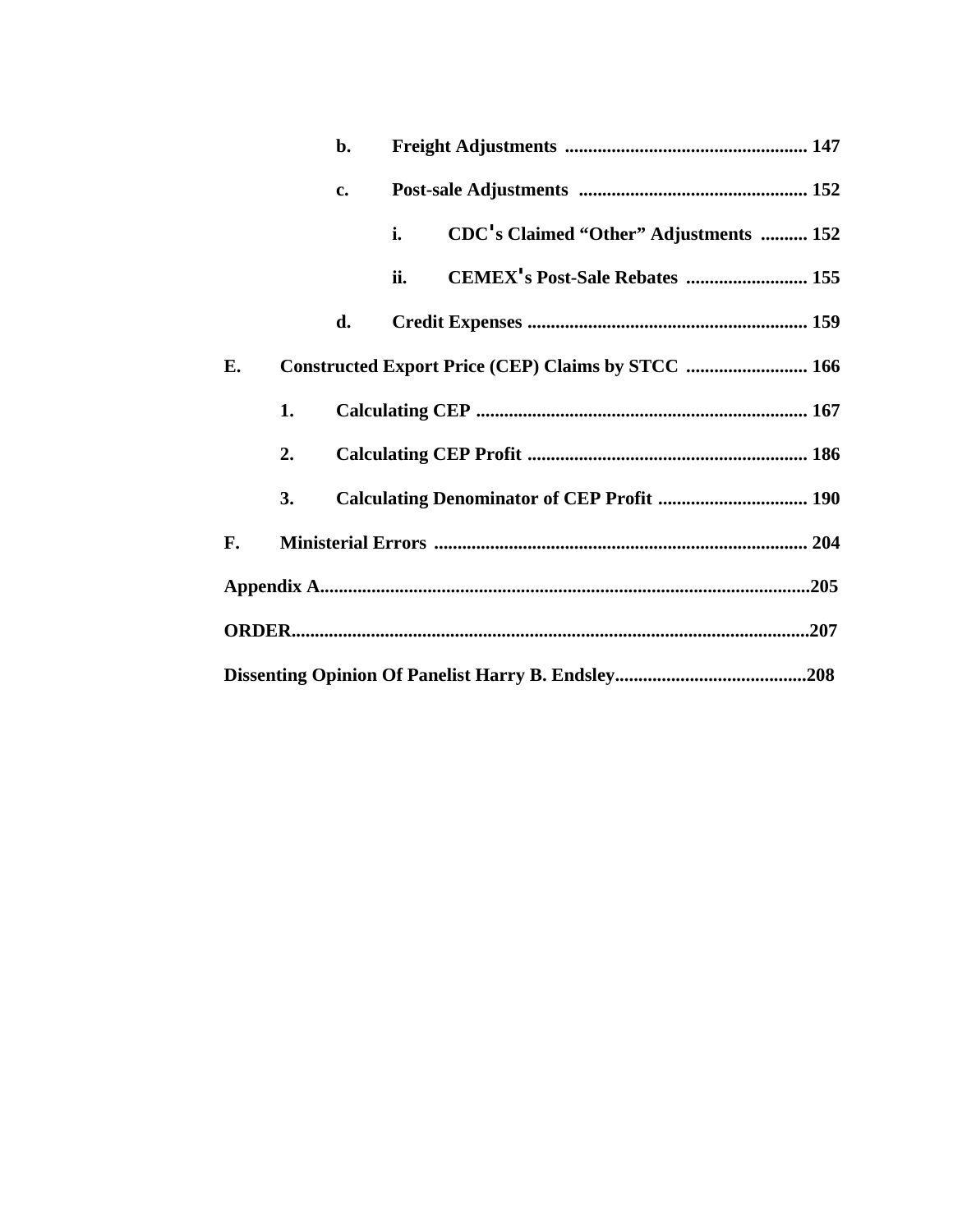# **NORTH AMERICAN FREE TRADE AGREEMENT ARTICLE 1904 BINATIONAL PANEL REVIEW**

| IN THE MATTER OF:                       |  |
|-----------------------------------------|--|
|                                         |  |
| <b>Gray Portland Cement and Clinker</b> |  |
| from Mexico; Final Results of the       |  |
| <b>Fifth Antidumping Administrative</b> |  |
| Review (August 1, 1994 through          |  |
| <b>July 31, 1995)</b>                   |  |
|                                         |  |

**Secretariat File No. from Mexico; Final Results of the ) USA-97-1904-01**

# **OPINION AND ORDER OF THE PANEL**

## **APPEARANCES:**

Irwin P. Altshuler and Thomas P. Ondeck of the law firm of *Manatt, Phelps & Phillips* on behalf of the Complainant, CEMEX, S.A. de C.V. With them on the brief was David R. Amerine, Ronald M. Wisla and Keun Ho Bae.

Walter J. Spak, Gregory J. Spak and Kristina Zissis of the law firm of *White & Case* on behalf of the Complainant, Cementos de Chihuahua, S.A. de C.V.

Joseph W. Dorn, Michael P. Mabile and Stephen A. Jones of the law firm of *King & Spalding* on behalf of the Petitioner, Southern Tier Cement Committee. With them on the brief was Ying Zhang-White.

Duane W. Layton and Bernd G. Janzen of the Office of the Chief Counsel for Import Administration, on behalf of the Administering Authority, the *International Trade Administration*, *United States Department of Commerce*. With them on the brief was Stephen J. Powell.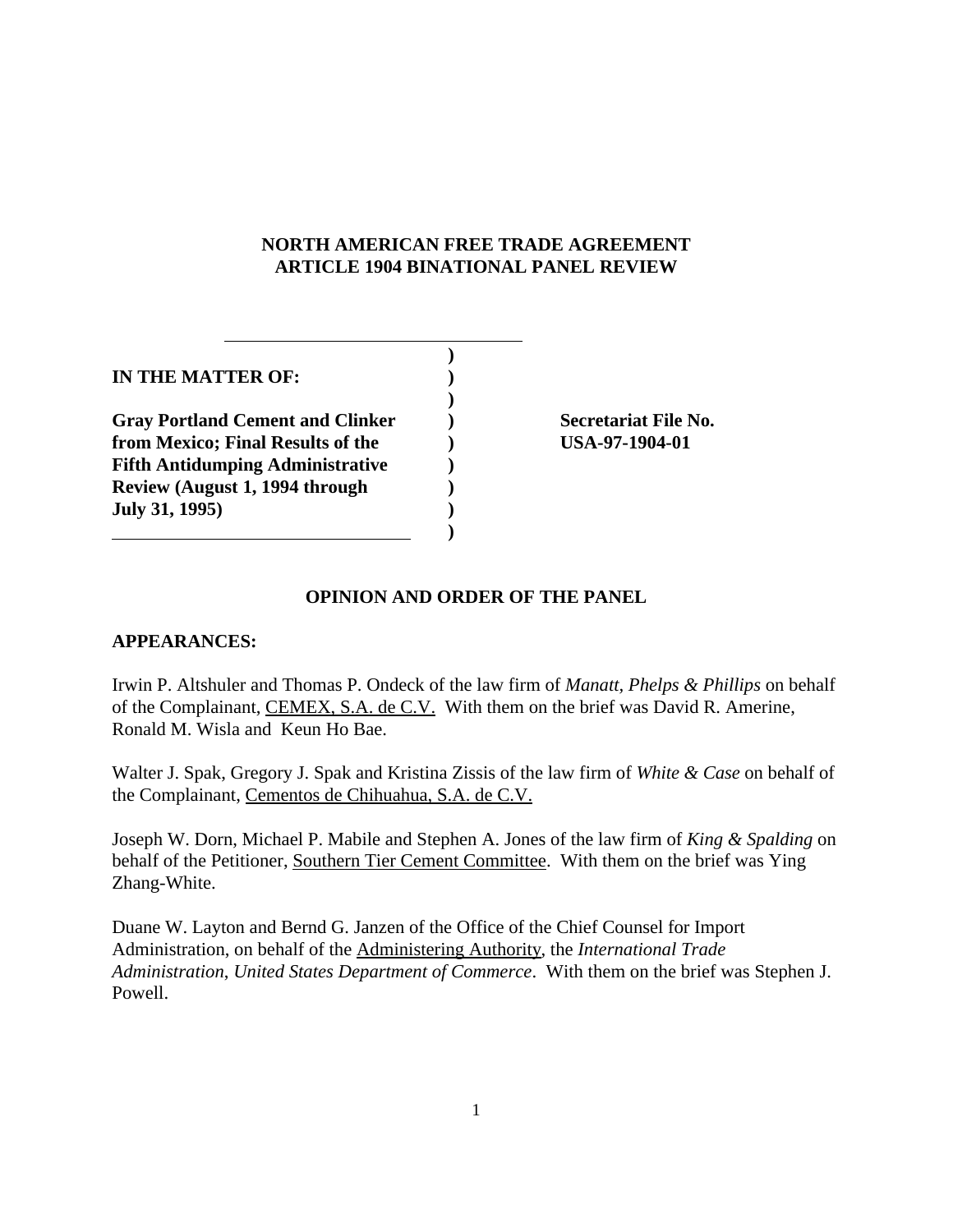## **PANELISTS:**

Dr. Jorge Adame Goddard, Dr. Héctor Cuadra y Moreno, Harry B. Endsley, Robert E. Lutz (Chair), and Dr. Jorge A. Witker Velásquez.

### **I. SUMMARY OF OPINION OF BINATIONAL PANEL**

This binational panel, constituted under Article 1904 of the *North American Free Trade*

*Agreement* ("NAFTA")<sup>1</sup>/ and Title IV of the *North American Free Trade Agreement* 

*Implementation Act*,  $2^{/}$  reviewed issues presented to it arising out of the Department of

Commerce's ("the Department"), Fifth Administrative Review of its August 30, 1990

antidumping order3/ on Gray Portland Cement and Clinker from Mexico. *Final Results of* [the

Fifth] *Antidumping Duty Administrative Review*: *Gray Portand Cement and Clinker from*

*Mexico,* 62 Fed. Reg. 17148 (1997*), amended* 62 Fed. Reg. 24414 (1997) ("Final Results"). The

period of review ("POR") for this Fifth Administrative Review was the one-year period

commencing August 1, 1994 and ending July 31, 1995. $\frac{4}{1}$ 

Under 19 U.S.C.  $\S 1675(a)(1)(B)$ , the Department is required to review an antidumping order if requested to do so by an interested party. The results of such reviews are cognizable under the NAFTA. Pursuant to Article 1904.1 of NAFTA, "each Party shall replace judicial

<sup>1/</sup> North American Free Trade Agreement ("NAFTA"), *signed* at Washington, D.C., Mexico City, and Ottawa, December 7, 1992; supplemental agreements *signed* September 14, 1993; *reprinted in* H. Doc. 103-159, Vol. I, and in 32 I.L.M. 605 (1993) (*entered into force* January 1, 1994).

<sup>2/</sup> Pub. Law No. 103-182, *approved* December 8, 1993, 107 Stat. 2057; *codified* at various sections of Title 19 and several other titles.

<sup>3/</sup> Gray Portland Cement and Clinker from Mexico, 55 Fed. Reg. 35433 (August 30, 1990); see 19 U.S.C. § 1673e(a).

<sup>4/</sup> See Initiation of Antidumping and Countervailing Duty Administrative Reviews published in the Federal Register at 60 Fed. Reg. 47930-31 (September 15, 1995).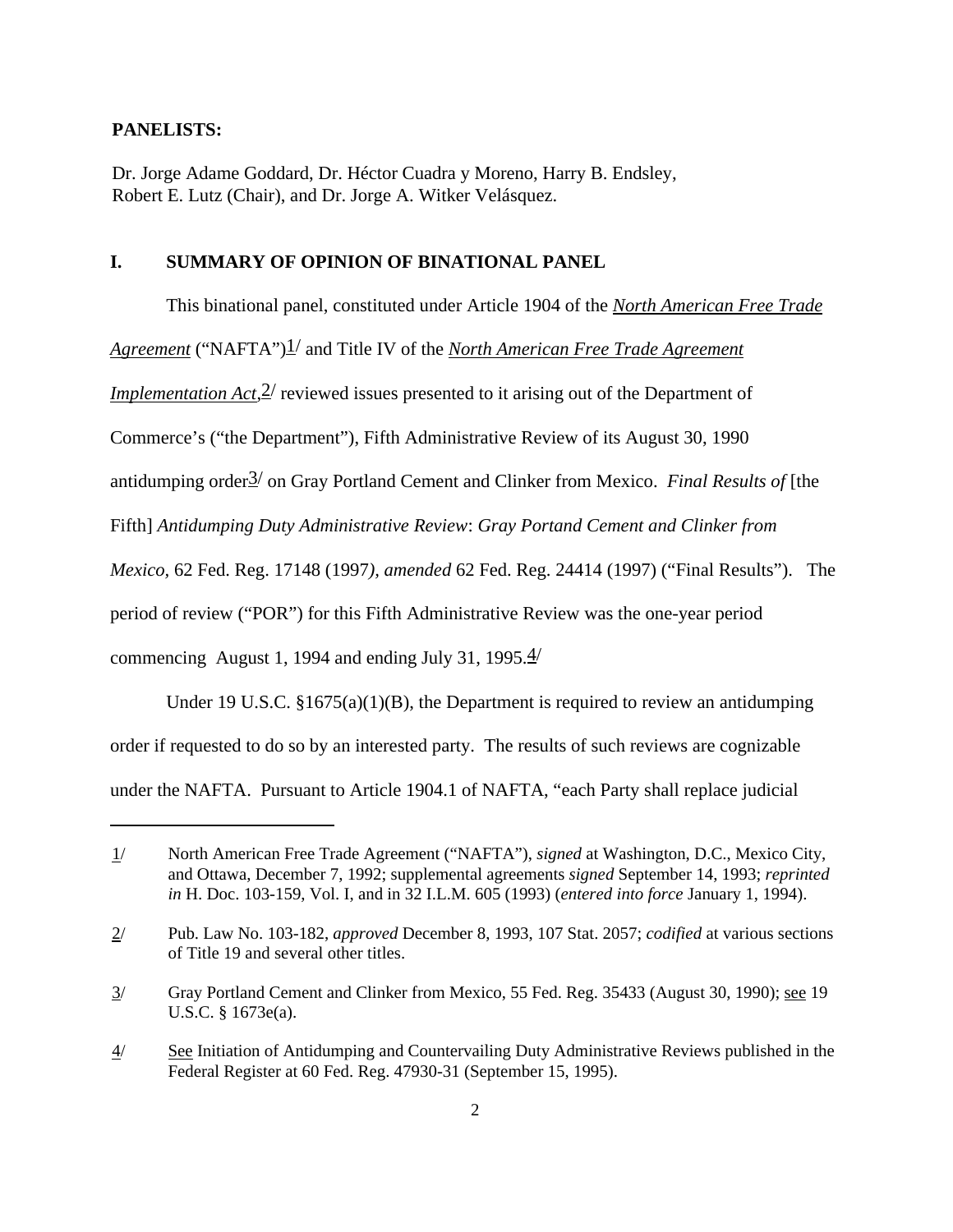review of final antidumping ... duty determinations with binational panel review." "Final determinations" are defined in NAFTA Annex 1911 to include final results of administrative reviews by the Department under 19 U.S.C. 1675(a)(1994).

A Request for Panel Review of the Final Results was filed by Cemex, S.A. de C.V.

("CEMEX") on May 6, 1997 $\frac{5}{2}$  and a similar Request for Panel Review was filed by Cementos de Chihuahua, S.A. de C.V. ("CDC") on May 7, 1997. $\frac{6}{ }$  A Complaint<sup>7</sup> contesting certain aspects of the Final Results was then filed on June 4, 1997 by  $\text{CEMEX}^{\&}$  and two additional Complaints were filed on June 5, 1997 by CDC2/ and by the Southern Tier Cement Committee ("Southern Tier"),  $10/$  which was the Petitioner in the underlying Less Than Fair Value ("LTFV") investigation. For purposes of Rule 7 of the Rules of Procedure for Article 1904 Binational Panel Review ("Panel Rules"),  $11/$  the Panel finds that the allegations of errors of fact and law set forth in the Complaints are adequate to permit panel review of such allegations.  $12/$ 

6/ On file at the Secretariat, U.S. Section.

<sup>5/</sup> On file at the Secretariat, U.S. Section. See Rule 34 of the Rules of Procedure for Article 1904 Binational Panel Review ("Panel Rules"). The Request for Panel Review filed by CEMEX was published in the Federal Register at 62 Fed. Reg. 27238-39 (May 19, 1997).

<sup>7/</sup> On file at the Secretariat, U.S. Section. See Panel Rule 39.

<sup>8/</sup> The Complaint filed by CEMEX alleges eleven different errors of fact or law with respect to the Final Results. See CEMEX Complaint, pp. 2-6.

<sup>9/</sup> The Complaint filed by CDC alleges three different errors of fact or law with respect to the Final Results. See CDC Complaint, pp. 2-3.

<sup>10/</sup> The Complaint filed by the Southern Tier alleges eight different errors of fact or law with respect to the Final Results. See Southern Tier Complaint, pp. 2-16.

<sup>11/</sup> 62 Fed. Reg. 27238 (May 19, 1997).

<sup>12/</sup> Panel Rule 7(a) states that "[a] panel review shall be limited to [ ] the allegations of error of fact (continued...)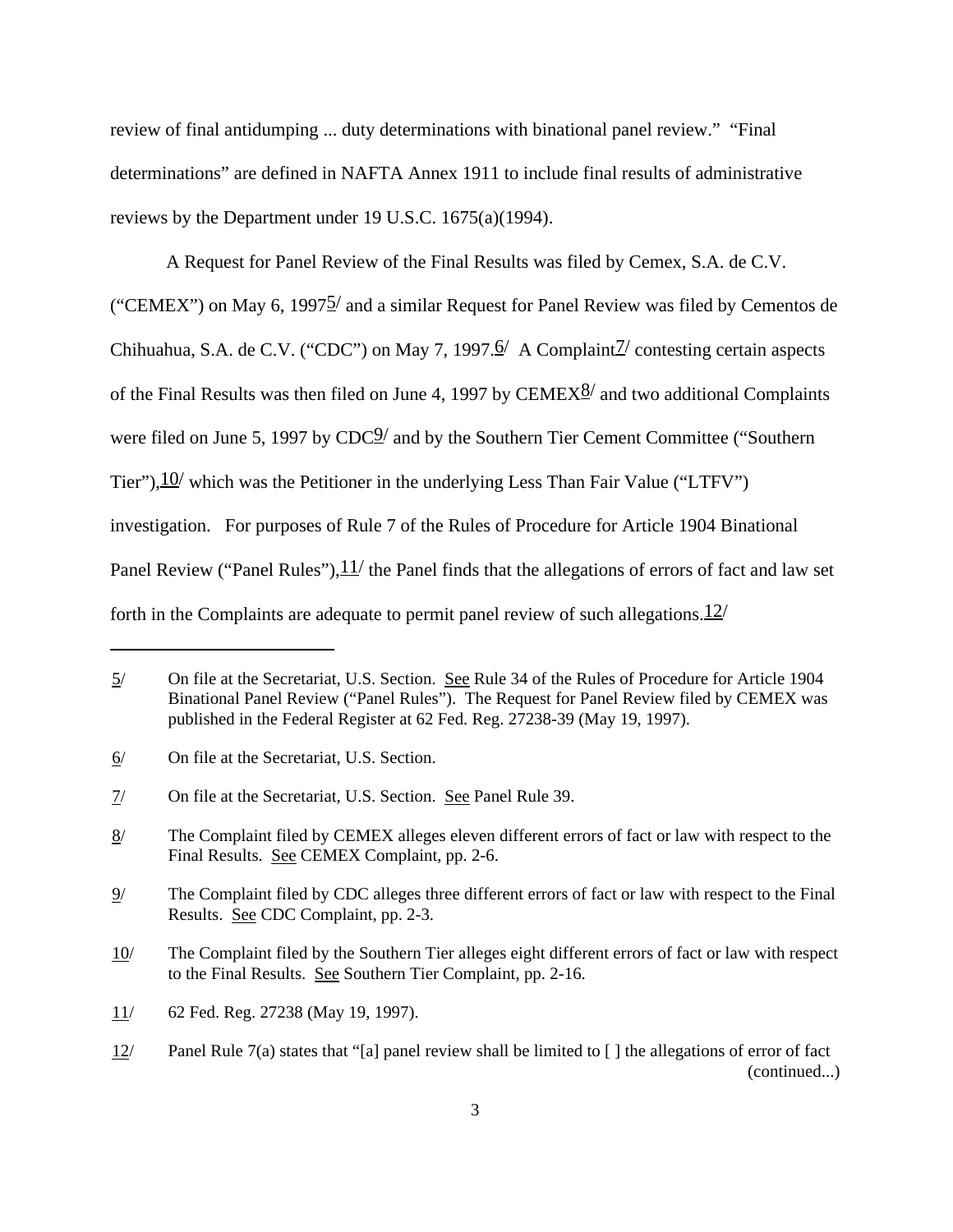In the (amended) Final Results, the Department calculated the final dumping margin for CEMEX to be 73.69 percent (weighted average). $13/$  This was the rate that the Department directed the U.S. Customs Service to apply against both CEMEX and CDC.

### **ISSUES PRESENTED AND DECISION SUMMARY**

In appreciation of the large number of issues presented to the Panel and upon careful consideration of the record in this Fifth Administrative Review, the briefs of the parties submitted in this matter, and the oral hearings conducted on December 14 and 15, 1998 in Washington, D.C., the Panel provides the following summary of its decision:

**A.** Whether the Department's refusal to revoke the antidumping order based upon alleged defects in the initiation of the original LTFV investigation is supported by substantial evidence on the record and is otherwise in accordance with law.

# **The Panel affirms the decision of the Department to refuse to revoke said order.**

**B.** Whether the Department's determination that CEMEX's home market sales of Type II cement were outside the "ordinary course of trade" is supported by substantial evidence on the record and is otherwise in accordance with law.

# **The Panel upholds the Department's finding that home market sales of Type II cement were outside the ordinary course of trade.**

<sup>12/</sup> (...continued) or law, including challenges to the jurisdiction of the investigating authority, that are set out in the Complaints filed in the panel review...." Id.

<sup>13/</sup> Fin. Res., 62 Fed. Reg. at 24415.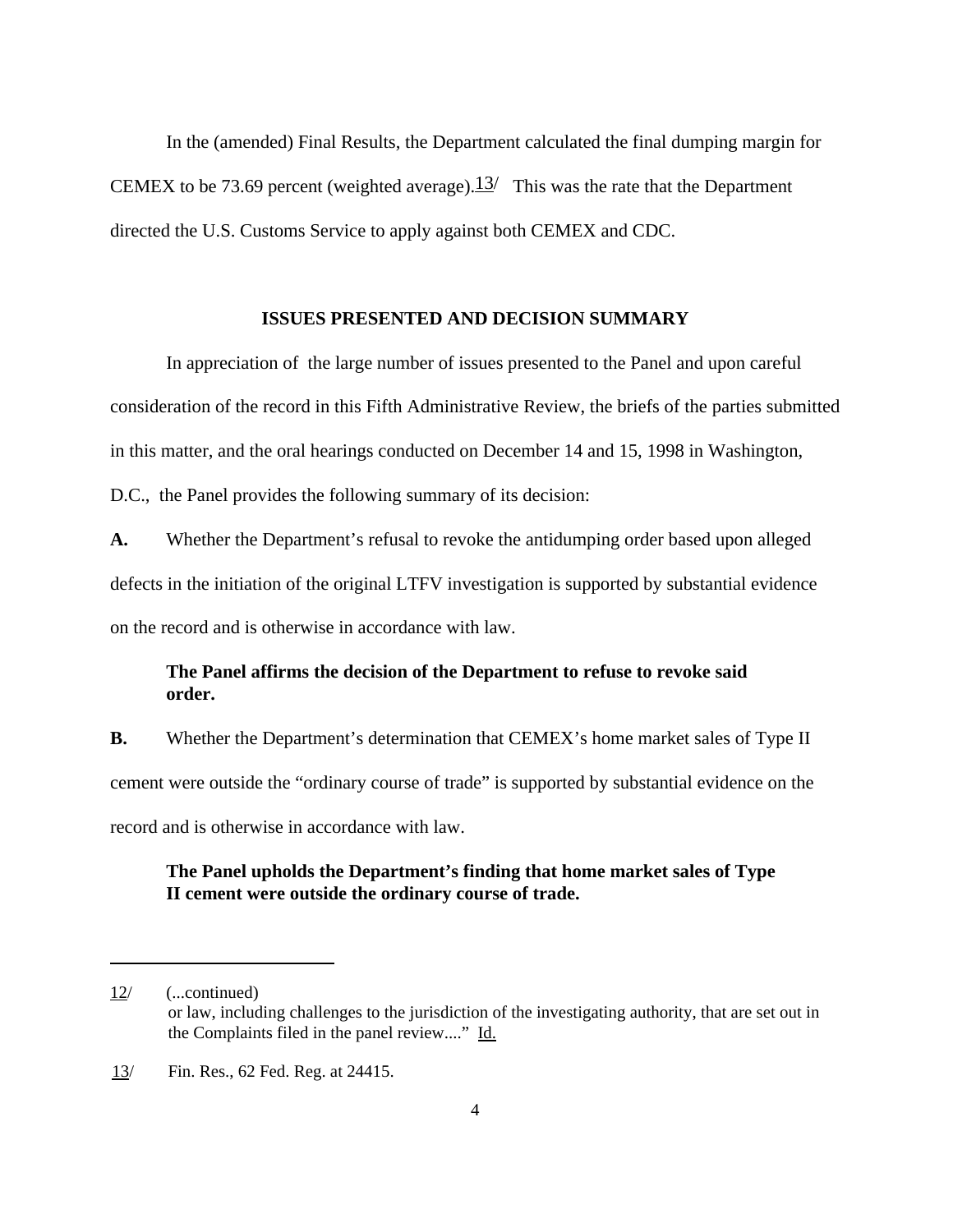**C.** Whether the Department's decision to treat CDC and CEMEX as a single entity (*i.e.*, to "collapse" both producers and calculate a single dumping margin) is supported by substantial evidence on the record and is otherwise in accordance with law?

#### **The Panel upholds the Department's decision to collapse CDC and CEMEX.**

**D.1.** Whether the Department's determinations with respect to normal value ("NV") are supported by substantial evidence on the record and are otherwise in accordance with law, as respects certain claims made by CEMEX and CDC, specifically--

**D.1.a.** Whether the Department's determination that <u>bagged</u> Type I cement should be included in the calculation of NV as part of the foreign like product is supported by substantial evidence on the record and is otherwise in accordance with law.

# **A Panel majority determines that bagged Type I cement should not have been included within the foreign like product and remands the issue to the Department for a determination consistent with this opinion.**

**D.1.b.** The issues whether the Department properly calculated NV by

denying claimed customer categories, by applying its arm's-length test (except to the extent that it applies to bulk cement), and by denying a freight adjustment for bagged cement, are not addressed by the Panel as a result of its decision regarding the improper inclusion of bagged Type I cement within the foreign like product. To the question of whether the Department properly calculated NV by applying its arm's-length test to the sales of Type I bulk cement:

**A Panel majority affirms the Department's application of its arm's-length test to the sales of Type I bulk cement to determine NV.**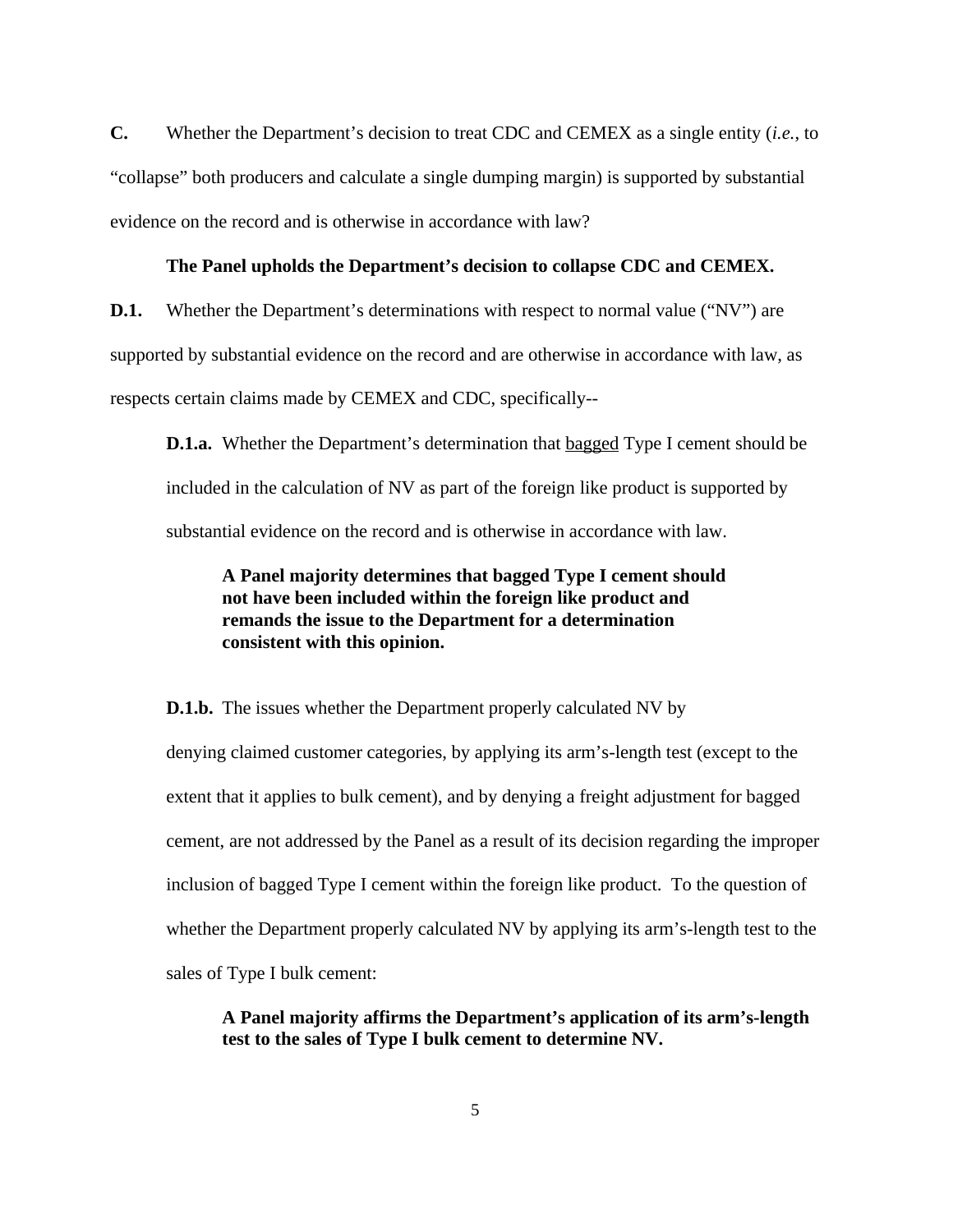**D.2.** Whether the denial by the Department of a constructed export price ("CEP") offset to CEMEX and CDC is supported by substantial evidence on the record and is otherwise in accordance with law.

# **The Panel remands the Department's denial of a CEP offset to CEMEX and CDC for a detailed explanation of the questions raised by the Panel.**

**D.3.** Whether the Department's determinations with respect to NV are supported by substantial evidence on the record and are otherwise in accordance with the law, as respects certain claims made by Southern Tier, specifically--

**D.3.a.** Whether the Department's allowance of a "difference in merchandise"

("DIFMER") adjustment to CEMEX is supported by substantial evidence on the

record and is otherwise in accordance with law.

**A Panel majority affirms the Department's DIFMER calculation as supported by substantial evidence and in accordance with law, but remands to the Department for a recalculation of CEMEX's DIFMER allowance with respect to only Type I bulk cement (not bagged) consistent with the Panel's majority finding regarding bulk v. bagged (see D.1.a.,** *supra***).**

**D.3.b.** Whether the Department's allowance of a freight adjustment on bulk

cement is supported by substantial evidence on the record and is otherwise in

accordance with law.

## **The Panel affirms the Department's allowance of a freight adjustment on bulk cement to CEMEX.**

**D.3.c.** Whether the Department's adjustment to NV for CEMEX's rebates and for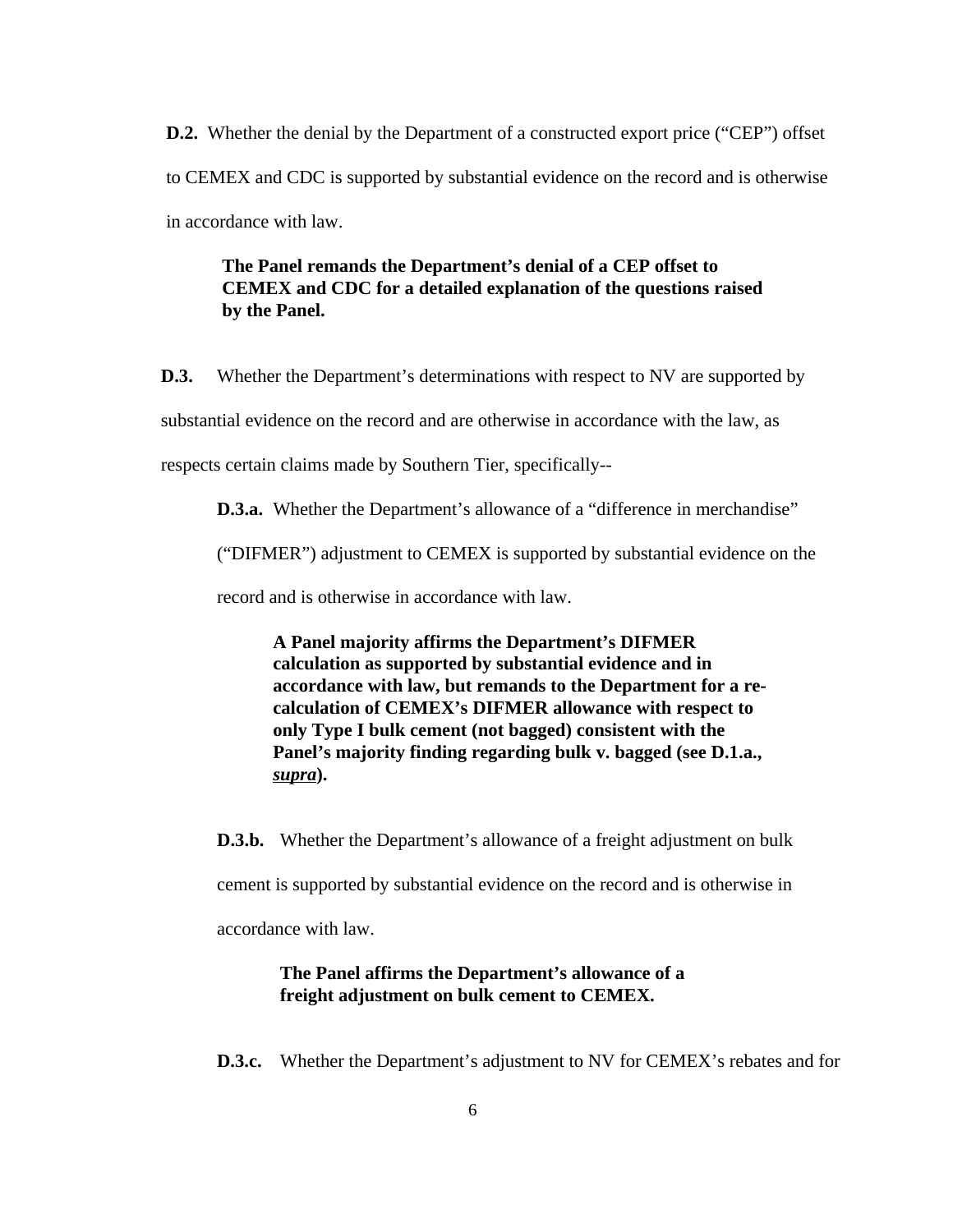"other" adjustments for CDC is supported by substantial evidence on the record

and is otherwise in accordance with law.

# **The Panel affirms the Department's adjustments to NV for CEMEX's rebates and for "other" adjustments for CDC.**

**D.3.d.** Whether the Department's allowance to CEMEX and CDC of a claimed

credit expense adjustment is supported by substantial evidence on the record and is

otherwise in accordance with law.

# **The Panel affirms the Department's NV adjustment to CEMEX and CDC of a claimed credit expense.**

**E.** Whether the Department properly determined certain claims by the parties with respect to

CEP, specifically--

**E.1.** Whether the Department's refusal to deduct indirect selling expenses and inventory

carrying costs incurred in Mexico on U.S. sales for the purpose of calculating CEP is

supported by substantial evidence on the record and is otherwise in accordance with law?

# **The Panel affirms the Department' s determination that the Mexican indirect selling expenses should not be deducted from the CEP calculation.**

**E.2.** Whether the Department's refusal to include indirect selling expenses and

inventory carrying costs incurred in Mexico on U.S. sales in "total United States expenses"

for purposes of calculating CEP profit is supported by substantial evidence and is

otherwise in accordance with law.

# **The Panel affirms the Department's calculations concerning "total United States expenses."**

**E.3.** Whether the Department's decision to include movement expenses in "total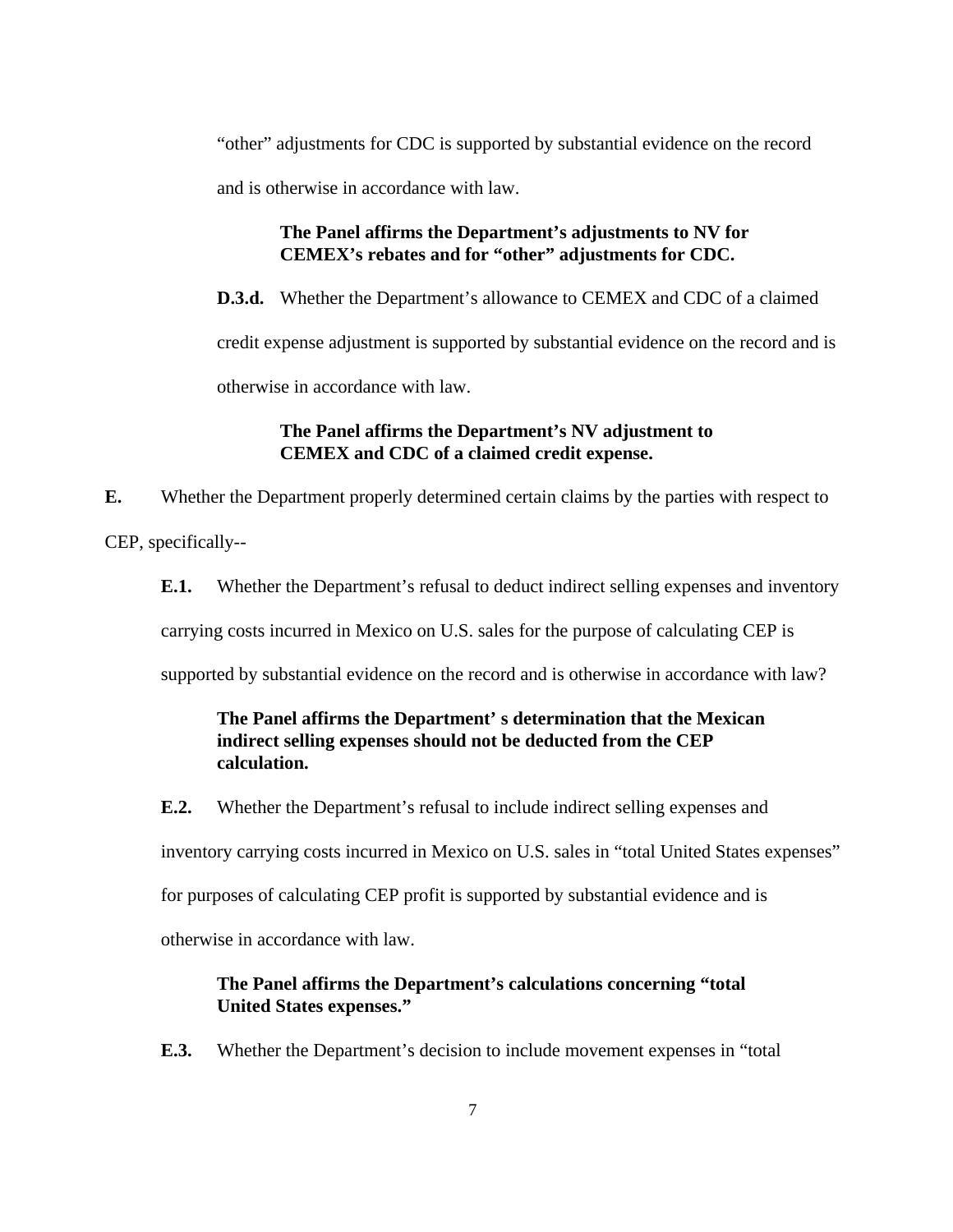expenses" for purposes of calculating CEP is supported by substantial evidence on the

record and is otherwise in accordance with law.

# **The Panel affirms the Department' s interpretation and application of the statute with respect to movement expenses.**

**F.** Whether the Final Results require remand to the Department because of certain ministerial

errors.

**Pursuant to the Department's request, and based upon an agreement of all Parties,14/ the Panel remands to the Department for the correction of certain ministerial errors.**

## **II. BACKGROUND**

### **A. Procedural Background**

The initiation of the Department's original LTFV investigation in this matter was

announced on October 23, 1989,  $15/$  based upon a petition filed with the Department and the

United States International Trade Commission ("Commission") on September 26, 198916/ by

counsel on behalf of members of the Ad Hoc Committee of AZ-NM-TX-FL Producers of Gray

<sup>14/</sup> This request was made by the Department and the parties at the oral hearing on December 15, 1998. Hearing Transcript, at 95-98.

<sup>15/</sup> The Department's Notice of Initiation was published in the Federal Register at 54 Fed. Reg. 43190 (October 23, 1989).

<sup>16/</sup> Id. In the Notice of Initiation, the Department stated as follows: "Petitioner has alleged that it has standing to file the petition. Specifically, petitioner has alleged that it is an interested party as defined under section  $771(9)(F)$  of the Act and that it has filed the petition on behalf of a regional U.S. industry producing the product that is subject to this investigation. Any interested party, as described under paragraphs (C), (D), (E) or (F) of section 771(9) of the Act, that wishes to register support for, or opposition to, this petition, must file written notification with the Assistant Secretary for Import Administration." Id. (Emphasis added).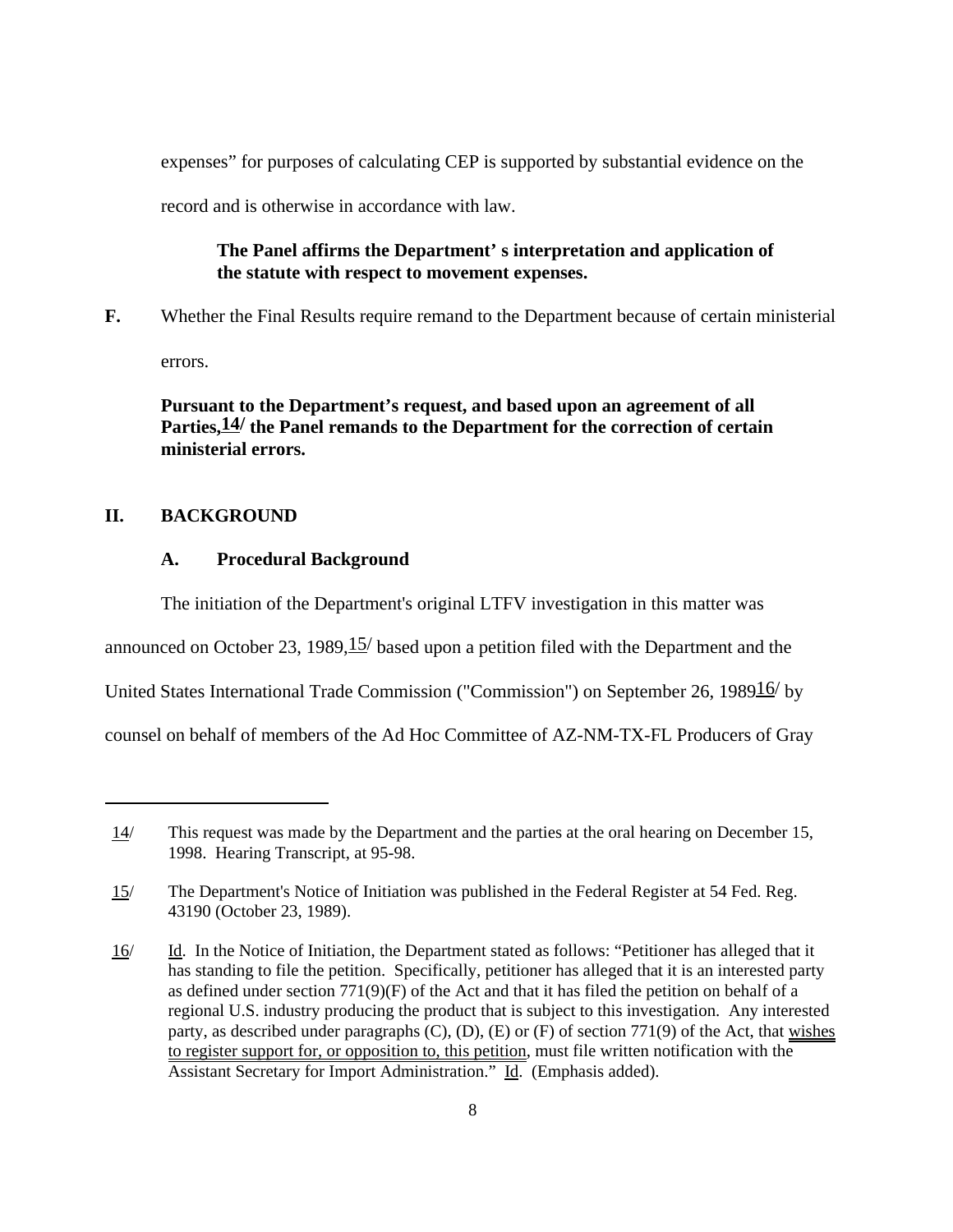Portland Cement, representing the regional U.S. "industry." $17/$  The original Period of Investigation ("POI") was April 1, 1989 through September 30, 1989, which investigation led to an Antidumping Duty Order issued against CEMEX, Apasco, S.A. de C.V., Cementos Hidalgo, S.C.L., and "all others" effective August 30, 1990. $\frac{18}{ }$  Since the original Antidumping Duty

18/ The Antidumping Duty Order was published in the Federal Register at 55 Fed. Reg. 169 (August 30, 1990). The order established a cash deposit rate for estimated antidumping duties on entries of cement and clinker from Mexico.

<sup>17/</sup> See Gray Portland Cement and Cement Clinker from Mexico, Inv. No. 731-TA-451 (Preliminary), USITC Pub. 2235, November 1989, at 1. Among other key phrases, the term "industry," as used in 19 U.S.C. § 1673(b)(1) and elsewhere throughout U.S. antidumping law, is defined by 19 U.S.C. § 1677(4)(a) to mean "the producers as a whole of a domestic like product, or those producers whose collective output of a domestic like product constitutes a major proportion of the total domestic production of the product." This definition manifestly presumes a *nationwide* market for the domestic like product; nevertheless, there are some industries, cement being a clear example, that are likely candidates for a *regional* industry analysis as defined in 19 U.S.C.  $\S$  1677(4)(C) (cement's low value-to-weight ratio, fungibility, and high transportation costs "can make geographic markets isolated and insular.") USITC Pub. 2235, at 8. The question whether an industry is a regional one is closely linked to the determination of whether the industry has been injured and, under U.S. antidumping law, the United States International Trade Commission ("Commission") is the agency assigned responsibility for making such injury determinations. Because of the language of  $\S 1677(4)(C)$ ("[i]n appropriate circumstances," "may be treated," etc.), the treatment of an industry on a regional basis by the Commission is considered to involve the exercise of substantial discretion. Id., at 6. In its preliminary investigation of Gray Portland Cement and Cement Clinker from Mexico, the Commission considered argument by the petitioner that the Commission should find two separate regional industries (Arizona, New Mexico, and Texas, called the "Southwest" region, and Florida, called the "Florida region"). In the alternative, the petitioner argued that the Southwest/Florida region should be treated as a single non-contiguous region, excluding the Gulf states of Louisiana, Mississippi, and Alabama. Respondents, for their part, proposed that the Commission consider a national cement industry or, alternatively, include the Gulf states and/or California in the region. Id., at 7-8. After deliberation, the Commission tentatively concluded that the appropriate region for the preliminary investigation should be the "southern-tier" region "consisting of the southwestern states of Texas, New Mexico, and Arizona, as well as Florida, the Gulf states of Alabama, Mississippi, Louisiana, and the state of California," indicating that it would revisit the issue in its final investigation when it had more data and information available. In its Final Determination (Gray Portland Cement and Cement Clinker from Mexico, Inv. 731- TA-451 (Final), USITC Pub. 2305 (August 1990)), the Commission reviewed in depth the issue of the appropriate regional industry definition and concluded once again that the southern-tier, including the entirety of the Gulf states and California, should be utilized as the basis for its injury determination. Id., at 16-17.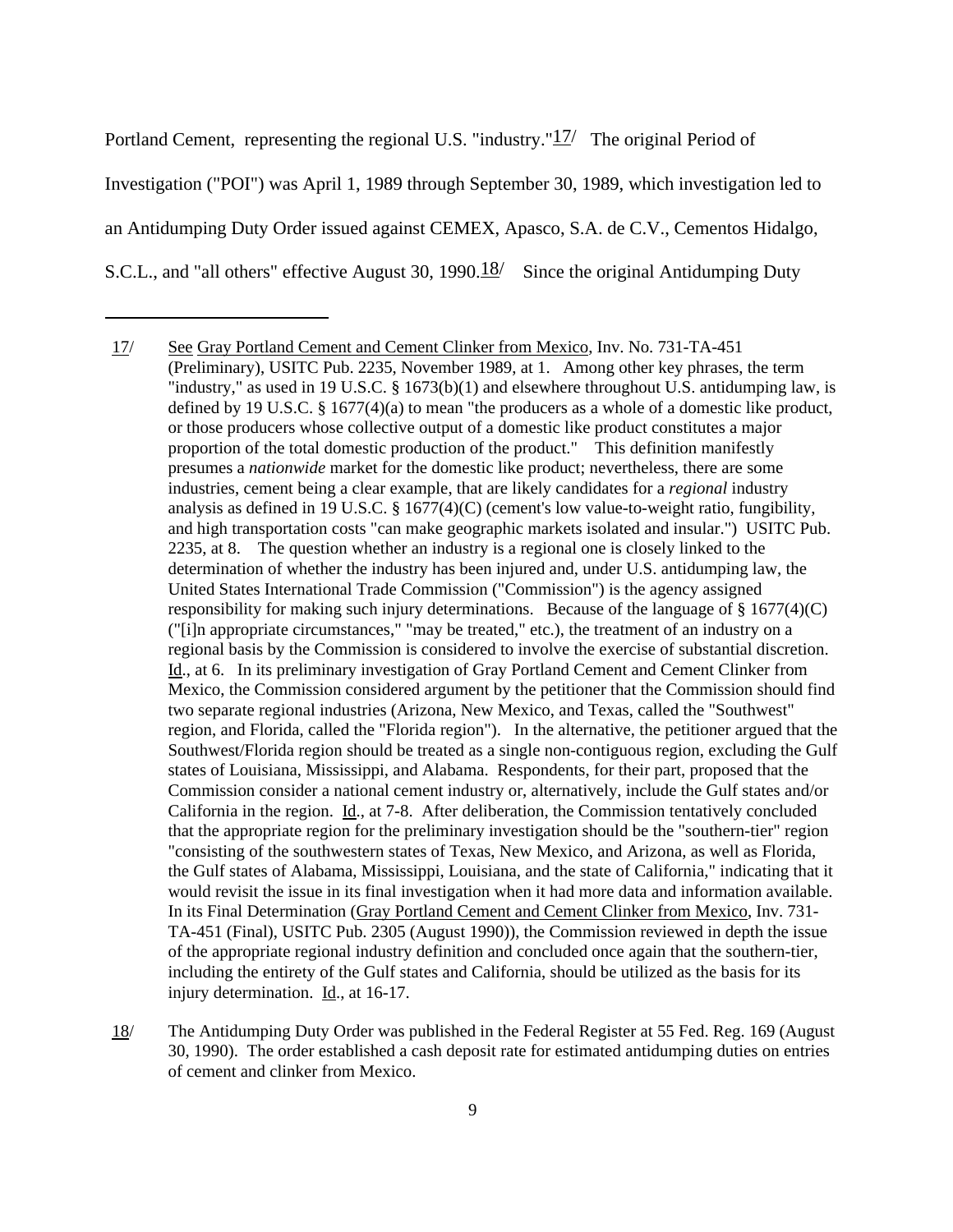Order, several administrative reviews have been conducted,  $\frac{19}{12}$  the latest of which is the seventh. The concern of this Panel is with the Final Results of the Fifth Administrative Review.  $20/$  The purpose of such reviews, of course, is to calculate the actual antidumping duties for the period reviewed and to establish a new cash deposit rate for future entries of cement.

On September 15, 1995, at the request of CEMEX and Southern Tier,  $21/$  the Department initiated the Fifth Administrative Review of its August 30, 1990 antidumping order covering, as indicated above, the period from August 1, 1994 through July 31, 1995. 62 Fed. Reg. 17148 (1995). On October 3, 1996, the Department issued its preliminary results, 61 Fed. Reg. 51676 (1996), and on April 9, 1997 published its Final Results, 62 Fed. Reg. 17148 (1997), setting the antidumping duty margin at 103.82 percent. CEMEX sent letters to Commerce on April 8, 1997 and April 17, 1997 identifying clerical errors in the Final Results and requesting a revision. On May 5, 1997, the Department amended the Final Results, reducing the antidumping duty margin on cement and clinker from Mexico to 73.69 percent. 62 Fed. Reg. 24414 (1997)**.** 

## **B. Product**

The product at issue in this matter is cement. Cement is a gray powder consisting

<sup>19/</sup> An antidumping "proceeding" usually consists of two phases: (1) the original LTFU investigation; and (2) any subsequent administrative review. The amount of duty assessed pursuant to antidumping duty order is established by the Department in such administrative reviews, 19 U.S.C. § 1675 (a)(1)(B), which may occur at least once during each 12-month period measured from the anniversary of the date the antidumping order was published. 19 U.S.C. § 1675(a)(1). As a result of amendments to the law contained in the *Trade and Tariff Act of 1984*, these reviews are no longer mandatory and the sufficiency of a review request lies within the Department's discretion.

<sup>20/</sup> A compilation of the various Federal Register notices for this entire proceeding, accompanied by a summary of the applicable periods of review, is set out in *Appendix A*, attached hereto.

<sup>21/</sup> Initiation of Antidumping Duty Administrative Review, 60 Fed. Reg. 47930 (1995).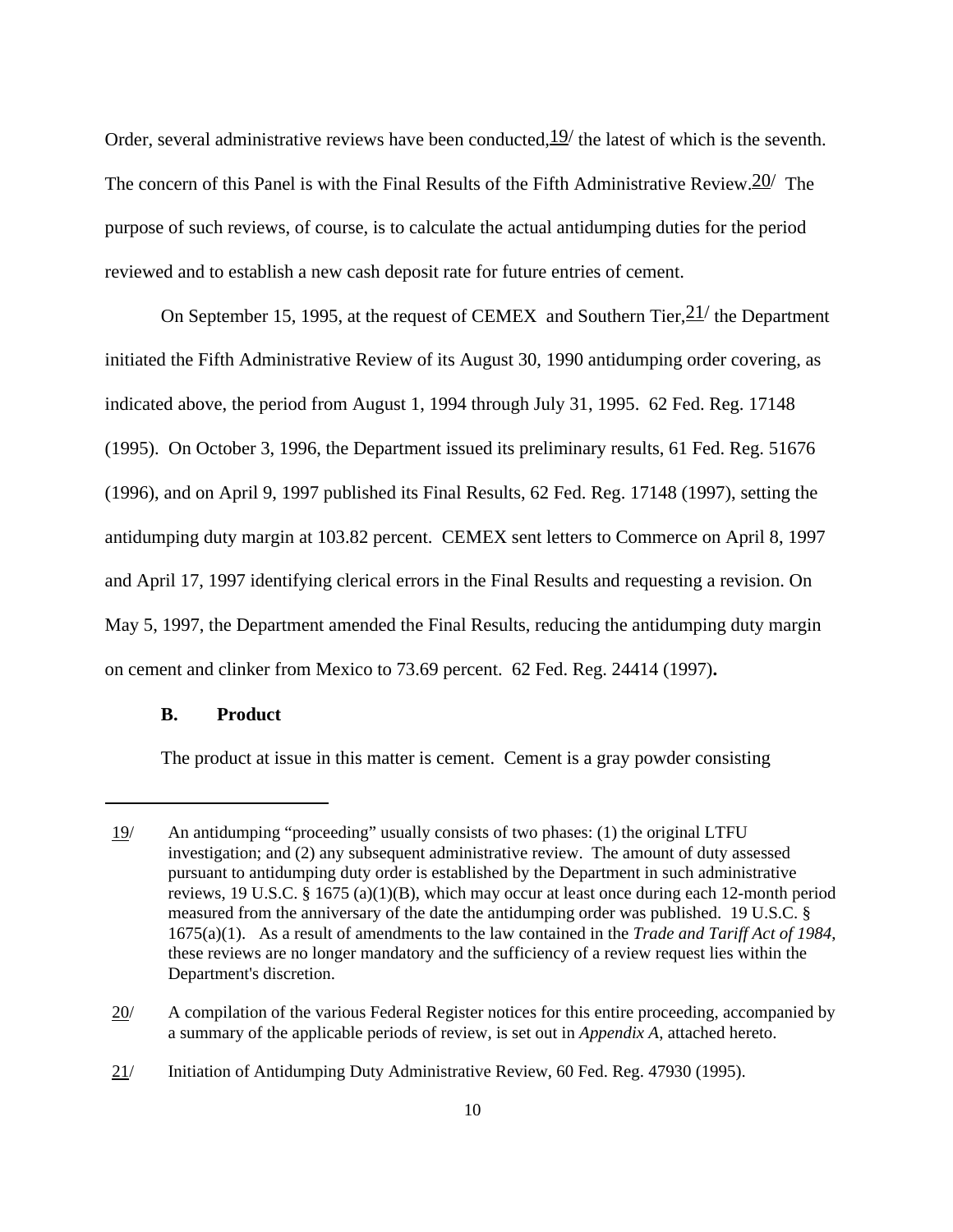primarily of compounds of calcium, silica, and iron oxide. Cement forms the binding agent in concrete. Production of cement begins by grinding together such materials as limestone, clay, and iron ore. The resulting mix is fed into a kiln, where the high temperatures create clinker. The clinker is then ground, and small amounts of other materials, such as gypsum, are added to make the cement product. Cement is a highly standardized product, manufactured according to standards established by the *American Society for Testing Materials* ("ASTM"). When cement is mixed with water, sand and other aggregates, such as gravel or crushed stone, it forms concrete.

All cement sold by CEMEX in the United States during the Fifth Review was Type II cement sold in bulk. All sales in Mexico during the review period were of Type II cement sold in bulk and Type I cement sold in bulk and in bags. Type V and pozzolanic cement  $22/$  were also sold, but are not a subject of this review.  $23/$ 

#### **III. GOVERNING LAW AND STANDARD OF REVIEW**

#### **A. Governing Law**

As has been noted above, NAFTA Article 1904.1 specifies that "each Party shall replace judicial review of final antidumping...duty determinations with binational panel review," including the final results of administrative reviews conducted by the Department,  $\frac{24}{a}$  as is

<sup>22/</sup> Portland-pozzolan cement is gray portland cement that contains between 15 to 40 percent pozzolan. Pozzolan is a powdery siliceous or siliceous and aluminous substance that reacts chemically with slaked lime at ordinary temperature and in the presence of moisture to form a cement.

<sup>23/</sup> CEMEX Panel Rule 57(2) Brief, at 53-54.

<sup>24/</sup> 19 U.S.C. §1675(a) (1994).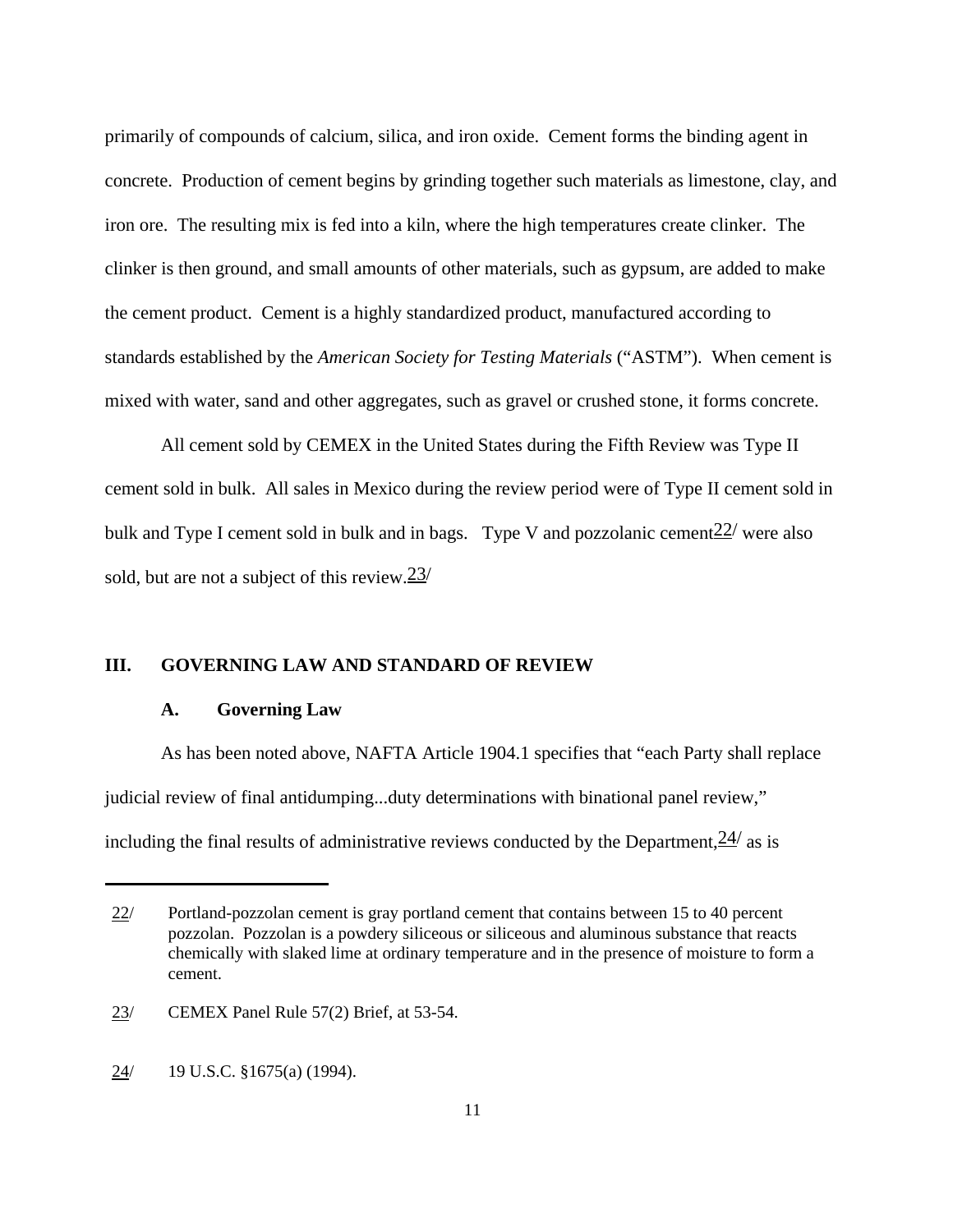presented by this case.

The law governing binational panel reviews is the national law of the country in which the review takes place, specifically "the relevant statutes, legislative history, regulations, administrative practice, and judicial precedents *to the extent that a court of the importing Party would rely on such materials in reviewing a final determination of the competent investigating authority.*"25/ Thus, in this Fifth Administrative Review, review by a binational panel replaces review by the Court of International Trade ("CIT"). In addition, the Panel is bound by judicial precedents of the Court of Appeals for the Federal Circuit ("CAFC") $\frac{26}{}$  and by the United States Supreme Court. CIT decisions, while not expressly binding on this panel, are nevertheless usually given persuasive value, just as a CIT judge would normally respect an earlier decision on the same issue rendered by another CIT judge. One court described the weight to be given to CIT decisions by another CIT court as "valuable, though non-binding, precedent unless and until it is reversed." $27/$  Similarly, a decision of one binational panel is not binding on future panels, although it may be persuasive and acknowledged as precedent by a subsequent panel. $28/$ 

<sup>25/</sup> NAFTA, Article 1904.2 (emphasis added). As a consequence, it is quite possible that "different legal principles[,] depending on which NAFTA country is the 'importing party,'...could lead to different results in different NAFTA Parties." In the Matter of Gray Portland Cement and Clinker from Mexico [Fourth Administrative Review], USA-97-1904-02 (November 23, 1998), at 5. Illustrative of this point are the quite different standards of review under the laws of the three NAFTA countries. See NAFTA, Annex 1911; see also In the Matter of Cold-Rolled Steel Sheet, CDA-93-1904-09 (explaining Canada's standard of review); and In the Matter of Cut-Length Plate Products from the United States, MEX-94-1904-02 (explaining Mexico's standard of review).

<sup>26/</sup> The CAFC has exclusive appellate jurisdiction over decisions of the CIT. 28 U.S.C. § 1295(a)(5)(1998).

<sup>27/</sup> See Rhone Poulenc v. United States, 583 F. Supp. 607, 612 (Ct. Int'l Trade 1984).

<sup>28/</sup> See In the Matter of Certain Corrosion-Resistant Carbon Steel Products from Canada, USA-93- (continued...)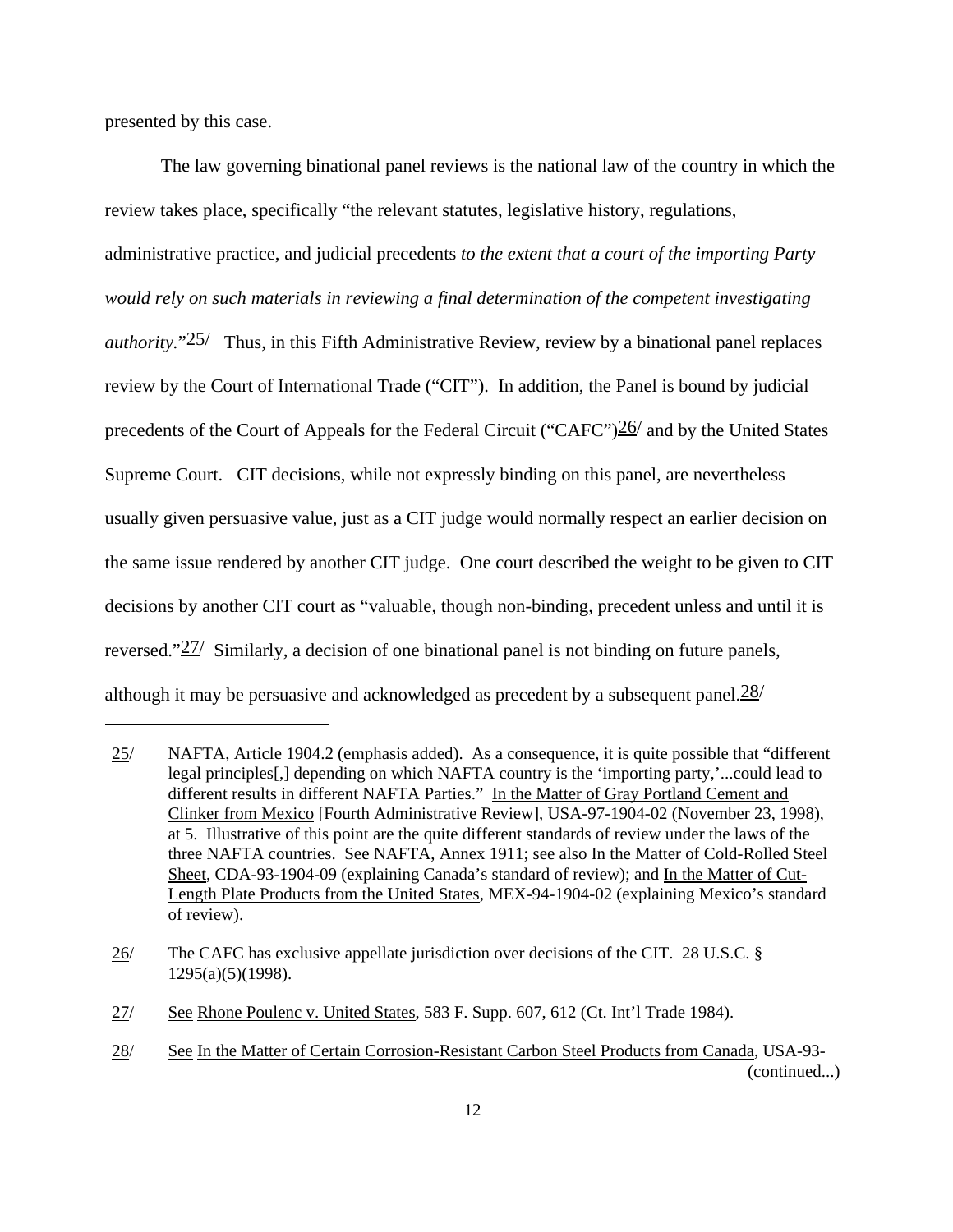#### **B. Standard of Review**

The manner in which this Panel performs the reviewing function prescribed by the NAFTA is defined by the standard of review. Not only does the application of the proper standard of review guide the work of the Panel, it appropriately confines its function.  $29'$  "Panels" must conscientiously apply the standard of review," "must follow and apply the law, not create it," and "must understand their limited role and simply apply established law." $30/$ 

Since this case involves the exercise of the Panel's reviewing function with respect to a myriad of issues, a clear elucidation of the Panel's reviewing standard and its limits will explain how the Panel has exercised its reviewing authority. The standard of review required for U.S. Chapter 19 cases is dictated by § 516A(b)(1)(B) of the Tariff Act of 1930,  $\frac{31}{ }$  which requires the Panel to "hold unlawful any determination, finding, or conclusion found ... to be unsupported by substantial evidence on the record, or otherwise not in accordance with law . . . ."

## **1. Substantial Evidence**

Many U.S. judicial decisions have considered or interpreted the substantial evidence standard and given additional meaning to the statutorily prescribed standard. The Supreme Court

31/ See NAFTA Annex 1911.

<sup>28/</sup> (...continued) 1904-03 (October 31, 1994), at 78 note 254.

<sup>29/</sup> Among the limited grounds for appealing a decision of a binational panel under NAFTA's Extraordinary Challenge Procedure (see NAFTA, Annex 1904.13), is that the panel "manifestly exceeded its powers, authority or jurisdiction...for example, by failing to apply the appropriate standard of review." NAFTA, Article 1904.13(ii) (emphasis added).

<sup>30/</sup> In the Matter of Certain Cut-to-Length Carbon Steel Plate From Canada, USA-93-1904-04 (October 31, 1994) and In the Matter of Gray Portland Cement and Clinker from Mexico [Fourth Administrative Review], USA-97-1904-02.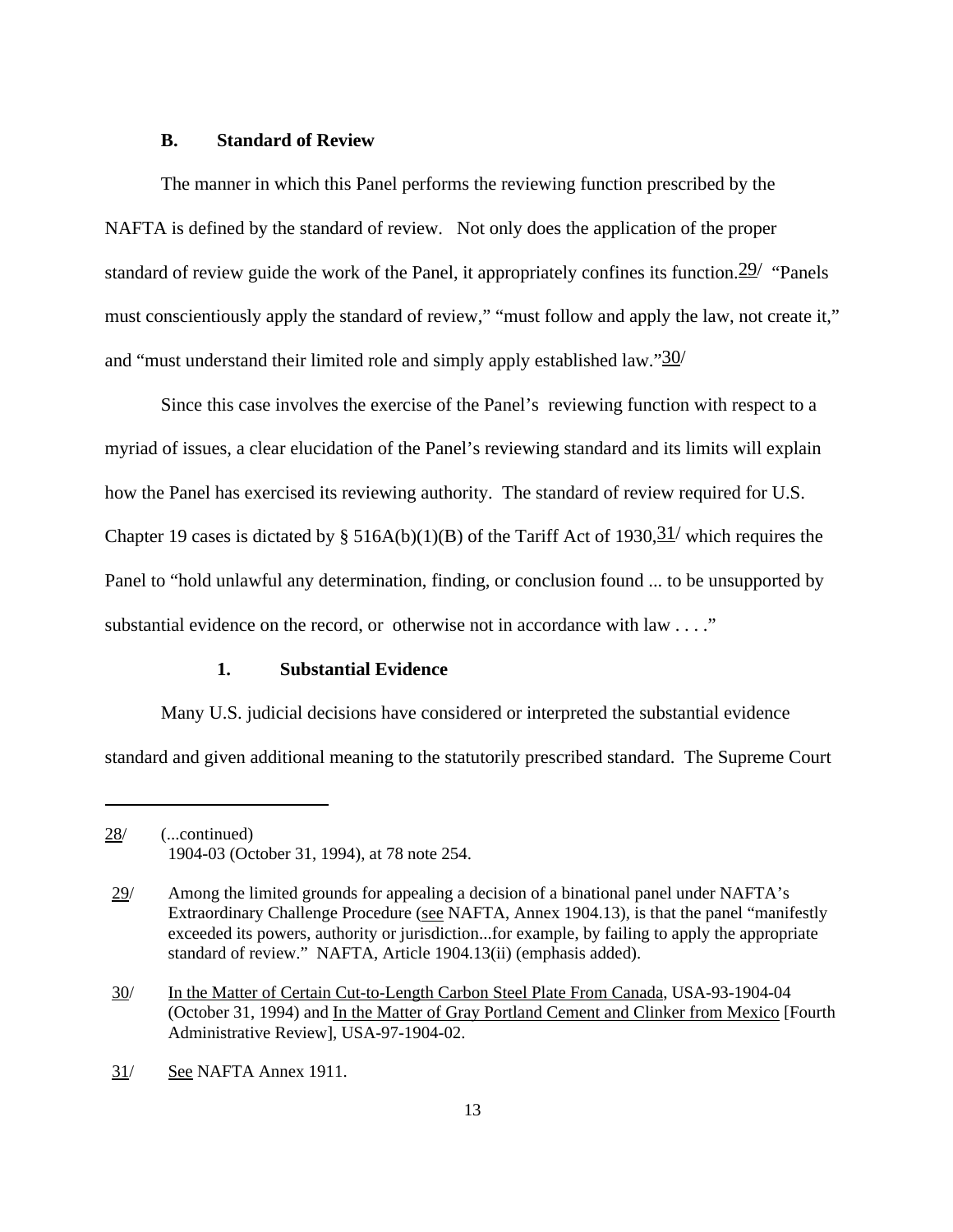has stated that the standard means that "more than a scintilla [of evidence is necessary],...such relevant evidence as a reasonable mind might accept as adequate to support a conclusion." $32/$  A later case, Consolo v. Federal Maritime Commission,  $33/$  elaborated by stating that substantial evidence can be "something less than the weight of the evidence."

In assessing such "substantiality," courts and binational panels must consider "the record in its entirety, including the body of evidence opposed to the [agency's] view." $34/$  Thus, the Panel's role is "not to merely look for the existence of an individual bit of data that agrees with a factual conclusion and end its analysis at that." $35/$  Rather, the Panel must also take into account evidence in the record that detracts from the weight of the evidence relied on by the agency in reaching its conclusion.36/

However, it is clear that the substantial evidence standard does not entitle courts or binational panels to "reweigh" the evidence or substitute its judgment for that of the original finder of fact, the agency.  $\frac{37}{1}$  It is well settled that "the possibility of drawing two inconsistent conclusions from the evidence does not prevent an administrative agency's finding from being

<sup>32/</sup> Universal Camera Corp. v. NLRB, 340 U.S. 474, 477 (1951).

<sup>33/</sup> 383 U.S. 607, 620 (1966).

<sup>34/</sup> Universal Camera, 340 U.S. 474, 483-484

<sup>35/</sup> In the Matter of New Steel Rails from Canada, USA-89-1904-09 (August 13, 1990), at 9.

<sup>36/</sup> Universal Camera, 340 U.S. at 488; see also Atlantic Sugar, Ltd. v. United States, 744 F.2d 1556, 1562 (Fed. Cir. 1984); and Suramerica de Aleaciones Laminadas, C.A. v. United States, 818 F. Supp. 348, 353 (Ct. Int'l Trade 1993).

<sup>37/</sup> In the Matter of Fresh, Chilled and Frozen Pork from Canada, USA-89-1904-11 (August 24, 1990), at 8; see also Metallverken Nederland B.V. v. United States, 728 F. Supp. 730, 734 (Ct. Int'l Trade 1989).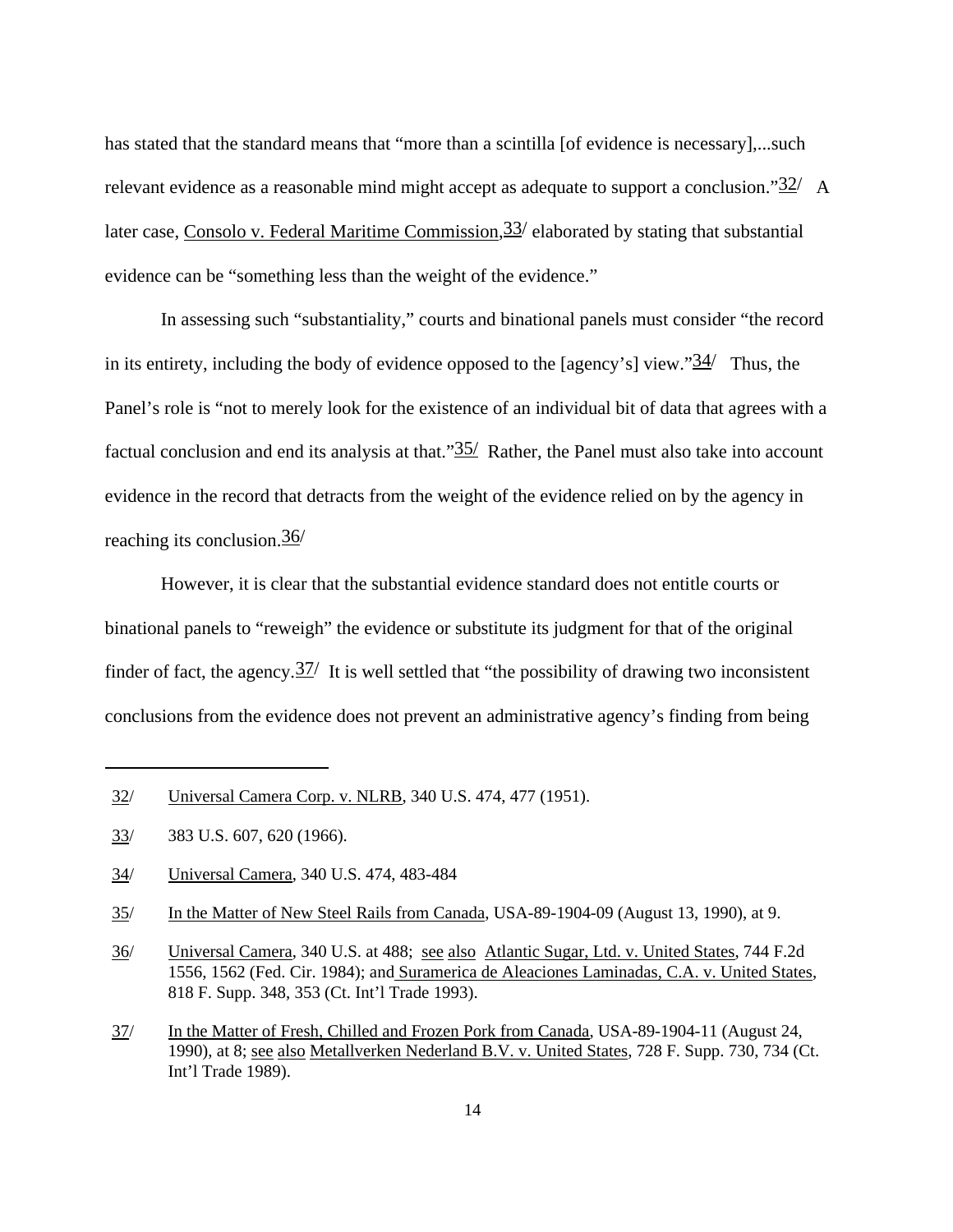supported by substantial evidence." $\frac{38}{ }$  The reviewing authority therefore may not "displace the [agency's] choice between two fairly conflicting views, even though [it] would justifiably have made a different choice had the matter been before it *de novo*."<sup>39</sup>/ The reasoning underlying this principle has been expressed by the Supreme Court in the following manner: "[The substantial evidence standard] frees the reviewing [authority] of the time-consuming and difficult task of weighing the evidence, it gives proper respect to the expertise of the administrative tribunal and it helps promote the uniform application of the statute." $40/$ 

This split of function --between agency and reviewing tribunal-- casts the reviewing body in the role of determining whether the administrative record  $41/$  adequately supports the agency's decision,  $42/$  which must be adjudged only on the grounds and findings actually stated in its determination,43/ not on the basis of *post hoc* argumentation of counsel.44/ In carrying out its review of an agency determination, a court or binational panel must stay strictly within the

<sup>38/</sup> Consolo, 383 U.S. at 620.

<sup>39/</sup> Universal Camera, 340 U.S. at 488; *accord* American Spring Wire Corp. v. United States, 760 F.2d 249 (Fed. Cir. 1985).

<sup>40/</sup> Consolo, 383 U.S. at 620.

<sup>41/</sup> See NAFTA Art. 1904(2).

<sup>42/</sup> Daewoo Electronics Company v. International Union, 6 F.3d 1511 (Fed. Cir. 1993), *cert*. *denied*, 114 S. Ct. 2672 (1994).

<sup>43/</sup> Hussey Copper, Ltd. v. United States, 834 F. Supp. 413, 427 (Ct. Int'l Trade 1985), *citing* SEC v. Chenery, 318 U.S. 80, 87 (1943).

<sup>44/</sup> Maine Potato Council v. United States, 613 F. Supp. 1237, 1245 (Ct. Int'l Trade 1985) ("A counsel's post hoc rationalization cannot substitute for a clear statement by the [agency] as to how it treated [a significant competitive factor].").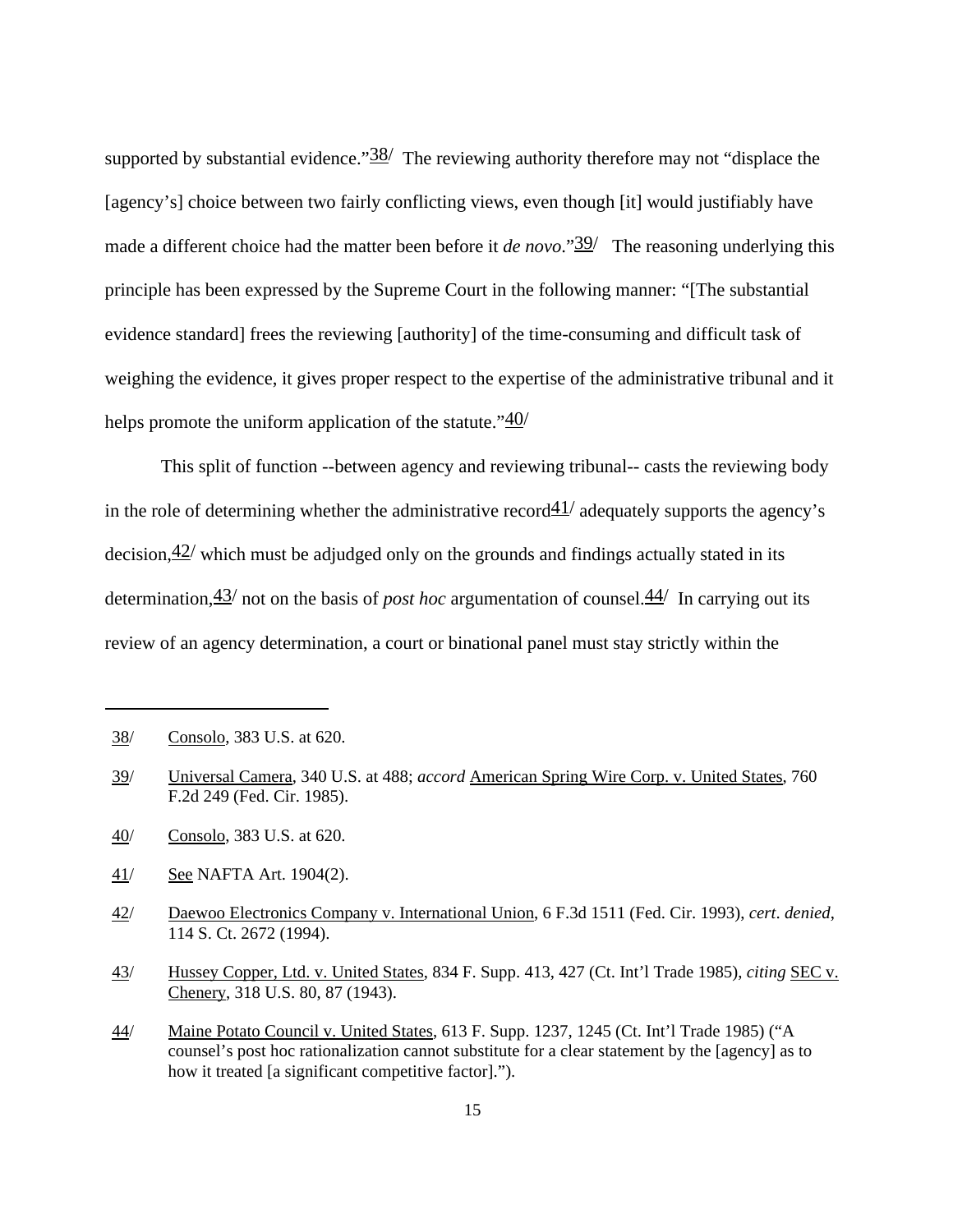confines of the administrative record already in existence. $45/$  In short, binational panels may not engage in *de novo* review $\frac{46}{}$  and, consistent with that directive, may not make new factual findings that would amend the agency record. Indeed, the statutory requirement that review be "on the [administrative] record" means that the reviewing court or binational panel is limited to "information presented to or obtained by [the Department]...during the course of the administrative proceeding...."47/

In undertaking its review function in U.S. antidumping and subsidy cases, the courts often employ the vocabulary of "deference," making it clear that the substantial evidence standard generally requires the reviewing authority to accord deference to an agency's factual findings, its statutory interpretations, and its methodologies. Specifically, with respect to their review of agency fact-finding, courts and binational panels have noted that "deference must be accorded to the findings of the agency charged with making factual determinations under its statutory authority."48/

However, the application of the substantial evidence standard and deference to agency

<sup>45/</sup> See Florida Power & Light Co. v. Lorion. 470 U.S. 729, 743-744 (1984). ("[T]he focal point for judicial review should be the administrative record already in existence, not some new record made initially in the reviewing court.... The task of the reviewing court is to apply the appropriate [ ] standard of review [ ] to the agency decision based on the record the agency presents to the reviewing court." (citations omitted)).

<sup>46/</sup> Ceramica Regiomontana, S.A. v. United States, 636 F. Supp. 961, 965 (Ct. Int'l Trade 1986), *aff'd per curiam*, 810 F.2d 1137 (Fed. Cir. 1987).

<sup>47/</sup> 19 U.S.C. § 1516a(b)(2)(A)(i).

<sup>48/</sup> In the Matter of Fresh, Chilled and Frozen Pork from Canada, USA-89-1904-11, at 6 (*citing* In the Matter of Red Raspberries from Canada, USA-89-1904-01, at 18-19 (Dec. 15, 1989). *Accord*, N.A.R., S.P.A. v. United States, 741 F. Supp. 936, 939 (Ct.Int'l Trade 1990) ("[D]eference is given to the expertise of the administration agency regarding factual findings.").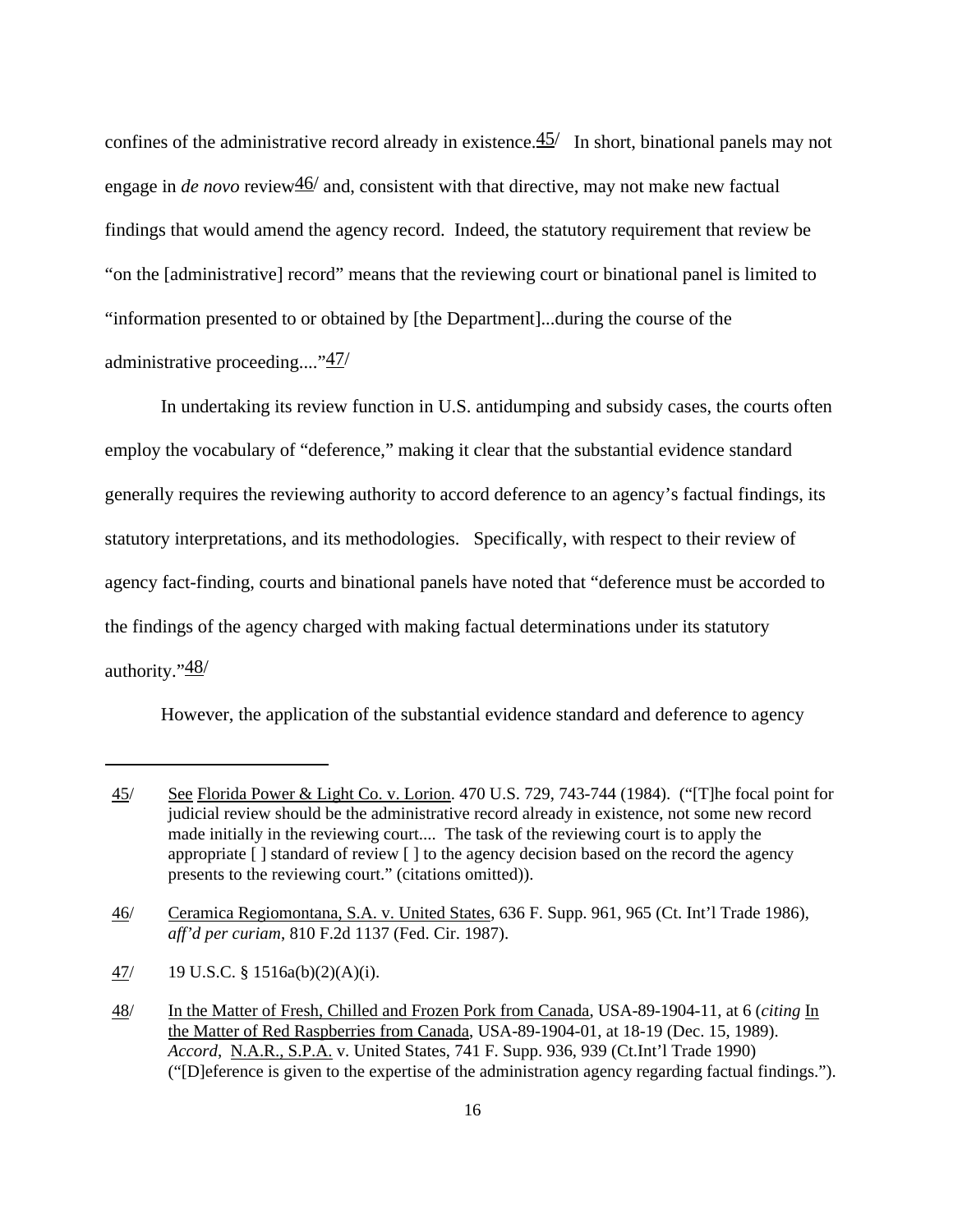decision-making does not mean abdication of the Panel's authority to conduct a meaningful review of the agency's determination. $\frac{49}{ }$  The reviewing function is not superfluous, nor a rubber-stamp. Accordingly, deference has its bounds. An agency's decision must have a reasoned basis.50/ The reviewing authority may not defer to an agency determination premised on inadequate analysis or reasoning.  $51/$  The extent of deference to be accorded agency determinations is dependent on "the thoroughness evident in [its] consideration, the validity of its reasoning, [and] its consistency with earlier and later pronouncements...." $52/$ 

To be accorded deference, therefore, there must be a rational connection between the facts found and the choice made by the agency.  $\frac{53}{ }$  A reviewing body may uphold an agency's decision

<sup>49/</sup> See Al Tech Specialty Steel Corp. v. United States, 651 F. Supp. 1421, 1424 (Ct.Int'l Trade 1986). ("This deference, however, should in no way be construed as a rubber stamp for the government's interpretation of statutory provisions." See also Smith-Corona Group, 713 F. 2d at 1571 ("The Secretary cannot, under the mantle of discretion, violate these standards or interpret them out of existence.")

<sup>50/</sup> See Softwood Lumber from Canada (injury), USA-92-1904-02, at 15 (July 26, 1993); and American Lamb Co., 785 F.2d at 1004 (*citing* S. Rep. No. 249, 96th Cong., 1st Sess. 252 (1979), reprinted in 1979 U.S.C.C.A.N. 381, 638); see also In the Matter of Fresh, Chilled and Frozen Pork, USA-89-1904-11, at 13 (Aug. 24, 1990).

<sup>51/</sup> Chr. Bjelland Seafoods A/C v. United States, 14 ITRD 2257, 2260, 1992 Ct. Int'l Trade LEXIS 213 (Ct. Int'l Trade 1992); USX Corp. v. United States, 655 F. Supp. 487, 492 (Ct. Int'l Trade 1987).

<sup>52/</sup> Ceramica Regiomontana, 636 F. Supp. at 965 (quoting Skidmore v. Swift & Co., 323 U.S. 134, 140 (1944)), *aff'd*, 810 F.2d 1137 (Fed. Cir. 1987).

<sup>53/</sup> Bando Chem. Indus. v. United States, 787 F. Supp. 224, 227 (Ct. Int'l Trade 1992) (*citing* Bowman Transportation v. Arkansas-Best Freight System, 419 U.S. 281, 285 (1974), and Burlington Truck Lines v. United States, 371 U.S. 156, 168 (1962)); Avesta AB v. United States, 724 F. Supp. 974, 978 (Ct. Int'l Trade 1989), aff'd, 914 F.2d 233 (Fed. Cir. 1990), *cert*. *denied*, 111 S. Ct. 1308 (1991).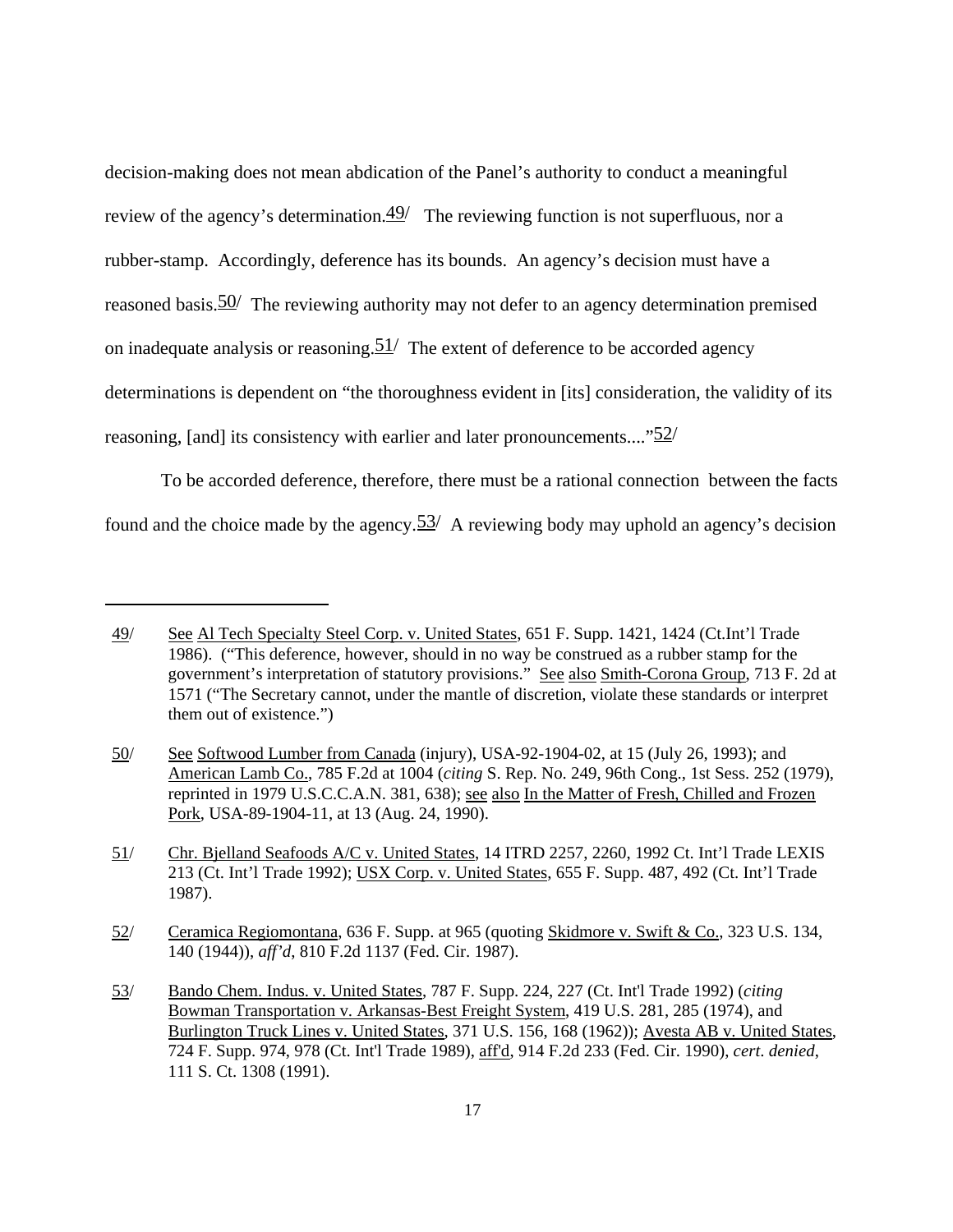of less than ideal clarity, but its path of reasoning must be reasonably discernible,  $\frac{54}{ }$  and there must be an adequate explanation of the bases for the agency's decision in order for the reviewing authority to meaningfully assess whether it is supported by substantial evidence on the record. The agency must articulate and explain the reasons for its conclusions. 55/

## **2. In Accordance With Law**

With respect to whether an agency has acted according to law, a reviewing tribunal may have greater latitude than in the case of agency fact-finding, depending on the particular of law and facts involved.  $56/$  On issues of statutory interpretation, "deference to reasonable interpretations by an agency of a statute that it administers is a dominant, well-settled principle of federal law." $\frac{57}{ }$  The Supreme Court has stated that "when a court is reviewing an agency decision based on a statutory interpretation, 'if the statute is silent or ambiguous with respect to the specific issue, the question for the court is whether the agency's answer is based on a

<sup>54/</sup> Ceramica Regiomontana, S.A., 810 F.2d 1137, 1139 (Fed. Cir. 1987) (*citing* Bowman Transportation, 419 U.S. at 286).

<sup>55/</sup> See, *e.g.,* Mitsubishi Materials Corp. v. United States, 820 F. Supp. 608, 621 (Ct. Int'l Trade 1993); USX Corp., 655 F. Supp. at 490; SCM Corp. v. United States, 487 F. Supp 96, 108 (Cust. Ct. 1980); Maine Potato Council, 613 F. Supp. at 1244-45; Bando Chem. Indus. 787 F. Supp. at 227.

<sup>56/</sup> Alfred C. Aman and William T. Mayton, ADMINISTRATIVE LAW, §§ 13.4, 13.7-13.10 (1993). Professor Ernest Gellhorn and Ronald Levin state in their ADMINISTRATIVE LAW AND PROCESS (4th ed. 1997) "[As a] general rule of thumb. . . a reviewing court will give less deference to an agency's legal conclusions than to an agency's factual or discretionary determinations. . . The courts' relative independence in declaring the law is a natural outgrowth of their traditional role in the American legal system. . . Policy considerations [also] reinforce the courts' normal practice of giving less deference on legal issues."

<sup>57/</sup> National R.R. Passenger Corp. v. Boston & Maine Corp., 503 U.S. 407, 417 (1992).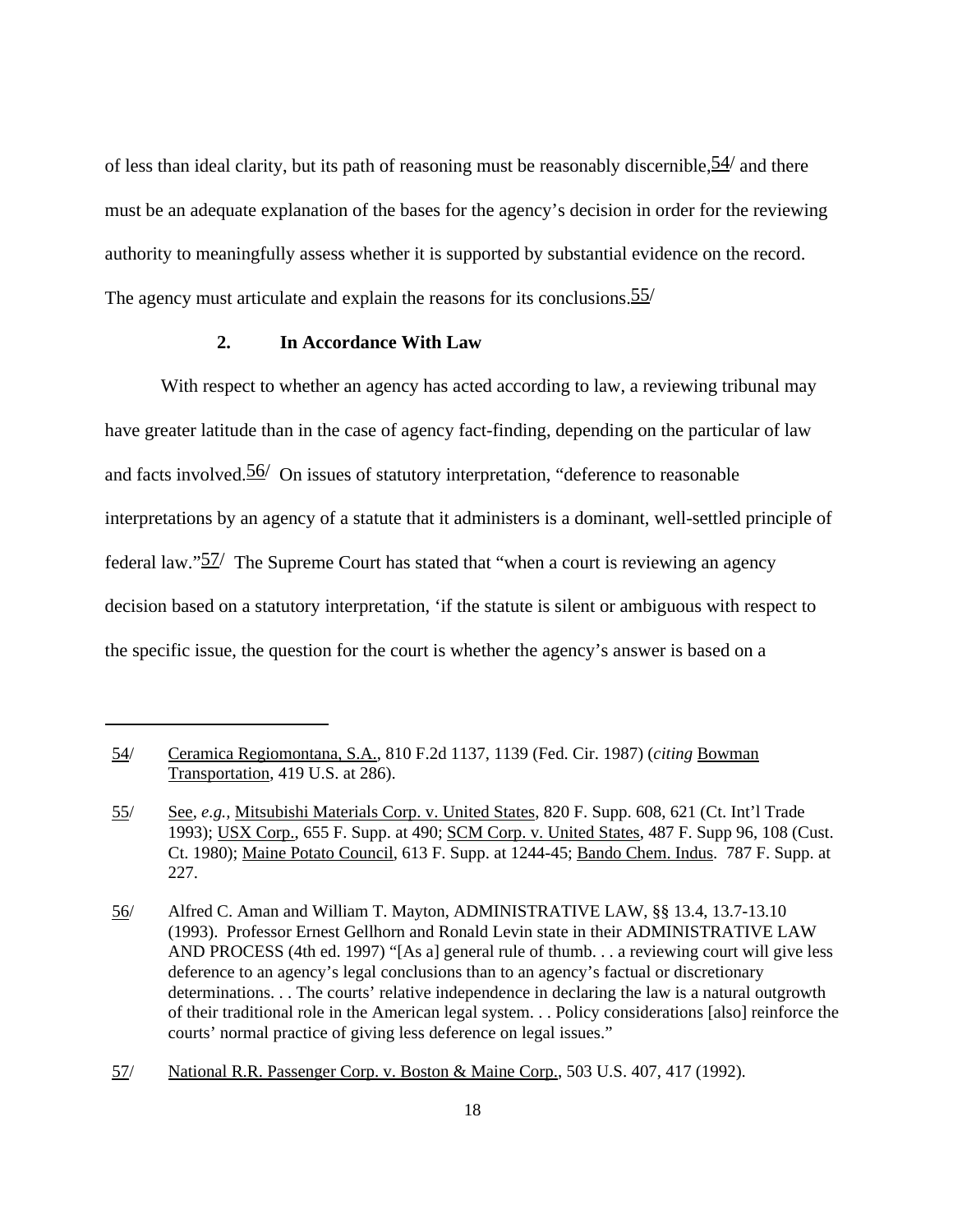permissible construction of the statute." $\frac{58}{100}$  Moreover, the CAFC has emphasized that

"[d]eference to an agency's statutory interpretation is at its peak in the case of a court's review of

Commerce's interpretation of the antidumping laws." $\frac{59}{ }$  As a result of Congress' "entrust [ing in

the antidumping field] the decision making authority in a specialized, complex economic situation

to administrative agencies," $60/$  reviewing courts acknowledge that "the enforcement of the

antidumping law [is] a difficult and supremely delicate endeavor [for which] [t]he Secretary of

Commerce...has broad discretion in executing the law." $61/$ 

Since most cases of the Federal Circuit,  $62/$  which opinions bind the CIT and binational

- 58/ American Lamb Co. v. United States, 785 F.2d 994, 1001 (Fed. Cir. 1986), *citing* Chevron U.S.A. Inc. v. Natural Resources Defense Council, 467 U.S. 837, at 843 note 11 (1984).
- 59/ Koyo Seiko v. United States, 36 F.3d 1565, 1570 (Fed. Cir. 1994), *citing* Daewoo Electronics, 6 F.3d at 1516.
- 60/ S. Rep. No. 249, 96th Cong., 1st Sess. 252 (1979), *reprinted in* 1979 U.S.C.C.A.N. 381, 638.
- 61/ Smith-Corona Group v. United States, 713 F.2d 1568, 1571 (Fed. Cir. 1983), *cert*. *denied*, 465 U.S. 1022 (1984); see also Consumer Prof. Div., SCM Corp. v. Silver Reed America, 753 F.2d 1033, 1039 (Fed. Cir. 1985).
- 62/ See *e.g.*, Timken Company v. United States, 37 F.3d 1470, 1474 (Fed. Cir. 1994). A notable exception to the tendency to follow Chevron is Federal Mogul Corp. v. United States, 63 F.3d at 1579 ("Chevron constitutes a significant inroad into traditional judicial power, and is not lightly to be applied to just any agency decision or litigation position made on behalf of an agency.") See also Lasko Metal Products v. United States, 43 F.3d 1442 (Fed. Cir. 1994), note 3 at 1446 ("Suramerica[de Aleaciones Laminadas, C.A. v. United States, 966 F.2d 660, 665 (Fed. Cir. 1992)] relied on the Supreme Court's Chevron analysis. In Suramerica, the issue was whether the agncy's official interpretation of its organic legislation was a permissible reading of the statute. The policy underlying the Supreme Court's grant in Chevron of special deference to agency regulations and similar official agency pronouncements does not extend to every agency action--it would not, for example, extend to *ad hoc* representations on behalf of the agency, such as litigation arguments. In this case the issue much like that in Suramerica--an officially mandated agency methodology considered by the agency to be within its statutorily granted discretion.")

The generally willing reception of the Chevron approach is not always embraced by other circuits and by commentators. See e.g., Arent v. Shalala, Slip Op. No. 94-5271 (D.C.Cir. 1995, (continued...)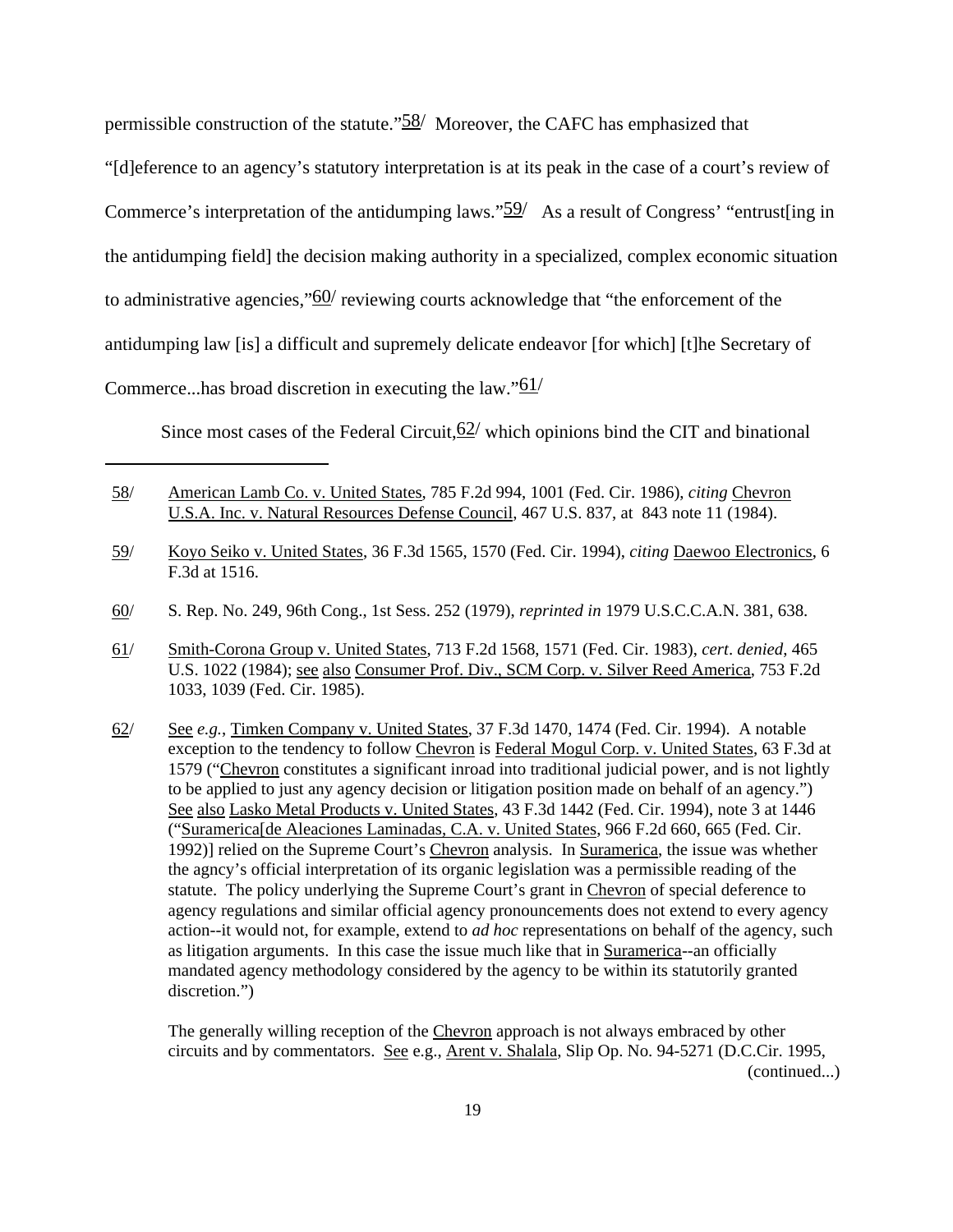panels,  $63/$  have tended to follow the case of Chevron U.S.A., Inc. v. Natural Resources Defense

Council, Inc.,  $64/$  a brief description of its holding and reasoning is in order. This landmark

decision on deference to administrative interpretations of statutes requires, in essence, that federal

courts defer to any reasonable interpretation by an agency charged with administration of a statute,

provided that Congress did not clearly specify a contrary interpretation.

"When a court reviews an agency's construction of the statute which it administers, it is confronted with two questions. First, always, is the question whether Congress has directly spoken to the precise question at issue. If the intent of Congress is clear, that is the end of the matter; for the court, as well as the agency, must give effect to the unambiguously expressed intent of Congress. If, however, the court determines Congress has not directly addressed the precise question at issue, the court does not simply impose its own construction of the statute, as would be necessary in the absence of an administrative interpretation. Rather, if the statute is silent or

One commentator has noted that "Chevron []altered the distribution of national powers among courts, Congress, and administrative agencies [putting it into tension with] deeply engrained [principles and ideas, such as the principle of Marbury v. Madison which made it the function of judges to] say what the law is. "Cass R. Sunstein, Law and Administrative After Chevron, 90 COLO. L. REV. 2071, 2075 (1990). See also Thomas W. Merrill, Judicial Deference to Executive Precedent, 101 YALE L. J. 969, 976 (1992).

63/ *See supra* note 26 and accompanying text.

64/ 467 U.S. 837 (1984).

<sup>62/</sup> (...continued)

Nov. 14, 1995). (Arent involved an Administrative Procedure Act challenge to regulations of the Food and Drug Administration (FDA) to implement the Nutrition Labeling and Education Act (NLEA), 21 U.S.C. 321 *et seq*. The majority avoided Chevron, applying instead the standard set out in Motor Vehicle Manufacturers Ass'n v. State Farm, 463 U.S. 29 (1983), to uphold the FDA regulation. The Arent majority stated that "Chevron is principally concerned with whether an agency has authority to act under a statute... Thus, a reviewing court's inquiry under Chevron is rooted in statutory analysis and is focused on discerning the boundaries of Congress' delegation of authority to the agency; and as long as the agency stays within that delegation, it is free to make policy choics in interpreting the statute, and such interpretations are entitled to deference....The only issue [in <u>Arent]</u> is whether the FDA's discharge of [its] authority was reasonable. Such a question falls within the province of traditional arbitrary and capricious review under 5 U.S.C. 706 (23)(A)(1988)."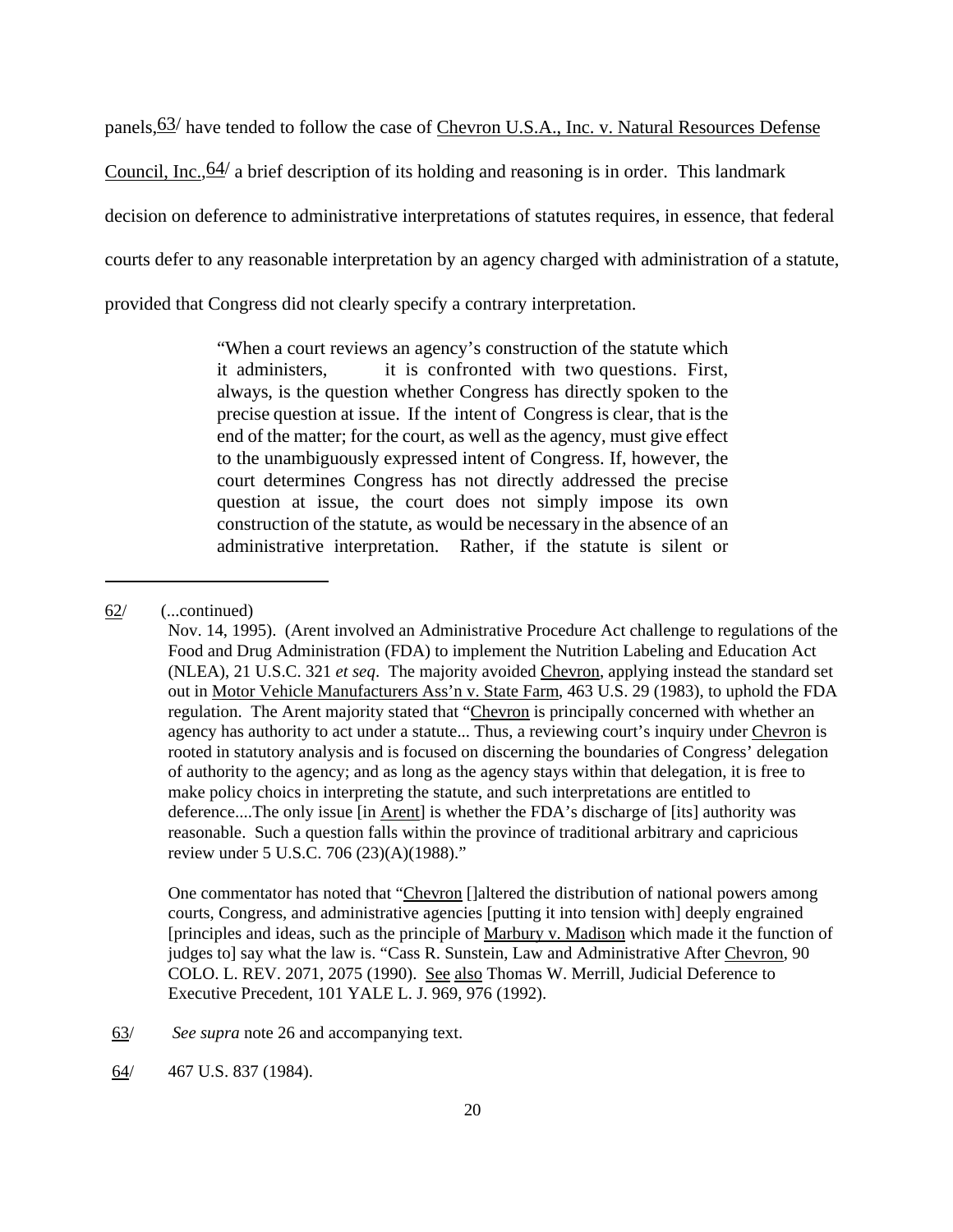ambiguous with respect to the specific issue, the question for the court is whether the agency's answer is based on a permissible construction of the statute." $65/$ 

The underlying rationale for the deference required by Chevron is the executive branch's political accountability compared with that of the judiciary's. In the words of the Supreme Court:

> "[F]ederal judges--who have no constituency--have a duty to respect legitimate choices by those who do."66/

While there will be continuing debate as to the application and scope of the Chevron principle to antidumping cases in which differing contexts of discretion are involved, the case provides a modicum of refuge from challenge, in favor of the Department's expertise in antidumping matters, and poses a significant burden to those arguing against deference for agency decisions.67/

Of course, even with Chevron, deference to an agency's interpretation of the statute it is charged with implementing is not unlimited. A reviewing authority may not, for example, permit an agency "under the guise of lawful discretion or interpretation to contravene or ignore the intent of Congress." $68/$  The Supreme Court itself has held that "no deference is due to agency interpretations at odds with the plain language of the statute itself. Even contemporaneous and longstanding agency interpretations must fall to the extent they conflict with statutory

<sup>65/</sup> Chevron, 467 U.S. at 842-843.

<sup>66/</sup> Id. at 866.

<sup>67/</sup> The Chevron Court is saying that if Congress has not made all the relevant policy choices, courts should uphold the discretion of the executive branch to fill in the policy gaps. This principle is based on the theory that the president is "directly accountable to the people," whereas judges are not.

<sup>68/</sup> Cabot Corp. v. United States, 694 F.Supp. 949, 953 (Ct. Int'l Trade 1988).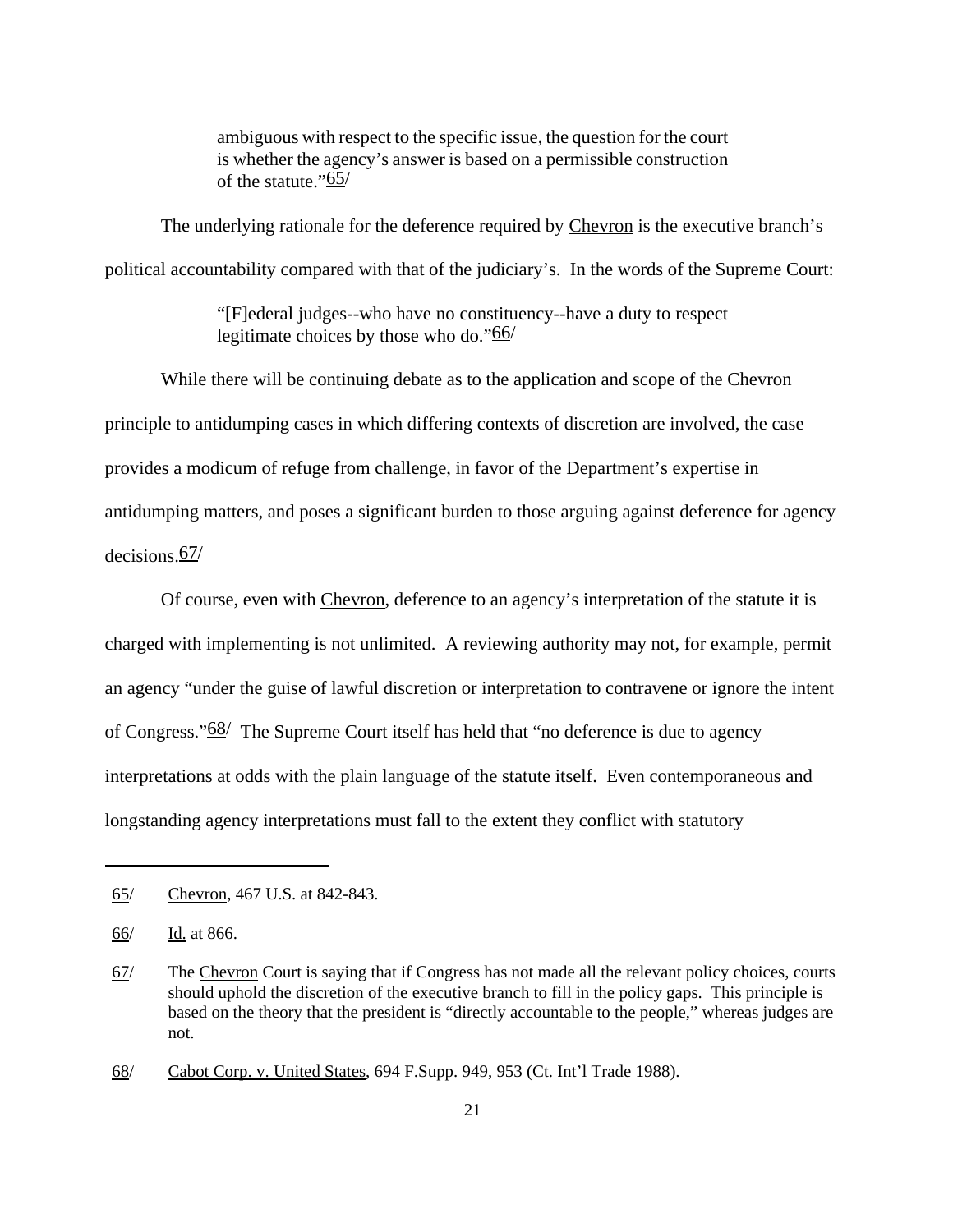language." $69/$  Moreover, the Department's efforts at statutory interpretation must, when appropriate, take into account the international obligations of the United States.  $\frac{70}{1}$ 

Deference may also be given to the methodologies selected and applied by the agency to carry out its statutory mandate,  $\frac{71}{ }$  which a court or binational panel may only review for reasonableness. $72/$  Even methodologies selected and applied by the agency to carry out its statutory mandate "still must be lawful, which is for the courts finally to determine.  $\frac{73}{ }$ 

Finally, although there is a presumption of good faith and conscientious exercise of the Department's responsibilities in an investigation,  $\frac{74}{1}$  the Department has a legal obligation to

<sup>69/</sup> Public Employees Retirement System of Ohio v. June M. Betts, 492 U.S. 158, 171 (1989). See also Texas Crushed Stone Co. v. United States, 35 F.3d 1535 (Fed. Cir. 1994), note 7 at 1541 ("Prior agency practice is relevant in determining the amount of deference due an agency's earlier interpretation. An agency's interpretation of a relevant provision which conflicts with agency's earlier interpretation is 'entitled to considerably less deference' than a consistently held agency view." *Citing* INS. V. Cardoza-Fonseca, 480 U.S. 421, 446 note 30, 107 S.Ct. 1207, 1221 note 30, 94 L.Ed. 2d 434 (1987).

<sup>70/</sup> See Alexander Murray v. The Schooner Charming Betsy, 6 U.S. (2 Cranch) 64, 118, 2 Led. 208 (1804); Weinberger v. Rossi, 456 U.S. 25, 31 (1982); Federal-Mogul Corp., 63 F.3d at 1581-82; Section 114, Restatement (Third) of the Foreign Relations Law of the United States.

<sup>71/</sup> See Brother Industries, Ltd. v. United States, 771 F. Supp. 374, 381 (Ct. Int'l Trade 1991). ("Methodology is the means by which an agency carries out its statutory mandate and, as such, is generally regarded as within its discretion.")

<sup>72/</sup> Koyo Seiko Co. v. United States, 66 F.3d 1204, 1210-1211 (Fed. Cir. 1995) ("[O]ur inquiry is limited to determining whether Commerce's model-match methodology...is reasonable.")

<sup>73/</sup> Brother Industries, 771 F.Supp. At 381. See also Gifford-Hill Cement Co. v. United States, 615 F.Supp. 577, 582 (Ct. Int'l Trade 1985) ("If the use of [a submarket] analysis was improper, then the Commission's findings would not be supported by substantial evidence.").

<sup>74/</sup> Saha Thai Steel Pipe Co. v. United States, 661 F.Supp. 1198, 1202 (Ct. Int'l Trade 1987); Librach v. United States, 147 Ct. Cl. 605, 612 (1959). See also Takashima U.S.A., Inc. v. United States, 886 F.Supp. 858, 861 (1995) ("A presumption of regularity attaches to the actions and conduct of government officials in the performance of their lawfully executed duties.") (*citing* Alaska Airlines, Inc. v. Johnson, 8 F.3d 791, 795 (Fed. Cir. 1993).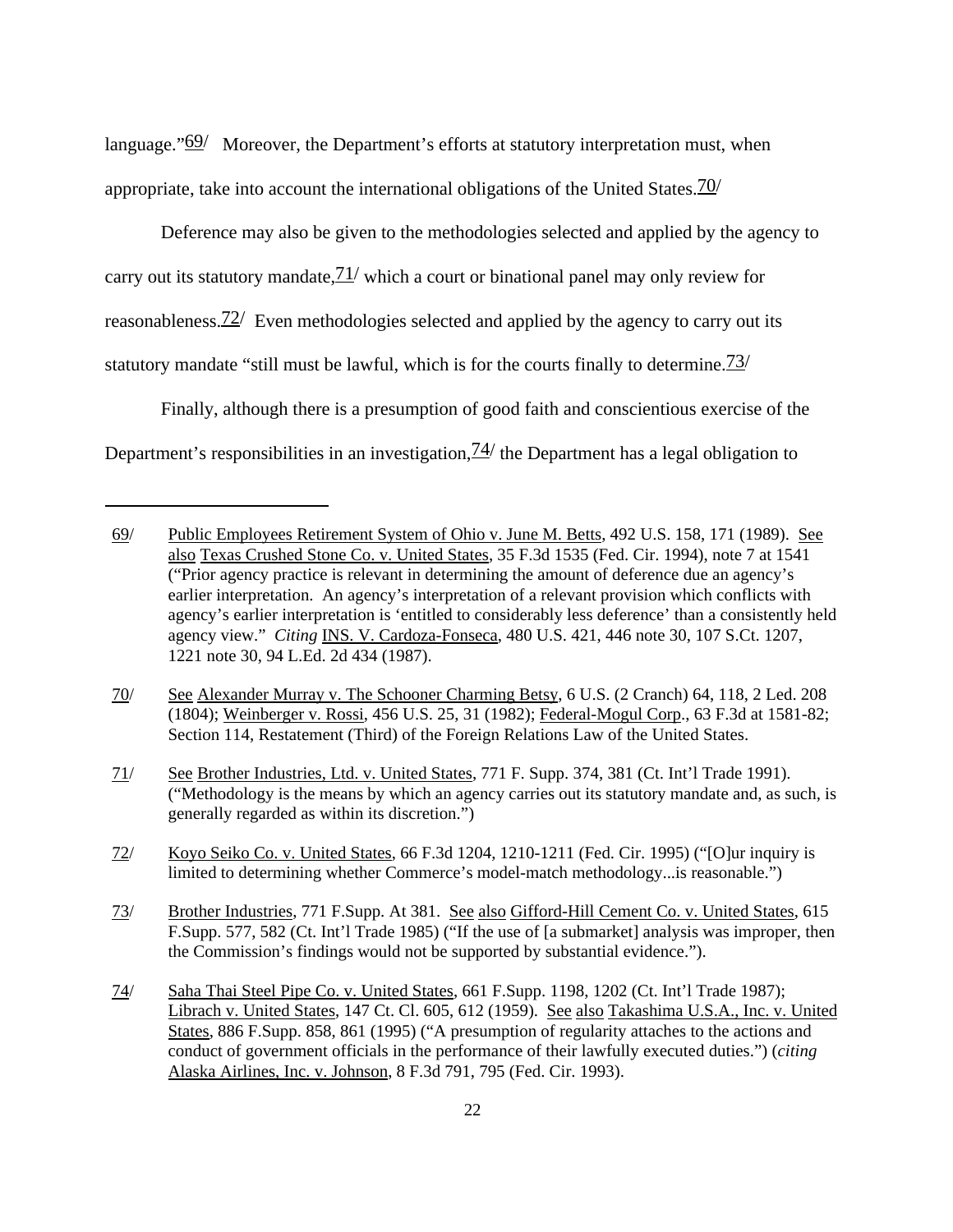observe the basic principles of due process and fundamental procedural fairness,  $\frac{75}{10}$  and to justify any departure it makes from settled practice with reasonable explanations that are themselves supported by substantial evidence on the record. $\frac{76}{10}$ 

In sum, the applicable standard of review for this matter requires the panel to uphold the Final Results if they are supported by substantial evidence on the record and are not contrary to law, even if the panel would have reached a different conclusion if it had considered the case *de novo.*

<sup>75/</sup> See Sigma Corp. v. United States, 841 F.Supp. 1255, 1267-68 (Ct. Int'; Trade 1993); Usinor Sacilor v. United States, 893 F.Supp. 1112, 1141 (Ct. Int'l Trade 1995); and Creswell Trading Co. v. United States, 15 F.3d 1054, 1062 (Fed. Cir. 1994).

<sup>76/</sup> See Western Conference of Teamsters v. Brock, 709 F.Supp. 1159, 1169 (Ct. Int'l Trade 1989); see also National Knitwear and Sportswear Ass'n v. United States, 779 F.Supp. 1364, 1369 (Ct. Int'l Trade 1991).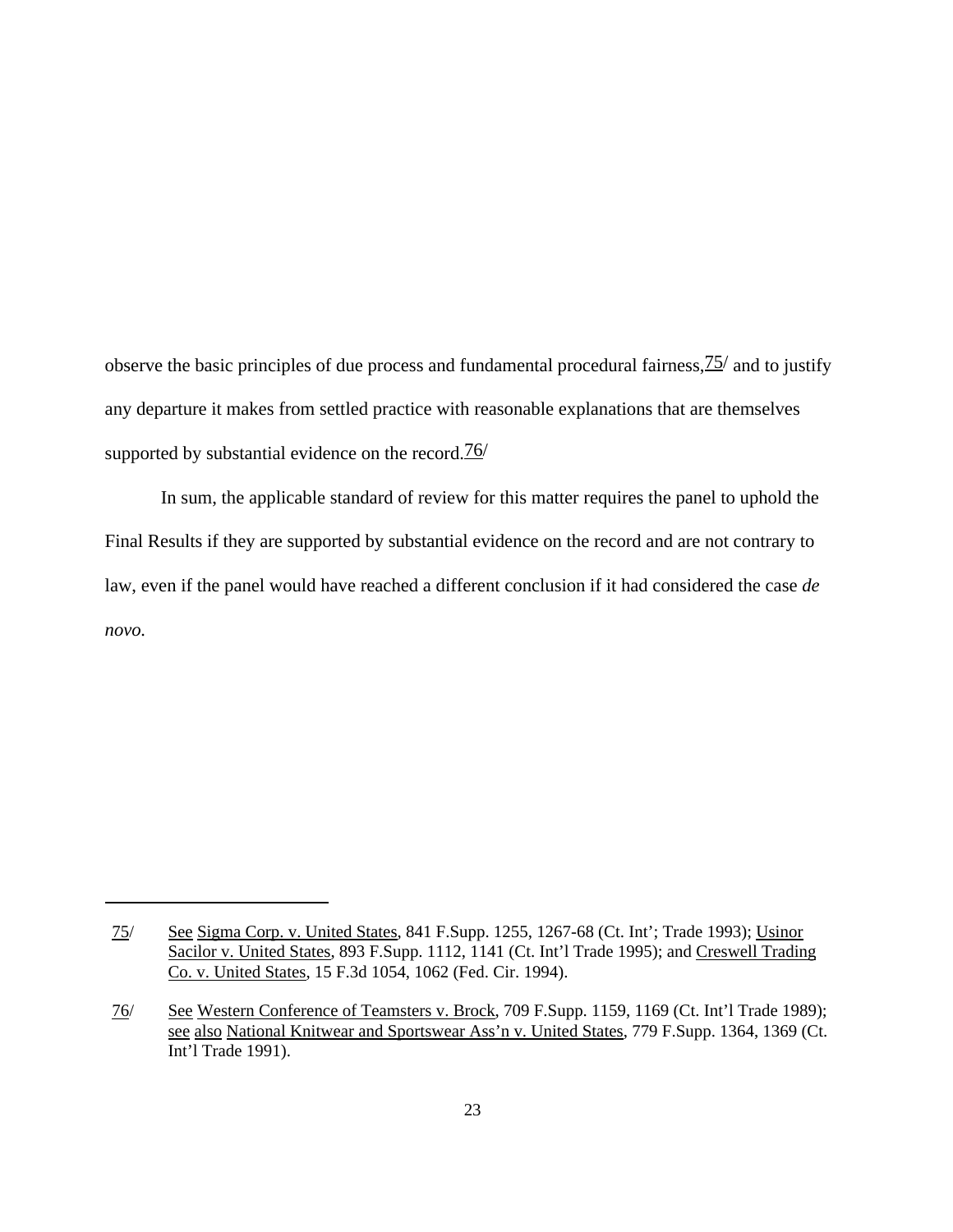### **III. ISSUES PRESENTED AND DISCUSSION**

A. **Whether the Department's refusal to revoke the antidumping order based upon alleged defects in the initiation of the original LTFV investigation is supported by substantial evidence on the record and otherwise in accordance with law.**

### 1. **Arguments of the Participants**

### *CEMEX*

CEMEX argues that the Department "does not have the authority to impose"77/

antidumping duties in this Fifth Administrative Review under the original Antidumping Duty

Order because at the time that the LTFV investigation was initiated, the Department had merely

"assumed" that the petition had been filed "on behalf of  $\frac{78}{}$  the regional industry without

## 78/ See 19 U.S.C. § 1673a(1990), which read in part: **§ 1673a. Procedures for initiating an antidumping duty investigation**

....

### **(b) Initiation by petition**

### **(1) Petition requirements**

 An antidumping proceeding shall be commenced whenever an interested party ... files a petition with the administering authority, on behalf of an industry, which alleges the elements necessary for the imposition of [an antidumping duty under § 1673], and which is accompanied by information reasonably available to the petitioner supporting those allegations ....

....

### **(c) Petition determination**

 Within 20 days after the date on which a petition is filed ..., the administering authority shall—

 (1) determine whether the petition alleges the elements necessary for the imposition of [the antidumping duty requested] and contains information reasonably available to the petitioner supporting the allegations,

 (2) if the determination is affirmative, commence an investigation to determine whether the class or kind of merchandise described in the petition is being, or is likely to be, sold in the United States at less than

(continued...)

<sup>77/</sup> CEMEX Panel Rule 57(1) Brief, at 11.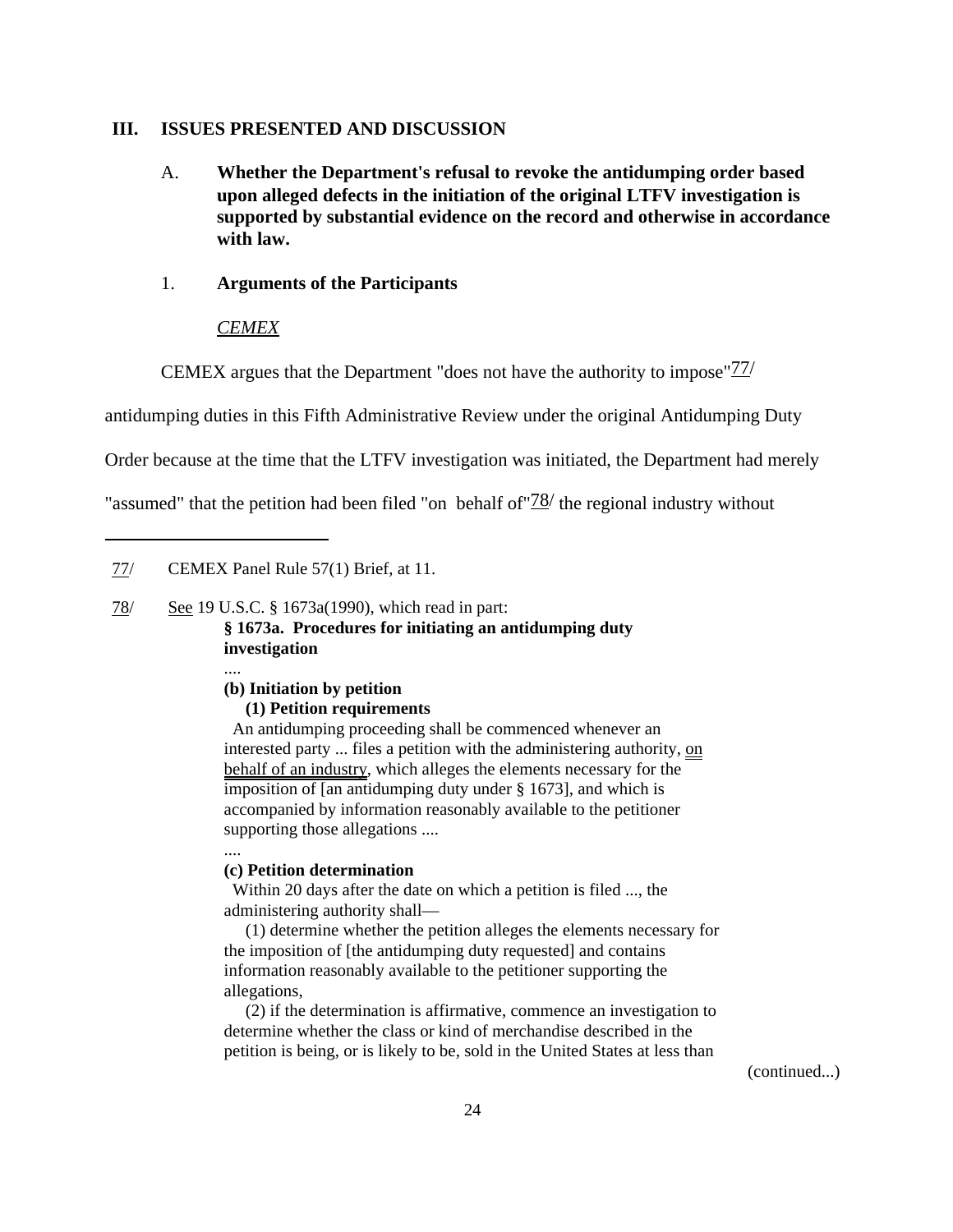specifically *measuring* whether a majority of the regional industry had actually supported this decision.<sup>79</sup>/ Although CEMEX concedes that the Department's action at this time was in harmony with applicable Federal Circuit law, Suramerica de Aleaciones Laminadas, C.A. v. United States, 966 F.2d 660, 667 (Fed. Cir. 1992) (upholding the Department's then current practice—of relying upon the petitioner's representation that it had filed the petition "on behalf of" the domestic industry identified in the petition unless it was demonstrated that a majority of the industry actually opposed the petition—as a "permissible construction" of the statute),  $\frac{80}{1}$  it argues that this Panel should be guided by a July 9, 1992 GATT panel interpretation  $81/$  of the analog

78/ (...continued) its fair value, and provide for the publication of notice of the determination in the Federal Register, and (3) if the determination is negative, dismiss the petition, terminate the proceeding, notify the petitioner in writing of the reasons for the determination, and provide for the publication of notice of the determination in the Federal Register. (Emphasis added)

79/ CEMEX Panel Rule 57(1) Brief, at 11.

80/ Only when members of the domestic industry opposing the petition provided a clear indication that the petition may not have been brought on behalf of the industry would the Department investigate further to determine whether the industry actually supported the petition. At least this portion of the Suramerica decision has been statutorily overturned by a provision of the *Uruguay Round Agreements Act* ("URAA"), 19 U.S.C. § 1673a(c)(4), which sets out new standing requirements and no longer permits the use of such a "presumption" of support by the domestic industry. The URAA came into force on January 1, 1995 and does not impact this analysis.

81/ See United States Antidumping Duties on Gray Portland Cement and Cement Clinker from Mexico, GATT Doc. No. ADP/82 (unadopted). CEMEX attached this document to its November 4, 1996 comments following the publication of the preliminary results of the Fifth Administrative Review. See Pub. Doc. 214. The GATT panel determined that the Department's failure to ascertain the requisite level of support for the petition violated the Tokyo Round Antidumping Code and that the order was void *ab initio* and should be revoked.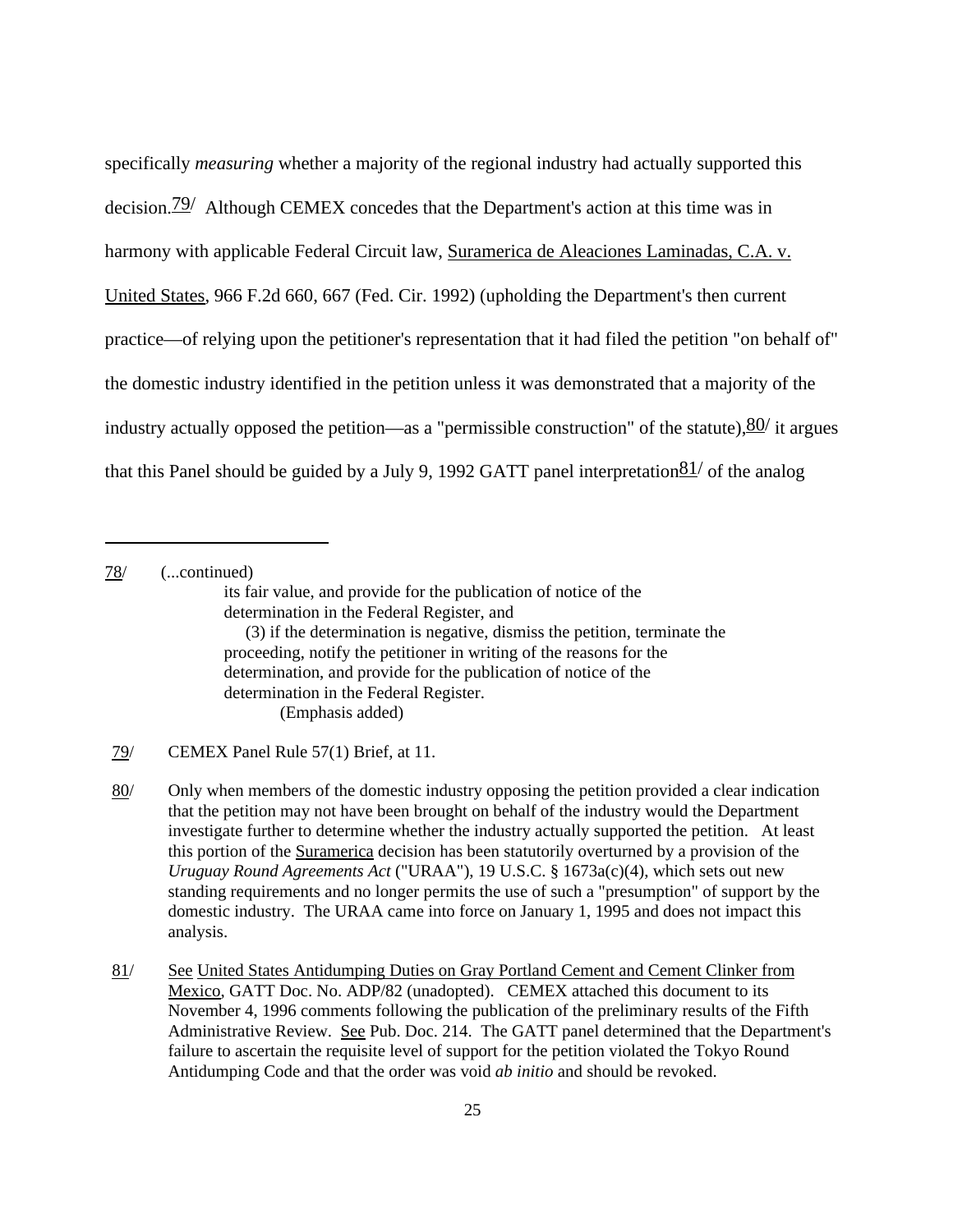"standing" requirements set out in Article 5:1 $\frac{82}{ }$  of the Tokyo Round Antidumping Code.  $\frac{83}{ }$ CEMEX asserts that this GATT panel interpretation is "authoritative evidence" (and a correct interpretation) of the "on behalf of" language even as it appears in U.S. law (see fn.  $\frac{78}{16}$  supra). Thus, under the Supreme Court's "Charming Betsy" doctrine,  $84/$  the Panel should interpret the relevant provisions of the comparable U.S. statute in the same manner as the GATT panel in question had interpreted the applicable provisions of the Antidumping Code.

Since the Department "lacked the authority to initiate the original investigation because the plaintiffs did not have standing,  $85$ /CEMEX argues that this Panel should "retroactively apply" the correct interpretation of the standing requirement, and suggests that the Panel can invalidate the Antidumping Duty Order (i) *ab initio*, (ii) from the date of the GATT panel report on July 9, 1992, (iii) or from the date of commencement of the Fifth Administrative Review. $86/$  CEMEX cites in support of such retroactivity the case of Ceramica Regiomontana, S.A. v. United States, 64 F.3d 1579 (Fed. Cir. 1995), which dealt with Mexico becoming entitled to an "injury" test in countervailing duty investigations and the consequent revocation of an earlier countervailing duty

86/ Id., at 17, note. 12.

<sup>82/</sup> See fn. 23 infra. Article 5:1 states: "An investigation to determine the existence, degree and effect of any alleged dumping shall normally be initiated upon a written request by or on behalf of the industry affected", referencing Article 4 for the definition of "industry."

<sup>83/</sup> Agreement on Implementation of Article VI of the General Agreement on Tariffs and Trade [Antidumping Code], Doc. No. MTN/NTM/W/232, *opened for signature* April 9, 1979, 31 U.S.T. 4919, T.I.A.S. No. 9650, 1160 U.N.T.S. 204, B.I.S.D. 26th Supp. 171-88, *reprinted in* 18 I.L.M. 621 (1979) (*entered into force* January 1, 1980; *superseded on* January 1, 1995).

<sup>84/</sup> In Alexander Murray v. The Schooner Charming Betsy, 6 U.S. (2 Cranch) 64, 143 (1804), the Supreme Court stated that "an act of congress ought never to be construed to violate the law of nations, if any other possible construction remains...."

<sup>85/</sup> CEMEX Panel Rule 57(1) Brief, at 20.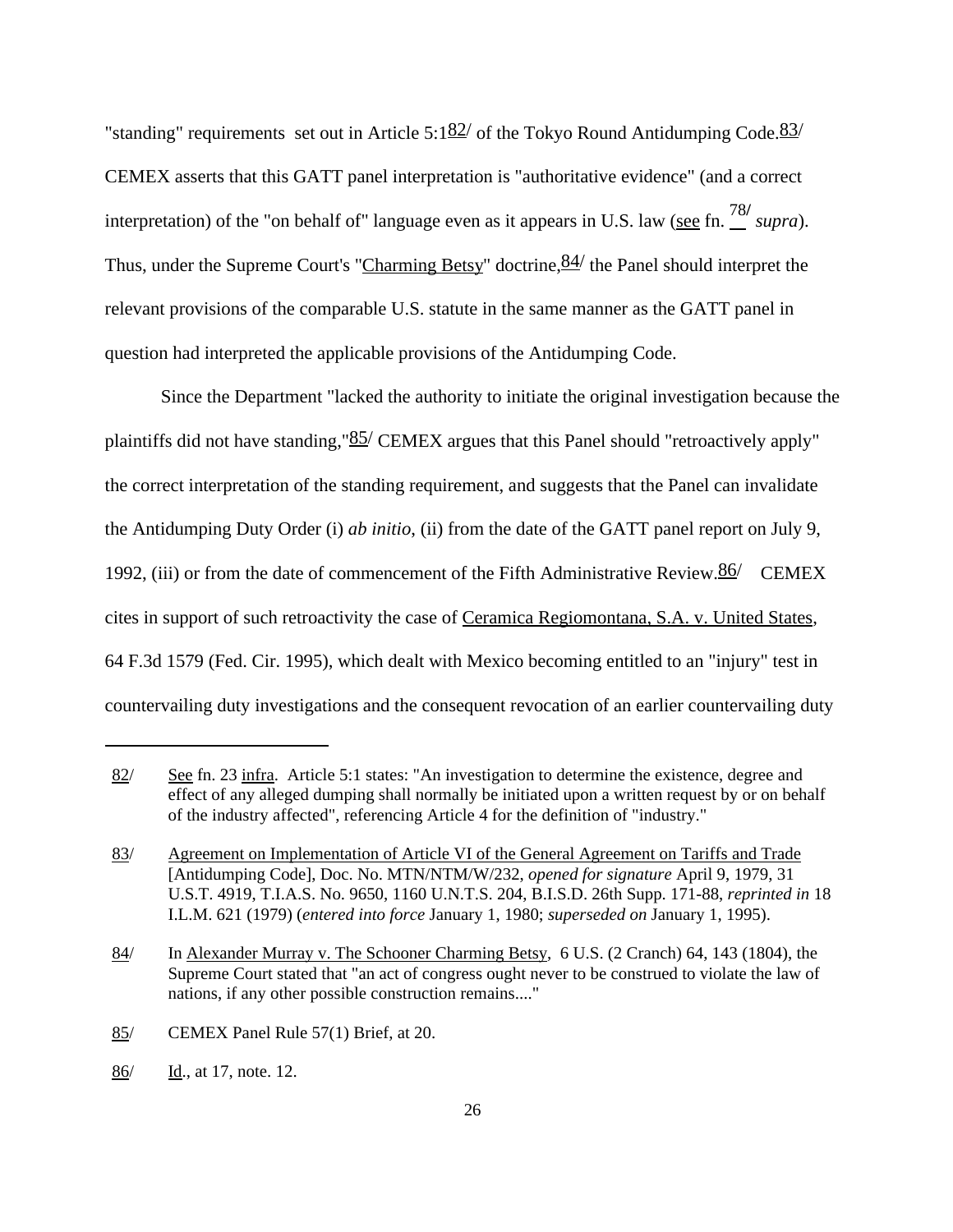order as of the date of such entitlement.

### *CDC*

For its part, CDC argues that the Department "lacks jurisdiction" to impose antidumping duties on the basis of a petition that cannot prove to have been filed "on behalf of" the relevant "industry," as legally required by 19 U.S.C. § 1673a(b)(1). $\frac{87}{ }$  CDC points to the close statutory nexus between the phrase "on behalf of" and the term "industry," and observes that "a petitioner's standing to request antidumping relief, and the Department's authority to give the relief, depend in large part on how the term 'industry' is defined." $\frac{88}{3}$ 

CDC claims that the antidumping statute prescribes a different method for initiating *regional*, as opposed to *national*, industry cases. In the case of national investigations, the statute contemplates a *dual* definition of products (see 19 U.S.C. § 1677(4)(a) referring to "producers as a whole" *or* producers whose output "constitutes a major proportion of" the domestic like product) whereas in regional investigations, the statute is *unitary* and "does not allow for producers accounting for [simply] a major proportion of production to qualify as the 'industry'". $\frac{89}{ }$ Consequently, in regional industry cases,  $90/$  "the statute plainly requires petitions to be filed on

- 89/ Id., at 53-54.
- 90/ 19 U.S.C. § 1677(4)(C) states:

```
§ 1677(4)(C) Regional industries
```
 In appropriate circumstances, the United States, for a particular product market, may be divided into 2 or more markets and the producers within each market may be treated as if they were a separate industry if—

(i) the producers within such market sell all or almost all

(continued...)

<sup>87/</sup> See *supra*., note 17.

<sup>88/</sup> CDC Panel Rule 57(1) brief, at 52.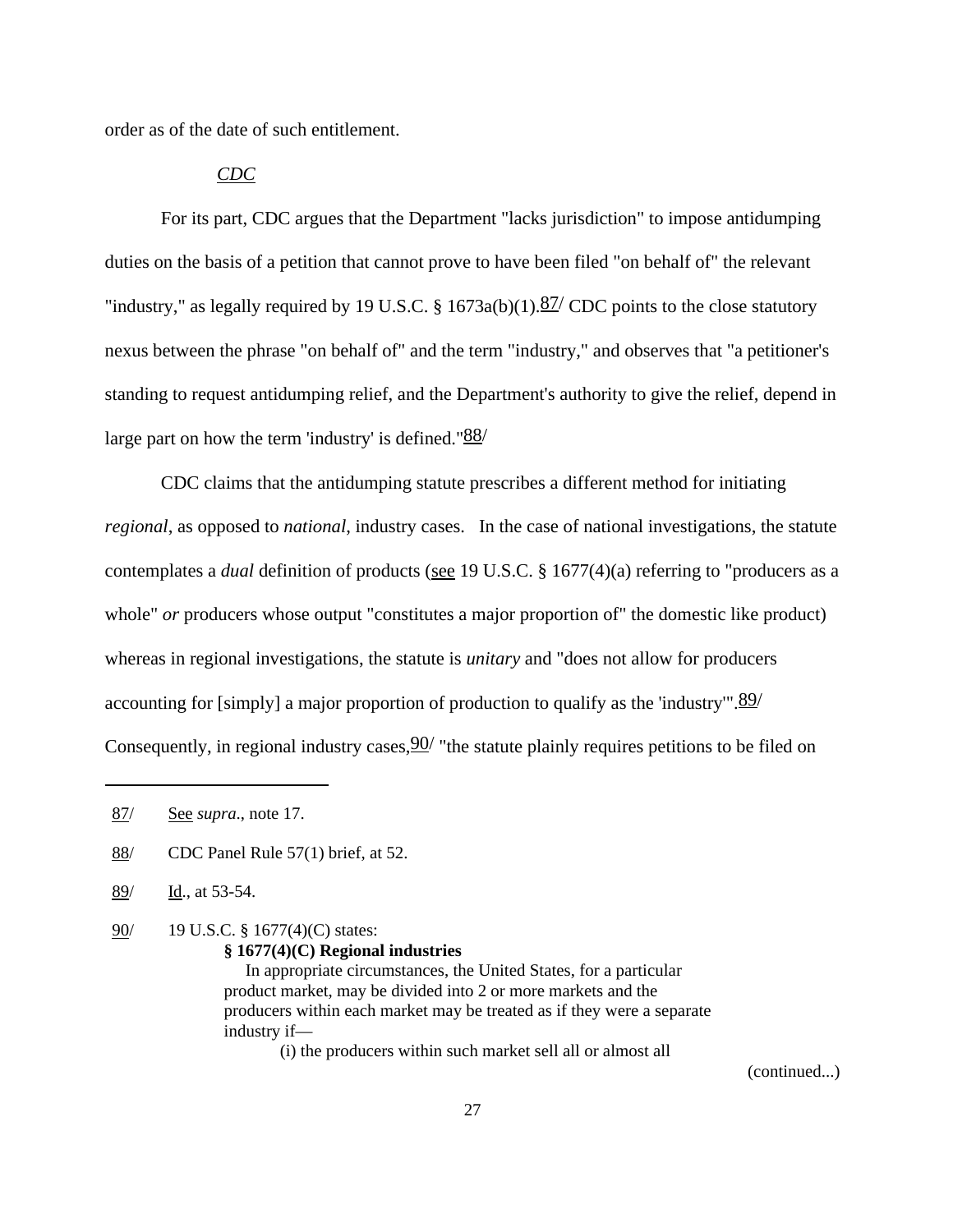behalf of the producers of *all or virtually all* production in the regional industry."91/ (Emphasis added). CDC informs the Panel that in this case, the petition was supported by only 62% of the regional production, which falls well below this statutory threshold.  $92/$  CDC asserts, accordingly, that "the Department conducted the investigation and issued the order in plain violation of the standing requirements under the regional industry provisions of the antidumping statute."93/

At oral hearing, CDC argued to the Panel that regional investigations are an "extraordinary exception" to the basic principles of antidumping law; that is, "injury may be found to exist even where a major portion of the *total* domestic industry is not injured."<sup>94</sup> The exceptional nature of

90/ (...continued)

of their production of the like product in question in that market, and (ii) the demand in that market is not supplied, to any substantial degree, by producers of the product in question located elsewhere in the United States.

In such appropriate circumstances, material injury ... may be found to exist with respect to an industry even if the domestic industry as a whole, or those producers whose collective output of a domestic like product constitutes a major proportion of the total domestic production of that product, is not injured, if there is a concentration of dumped imports ... into such an isolated market and if the producers of all, or almost all, of the production within that market are being materially injured ... by reason of the dumped imports.... The term 'regional industry' means the domestic producers within a region who are treated as a separate industry under this paragraph. (Emphasis added).

93/ CDC Panel Rule 57(1) brief, at 56.

<sup>91/</sup> CDC Panel Rule 57(1) brief, at 55.

<sup>92/</sup> Id., at 56. This 62% figure appears in the GATT panel report cited in footnote 81, *supra*, but is otherwise not contained in the administrative record of this matter.

<sup>94/</sup> Hearing Transcript, at 13. (Emphasis added).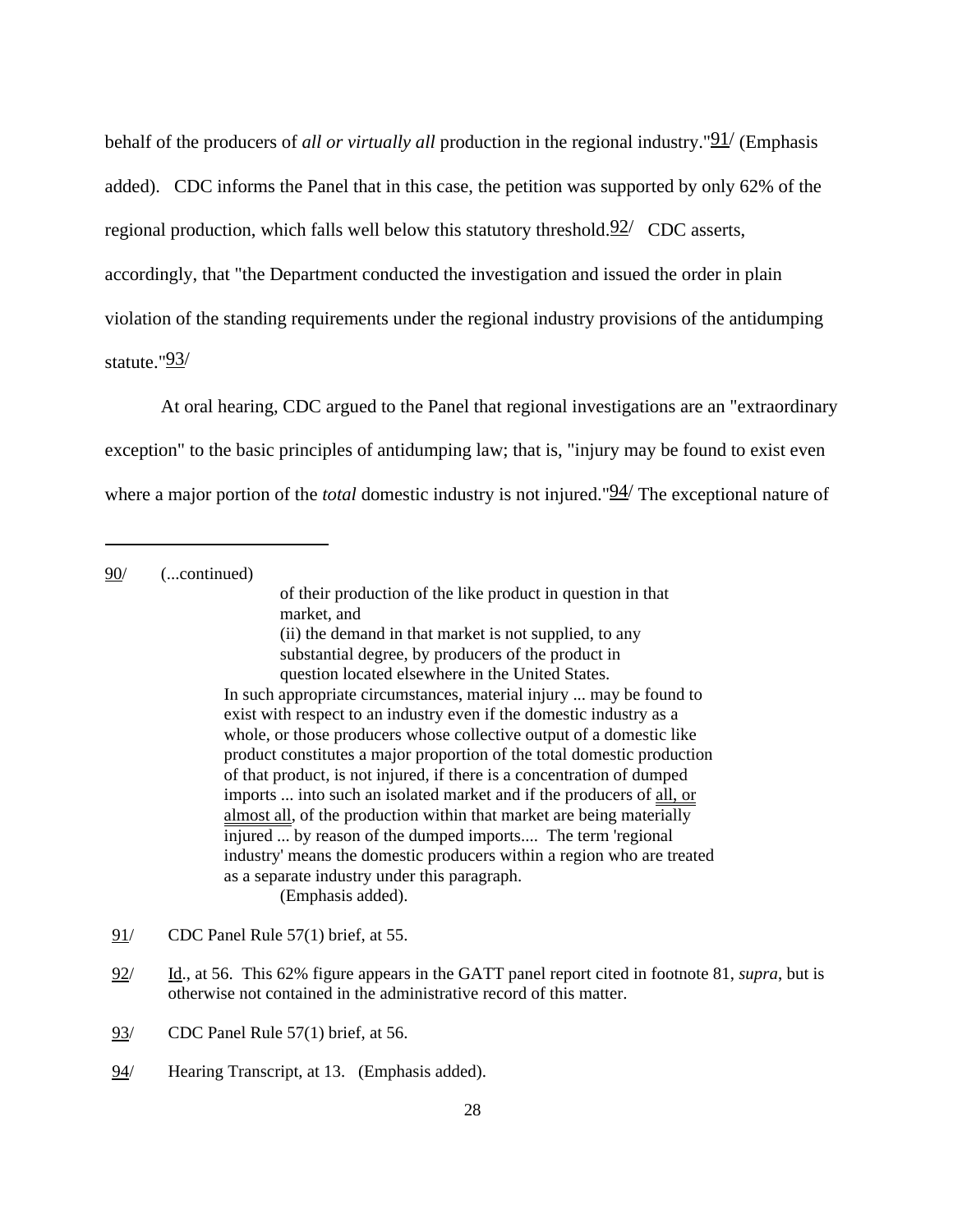such regional investigations justifies this stricter statutory standing requirement. As a factual matter, CDC also explained that the original petitioner was the *Ad Hoc Committee of AZ-NM-TX-FL Producers of Gray Portland Cement*  $\frac{95}{ }$  and that there were no producers included from Alabama, Mississippi, Louisiana or California. Thus, when the Commission chose to "expand" the definition of the regional industry to the full southern-tier of states, the industry under review no longer "matched" the group of producers that had actually filed the petition. In legal effect, therefore, the petitioners had not filed on behalf of *all or virtually all* of the producers in the southern-tier, as required by the statute. The Department, in effect, "ignored the statutory requirement that the petition be filed on behalf of all of the producers in the region." $96/$ 

In an effort to counter the Department's conclusion that it lacks authority at this time to rescind the original Antidumping Duty Order, since the issue of petitioner's standing was not challenged at the time of the original LTFV investigation,  $97/$  CDC argues that "standing is a jurisdictional issue" and that it is well settled that "jurisdictional defects can be raised at any time," including in an appeal arising out of the Fifth Administrative Review. $98/$  CDC concedes

<sup>95/</sup> Cf., *supra,* note 17.

<sup>96/</sup> Hearing transcript, at 19. At oral hearing, counsel for Cemex, in considering the "jurisdictional" aspects of this issue, appeared to concede that the logical implication of any decision by the Commission to expand the petitioner's original definition of the regional industry would amount to an "ouster" of jurisdiction of both the Commission and the Department, at least absent some formal amendment of the original petition to reflect the new scope of the regional industry. See Hearing Transcript at 48.

<sup>97/</sup> Hearing transcript, at 22..

<sup>98/</sup> CDC Panel Rule 57(1) brief, at 57. As support for its position, CDC cites several Court of International Trade ("CIT") and Federal Circuit decisions, including Zenith Electronics Corporation v. United States, 872 F. Supp. 992 (Ct. Int'l Trade 1994); Gilmore Steel Corp. v. United States, 585 F. Supp. 670 (Ct. Int'l'. Trade 1984); and Oregon Steel Mills, Inc. v. United States, 862 F.2d 1541 (Fed. Cir. 1988).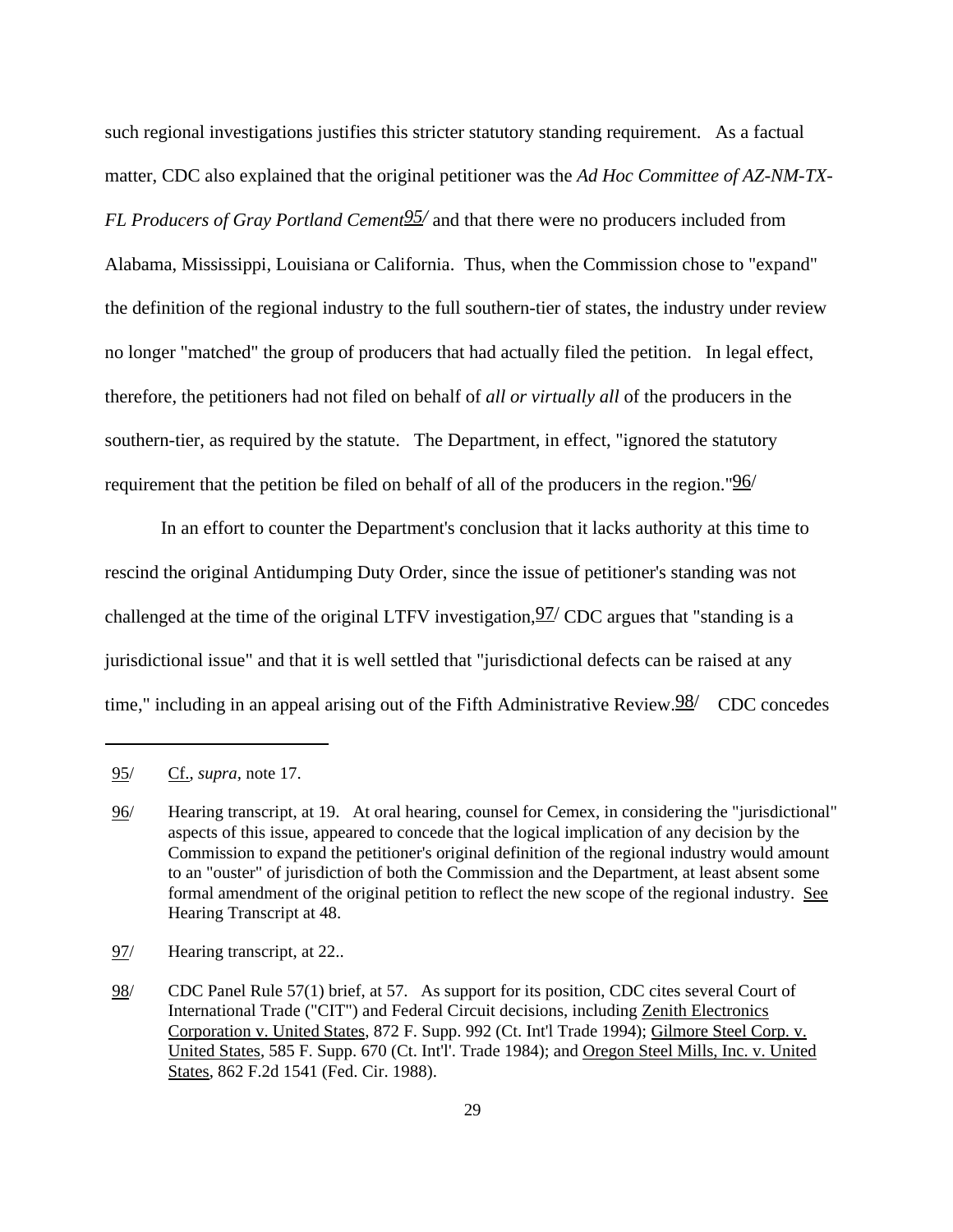that this jurisdictional challenge was not raised at the time of the original LTFV investigation, but states that it was raised in all subsequent administrative reviews. The Gilmore Steel case  $99/$ suggests that the Department could raise the issue itself *sua sponte* at any time.

## *Southern Tier*

Southern Tier opposes the arguments advanced by CEMEX and CDC on numerous

grounds. First, that CEMEX's and CDC's claims are barred by the applicable statute of

limitations.  $100/$  Southern Tier asserts that "it is a jurisdictional requirement that an action be

brought within 30 days of the relevant final agency determination." $101/$  Under the plain language

of the statute, to which there are neither express nor implied exceptions,  $102/$  CEMEX's and

CDC's claims are clearly time-barred.

Second, that CEMEX's and CDC's claims are barred by the doctrine of *res judicata*,

- 100/ See 19 U.S.C. § 1516a(a)(2)(A) requiring interested parties to file a summons within thirty (30) days of the date of publication of the Department's determination in Federal Register; see also 19 U.S.C. § 1516a(g)(8)(A)(i) for similar provision regarding NAFTA panel review. The agency determinations reviewable under § 1516a include final affirmative determinations in *original investigations* issued under 19 U.S.C. § 1673d and final results of *administrative reviews* issued under 19 U.S.C. § 1675(a). See 19 U.S.C. § 1516a(a)(2)(B)(i) & (iii). To commence review of either type of determination, "an interested party who is a party to the proceeding in connection with which the matter arises" must file a summons within 30 days of the date of publication in the Federal Register of either the antidumping duty order (in an original investigation) or the final results (in an administrative review). Southern Tier notes for the record that the petitioner did appeal certain aspects of the original Final Determination, but no appeal on any issue was taken at that time by the Mexican producers.
- 101/ Southern Tier Panel Rule 57(2) brief, at 167-68.
- 102/ See NEC Corp. v. United States, 806 F.2d 247, 249 (Fed. Cir. 1986) ("Conditions upon which the government consents to be sued must be strictly observed and are not subject to implied exceptions") and Georgetown Steel Corp. v. United States, 801 F.2d 1308 (Fed. Cir. 1986) (where a party timely files a summons challenging an agency determination in an antidumping case, but fails to file a complaint within the 30-day period prescribed by section 1516a, the action is time-barred).

<sup>99/</sup> See *supra* note 98.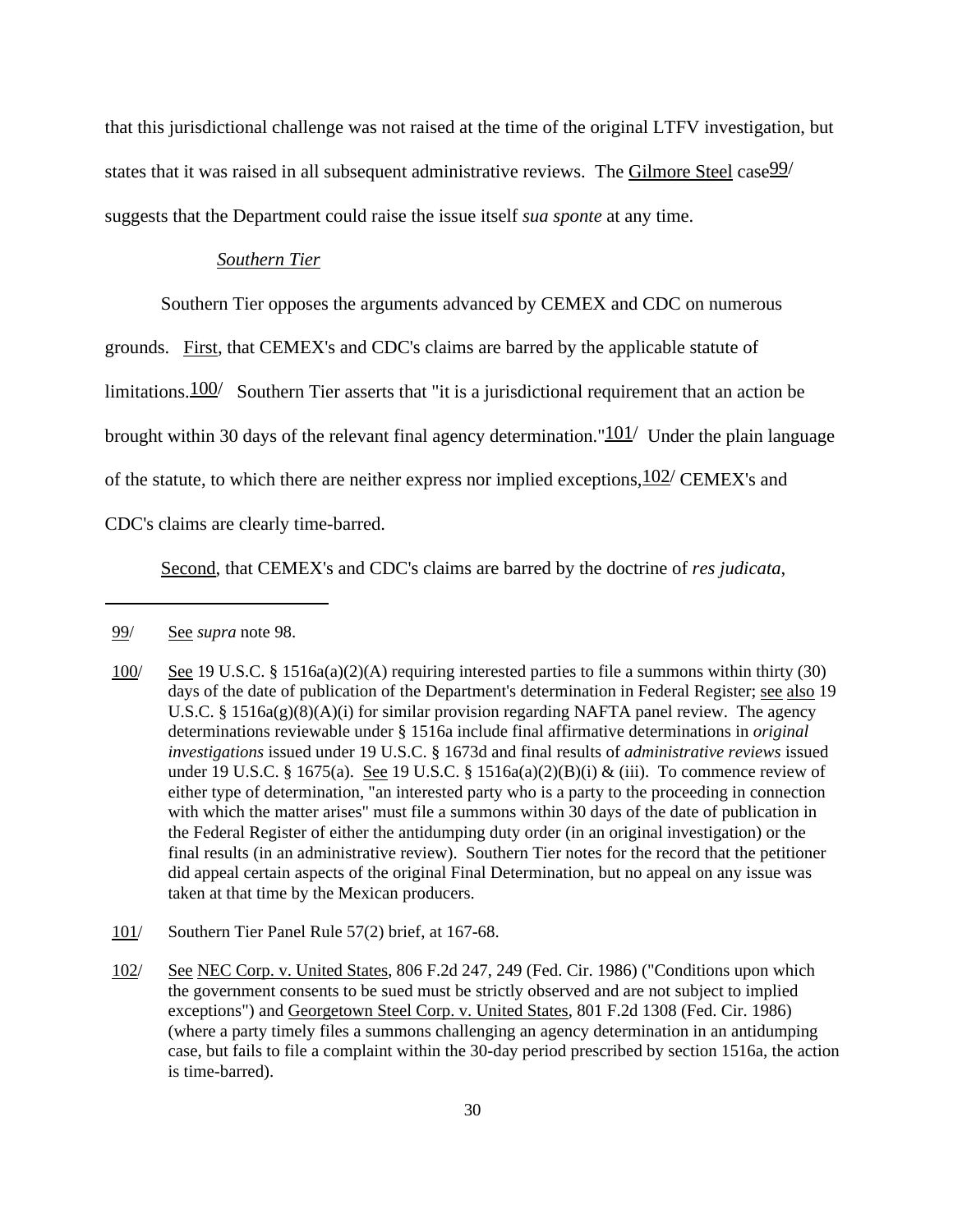because they could have been raised in an appeal of the Final Determination in the original LTFV investigation.  $103/$  Southern Tier cites several cases interposing this general doctrine  $104/$  and notes that it is applied even in the antidumping context to preclude a claim that could have been raised in earlier, timely litigation.  $105/$  In the case at hand, since the Federal Circuit has issued its final ruling in the petitioner's appeal of the Final Determination in the original LTFV investigation, Ad Hoc Comm. of AZ-NM-TX-FL Producers of Gray Portland Cement v. United States, 68 F.3d 487 (Fed. Cir. 1995), all potential appeals of the Department's Final Determination have been exhausted and the Federal Circuit's decision must now be considered "conclusive as to all issues that CEMEX and C[D]C could have raised" in that earlier investigation.  $106/$ 

Third, that NAFTA prohibits binational panel review of a determination made prior to January 1, 1994, the date upon which the NAFTA entered into force.  $107/$  Indeed, NAFTA Article 1906(a) specifically provides that panel review under Chapter 19 "shall apply only prospectively to ... final determinations of a competent investigating authority made after the date of entry into force of this Agreement." Thus, the 1989 initiation procedures employed by the Department in connection with the original LTFV investigation are simply unreviewable by this Panel.

Fourth, that an unadopted GATT panel recommendation is not binding under international

<sup>103/</sup> Southern Tier Panel Rule 57(2) brief, at 169.

<sup>104/</sup> See, for example, Brown v. Felsen, 442 U.S. 127, 131 (1979) ("*Res judicata* prevents litigation of all grounds for, or defenses to, recovery that were previously available to the parties, regardless of whether they were asserted or determined in the prior proceeding.")

<sup>105/</sup> See Encon Indus., Inc. v. United States, 18 CIT 867 (Ct. Int'l Trade 1994).

<sup>106/</sup> Southern Tier Panel Rule 57(2) brief, at 171.

<sup>107/</sup> Id., at 172.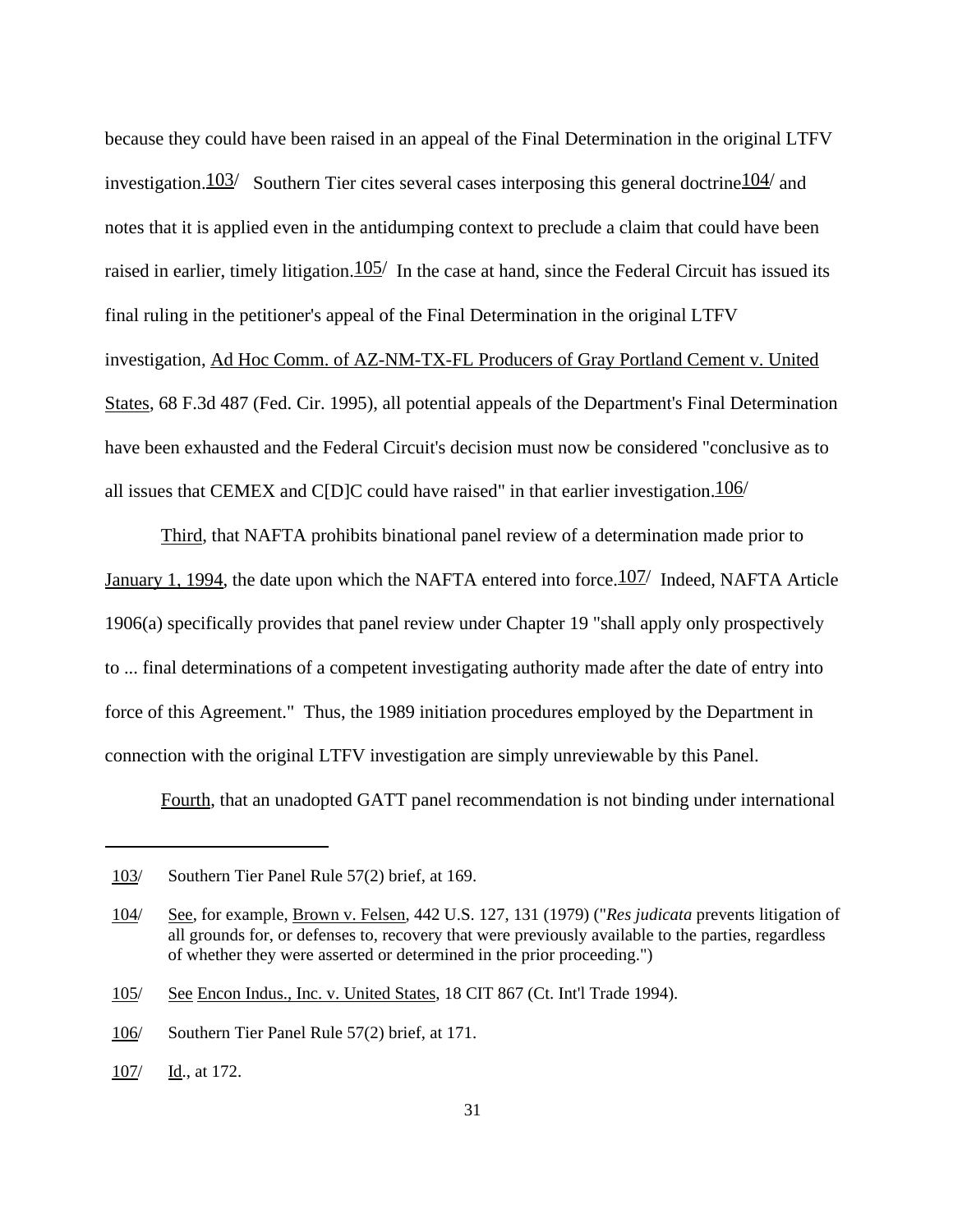or U.S. law.  $\frac{108}{ }$  Further to this point, Southern Tier argues that the original GATT (GATT 1947) and the Tokyo Round Antidumping Code were not *self-executing* under U.S. law;109/ that the Code has now been terminated and no longer has legal force or effect;  $110/$  and that an unadopted GATT panel recommendation does not create a binding international obligation.  $111/$  In this case, therefore, there simply is no "international obligation" that can, or should be, respected or acted

<sup>108/</sup> Id.

<sup>109/</sup> The legislative history of the *Trade Agreements Act of 1979* which, among other things, implemented in domestic law the international obligations of the United States expressed by its ratification of the Tokyo Round Antidumping Code, make clear that Congress intended the Tokyo Round Codes not to be self-executing. See Statements of Administrative Action, H.R. Doc. No. 96-153, Part II, at 392 (1979); S. Rep. No. 96-249, at 36 (1979); H.R. Rep. No. 96-317, at 41 (1979). This legislative history is enhanced by a direct statute, 19 U.S.C. § 2504(a)(1988), which states: "No provision of any trade agreement approved by the Congress under section 2503(a) of this title, nor the application of any such provision to any person or circumstance, which is in conflict with any statute of the United States shall be given effect under the laws of the United States."

<sup>110/</sup> Southern Tier observes that the Tokyo Round Antidumping Code was superseded by the Agreement on Implementation of Article VI of the General Agreement on Tariffs and Trade 1994 negotiated in the Uruguay Round. Southern Tier Panel 57(2) brief, at 179. Although the Committee on Anti-Dumping Practices remained in effect for a transition period to handle some existing disputes (including the unadopted panel recommendation involving the U.S. antidumping order on Mexican cement, see decision of the Committee on Anti-Dumping Practices, ADP/132 (Dec. 8 1994)), this arrangement expired on December 31, 1996. Thus, both the Tokyo Round Antidumping Code and the Committee on Anti-Dumping Practices are now "defunct," providing no remaining rights to Code signatories.

<sup>111/</sup> Southern Tier Panel 57(2) brief, at 179-80. Southern Tier notes that the GATT panel report in question, consistent with its terms of reference and consistent with GATT practice, merely set out its "recommendation" concerning the resolution of the dispute involving the U.S. antidumping duty order on Mexican cement, and that not even this "recommendation" was adopted by the Committee on Anti-Dumping Practices. Citing WTO panel and Appellate Body decisions, as well as the writings of jurists and scholars, Southern Tier argues that "unadopted panel reports have no international or domestic legal effect." Id., at 182. See, *e.g.*, Japan --Taxes on Alcoholic Beverages, WT/DS8/R, WT/DS10/R & WT/DS11/R (July 11, 1996), at 101 ("unadopted panel reports have no legal status in the GATT or WTO system since they have not been endorsed through decisions by the CONTRACTING PARTIES to GATT or WTO Members").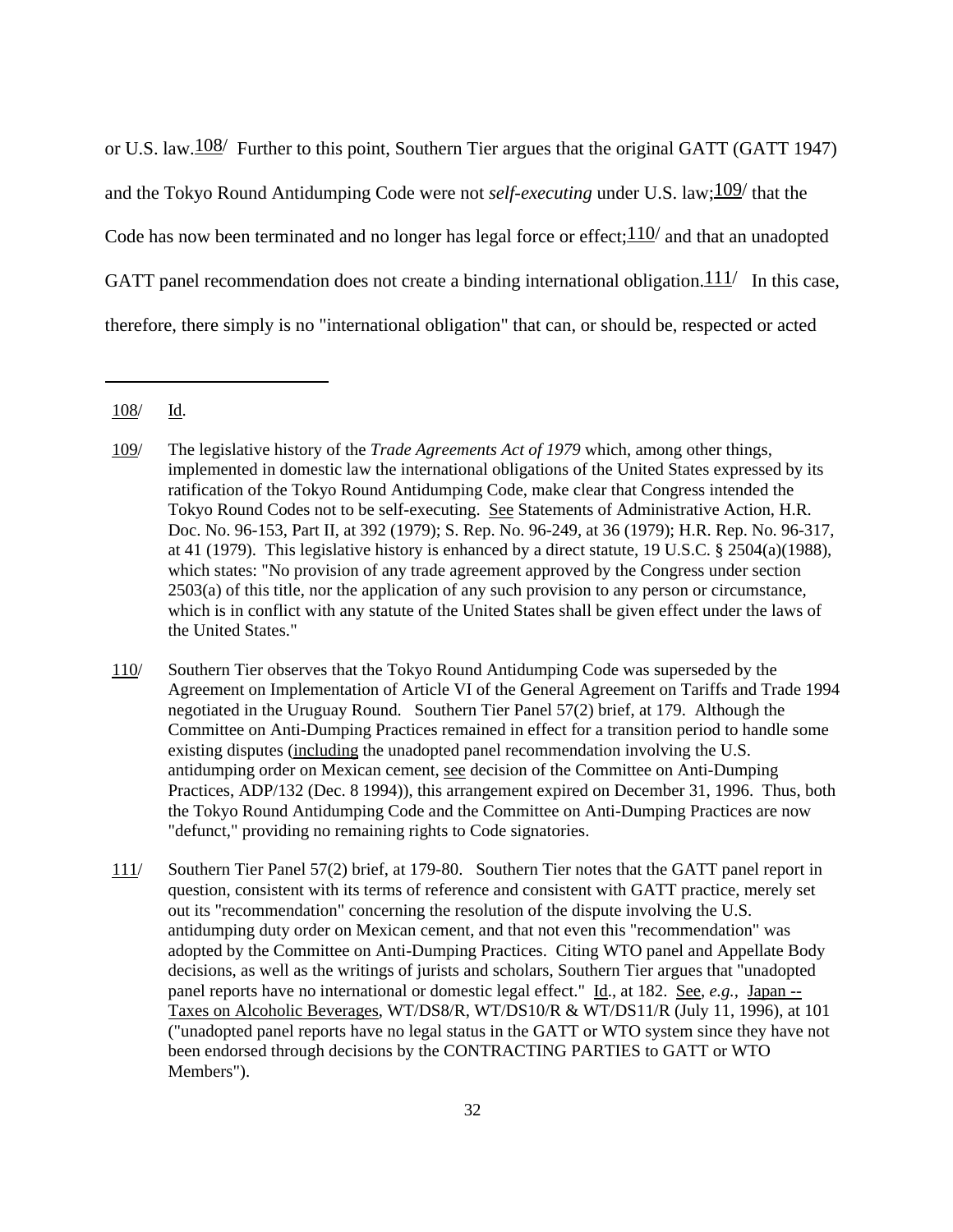upon under the Supreme Court's Charming Betsy doctrine.  $112/$ 

Fifth, that neither this Panel nor the Department has the statutory authority to redress CEMEX's and CDC's claims, in that the antidumping statute plainly instructs the Department, in an administrative review proceeding, merely to determine the *amount* of duties that will be payable during the POR,113/ but must take as a given the *existence* of dumping, as determined in the original LTFV determination.  $114/$  Original antidumping investigations and administrative reviews are different types of proceedings, have different statutory bases, and different objectives.  $115/$  The decisions cited by CEMEX and CDC to the contrary, administrative reviews simply cannot lawfully be used as a vehicle to retroactively challenge unwelcome aspects of an original final determination.  $116/$ 

Sixth, that CEMEX's and CDC's claims are barred because of a failure to exhaust

115/ Id., at 185.

 $112/$  Id., at 183.

<sup>113/</sup> See 19 U.S.C. § 1675(a)(2)(A) & (C), allowing the Department to determine (i) the normal value and export price (or constructed export price) of each entry of the subject merchandise, and (ii) the dumping margin for each such entry.

<sup>114/</sup> Southern Tier explains that during each anniversary month of an antidumping duty order, the Department publishes notice of the opportunity to request an administrative review of the order. 19 U.S.C. § 1675(a)(1); 19 C.F.R. § 353.22 (1995). On the request of an "interested party, " as defined by 19 C.F.R. § 353.22(i), the Department will initiate a review. 19 C.F.R. §  $353.22(a)(1)$ . "Neither the statute nor [the Department's] regulations provide that [the Department] may revisit its decision to initiate an original investigation in the context of an administrative review commenced under 19 U.S.C. § 1675(a)." Southern Tier Panel Rule 57(2) brief, at 184.

<sup>116/</sup> Southern Tier disputes the relevance of, and distinguishes, the cases of Hormel v. Helvering, 312 U.S. 552 (1941) and Ceramica Regiomontana, S.A. v. United States, 64 F.3d 1579 (Fed. Cir. 1995), cited by CEMEX, and the Gilmore Steel, Zenith Electronics and Oregon Steel Mills cases, cited by CDC.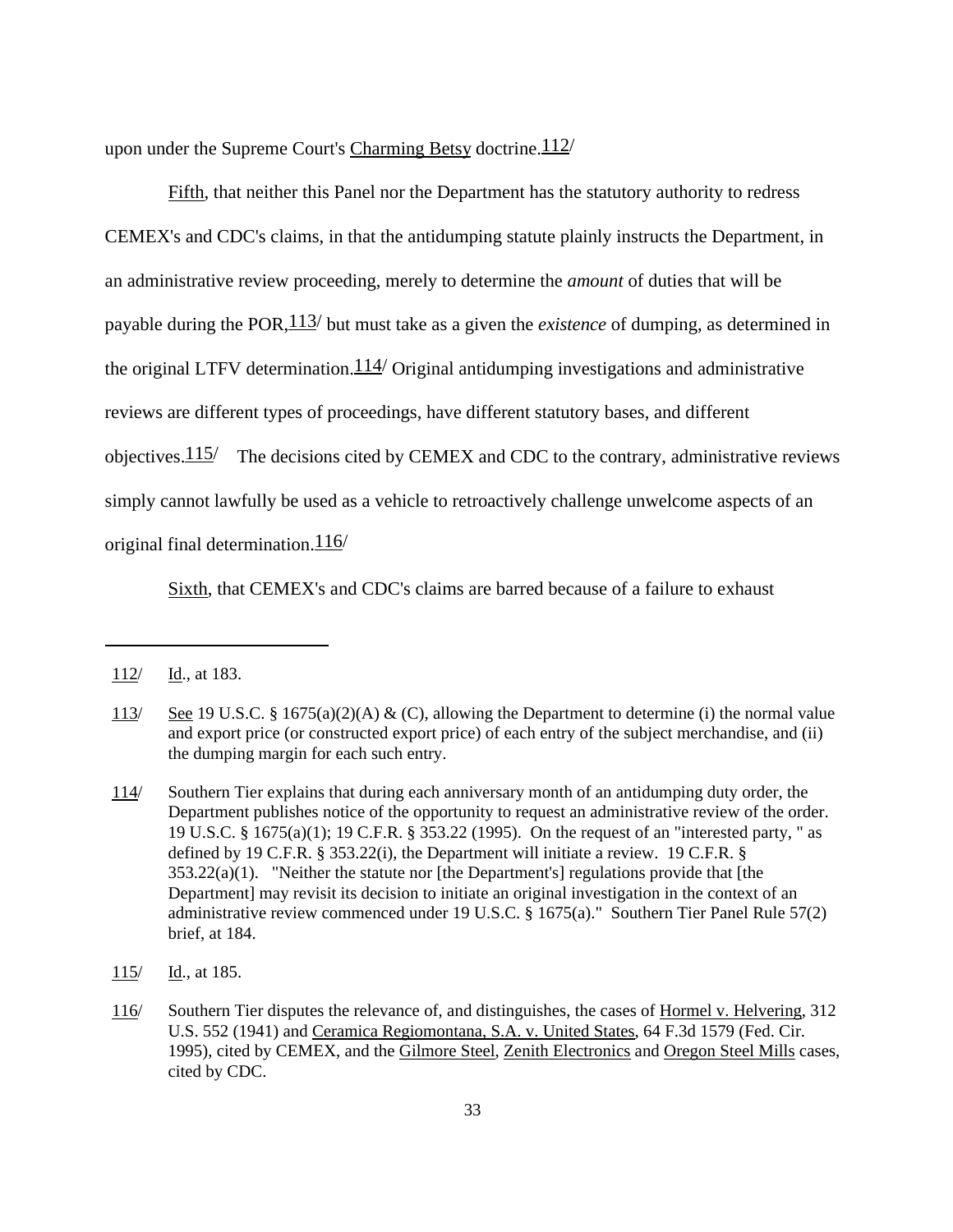administrative remedies in the original LTFV investigation. $117/$  Reiterating that CEMEX had never challenged the Department's decision to initiate the antidumping investigation during the original LTFV investigation, under accepted principles of administrative law CEMEX clearly failed to "exhaust its administrative remedies prior to contesting that decision before this Panel," $\frac{118}{ }$  directly depriving the Department of an opportunity to consider that argument in the original investigation. Southern Tier observes that, as discussed by the CIT in Citrosuco Paulista, S.A. v. United States, 704 F. Supp. 1075, 1083-84 (Ct. Int'l Trade 1988), had the issue been raised during the Department's investigation, the Department "would have had the opportunity to selfinitiate an investigation under 19 U.S.C. § 1673a(a) or to collect additional information regarding the degree of industry support for the petition." $119/$  Thus, under "well-recognized U.S. legal principles," CEMEX manifestly failed to exhaust its administrative remedies in the original investigation.

Seventh, that the record of the Department's initiation decision is not before this Panel, and thus the Panel has no factual basis upon to which make a determination. $120/$  Southern Tier notes that NAFTA Article 1904.2, consistent with U.S. administrative law generally, requires the Panel to base its review "on the administrative record." Pursuant to NAFTA Article 1911, the administrative record consists of "all documentary or other information presented to or obtained

<sup>117/</sup> Southern Tier Panel Rule 57(2) brief, at 188.

<sup>118/</sup> Id.

<sup>119/</sup> Id., at 188-89. Relatedly, Southern Tier notes that the petitioner would itself have had the opportunity at that time to solicit support for the petition from additional producers or from labor unions representing workers at plants of producers in the regions identified in the petition.

<sup>120/</sup> Id., at 189.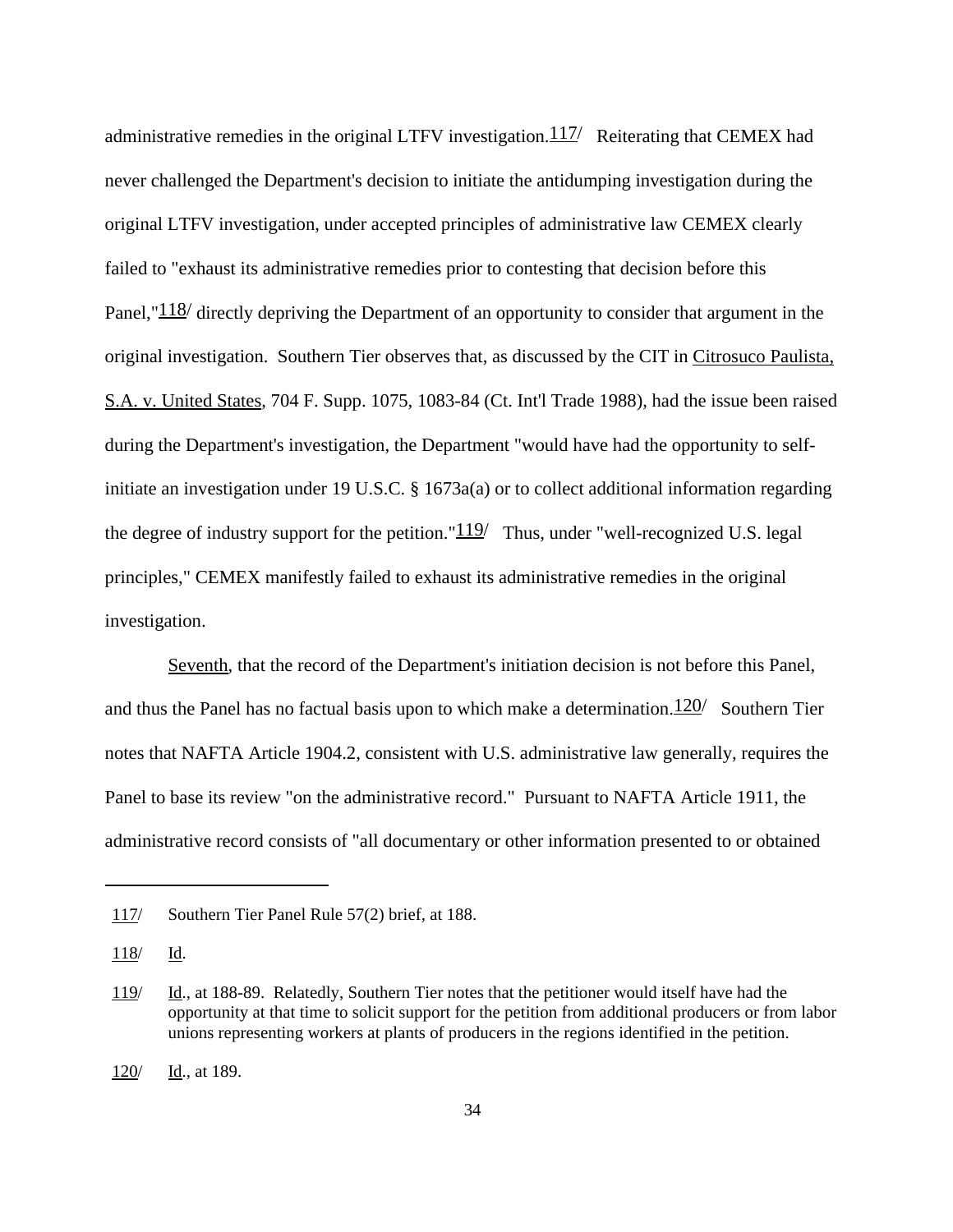by the competent investigating authority in the course of the administrative proceeding." In this case, however, the administrative record before the Panel consists of documents filed in the Fifth Administrative Review, not those filed in the original LTFV investigation.

In Southern Tier's view the consequences are clear: "Not only is there no way for the Panel to review the record of the original investigation, but there is no way for the Southern Tier Committee to respond to the merits of CEMEX's claim based solely on evidence in the record of the fifth review, and there is no information in the fifth review record relevant to the initiation decision to which [the Department] could refer in the event of a remand." $121/$ 

Finally, that the Third Administrative Review Panel decision  $122/$  should preclude this Panel from reviewing CEMEX's and CDC's claims under the doctrine of *issue preclusion* or *collateral estoppel*. This doctrine "bars parties to a prior lawsuit from relitigating any issues that were actually and necessarily determined by a court of competent jurisdiction in the prior suit."123/

In addition to the above arguments, Southern Tier speaks directly to CDC's interpretation of the regional industry statute. Southern Tier directly disputes CDC's argument that the "plain language" of the regional industry provision requires the Department to reject any petition on behalf of a regional industry that is not supported by producers accounting for "all or almost all" of production in the region (CDC argues that the standard for initiating an investigation involving a *regional* industry is, and should be, more rigorous than the standard for initiating an

<sup>121/</sup> Id., at 190-91.

<sup>122/</sup> In the matter of Gray Portland Cement and Cement Clinker From Mexico, USA-95-190-1904-02.

<sup>123/</sup> See Arkla, Inc. v. United States, 37 F.3d 621 (Fed. Cir. 1994).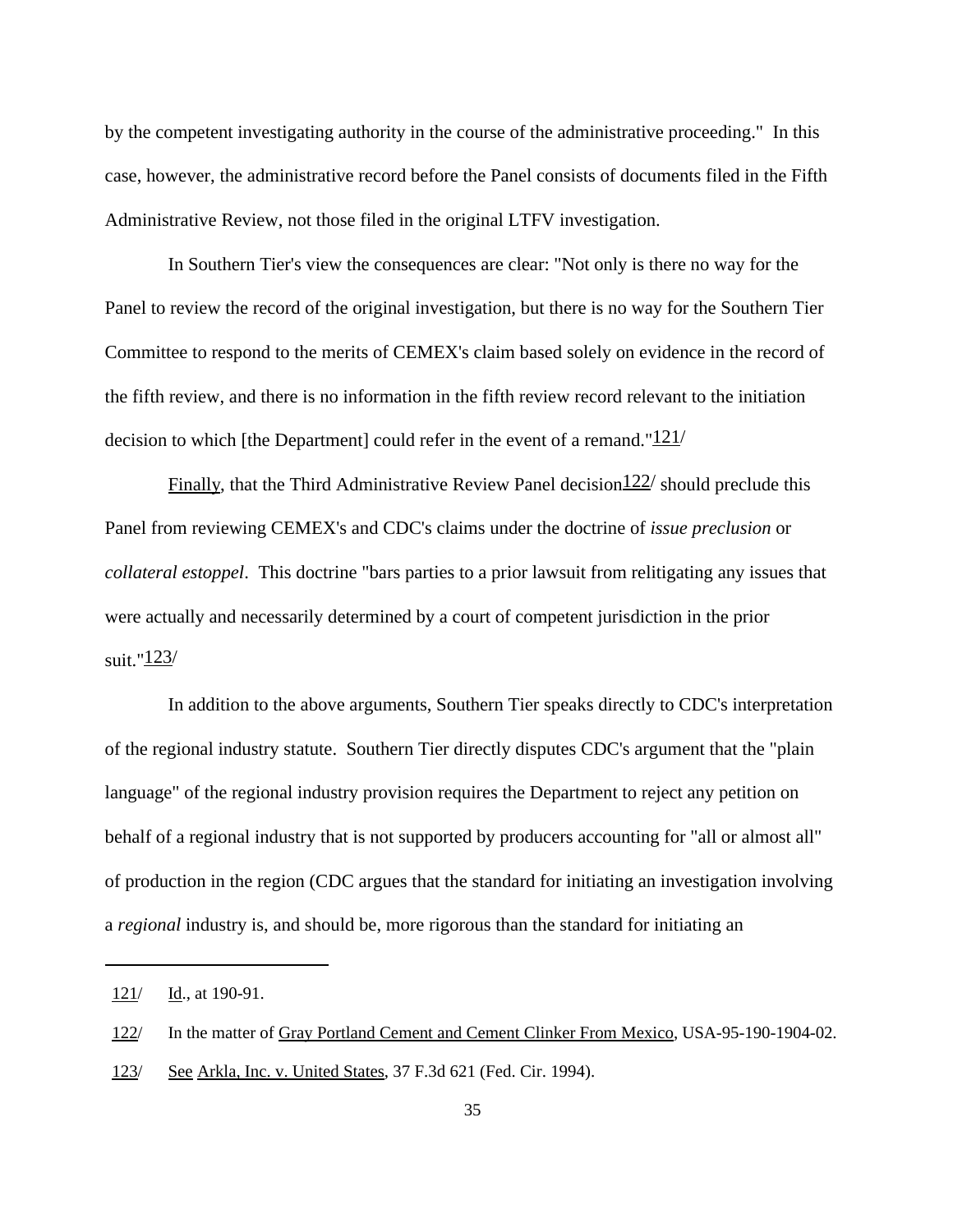investigation involving a *national* industry). Southern Tier notes that 19 U.S.C. § 1673a(b)(1) requires that an investigation "be commenced whenever an interested party ... files a petition with the administering authority, *on behalf of an industry*, which alleges the elements necessary for the imposition" of antidumping duties. $124/$  The "on behalf of" language stands alone and there is nothing in that statute, in the regulations, or in the Tokyo Round Antidumping Code that attempts to define it.  $125/$  Indeed, the Federal Circuit decision in Suramerica expressly held that the phrase "on behalf of" was *not* defined by the statute and that the statute was therefore ambiguous with respect to the degree of industry support necessary for the initiation of an investigation.  $126/$  On the basis of Chevron, the Suramerica court therefore expressly *upheld* the Department's wellestablished practice under that statute.

In addition, Southern Tier points out that the "all, or almost all" language referred to by CDC does not appear in 19 U.S.C. § 1673a(b)(1) at all, but in 19 U.S.C. § 1677(4), which relates solely to the definition of injury before the Commission. $127/$  The phrase, therefore, has no bearing on the interpretation of the phrase "on behalf of." Thus, the Department's reasonable practice, expressly allowed by Suramerica, of using the same initiation analysis for both national

126/ Southern Tier Panel Rule 57(2) brief, at 195-97.

127/ Id., at 199.

<sup>124/</sup> Southern Tier Panel Rule 57(2) brief, at 191. (Emphasis added). See also 19 C.F.R. § 353.12(a).

<sup>125/</sup> Southern Tier observes that "[t]he statutory 'on behalf of an industry' language is identical to the language of Article 5:1 of the [Tokyo Round] Antidumping Code. Neither the Antidumping Code nor Article VI of the GATT 1947 describes how a Code signatory country is to determine whether a petition is filed 'on behalf of an industry," let alone establish that the standard for initiating an investigation involving a regional industry should be more rigorous than the standard for initiating an investigation involving a national industry. Southern Tier Panel Rule 57(2) brief, at 192.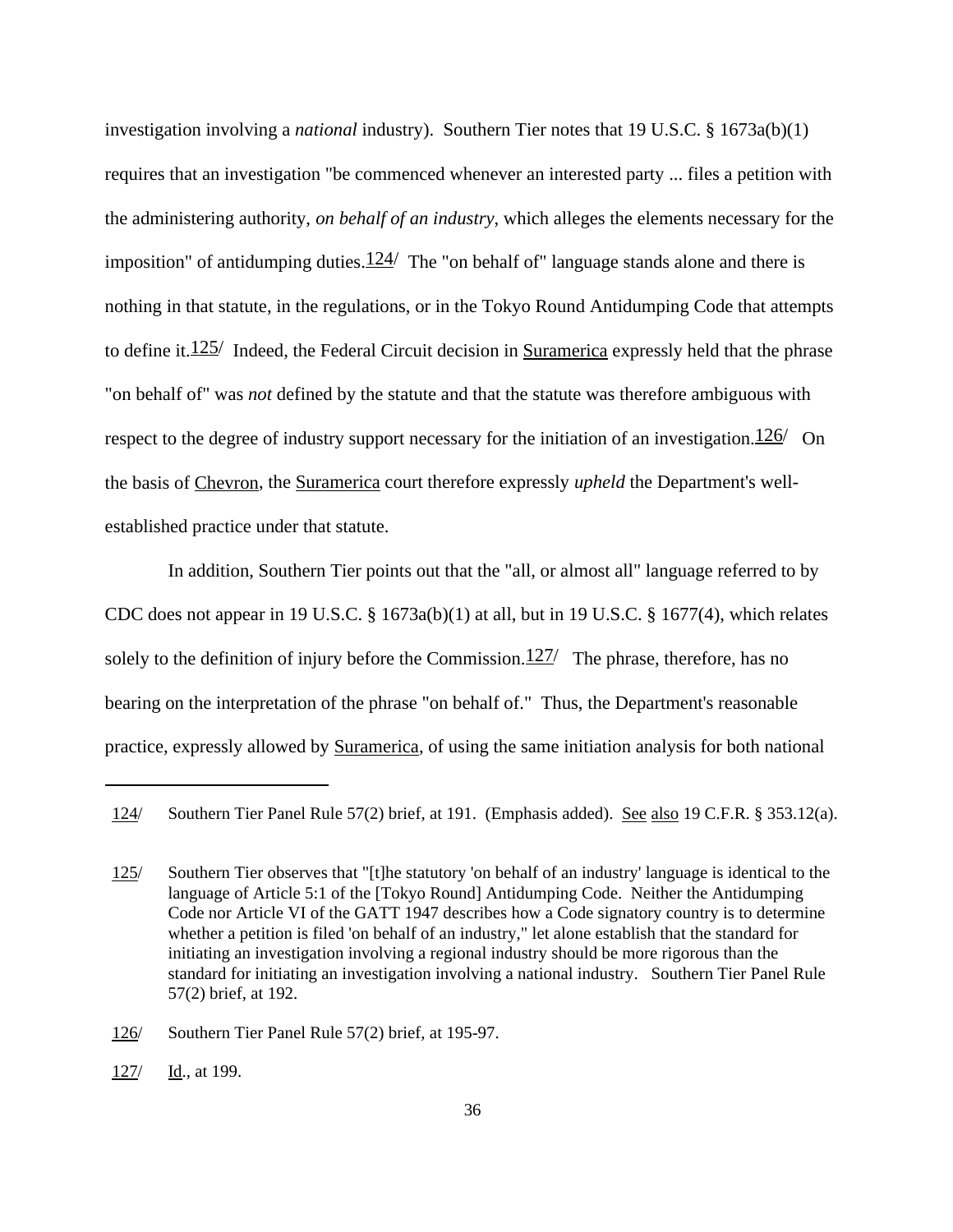and regional industries should be upheld by this Panel.

### *The Department*

The Department largely supports the line of argument drawn by Southern Tier.  $128/$ 

Citing Alsthom Atlantique v. United States, 787 F.2d 565 (Fed. Cir. 1986), however, the Department emphasizes that the real thrust of CEMEX's and CDC's challenges (looking at the "contentions as a whole") are against the original LTFV determination and not against the Final Results of the Fifth Administrative Review.  $129/$  Thus, their challenges to the original LTFV investigation are, by statute, clearly untimely (the 30-day review period allowed by 19 U.S.C. § 1516a(a)(2)(A) having long since passed). $130/$  Moreover, CDC's claim that its argument goes to the "jurisdiction" of the Department cannot be supported by any of the Gilmore Steel, Zenith Elecs. Corp., or the Oregon Steel Mills cases, all of which are readily distinguishable.<sup>131</sup>/ The

<sup>128/</sup> The Department does differ as to the applicability of the doctrine of issue preclusion, however. See *supra*, note 123 and accompanying text. See also Department Panel Rule 57(2) brief, at 25, note 39.

<sup>129/</sup> Department Panel Rule 57(2) brief, at 24.

<sup>130/</sup> "CEMEX's request for panel review in the instant case was filed on May 6, 1997. CEMEX's and C[D]C's complaints were filed on June 5, 1997. No legal theory, however creative or novel, can hide the fact that CEMEX's and C[D]C's challenges to the original LTFV investigation are being pressed seven years after the fact. In the United States, that is too late." Id., at 27.

<sup>131/</sup> Gilmore Steel involved a challenge to the termination of a pending investigation based upon information obtained in the course of that investigation. It did not involve an administrative review and, in upholding the Department's determination, the court recognized that administrative officers have the authority to correct errors, such as "jurisdictional defects," at any time during the proceeding. The court did not state or imply that the Department may reverse a decision to initiate the original LTFV investigation in the context of a subsequent administrative review. The Zenith Electronics case, while it did involve an administrative review, merely held that the Department had the authority to determine whether the proceeding from which the appeal was taken—the administrative review itself—was properly initiated. Lastly, the Oregon Steel Mills case involved a challenge to the Department's authority to revoke an antidumping duty order based upon *new facts*, not upon a reexamination of the facts as they existed during the (continued...)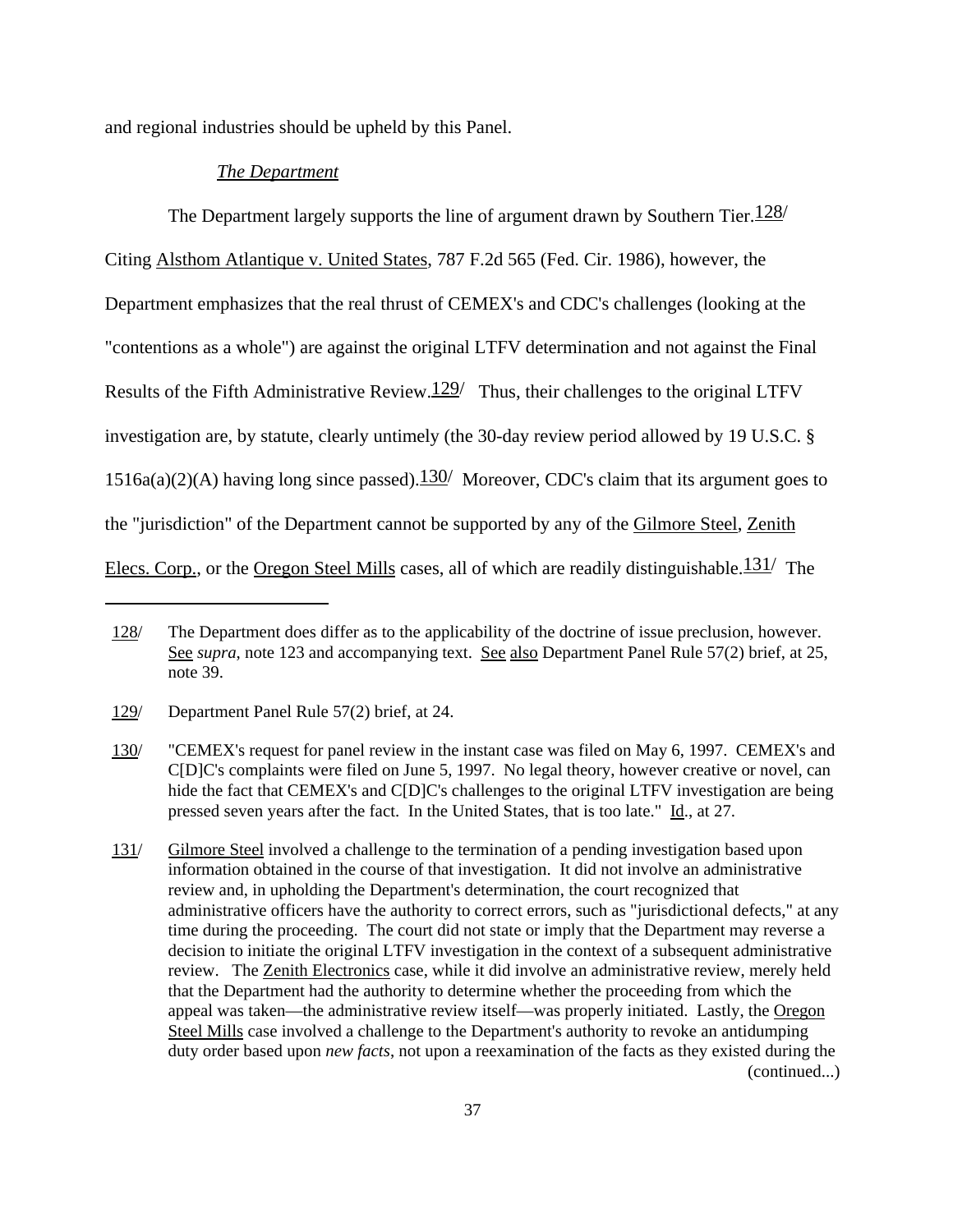Hormel decision, cited by CEMEX, is also distinguishable (under the narrow rule of Hormel, a party may raise a new issue on appeal if the applicable law has changed due to a decision that arose *after* the lower court or agency issued the contested determination). 132/

The Department also makes a series of arguments that parallel those drawn by Southern Tier: First, that the 1990 final LTFV determination is not a reviewable determination under Chapter 19, which operates only prospectively from January 1, 1994. $\frac{133}{ }$  Second, that CEMEX and CDC have not exhausted their administrative remedies (neither company challenged the Department's determination on industry support for the petition during the original LTFV investigation; indeed, this issue was not raised until the Third Administrative Review).  $\frac{134}{ }$ Third, that CEMEX's challenges are barred by the doctrine of *res judicata* (where a litigant raises a claim which could have been raised previously, it is barred by *res judicata* whether that claim

<sup>131/</sup> (...continued)

original LTFV investigation. Under these circumstances, the Federal Circuit held that it was lawful for the investigating authority, in the context of a "changed circumstances" review pursuant to 19 U.S.C. § 1675(b), to revoke an order over the objection of one member of the industry. The Court expressly held that it was not ruling on the claim that loss of industry support for an existing order would create a "jurisdictional defect."

<sup>132/</sup> The fact that the Hormel decision permits an appellant to raise a new legal issue based on an intervening change in the law gives no support to CEMEX or CDC. "Here, there has been no change in the applicable law since the Department issued the final results of the fifth administrative review." Department Panel Rule 57(2) brief, at 31. Even if the "change in the law" that CEMEX refers to is the 1992 GATT panel report, that was known to and argued by CEMEX in the third, fourth and fifth administrative reviews and, in any event, is not "law."

<sup>133/</sup> Department Panel Rule 57(2) brief, at 32.

<sup>134/</sup> Id., at 32-34. "Faced with a choice between the exhaustion of their administrative and judicial remedies in the United States and/or a challenge by the Government of the Mexico under the old GATT AD Code, the respondents chose the latter." Id., at 34.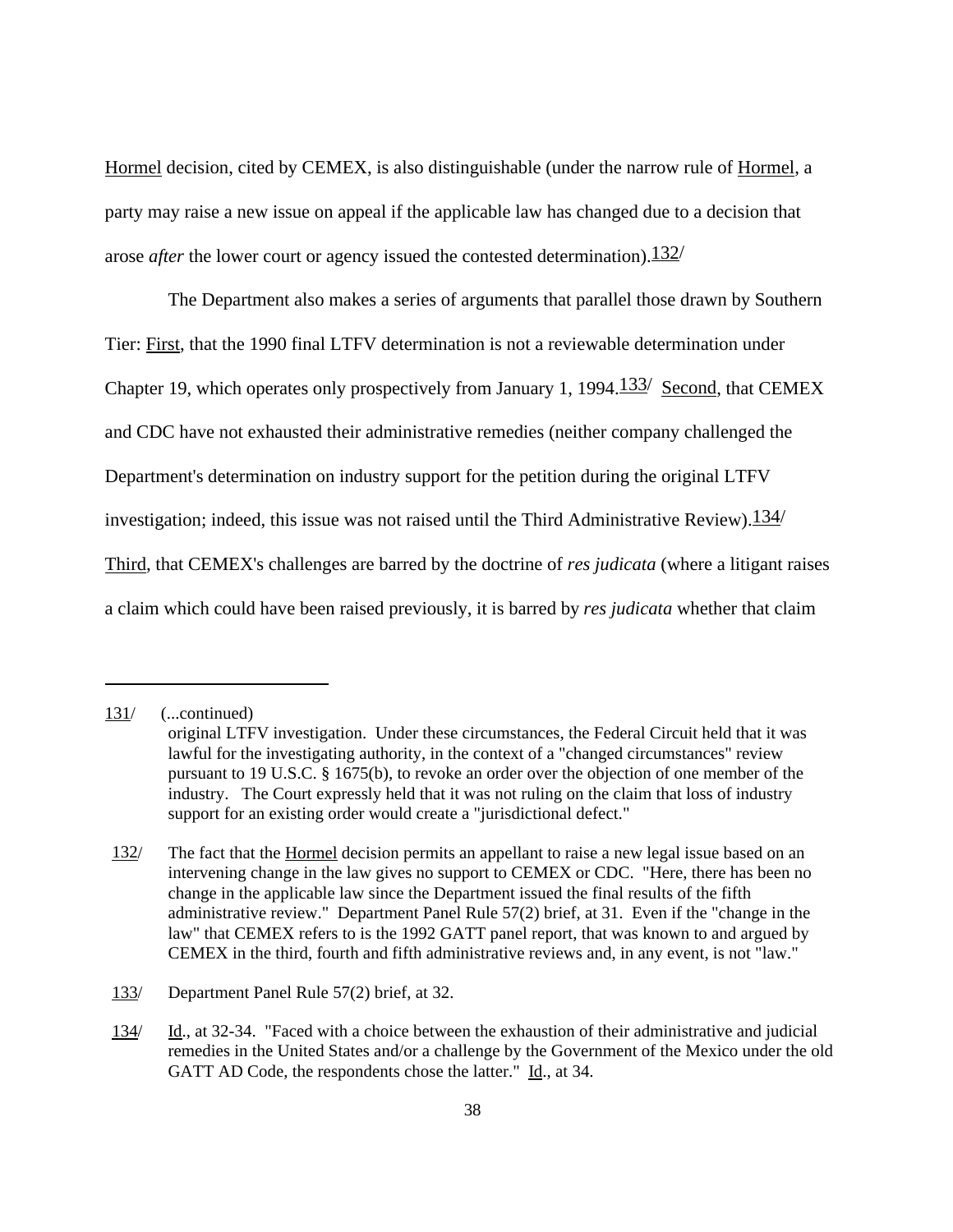was actually asserted or determined in the prior proceeding).  $135/$ 

The Department also argues that the Charming Betsy case does not require a retroactive reinterpretation of U.S. law which, in any event, would be foreclosed by the Suramerica decision.<sup>136</sup>/ Like the GATT 1947 itself, GATT panel reports are not self-executing and have no direct legal effect under U.S. law. $\frac{137}{ }$  Neither the report in question, nor GATT 1947, nor the Tokyo Round Antidumping Code obligated the U.S. to affirmatively establish prior to the initiation of a regional industry case that *all or almost all* of the relevant industry supports the petition, nor do they suggest that standing requirements in regional industry cases should be more rigorous than the standing requirements in national industry cases.  $138/$  Moreover, unadopted GATT 1947 panel reports do not confer rights on the winning party or impose obligations on the losing party.<sup>139</sup>/ The Department's initiation practice was long-standing and expressly approved in Suramerica, which found that the phrase "on behalf of" was not defined in the statute (giving

<sup>135/</sup> Id., at 34-37.

<sup>136/</sup> Id., at 49.

<sup>137/</sup> "A self-executing agreement is one that automatically becomes the law of the United States, while non-self-executing agreements do not become the law of the United States, until the necessary enabling legislation has been passed.... It is the implementing legislation, rather than the agreement itself, that is given effect as law in the United States.... [I]n the case of the NAFTA, it was the intent of the parties to require implementing legislation. (Citations omitted) The same was true of the 1947 GATT [citing Footwear Distributors and Retailers v. United States, 852 F. Supp. 1078, 1093 (Ct. Int'l Trade 1994)], the GATT AD Code [citing 19 U.S.C. §§ 2111, 2503, & 2504 (1992)], and GATT panel reports which interpreted the old AD Code [citing Footwear Distributors]." Department Panel 57(2) brief, at 39-40. The Department also notes the self-executing character of international agreements in Mexico. Id., at 31.

<sup>138/</sup> Id., at 42-44.

<sup>139/</sup> Id., at 46.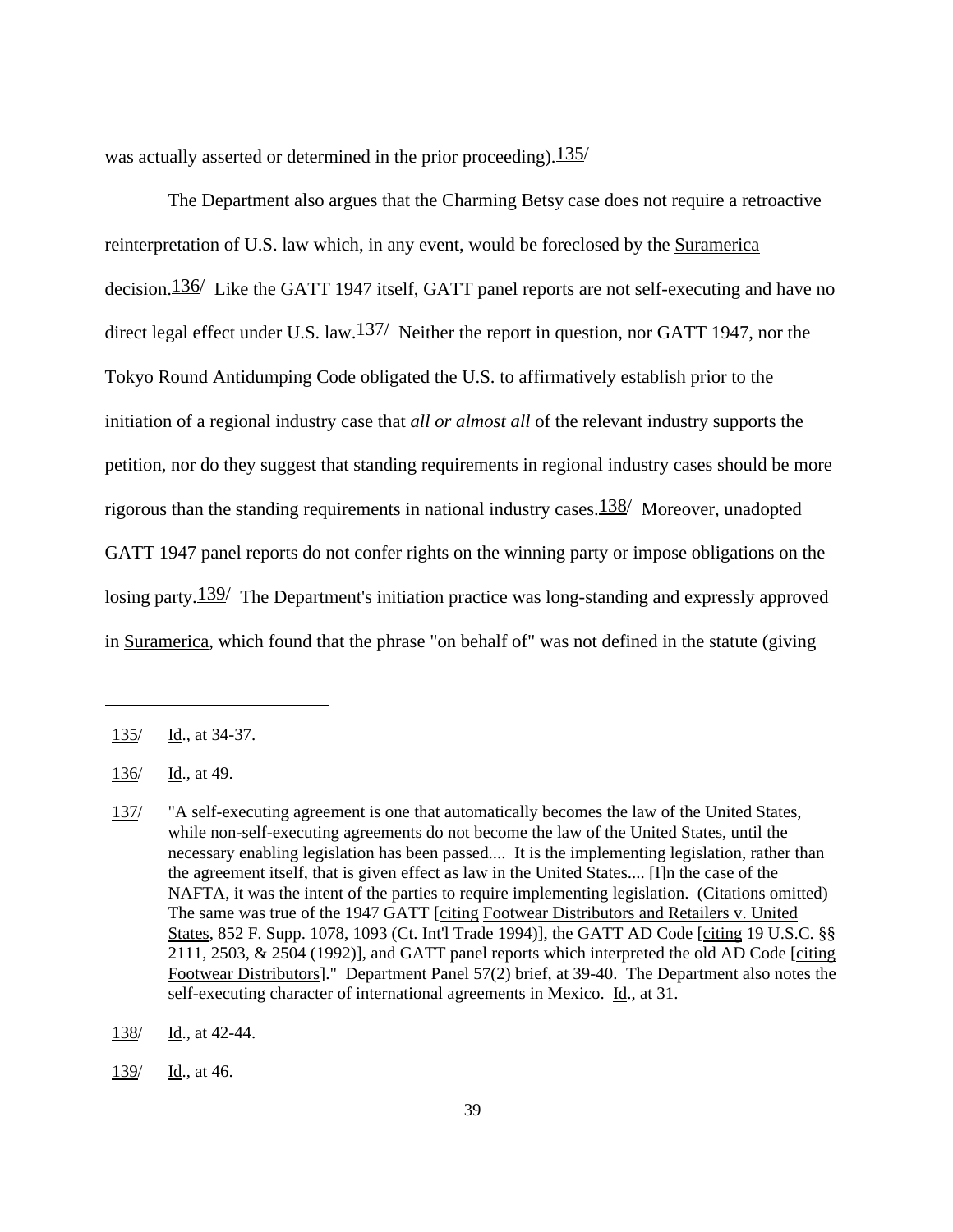the Department discretion in selecting and implementing its own interpretation of the statute).  $140/$ 

Finally, the Department agrees that there is nothing on the record of the Fifth Administrative Review which would allow this Panel to make a judgment about the Final Results was supported by substantial evidence on the record and otherwise in accordance with law.  $\frac{141}{141}$ Neither the petition nor the initiation evidence is on the record of this panel.

# **2. Discussion and Decision of the Panel**

The Panel has set out the parties' arguments on this issue at some length as they are their own best evidence. The arguments on both sides are clearly drawn and effectively presented, but the Panel is, with unanimity, persuaded that the views of the Department and Southern Tier are correct.

As the Federal Circuit did in Alsthom Atlantique, the Panel has looked at each of CEMEX's and CDC's contentions, not only in isolation but "as a whole," $142/$  and the Panel is persuaded that the challenges raised by these entities are in fact to the original 1989 LTFV investigation and the resulting Final Determination and not to the Final Results of the Fifth Administrative Review. The bifurcated statutory structure for antidumping cases (which contemplates an original investigation followed by annual administrative reviews),  $143/$  despite the apparent opportunity that it provides to complainants, does not diminish the clarity of this fact.

<sup>140/</sup> Id., at 47-51.

<sup>141/</sup> Id., at 54-57.

<sup>142/</sup> Alsthom Atlantique v. United States, 787 F.2d 565, 571 (Fed. Cir. 1986).

<sup>143/</sup> See *supra* note 19.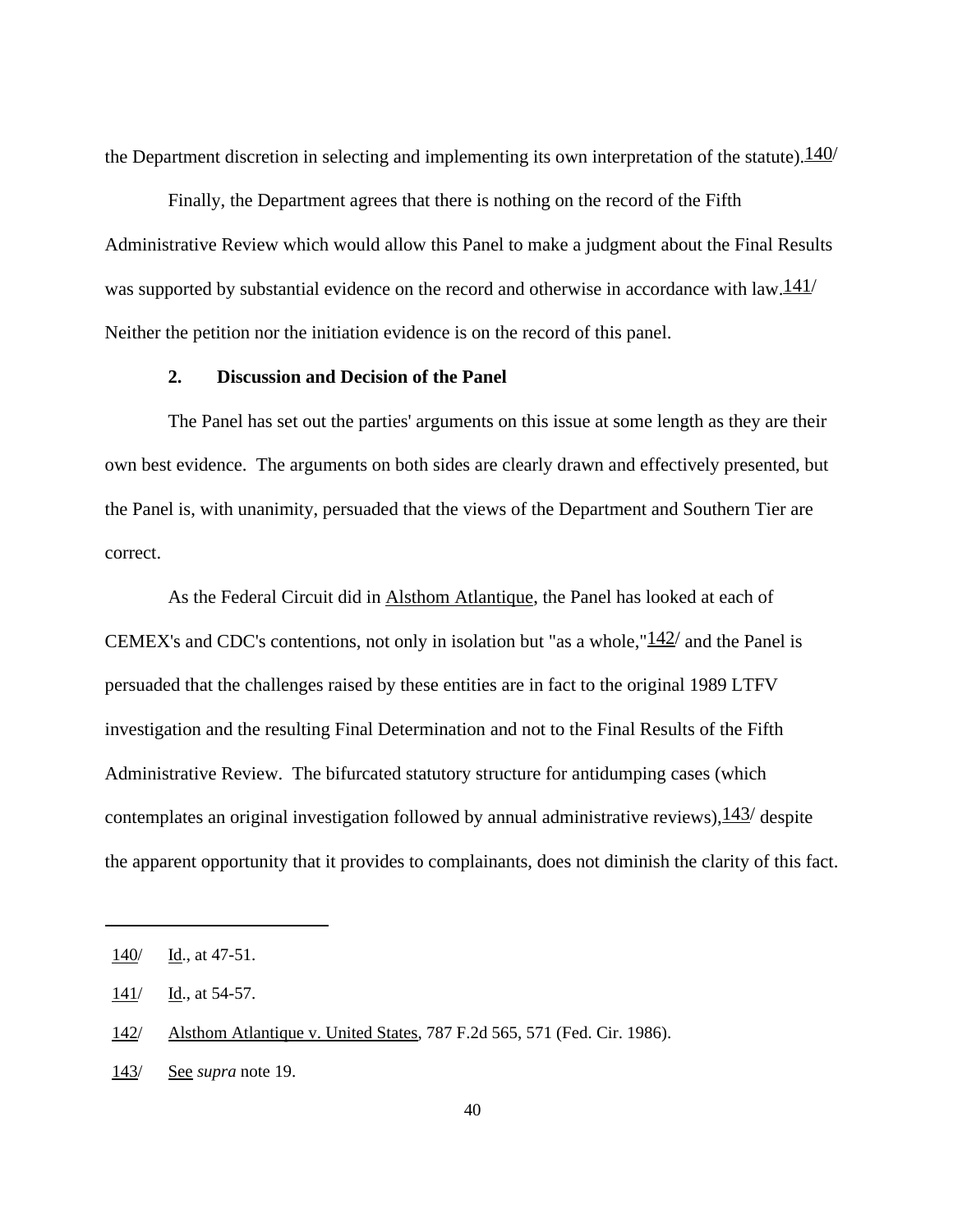Although CEMEX would protest,  $144/$  the Panel is of the view that administrative reviews are inappropriate vehicles to challenge aspects of the original LTFV investigation which relate solely to that original investigation (specifically, the issue of the standing of the petitioner to file a petition with the administering authority on behalf of an "industry"). This is true whether or not CEMEX and CDC presently offer to limit their proposed remedy to relief as to the duties imposed solely in the Fifth Administrative Review. $145/$ 

Having drawn this conclusion, the resolution of the issue before the Panel is simple:

CEMEX's and CDC's challenges are determined to be time-barred by the applicable statute of limitations;146/ to be barred by the judicial doctrine of *res judicata*;147/ to be untimely before this Panel in that these parties failed to comply with the administrative doctrine requiring

<sup>144/</sup> At the oral hearing, CEMEX emphasized that it was not attacking the original LTFV investigation: "We have stated over and over again in this proceeding that we are protesting and challenging the [Department's] authority to impose antidumping duties in this fifth administrative review." Hearing Transcript, at 33. Thus, petitioner's argument that CEMEX's claim is barred by the statute of limitations is unavailing. Id. Similarly, petitioner's argument that the principle of *res judicata* bars CEMEX from re-litigating this issue does not apply because, as admitted by the Department, each administrative review proceeding presents a different "res." Id., at 34-35. Also, petitioner's argument that the Fifth Administrative Review Panel cannot review determinations made before January 1, 1994 is unavailing because the Fifth Administrative Review commenced after that date. Id., at 35. In addition, petitioner's argument that CEMEX failed to exhaust administrative remedies is unavailing since "this case is about the fifth review." Id., at 36. Finally, petitioner's argument that the record of the LTFV initiation is not before the Fifth Administrative Review Panel is unimportant because "CEMEX is not challenging the original investigation before this Panel." Id., at 37.

<sup>145/</sup> "[W]e're here seeking relief with respect to the fifth review period." Id., at 35. Cf. fn. 28 and accompanying text.

<sup>146/</sup> See *supra* notes 100 and 130 and accompanying text.

<sup>147/</sup> See *supra* notes 103 and 135 and accompanying text.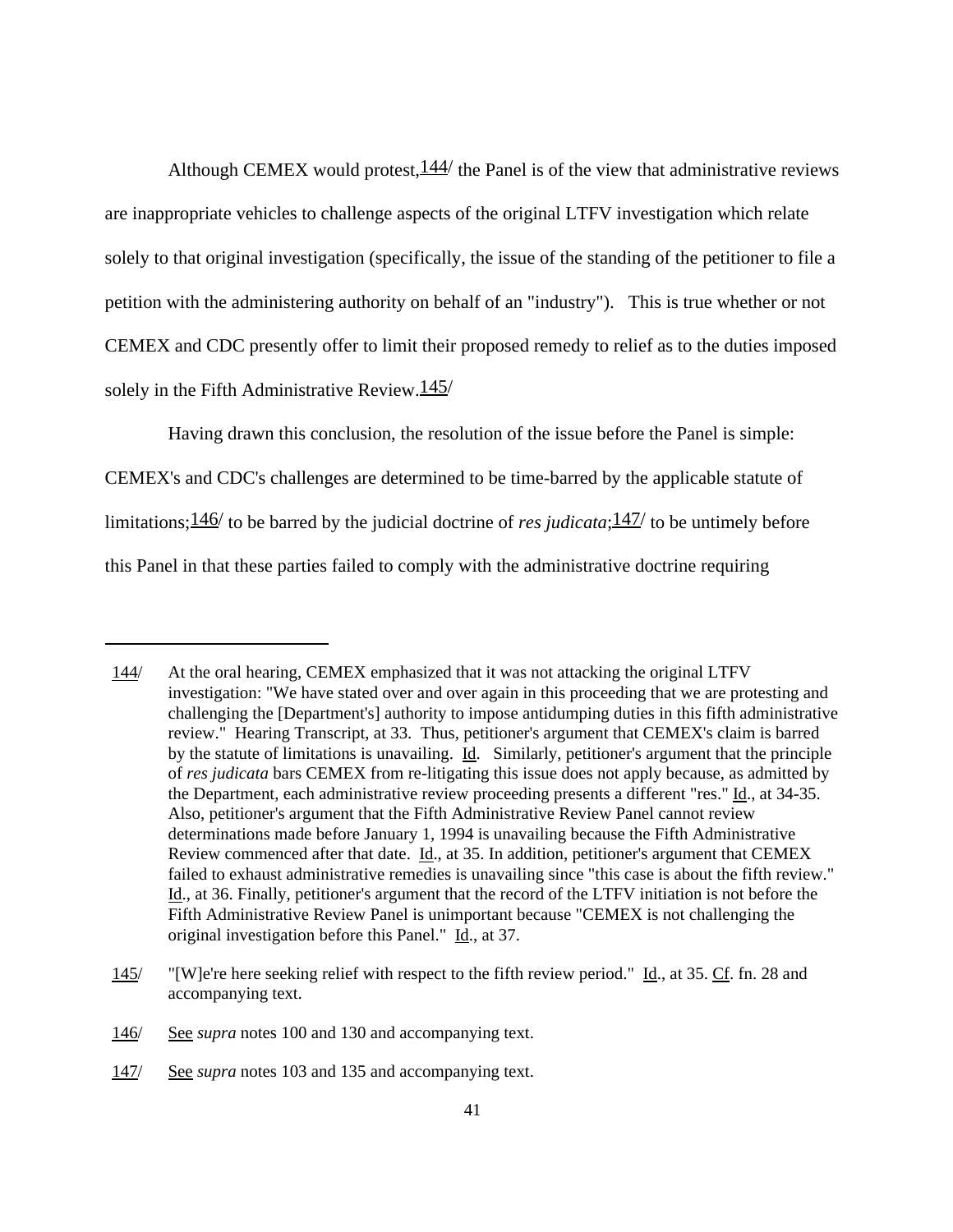exhaustion of administrative remedies;  $148/$  and to be inappropriately raised at this time in that this Panel may not consider issues arising prior to the date of entry into force of the NAFTA, January 1, 1994.149/

Additionally, the Panel rejects the position of CDC and CEMEX that the failure of the initial petition, which provided a geographically limited scope of the relevant regional industry,  $150/$  to "match" the Commission's subsequently expanded definition of the regional industry, raises a continuing "jurisdictional" issue that can be challenged at any time. The Panel is aware of no Federal Circuit decision which has so held, and we regard the Department's remarks concerning the relevance and reach of the cases relied upon by CDC and CEMEX as well taken.  $151/$  The Panel also finds no support in the antidumping statute for such position.

Relatedly, the Panel does not concur with CDC's argument that the "all, or almost" language found in 19 U.S.C.  $\S 1677(4)(C)$  should be utilized to help interpret the "on behalf of" language as it appears in 19 U.S.C. § 1673a(b)(1), effectively arguing for a separate (and more rigorous) standard for the initiation of regional industry cases, as opposed to national industry cases. The vagueness of the statutory language, the policy import of such a change in practice, and the lack of any binding judicial authority for such a rule makes the Panel unwilling to impose it. Indeed, the Panel, as it must, finds itself bound by the determinations of the Federal Circuit in Suramerica with respect to the "on behalf of" language: (i) the language is not defined in the

<sup>148/</sup> See *supra* notes 117 and 134 and accompanying text.

<sup>149/</sup> See *supra* notes 107 and 133 and accompanying text.

<sup>150/</sup> See *supra* note 17.

<sup>151/</sup> See *supra* note 131.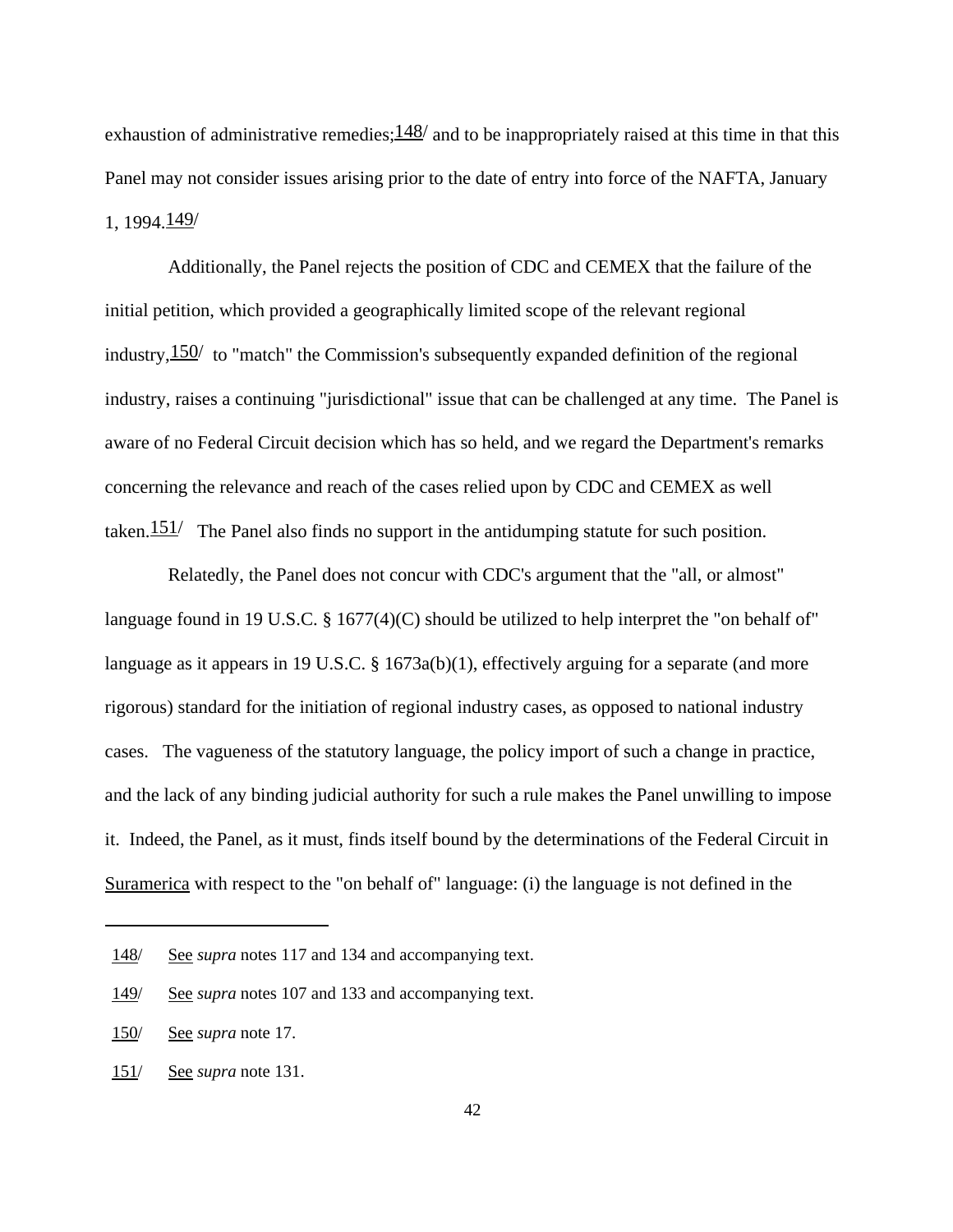antidumping statute and is therefore ambiguous; (ii) the Department has wide discretion in whether to initiate and terminate an investigation; (iii) the Department's initiation practice was well-known and of long-standing; (iv) the Department's interpretation of the statute was one of several reasonable alternatives and, under Chevron, must be accepted by a court or panel. $152/$ 

Therefore, the Panel finds nothing in the argumentation of CDC and CEMEX that would persuade us, on "jurisdictional" grounds, to set aside the conclusion already reached—that the challenges raised by CDC and CEMEX on this issue are now statutorily time-barred or otherwise untimely. Similarly, the Panel is unpersuaded that the Charming Betsy doctrine is applicable in this instance, for the reasons outlined by the Department and Southern Tier, and, in any event, does not believe that this substantive issue of interpretation has survived the procedural obstacles that CDC and CEMEX, in an earlier day, left unaddressed.

# **IV.B. WHETHER THE DEPARTMENT'S DETERMINATION THAT CEMEX'S HOME MARKET SALES OF TYPE II CEMENT WERE OUTSIDE THE ORDINARY COURSE OF TRADE WAS SUPPORTED BY SUBSTANTIAL EVIDENCE AND OTHERWISE IN ACCORDANCE WITH LAW**

### **1. Arguments of the Participants**

### *CEMEX*

In the Final Results, the Department determined that CEMEX's home market sales of Type II cement, cement identical to that sold in the United States, were outside the "ordinary

course of trade" and could not be used as the basis for calculating normal value; $153/$  instead, it

<sup>152/</sup> See *supra* note 64 and accompanying text.

<sup>153/</sup> Fin. Res. at 17151-154, Pub. Doc. 249, The U.S. antidumping statute requires the Department to base the normal value of the *subject merchandise* on "the price at which the *foreign like product* (continued...)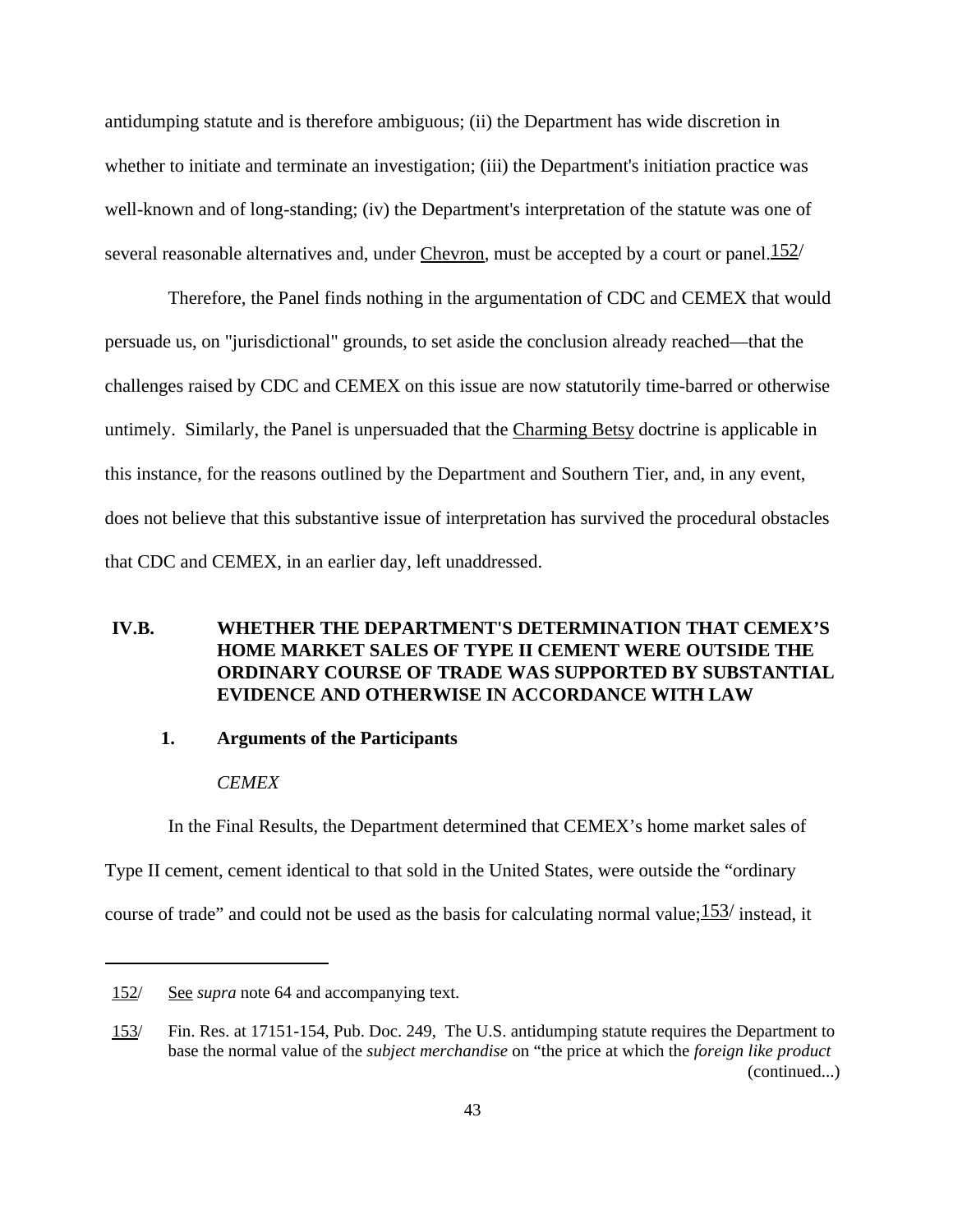based normal value on the home market sales of Type I cement. Specifically, the Department

found that:

(1) The volume of Type II home market sales is extremely small compared to sales of other cement types, (2) shipping distances and freight costs for Type II home market sales were significantly greater than for sales of other cement types, with CEMEX absorbing these costs, and (3) CEMEX's profit on Type II sales is small in comparison to its profits on all cement types. In addition [CEMEX having failed to furnish current information in response to the Department's questionnaire], the Department assumes that the [following] facts have not changed since the second review and that: (a) CEMEX did not sell Type II until it began production for export in the mid-eighties, despite the fact that a small domestic demand for such existed prior to that time; and (b) sales of Type II cement continue to exhibit a promotional quality that is not evidenced in CEMEX's ordinary sales of cement.154/

The Department made its ordinary course of trade findings on the basis of the following

statutory language:

#### **19 U.S.C. § 1677(15) Ordinary course of trade**

The term "ordinary course of trade" means the conditions and practices which, for a reasonable time prior to the exportation of the subject merchandise, have been normal in the trade under consideration with respect to merchandise of the same class or kind. The administering authority shall consider the following sales and transactions, among others, to be outside the ordinary course of trade:

- (A) Sales disregarded [as being below cost] under section 1677b(b)(1) of this title.
- (B) Transactions [between affiliated persons that are] disregarded [for purposes of calculating cost] under section  $1677b(f)(2)$  of this title. (Emphasis added).

<sup>153/</sup> (...continued) is first sold (or in the absence of a sale, offered for sale) for consumption in the exporting country, in the usual commercial quantities and in the ordinary course of trade." 19 U.S.C. §  $1677b(a)(1)(B)$  (emphasis added). Thus, in calculating normal value, the Department is required to disregard all sales that are not made in the ordinary course of trade.

<sup>154/</sup> Id., at 17153-54.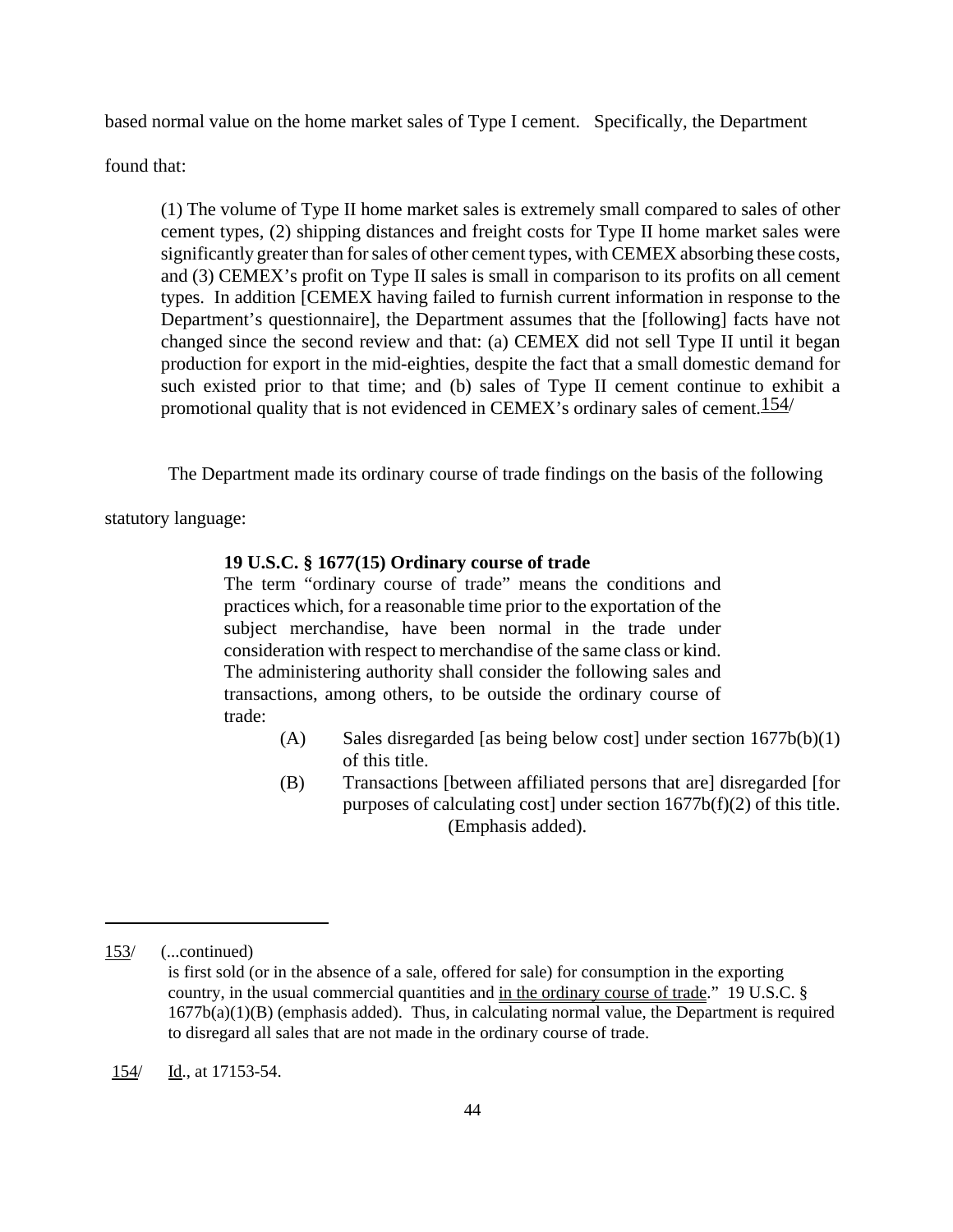Reading the statute and the  $SAA155/$  together, the Department found it—

clear that a determination of whether sales (other than those specifically addressed in section 771(15)) are in the ordinary course of trade must be based on an analysis comparing the sales in question with sales of merchandise of the same class or kind generally made in the home market, i.e., the Department must consider whether certain cement home market sales are ordinary in comparison with other home market sales of cement.156/

After concluding that the "sales of Type II cement [were] extraordinary, unusual, and

unrepresentative transactions,"157/ the Department then determined:

As a result, such sales could not constitute the foreign like product. However, sales of Type I cement are usable for identifying the foreign like product, and subsequently in calculating NV [normal value]. In situations where identical product types cannot be matched, the statute expresses a preference for basing normal value on similar merchandise (see section 773(a)(1)(A) of the [Tariff] Act [of 1930] and section 353.46(a) of the Department's regulations).... [Thus,] the Department has followed the dictates of the statute and our regulations and compared sales of similar merchandise (i.e., Type I cement) to the product sold in the United States, adjusted for DIFMER...."158/

<sup>155/</sup> The SAA, in considering the statutory language, states that "Commerce may consider other types of sales or transactions to be outside the ordinary course of trade when such sales or transactions have characteristics that are not ordinary as compared to sales or transactions generally made in the same market. Examples of such sales or transactions include merchandise produced according to unusual product specifications, merchandise sold at aberrational prices, or merchandise sold pursuant to unusual terms of sale. As under existing law, amended section 771(15) does not establish an exhaustive list, but the Administration intends that Commerce will interpret section 771(15) in a manner which will avoid basing normal value on sales which are extraordinary for the market in question, particularly when the use of such sales would lead to irrational or unrepresentative results." SAA, at 834 (emphasis added).

<sup>156/</sup> Fin. Res., at 17153.

<sup>157/</sup> Id., at 17154.

<sup>158/</sup> Id.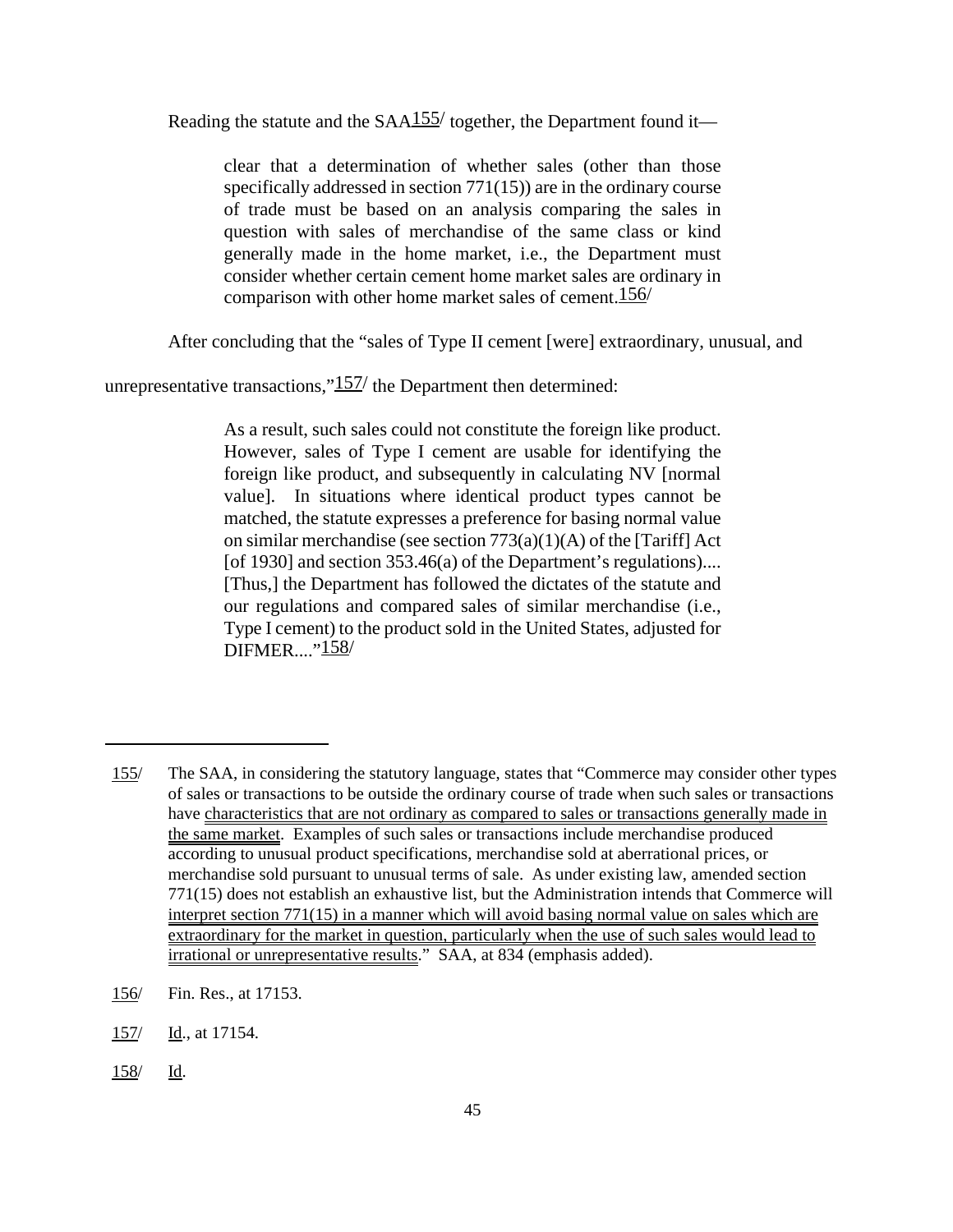In its Panel Rule 57(1) brief, CEMEX does not criticize the applicable law but asserts that the Department's decision to reject Type II cement as the basis for price comparisons was "incorrect and improper," it being "apparent that [the Department's] final results did not consider the entire administrative record as a whole, but considered only those factors which supported [the Department's] ultimate conclusion." $159/$  CEMEX argues that certain of the factors normally relevant to the ordinary course of trade determination were not considered by the Department, while certain other factors were relied upon by the Department, but should have been considered to be legally irrelevant.

First, CEMEX urges that the shipping terms for all cement types were identical, either FOB CEMEX plant or terminal for truck (bagged) or rail (bulk) transport, or CIF customer's designated delivery point by truck or rail.  $160/$  There were no delivery terms specific only to Type II cement or any other cement type. $161/$  In particular, the pre-sale freight expense absorbed by CEMEX on Type II sales is incurred in "precisely the same manner as pre-sale freight expenses for all other cement types." $162/$  This "equality in the treatment of pre-sale freight expenses among all cement types" is a factor that should have been taken into account by the Department in its ordinary course of trade analysis.

161/ Id., at 23, *citing* Prop. Doc. 6 at B6-B7.

162/ Id., at 24.

<sup>159/</sup> CEMEX Panel Rule 57(1) brief, at 22.

<sup>160/</sup> Id., at 23-24, note 17. CEMEX clarifies that in the case of FOB plant sales of all cement types, it incurs no pre-sale or post-sale freight expenses; in the case of FOB terminal sales, it incurs presale freight expenses but no post-sale freight expenses; in the case of CIF sales of all cement types, it incurs both pre-sale and post-sale expenses. The end result is that pre-sale transportation costs, if any, are "absorbed by CEMEX for all customers on all cement types." Id., at 24.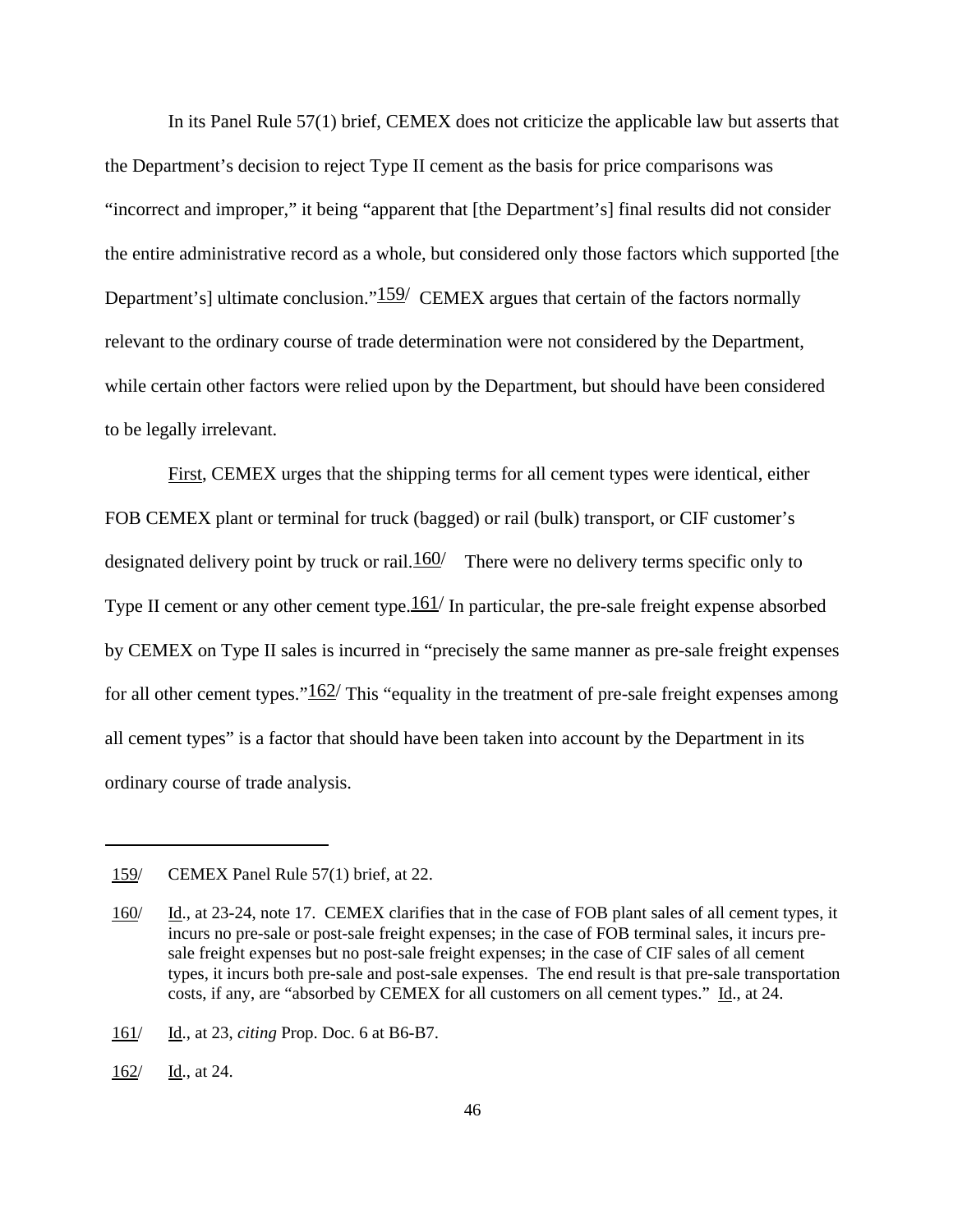Second, CEMEX urges that the Department "focused exclusively" on the fact that home market sales of Type II cement were shipped over greater distances than other cement types in determining that shipping arrangements for Type II cement were outside the ordinary course of trade,  $163/$  a fact which CEMEX believes is "not ... relevant" in the ordinary course of trade determination. CEMEX does concede that the shipping distances for Type II cement "were, on average, greater" than Type I cement, but this was due solely to the facts that Type II cement was produced at only one location in Northwest Mexico and that Type I cement was produced at multiple locations throughout Mexico. $164/$  Therefore, the "difference in shipping distances is simply a geographic fact, solely the result of customer and plant location, and is therefore not relevant to [the Department's] ordinary course of trade determination." $165/$ 

CEMEX asserts that the Department and reviewing courts have agreed that certain differences among sales are irrelevant to the ordinary course of trade determination,  $166/$  and that the Department "has never raised shipping distances in the context of an ordinary course of trade determination in any other case...." $167/$  Insisting that "[s]hipping distances are a geographical fact and do not relate to conditions, practices or terms of sale of cement in Mexico," CEMEX

165/ Id.

<sup>163/</sup> Id.

<sup>164/</sup> Id., at 25.

<sup>166/</sup> See Antifriction Bearings and Parts Thereof from France, et al., 57 Fed. Reg. 28,360 (1992) ("Thai Bearings") (bonded and non-bonded warehouse sales both within ordinary course of trade), *aff'd* The Torrington Co. v. United States, 881 F. Supp. 622 (Ct. Int'l Trade 1995).

<sup>167/</sup> CEMEX Panel Rule 57(1) brief, at 27. In Thai Bearings, *supra* note 166, the Department rejected an allegation that so-called "Route B" sales were outside the ordinary course of trade despite the long shipping distances compared with "Route A" sales, *aff'd* The Torrington Co. v. United States, 926 F.Supp. 1151 (Ct. Int'l Trade 1996).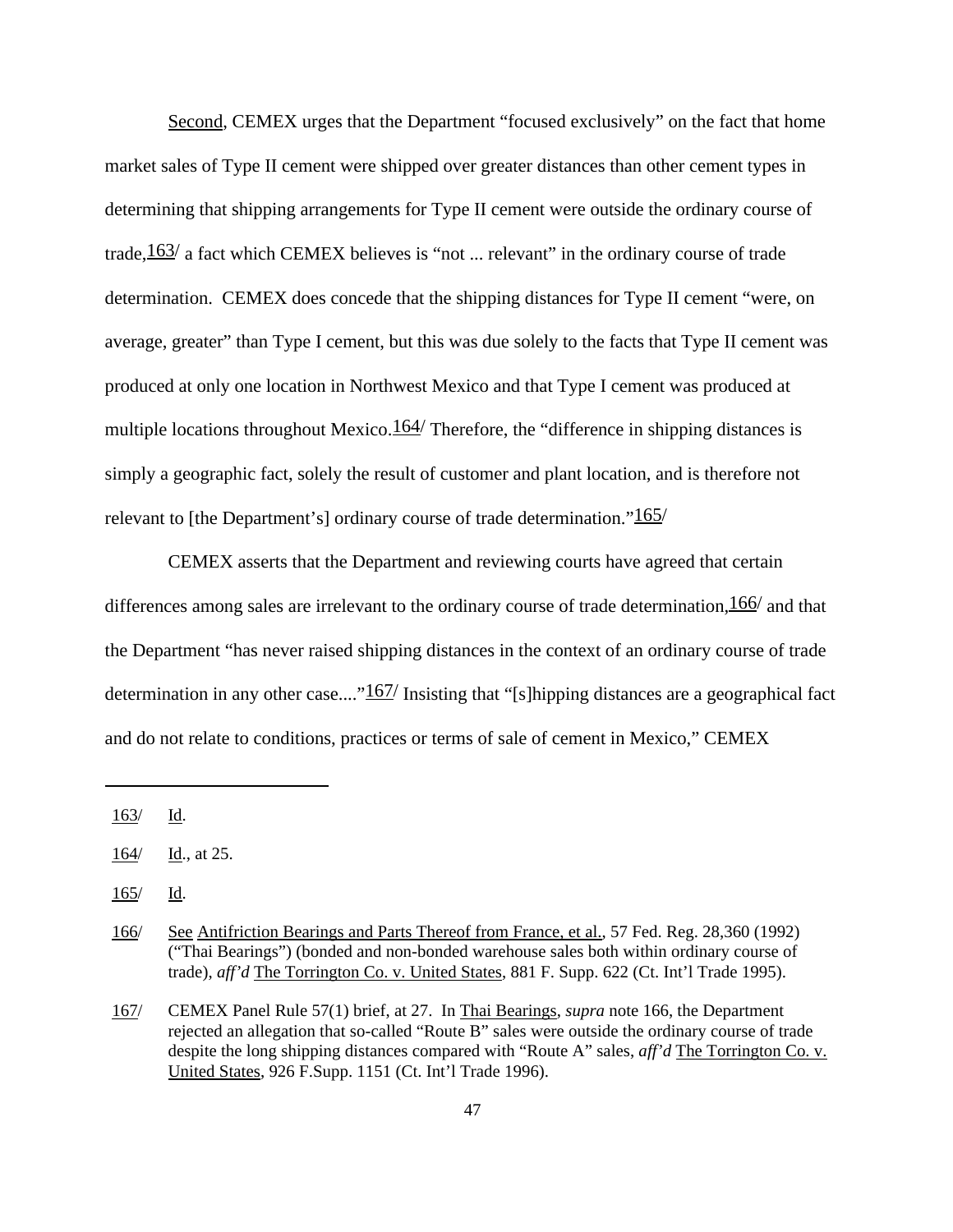recommends that this Panel should "give no weight" to the shipping distance of Type II cement as compared to other cement types.  $168/$ 

CEMEX also addresses the Department's suggestion that the shipping arrangements were outside the ordinary course of trade because CEMEX began to absorb freight costs for Type II cement only *after* the imposition of the original antidumping duty order. CEMEX argues that such a "change in practice" should only be criticized if the change results in the sales affected having different conditions and practices as compared to other types of cement. In this case, of course, the change resulted in a consistent practice among all types of cement, thus actually indicative of being within the ordinary course of trade.  $169/$ 

Third, CEMEX urges that the difference in product profitability between Type II and Type I cement was given "undue weight" in the Department's results.<sup>170</sup> The Department itself has recognized that divergent profit levels are neither necessary nor sufficient to sustain an outside the ordinary course of trade decision.  $171/$  Although conceding that relative profitability is a relevant supporting factor, in this instance CEMEX believes that it should not be decisive since

<sup>168/</sup> CEMEX Panel Rule 57(1) brief, at 29. As a factual matter, CEMEX also explains that there are some major commercial centers which are not in close proximity to any of CEMEX's cement plants; thus, it is anomalous for the Department to consider that such long-distance sales of Type I cements are *within* the ordinary course of trade, but long-distance sales of Type II cement are *outside* the ordinary course of trade. Id., at 30.

 $169/$  Id., at 31.

<sup>170/</sup> Id., at 33.

<sup>171/</sup> *Citing* Certain Welded Carbon Steel Pipe and Tube from India, 56 Fed. Reg. 64,753 (1991) *aff'd* Mantex, Inc. v. United States, 841 F. Supp. 1290 (Ct. Int'l Trade 1993) and Certain Circular Welded Carbon Steel Pipes and Tubes from Thailand, 61 Fed. Reg. 1,328, 1,331 (1996) ("the existence of different price and profit levels does not necessarily indicate that sales are outside the ordinary course of trade.")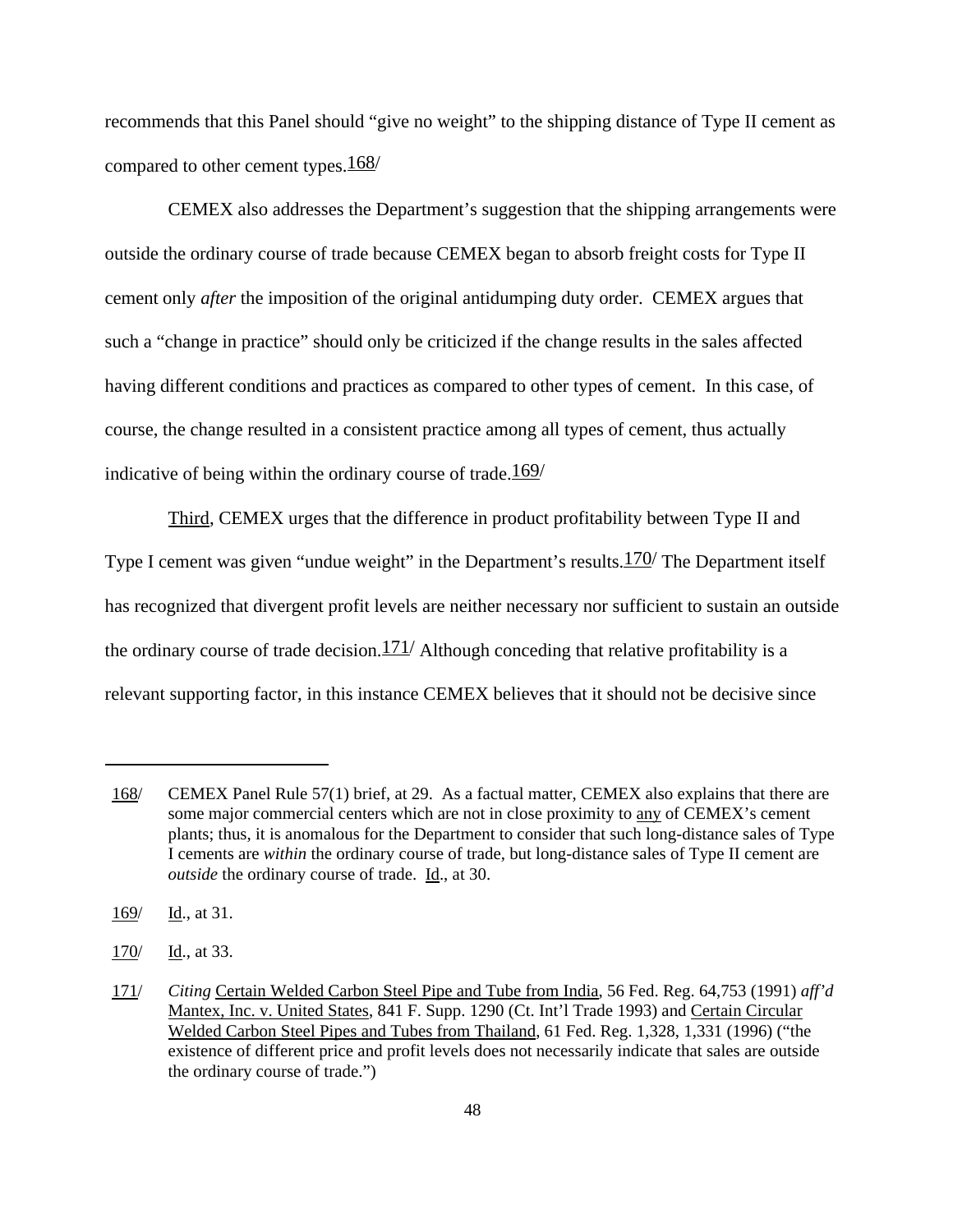"relative profitability stood alone as a factor supporting a finding that home market sales of Type II cement were outside the ordinary course of trade...." $172/$ 

Fourth, CEMEX urges that the fact that home market sales of Type II cement promote CEMEX's corporate image "should not be relevant to [the Department's] ordinary course of trade determination." $173/$  Indeed, CEMEX argues that "[t]here is no judicial or administrative precedent before or after the final results of the second administrative review in this case which have incorporated this factor into the ordinary course of trade analysis." $\frac{174}{ }$ 

Fifth, CEMEX believes that the relative volume of Type II cement, as compared to other cement types, is not an indication that Type II sales are outside the ordinary course of trade, particularly on a record that establishes both a significant volume of home market sales of Type II cement in absolute terms and the existence of a *bona fide* home market demand for Type II cement.  $175$  CEMEX cites to a number of administrative  $176/$  and judicial  $177/$  decisions in

<sup>172/</sup> CEMEX Panel Rule 57(1) brief, at 35. CEMEX buttresses this argument by noting that (i) there is a long standing home market demand for Type II cement; (ii) the profit differential on sales of Type I and Type II cement are not due to price disparities, but to the higher freight costs associated with Type II cement; and (iii) the fact that CEMEX's consolidation of the production of Type II cement at one location in Northwestern Mexico, closer to the source of raw materials and the U.S. market, as well as the decision to absorb freight costs in the home market, were legitimate business decisions.

<sup>173/</sup> Id., at 37.

<sup>174/</sup> Id. CEMEX further argues that companies typically manufacture a full product line in order to promote an image of a quality producer and that if the Department's reasoning "is taken literally, any attempt by a producer to diversify a product line outside of the mass market so as to serve specialized market segments would be indicative of those sales falling outside the ordinary course of trade."

<sup>175/</sup> Id., at 39. See also Prop. Doc. 1 at 14-15, and Exhibit A1.

<sup>176/</sup> See, for example, Certain Circular Welded Carbon Steel Pipes and Tubes from Thailand, 61 Fed. Reg. 1,331 (1996); Polyvinyl Alcohol from Taiwan, 61 Fed. Reg. 14,064, 14,068 (1996); (continued...)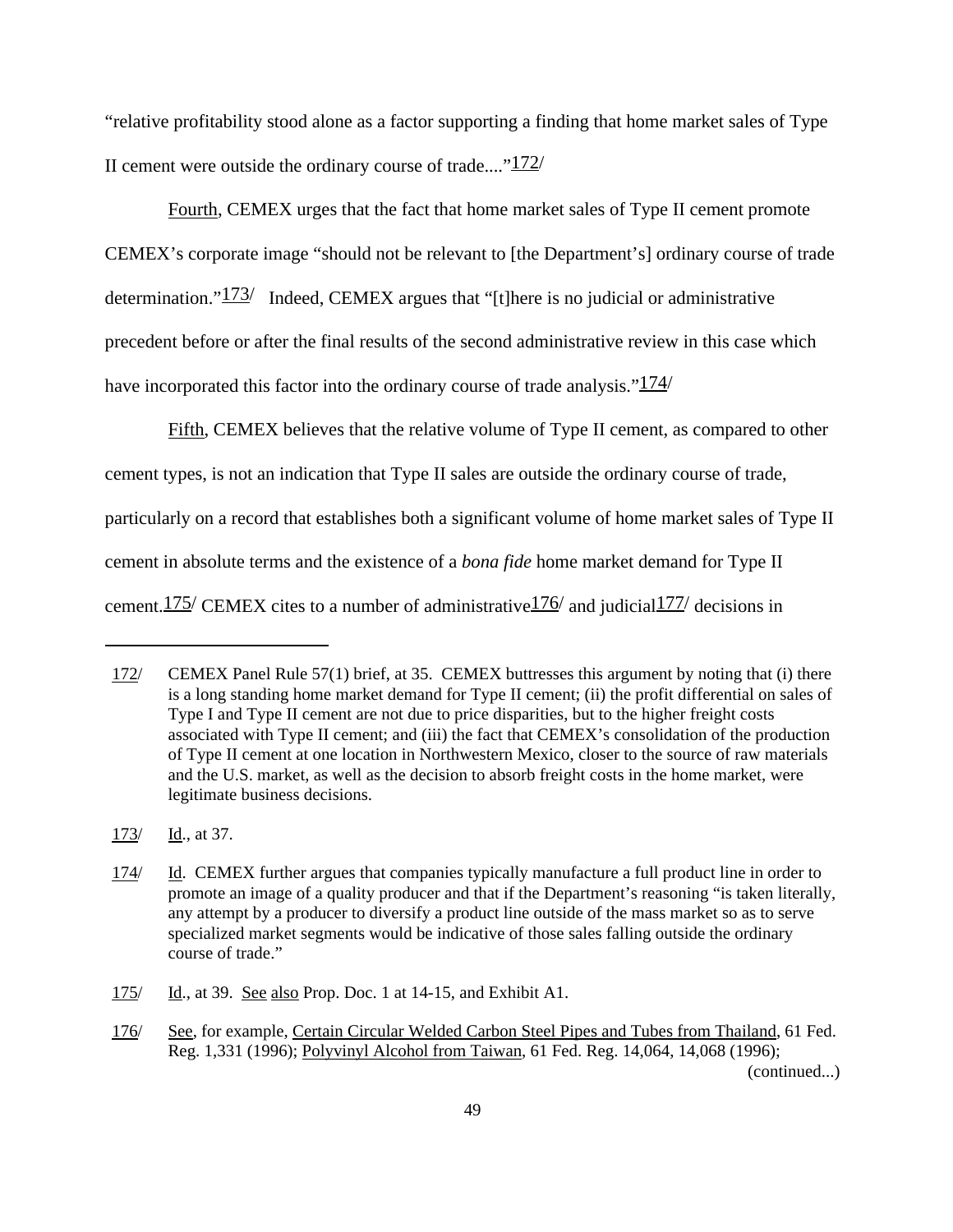support of its view that a "low relative sales volume is a factor indicative of sales outside the ordinary course of trade only in situations where there is no bona fide demand or ready market for the product. Where a market demand for the product exists, as in this case, a low absolute or relative sales volume is not indicative of home market sales being outside the ordinary course of trade." $\frac{178}{ }$ 

Sixth, noting the relevant statutory language,  $179/$  CEMEX argues that the historical sales trends indicate that its home market sales of Type II cement were made within the ordinary course of trade.<sup>180/</sup> CEMEX points to the continuous home market sales of the subject merchandise for approximately ten years prior to the review period (and five years prior to the issuance of the original antidumping duty order), which on its face must constitute a reasonable period of time, well within the statutory definition. $181/$  On this basis, CEMEX asserts that its "historical sales"

<sup>176/</sup> (...continued)

Electrolytic Manganese Dioxide from Japan, 58 Fed. Reg. 28,551 (1993), Television Receivers, Monochrome and Color, from Japan, 56 Fed. Reg. 24,370 (1991); Tapered Roller Bearings from Japan, 58 Fed. Reg. 64,720 (1993); PTFE Resin from Japan, 58 Fed. Reg. 50,343, 50,345; Tapered Roller Bearings from Japan, 57 Fed. Reg. 4,975, 4,981 (1992); Tapered Roller Bearings from Japan, 56 Fed. Reg. 65,228 (1991); and Internal Combustion Engine Forklift Trucks from Japan, 59 Fed. Reg. 1,374, 1,382 (1994).

<sup>177/</sup> See East Chilliwack Fruit Growers Cooperative v. United States, 655 F. Supp. 499 (Ct. Int'l Trade 1987); NSK, Ltd. v. United States, 825 F. Supp. 315, 321 (Ct. Int'l Trade 1993); Koyo Seiko Co., Ltd. v. United States, 796 F. Supp. 1526, 1530 (Ct. Int'l Trade 1992); Mantex, Inc. v. United States, 841 F. Supp. 1290, 1307 (Ct. Int'l Trade 1993).

<sup>178/</sup> CEMEX Panel Rule 57(1) brief, at 44.

<sup>179/</sup> 19 U.S.C. § 1677(15) refers to "the conditions and practices which, for a reasonable time prior to the exportation of the merchandise which is the subject of an investigation, have been normal in the trade under consideration."

<sup>180/</sup> CEMEX Panel Rule 57(1) brief, at 46.

<sup>181/</sup> Id. CEMEX emphasizes that its sale and production of Type II cement pre-dated the issuance of (continued...)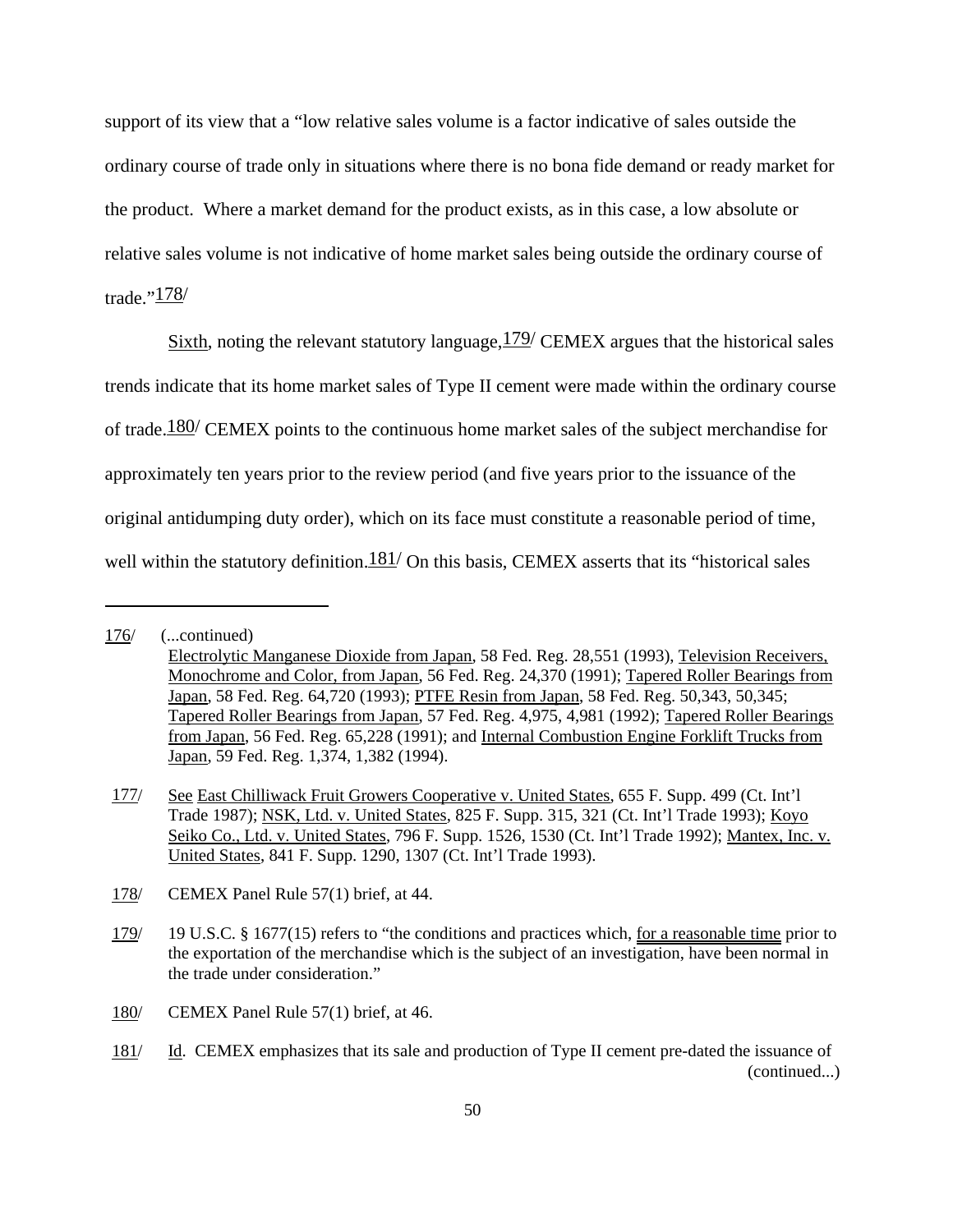record is indicative of home market sales of Type II cement made in the ordinary course of trade." $182/$ 

Finally, CEMEX argues that there are additional factors, not considered by the Department, which are relevant to the ordinary course of trade analysis.  $183/$  Citing Monsanto Company v. United States, 698 F. Supp. 275, 278 (Ct. Int'l Trade 1988) ("the commonly understood purpose of the ordinary course of trade provision is to prevent dumping margins from being based on sales which are not representative"), CEMEX argues that the converse is equally true and that the absence of unusual circumstances is in fact indicative that specified sales were made within the ordinary course of trade. In addition, CEMEX argues that its home market sales of Type II cement were sales of first quality merchandise meeting ASTM standards. These were not sales of obsolete, non-standard or second quality merchandise which has in the past supported a finding that their sale was outside the ordinary course of trade.  $184/$  Similarly, these sales were not made under "unusual circumstances," or subject to "special agreements" with sales terms different from those to other customers.  $185/$  Nor were they sample sales, which are often the

182/ Id.

<sup>181/</sup> (...continued) the antidumping duty order by approximately five years.

<sup>183/</sup> Id., at 47.

<sup>184/</sup> Id., at 47-48.

<sup>185/</sup> Id., at 48. Cf. Sulfur Dyes, Including Sulfur Vat Dyes, from the United States, 58 Fed. Reg. 3,253, 3,258 (1993) and Industrial Nitrocellulose from the Federal Republic of Germany, 58 Fed. Reg. 21,508, 21,509 (1990).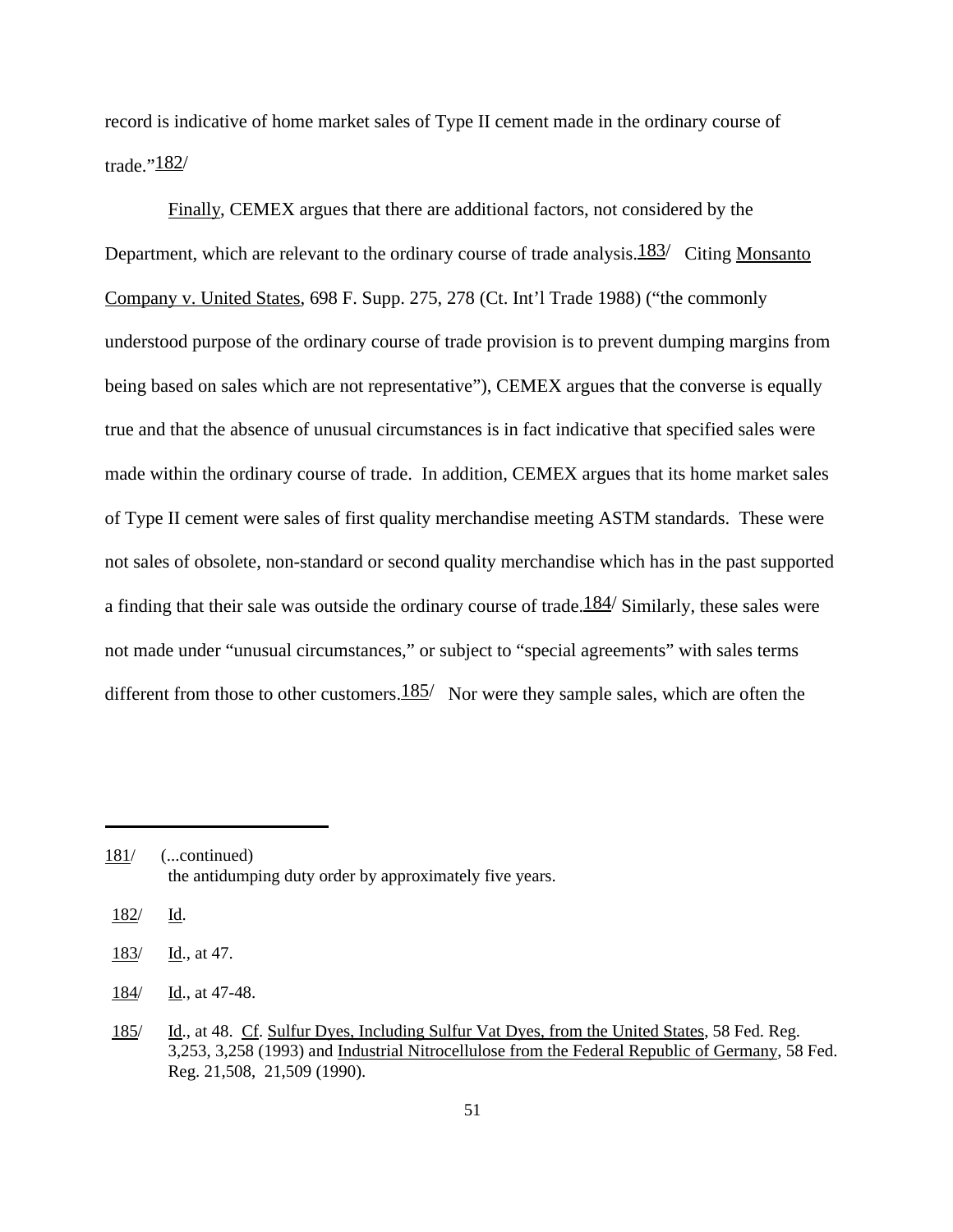subject of ordinary course of trade determinations.  $186/$  In CEMEX's view, the record is clear that "Type II cement is not export overrun merchandise and it is used by home market customers for its intended use. Home market sales of Type II cement did not consist of sample sales, sales of off-specification merchandise or sales of obsolete merchandise. They were not spot sales or one time sales but were made on a consistent basis to long standing customers. Moreover, Type II cement was distributed in the same manner and in accordance with the same terms and conditions as other cement types."187/

# *Southern Tier*

Initially, Southern Tier focuses the Panel's attention on the nature of CEMEX's challenges to the Final Results and on the applicable standard of review. Southern Tier notes, for example, that CEMEX is not actually alleging that the Department committed any legal error in its ordinary course of trade determination;  $188/$  instead, it is "repeatedly [asking] the Panel to second-guess [the Department's] analysis of the facts of record." $\frac{189}{ }$  Case law makes it clear, however, that "[w]hether particular sales are outside the ordinary course of trade must be determined on 'an individual basis taking into account all of the relevant facts of each case.'... Thus, the factors relevant to an ordinary course of trade determination in one case may not be relevant in another case involving a different industry and a different product." $190/$  Citing the

<sup>186/</sup> Cf. Nachi-Fujikoshi Corporation v. United States, 798 F. Supp. 716, 781 (Ct. Int'l Trade 1992).

<sup>187/</sup> CEMEX Panel Rule 57(1) brief, at 50.

<sup>188/</sup> Southern Tier Panel Rule 57(2) brief, at 7.

<sup>189/</sup> Id., at 8.

<sup>190/</sup> Id., at 6, *citing* Nachi-Fujikoshi Corp. v. United States, 798 F. Supp. 716, 719 (Ct. Int'l Trade (continued...)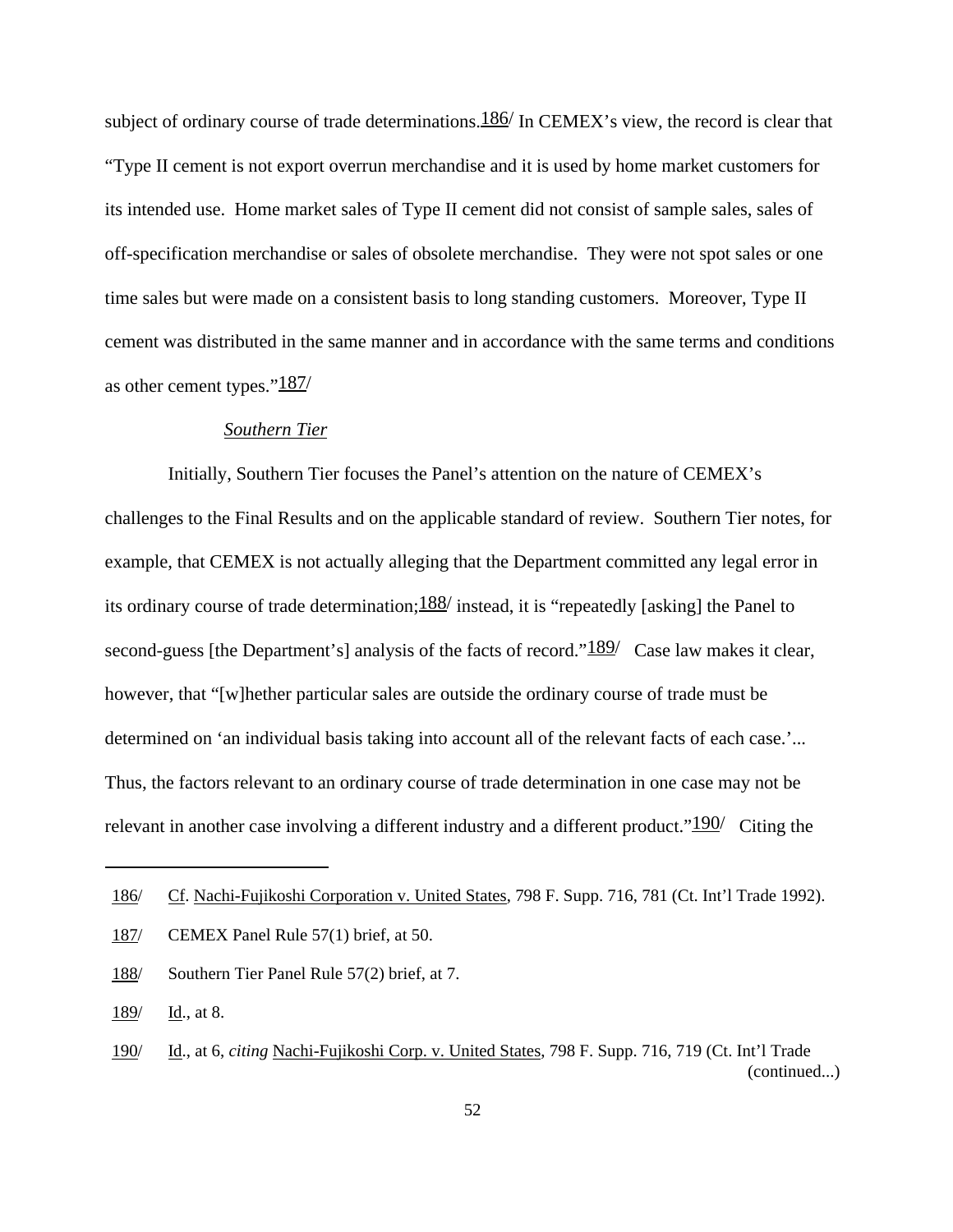leading Federal Circuit decision, CEMEX, S.A. v. United States, 133 F.3d 897 (Fed. Cir. 1998), "[d]etermining whether home market sales are in the ordinary course of trade is a question of fact. [The Department] must evaluate not just 'one factor taken in isolation, but rather ... all the circumstances particular to the sales in question. $191/$ 

From a standard of review viewpoint, Southern Tier argues that the party challenging the Department's ordinary course of trade determination on appeal—in this case CEMEX—has the burden of showing that the determination is erroneous,  $192/$  and notes that "[the Department's] decision of whether an importer's sales are in the ordinary course of trade is entitled to tremendous deference."193/

Southern Tier then reviews the Department's decision memorandum on the ordinary

course of trade issue ("Ordinary Course Memorandum"),  $194/$  in which the Department

<sup>190/</sup> (...continued) 1992) and Mantex, Inc. v. United States, 841 F. Supp. 1290, 1306 (Ct. Int'l Trade 1993).

<sup>191/</sup> CEMEX, S.A. v. United States, 133 F.3d 897, 900, *quoting* Murata Mfg. Co. v. United States, 820 F. Supp. 603, 607 (Ct. Int'l Trade 1993). Southern Tier also cites CEMEX for guidance as to the purpose of the ordinary course of trade provision, which is "'to prevent dumping margins from being based on sales which are not representative' of the home market" *quoting* Monsanto Co. v. United States, 698 F. Supp. 275, 278 (Ct. Int'l Trade 1988).

<sup>192/</sup> See Koyo Seiko Co. v. United States, 932 F. Supp. 1488, 1497 (Ct. Int'l Trade 1996). See also Citizens to Preserve Overton Park, Inc. v. Volpe, 401 U.S. 402, 415 (1971) (the agency's decision is "entitled to a presumption of regularity").

<sup>193/</sup> Timken Co. v. United States, 852 F. Supp. 1122, 1128 (Ct. Int'l Trade 1994); *accord* Laclede Steel Co. v. United States, 19 CIT 1076, 1078 (Ct. Int'l Trade 1995) ("Commerce, in its discretion, chooses how best to analyze the many factors involved in a determination of whether sales are made within the ordinary course of trade.")

<sup>194/</sup> Ordinary Course Memorandum, Prop. Doc. 85 at 2-3.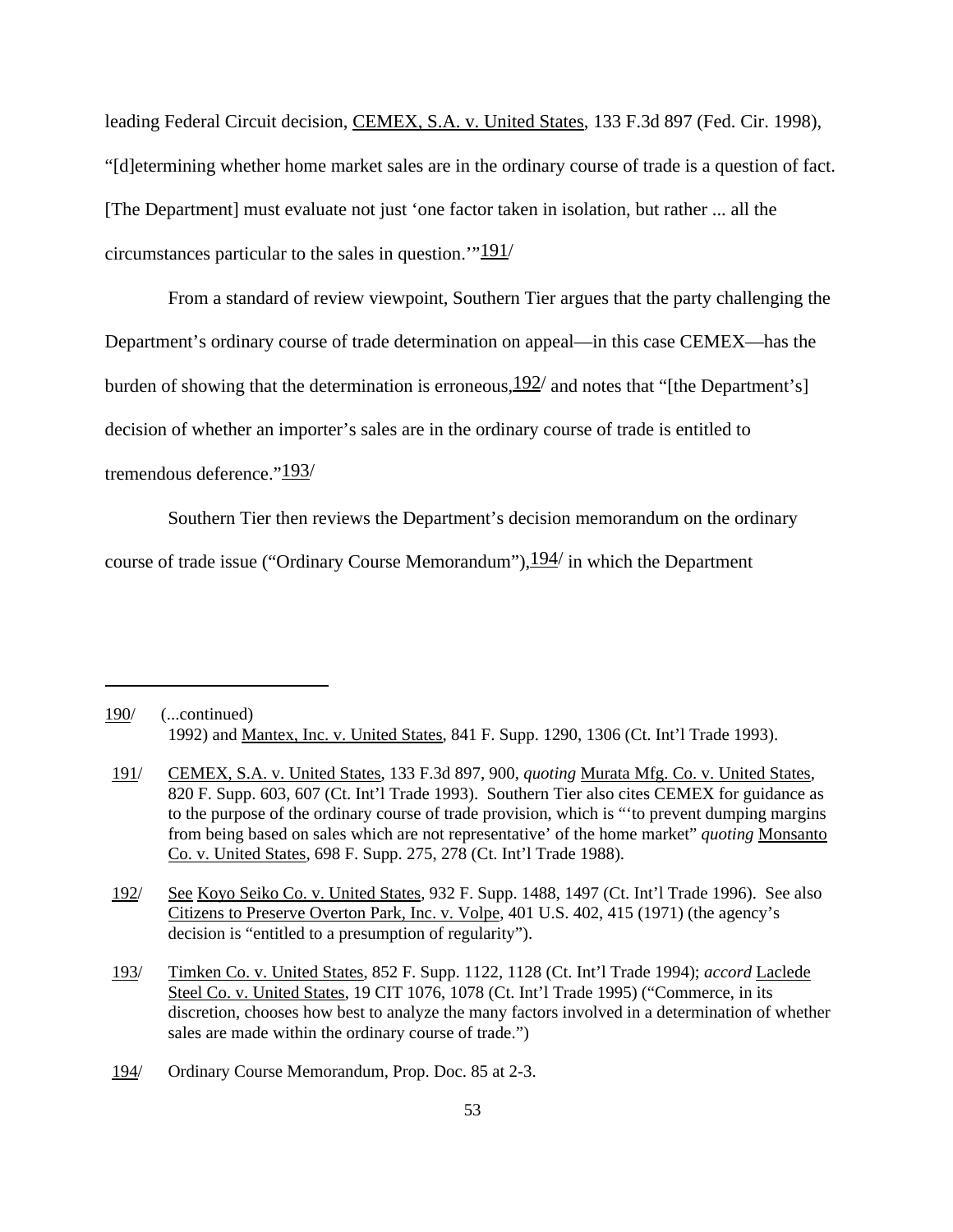summarized the facts found in the Second Administrative Review $195/$  as well as the facts found in the Fifth Administrative Review. Southern Tier asserts that "[i]n the fifth review, [the Department] based its determination on the same factors are in the second review and on the basis of a nearly identical factual record."196/

Southern Tier then argues that the Federal Circuit's ruling in the CEMEX decision effectively disposes of the challenges raised by CEMEX to the Department's ordinary course of trade determination in this case. Since Southern Tier's argument on the specific challenges raised by CEMEX draws heavily on the reasoning and conclusions reached by the Federal Circuit in the CEMEX decision (and since the Panel's determination is similarly impacted), the applicable portion of that decision is quoted without redaction below:  $\frac{197}{ }$ 

Commerce determined that sales of Types II and V cements in Mexico were outside the ordinary course of trade and excluded them in favor of Type I cement in computing the dumping margin. CEMEX contends that Commerce erred in concluding that CEMEX's sales of Types II and V cement in Mexico were outside the ordinary course of trade.

Determining whether home market sales are in the ordinary course of trade is a question of fact. Commerce must evaluate not just "one factor taken in isolation but rather ... all the circumstances particular to the sales in question." Murata Mfg.

<sup>195/</sup> Id. In the Second Administrative Review, the Department determined that CEMEX's home market sales of both Type II cement and Type V cement were outside the ordinary course of trade. Gray Portland Cement and Clinker from Mexico, 58 Fed. Reg. 57, 253, 27,254-55 (1993). In the Final Results of the Fifth Administrative Review, the Department noted "that while our decision is based solely upon the facts established in the record of the fifth review, those facts are very similar to the facts which led the Department to determine in the second review that home market sales of Type II cement were outside the ordinary course of trade." Fin. Res. at 17154.

<sup>196/</sup> Southern Tier Panel Rule 57(2) brief, at 11.

<sup>197/</sup> CEMEX, *supra* note 191. The reader should note that Type V cement, discussed by the Court in the CEMEX decision, was an issue in the Second Administrative Review but was not an issue in the Fifth Administrative Review.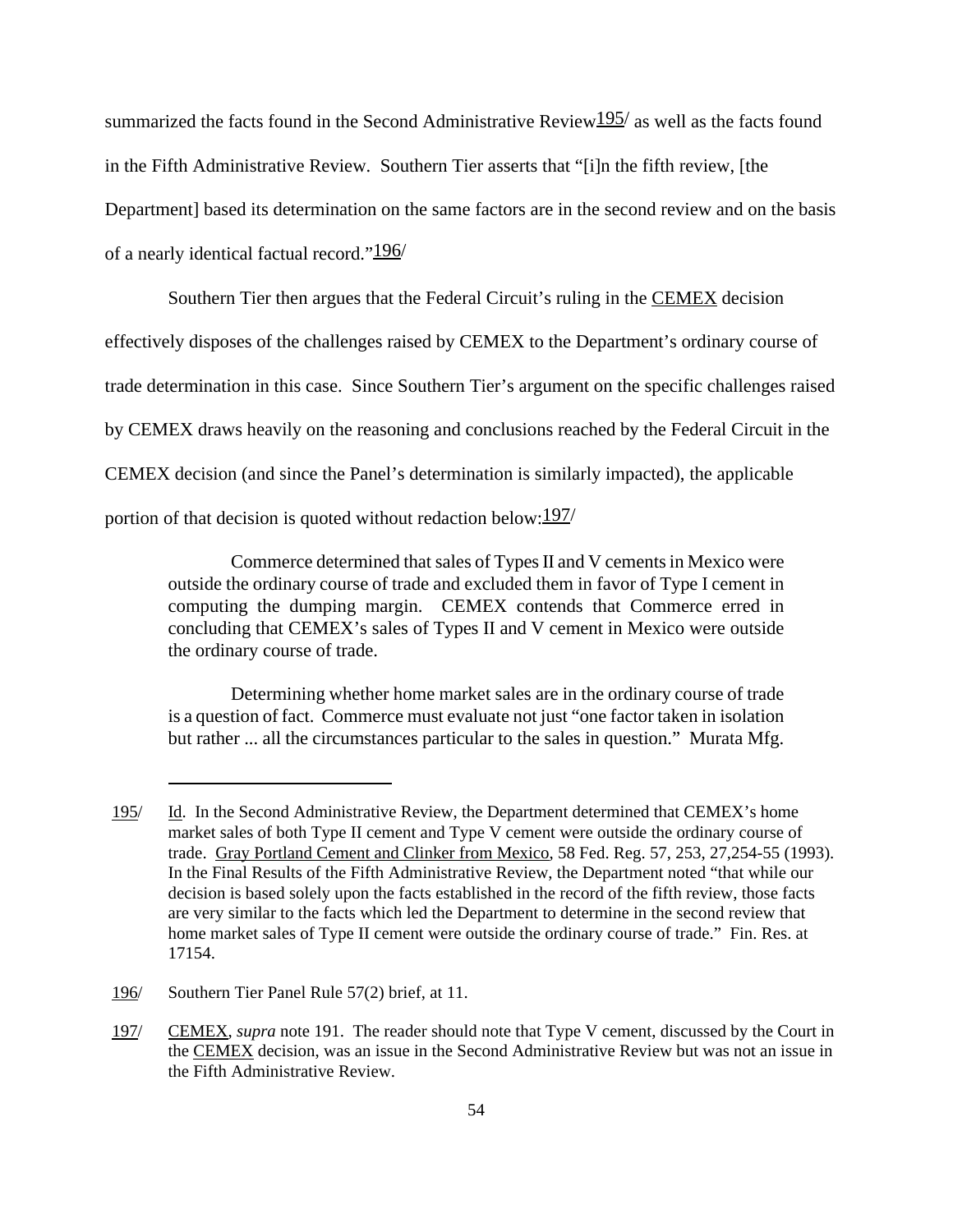Co. v. United States, 820 F. Supp. 603, 607 (Ct. Int'l Trade 1993). An analysis of these factors should be guided by the purpose of the ordinary course of trade provision which is "to prevent dumping margins from being based on sales which are not representative" of the home market. Monsanto Co. v. United States, 698 F. Supp. 275, 278 (Ct. Int'l Trade 1988). Our task, then, is to discern whether Commerce's determination that the sales of Types II and V cements in Mexico were not in the ordinary course of trade was supported by substantial evidence.

CEMEX argues that Commerce failed to take into account all relevant record evidence and the totality of the circumstances surrounding its home market sales of Types II and V cements when Commerce determined that they were outside the ordinary course of trade. Nevertheless, Commerce did examine several probative factors. First, Commerce noted that Types II and V cements are specialty cements that were sold to a niche market. These sales represent a minuscule percentage of CEMEX's total sales of cement, a fact that indicates that they were not in the ordinary course of trade. See Mantex v. United States, 841 F. Supp. 1290, 1307-08 (Ct. Int'l Trade 1993).

Further, Commerce found that the shipping arrangements for home market sales of Types II and V cements were not ordinary. In Mexico, industry practice is to limit the distance that cement is shipped from the point of manufacture. In fact, more than ninety-five percent of cement shipments in Mexico fall within a radius of 150 miles from the point of manufacture. During the period of review, however, CEMEX shipped Types II and V cements for the domestic market over considerably greater distances and absorbed much of the freight costs for these longer shipments. CEMEX's shipping arrangements departed significantly from the standard industry practice in Mexico; this departure from the norm could well give rise to Commerce's determination that the sales of Type II and V cements were outside the ordinary course of trade.

In addition, because CEMEX was absorbing extraordinary freight costs for home market sales of Types II and V cements, its profit margin on these types was significantly lower than its profits on other cement types for which large shipping costs were not incurred. "[A] profit level comparison is probative of the economic reality" of the sales, Mantex, 841 F. Supp. at 1308, and therefore the disparity in profit margins is indicative of sales that were not in the ordinary course of trade.

Finally, evidence before Commerce indicated that the home market sales of Types II and V cements were of a promotional nature; customers of Types II and V cements were more likely to purchase CEMEX's other cement products. The promotional quality of the sales of Types II and V cements, according to Commerce, differentiated them from CEMEX's other products and therefore rendered them outside the ordinary course of trade. See Gray Portland Cement and Clinker from Mexico, 58 Fed. Reg. At 47,255.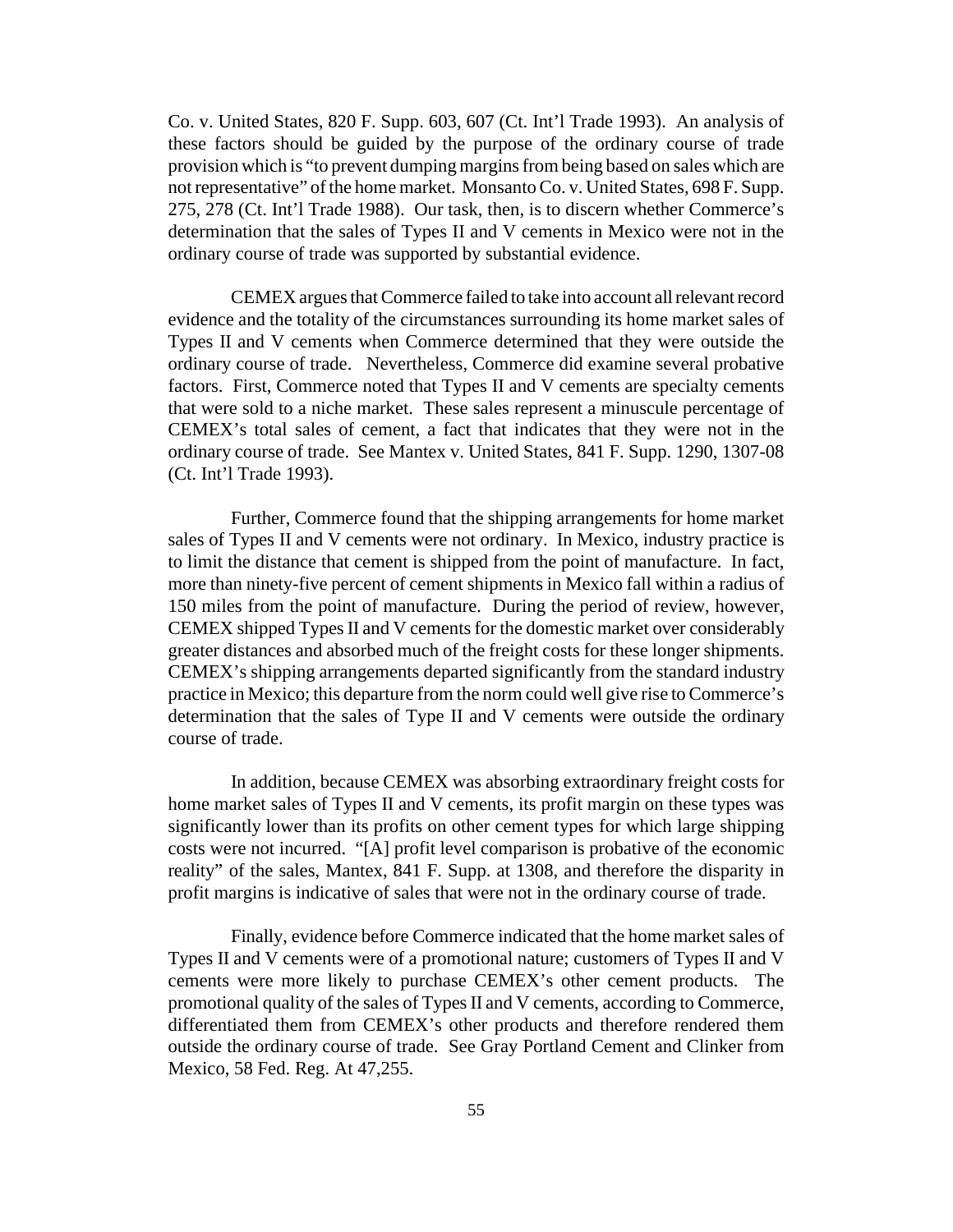Although CEMEX does not dispute any of the factors upon which Commerce based its conclusion regarding Types II and V cements, CEMEX claims that Commerce undertook only a selective analysis of the administrative record and failed to consider several important factors. For example, CEMEX notes that Types II and V cements were not obsolete or defective merchandise, see Monsanto, 698 F. Supp. at 278, but were standard grade products containing no unusual specifications, which indicates that the ales were in the ordinary course of trade, see Polyvinly Alcohol from Taiwan, 61 Fed. Reg. 14,064, 14,068 (1996). Further, the cement was not export overrun merchandise, but was sold pursuant to existing home market demand, another factor that CEMEX claims points toward an ordinary course of sale transaction. CEMEX also contends that Commerce should have considered that its sales of Types II and V cements, as well as profits derived therefrom, were significant in absolute terms even if in relative terms they represented only a fraction of CEMEX's domestic cement business. Finally, CEMEX argues that the sales of Types II and V cements were not made under unusual circumstances or subject to special agreements which, if shown, would indicate that the sales were outside the ordinary course of trade. See Sulfur Dyes from the United States, 58 Fed. Reg. 3253, 3256 (1993) (stating that because sale was outside the norm in price and quantity and was subject to a special agreement, it was therefore outside the ordinary course of trade). CEMEX explains the unusual shipping arrangement of Types II and V cements by noting that it absorbs shipping costs for its other products. Therefore, according to CEMEX, absorbing shipping costs for Types II and V cements was not unusual.

Although the factors listed by CEMEX are perhaps probative of whether the home market sales of Types II and V cements were in the ordinary course of trade and worthy of consideration, Commerce needs only support its ordinary course of trade determination by substantial evidence. It is clear to us that Commerce's decision that the sales of Types II and V cements were outside the ordinary course of trade was supported by substantial evidence.

Much of the remainder of Southern Tier's Panel Rule 57(2) brief is devoted to a detailed

analysis and response to the specific challenges raised by CEMEX in this Fifth Administrative

Review, in each instance noting the judicial (including CEMEX) and administrative decisions

which run contrary to the positions taken by CEMEX in its brief.  $198/$  Southern Tier notes that

although the Panel's review of this case is based on a different agency record from that reviewed

<sup>198/</sup> Southern Tier Panel Rule 57(2) brief, at 17-48.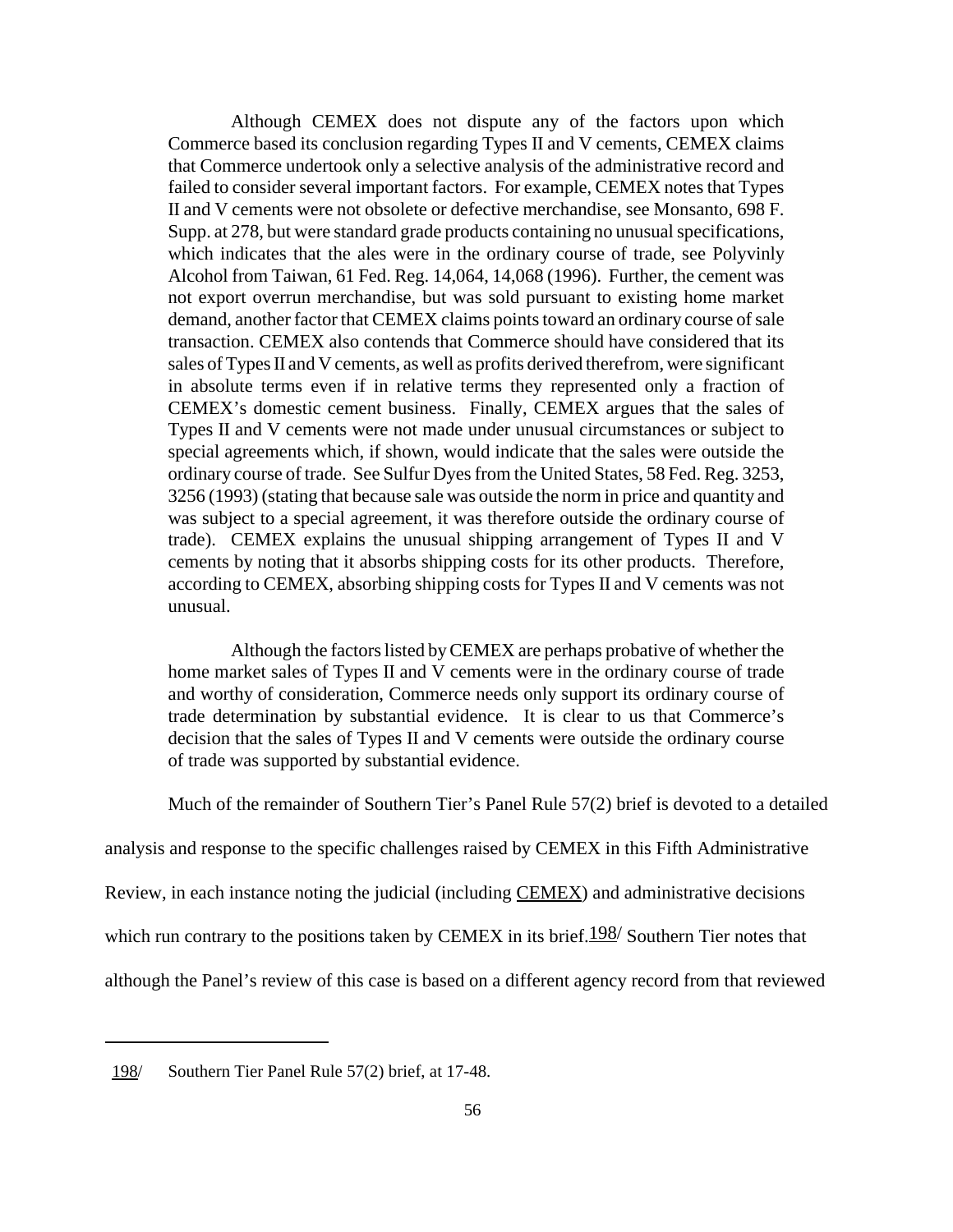by the Federal Circuit in CEMEX, <sup>199</sup>/ CEMEX "has raised the same arguments that it raised before the Federal Circuit" 200/ and, therefore, the Panel should "treat the Federal Circuit's ruling as dispositive of the ordinary course of trade issue in this case." $201/$  Indeed, "given the identity of the issues and the close similarity of the factual records of the two reviews, [the Department] clearly would have erred by failing to reach the same result in this case that it did in the second review. [The Department] is required to adhere to its precedents in the absence of a well reasoned explanation for the departure." $202/$ 

Finally, Southern Tier emphasizes that "[a]side from the presumption that [the Department] considered all the evidence, the record affirmatively establishes that [the Department] did in fact thoroughly consider all relevant factors and evidence, including factors that CEMEX urged it to consider." $203/$ 

# *The Department*

The Department initiates its Panel Rule 57(2) brief by asserting that "[i]n making [its ordinary course of trade] determination, the Department considered, *inter alia*, sales volume, sales history, shipping distances and costs, profitability, promotional quality, and home market demand. In short, it examined all of the facts and circumstances surrounding CEMEX's home market

 $199/$  Id., at 14.

<sup>200/</sup> Id., at 16.

<sup>201/</sup> Id., at 15.

<sup>202/</sup> Id., at 16, *citing* British Steel PLC v. United States, 127 F.3d 1471, 1475 (Fed. Cir. 1997) and Alhambra Foundry Co. v. United States, 685 F. Supp. 1252, 1259 (Ct. Int'l Trade 1988).

<sup>203/</sup> Southern Tier Panel Rule 57(2) brief, at 48.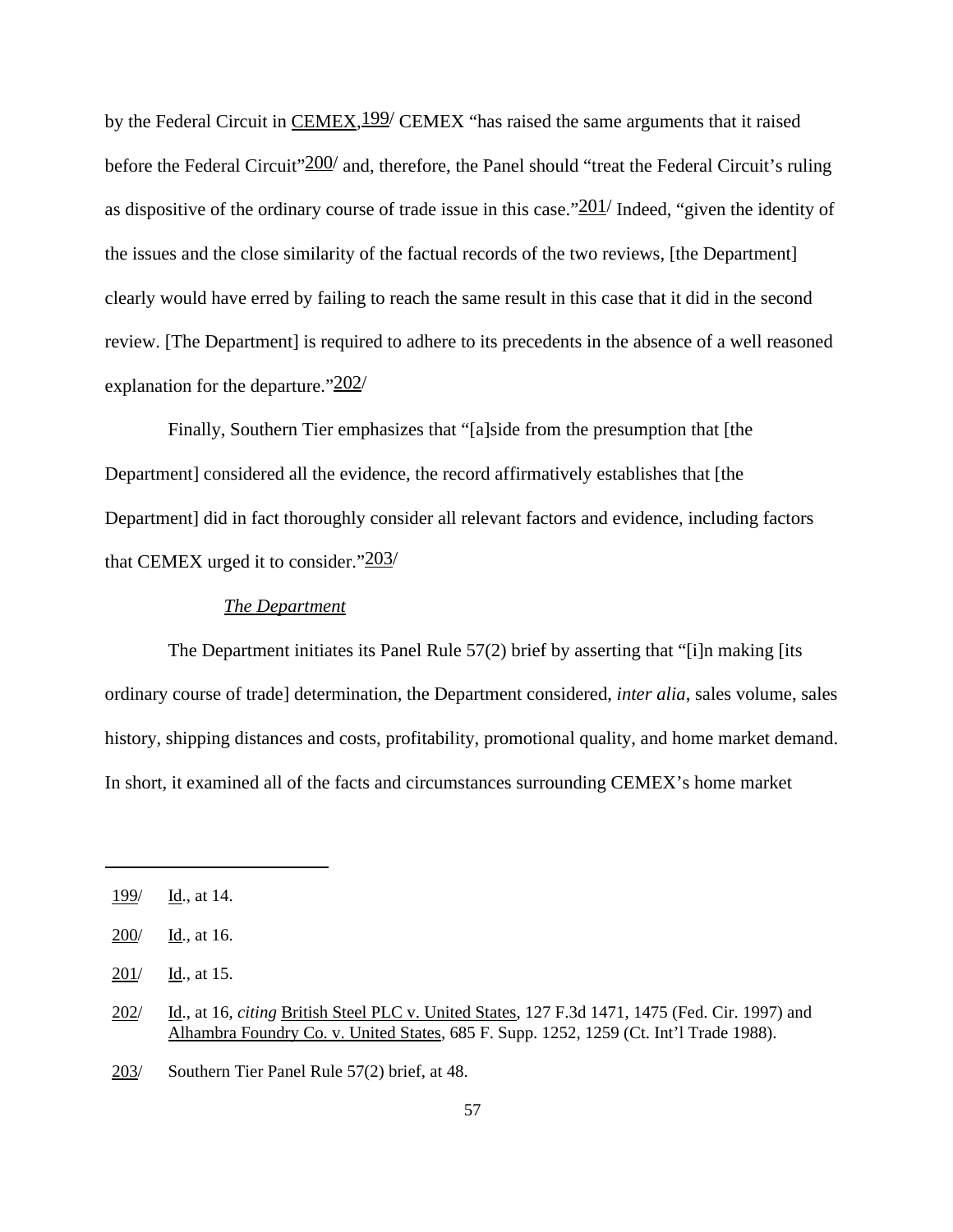sales." $204/$  Against this assertion, the Department acknowledges CEMEX's challenges to the effect that the Department (i) failed to consider all of the circumstances particular to the sales in question; and (ii) ignored the existence of the home market customer demand for Type II cement, which traditionally has been considered to be "indicative" of sales made in the ordinary course of trade. $\frac{205}{ }$ 

The Department argues that the purpose of an ordinary course of trade analysis is to exclude sales that are not representative of normal home market conditions and practices.  $206/$  In this instance, "the Department's decision to exclude sales of Type II cement from the calculation of [normal value] centered around the unusual nature and characteristics of these sales compared to the vast majority of CEMEX's other home market sales." $207/$  Recognizing that, as CEMEX requires, the Department must evaluate not just "'one factor taken in isolation but rather ... all the circumstances particular to the sales in question,'" its ordinary course of trade inquiry must be farreaching. Moreover, it must recognize that each company has its own conditions and practices particular to its trade. "In short, the Department examines the totality of the facts in each case to determine if sales are being made for 'unusual reasons' or under 'unusual circumstances.'" $208/$ 

From a standard of review standpoint, "[r]ecognizing the nature of the ad hoc determination the Department must make each time it faces an ordinary-course-of-trade issue, the

205/ Id.

207/ Id., at 59.

<sup>204/</sup> Department Panel Rule 57(2) brief, at 58.

<sup>206/</sup> Id., at 58-59, *citing* CEMEX, 133 F.3d at 900.

<sup>208/</sup> Id., at 59, *quoting* Electrolytic Manganese Dioxide from Japan, 58 Fed. Reg. 28551, 28552 (1993).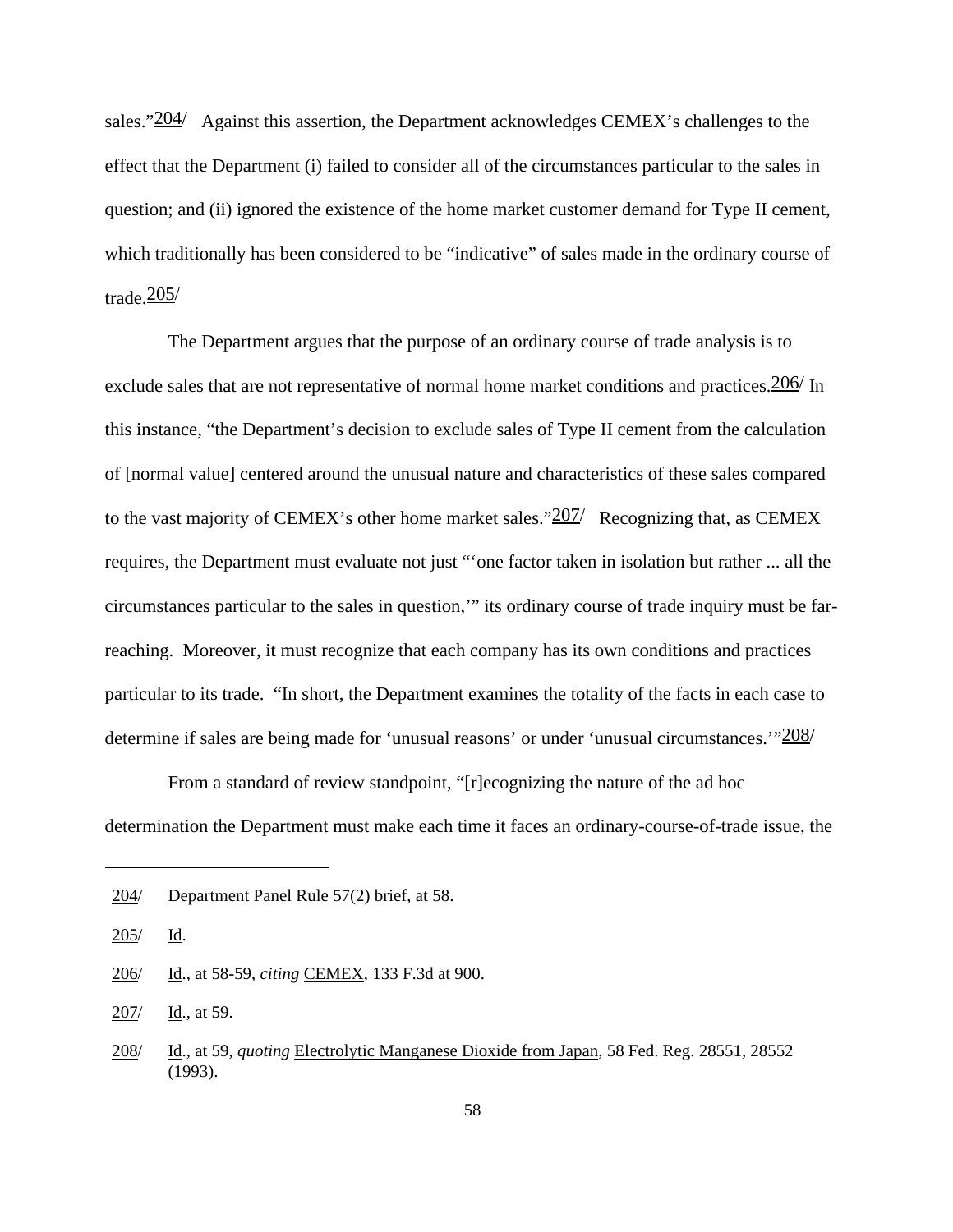courts have accorded the agency great deference regarding its findings." $209/$  For this reason, "the burden is on the party challenging the Department's determination to demonstrate that it is wrong." $210/$  In the Department's view, "CEMEX has failed to meet its burden." $211/$ 

The Department then devotes the remainder of its Panel Rule 57(2) brief to analyzing the specific factors supporting its decision and the challenges raised by CEMEX to its analysis. Specifically, the Department finds that the following factors supports its determination:

- C The small volume of Type II sales  $\frac{212}{ }$
- C The short period of time during which CEMEX sold Type II cement in  $Mexico<sub>213/</sub>$
- C The high relative freight for Type II cement  $214/$
- C The low relative profit of Type II cement  $215/$
- C The promotional quality of CEMEX's Type II sales  $216/$

In addition, the Department argues, contrary to CEMEX's suggestion, that it did

consider the home market demand for Type II cement, but found that the existence of such

- 210/ Id., *citing* Mantex, Inc. v. United States, 841 F. Supp. 1290, 1306 (Ct. Int'l Trade 1993) and Monsanto Co. v. United States, 698 F. Supp. 275, 277-80 (Ct. Int'l Trade 1988).
- 211/ Id.
- 212/ Id., at 60.
- 213/ Id., at 65.
- 214/ Id., at 66.
- $215/$  Id., at 68.
- 216/ Id., at 70.

<sup>209/</sup> Id., at 60, *citing* Timken Co. v. United States, 852 F. Supp. 1122, 1128 (Ct. Int'l Trade 1994); Nachi-Fujikoshi Corp. V. United States, 798 F. Supp. 716, 719 (Ct. Int'l Trade 1992).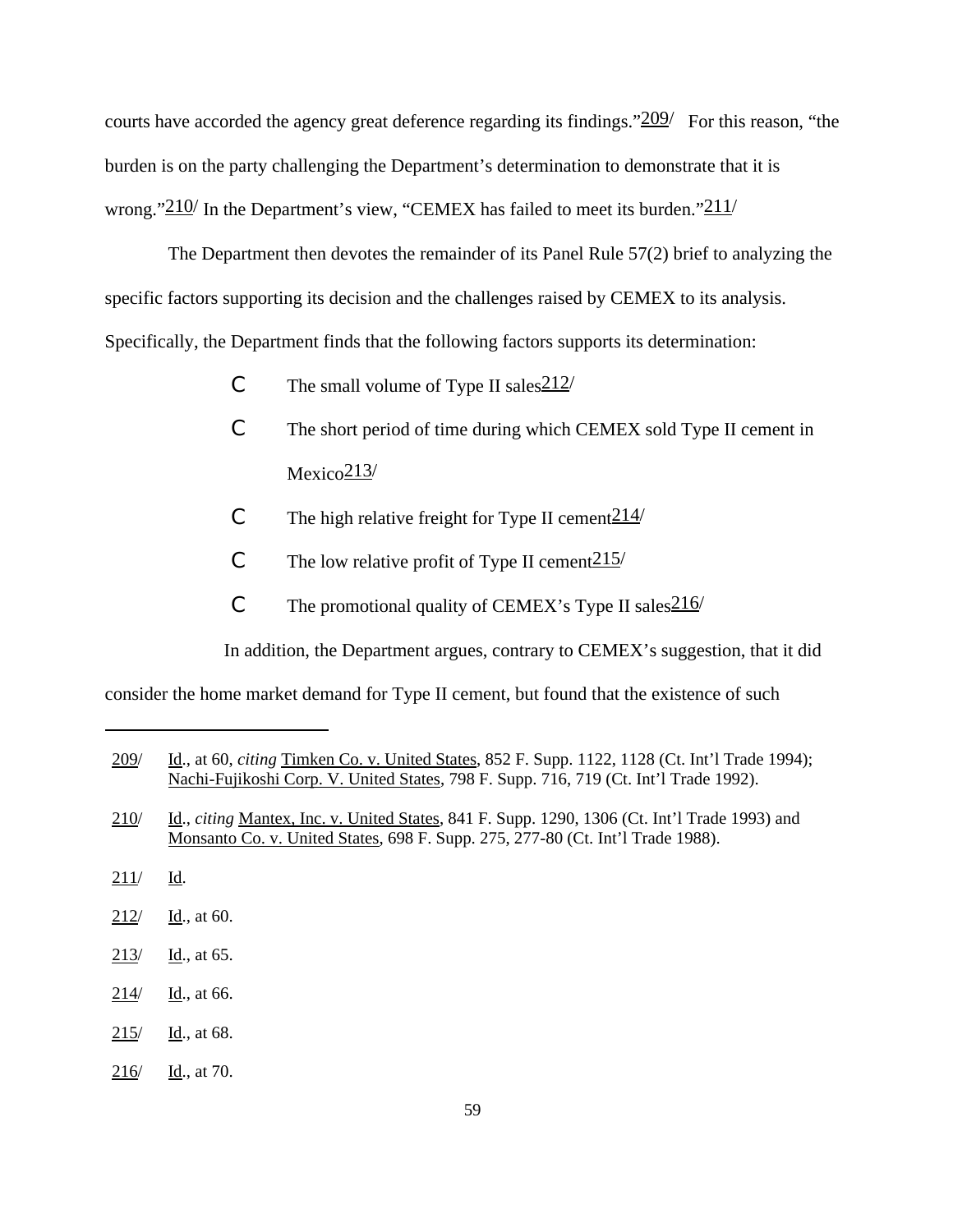demand was outweighed by other circumstances surrounding these sales.  $217/$  The Department points out that the home market demand factor was considered both at verification  $\frac{218}{}$  and in the Ordinary Course Memorandum.  $219/$  However, home market demand is simply "one factor" in the analysis and is not determinative. "In the present case, the existence of home market demand for Type II cement is a factor favoring inclusion within the ordinary course of trade. Weighing against demand, however, is low relative sales volume, very limited sales history, abnormally long shipping distances, high freight expenses, low profitability..., and a promotional quality. These factors support and justify the Department's determination." $220/$ 

# **2. Discussion and Decision of the Panel**

The Federal Circuit's decision in CEMEX, despite having arisen out of a separate administrative review, is nevertheless binding decisional "law" on this Chapter 19 Panel and is an important baseline for the issue it now addresses. Certain aspects of that opinion, conservatively stated, must be, and are, taken as a given by this Panel:

- C The ordinary course of trade decision by the Department is one based upon "a question of fact."
- C The factor of small volumes and low relative percentages of sales for Type II sales is factually and legally relevant to the Department's ordinary

 $217/$  Id., at 71.

<sup>218/</sup> Specifically, "the Department verified that a market for this type of cement had existed for some time and that CEMEX's participation in that market was extremely limited and short-lived." Id., at 71-72.

<sup>219/</sup> Prop. Doc. 85, at 1.

<sup>220/</sup> Department Panel Rule 57(2) brief, at 74-75 (emphasis in original).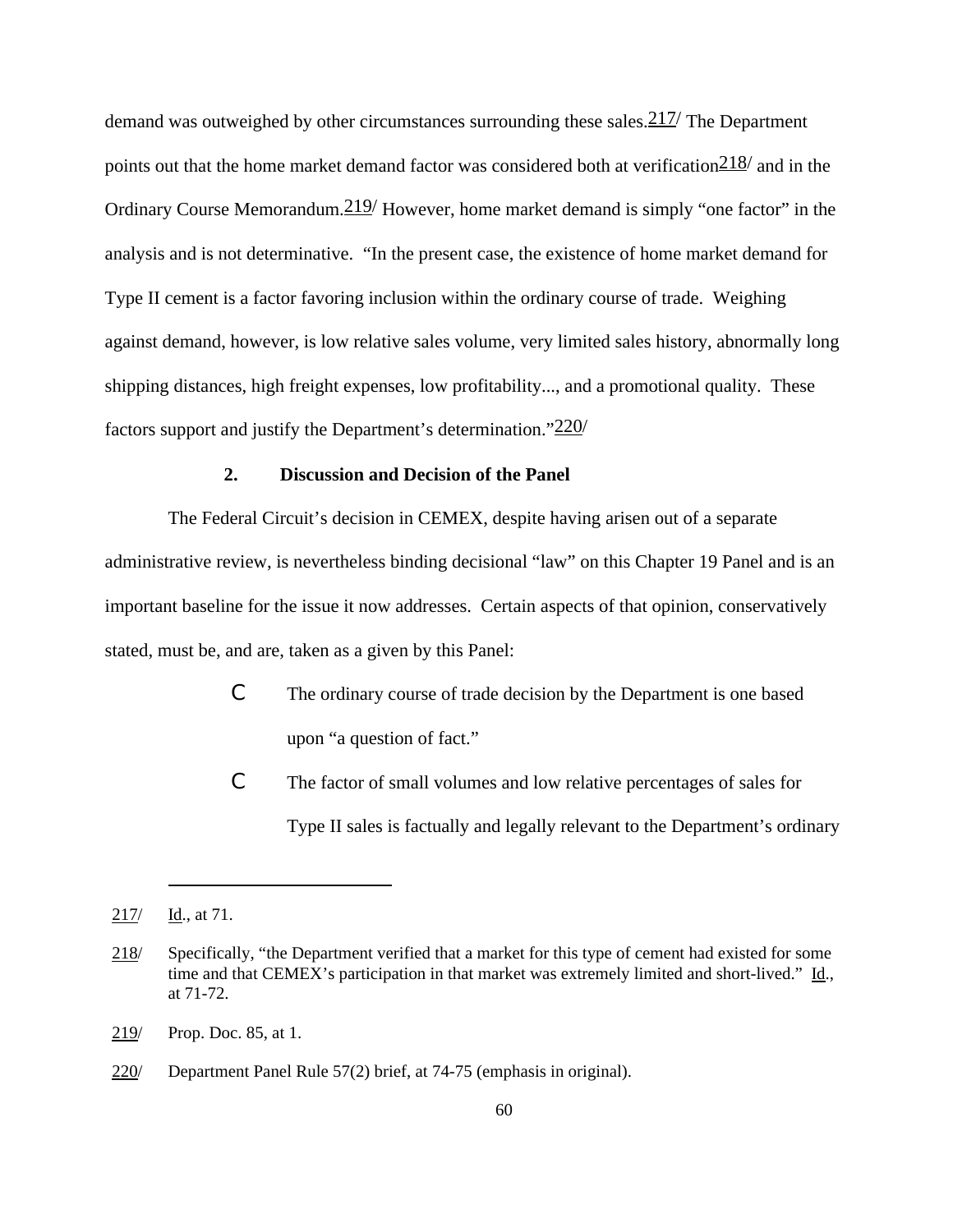course of trade analysis.

- C The factor of shipping Type II cement long distances and the factor of CEMEX absorbing all or a major portion of the freight costs for these long shipments are factually and legally relevant to the Department's ordinary course of trade analysis.
- C The factor of low relative profit margins on the sales of Type II cement is factually and legally relevant to the Department's ordinary course of trade analysis.
- C The "promotional nature" of home market sales of Type II cement is factually and legally relevant to the Department's ordinary course of trade analysis.
- C The Department must, to be upheld on appeal, support an out-of-theordinary course of trade determination by "substantial evidence" which, if present, can overcome other factors potentially probative of sales in the ordinary course.

While the Panel has before it a different administrative record than the record reviewed by the Federal Circuit in CEMEX, the CEMEX decision nevertheless informs us in each of these important respects, particularly in light of the remarkable similarity in the factual record between the Second and Fifth Administrative Reviews  $221/$  and the similarity, as well, of the challenges

<sup>221/</sup> In the Final Results, the Department stated: "We note that while our decision is based solely upon the facts established in the record of the fifth review, those facts are very similar to the facts which led to the Department to determine in the second review that home market sales of Type II cement were outside the ordinary course of trade. This determination was ... affirmed by (continued...)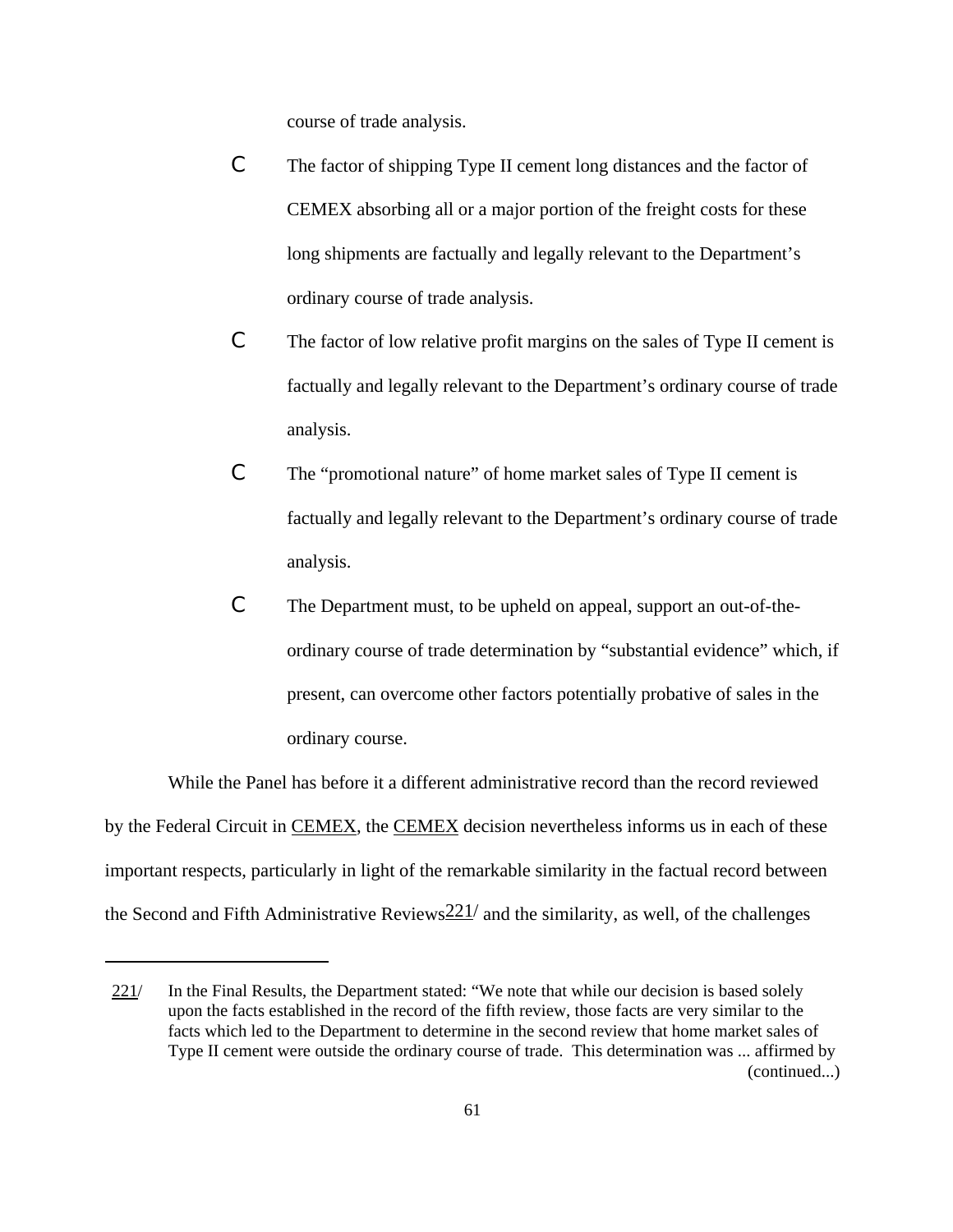raised by CEMEX in these two reviews.222/

Not only is the CEMEX decision an important baseline for our analysis, but the Panel is bound by the applicable standard of review as well. The Panel accepts that the burden is on CEMEX to demonstrate that the Department has committed error,223/ and that the courts have accorded the Department considerable deference regarding its interpretation of statutes,  $\frac{224}{115}$ methodologies,  $\frac{225}{}$  and, significantly, its findings of fact.  $\frac{226}{}$ 

- 225/ "Deference must ... be given to the methodologies selected and applied by the agency to carry out its statutory mandate." In the Matter of Certain Corrosion-Resistant Carbon Steel Products from Canada, USA-93-1904-03, October 31, 1994, at 7. See Brother Industries v. United States, 771 F. Supp. 374, 381 (Ct. Int'l Trade 1991) ("Methodology is the means by which an agency carries out its statutory mandate and, as such is generally regarded as within its discretion.")
- 226/ The Supreme Court has stated that under the substantial evidence standard "[a] a court reviewing an agency's adjudicative action should accept the agency's factual findings if those findings are supported by substantial evidence on the record as a whole.... The court should not supplant the agency's findings merely by identifying alternative findings that could be supported by substantial evidence." Arkansas v. Oklahoma, 503 U.S. 91, 113 (1992) (emphasis in original; citation omitted). See also FAG Kugelfischer v. United States, 932 F. Supp. 315, 317 (Ct. Int'l Trade 1996), *quoting* Timken Co. v. United States, 699 F. Supp. 300, 306 (Ct. Int'l Trade 1988), aff'd 894 F.2d 385 (Fed. Cir. 1990) ("It is not within the Court's domain either to weigh the adequate quality or quantity of the evidence for sufficiency or to reject a finding on grounds of a differing interpretation of the record.") See also Consolo v. Federal Maritime Commission, 373 U.S. 607, 620 (1966) ("The possibility of drawing two inconsistent conclusions from the (continued...)

<sup>221/</sup> (...continued) the CIT in the CEMEX Case", *citing* CEMEX, Slip Op. 95-72 at 14. ; See Fin. Res., at 17154.

<sup>222/</sup> At the oral hearing, the Panel accepted from counsel for Southern Tier a two-page document comparing the arguments made by CEMEX counsel in its brief to the Federal Circuit in the Second Administrative Review and those made in its brief to this Panel in the Fifth Administrative Review, finding them to be essentially identical.

<sup>223/</sup> Agency determinations are presumed to be correct, and the burden of demonstrating otherwise is on the party challenging a determination. Hannibal Industries, Inc. v. United States, 710 F. Supp. 332, 337 (Ct. Int'l Trade 1989).

<sup>224/</sup> On issues of statutory interpretation, "deference to reasonable interpretations by an agency of a statute that it administers is a dominant, well settled principle of federal law." National R. R. Passenger Corp. v. Boston and Maine Corp., 503 U.S. \_\_\_\_, 112 S. Ct. 1394, 1401 (1992).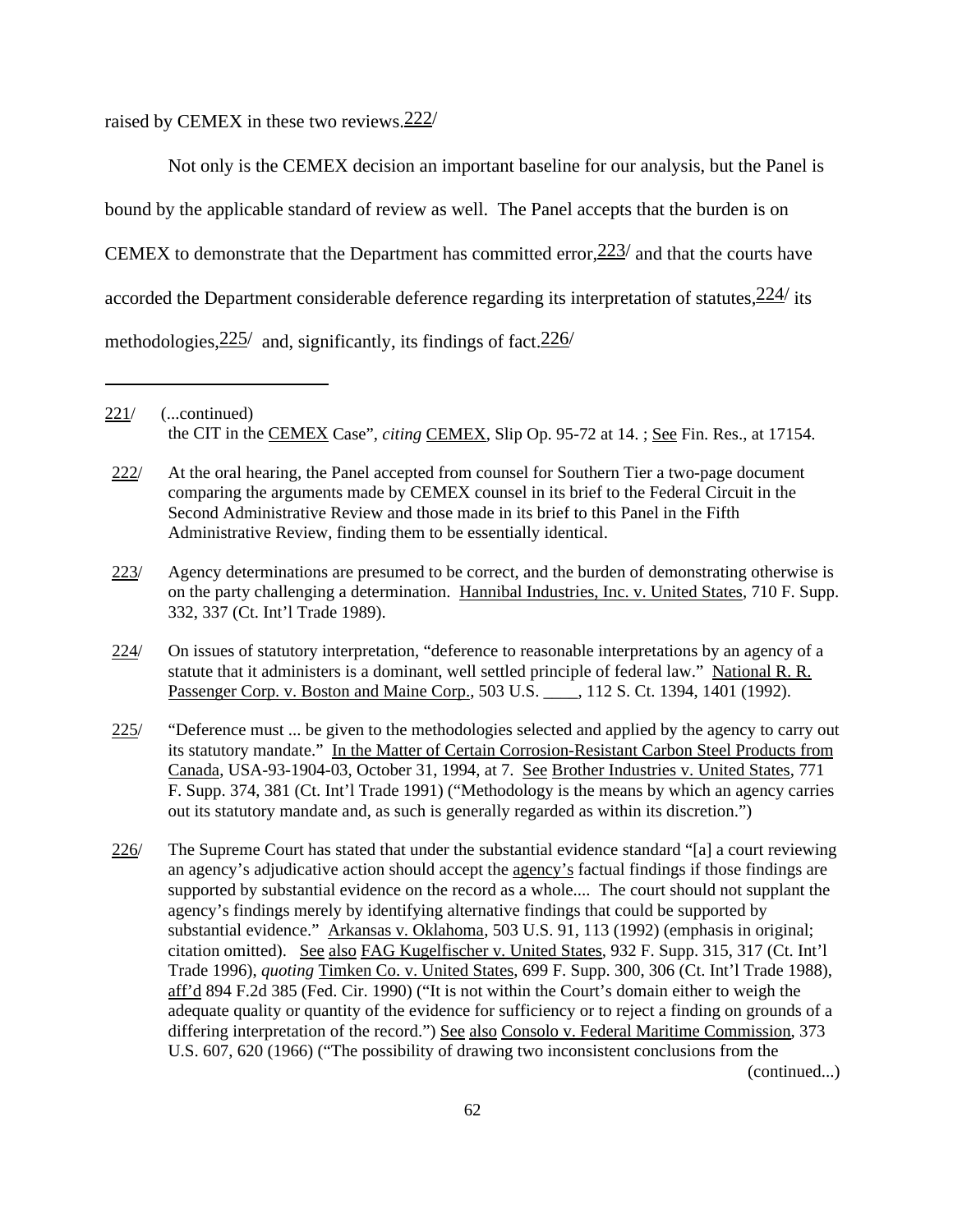Like the Department, the Panel is of the view that CEMEX has not met its burden. First, we are unable to agree with CEMEX that the Department "focused exclusively" on the question of shipping distances when both the Final Results and the Ordinary Course Memorandum $\frac{227}{ }$ plainly show that the Department undertook a much broader examination. Second, we are unable to agree with CEMEX that the issue of shipping distances (including absorption of freight costs) is "not relevant" to the inquiry when the CEMEX decision clearly establishes that it is relevant.228/ Third, we are unable to agree with CEMEX that the difference in product profitability was given "undue weight" in the Department's results when there is nothing in the

<sup>226/</sup> (...continued)

evidence does not prevent the agency's finding from being supported by substantial evidence."), Matsushita Elec. Industries Co. v. United States, 730 F.2d 927 (Fed. Cir. 1984) (" It is not the court's function to decide that it would have made another decision on the basis of the evidence."), and Consolidated Edison Cop. v. NLRB, 305 U.S. 197, 59 S. Ct. 206, 216 (1938) (When examining the Department's factual determinations to decide whether they are supported by substantial evidence, the court must determine whether the record contains "such relevant evidence as a reasonable mind might accept as adequate to support [the Department's] conclusion.")

<sup>227/</sup> The Department's Ordinary Course Memorandum, Prop. Doc. 85, at 3-4, sets out in some detail a series of "facts" that were established by the Department, relating to the volume in metric tons of Type II home market sales (compared to the volume in metric tons of type I sales); the weighted average freight cost per metric ton for Type I and Type II sales; CEMEX's weighted average profit on Type II sales as compared to Type I sales; and the Department's findings as to historical sales trends and the "promotional quality" of Type II cement, previously cited as factors in the Second Administrative Review. The calculated comparisons between Types I and II cement for the first three items are proprietary and cannot be revealed in this public opinion; however, the differences in the numbers are striking. At no point in its brief does CEMEX criticize these calculated comparisons as erroneous. CEMEX does argue that the profit disparity figure is now "diminished" from that of the Second Administrative Review, but in general simply critizes the *use* to which the Department has put this data, criticizing the *interpretations* which the Department has drawn from the data.

<sup>228/</sup> The language of the CEMEX decision even tends to suggest that this factor could be decisive ("this departure from the norm could well give rise to Commerce's determination that the sales of Type II and V cements were outside the ordinary course of trade"). See text accompanying note 197 *supra*.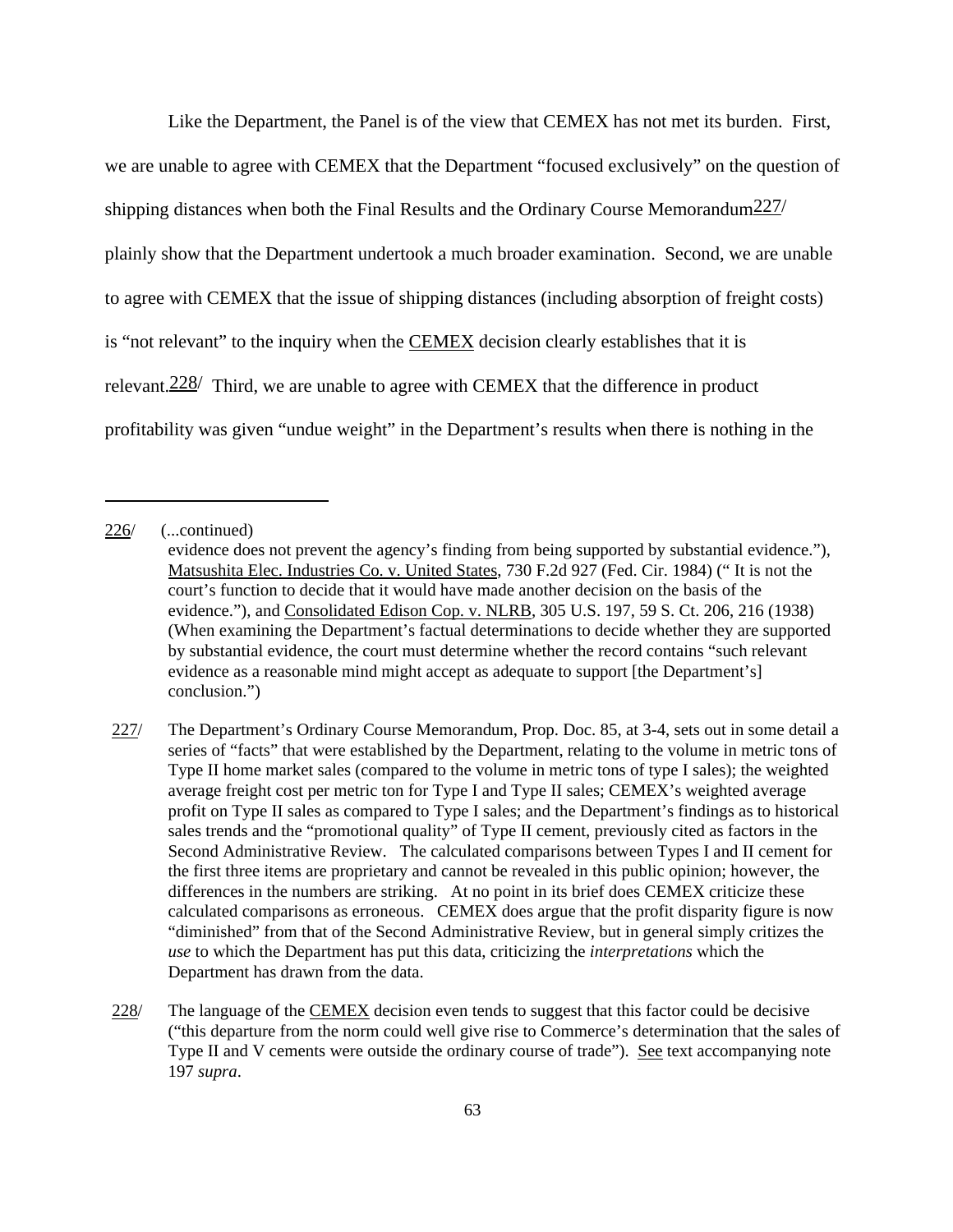Final Results or the Ordinary Course Memorandum that suggests this is the case; when the CEMEX decision agrees that this factor is relevant to the analysis; and when the Department has reached the same conclusion on the issue that it reached in the Second Administrative Review, which conclusion was expressly approved by the Federal Circuit. Fourth, we are unable to agree with CEMEX that the promotional nature of Type II sales is "not relevant" to the analysis when the CEMEX decision clearly establishes that it is relevant. Fifth, we are unable to agree with CEMEX that the Department's volumes inquiry would "not be relevant" to the analysis (in the case of a record establishing bona fide home market demand) when the CEMEX decision clearly establishes that it is relevant (on a record here which in fact recognizes the existence of such demand). Finally, we are unable to agree with CEMEX that the Department "ignored" other factors that tend to be probative of being within the ordinary course in the face of a standard of review that presumes that the Department examined all record evidence,  $\frac{229}{ }$  a detailed Ordinary Course Memorandum that explores the factual findings in some detail, and a recognition by the Federal Circuit that even if there is evidence on the record running to the contrary, if there exists "substantial evidence" to support the Department's conclusion, the court or Chapter 19 panel need go no further. As the standard of review requires, this Panel will not re-weigh the evidence or substitute its judgment for that of the Department on matters of fact-finding.  $230/$ 

The Panel also does not agree with CEMEX's attempt to recast the argument regarding

<sup>229/</sup> See *e.g.*, Smith Corona Corp. V. United States, 771 F. Supp. 389, 396 (1991) ("[T]he ITA is presumed to have given appropriate consideration to everything brought to its attention and relevant to the issue" (citations omitted); Nakajima All Co., Ltd. v. United States, 744 F. Supp. 1168, 1175 (1990) ("[T]he ITA is expert in enforcing the statute and is presumed, moreover, to have considered all pertinent information sought to be brought to its attention".) (citations omitted).

<sup>230/</sup> See *supra* note 226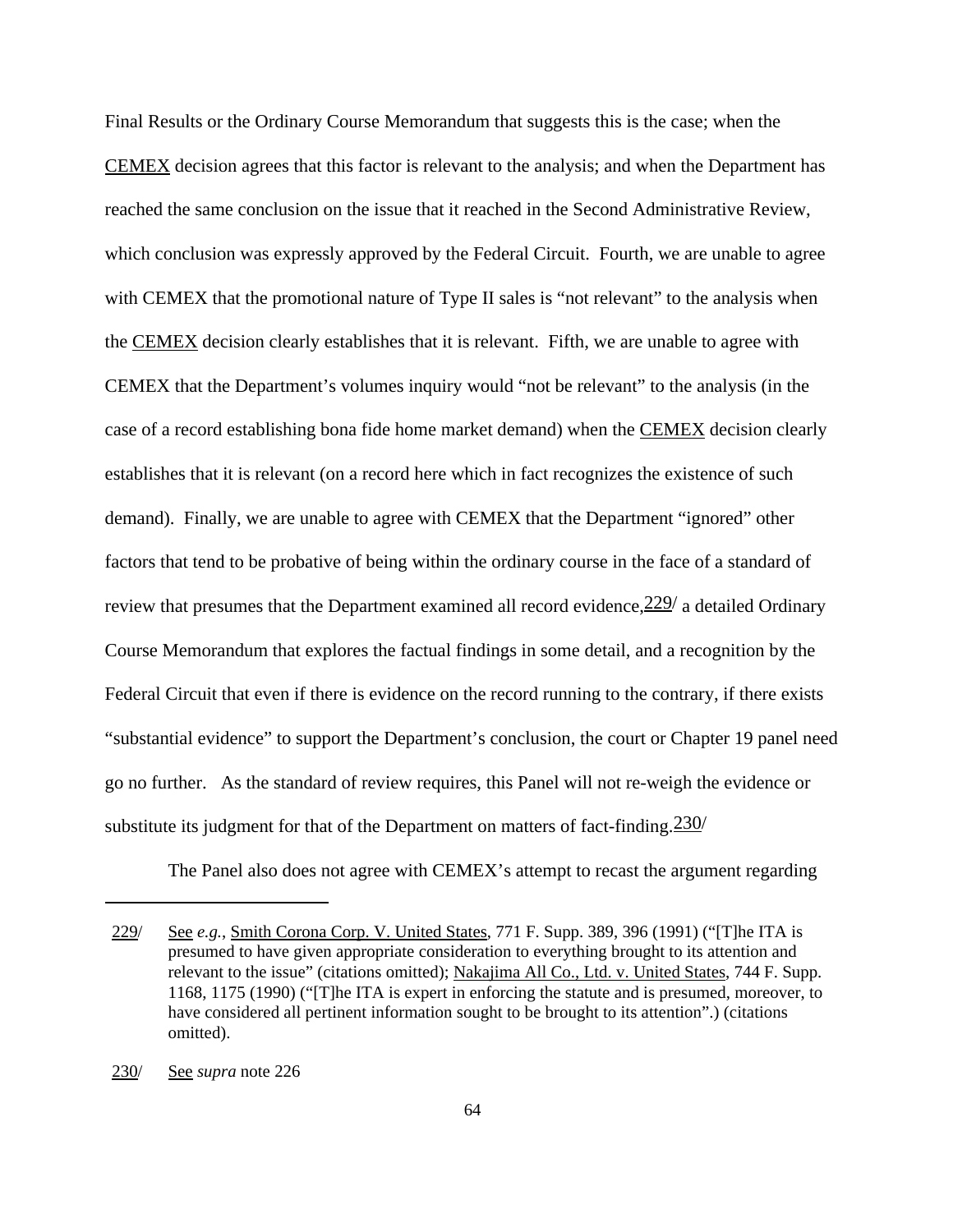ordinary course of trade as to whether CEMEX's decisions to utilize identical shipment terms for all cement types (absorbing the high freight costs on Type II cement) and to consolidate production of Type II cement exclusively at the Hermosillo plants as "reasonable business judgments" and, therefore, legally irrelevant to the ordinary course of trade analysis. Guided by the statute and SAA, the Panel is compelled to agree with the Department that the sole issue is whether the sales under review are in fact *representative* ("normal in the trade under consideration"). If not, they are outside the ordinary course of trade and may not be utilized for purposes of the normal value calculation. As the CIT stated in connection with the Second Administrative Review:231/

> Whatever the real strategy behind the consolidation in the North, the result was an abnormal shipping arrangement for Types II and V cement, which weighs heavily in favor of a finding of sales made outside the ordinary course of trade.

In short, the Panel has closely examined the Final Results, the Ordinary Course Memorandum, and the briefs and arguments of the Parties and finds no legal error on the Department's part in determining that CEMEX's home market sales of Type II cement were outside of the "ordinary course of trade." This aspect of the decision was in accordance with law and supported by substantial evidence on the record.

Having said this, and noting the connection made by the Department between the Fifth and Second Administrative Reviews in the Ordinary Course Memorandum, it appears that there are fact variables that the Department could have and might have evaluated, consisting of verified information in the record, albeit not furnished by CEMEX in response to the Department's July 9, 1996 questionnaire. These included the factual indications on the record of (a) greater profit margins (b) the same freight

<sup>231/</sup> Cemex, S.A. v. United States, 19 CIT 587, 591-92 (Ct. Int'l Trade 1995)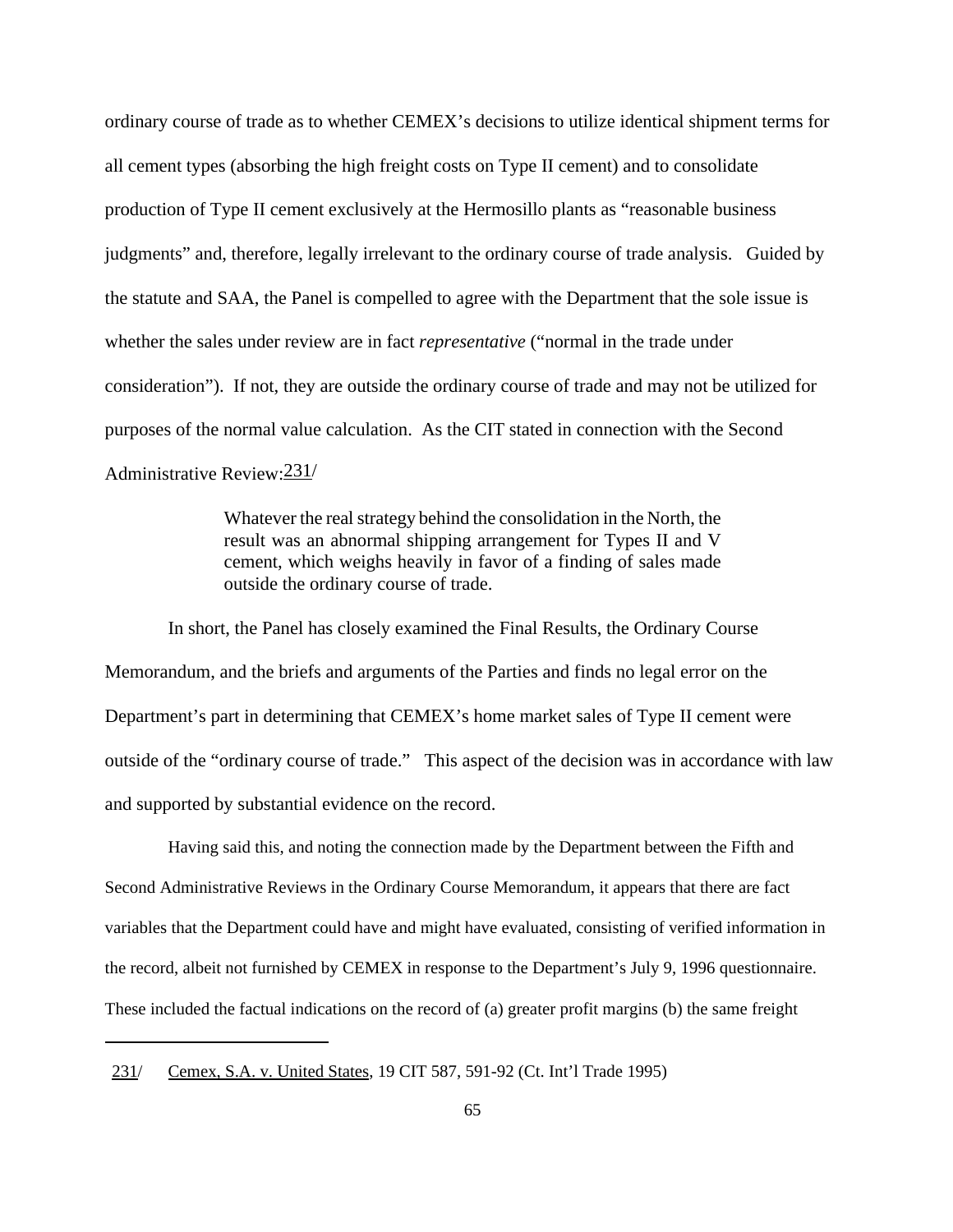terms and conditions for all cement types (c) an increase in Type II cement sales volumes and (d) longer home market historical sales trends.  $232/$ 

### **IV COLLAPSING**

# **WHETHER COMMERCE'S DECISION TO TREAT CDC AND CEMEX AS A SINGLE ENTITY, I.E., TO "COLLAPSE" BOTH PRODUCERS FOR PURPOSES OF CALCULATING A SINGLE DUMPING MARGIN, IS SUPPORTED BY SUBSTANTIAL EVIDENCE ON THE RECORD AND IS OTHERWISE IN ACCORDANCE WITH LAW.**

In the Fifth Administrative Review, the Department determined that CEMEX and CDC should be "collapsed" for purposes of calculating a single dumping margin. Collapsing refers to situations when the Department will treat multiple affiliated producers as a single entity.  $233/$ The general rule is that: "[i]n determining weighted average dumping margins . . . the administering authority shall determine the individual weighted average dumping margin for each known exporter and producer of the subject merchandise." $234/$  Thus, normally the Department will calculate an individual dumping margin for each producer subject to an antidumping order, unless those relevant producers have production facilities for similar or identical products that would not require substantial retooling of either facility in order to restructure manufacturing priorities, and the Department concludes that there is a significant

<sup>232/</sup> See fiche 180, pp. 46-54; fiche 246, pages 13, 32, 40, 43 and 77.

<sup>233/</sup> Proposed Rules, 61 Fed. Reg. 7,330 (1996).

<sup>234/</sup> 19 U.S.C. § 1677f-1(c)(1) (emphasis added).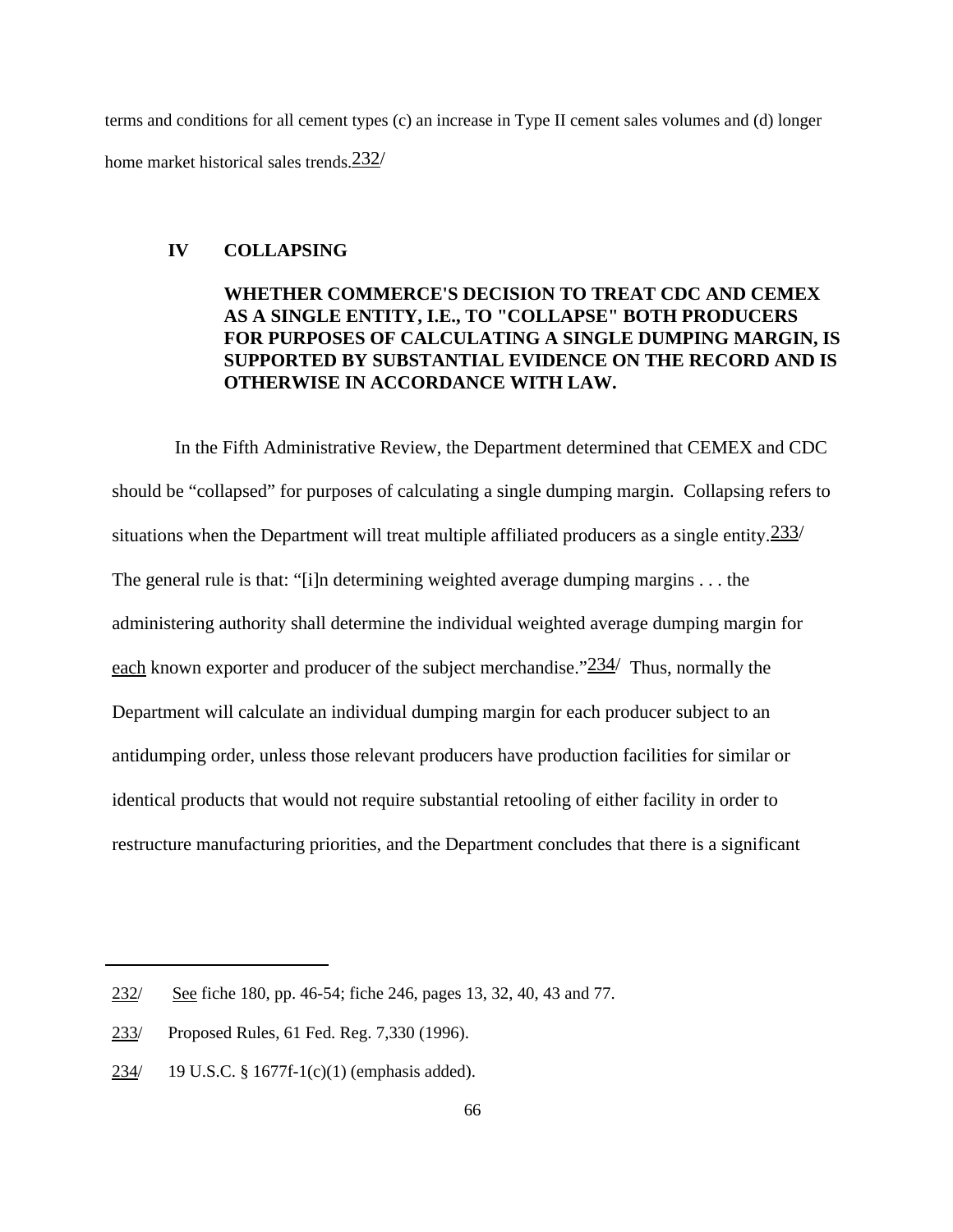potential for the manipulation of price or production.  $235/$  Thus, the Department's general practice is to collapse related parties "where the type and degree of relationship is so significant that [the Department] find[s] there is a strong possibility of price manipulation." $236/$ 

Subsequent administrative determinations reveal, however, that while not the Department's routine procedure, the Department's practice of collapsing in this case is by no means exceptional. Indeed, in the original LTFV investigation and in prior reviews, the Department collapsed CDC and CEMEX each time the Department faced the issue. Notwithstanding the history of collapsing in this matter, the Panel spent considerable time evaluating this issue. The Panel understands the significant impact collapsing has on CDC and the gravity attached to a determination by an administrative agency of a foreign country, which for purposes of calculating a dumping margin, essentially disregards the corporate form. However, given the standard of review which applies to the Panel's work, we cannot say that the Department's determination is not supported by substantial evidence on the record or is otherwise contrary to law. In reaching this decision, the Panel reviewed the extensive proprietary information in the record regarding this issue. Unlike the majority of issues addressed by the Panel in this decision, the issue of collapsing is not easily amenable to discussion without reference to proprietary information. Some of the arguments and many of the supporting facts must necessarily be omitted for proprietary considerations.

As mentioned above, by Departmental policy, the Department will collapse two or more

<sup>235/</sup> Proposed Rules, at 7,330.

<sup>236/</sup> Antifriction Bearings (Other than Tapered Bearings) and Parts Thereof from the Federal Republic of Germany, 54 Fed. Reg. 18,992, 19,089 (1989).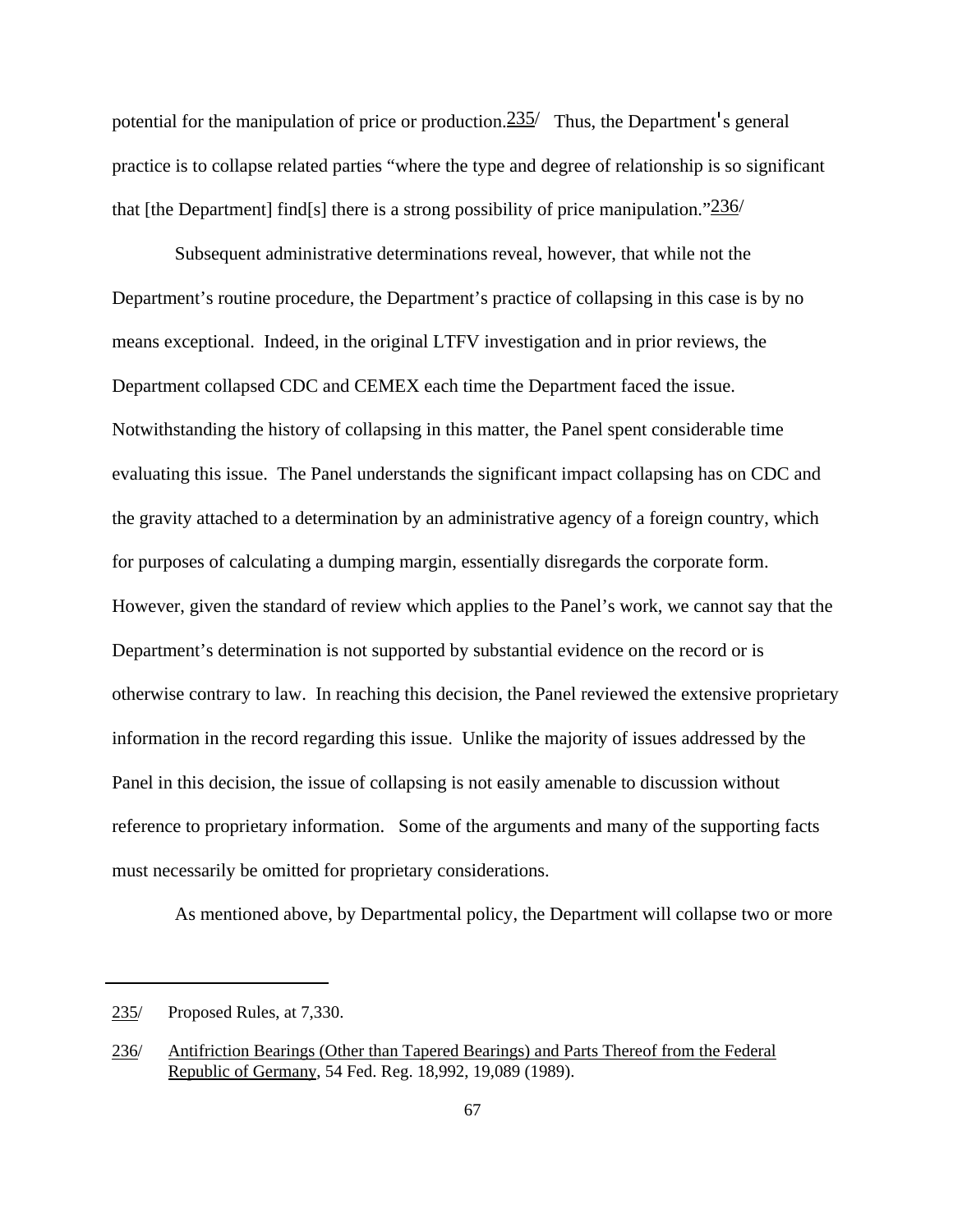parties where: (1) the producers are "affiliated"; $\frac{237}{2}$  (2) the producers have production facilities that are sufficiently similar so that a shift in production would not require substantial retooling; and (3) there exists a significant potential for manipulation of price or production.  $238/$  Applying these elements requires the Department to consider all relevant factors involved.  $239/$ 

### **1. Arguments of the Participants**.

### *The Department*

The Department collapsed CDC and CEMEX for purposes of this Fifth Administrative

Review, determining that : "If CDC and CEMEX are not collapsed, there is significant potential

for price manipulation which could undermine the effectiveness of the [antidumping] order."

 $240$  In collapsing CDC and CEMEX, the Department specifically found that: (1) CEMEX

indirectly owns more than 5% of the outstanding voting shares of CDC; (2) CEMEX is in a

# 237/ By statute, affiliated persons are defined as:

- $(A)$  Members of a family ...
- (B) Any officer or director of an organization and such organization
- (C) Partners
- (D) Employer and employee
- (E) Any person directly or indirectly owning, controlling, or holding with power to vote, 5 percent or more of the outstanding voting stock or shares of any organization and such organization
- (F) Two or more persons directly or indirectly controlling, controlled by, or under common control with, any person
- (G) Any person who controls any other person and such other person

The statute further provides that "a person shall be considered to control another person if the person is legally or operationally in a position to exercise restraint or direction over the other person." 19 U.S.C. § 1677(33); Collapsing Memorandum, at 2.

- 238/ Fin. Res., 62 Fed. Reg., at 17,155; 61 Fed. Reg. 7,330; Proprietary Memorandum from Roland MacDonald to Joseph A. Spetrini, March 24, 1997 ("Collapsing Memorandum"), at 3.
- 239/ Fin. Res., 62 Fed. Reg., at 17,155.
- 240/ Id.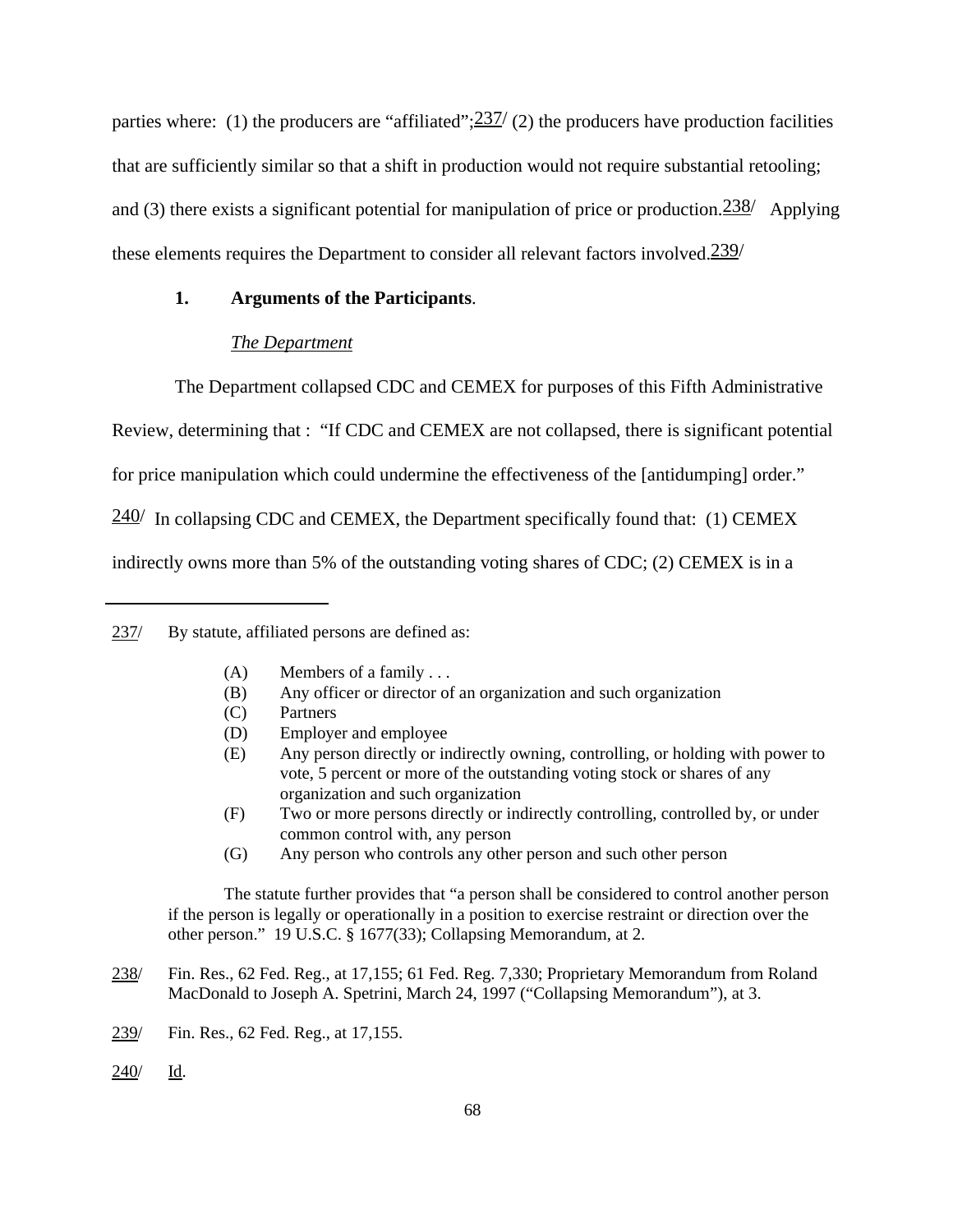position to exercise restraint or direction over CDC through its shared directors and joint activities (both CEMEX and CDC manufactured Type I and Type II cement during the review period); (3) because of similar production processes and facilities, a shift in production would not require substantial retooling; (4) the companies have intertwined business operations; and (5) there is a possibility of price manipulation based on the findings identified above.  $241/$ 

The Department vigorously disputes CDC's contention that decision to collapse rests on

an incomplete analysis of the record facts.  $242/$  The Department specifically disputes CDC's

argument that CEMEX does not control CDC for purposes of 19 U.S.C. §

 $1677(33)(G)(1995)$ .  $243/$  According to the Department, CEMEX managers or directors sit on the

board of directors of CDC and/or its affiliated companies.244/

Moreover, the Department notes that CDC cites no legal authority for its contention that

244/ Id., at 82.

<sup>241/</sup> CDC contends that the Department misstated the applicable collapsing standard and misapplied it to the facts. CDC Panel Rule 57(2) brief, at 2. According to CDC, collapsing is not the Department's normal practice, even "in cases involving affiliated companies." Id., at 5 (emphasis in original). CDC complains that the Department frequently omits mention of the adjective "significant" before the word potential in the statutory language requiring the Department to find a "significant potential of price manipulation" before collapsing. By misstating the standard, CDC claims, the Department confuses the legal standard. Id., at 5-6. Moreover, in the Department's Collapsing Memorandum, CDC argues, the Department "appears to rely heavily on what it considers to be CDC's failure to prove that price and production manipulation is impossible." Id., at 7 (emphasis in original); *see also* Southern Tier Panel Rule 57(1) brief, at 148, 157. "CDC submits that placing the burden on the respondent to prove the impossibility of price and production is unreasonable and certainly a departure from the standards the Department claims to be applying." CDC Panel Rule 57(2) brief, at 7.

<sup>242/</sup> Department Panel Rule 57(2) brief, at 75-76.

<sup>243/</sup> Id., at 81-82.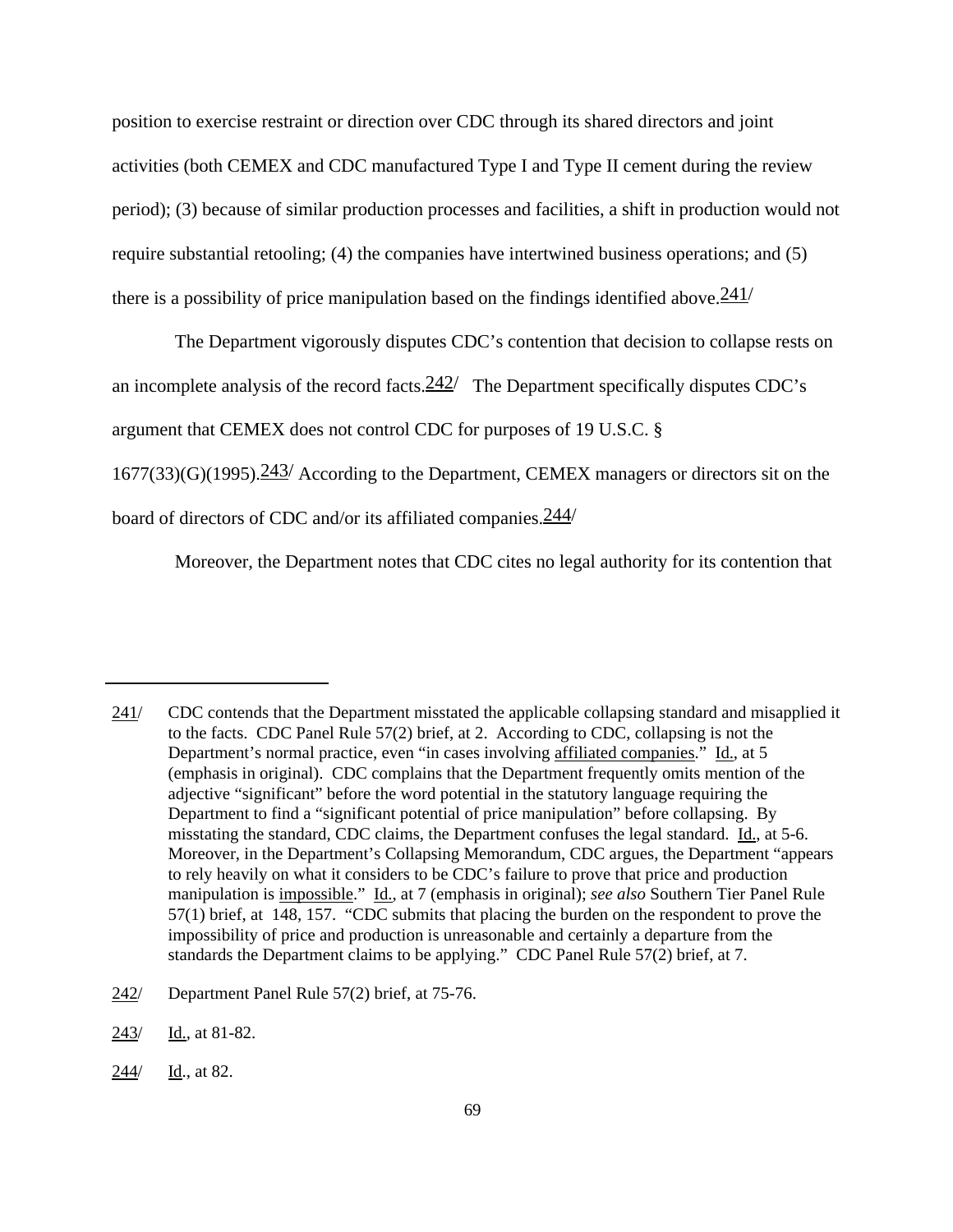control can only arise where one party has a majority equity stake in the other party.  $245'$  "In fact, [argues the Department,] the Department has specifically held that a minority stake, considered in conjunction with other circumstances, can support a finding of control . . .".246/ The Department claims that there is no floor below which equity interests are insignificant.  $247/$  In addition, the Department  $248/$  emphasizes that during the first two months of the review period CEMEX and CDC sold cement to the United States through the same channel of distribution.  $249/$  The Department also claims that overlapping boards of directors constitute strong evidence that business operations are intertwined and therefore a significant potential for price manipulation exists if CDC and CEMEX are not collapsed.  $250/$  Moreover, the Department points to a series of business links between CDC and CEMEX as additional evidence of intertwined business operations.251/

249/ Id., at 84.

<sup>245/</sup> Id.

<sup>246/</sup> CDC argues that it does not dispute the Department's finding of affiliation based on stock ownership, but objects to the Department's finding of affiliation based on control. CDC agrees that it is affiliated with CEMEX, but argues that CEMEX does not control CDC, especially for purposes of the Department's significant potential for price manipulation analysis. Id., at 10. Id., at 82-83; *see* Certain Cut-to-Length Carbon Steel Plate from Brazil, 62 Fed. Reg. 18,486, 18,490 (1997).

<sup>247/</sup> CDC replies that this dismissive argument, i.e., that "the Department has no recognized floor below which equity interests are insignificant," contrasts sharply with the Department's stated obligation to "consider the facts of each case very carefully and the factual circumstances have to be evaluated in light of the 'totality of the circumstances.'" Id., at 17-18.

<sup>248/</sup> Department Panel Rule 57(1) brief, at 87.

<sup>250/</sup> Id., at 88.

 $251$  Id., at 89. According to CDC, the Department relies on three specific facts relating to intertwined business operations to support the Department's finding of a significant potential for (continued...)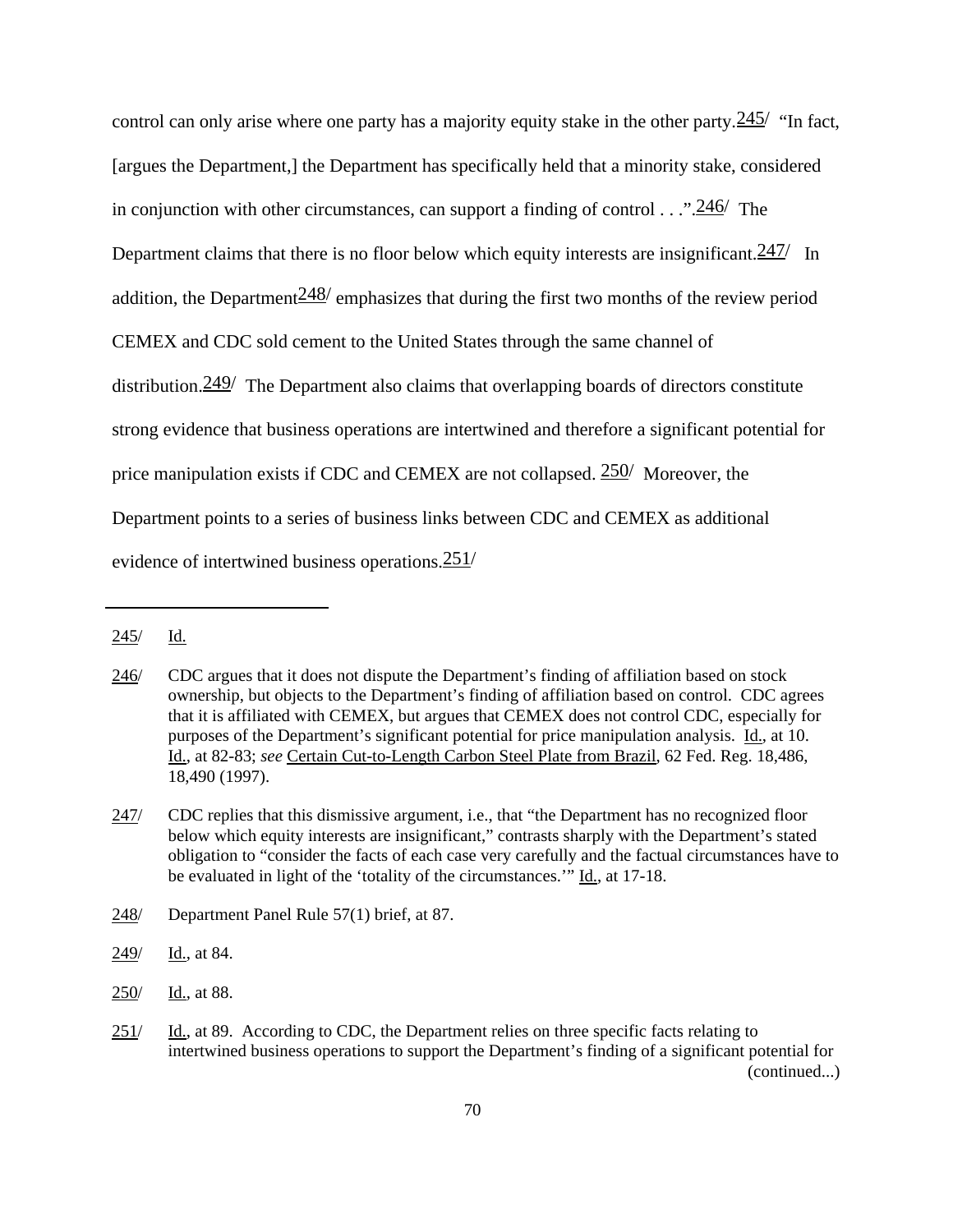### *CDC*

CDC challenges the Department's analysis regarding the "affiliated" and "significant potential for manipulation" elements of the collapsing test, while conceding the second element.252/

**Affiliation**. CDC explains that indirect ownership interest and overlapping boards of directors are not enough to create the relatively unusual situation which yields a strong possibility of price manipulation.253/ CDC argues emphatically that while CEMEX and CDC are admittedly affiliated based on indirect stock ownership, they are not affiliated based on control.  $254/$  Cross-over members of the companies' boards are in the minority.  $255/$  Further, according to CDC, Mexican law precludes board member participation in any decision where a conflict of interest would arise.256/ Moreover, CDC asserts that the company's management, not its board

253/ Id., at 15. Nihon Cement Co v. United States, 17 C.I.T. 400 (Ct. Int<sup>'</sup>l Trade 1993).

- 254/ CDC Panel Rule 57(1) brief, at 19.
- 255/ Id., at 21.

<sup>251/</sup> (...continued)

price and production manipulation, *i.e.*, (1) the use of the same channel of distribution during the first two months of the period of review; (2) the fact that CEMEX provided some services to CDC during the period of review; and (3) the additional statements. Id., at 21. CDC argues that "in limiting its discussion to these three factors, the Department ignored much record evidence in the administrative proceeding, and did not even respond to many parts of the factual record that CDC mentioned in its Brief." Id., at 21. CDC asserts that "there is no evidence of CEMEX's involvement in CDC's pricing decision; there is no evidence that the two companies share facilities or employees; and while the Department has found transactions between the companies, it has not established a basis for considering these to be 'significant'." Id., at 22.

<sup>252/</sup> CDC Panel Rule 57(1) brief, at 11.

<sup>256/</sup> Id. For the Panel's decision regarding collapsing, it was unnecessary for the Panel to determine whether CDC correctly characterizes Mexican law on this point or whether a conflict of interest would necessarily be present in a situation where CEMEX influenced or attempted to influence (continued...)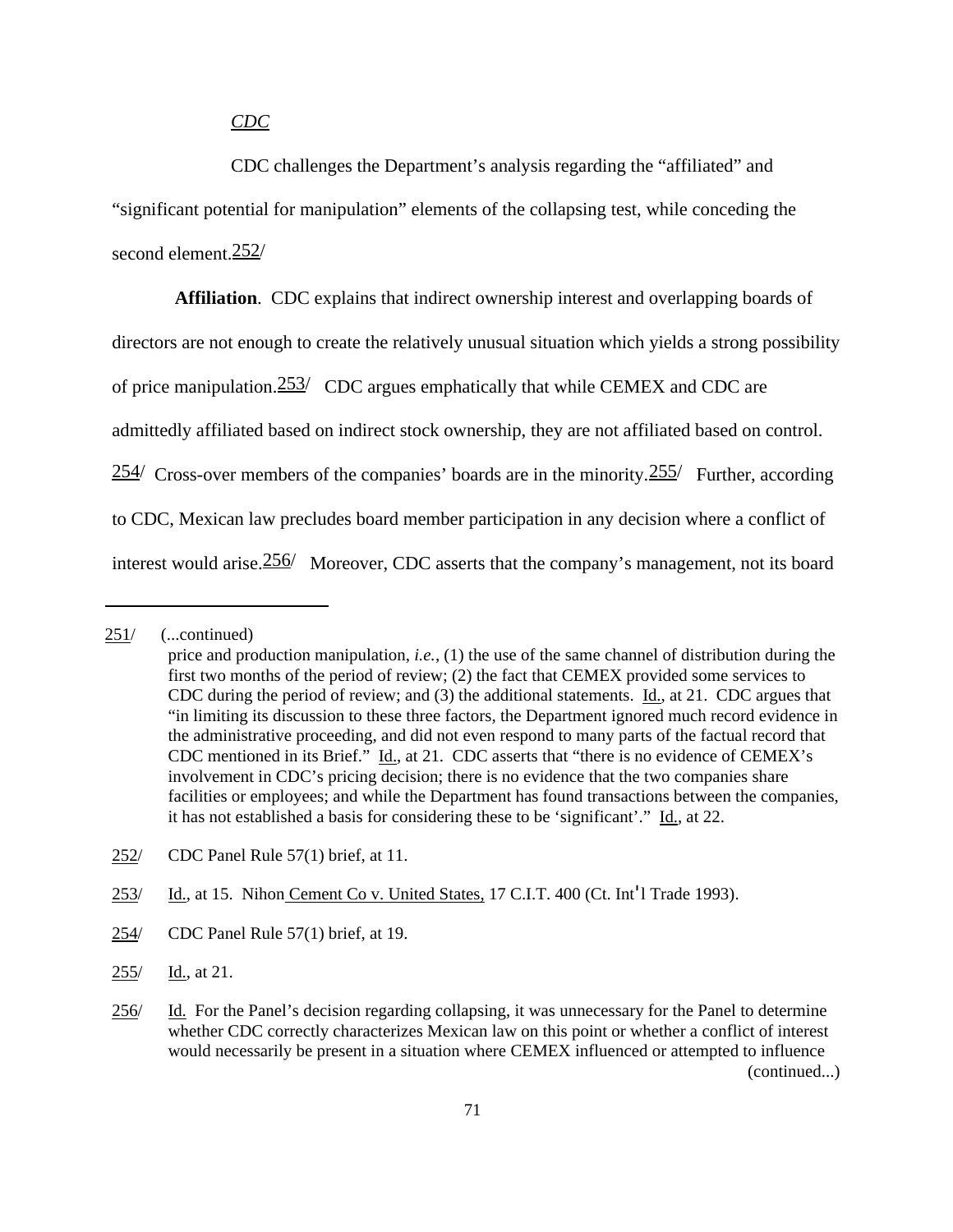of directors, makes all decisions regarding CDC's daily operations, including pricing, sales and production issues.  $257/$  Management is appointed by the  $[-\%]$  shareholder (Terrazas/Marquez family) and, CDC claims, corporate control remains in their hands.258/

In addition, according to CDC, the Department improperly identified services as "joint activities" that in fact CDC paid CEMEX for at arm's length, as it would any other consultant.  $259/$  CDC also asserts, that the Department has not explained, and "the record does" not support," the conclusion that consulting contracts between the companies permitted CEMEX to control CDC.260/

**Significant Potential for Manipulation**. CDC also claims that the Department's finding that the significant potential for manipulation criterion is satisfied because price manipulation is "not precluded" applies the significant potential criterion in a manner contrary to law.  $261/$  The Department's significant potential analysis, according to CDC, fails to address its arguments regarding common ownership or managerial or board member affiliation.262/ Moreover, CDC complains that, the only "significant potential" factor analyzed by the

- 256/ (...continued) CDC's prices or production.
- 257/ Id.
- 258/ Id.
- 259/ Id., at 22.
- 260/ Id.

262/ Id., at 26.

<sup>261/</sup> Id., at 24 (referencing Fin. Res., 62 Fed. Reg., at 17,155 and Collapsing Memorandum, at 4).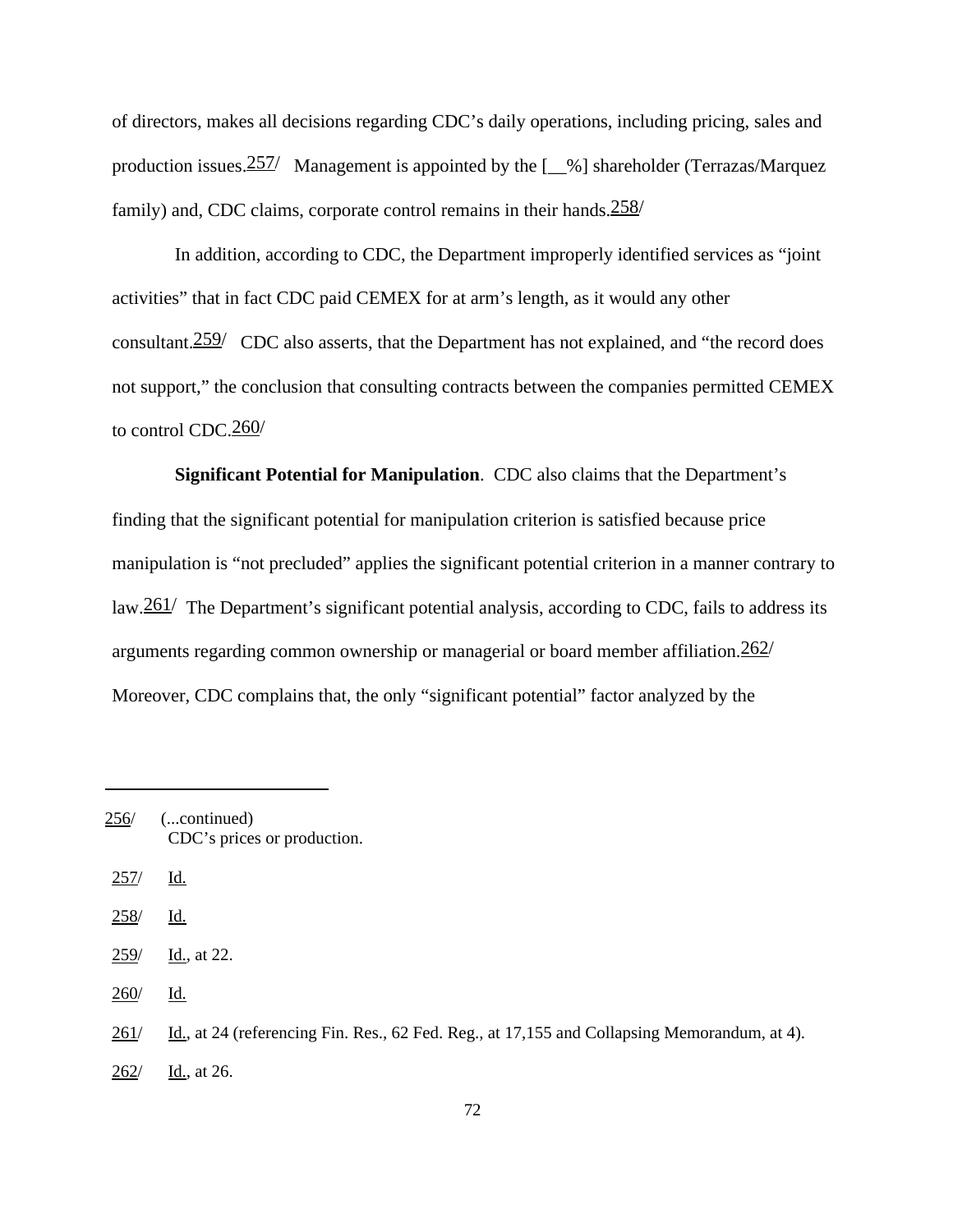Department in its Collapsing Memorandum is intertwined business operations.  $263/$  According to CDC, the Department did not discuss any evidence regarding three of the four indicia of intertwined business operations: (1) sharing of sales information; (2) involvement in production and pricing decisions; and (3) sharing of facilities or employees.  $264/$  Further, CDC argues that in the past the Department has declined to collapse where all of the collapsing criteria were satisfied with the exception of the intertwined business operations factor component of the test. $265/$ 

According to CDC, record evidence exists that CDC and CEMEX operate as separate and distinct companies that practically speaking cannot manipulate each others pricing and production decisions. "The companies maintain the confidentiality of their sales information from each other." $266/$  In addition, according to CDC, the natural markets of CDC and CEMEX do not overlap and both have their own sales departments, marketing plans and pricing policies.267/ Further, in the United States market, CDC argues that it has its own

<sup>263/</sup> Id. The potential for price manipulation factors are: (1) stock ownership; (2) management/director overlap; and (3) intertwined business operations. Fin. Res., 62 Fed. Reg., at 17,154.

<sup>264/</sup> Id. The fourth indicia of intertwined business operations, and the only one CDC claims that The Department addressed, is "significant transactions between the affiliated producers." Id., at 26-27.

<sup>265/</sup> Id., at 28 (*citing* Welded Carbon Steel Pipes and Tubes from Thailand, 63 Fed. Reg. 16,974, 16,975-76 [April 7, 1998]).

<sup>266/</sup> Id., at 35.

<sup>267/</sup> Id.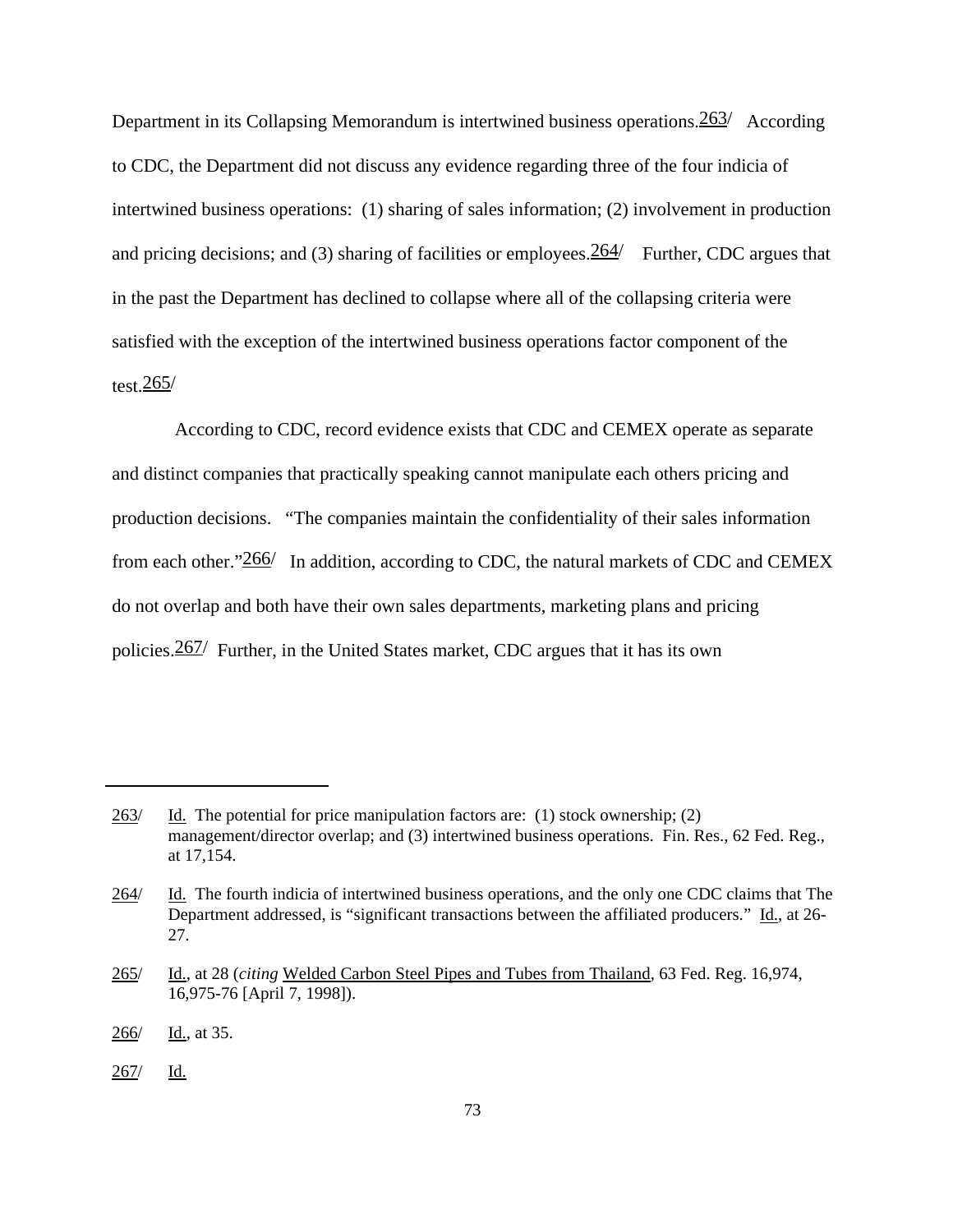distribution,  $268/$  sales and marketing network, independent from CEMEX,  $269/$ 

CDC also claims that CDC and CEMEX do not coordinate pricing strategies.270/ As the sales listings for each company demonstrate, says CDC, there is no correlation between the two companies' pricing levels in either the Mexican or United States markets.271/ Each company, CDC emphasizes, has its own facilities, employees, and accounting records. In addition, CDC's Mexican facilities are all located in the state of Chihuahua and each plant has its own administrative staff and handles its own accounting.  $272/$  Thus, CDC contends, there is no coordination of accounting or marketing (centralized at the Chihuahua headquarters) services with CEMEX 273/

Other relevant considerations CDC argues are: (1) the companies are not billed jointly by suppliers; (2) during the review period, each company had its own sales distribution process in the United States and Mexico and did not use a common United States importer; (3) though the companies' production facilities are similar, the regional nature of the cement industry makes it

<sup>268/</sup> Two months into the Fifth Review period, CDC acquired its own channel of distribution. Id.

<sup>269/</sup> Id.

<sup>270/</sup> In its reply brief, CDC argues that:

There is simply no evidence on the record that CEMEX and CDC share pricing and production information, or that either company influences the pricing and production plans of the other. Also, the only information that exists on the record as to the potential for such sharing of information suggests that it is not likely to occur. There is no information on the record rebutting these statements, yet the Department infers that the pricing and production decisions can be influenced simply by the CEMEX minority equity stake in the company that controls CDC. CDC Panel Rule 57(2) brief, at 19.

<sup>271/</sup> CDC Panel Rule 57(1) brief, at 36.

<sup>272/</sup> Id.

<sup>273/</sup> Id.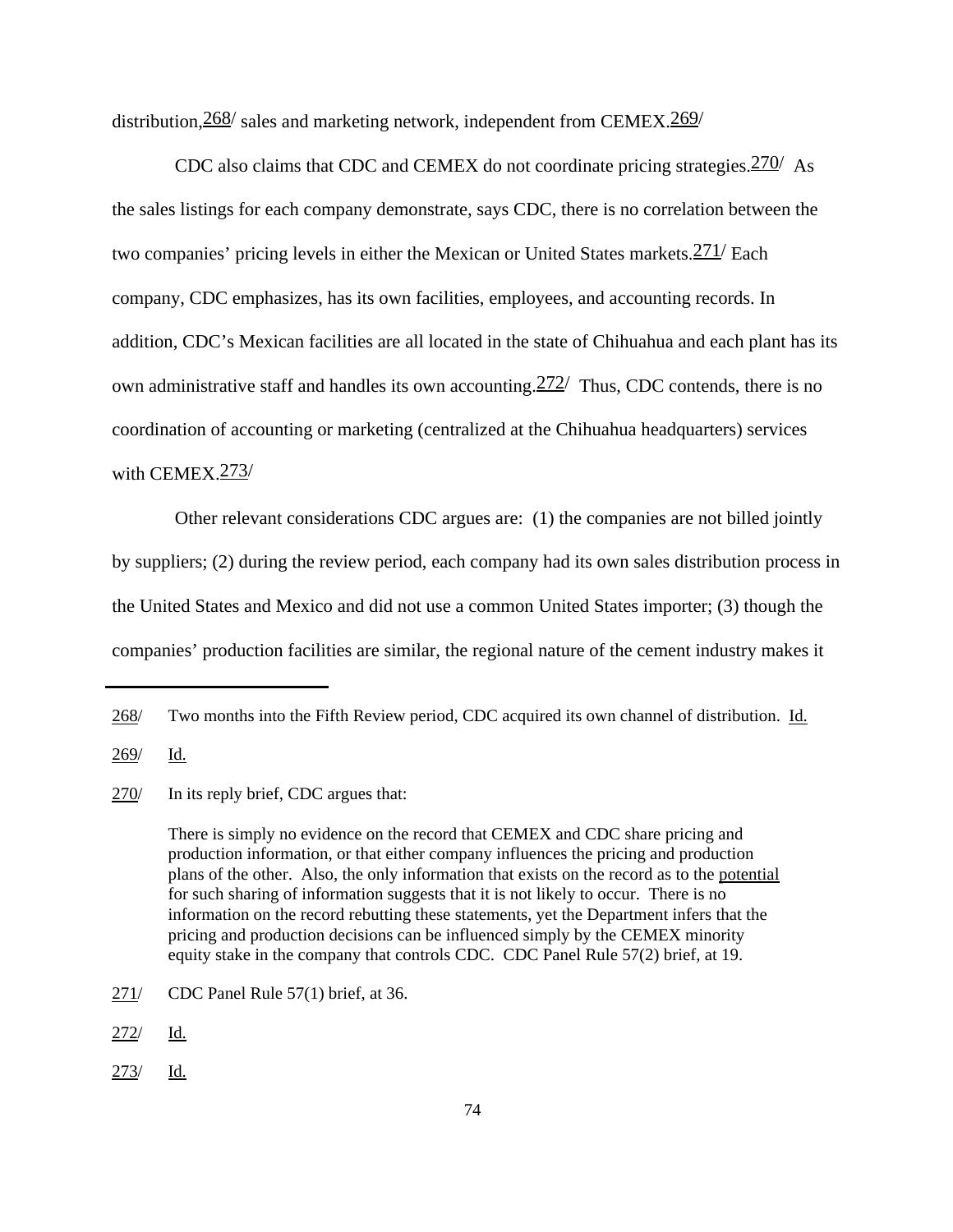impossible to switch markets, *i.e.*, Chihuahua is landlocked and "it simply is not realistic that CDC could somehow switch its production for the needs of CEMEX's United States and Mexican customers" and almost all sales in the United States are made within a 300 mile radius; (4) the companies do not supply any material inputs to each other; and (5) the companies have separate listings on Mexico's stock exchange.274/

### *Southern Tier*

Southern Tier notes that the focus of the Department's inquiry is on what *may* occur in the future if affiliated parties are not collapsed—not on present evidence of actual manipulation.  $275/$  In addition, Southern Tier argues that CDC is incorrect when it claims that the Department's practice is to treat collapsing as an exceptional practice, reserved for special cases.276/ Southern Tier, quoting the Department, explains that the Department has expressly rejected CDC's contention in this regard:

> The Department has not adopted the suggestion that it will collapse only in "exceptional"circumstances. A determination of whether to collapse should be based upon an evaluation of the factors listed [. . .], and not upon whether fact patterns . . . are commonly or rarely encountered.277/

In addition, Southern Tier argues that court precedent does not support CDC's belief that collapsing is reserved only for special cases.278/

- 275/ Southern Tier Panel Rule 57(1) brief, at 134.
- 276/ Id., at 135.
- 277/ Id., at 135-36.
- 278/ Id., at 137-139.

<sup>274/</sup> Id., at 38-41.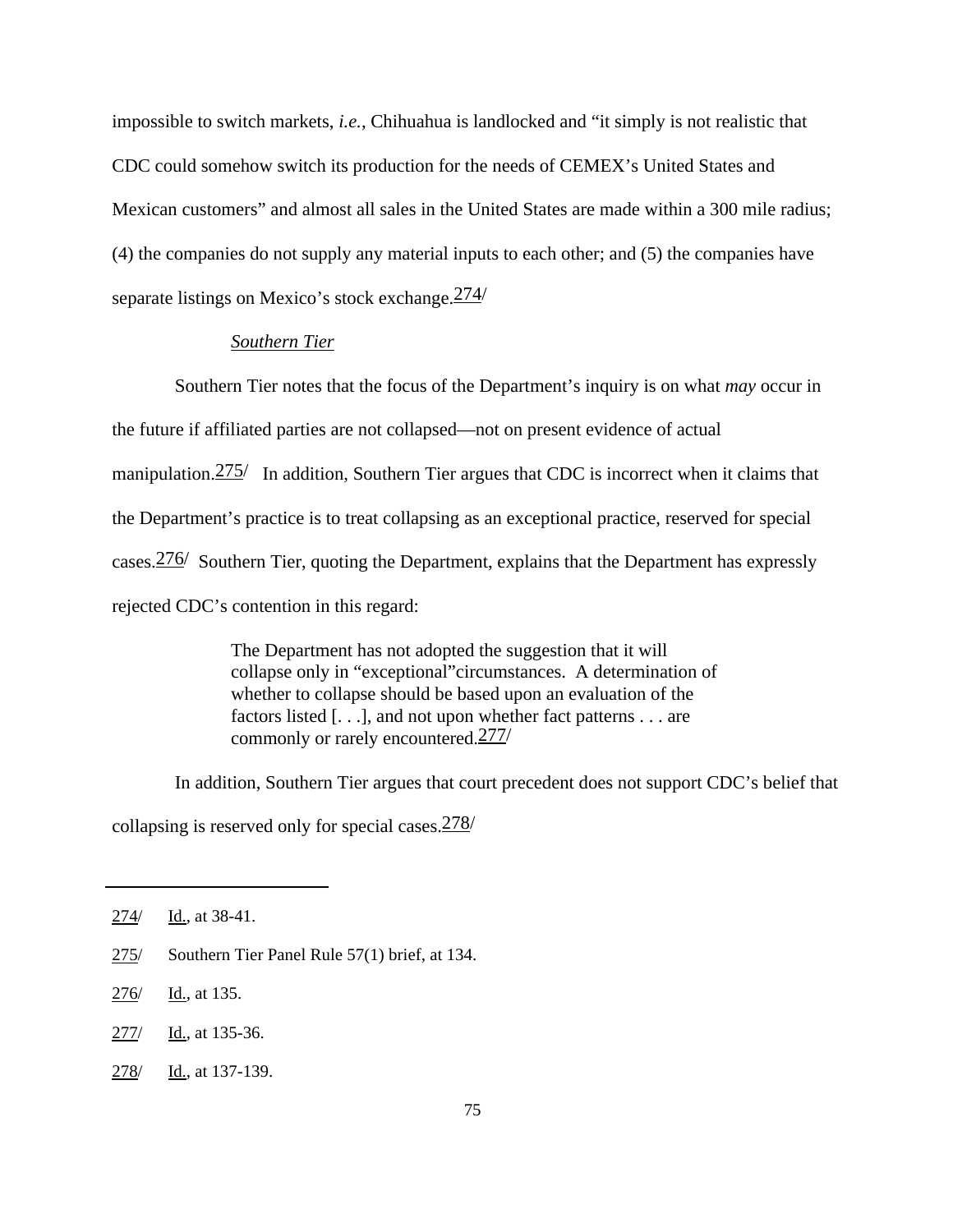Southern Tier also notes that CDC concedes that it is affiliated with CEMEX based on indirect stock ownership and argues that the Department's finding of affiliation based on control is an alternative basis, not essential to satisfying the affiliation element of the collapsing test.  $279/$  Moreover, Southern Tier identifies many cases where the Department has collapsed affiliated companies under circumstances where one party held a minority ownership position in the other party or parties.  $280/$  Thus, Southern Tier concludes, CEMEX's percentage of indirect ownership of CDC is more than sufficient to justify the Department's determination.  $\frac{281}{ }$ 

In addition, Southern Tier argues that a single board member is probative evidence that two affiliated companies' operations are closely intertwined. 282/ "Moreover, [Southern Tier claims,] control of the board of directors is not necessary to collapse affiliated parties, because the focus of the inquiry is on the 'potential for sharing of information' about production and pricing." $283/$  Southern Tier elaborated from the proprietary data in this regard, which the Panel considered and agreed was substantial evidence of a significant potential for sharing price and/or production information on the record.

Southern Tier also claims that CDC's argument that Mexican law prohibits the participation of CEMEX appointed directors in CDC's commercial policy decisions is premised on the assumption that CEMEX's directors would necessarily have a conflict of interest in

- 282/ Id., at 149.
- 283/ Id., (*citing* Italian Steel, 58 Fed. Reg. 7,102).

<sup>279/</sup> Id., at 143-144.

<sup>280/</sup> Id., at 146.

<sup>281/</sup> Id., at 147.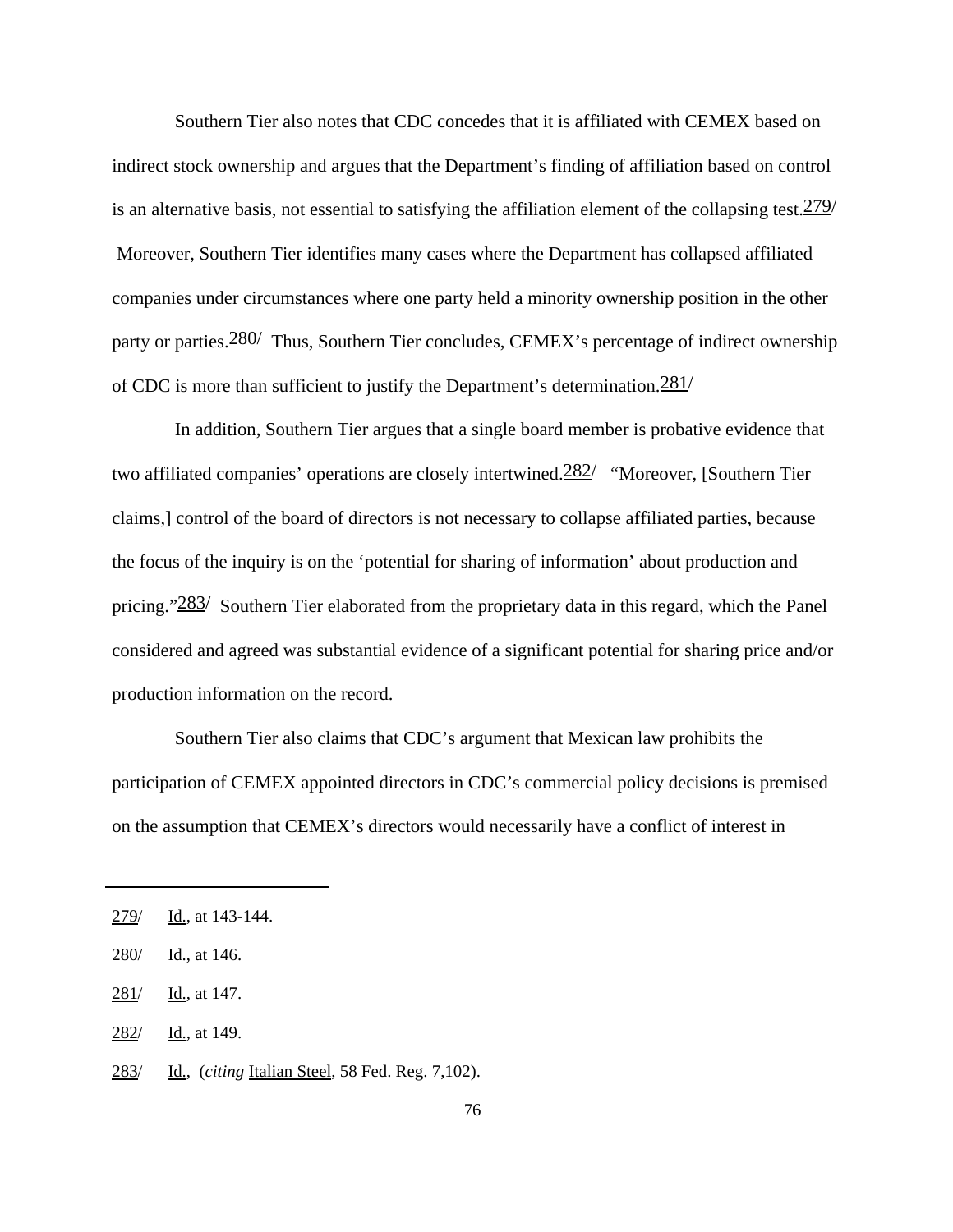participating in CDC's commercial decisions. $\frac{284}{}$  Southern Tier opines, however, that if the companies do not compete, as CDC claims, it is unclear how CEMEX's directors could have a conflict of interest in taking part in decisions regarding CDC's pricing or production.285/ According to Southern Tier, Mexican law does not appear to bar CEMEX's directors from participating in discussions concerning activities that would benefit both CEMEX and CDC.<sup>286</sup>

Further, Petitioners claim that the administrative record contains substantial evidence of significant transactions between CEMEX and CDC that "demonstrate the extent to which their operations have been intertwined in the past, are currently intertwined, and may become more intertwined in the future." $\frac{287}{ }$  Southern Tier notes that for the first two months of this review period, CEMEX and CDC sold cement to the United States through the same channel of distribution.288/ Sales by affiliated companies to a common affiliated importer, Southern Tier claims, constitute significant evidence of intertwined business operations.289/ Moreover, Southern Tier argues, "[b]ecause there is nothing to prevent this type of marketing cooperation between CEMEX and CDC from resuming in the future, this arrangement is evidence of the potential for manipulation of price or production if the parties are not collapsed." $290/$ 

- 285/ Id., at 151.
- 286/ Id.
- 287/ Id.
- 288/ Id., at 152.
- 289/ Id.
- $290/$  Id.

 $284/$  Id., at 150.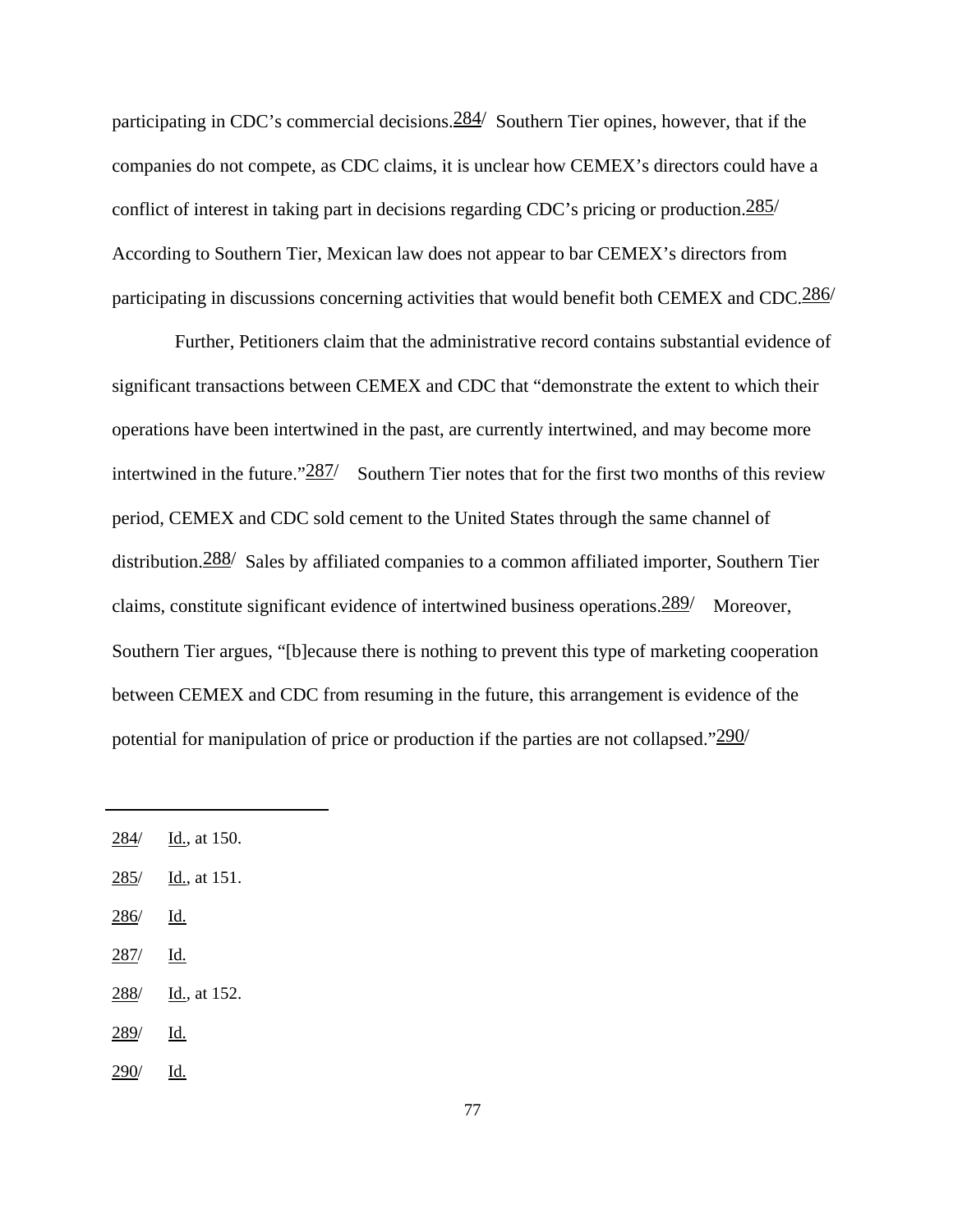Southern Tier also asserts that CEMEX provided CDC with various consulting services during the review period and that these intra-corporate transactions establish precisely the type of relationship in which a significant potential for price or production manipulation exists.  $291/$ Southern Tier argues that whether these transactions were at arm's length is irrelevant.292/ Further, Southern Tier suggests that CEMEX's provision of technical assistance to CDC, when CEMEX does not regularly perform such services for unaffiliated producers, is highly probative evidence that the companies are closely intertwined.293/

In addition, Southern Tier rejects CDC's assertion (CDC Panel Rule 57(1) brief, at 39- 43) that the Department failed to address its argument that no policy reason exists to support collapsing CDC and CEMEX.  $294/$  Southern Tier argues that the policy justification is the Department's conclusion that if the parties are not collapsed it would "undermine the effectiveness of the [antidumping] order." $295/$ 

Southern Tier also dismisses CDC's claim that manipulation of price or production is impossible because cement is a regional industry and most sales are made within a 300-mile

 $291/$  Id., at 153.

<sup>292/</sup> Id., (*citing* Asociacion Colombiana de Exportadores de Flores v.United States [Asocolflores], 6 F.Supp 2d 865, 895 ("the collapsing standard does not require The Department to distinguish between different types of inter-company transactions. The Department must only address whether transactions took place between the companies.").

<sup>293/</sup> Id., at 154.

<sup>294/</sup> Id., at 158.

<sup>295/</sup> Id, at 139; Fin. Res., 62 Fed. Reg., at 17,155.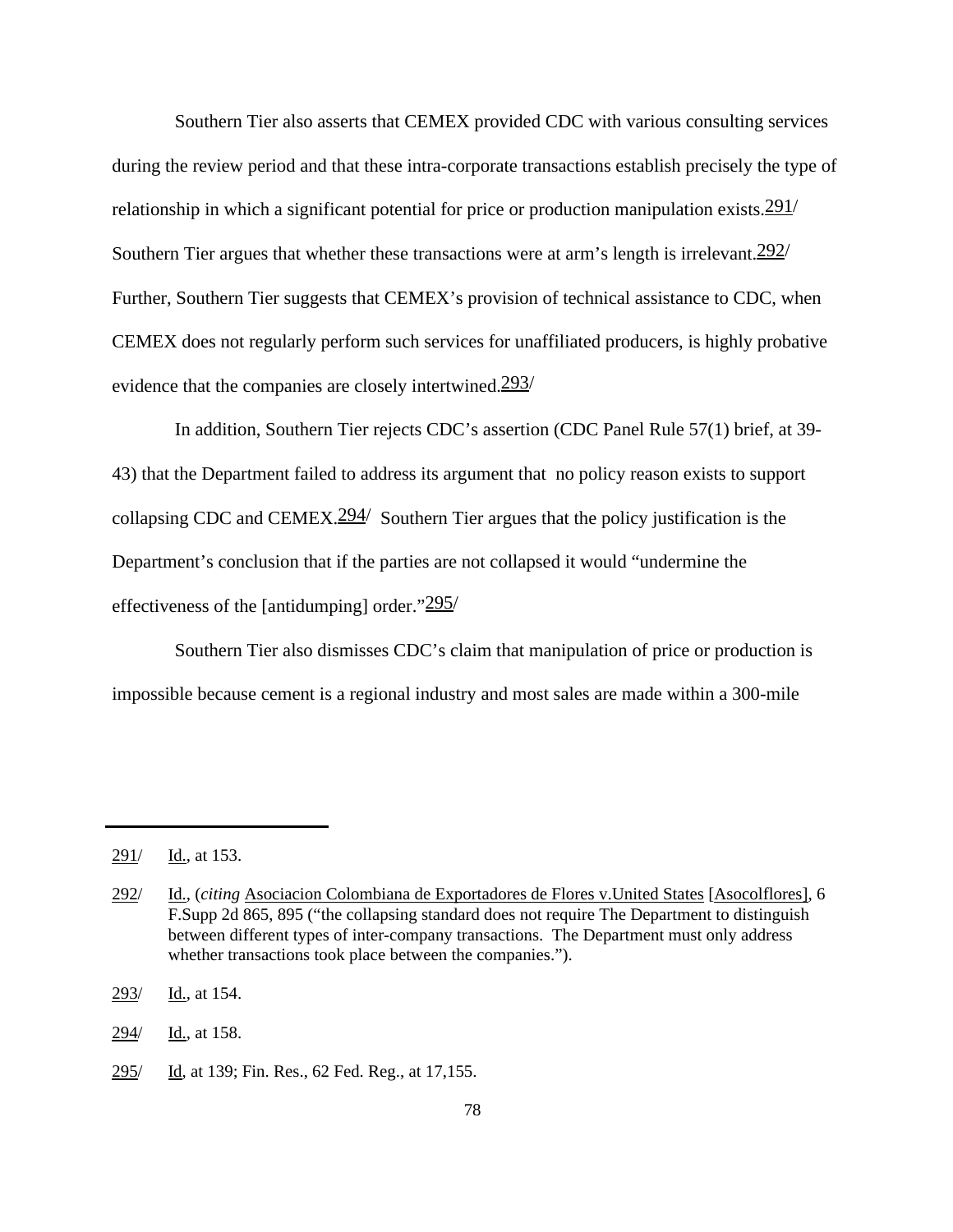radius.296/ According to Southern Tier, CDC and CEMEX could change their shipping patterns if it were in their interest and alter each company's respective market share.  $\frac{297}{1}$  In conclusion, Southern Tier argues that "this case presents precisely the type of situation that the Department's collapsing policy is designed to address: affiliated producers of a fungible commodity product whose businesses are significantly intertwined so as to indicate a significant potential for price or production manipulation if they are not collapsed."298/

### **2. Discussion and Decision of the Panel.**

The standard prescribed for collapsing two corporate entities takes into account the fact that the Department cannot get into the boardrooms or management offices of foreign companies to observe the day-to-day goings-on that may, or may not, reveal price manipulation. The Department is not required to find evidence of *actual* price or production manipulation. Rather, the Department considers the totality of the factual circumstances in each case, sifting the direct and indirect evidence to reach a determination regarding whether or not to collapse otherwise separate corporate entities.

Importantly, under the Department's current articulation of the collapsing test, the Department must find that a significant potential of price or production manipulation exists before companies will be collapsed for purposes of calculating the dumping margin. 299/ After

<sup>296/</sup> Southern Tier Panel Rule 57(1) brief, at 159.

<sup>297/</sup> Id., at 160.

<sup>298/</sup> Id., at 161.

<sup>299/</sup> In the Final Results, the Department states that "no aspect of CDCs and CEMEXs affiliation via stock ownership and cross board members, nor the location of their facilities and distribution entwork, precludes the potential for price manipulation." Fin. Res., 62 Fed. Reg., at 17, 155. (continued...)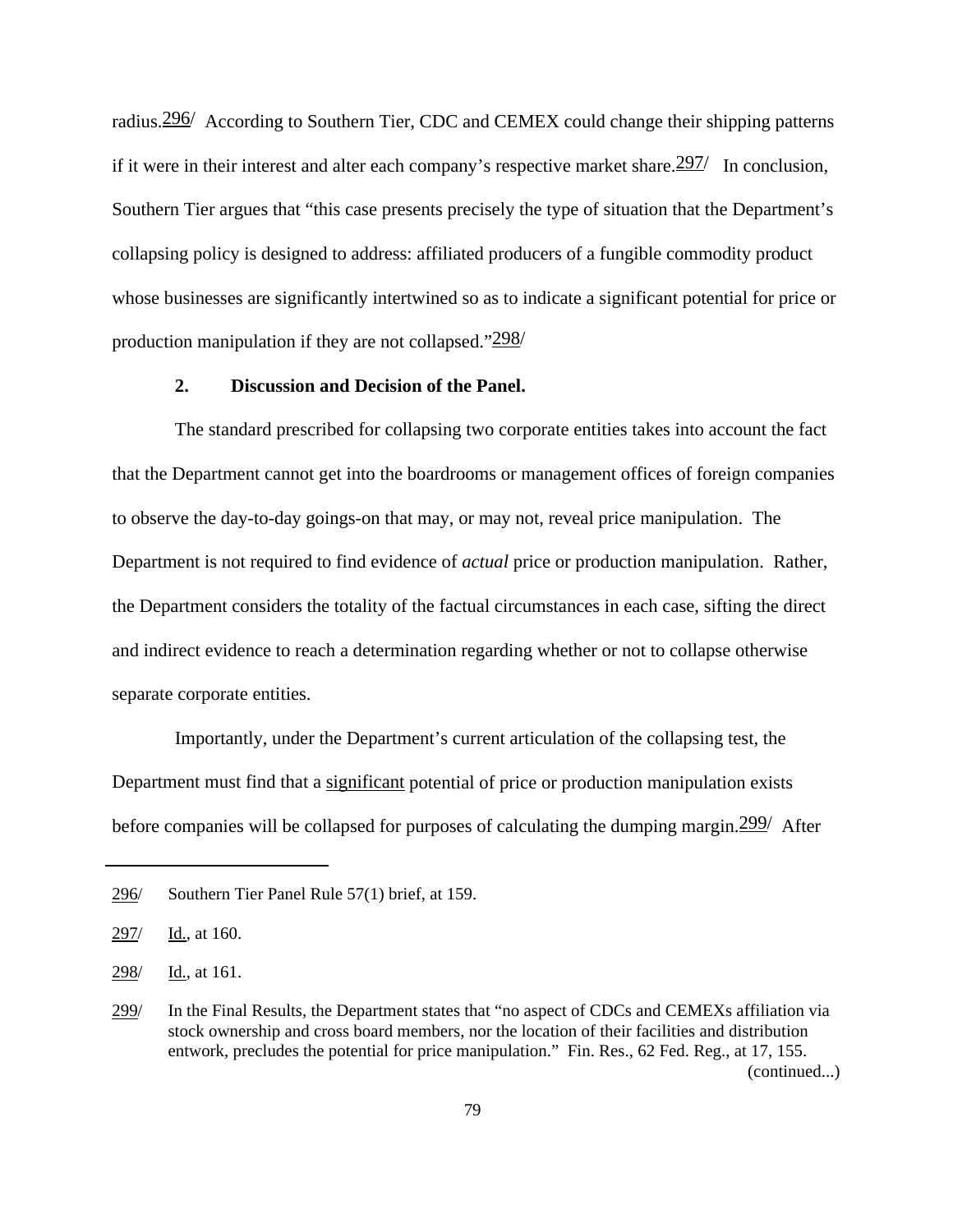carefully considering the record before the Department and CDC's arguments, the Panel affirms the Department's determination to collapse CDC and CEMEX for the Fifth Review.

The test the Department employs for treating two or more parties as a single entity is in three parts:  $300/$  First, whether the producers are affiliated; second, whether the producers have production facilities that are sufficiently similar so that a shift in production would not require substantial retooling; and, third, whether there is a significant potential for the manipulation of price or production.  $301/$  Although, all three parts must be satisfied for the Department to collapse parties for purposes of calculating the dumping margin,  $302/$  only the first and third elements of the test were at issue during the Fifth Administrative Review.

**Affiliation**. CDC admits that CEMEX and CDC are "affiliated" based on indirect stock ownership.<sup>303/</sup> CDC does vigorously dispute the Department's conclusion that CEMEX is "in

302/ Id.

<sup>299/</sup> (...continued) The question has been raised whether this statement is a faithful application of the Department's articulated collapsing test.

<sup>300/</sup> The principal judicial decision regarding the Department's authority to collapse is Nihon Cement Co., Ltd. v. United States, 17 C.I.T. 400, 426-427 (Ct. Int'l Trade 1993) , in which the CIT approved of the Department's policy of collapsing when there is evidence in the record that demonstrates the possibility of price manipulation. Since Nihon, the test has been modified to require a finding by the Department of "significant potential of price manipulation." Proposed Regulations, 61 Fed.Reg. 7308, 7381 (1996). See also Final Regulations, 62 Fed. Reg. 27,296, 27,345 (1997). In Queens Flowers de Colombia, et al. v. United States, 981 F. Supp. 617 (Ct. Int'l Trade 1997), the court approved the Department's use of the "significant potential for the manipulation of price or production" prong of the collapsing test. Id., at 628.

<sup>301/</sup> Fin. Res., 62 Fed. Reg., at 17,155.

<sup>303/</sup> CDC correctly points out that percentage of parent/subsidiary ownership, for example, has not been a dispositive indicator of when the Department will determine that collapsing is the Department appropriate. CDC Panel Rule 57(1) brief, at 19, n.76; *see* Nihon (noting that: "[i]n determining whether to collapse entities, The Department does not focus solely upon the degree (continued...)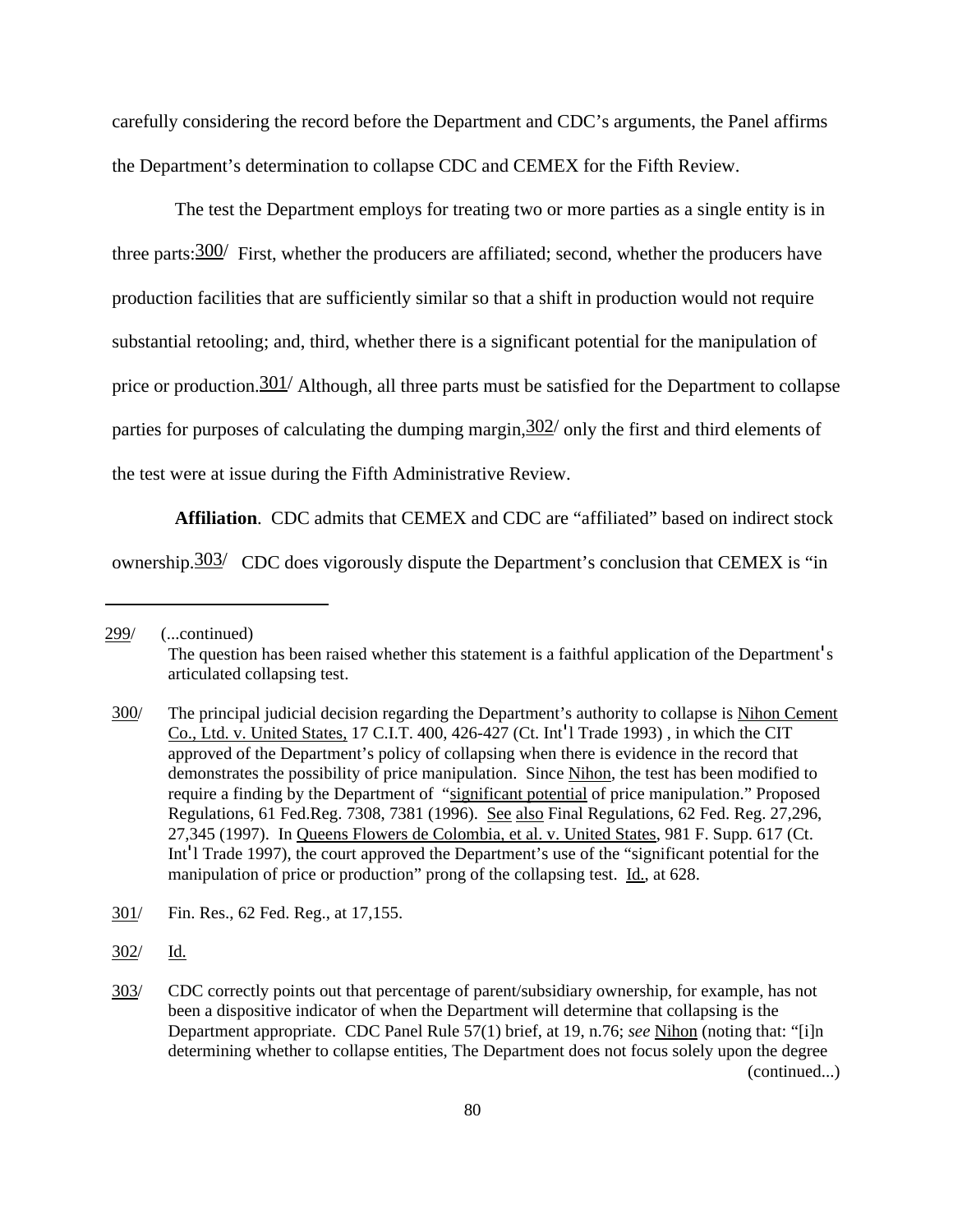a position to exercise restraint or direction" over CDC, *i.e.*, able to exercise operational control.  $304/$  However, the Department is not obligated to find multiple grounds for affiliation when applying its own test. Indirect ownership of CDC by CEMEX satisfies the first element of the collapsing test and affiliation on this basis is undisputed.

**Significant Potential for Manipulation**. The Department considers the following

factors when determining whether a significant potential for manipulation of price or production exists. First, the level of common ownership; second, whether managerial employees or board members of one of the affiliated producers sit on the board(s) of directors of the other affiliated party(ies); and third, whether operations are intertwined through the sharing of sales information, involvement in production and pricing decisions, the sharing of facilities or employees, or significant transactions between the affiliated producers.  $305/$ 

A reviewing body "may uphold an agency's decision of less than ideal clarity if the

<sup>303/</sup> (...continued) of voting control one company may have over another, but upon a broad analysis of the facts in the case").

<sup>304/</sup> See 19 U.S.C. § 1677(33)(G).

<sup>305/</sup> Collapsing Memorandum, at 3. Other factors relied upon by the Department in collapsing related companies are that (1) the companies are closely intertwined (2) transactions take place between the companies; (3) the companies have similar types of production equipment, such that it could be unnecessary to retool either plant's facilities before implementing a decision to restructure either company's manufacturing priorities; and (4) the companies involved are capable, through their sales and production operations, of manipulating prices or affecting production decisions. Certain Granite Products From Spain, 53 Fed. Reg. 24,335, 24,337 (1988) (final determination); Certain Granite Products From Italy, 53 Fed. Reg. 27,187, 17,189 (1988) (final determination); Steel Wheels from Brazil, 54 Fed. Reg. 8,780, 8,781 (1989) (preliminary determination). All of these factors need not be present as long as the parties are sufficiently related to present the possibility of price manipulation. Cellular Mobile Telephones and Subassemblies from Japan, 54 Fed. Reg. 48,011, 48,016 (1989) (final results). (Emphasis added).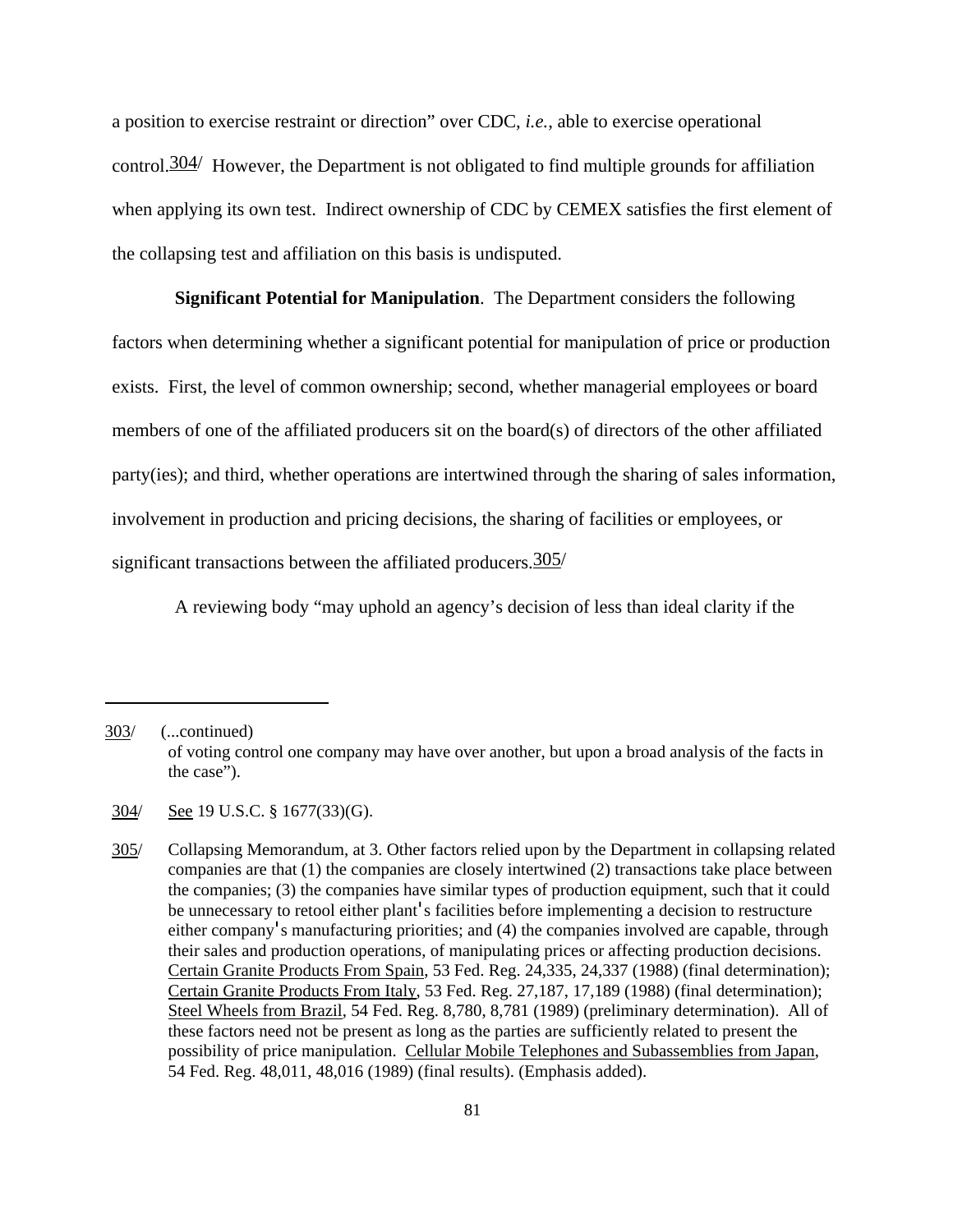agency's path may reasonably be discerned." $\frac{306}{ }$  From both the Department's Federal Register notice and Collapsing Memorandum, the Department had uncontested evidence of, *inter alia*, sales through the same channel of distribution for two months of the reivew period, cross-board membership, indirect stock ownership, and relevant transactions between the companies, such that the Department could reasonably find that a significant potential for price or production manipulation existed if CDC and CEMEX were not collapsed.307/ Based on the record for the Fifth Review, the Panel finds that the Department's collapsing determination is supported by substantial evidence and is otherwise in accordance with law.

### **IV.D.1.a. BULK AND BAGGED**

## **WHETHER THE DEPARTMENT'S DETERMINATION TO BASE NORMAL VALUE ON BOTH BAGGED AND BULK HOME MARKET SALES OF THE FOREIGN LIKE PRODUCT WAS SUPPORTED BY SUBSTANTIAL EVIDENCE AND OTHERWISE IN ACCORDANCE WITH LAW.**

The Department considers sales in the export country to form a viable market for comparison with sales to the United States under its regulations, if the: "aggregate quantity of the foreign like product sold by an exporter or producer in a country is 5 percent or more of the

<sup>306/</sup> Ceramica Regiomontana, S.A. v. United States, 810 F.2d 1137, 1139 (Fed. Cir. 1987).

<sup>307/</sup> Since substantially all of the details underlying this evidence is proprietary, the Panel is foreclosed from revealing it. However, the Panel concludes that the record contains such relevant evidence as a reasonable mind might accept as adequate to support the Department's conclusion regarding satisfaction of the "significant potential" prong of the test for collapsing. Consolidated Edison Co. v. NLRB, 305 U.S. 197, 229 (1938); Universal Camera Corp. v. NLRB., 340 U.S. 474, 477 (1951) (quoted in Matsushita Elec. Indus. Co.v. United States, 750 F.2d 927, 933 (1984).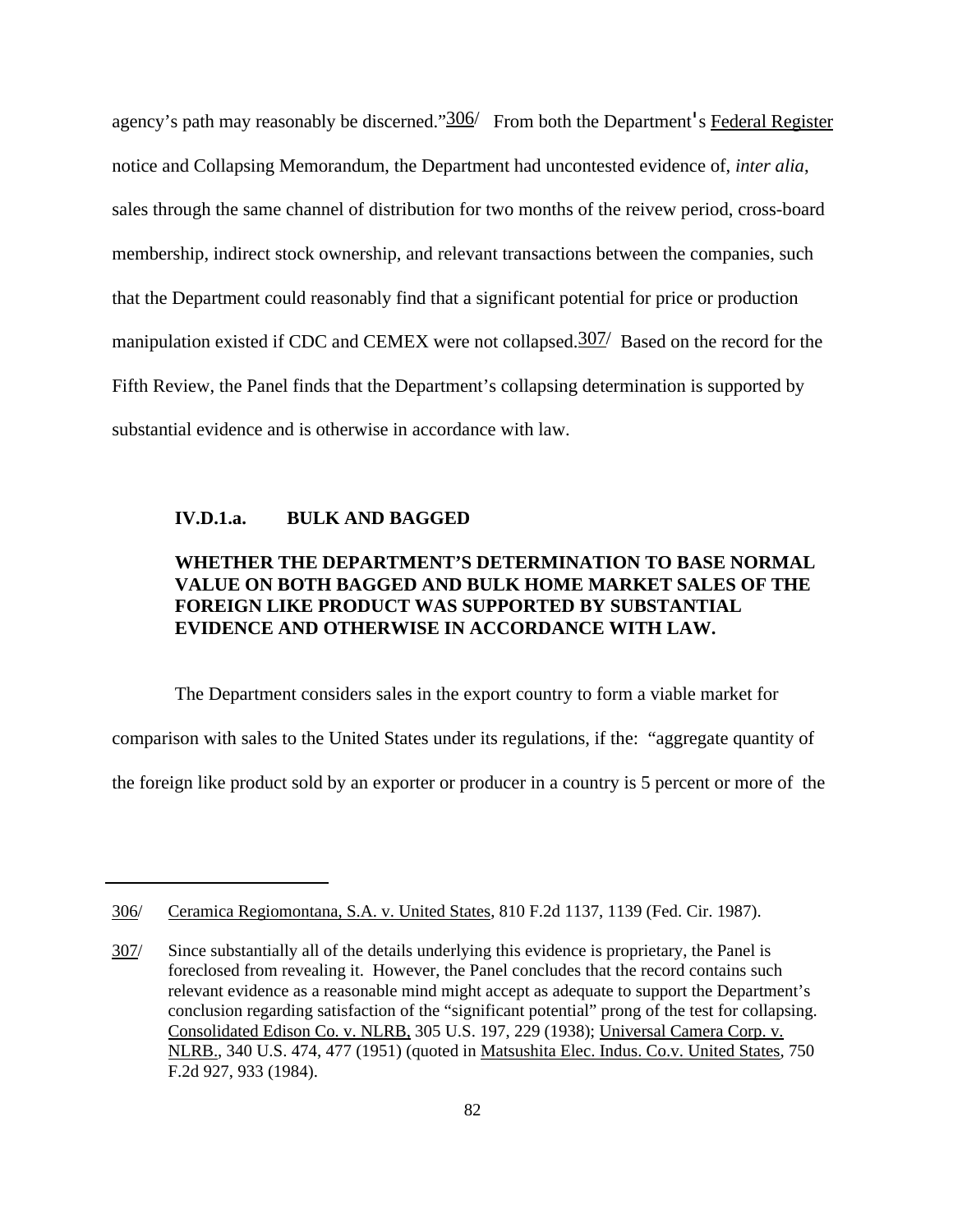aggregate quantity of its sales of the subject merchandise to the United States." $\frac{308}{ }$  As explained in the Ordinary Course of Trade section,  $309/$  Commerce decided to compare Type II United States sales with Type I Mexican sales.  $310/$  During the Fifth Review, CEMEX requested the Department to limit the comparison only to Type I sales in bulk form, since that was the only form of cement sold in the U.S. by CEMEX during the POR. The Department had followed this procedure in in its prior administrative reviews.  $311/$  The Department, however,

- 310/ Although not an issue raised in this review, the Panel notes that there is no explanation as prescribed by the statute (19 U.S.C. §1677(16)) in the Final Results as to why Type I cement in general (with no distinction between bulk or bagged) was determined by the Department to be similar or like merchandise. The Department merely states: "However, the Department has followed the dictates of the statute and our regulations and compared sales of similar merchandise (i.e., Type I cement) to the product sold in the United States, adjusted for DIFMER." Fin. Res. at 17154. Later in the Final Results, when addressing CEMEX's assertion that the calculation of normal value should be limited to home market sales of bulk cement, the Department assumes without explanation that the foreign like product is Type I cement and asserts that normal value should be calculated by taking into account "the entire universe of Type I sales", that is, bulk and bagged sales of Type I cement. Id. at 17154. It is further noteworthy that the Department offered no explantion in its Preliminary Results of why Type I cement was chosen as the like product: "However in situations where identical product types cannot be matched, the statute expresses a preference for basing NV on similar merchandise [citations omitted]. Therefore we have based NV on sales of Type I cement, since they are representative of CEMEX's sales of similar merchandise adjusted for 'differences in merchandise' (DIFMER) based on the methodology [i.e. DIFMER] above." Prelim.Res. at 51680.
- 311/ In the original investigation, CEMEX's sales in the U.S. were both bulk and bagged. Thus, the Department "compared U.S. sales of bagged cement to home market sales of bagged cement, and ... compared U.S. sales of bulk cement to home market sales of bulk cement." 55 Fed. Reg. 29,244 , 29245 (1990). In the first administrative review, there were sales of both bulk and bagged in the U.S.. The Department required transaction-specific data for both, and separately compared U.S. and home market sales of bagged and U.S. and home market sales of bulk. 58 Fed. Reg. 6,113, 6,114 (1993) and 58 Fed. Reg. 25,803 (1993). In the second administrative review, CEMEX sold only bulk Type II cement in the U.S. and the Department determined that Type II cement sold in Mexico was outside the ordinary course of trade. Consequently, the Department compared U.S. sales of bulk cement (Type II) with home market bulk sales of Type I cement, which was affirmed in CEMEX, S.A. v. United States, 20 CIT\_\_\_, aff'd 133 F.3d 897 (continued...)

<sup>308/</sup> 19 C.F.R. §351.404 (b)(2).

<sup>309/</sup> See supra at Part IV.B.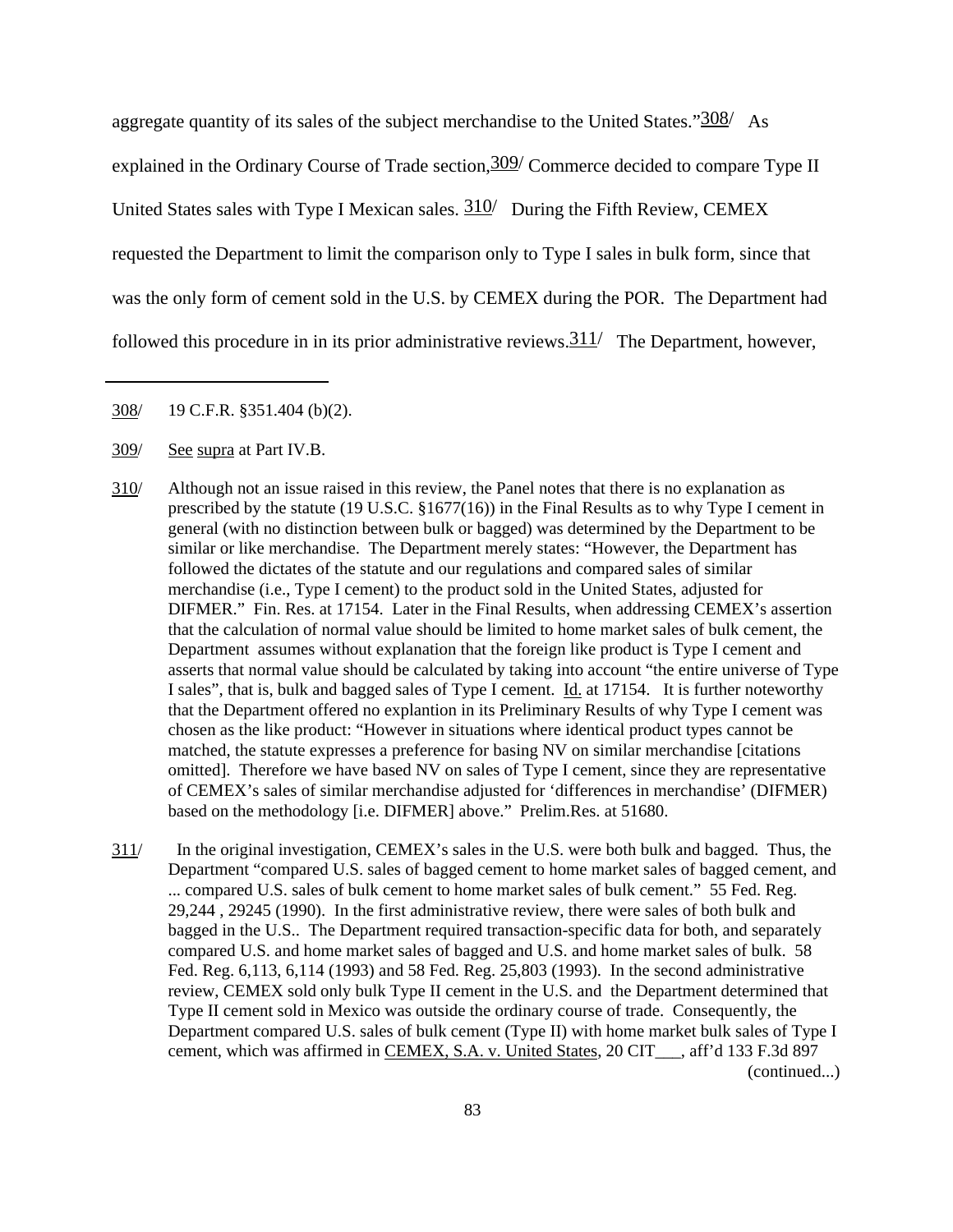determined that both bagged and bulk would be used for its calculation of NV. CEMEX

challenges this action, and thereby poses the following issue for this Panel to decide: Whether the

Department's determination to base normal value on both bagged and bulk home market sales of

the foreign like product was supported by substantial evidence and otherwise in accordance with

law. A description of the parties' positions is followed by the Panel's decision and analysis.

## **1. Arguments of the Participants**

#### *The Department*

The Department claims that it—

included the entire universe of Type I sales in its calculation of normal value because bulk and bagged sales constitute identical merchandise. The only difference between these products is the packaging; therefore the Department has made an adjustment for packaging differences. In addition, as stated in the level of trade section,  $\left[\frac{312}{\right]$  the Department has determined that CEMEX sold

312/ After finding that CEMEX and CDC had only one stage of marketing, the Department:

"examined the selling functions performed by CEMEX [and CDC] with respect to both markets to determine if U.S. sales can be matched to home market sales at the same LOT. For the U.S. market, CEMEX [and CDC] reported that all sales were made on a CEP basis. The level of trade of the U.S. sales is determined for the CEP rather than for the starting price. In the instant review, the CEP sales reflect certain selling functions such as inventory maintenance, pre-sale warehouse expenses, and indirect selling expenses incurred in the home market for the U.S. sale. . . . [T]hese same selling functions are also reflected in CEMEX's [and CDC's] home market sales to end-users and ready-mixers. Therefore, the selling functions performed for CEMEX's [and CDC's] CEP sales are not sufficiently different from those performed for CEMEX's [and (continued...)

<sup>311/</sup> (...continued)

<sup>(</sup>Fed. Cir.1997). See CEMEX's Panel Rule 57(1)Brief at 57-59. During the POR involved in the third administrative review, the Department did not have CEMEX report home market sales for bagged Type I cement since it was not necessary for comparison purposes. In the fourth review, Commerce accepted the submission by CEMEX of total sales value and sales volume information regarding home market sales of bagged Type I cement, but did not request transaction-specific sales information for bagged Type I cement. CEMEX's Panel Rule 57(1) Brief, at 57-59.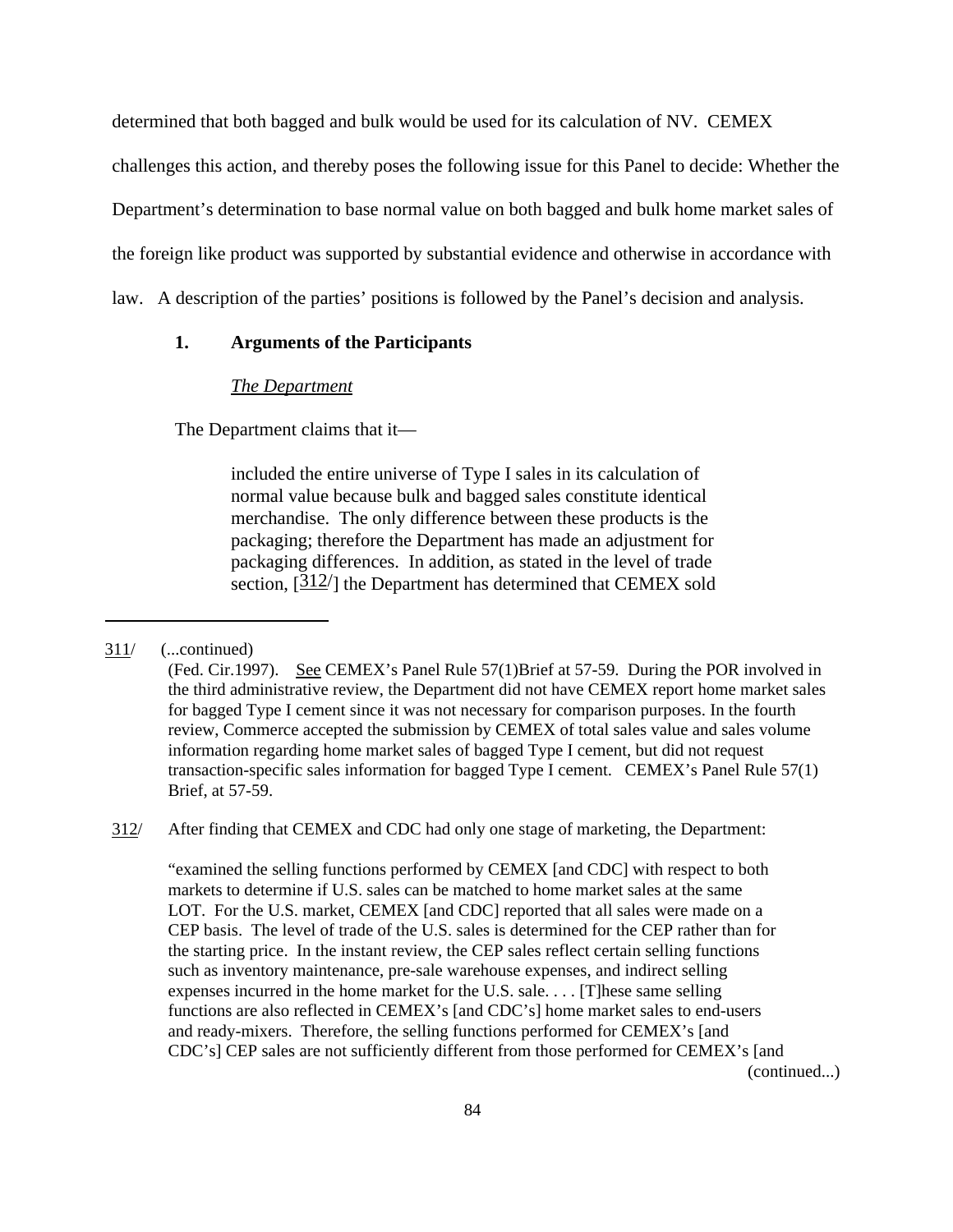at one level of trade in the home market; therefore, comparing by discreet channel of distribution is not warranted as there is only one level of trade and one channel of distribution at that level. Therefore we have not calculated normal values for each channel of distribution as requested by CEMEX . . . $\frac{313}{ }$ 

The Department argues that it correctly rejected CEMEX's invitation to limit the universe of home market comparison sales to those made in bulk form. According to the Department, the statute requires comparisons with all sales of the foreign like product and Type I cement sold in bags could not be physically distinguished from Type I cement sold in bulk.  $314/$ For the Fifth Review, Commerce compared United States sales of bulk cement (the only form sold in the United States) to home market sales of both bulk and bagged cement.  $315/$  The Department emphasizes that "bulk and bagged sales constitute identical merchandise."316/

<sup>312/</sup> (...continued)

CDC's] home market sales to consider CEP sales and home market sales to be at a different level of trade. Although there may be differences between the marketing stages, these differences are not borne out by an analysis of the selling functions for the home market and CEP sales, which are largely the same. Therefore [Commerce] determined that there are no differences in levels of trade and neither a level of trade adjustment nor a CEP offset was warranted in the instant review." Fin. Res., 62 Fed. Reg. 17,157.

<sup>313/</sup> Id., at 17,157

<sup>314/</sup> Department Panel Rule 57(1) brief. Commerce notes that it adjusted NV for differences in packaging, and the Department's comparison methodology was consistent with its determination that all CEMEX home market sales were made at the same level of trade. Id.

<sup>315/</sup> According to CEMEX, during the review period, it sold [ ] tons of Type I bagged cement to unaffiliated home market customers and [ ] tons to affiliated customers. As for its Type I bulk sales, CEMEX reported that  $\lceil \cdot \rceil$  tons went to unaffiliated customers and  $\lceil \cdot \rceil$  tons went to affiliated customers. Thus, says Commerce, CEMEX's bagged sales in Mexico were [roughly double] its bulk sales by weight. Department Panel Rule 57(1) brief, at 92.

<sup>316/</sup> Department Panel Rule 57(1) brief, at 93. CEMEX contends that Commerce's conclusion that bulk and bagged cement of the same cement types are identical is incorrect. CEMEX Reply at 40. CEMEX argues that it provided the Department with information establishing that Type I (continued...)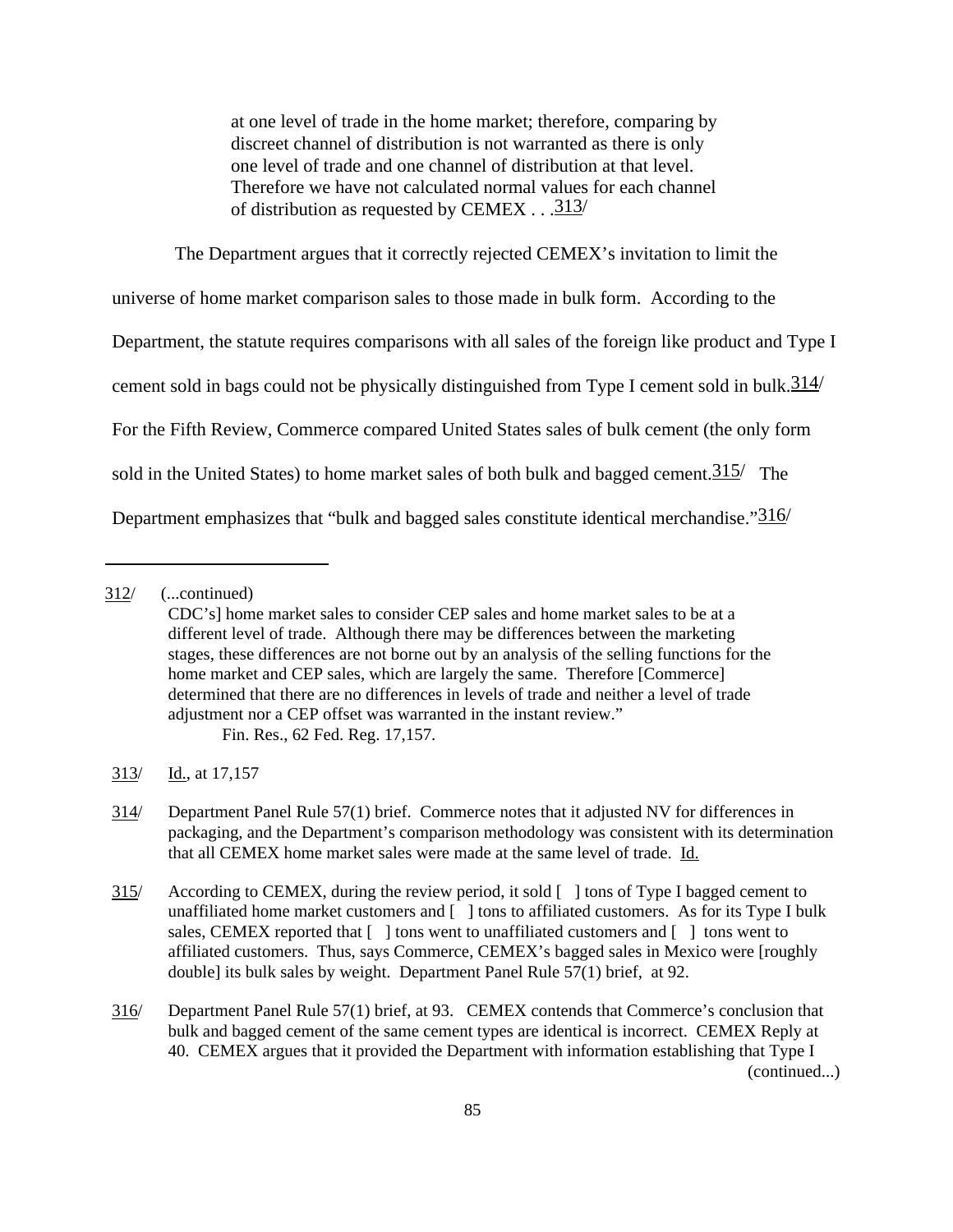Packaging differences, Commerce explains, are the only differences between bulk and bagged cement and the Department has adjusted for these differences.317/ Moreover, Commerce argues, "the Department has determined that CEMEX sold at one level of trade in the home market; therefore, comparing by discrete channel of distribution [i.e., bagged versus bulk] is not warranted as there is only one level of trade and one channel of distribution in that level." $\frac{318}{ }$ 

Further, according to Commerce, the statute does not compel CEMEX's preferred comparison methodology.  $319/$  The plain language of 19 U.S.C. § 1677(16) (1995), argues Commerce, requires Commerce to base foreign market value on non-identical but similar merchandise (here, Type I cement), rather than on constructed value when sales of identical merchandise have been found to be outside the OCT.  $320/$  Moreover, contrary to CEMEX's assertion, the Department argues, it has compared United States sales of cement in bulk form to home market sales in bagged form in other administrative reviews.  $\frac{321}{1}$  In addition, Commerce argues that CEMEX's contention that the Department has always compared bagged-to-bagged and bulk-to-bulk in the context of the Mexican cement cases is false.  $322/$  Commerce notes that

- 318/ Id., (*citing* 62 Fed. Reg. 17, 165).
- 319/ Id.
- 320/ Id., at 94 (*citing* CEMEX, 133 F.3d at 904).

<sup>316/</sup> (...continued) bagged cement was not "approximately equal in commercial value" to Type I cement sold in bulk. *See* Prop. Doc. # 1 at 10." CEMEX Panel Rule 57 (2) brief, at 40.

<sup>317/</sup> Department Panel Rule 57(1)brief, at 93.

<sup>321/</sup> Id., at 95-96 (referencing Gray Portland Cement and Clinker from Japan, 60 Fed. Reg. 43,763).

<sup>322/</sup> Id., at 98. CEMEX replies that Commerce is: "disingenuous for failing to note that in its final determination in the original investigation the Department rejected CEMEX's position and (continued...)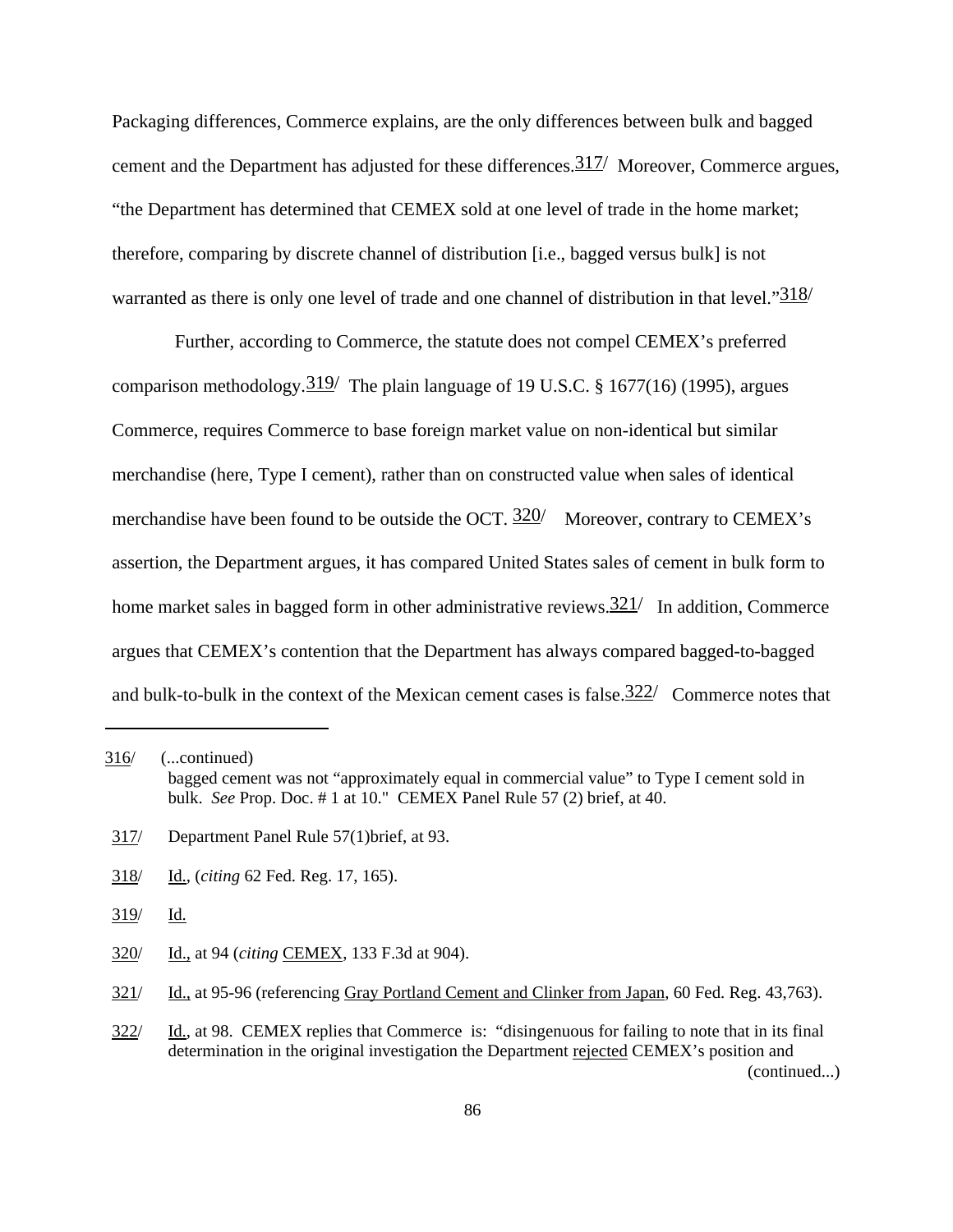in the Third and Fourth Reviews the Department used best information available and thus made no comparisons at all.<sup>323/</sup> Commerce asserts that CEMEX's own submission before the Department supports Commerce's approach in this case. According to Commerce, CEMEX argues that "whatever price differential exists 'is due to the fact that distribution expenses, *particularly packaging*, handling and freight, are greater for bagged cement.'"324/

Finally, the Department argues, the panel should reject CEMEX's "belated attempt to supplement the record with a self-serving reconstruction of its sales data, and should strike this attachment [Exhibit 4 to CEMEX's brief]."325/

## *CEMEX*

All sales of Type II cement by CEMEX in the United States and Mexico during the Fifth Review period were made in bulk form.  $326/$  Home market sales of Type I cement were made in both bulk and bagged form.  $327/$  CEMEX argues that "consistent with Commerce price" comparisons in the original investigation and the first two administrative reviews, United States

<sup>322/</sup> (...continued) established the principle for this order that '[the Department] compared U.S. sales of bagged cement to home market sales of bagged cement, and [the Department] compared U.S. sales of bulk cement to home market sales of bulk cement.'" Id., at 38(*citing* 55 Fed. Reg. 29,244, 29,245 (1990)).

<sup>323/</sup> Id.

<sup>324/</sup> Id.(*citing* P.R. 12 at 20)(emphasis by Department).

<sup>325/</sup> Id., at 108. CEMEX replies that Commerce evades the "damning information" contained in Exhibit 4, not by disputing its accuracy, but by simply trying to make it disappear. Id., at 42.

<sup>326/</sup> Id., at 53.

<sup>327/</sup> Id., at 53-54.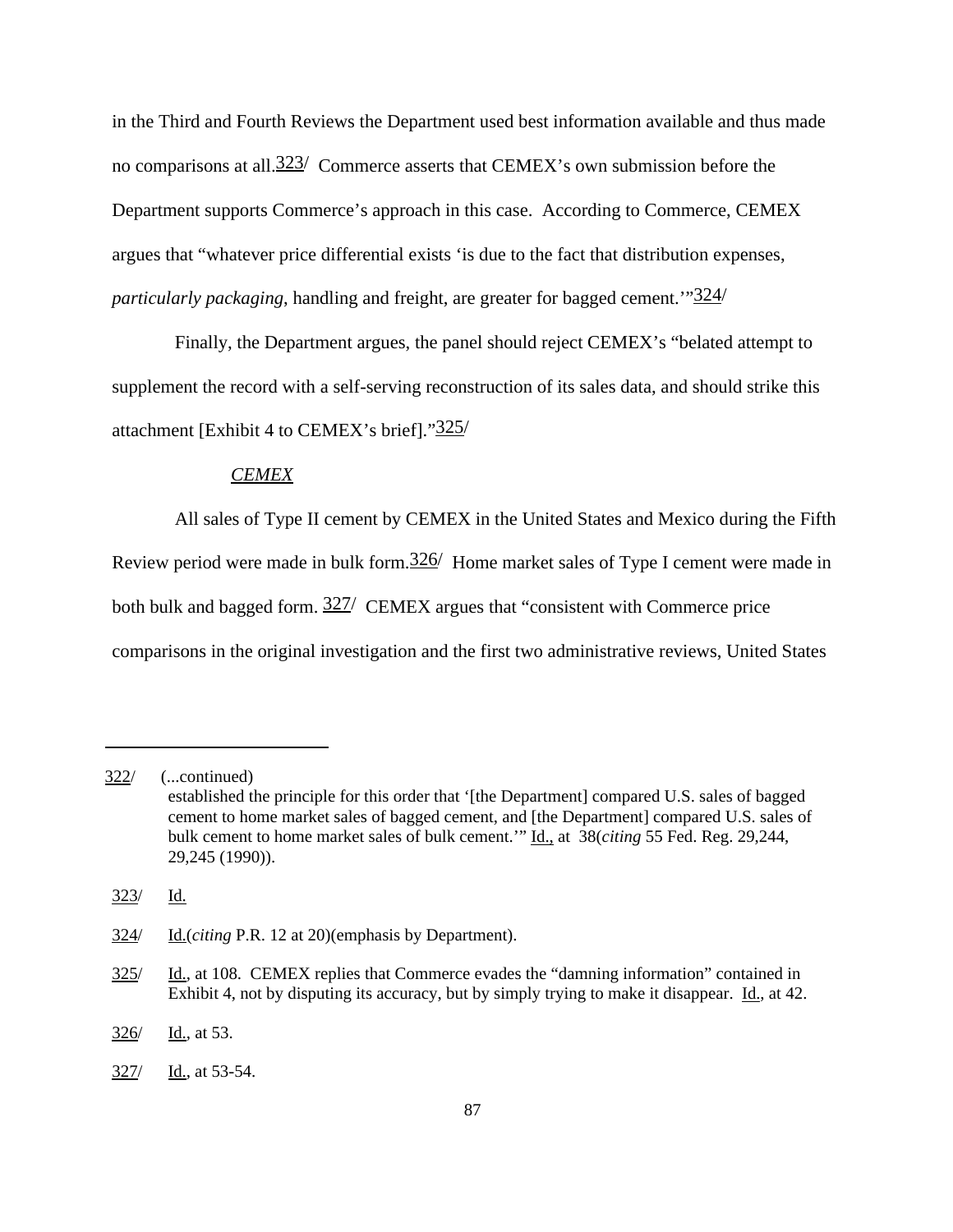sales of bulk cement must be compared only to home market sales of bulk cement."<sup>328</sup>/ CEMEX notes that in other cases Commerce has compared bulk United States sales to bulk home market sales and bagged United States sales to bagged home market sales.  $329/$ 

Moreover, according to CEMEX, home market sales of bagged cement would have been relevant only if there were no home market sales of bulk cement.  $\frac{330}{ }$  "[B]oth home market sales of Type II cement in bulk or Type I cement in bulk provide a viable home market for comparison purposes with United States sales because home market sales of each cement type in bulk are greater that 5% of U.S. sales."331/.

CEMEX disputes Commerce's reasoning that the only difference between bulk and bagged cement is the packaging.  $332/$  "Data contained on CEMEX's home market sales tape establish that Commerce's assumption that the packaging adjustment accounted for any pricing differential between Type I bagged and Type I bulk cement was grossly mistaken."333/

## *Southern Tier*

Petitioners argue that CEMEX does not contest Commerce's finding that Type I cement

- 329/ Id., at 59-60.
- 330/ Id., at 57.
- 331/ Id., at 60.
- 332/ Id., at 61.
- 333/ Id., at 62-63 (see proprietary data).

<sup>328/</sup> Id., at 54. "In comments to the preliminary results, CEMEX argued that regardless of whether Commerce based normal value on home market sales of Type II cement (identical merchandise) or Type I cement (similar merchandise), and regardless of whether Commerce determined that home market and United States sales were made at a single level or at multiple levels of trade, Commerce, in order to ensure fair price-to-price comparisons, should have calculated normal value on the basis of home market sales of bulk cement, because all United States sales of cement were bulk cement sales." Id., at 55.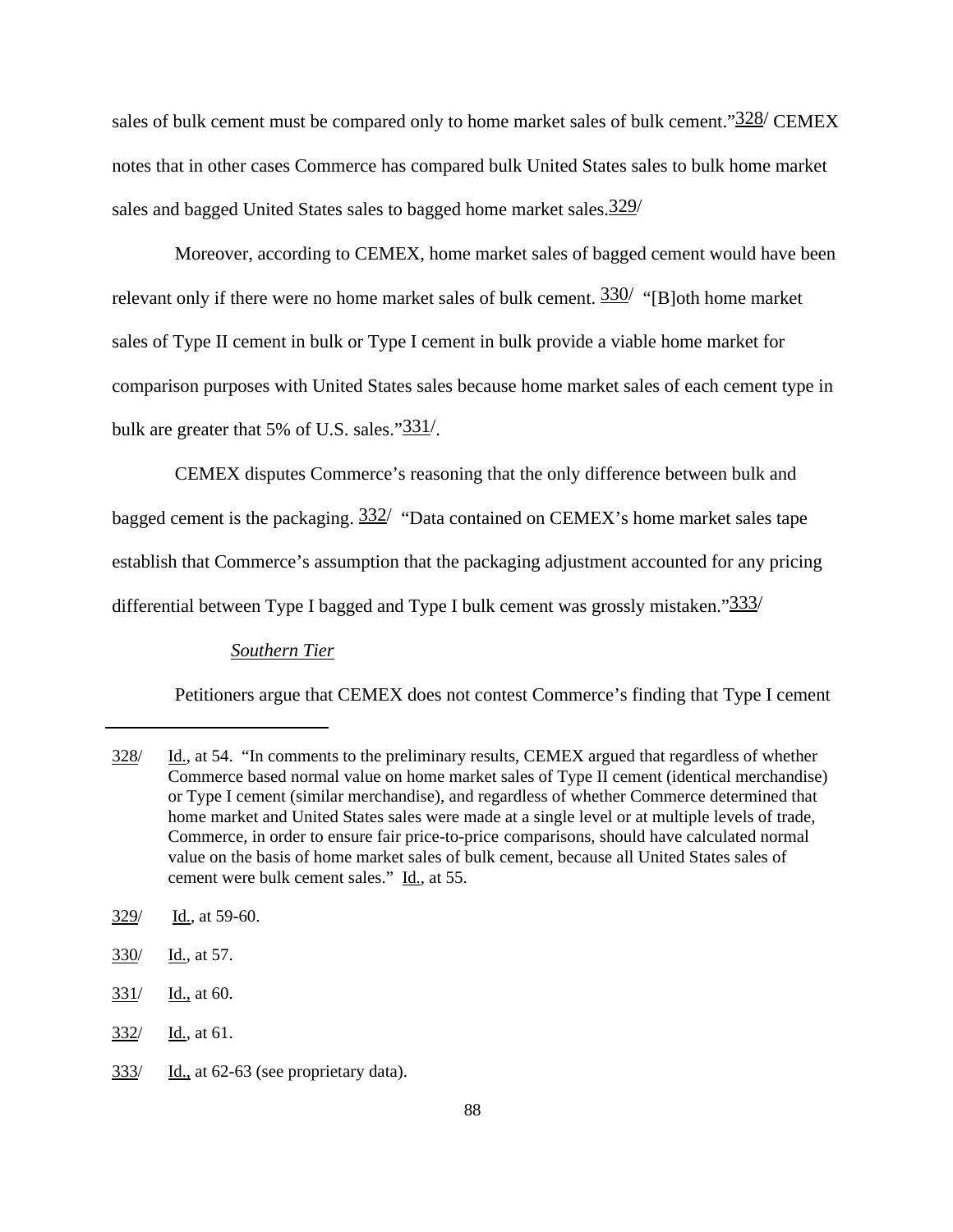sold in bulk and Type I cement sold in bags constitute identical merchandise.  $334/$  Nor does CEMEX, Petitioners claim, argue that the statute prohibits Commerce from comparing merchandise sold in bulk with merchandise sold in packaged (i.e., bagged) form.  $\frac{335}{1}$  In addition, Petitioners argue, CEMEX "clearly concedes that (1) the statute requires comparing U. S. sales to home market sales of the same merchandise and (2) Type I cement sold in bulk and Type I cement sold in bags are identical merchandise, except for packaging."  $336/$  Consequently, concludes Petitioners, "there is no genuine legal issue, and the Panel should affirm Commerce's determination to include both bulk and bagged Type I cement in the calculation of normal value.337/

Petitioners point to the Department's reasoning in Japanese Cement, 60 Fed. Reg. 43,763 as evidence that Commerce's decision for the Fifth Review is consistent with its treatment of other similar matters.  $\frac{338}{ }$  Petitioners note that, contrary to CEMEX's allegations, Commerce reached no definitive conclusion regarding whether to compare United States sales of bulk cement with home market sales of both bulk and bagged sales in the second, third, and

<sup>334/</sup> Southern Tier Panel Rule 57(1) brief, at 54.

<sup>335/</sup> Id.

 $336/$  Id., at 55.

<sup>337/</sup> Id. Petitioners stress that it would in fact be contrary to the statute for Commerce to exclude bagged sales from the normal value calculation.

<sup>338/</sup> Id., at 56. Petitioners also cite Calcium Aluminate Cement Clinker and Flux from France, 59 Fed. Reg. 14,136, 14,344 (1994); Gray Portland Cement and Clinker from Venezuela, 56 Fed. Reg. at 56,391; Frozen Concentrated Orange Juice from Brazil, 57 Fed. Reg. 3,995 (1992); and Industrial Phosphoric Acid from Israel, 52 Fed. Reg. 25,440, 25,442 (1987).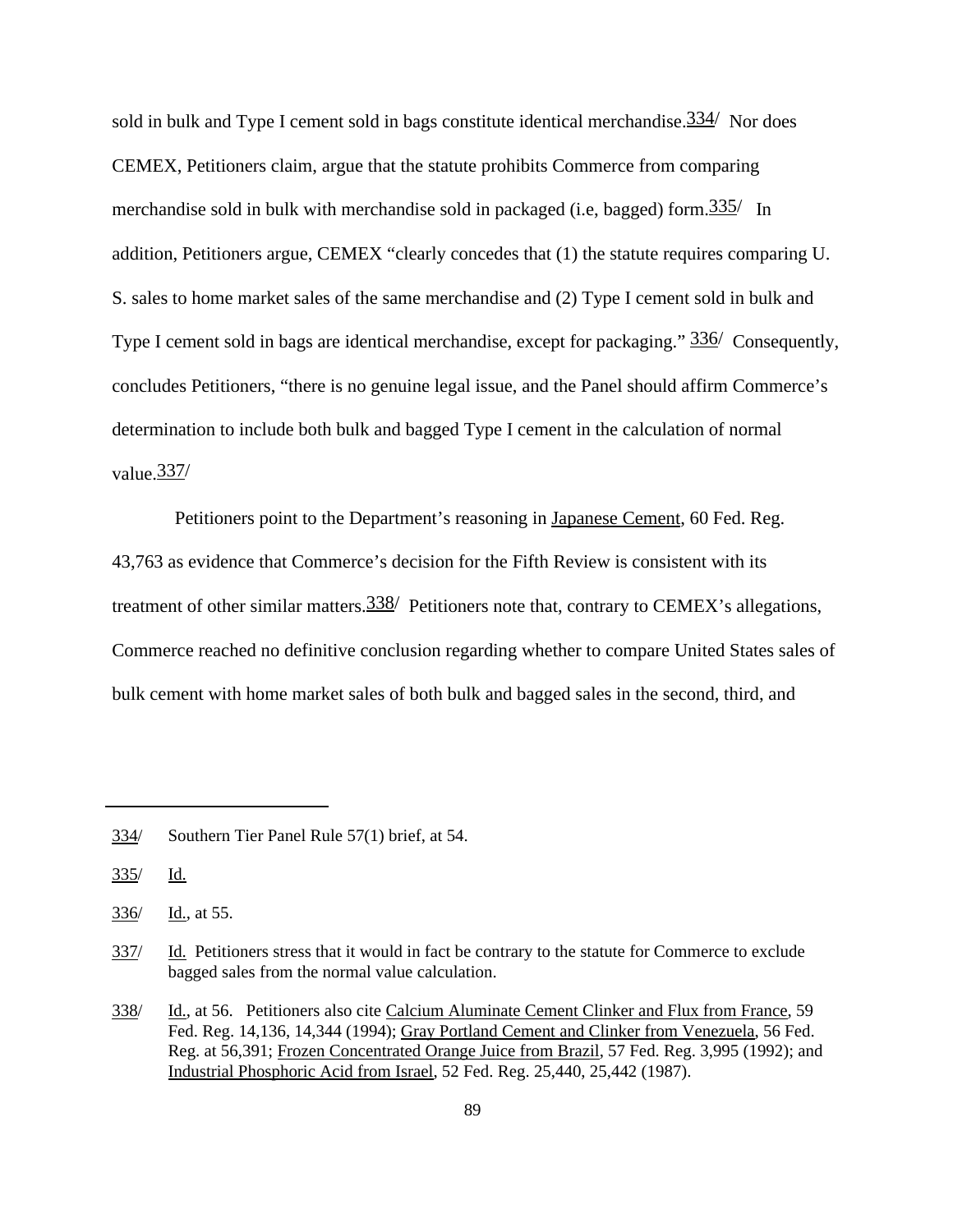fourth reviews.  $\frac{339}{ }$  Petitioners also dispute CEMEX's contention that Commerce's determination to include Type I bagged cement in the calculation of NV was not supported by substantial evidence on the record.  $340/$  Petitioners note that Commerce's determination was based on two separate and independent findings: (1) that Type I bulk cement and Type I bagged cement are identical merchandise; and (2) that CEMEX sold Type I bulk and Type I bagged cement at the same level of trade.341/ Because CEMEX, according to Petitioners, has not contested that sales of bulk and bagged cement were made within the same level of trade and the same channel of distribution, the panel should affirm Commerce's determination.  $342/$ 

In addition, Petitioners argue that CEMEX twists Commerce's findings regarding bulk and bagged cement. According to Petitioners, "CEMEX challenges Commerce's supposed 'determination that the price differential between bagged and bulk cement was solely due to packing differences, and that the packing adjustment to normal value eliminated any price differential between bulk and bagged cement." $\frac{343}{}$  However, Petitioners say, Commerce made no such finding. They argue that "Commerce found that the only difference in the two forms of merchandise was in the packaging. It plainly did not make any finding regarding any price differential between bulk and bagged cement or the reasons why any such differential may have

 $341/$  Id.

 $342/$  Id.

343/ Id., at 60 (*citing* CEMEX at 61).

<sup>339/</sup> Id., at 57 note17 (*citing* CEMEX at 57-59).

<sup>340/</sup> Id., at 59.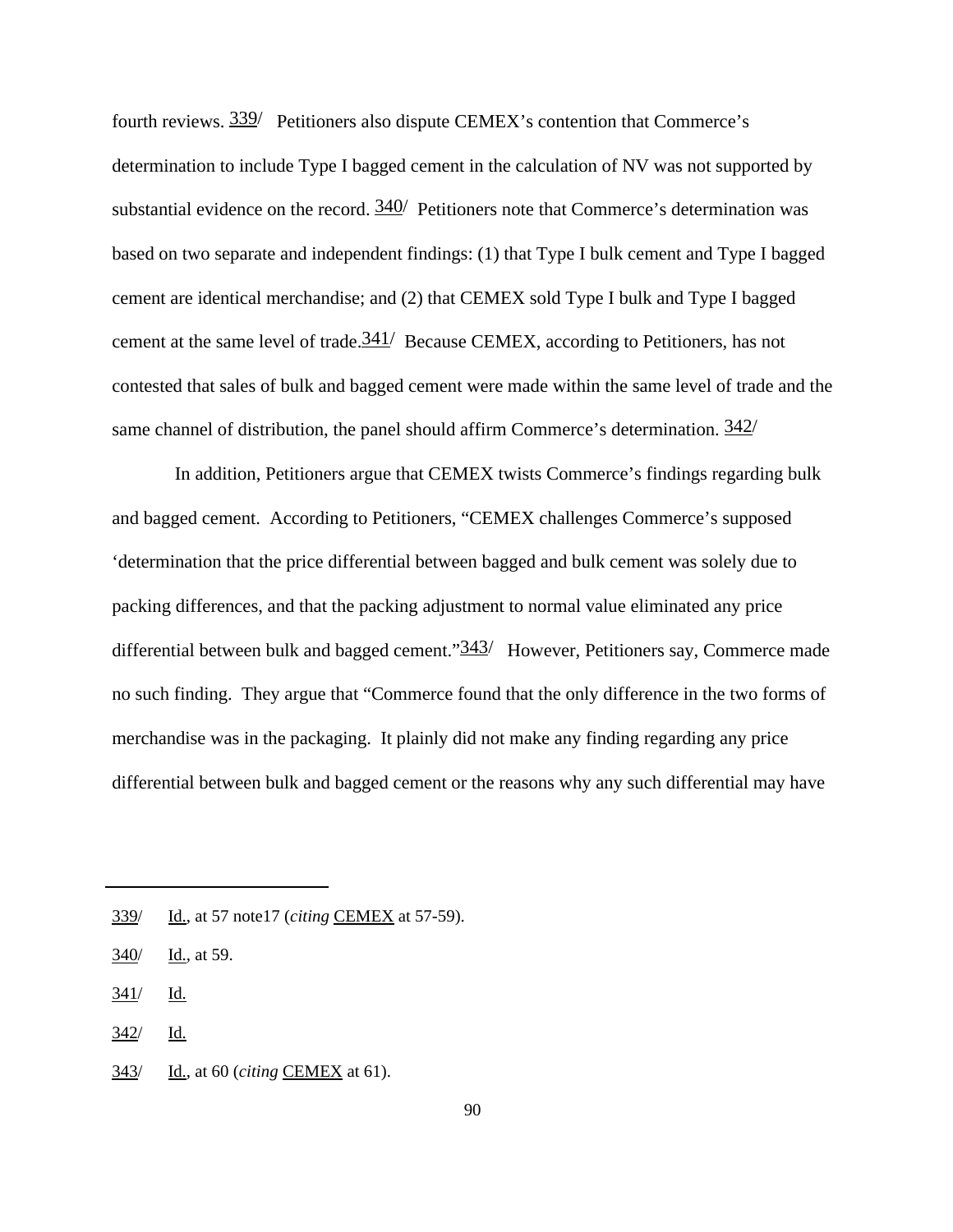existed."  $\frac{344}{7}$  Thus, continues Petitioners, CEMEX's argument "that the prices of bulk and bagged cement differ for reasons other than packing costs, including 'differences in distribution and handling expenses due to the fact that bulk and bagged cement required different equipment used to transfer bulk and bagged cement from storage to the customer" is irrelevant.  $345/$ Petitioners conclude, Commerce simply made no finding with respect to differences in the prices of bulk and bagged cement.346/

### **2. Discussion and Decision of the Panel**

In identifying a foreign like product upon which to base NV, the principal objective is to find a product that offers a "fair comparison" between the export price and normal value. This objective of finding as close a match as possible between the U.S. sold product and the one sold in the foreign home market is reflected in the GATT Agreement on Antidumping  $\frac{347}{a}$  as well as the U.S. implementing legislation.  $\frac{348}{1}$  In essence, it is the understanding of the Panel that the goal is not to compare, hypothetically speaking, "apples to apples", but rather to compare the specific subject merchandise of apples to specific kinds of similar apples in the foreign home market that have the similar purpose, similar prices, etc. The purpose of the "like product"

<sup>344/</sup> Id., at 61.

<sup>345/</sup> Id., at 62.

<sup>346/</sup> Id. According to Petitioners, CEMEX's argument makes no sense because Commerce would adjust NV to account for any demonstrated differences in freight and handling expenses between bagged and bulk cement. Id., at 63.

<sup>347/</sup> See Agreement on Implementation of Article VII of the General Agreement on Tariffs and Trade 1994 (Antidumping), at Arts. 2.4 and 2.6.

<sup>348/ 19</sup> U.S.C. 1677b provides: "a fair comparison shall be made between the export price or constructed export price and normal value."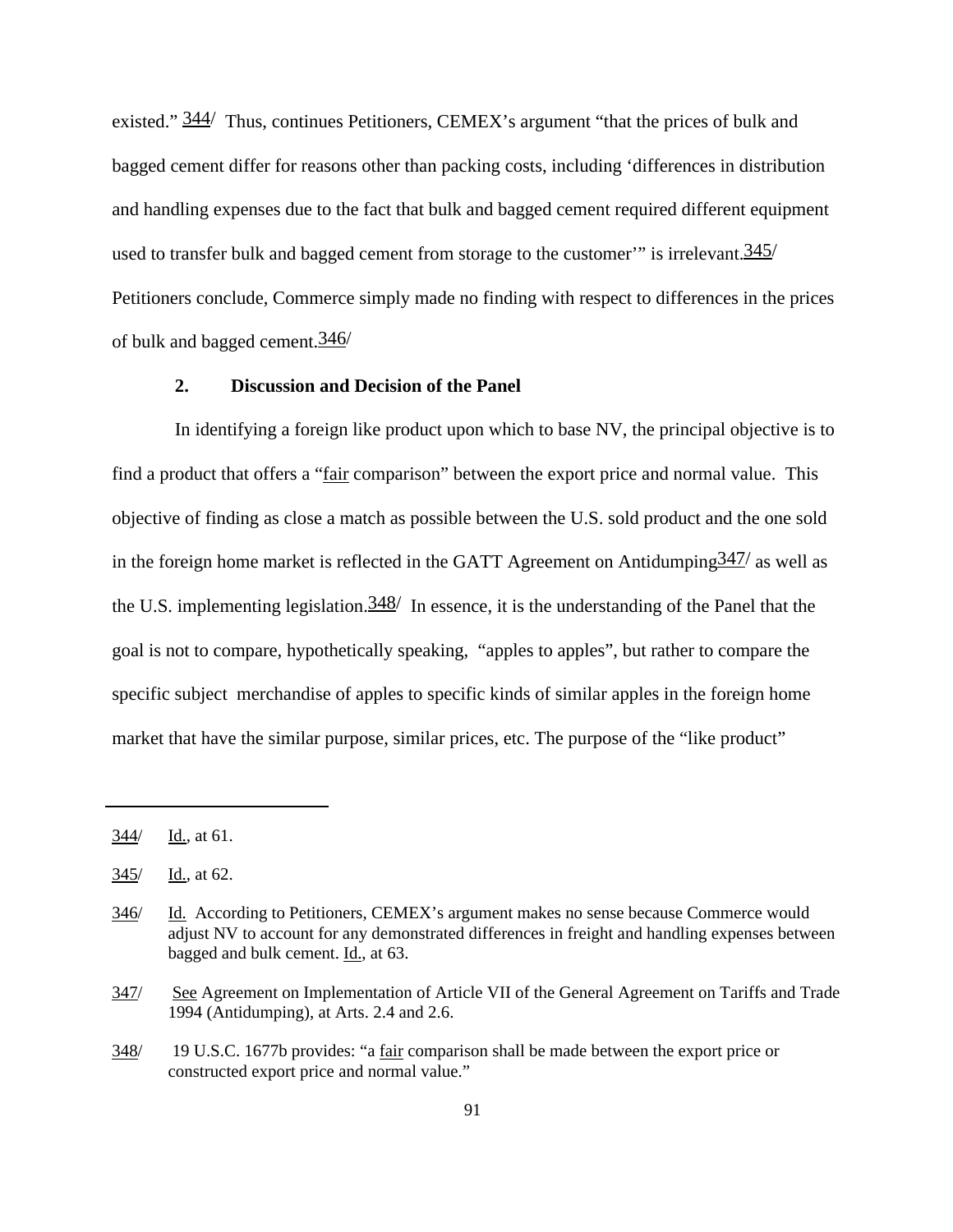process prescribed by the new GATT Agreement  $349$ /is to identify merchandise that is as close as possible, if not identical, to the subject merchandise, and then, if just similar, to adjust for differences in order to have as close (and fair) a comparison as possible.

Consistent with this aim of making fair comparisons, 19 U.S.C. 1677(16) provides a three-step hierarchy of possibilities-- from the identical, i.e. identical merchandise, to the similar, to the reasonably comparable merchandise. Most preferred pursuant to this statute is *identical* merchandise, i.e. merchandise in the foreign home market that is the same as that sold in the importing country. 19 U.S.C. 1677(16)(A). When such merchandise is not available, then *similar* or *like* merchandise sold in the foreign home market is sought. 19 U.S.C. 1677(16)(B). Finally, should similar merchandise be unavailable, then the statute prescribes the Department to use *reasonably comparable* merchandise. 19 U.S.C. 1677(16)(C). In each of these categories, the statute specifies criteria. It provides:

> The term "foreign like product" means merchandise in the first of the following categories in respect of which a determination for the purposes of part II of this title can be satisfactorily made:

(A) The subject merchandise and other merchandise which is identical in physical characteristics with, and was produced in the same country by the same person as, that merchandise.

(B) Merchandise --

(i) produced in the same country and by the same person as the subject merchandise,

(ii) like that merchandise in component material or materials and in the purposes for which used, and

(iii) approximately equal in commercial value to that merchandise.

<sup>349/</sup> See supra notes 347 and 348.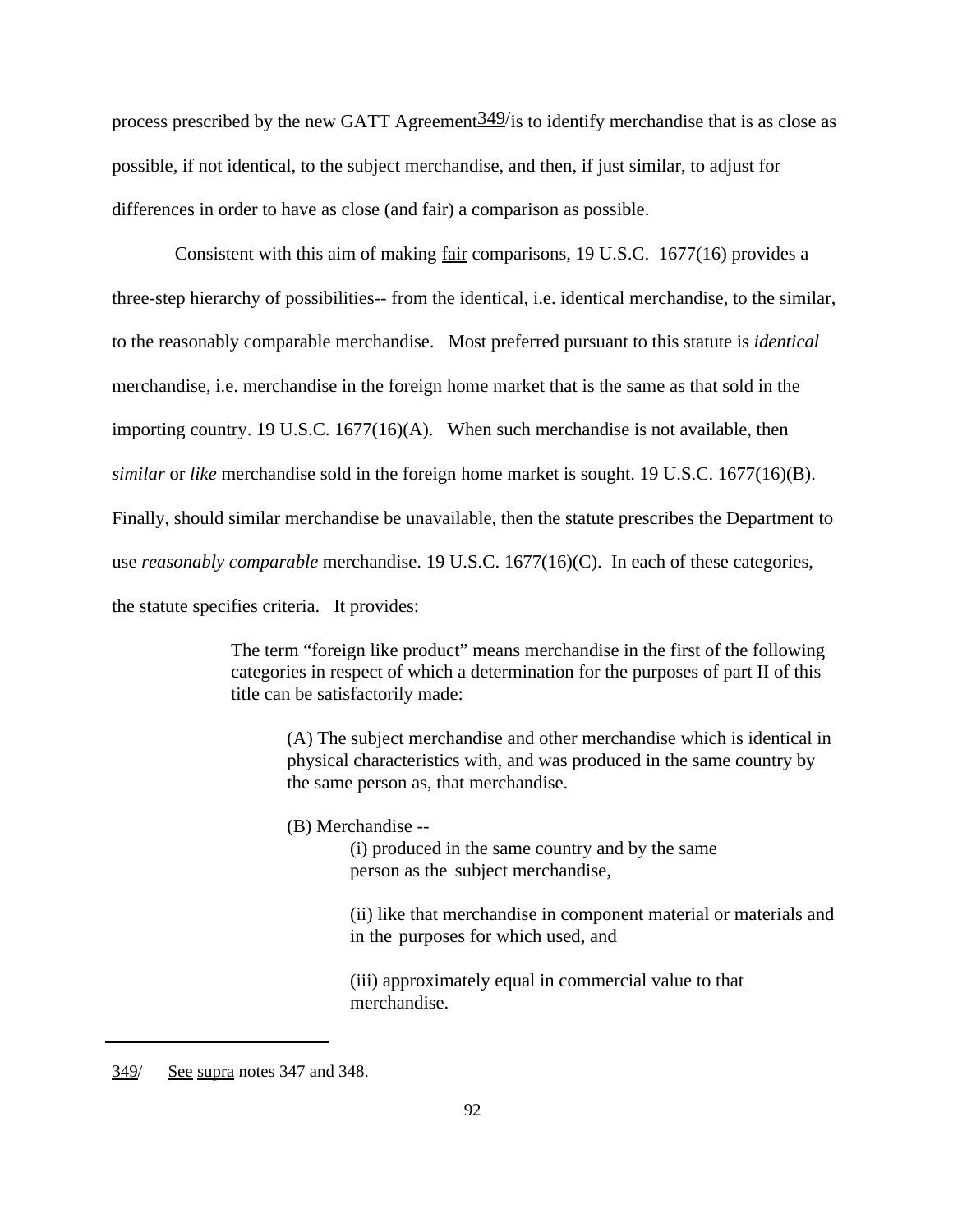(C) Merchandise --

(i) produced in the same country and by the same person and of the same general class or kind as the subject merchandise,

(ii) like that merchandise in the purposes for which used, and

(iii) which the administering authority determines may reasonably be compared with that merchandise

As indicated above,  $\frac{350}{ }$  the Department was unable to use identical merchandise in this

case to compare to the subject merchandise because it found that Type II bulk cement sold in

Mexico was not sold in the "ordinary course of trade." $\frac{351}{ }$  Accordingly, the Department

applied part (B) of the statute to find that Type I cement in *both bulk and bagged* presentations

was "similar to" or "like" the Type II cement sold *only in bulk* in the United States. In doing so,

Commerce stated:

The Department has included the entire universe of Type I sales in its calculation of normal value because bulk and bagged sales constitue identical merchandise. The only difference between these products is the packaging; therefore, the Department has made an adjustment for packaging differences. In addition, as stated in the level of trade section of this notice..., the Department has determined that CEMEXsold at one level of trade in the home market; herefore, comparing by discreet channel of distribution is not warranted as there is only one level of trade and one channel of distribution in that level. $\frac{352}{ }$ 

In reviewing the Department's decision, we are ever-mindful and even vigilant that the

applicable standard of review must be applied properly.  $353/$  As we stated above  $354/$  and,

- 353/ See *supra* Part III.B of this Opinion.
- 354/ Id.

<sup>350/</sup> See *supra* note 312-314 and accompanying text.

<sup>351/</sup> See *supra* Part IV. B. of this Opinion.

<sup>352/</sup> Fin.Res. at 17165.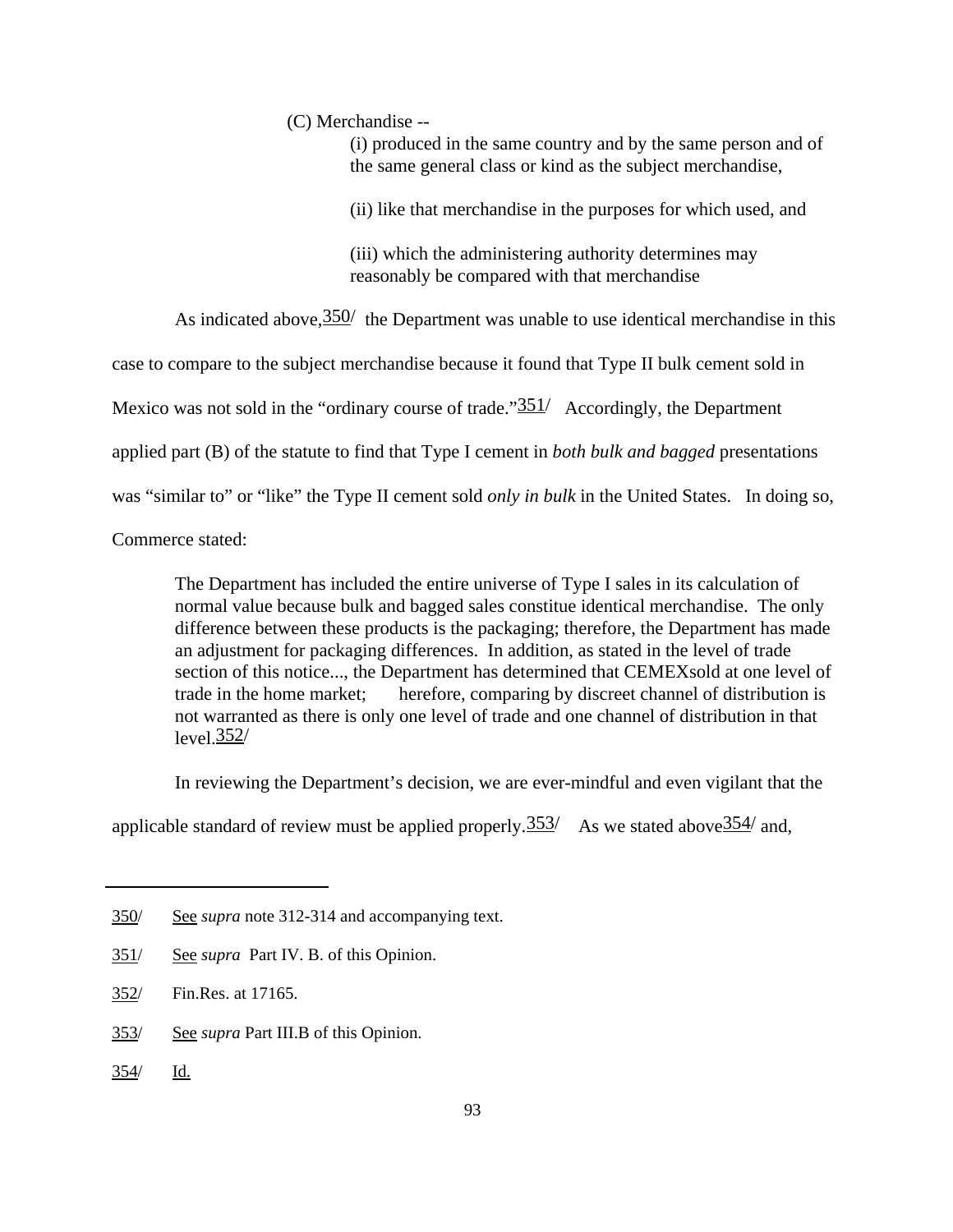indeed, as governed by statute,  $355/$  this Panel will uphold an agency's decision when it is supported by substantial evidence and otherwise in accordance with law. It will not reweigh evidence or substitute its judgment for that of the agency. The Department is entitled to deference, depending upon the "the thoroughness evident in [its] consideration, the validity of its reasoning, [and] its consistency with earlier and later pronouncements...." We emphasize that the Panel is not a "rubber-stamping" body; if it serves its function as a substitute for a domestic court of review, it must insist on rational connections between the facts and agency choices, as well as adequate explanations of agency decisions. With respect to interpretations of law for which the Department is mandated by Congress to implement, deference is appropriate for "reasonable"  $356/$  ones, and for "permissible construction [s]" $357/$  "if the statute is silent or ambiguous with respect to the specific issue." $\frac{358}{ }$  Moreover, the Panel found it helpful to be reminded of its clarification of the standard of review earlier in this opinion:359/

"'[N]o deference is due to agency interpretations at odds with the plain language of the statute itself. Even contemporaneous and longstanding agency interpretations must fall to the extent they conflict with statutory language.' Moreover, the Department's efforts at statutory interpretation must, when appropriate, take into account the international

<sup>355/</sup> See NAFTA Annex 1911 and section 516A(b)(1)(A)of the Tariff Act of 1930, as amended, which requires the Panel to "hold unlawful any determination, finding, or conclusion found...to be unsupported by substantial evidence on the record, or otherwise not in accordance with  $law...$ "

<sup>356/</sup> See supra note 57 and accompanying text.

<sup>357/</sup> American Lamb Co. v. United States, 785 F.2d 994,1001 (Fed. Cir. 1986), *citing* Chevron U.S.A. Inc. v. Natural Resources Defense Council, 467 U.S. 837, at 843 note 11 (1984).

<sup>358/</sup> Id.

<sup>359/</sup> See supra notes 68-70 and accompanying text.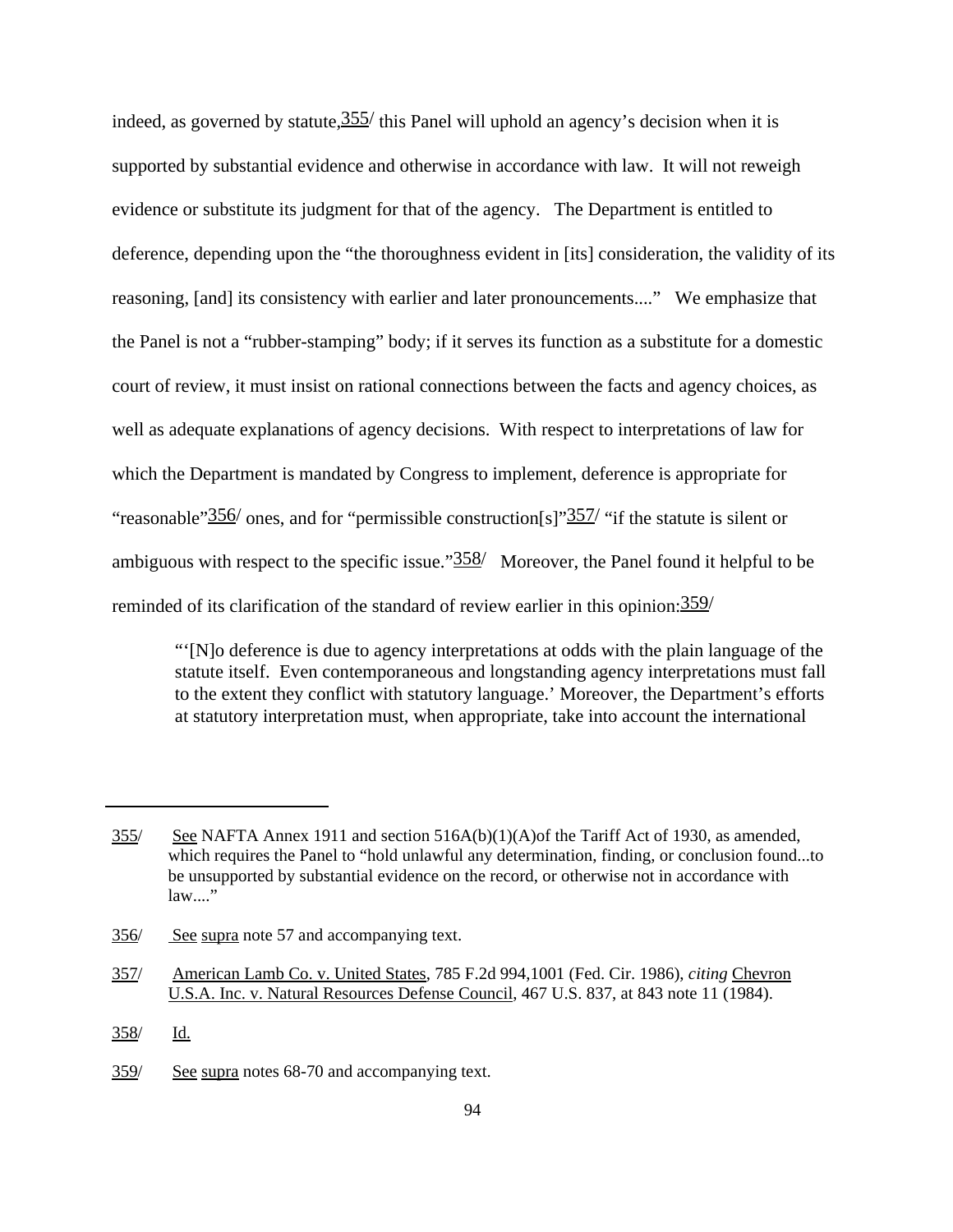obligations of the United States." 360/

The case of Koyo Seiko Co., Ltd., v. United States, 66 F. 3d 1204 (Fed. Cir. 1995), has been cited frequently to demonstrate the considerable deference granted by courts to the Department's exercise of its discretion in devising a methodology for determining the comparability of merchandise. But its frequent invocation to validate the Department's action here ignores crucial language contained in the very sentence most often cited. That case stated that the Department was entitled to deference for the exercise of its discretion in devising a methodology for determining the comparability of merchandise **"under the statute."**361/ The Panel  $362/$  has little difficulty understanding pursuant to our standard of review elucidated above, that the Department is not entitled to deference when it interprets a statutory provision contrary to its unambiguous, plain-reading.363/

 The provision in question, §1677(16)(B), prescribes that the merchandise which could be the "foreign like product" is merchandise that is like the subject merchandise (Type II bulk) because it: is produced in the same country; is produced by the same person; has like component

<sup>360/</sup> Id. (citations omitted).

<sup>361/</sup> The actual quote is: "We agree with the government that Congress has implicitly delegated authority to Commerce to determine and apply a model-match methodology necessary to yield 'such or similar' merchandise **under the statute.**" Koyo Seiko Co., Ltd. v. United States, 66 F.3d at 1209-10.

<sup>362/</sup> The Panelists joining in the majority decision are: Panelists Dr. Jorge Adame Goddard, Dr. Hector Cuadra y Moreno, Robert E. Lutz and Dr. Jorge A. Witker Velasquez. Panelist Endsley prepared a dissent.

<sup>363/</sup> See *sup*ra Part III.B.2 of this Opinion.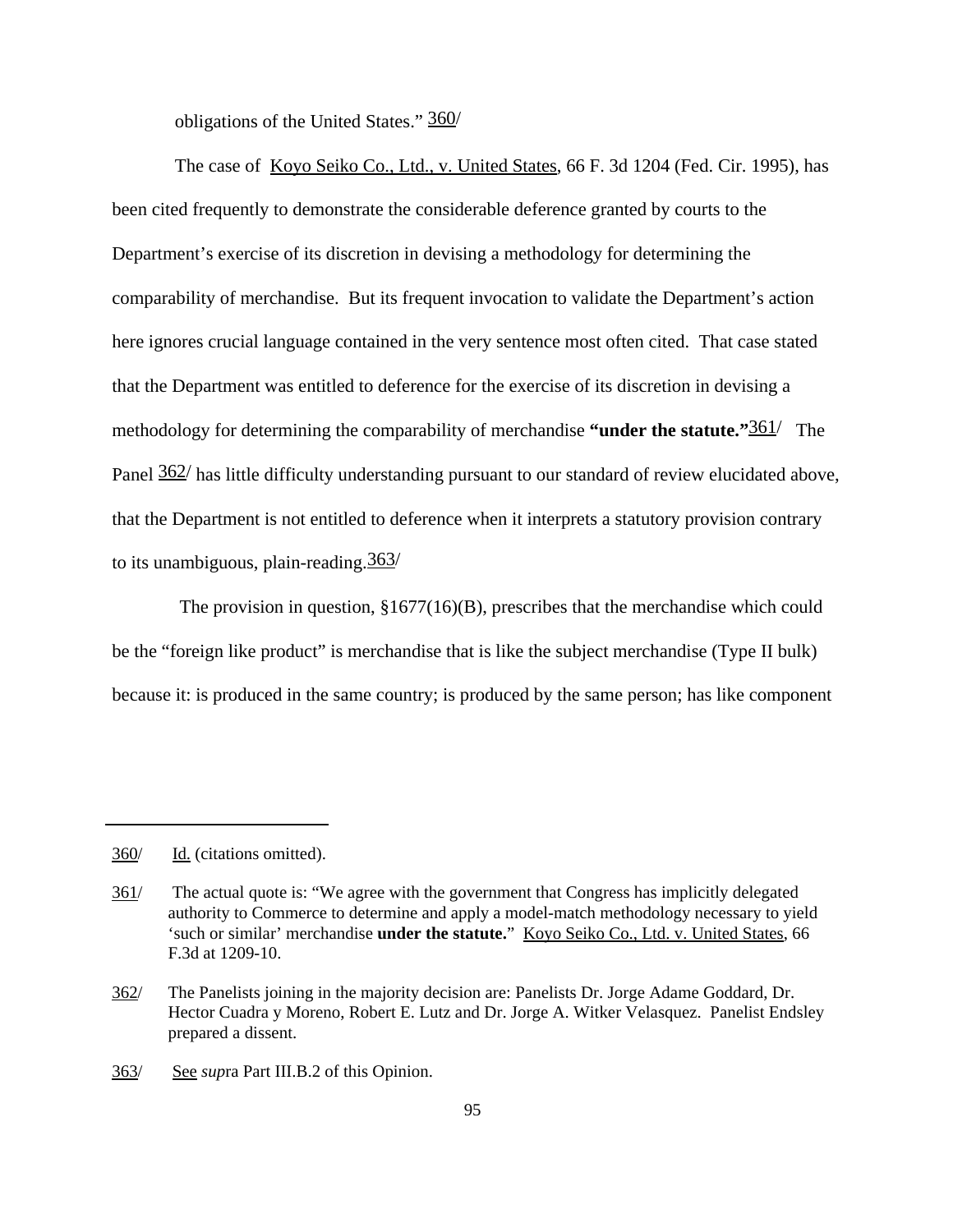materials; is used for like purposes; and is approximately equal in commercial value.  $364/$  Thus, the statute directs the Department to determine which merchandise is the foreign like product by analyzing the different candidate merchandise that satisfy those requirements and to select among them the one which is, according to these criteria, the most like or similar to the subject merchandise. If Congress had intended to grant the Department unbridled discretion here as suggested by the Department and its misreading of the  $K$ oyo Seiko case,  $365/$  the statute would be silent about any requirement. It is not. The Panel has little trouble discerning from the statutory provision that the Department must establish by substantial evidence that the like product is produced in the same country and by the same person as the subject merchandise, that it is like the subject merchandise in component material(s) and used for similar purposes, and approximately *equal* in price.

Moreover, the Department appears to place the weight of its decision on its finding of the similarity of physical characteristics, and expressly concludes that the only difference between bulk and bagged cement was packaging.366/ We believe this reliance--for which there has been several cases cited because they "appear"  $367/$  to give such weight  $368/$  and therefore support the Department's discretion to give primary weight to the comparison of physical

- 366/ Fin. Res., 62 Fed. Reg. at 17165.
- 367/ See Dissent by Panelist Harry B. Endsley.

<sup>364/ 19</sup> U.S.C. § 1677(16).

<sup>365/</sup> See supra note 361and accompanying text.

<sup>368/</sup> E.g., United Engineering & Forging v. United States, 779 F. Supp. 1375, 1381-82 (Ct. Int'l Trade 1991); Kerr-McGee Chemical Corp. v. United States, 741 F. Supp. 947, 951-52 (Ct. Int'l Trade 1990); Monsanto Co. v. United States, 698 F. Supp. 275, 277 *et seq.* (Ct. Int'l Trade 1988). Note that none of these decisions binds this Panel.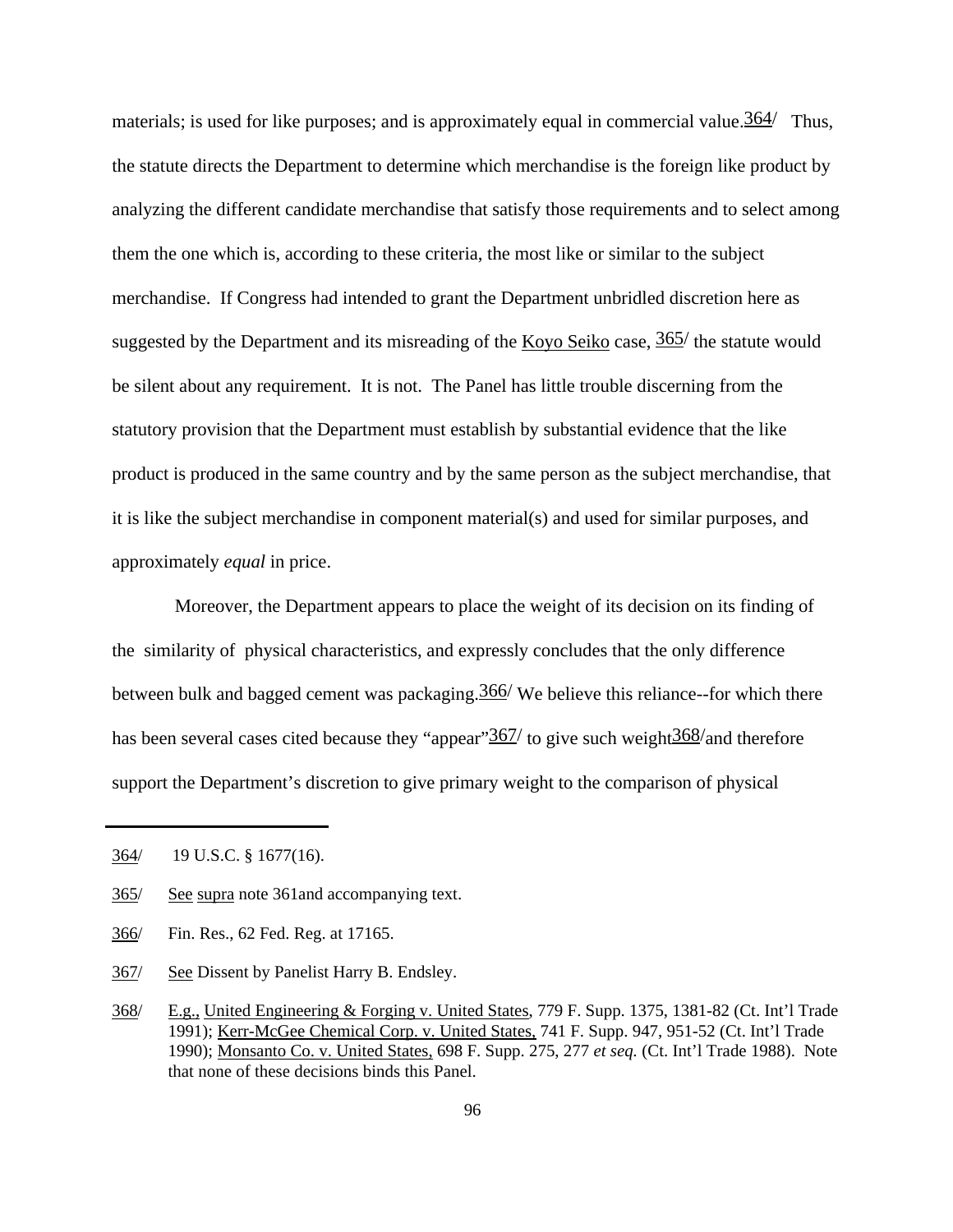characteristics of the foreign like product--is unfounded simply on a plain-reading of the statute. While the statute does consider physical characteristics significant as a factor in subpart (A), where the like product has identity with the subject merchandise, subparts (B) and (C) of §1677(16) emphasize other factors. Thus, where the Department is freer to look to comparable, rather than identical, merchandise for the like product, the "purposes" for which the merchandise is used is more relevant than comparability on the basis of component materials or prices. 369/

The Panel further notes the intent of Congress to prescribe a precise methodology is evident from contrasting §1677(16)(A)and (B) with the requirements of the previous paragraph, §1677(15), which states the methodology for determining if merchandise is "outside the ordinary course of trade." In §1677(15), the law requires that the subject merchandise should be compared (regarding its sales conditions and practices) with "merchandise of the same class or kind," $\frac{370}{ }$  whereas §1677(16)(A)and (B) requires the comparison with merchandise which must meet other requirements.

<sup>369/</sup> According to subparagraph C of §1677(16), if there is no merchandise that can fulfill the requirement of subparagraph B (i.e. merchandise that could be regarded as "like merchandise" in comparison to the subject merchandise), then the Department may determine the foreign like product with more freedom, taking into consideration merchandise "of the same general class or kind (instead of merchandise alike in component materials). But even in such a case in which the statute grant some discretion to the Department, it notably requires that the merchandise that could be regarded as foreign like product, apart from being produced in the same country and by the same person, should be like the subject merchandise in the purposes for which it is used. Congress emphasized this factor (purposes for which the merchandise is used) as a distinguishing criterion, and indicates that differences in such purposes are more relevant than differences in component materials or prices.

<sup>370/</sup> 19 U.S.C.§1677(15).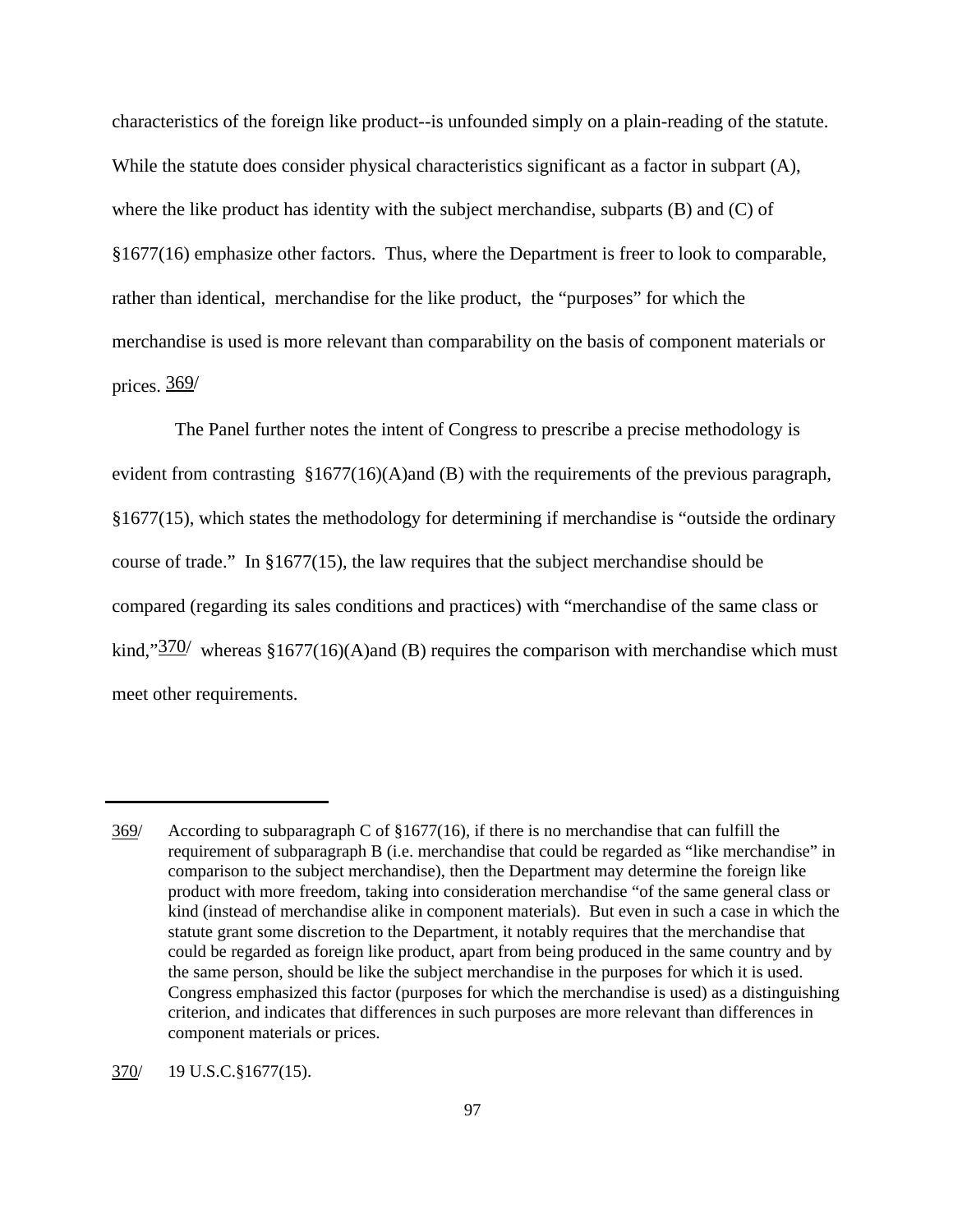Other than the Koyo Seiko case which was distinguished  $\frac{371}{}$ , none of those cited by the Department and by those who support it on this issue  $\frac{372}{ }$  is binding on this Panel,  $\frac{373}{ }$  and do not address the issue present here: whether the Department properly interpreted and applied the statute in this case. None is dispositive in changing the reality that the plain-meaning of 1677(16) requires the Department to select a like product that satisfies the criteria set forth in (B) of the statute.

Finally, the reliance of the parties on the Chevron case  $\frac{374}{ }$  as compelling deference to the Department's *interpretation* of the applicable statute is simply misplaced. That case, as indicated above,  $\frac{375}{ }$  requires courts to defer to agencies in interpreting statutes they are mandated to implement *when there is ambiguity or confusion.* There is none here--the statute specifically prescribes the satisfaction of certain criteria.

Thus, the question of whether the Department applied this statute "in accordance with

- 373/ See Part III of this Opinion.
- 374/ 467 U.S. 837 (1984).
- 375/ See *supra* Part III of this Opinion.

<sup>371/</sup> See Koyo Seiko discussion, supra note 361 and accompanying text.

<sup>372/</sup> See e.g., United Engineering & Forging v. United States, 779 F. Supp. 1375 (Ct.Int'l Trade 1991), NTN Bearing Corp. Of America v. United States, 747 F.Supp. 726 (Ct. Int'l Trade 1990), Kerr-McGee Chemical Corp. v. United States, 741 F. Supp. 947 (Ct.Int'l Trade 1990), Monsanto Co. v. United States, 698 F. Supp. 275 (Ct. Int'l Trade 1988), Replacement Parts for Self-Propeled Bituminous Paving Equipment from Canada, USA-90-1904-01(Opinion May 15, 1992), Certain Corrosion-Resistant Carbon Steel Products from Canada, USA-93-1904-03 (Opinion October 31, 1994), Certain Cut-to-Length Carbon Steel Plate from Canada, USA-93-1904-04 (Opinion October 31, 1994), Japan Cement, 60 Fed. Reg. at 43,763, Calcium Aluminate Cement Clinker and Flux from France, 59 Fed. Reg. 141,136 (1994), Gray Portland Cement and Clinker from Venezuela, 56 Fed. Reg. 56,391, Frozen Concentrated organge Juice from Brazil, 57 Fed.Reg.3,995 (1992), Industrial Phosphoric Acid from Israel, 52 Fed. Reg. 25,440 (1987).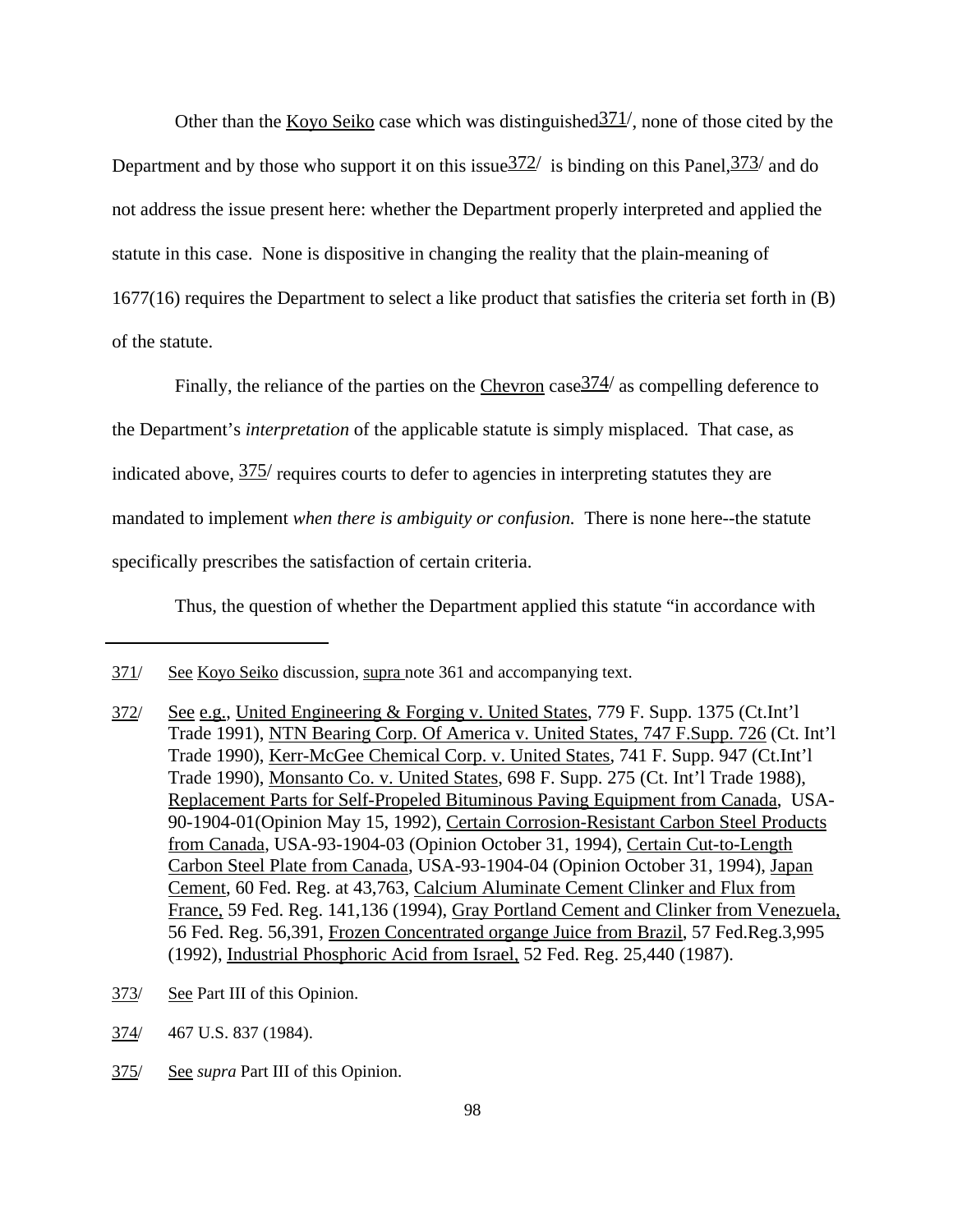law" is before us. We conclude it did not. In the Fifth Administrative Review, the Department did not observe the comparing methodology specifically prescribed in the law: the Department did not make an analysis of which merchandise could be "like merchandise" according to section §1677(16)(B) or §1677(16)(C). The Department, as cited above,  $\frac{376}{}$  merely, and deficiently, affirmed that cement Type I (bulk or bagged) was the foreign like product and explained that bulk and bagged Type I are physically the same merchandise. It did not, as prescribed by statute, identify the like merchandise by taking into account the other factors that also need to be satisfied--similarity to the subject merchandise in component material, in the purposes for which the merchandise is used, and in prices.377/

According to The Timken Co. v. United States  $\frac{378}{ }$ , the spirit of 1677(16)(B) is that the Agency should determine, among two or more merchandises, which is the **most similar** to the subject merchandise. The court states:

> [T]he ITA must determine which of these products is **most similar** to merchandise sold in the United States... The arrangement of definitions in the statute is such that the requirement that the ITA choose merchandise within the first applicable definition amounts to a requirement that it choose the **most similar** merchandise -at least insofar as the broad statutory definitions of "such or similar merchandise" are concerned. The spirit if not the letter of this requirement obligates the agency to also ascertain what constitutes the **most similar** merchandise from within a given definition.379/

In the present case, according to that precedent, Commerce should choose between the

<sup>376/</sup> See *supra* note 350 and accompanying text.

<sup>377/</sup> See also, Timken Company v. United States, 630 F. Supp. 1327 (Ct. Int'l Trade 1986).

<sup>378/</sup> Id., at 1336-38.

<sup>379/</sup> Id. (Emphasis added.). Note also pages 1398-1339, where the court again states the need to determine the most similar merchandise.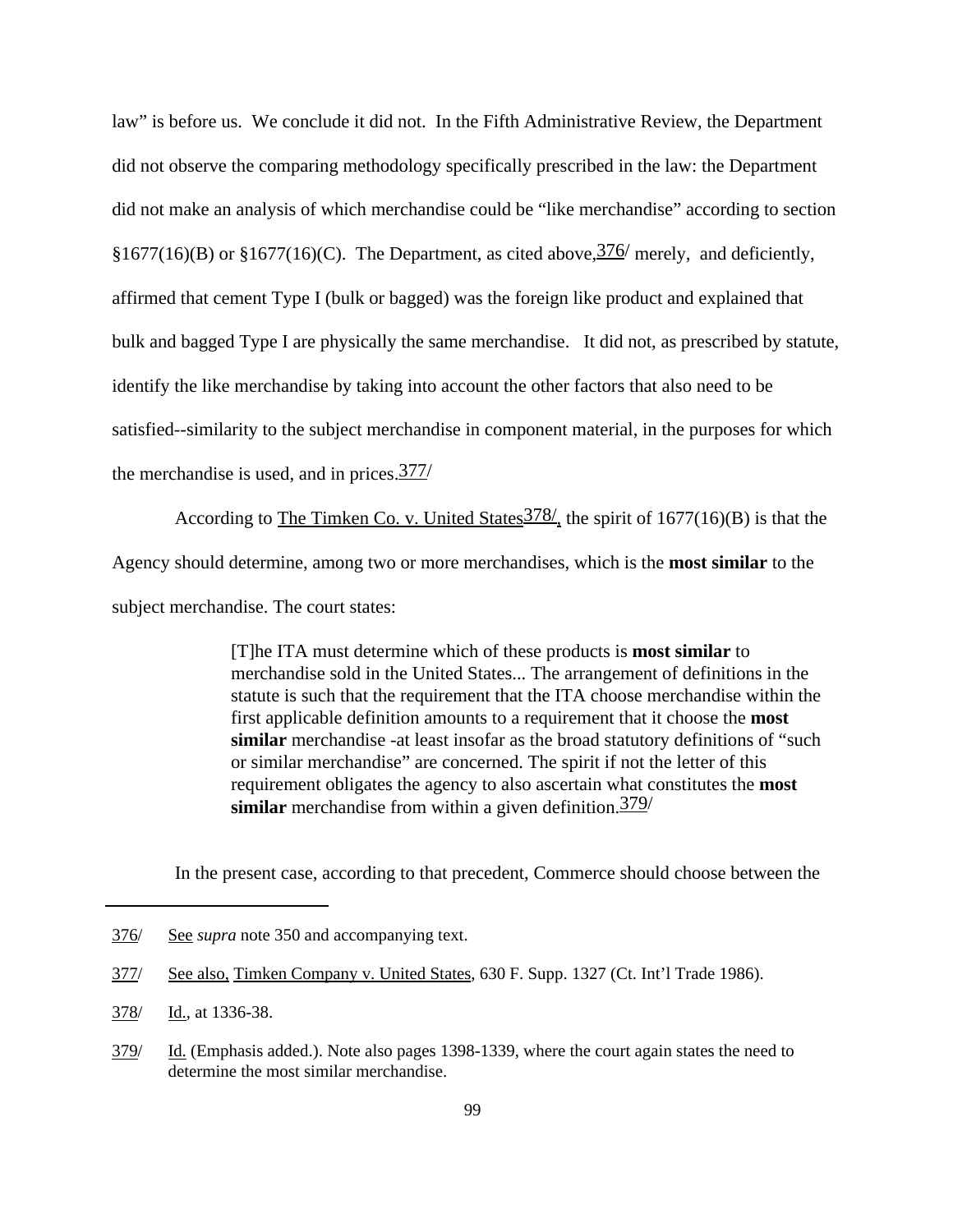two merchandises that fall within the requirements of subsection (B), i.e. cement Type I bulk and cement Type I bagged, which of them is the most similar merchandise to cement Type II bulk.

Moreover, pursuant to the criteria found in paragraph B and the scrutiny undertaken by this Panel pursuant to our standard of review, the evidence in the record was insufficient to support the finding by the Department that bagged Type I cement was "like" the subject merchandise. On the other hand, the Panel discerns that the record of this Fifth Review contained sufficient information to make this analysis that bagged cement Type I was different from bulk. Proprietary Document #1  $380/$  contained information provided by CEMEX and subject to Department verification that there were differences between bulk and bagged cement. Without divulging the proprietary elements, the Panel can reveal that the information contained there indicated that:

- (1) The buyers of these products are not the same. Bulk is bought by ready mixers and end-users, and bagged is sold to distributors. This means that in CEMEX's domestic level of trade  $\frac{381}{ }$  there are different purposes for which both forms of Type I cement are used: bulk is used for construction or production of concrete, whereas bagged cement is used for resale.
- (2) The prices are different, and they are not due exclusively to packaging. In Proprietary Document #1, there is an indication about the differences in prices and an assertion that there are differences. Also, in Appendix A-4 of CEMEX's

<sup>380/</sup> Propr. Doc. #1, at 20-21.

<sup>381/</sup> The Department determined that there is only one level of trade. See Fin. Res. at 17165.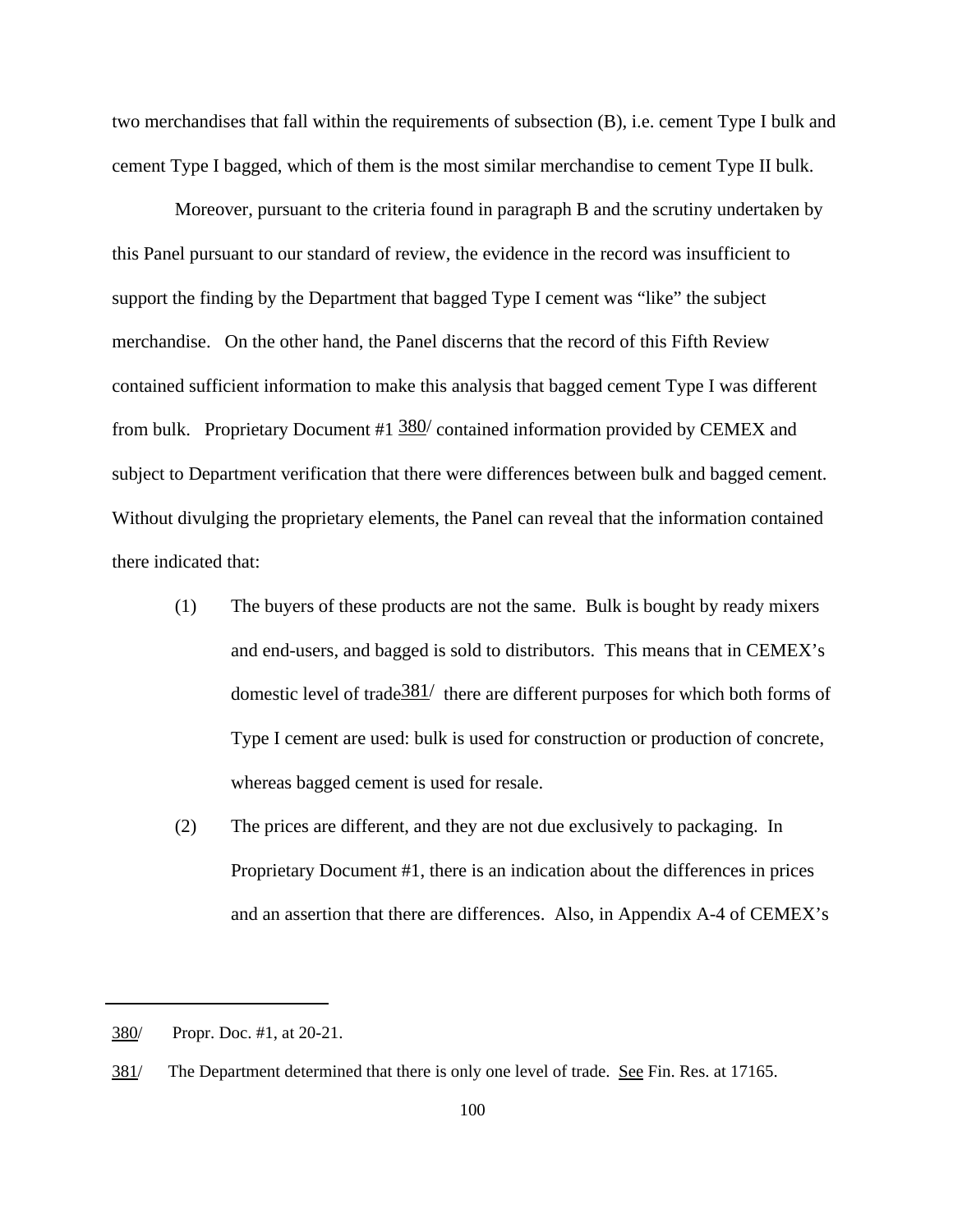initial brief,  $\frac{382}{ }$  which this Panel decides is admissible,  $\frac{383}{ }$  the prices of bulk and bagged cement are compared with respect to whether they are with or without packing. This price information is not new,  $\frac{384}{}$  but rather an elucidation of evidence already in the record, which the Department, as the Investigating Authority, may have examined, but apparently ignored or disregarded.

(3) Despite the assertion that a number of cases (none of which binds this Panel) have decided that packaging is not a component material of the merchandise,  $\frac{385}{ }$ in this case the component material, packaging, does make the bagged cement significantly different. The compelling logic for this point is the following: the

The Panel majority determines that Attachment #4 is admissible. Furthermore, it is the opinion of the Panel majority that the evidence contained in that document is evidence previously submitted and part of the record. See infra note 384. While the presentation of that evidence (in chart form) was different than provided at the administrative hearing, given the statutory requirement that the Department make its determination of a like product having determined its similarity of commercial value, the fact that CEMEX employed this form to present factual argument supporting its position does not concern thePanel majority with respect to Attachment's admissibility.

- 384/ The Department admitted at the Hearing of the Panel that it "will not argue that the data within Attachment 4 weren't taken from data presented to the Department.... " See Hearing Transcript, at 25.
- 385/ See infra note 387.

<sup>382/</sup> See CEMEX Panel Rule 57(1) Brief, at Appendix A-4.

<sup>383/</sup> Under NAFTA Art. 1904(3), which in turn refers to Annex 11, the Panel is required to apply the standard of review set forth in 19 U.S.C. §1516A(b)(1)(B). That provision, therefore, requires the Panel to "hold unlawful any determination, finding, or conclusion found...to be unsupported by substantial evidence on the record or otherwise not in accordance with law." (Emphasis added). "On the record" review further means that a Panel is limited in its review to only that "information presented to or obtained by [the Department]...during the course of the administrative proceeding...." 19 U.S.C. § 1516A(b)(2)(A)(i). Finally, the Department's regulations implementing these provisions with respect to agency consideration or inclusion in the record of "untimely or unsolicited material",  $19 \text{ C.F.R.}$ §  $351.302(d)(1)(i)$  states in part that: "the Secretary will not consider or retain in the official record of the proceeding...untimely filed factual information, written argument, or other material...."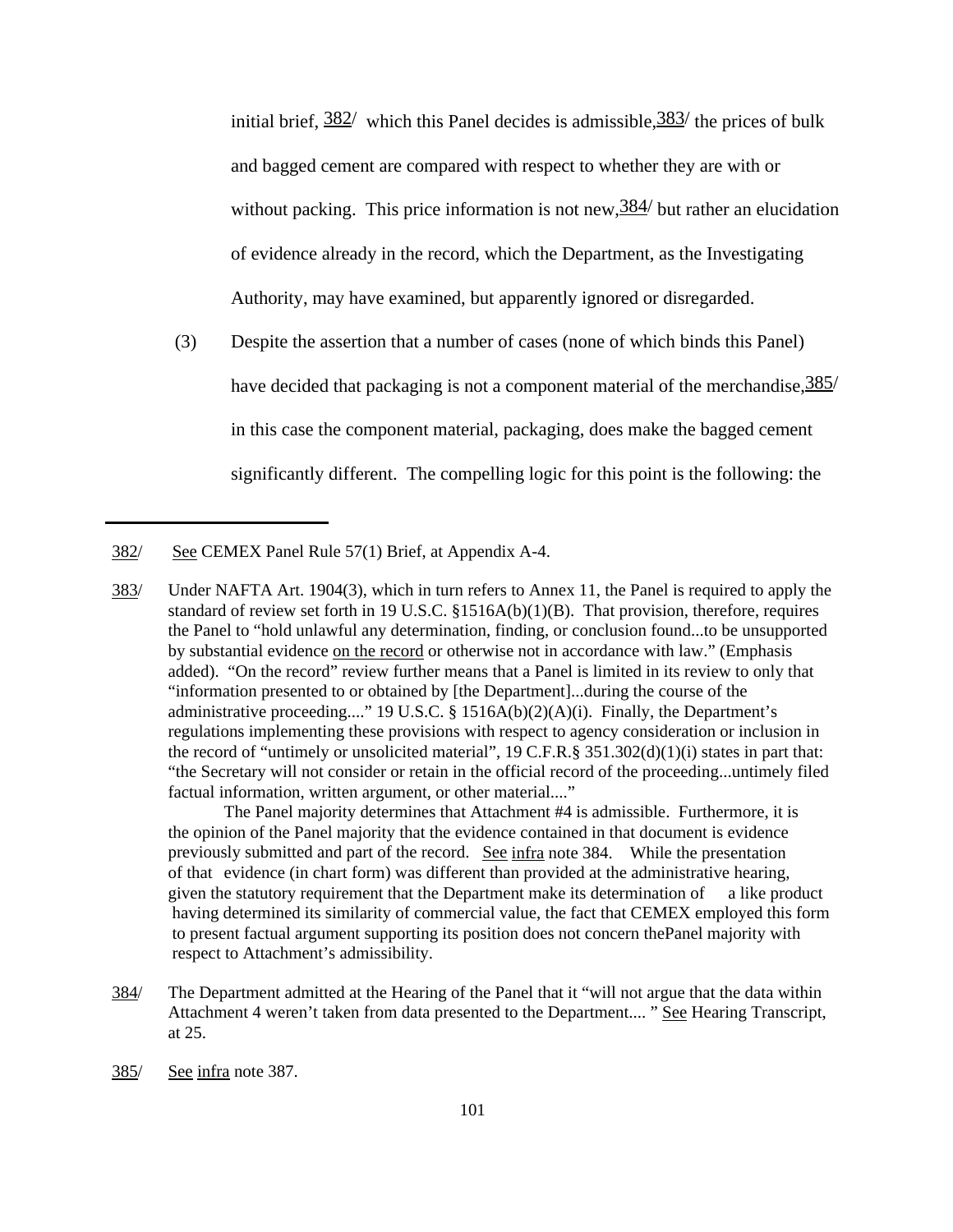term "merchandise", used in §1677(16) to describe "foreign like product", is commercially significant. "Merchandise" is a thing to be sold, and for that purpose, packaging could be of substantial relevance. Although it is obvious that cement Type I, as either bulk or bagged, is the same "thing" or the same product, it is not the same "merchandise." According to the evidence in the record, Type I bagged is not the same "merchandise" because of the purposes for which it is used, the clients and the prices of bagged cement are different from those of Type I bulk cement. Simply stated, one might argue that if a purchaser of Type I bulk cement received from the vendor Type I bagged cement, he/she could refuse that merchandise as non-conforming merchandise.386/

Moreover the Department's statement that cement Type I bulk or bagged is the same merchandise, and the explanation that packaging does not alter the product are not consistent with its determination (*Final Results,* 62 Fed. Reg. 17165) to make a difmer adjustment for packaging387/. According to Commerce Regulations (C.F.R. 353.57(a)(1997)) Commerce "will make a reasonable allowance for differences in the physical characteristics of merchandise". Thus, when Commerce made the difmer adjustment, it was a recognition that packaging is a

<sup>386/</sup> See *e.g.*, UCC 2-314(2) indicating that goods are "merchantable" if they are not "adequately contained, packaged and labeled as the agreement may require."

<sup>387/</sup> In *Gray Portland Cement and Clinker from Japan*, 60 Fed. Reg. a 43763: "[T]here is no physical difference between the bagged and bulk cement sold in Japan"; *Fresh Cut Roses from Ecuador*, 60 Fed. Reg. at 7019, 7022 (1995): "packaging and presentation of roses in bunches and bouquets do not transform the roses"; *Red raspberries from Canada*, 50 Fed. Reg. 19768, 19771(1985): "[t]he product is identical whether packed in drums or pails". In these statements the essential is the same: the product is not altered by packaging; but when packaging is considered a physical characteristic of the merchandise, as it is when a difmer adjustment is made, then packaging is a distinguishing element and a component of a merchandise.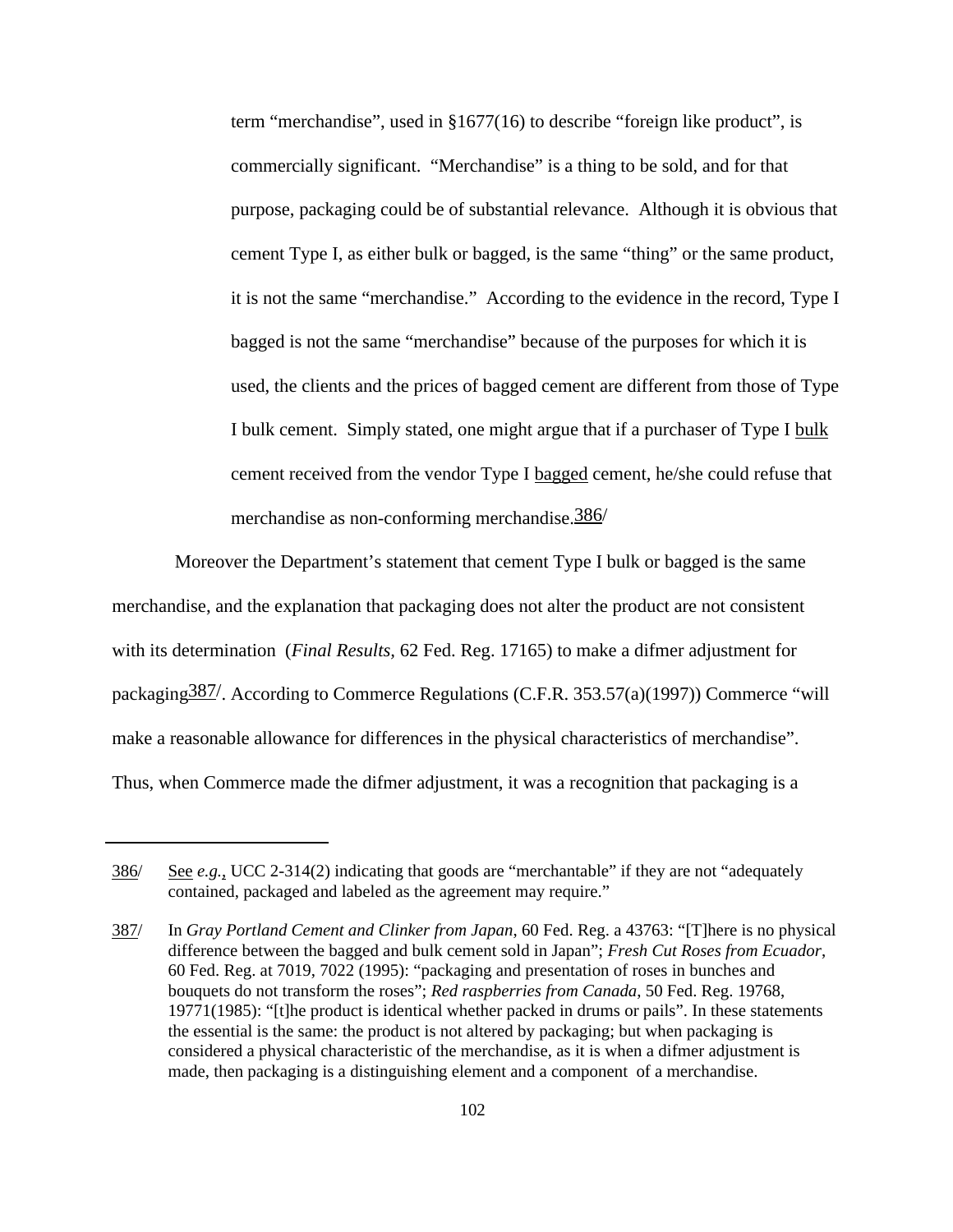physical characteristic of bagged cement which distinguishes it from bulk cement. Accordingly,the Department recognized bagged and bulk cement are different merchandises, although they are the same product. Thus, the administrative determinations cited by the Department are not relevant in this case to support its position that bulk and bagged cement are the same merchandise except for packaging.

Thus, in applying the statute properly given the evidence available on the record, the Panel finds that:

1. Bulk and bagged cement Type I are produced in the same country and by the same person as the subject merchandise Type II bulk cement.

2. Type I cement in bulk is similar in component materials and in the purposes for which it is used. Type I cement bagged is not so similar in material because it has packaging, nor is it similar in the purposes for which it is used within CEMEX's domestic level of trade. $\frac{388}{ }$ 

3. Type I cement bulk is closer in commercial value to Type II cement bulk than Type I cement bagged, since the price of the latter is higher by almost  $\langle \rangle$  >%.

This Panel majority, therefore, has no problem concluding, on the basis of the evidence in the record and according to 19 U.S.C.§1677(16), that the foreign like product in this case is Type I cement bulk, not bulk and bagged. In short, the Department's determination that foreign like product was Type I cement in general (both bagged and bulk) is not supported by the evidence in the record in which substantial differences between bagged and bulk cement were demonstrated. In addition, the Department's determination is not in accordance with law since

<sup>388/</sup> The record indicated that bagged is used for resale; bulk is used for construction or concrete production in the domestic market as well as in the U.S. market. See supra notes 326-333 and accompanying text.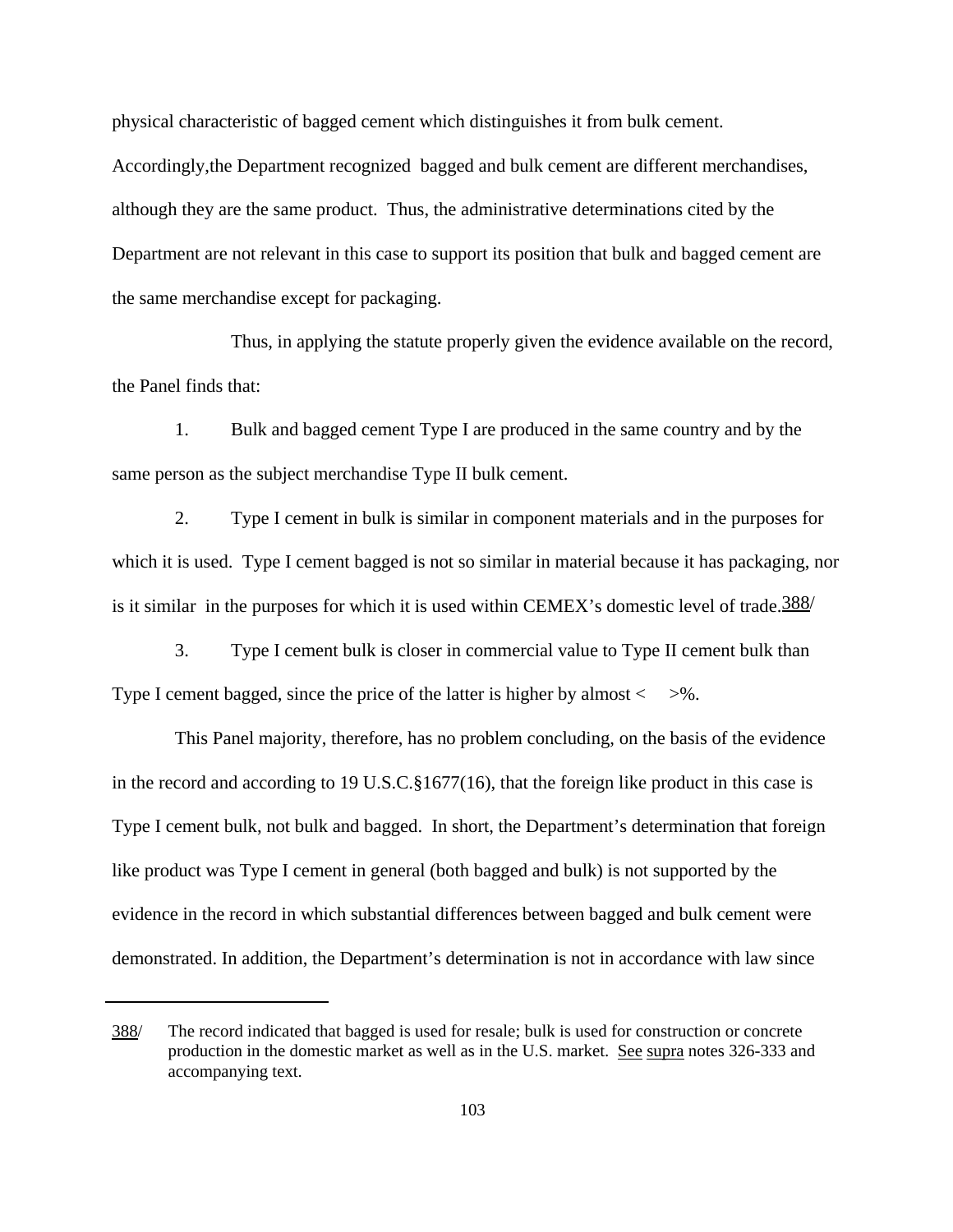two of the three statutory requirements are not met. The argument that both forms of Type I (bulk and bagged) are the "like product" is not persuasive as the statute, as demonstrated by earlier argument, requires consideration of other factors, specifically component materials, purposes and prices. Consequently, this issue is remanded to the Department so that it can recalculate NV on the basis of the price and sales of Type I cement bulk.  $\frac{389}{ }$ 

As a result of this Panel's decision that NV is remanded to the Department for its calculation on the basis of Type I cement *bulk*, several issues presented by CEMEX become moot and do not require our further consideration, or become partially affected by this decision: (1) the issue of whether the Department improperly failed to compare U.S. and home market sales made to th e same class of customers becomes moot,  $390/$  because the customers for bulk cement Type II (i.e . ready-mixers and final users) are the same as those for bulk cement Type I; (2) the issue of whether the Department's Final Results failed to deduct from NV verified freight expenses for Type I *bagged* cement becomes moot,  $\frac{391}{ }$  since bagged cement Type I is not being considered in the re-calculation of NV; (3) the issue of whether the Department improperly conducted the "arm's length" test  $\frac{392}{ }$  is partially affected, since it should now be applied with

<sup>389/</sup> Of course, it should be pointed out that Type I bulk cement satisfies the Department's regulations ( 19 C.F.R. 351.404(b)(2))because cement Type I bulk sales represent more than five percent of the U.S. sales of the subject merchandise. In the opinion of this Panel, it also allows for a more fair price comparison, consistent with the underlying purposes of the Uruguay Round Agreement and the U.S. implement law. See supra notes 308 and 310 and accompanying text.

<sup>390/</sup> See CEMEX Panel Rule 57(1)brief, at 72-77.

<sup>391/</sup> See CEMEX Panel Rule 57 (1) brief, at 77-87.

<sup>392/</sup> See CEMEX Panel Rule 57(1) brief, at 88-92.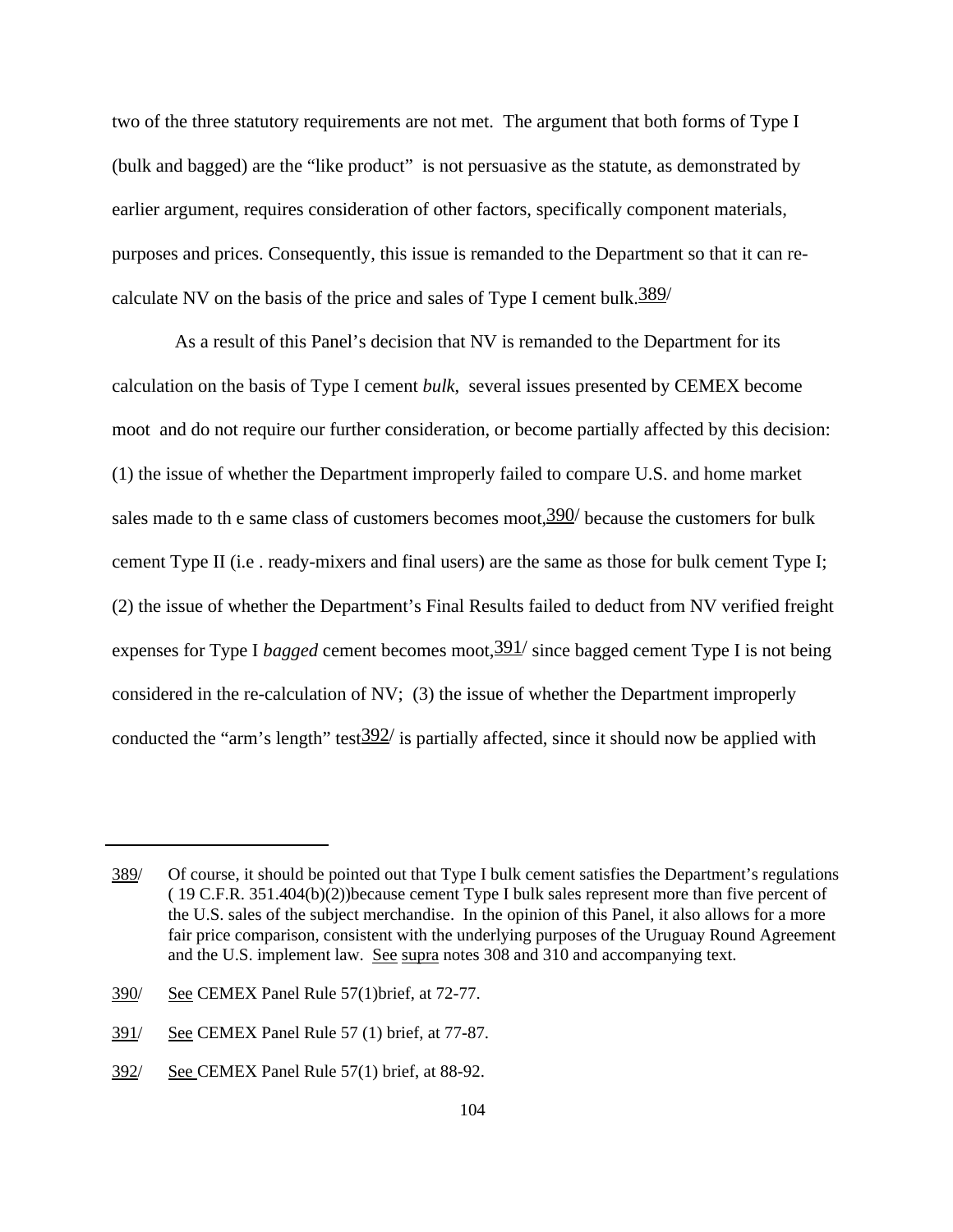respect to customers of bulk cement without regard to customers of bagged cement;  $\frac{393}{\text{and}}$  the

packaging adjustment to NV made by the Department  $394/$  is now unnecessary. As noted,

Panelist Endsley dissents from each of these conclusions.

## **IV.D.1.b ARM'S LENGTH**

# **WHETHER THE DEPARTMENT'S APPLICATION OF THE "ARM'S LENGTH" TEST IN CONNECTION WITH SALES TO THE AFFILIATED PURFCHASERS WAS SUPPORTED BY SUBSTANTIAL EVIDENCE ON THE RECORD AND WAS OTHERWISE IN ACCORDANCE WITH LAW.**

The Department's Regulation, 19 C.F.R. & 351.403(c), provides that:

"*Sales to an affiliated party.* If an exporter or producer sold the foreign like product to an affiliated party, the Secretary may calculate normal value based on that sale only if it is satisfied that the price is comparable to the price at which the exporter or producer sold the foreign like product to a person who is not affiliated with the seller."

In addition, the Preamble to Commerce's Final Rules (to section 351.403) states:

*Arm's length test*. The Department's current policy is to treat prices to an affiliated purchaser as "arm's length" prices if the prices to affiliated purchasers are on average at least 99.5 percent of the prices charged to unaffiliated purchasers...

The Department agrees that a proper comparison focuses on the comparability of prices charged to affiliated or unaffiliated purchasers. However, the Department also agrees it should take into account differences in levels of trade, quantities, and other factors that affect price. For example, in comparing prices charged to affiliated and unaffiliated purchasers, we would attempt to make comparisons on the basis of sales made at the same level of trade.

<sup>393/</sup> See infra at Part IV.D.1.b.

<sup>394/</sup> See Fin. Res., at 17,165.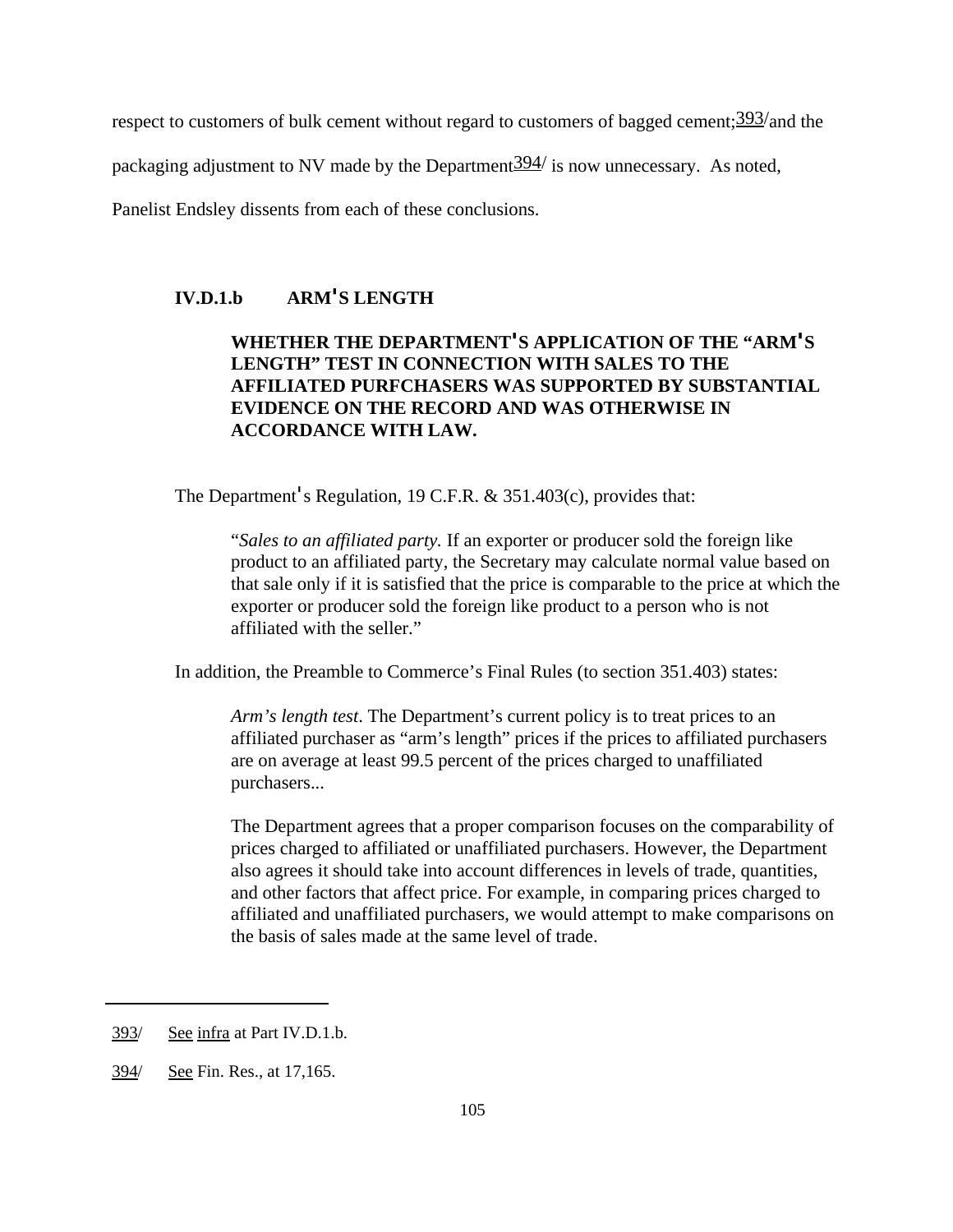#### **1. Arguments of the Participants**

#### *Final Results*

In the Final Results, the Department determined that there is only one level of trade within the domestic market, and that "comparing by discreet channel of distribution or customer category is not warranted."395/

## *CEMEX*

CEMEX asserts that it has three customer categories: distributors, end users and ready mixers, and that prices are different for each category. CEMEX has only affiliated ready mixers. Therefore to make a fair comparison between prices to affiliated and unaffiliated customers, the Department should compare prices to affiliated ready mixers with prices to unaffiliated ready mixers. Instead, the Department compared prices to affiliated ready mixers with an average of prices to all kinds of non affiliated customers. This methodology gives distorted results, as prices to distributors are higher than prices to end users or ready mixers.

CEMEX argues that the methodology employed by the Department in this case is contrary to law as it is against the Department's past administrative practice, in which customer categories were taken in account. This practice is condensed in the Preamble to the Department's Final Rules which indicates that the Department "should take into account... other factors that affect price," such as customer categories. It also cites two cases: *Certain Pasta From Italy* (1996), which states "it is appropriate to use customer categories in our arm's length test," and *Certain Hot-Rolled Carbon Steel Products from France* (1993), in which the Department took into account customer categories in applying its arm's length test.

<sup>395/</sup> Fin. Res., 62 Fed. Reg., at 17169.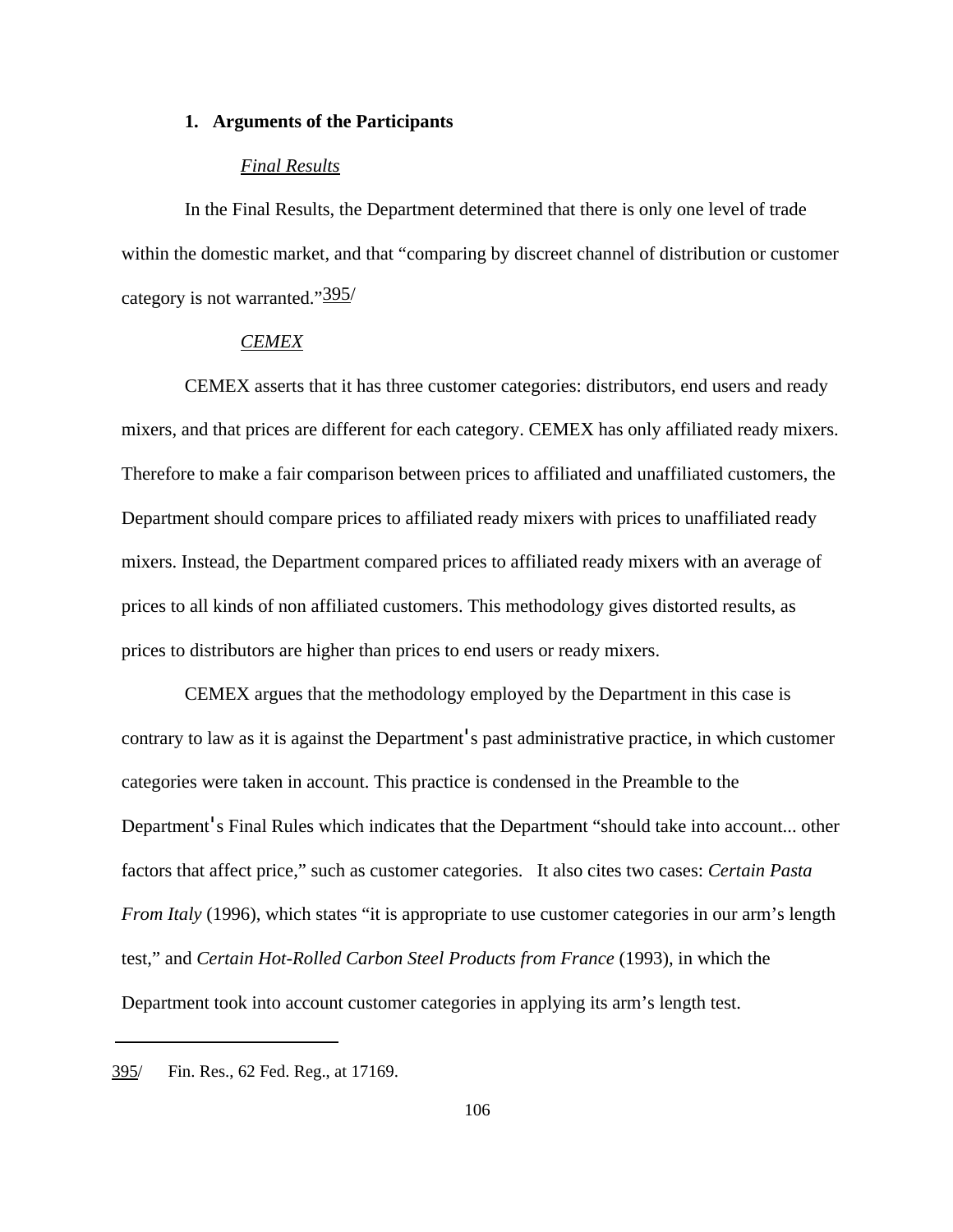#### *The Department*

The Department asserts that as a consequence of the arm's length test, only 6.92% of the sales to affiliated purchasers were disregarded. In addition, the case *Certain Pasta from Italy396/* is a LTFV investigation, which has a different methodology than the administrative reviews. The case *Certain Hot-Rolled Carbon Steel from France397/* was resolved under the pre-URAA law, according to which the level of trade was considered by customer categories; under the post URAA law, level of trade is determined by selling activities.

The information that CEMEX provides about price differences according to customer categories, as in Exhibit 5 of its brief, should not be considered because it is not in the administrative record.398/

#### **2. Discussion and Decision of the Panel**

There is no prescription binding the Department to consider customer categories in the arm's length test. The Preamble of the Department's Final Rules does not prescribe the methodology preferred by CEMEX. The two cases cited have no persuasive authority in that sense.

On the other hand, the distorted results that the methodology employed by the Department could give, are minimized once the foreign like product is cement Type I bulk. This cement product is sold in very limited quantities to distributors. Therefore the prices to

<sup>396/</sup> 61 Fed. Reg. 30326 (1996).

<sup>397/</sup> 58 Fed. Reg. 37,125 (1993).

<sup>398/</sup> In its Reply brief, CEMEX asserts that the information in Exhibit 5 is in the record; it is based on the computerized sales listing provided by Cemex.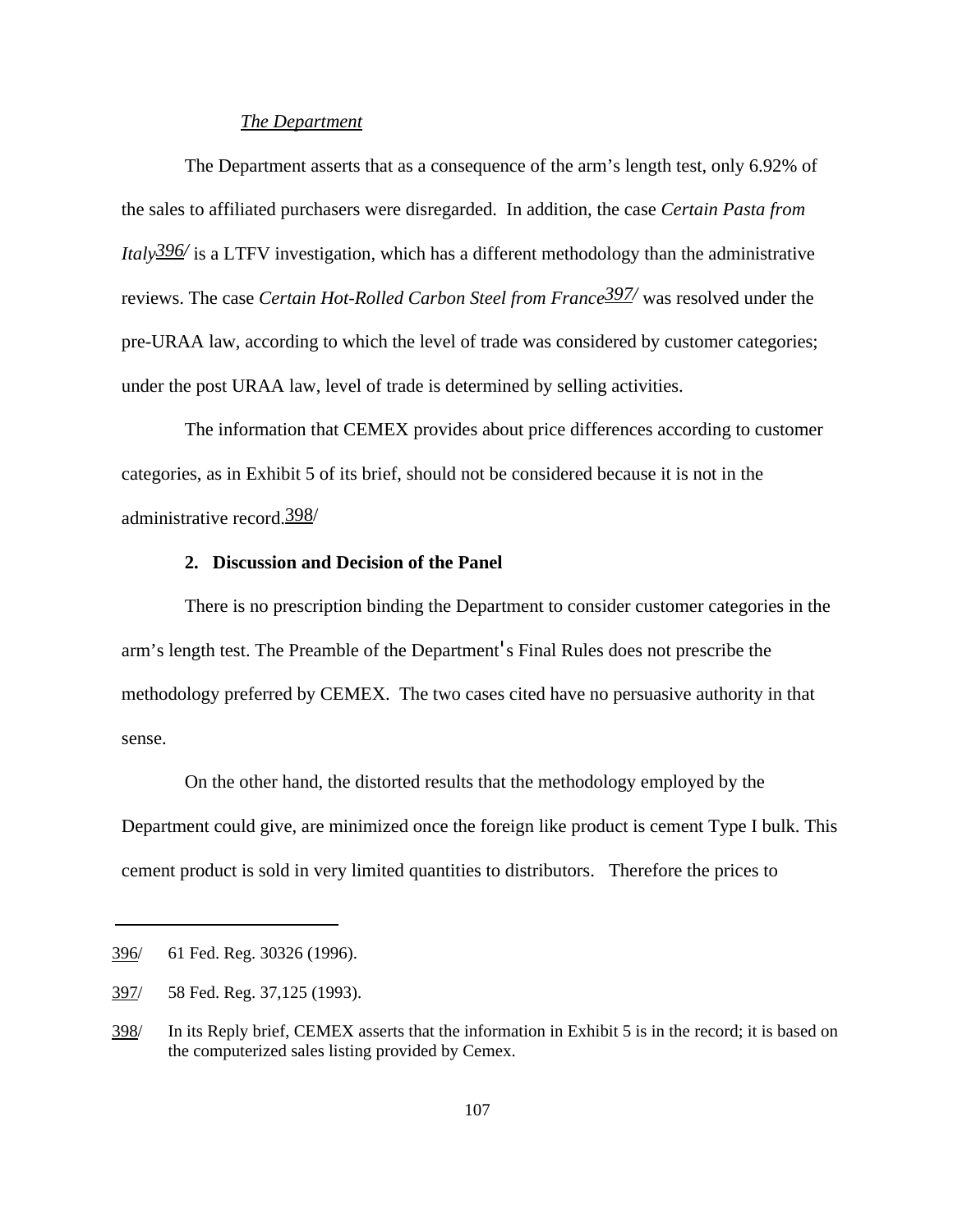affiliated ready mixers are compared mainly with prices to non-affiliated ready mixers and end users, and the differences of prices between these categories are minimal.

The Panel confirms as in accordance with law the methodology employed by the Department in its arm's length test, without regard to customer categories.

## **IV.D.2 CEP OFFSET**

# **WHETHER THE DEPARTMENT'S DENIAL OF A CONSTRUCTED EXPORT PRICE (CEP) OFFSET TO CEMEX AND CDC WAS SUPPORTED BY SUBSTANTIAL EVIDENCE AND WAS OTHERWISE IN ACCORDANCE WITH LAW**

#### **1**. **Introduction**

The antidumping statute, 19 U.S.C. § 1677b(a)(1)(B), after requiring that "a fair comparison ... be made between the export price or constructed export price and normal value" states that NV shall be the price at which the "foreign like product" is first sold for consumption in the exporting country (i) in the usual commercial quantities, (ii) in the ordinary course of trade, and (iii) "*to the extent practicable, at the same level of trade as the export price or constructed export price*...."399/ Thus, to the extent practicable, the Department will calculate NV based on sales at the same level of trade as the U.S. sale. However, if the Department is unable to find sales in the comparison market at the same level of trade as the U.S. sale, it will consider sales at different levels of trade, and *may* adjust NV to account for the difference in

 $399/$  19 U.S.C. § 1677b(a)(1)(B). Emphasis added. As stated by the Department in the Preliminary Results, "to the extent practicable, the Department will calculate NV based on sales at the same level of trade as the U.S. sale. When the Department is unable to find sale(s) in the comparison market at the same level of trade as the U.S. sale(s), the Department may compare sales in the U.S. and foreign markets at a different level of trade." Prel. Res., 61 Fed. Reg. at 51680.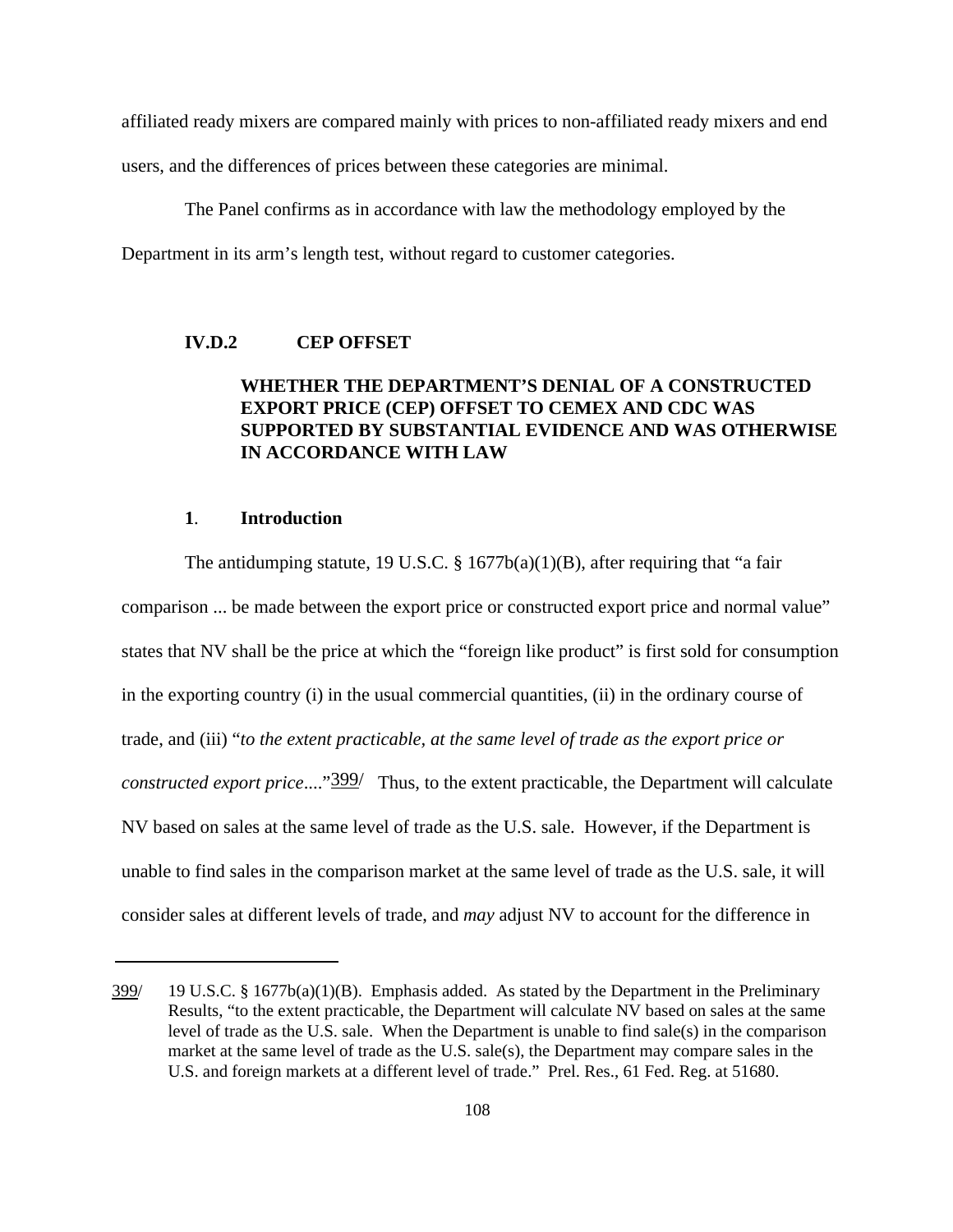levels of trade between the two markets. $\frac{400}{ }$  Under Paragraph (A) of 19 U.S.C. §

1677b(a)(7), such adjustments may take the form of either a *Level of Trade adjustment*, if two

basic conditions are met, or under Paragraph (B), a *CEP Offset adjustment*, subject to the

limitations set out in that provision. Before either adjustment may be taken, however, the

Department must find that levels of trade do differ—if it finds that levels of trade do not differ,

or if finds that it is able to compare sales at the same level of trade, the Department will not

make either a Level of Trade or a CEP Offset adjustment.401/

The statute governing Level of Trade and CEP Offset adjustments, 19 U.S.C. §

 $1677b(a)(7)$ , is complex and therefore is quoted in full below:

#### **Additional adjustments (A) Level of trade**

The price described in paragraph (1)(B) shall also be increased or decreased to make due allowance for any difference (or lack thereof) between the export price or constructed export price and the price described in paragraph (1)(B) (other than a difference for which allowance is otherwise made under this section) that is shown to be wholly or partly due to a difference in level of trade between the export price or constructed export price and normal value, if the difference in level of trade—

- (i) involves the performance of different selling activities; and
- (ii) is demonstrated to affect price comparability, based on a pattern of consistent price differences between sales at different levels of trade in the country in which normal value is determined.

In a case described in the preceding sentence, the amount of the adjustment shall be based on the price differences between the two levels of trade in the country in which normal value is determined.

#### **(B) Constructed export price offset**

When normal value is established at a level of trade which constitutes a more advanced stage of distribution than the level of trade of the constructed export price, but the data available do not provide an appropriate basis to determine under Paragraph

<sup>400/</sup> See the Department's February 14, 1996 Supplemental Questionnaire at 2. This introduction to the relevant law is derived from the statute, the regulations, 19 C.F.R. § 351.412, and the convenient summary contained in the SAA, at 159-161.

<sup>401/</sup> SAA, at 159.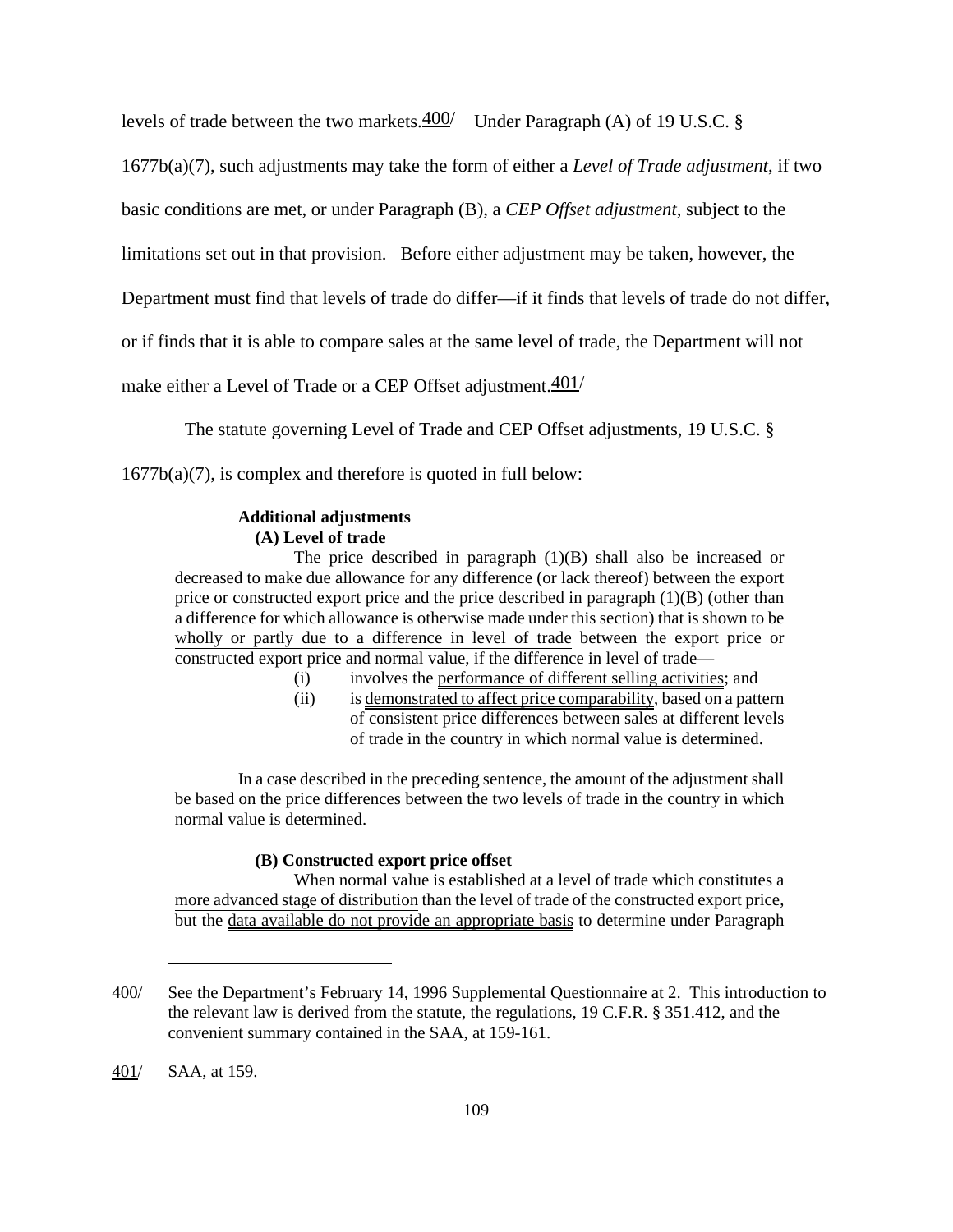b(A)(ii) a level of trade adjustment, normal value shall be reduced by the amount of indirect selling expenses incurred in the country in which normal value is determined on sales of the foreign like product but not more than the amount of such expenses for which a deduction is made under section  $1766a(d)(1)(D)$  of this title. (Emphasis added)

Thus, in situations where the Department concludes that the U.S. and foreign markets cannot be compared at the same level of trade, Paragraph (A) of the statute permits the Department to adjust NV to account for any differences in prices that are demonstrated to be attributable to differences in the level of trade of the comparison sales in each market. This adjustment may either increase or decrease  $N_{\text{V}} = \frac{402}{1}$  It should be emphasized that the Department may grant a Level of Trade adjustment under the statute only where: (1) there *is* a difference in the level of trade, measured by the difference between the *actual selling functions* performed by the sellers at the different levels of trade in the two markets, and (2) such difference *affects price comparability*.403/ Thus, in terms of analysis, the Department first looks to the question whether there are in fact different levels of trade based on the performance of different selling activities. If the levels of trade do not prove to be different, no level of trade adjustment will be made. If the levels of trade are determined to be different, then the Department will look to the question whether the data establish that there is a pattern of price differences. Again, if such a "pattern of price differences" cannot be established, no Level of

<sup>402/</sup> Under the regulations, 19 C.F.R. § 351.412(c)(1)(iii), the Department must identify the level of trade for the "foreign like product" by using for NV "the starting price or constructed value." For the "subject merchandise," in the case of CEP, the Department must use "the starting price, as adjusted under section 772(d) of the Act." See 19 C.F.R. § 351.412(c)(1)(ii). The adjustments to the starting price for CEP sales, as set forth in 19 U.S.C.  $\S$  1677a(d)(1), include: (1) commissions for selling the subject merchandise in the United States; (2) direct selling expenses (including credit expenses) attributable to U.S. economic activity; and (3) all indirect selling expenses attributable to U.S. economic activity.

<sup>403/</sup> Id., at 159.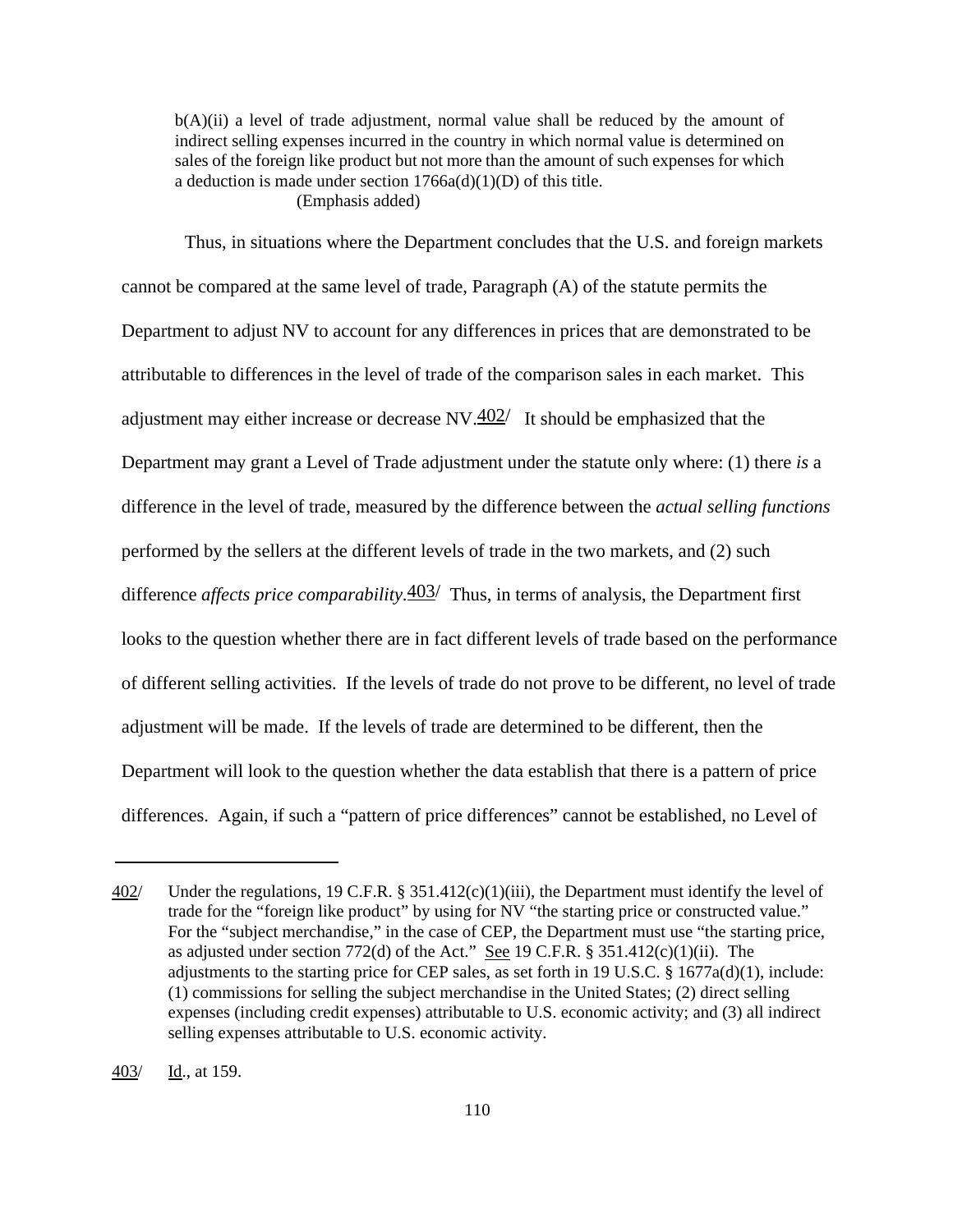Trade adjustment will be granted.  $404/$ 

Under Paragraph (B) of the statute, 19 U.S.C. § 1677b(a)(7)(B), the Department will make a CEP Offset adjustment only if different levels of trade are established (once again by measuring differences in selling functions in the home and U.S. markets), $\frac{405}{ }$  but "the data" available do not provide an appropriate basis" for determining a Level of Trade adjustment. Thus, if the Department is unable to ascertain a consistent pattern of price differences or if other situations occur that limit the data available for analysis,  $\frac{406}{ }$  the CEP Offset adjustment may still be allowed in lieu of a Level of Trade adjustment, although the CEP Offset will be "capped" at the amount of indirect expenses deducted from CEP under 19 U.S. C. §  $1677(d)(1)(D)$ . However, another requirement of availability of the CEP Offset is that the NV must be established at a level of trade "more remote" from the factory than the level of trade of the CEP, meaning that the Level of Trade adjustment, if it had been granted, would have resulted in a *reduction* of the NV.407/

Finally, as with all adjustments, the respondent bears the burden of establishing entitlement to either the Level of Trade or CEP Offset adjustments, by furnishing sufficient

<sup>404/</sup> Id., at 160.

<sup>405/</sup> As in the case of the Level of Trade adjustment, the Department's initial inquiry regarding the availability of a CEP Offset is whether there are in fact differences in the level of trade between the U.S. and home markets, measured by the difference in actual selling functions carried on in the two markets.

<sup>406/</sup> Id., at 160-61.

<sup>407/</sup> Id., at 161.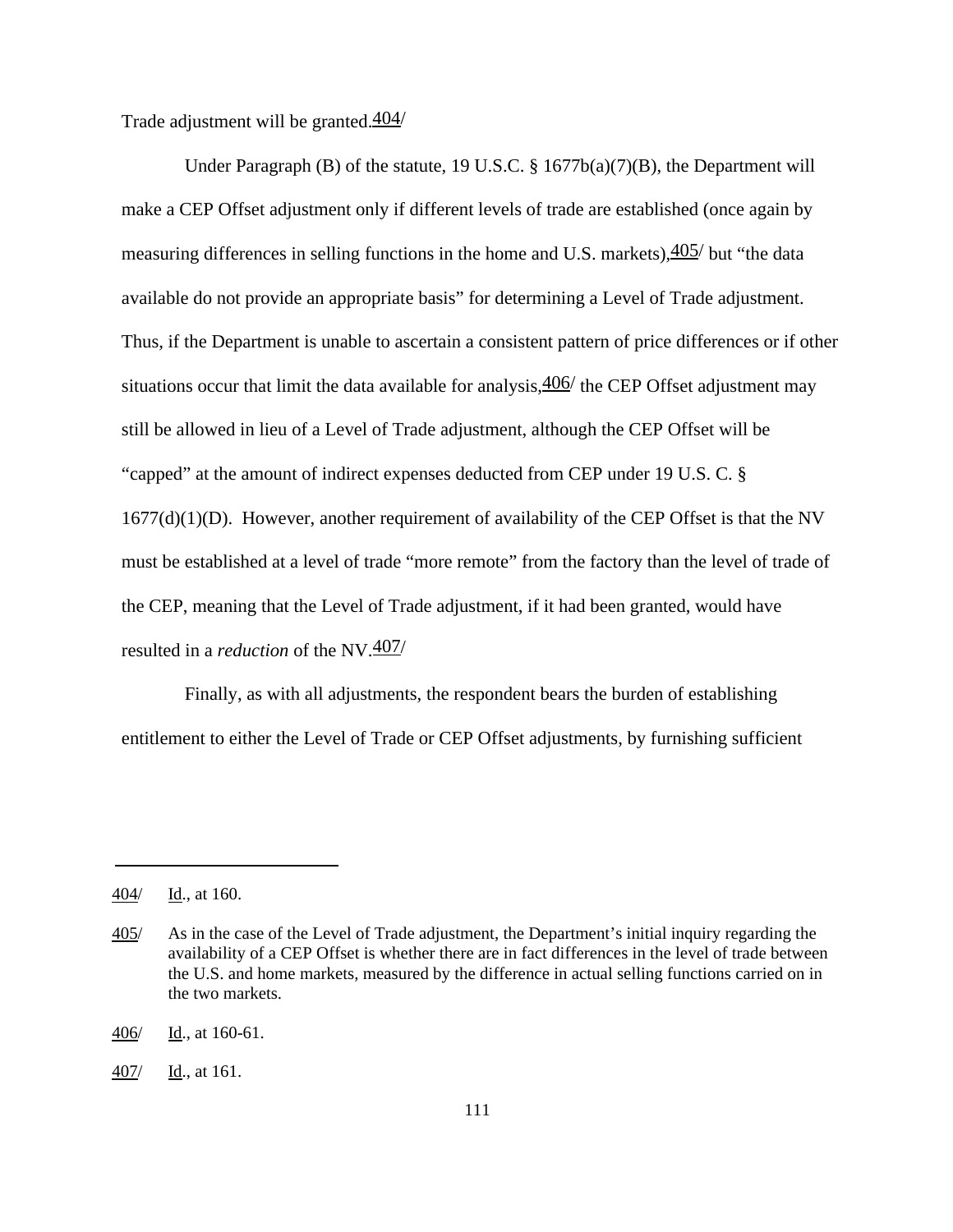information to the Department that demonstrates the appropriateness of such adjustment.  $\frac{408}{ }$ 

In its Preliminary Results, the Department summarized the requirements for the

allowance of a Level of Trade adjustment:

In accordance with section  $773(a)(7)(A)$  of the Act, if we compare sales at one level of trade to NV sales at a different level of trade, the Department will adjust the NV to account for the difference in level of trade if two conditions are met. First, there must be differences between the actual selling functions performed by the seller at the level of trade of the U.S. sales and the level of trade of the NV sale. Second, the difference must affect price comparability as evidenced by a pattern of consistent price differences between sales at the different levels of trade in the market in which NV is determined. Prel. Res., 61 Fed. Reg. at 51680

With respect to CEP sales, the Department also stated:

When CEP is applicable, section  $773(a)(7)(B)$  of the Act establishes the procedures for making a CEP offset when (1) NV is at a more advanced level of trade, and (2) the data available does not provide an appropriate basis for a level of trade adjustment.

Based upon CEMEX's and CDC's responses to the Department's original Sections A,

B and C questionnaire and to its February 14, 1996 supplemental questionnaire (related to level

of trade comparisons and adjustments), the Department concluded that the information

furnished by CEMEX "was not sufficient to establish that the home market sales used to

determine normal value were at a different level of trade than its sales in the United States....

We examined the selling functions performed for each alleged level of trade and found that the

selling functions provided by CEMEX were the same for both. Therefore, we determined that

the two types of sales did not constitute different levels of trade." $\frac{409}{ }$ 

<sup>408/</sup> Id., at 161.

<sup>409/</sup> Prel. Res., 61 Fed. Reg. at 51680.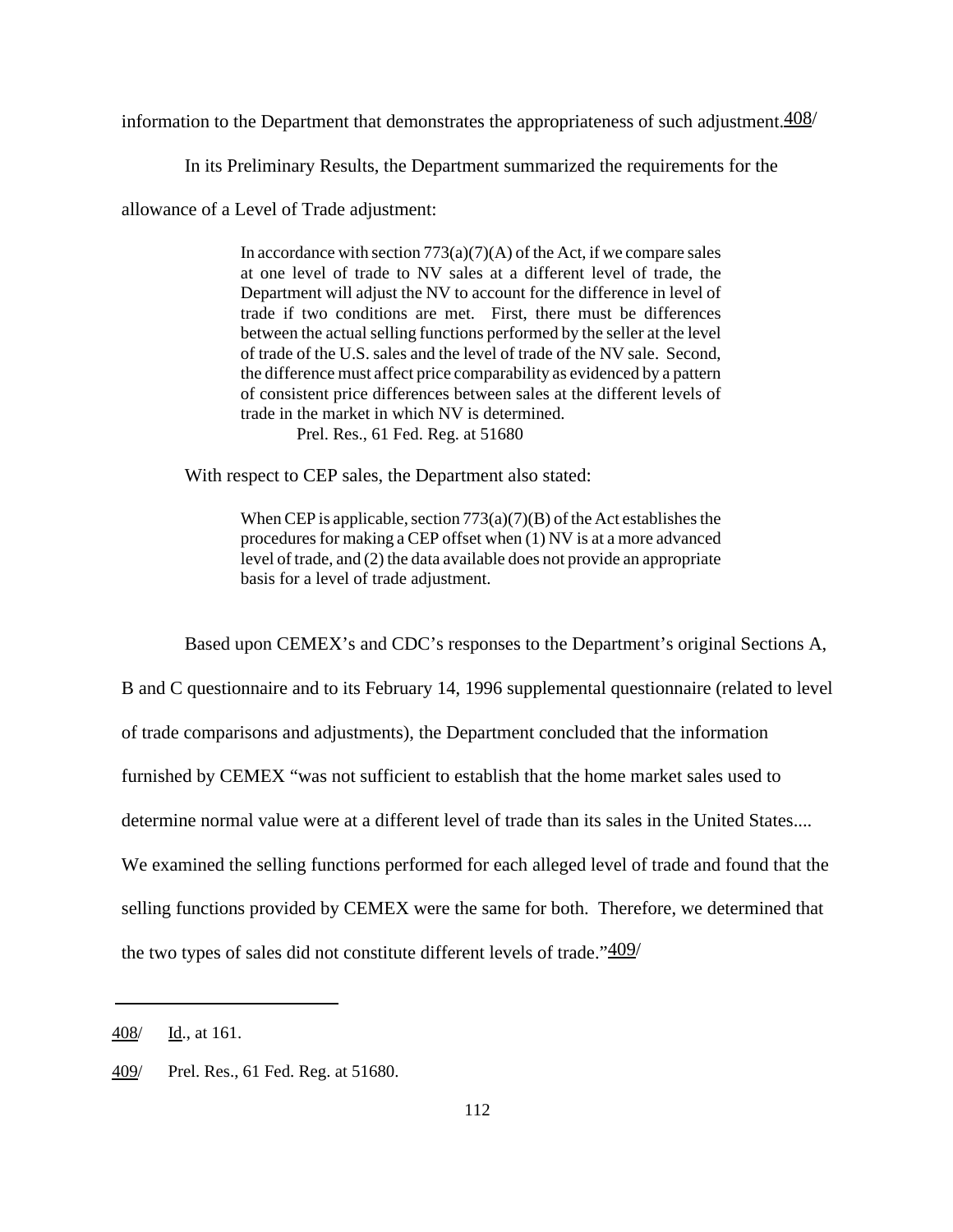With respect to CDC's claim for a CEP Offset adjustment, the Department similarly found that "the [verified] selling functions performed by CDC to end-users in the home market and by Rio Grande Portland Cement Company [RGPCC] in the U.S., after the CEP deductions, were sufficiently similar to consider them to be at the same level of trade." $\frac{410}{ }$ 

In its Final Results, the Department undertook a much more extensive analysis of the issues, based on the arguments of the parties and otherwise. The Department initially noted that the NV level of trade is that of the starting price in the home market whereas, for both EP and CEP, the relevant transaction for level of trade is the sale from the exporter to the importer. $411/$  To determine whether home market sales are at a different level of trade than U.S. sales, the Department indicated that it examines "whether the home market sales are at different stages in the marketing process than the U.S. sales." $412/$  The Department then emphasized the importance of differences in selling functions to the analysis:

> Different levels of trade necessarily involve differences in selling functions, but differences in selling functions, even substantial ones, are not alone sufficient to establish a difference in the level of trade. A different level of trade is characterized by purchasers at different places

<sup>410/</sup> Id.

<sup>411/</sup> Fin. Res., 62 Fed. Reg. at 17156. The Department noted that while the starting price for CEP is that of a subsequent resale to an unaffiliated buyer, under the statute, CEP is calculated "by removing from the first resale to an independent U.S. customer the expenses specified in section 772(d) of the Tariff Act and the profit associated with these expenses." Id. The Department then observed that "[b]ecause the expenses deducted under section 772(d) represent selling activities in the United States, the deduction of these expenses normally yields a different level of trade for the CEP than for the later resale."

<sup>412/</sup> Id. The Department went on to indicate that it reviews and compares "the distribution systems in the home market and U.S. export markets, including selling functions, class of customer, and the extent and level of selling expenses for each claimed level of trade," noting that claimed customer categories such as "distributor," "OEM," or "wholesaler" are useful in that they describe levels of trade but, without substantiation, such categories "are insufficient to establish that a claimed level of trade is valid." Id.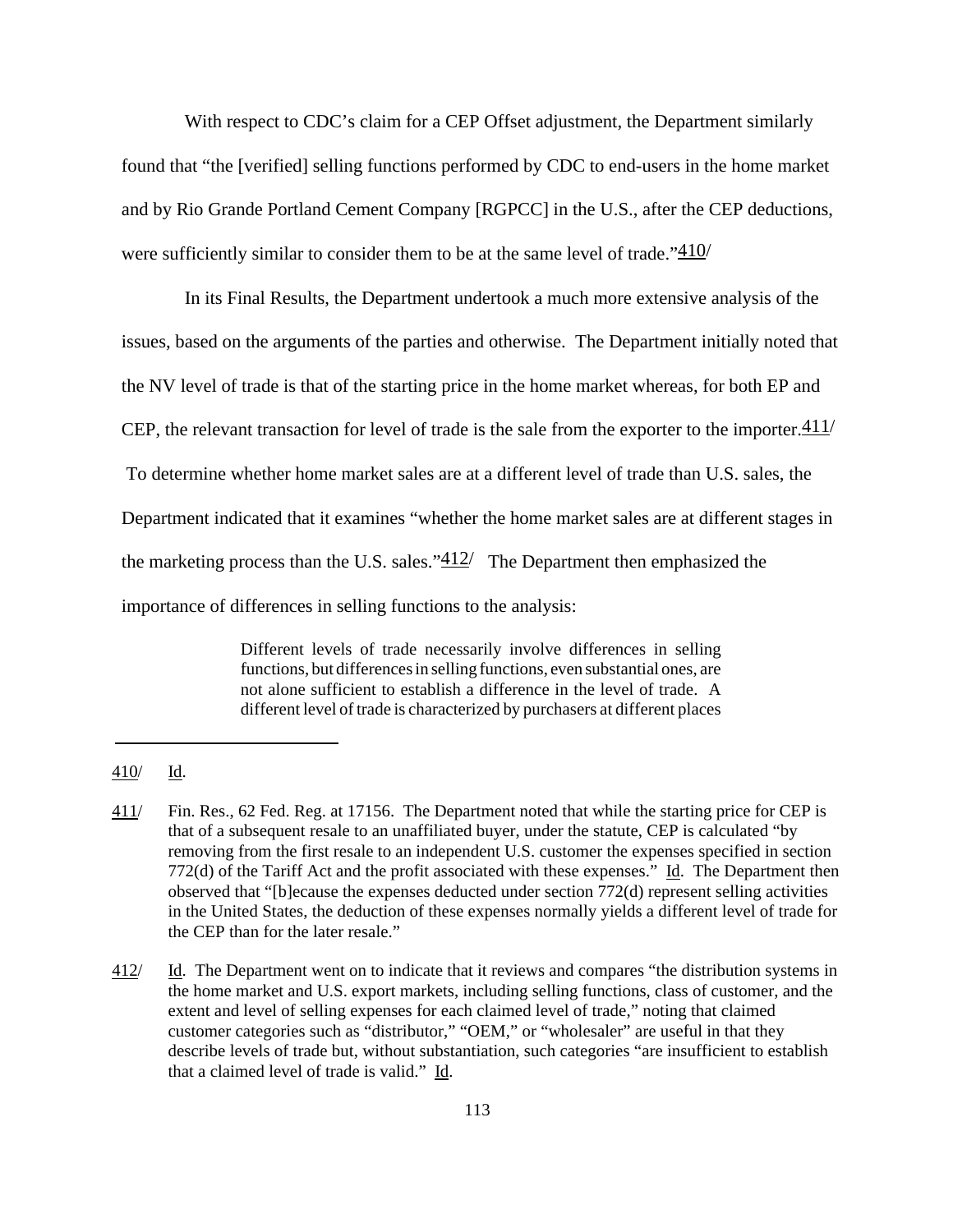in the chain of distribution and sellers performing qualitatively or quantitatively different functions in selling to them.  $413/$ 

As it did in the Preliminary Results, the Department then noted that it will allow a Level of Trade adjustment only "if [an established] difference in level of trade affects price comparability" or will grant a CEP Offset adjustment to NV "if it is compared to U.S. sales at a different level of trade, provided the normal value is more remote from the factory than the CEP sales, and we are unable to determine whether the difference in levels of trade between CEP and NV affects the comparability of their prices." $414/$ 

Based upon this recitation of the law, the Department then appeared to draw two

general conclusions concerning the data furnished by CEMEX and CDC in their questionnaire

responses. First, raising an issue not raised in the Preliminary Results, the Department

indicated that:

[W]e were unable to utilize the analysis submitted by the respondent (CEMEX andCDC)(due to the fact that it reported the selling functions performed by the producer/exporter to the unaffiliated purchaser in the home market, as compared to the selling functions performed by the related reseller to the unaffiliated purchaser in the U.S. market.  $415/$ 

The second general conclusion reached by the Department was that of the selling functions

performed by CEMEX and CDC to its customers in the home market, as reported in the variables

<sup>413/</sup> Id.

<sup>414/</sup> Id. The Department goes on to note that the CEP Offset will be "the lower of the: (1) Indirect selling expenses on the home market sale; or (2) indirect selling expenses deducted from the starting price used to calculate CEP." Fin. Res., 62 Fed. Reg. at 17156-57.

<sup>415/</sup> Id., at 17157. As to this point, the Department goes on to state that the statute directs it to determine NV at the level of trade of the CEP sales, reflecting any CEP deductions under section 772(d) of the Act, in effect, a price exclusive of those selling expenses and profit associated with economic activities in the United States. Id.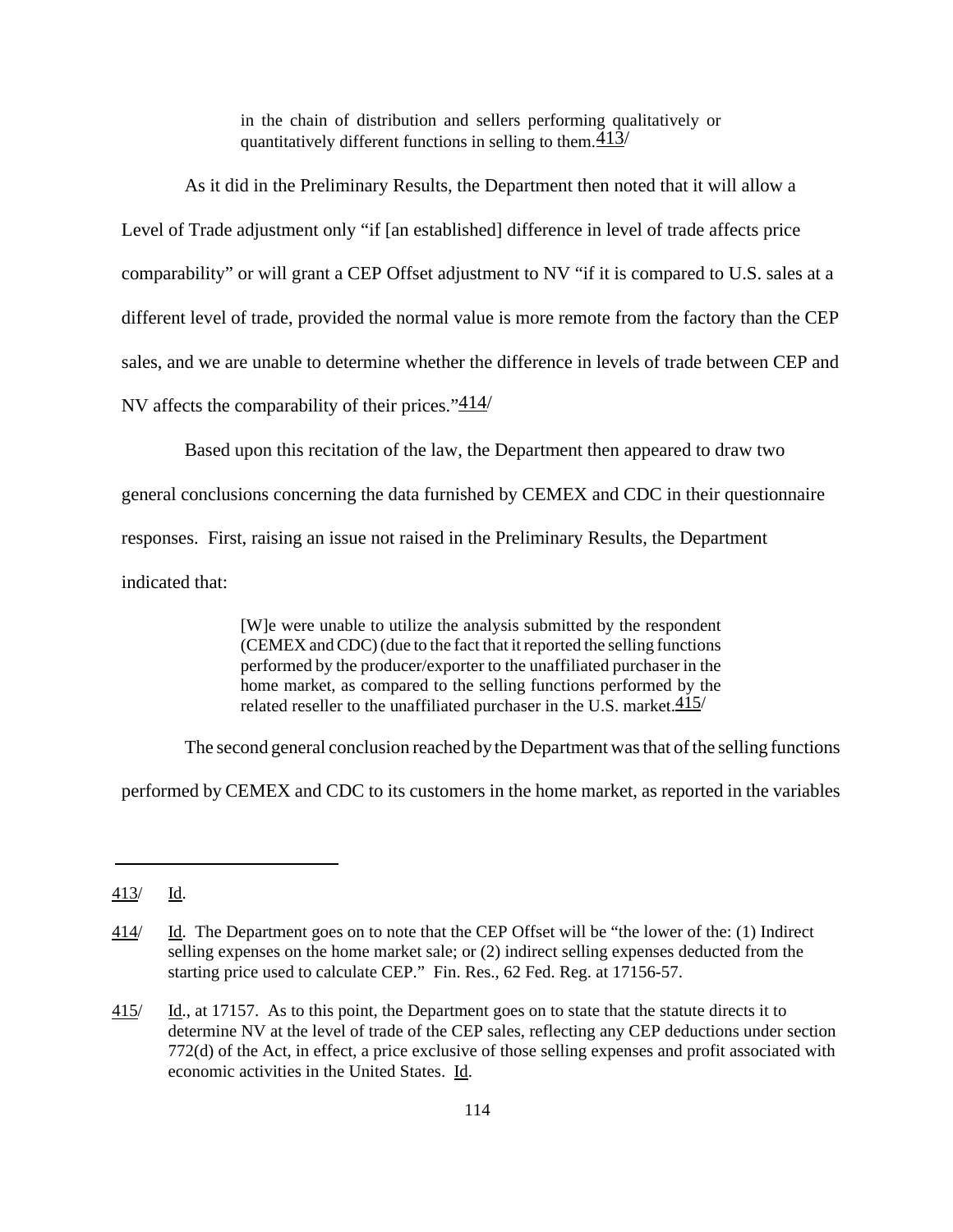INVCARH, INDIRSH, and DISWARH, and the selling functions performed byCEMEX andCDC on its sales to its affiliated reseller in the United States, as reported in the variables DINVCARH, DINDIRSU, and DISWARU, and none of these were "sufficient to warrant a separate LOT."416/

 For purposes of this conclusion, the Department indicated that it found the following selling functions and activities to occur in relation to CEMEX's and CDC's sales of cement in both markets: (1) inventory maintenance, (2) presale warehousing, and (3) other indirect selling expenses.417/

Focusing specifically on CEMEX, the Department first rejected CEMEX's argument that there were two levels of trade in the home market and two levels of trade in the U.S. market: "We found that there is one stage of marketing—sales of cement shipped to end-users and ready mixers in bulk and bagged form." $\frac{418}{ }$  Since all of CEMEX's sales were reported on a CEP basis, the Department then examined the record evidence and determined that:

> [T]he CEP sales reflect certain selling functions such as inventory maintenance, pre-sale warehouse expenses, and indirect selling expenses incurred in the home market for the U.S. sale. As explained above, these same selling functions are also reflected in CEMEX's home market sales to end-users and ready-mixers. Therefore, the selling functions performed for CEMEX's CEP sales are not sufficiently different from those performed for CEMEX's home market sales to consider CEP sales and home market sales to be at a different level of trade.... Therefore, we have determined that there are no differences in levels of trade and neither a Level of Trade adjustment

418/ Id.

<sup>416/</sup> Id. CEMEX reported inventory maintenance costs in the data fields INVCARH and DINVCARU, pre-sale warehousing in the fields DISWARH and DISWARU, and other indirect selling expenses in the fields INDIRSH and DINDIRSU. See Department Panel Rule 57(2) brief, at 163 note 112.

<sup>417/</sup> Id.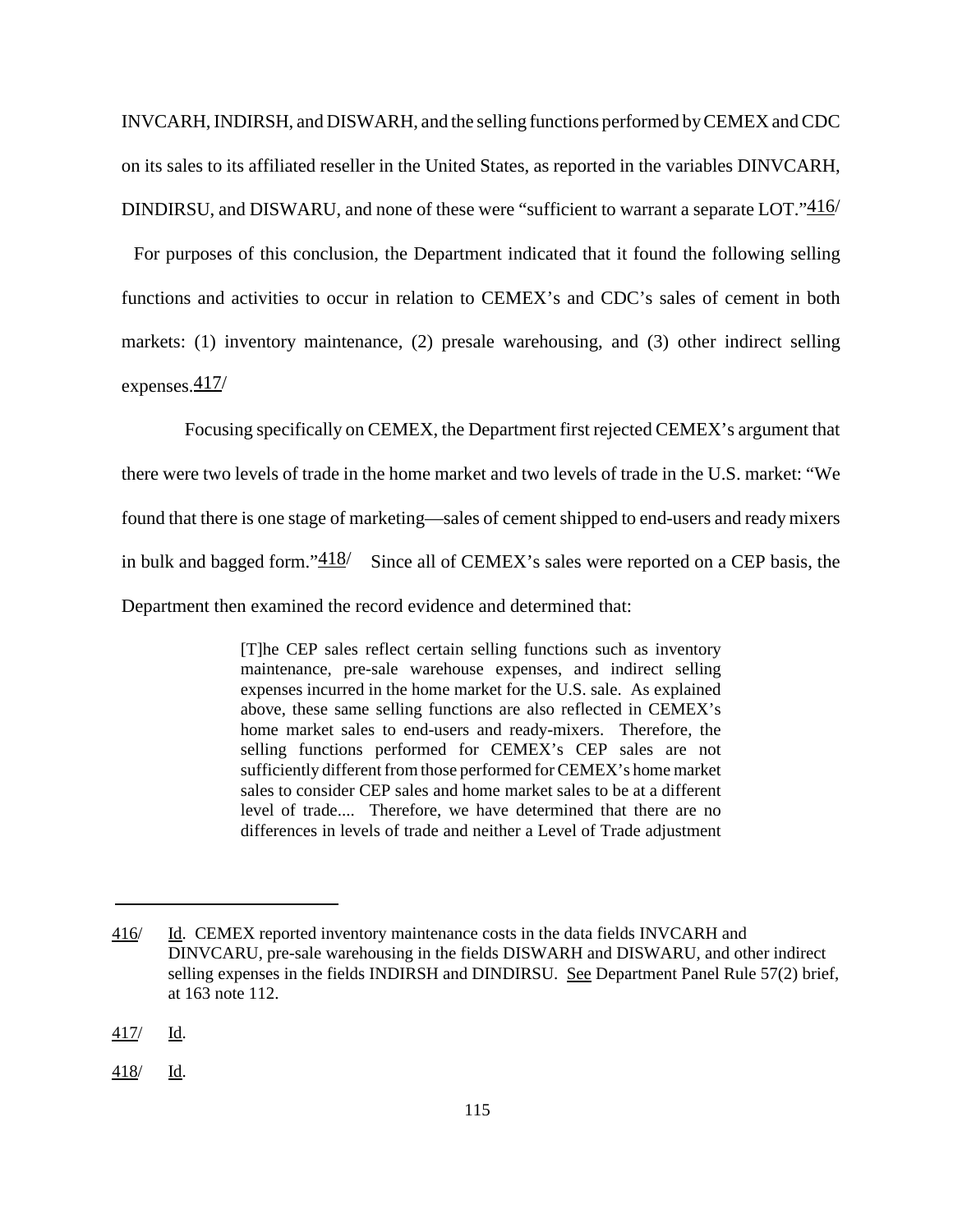nor a CEP offset was warranted in the instant review." $419/$ 

With respect to CDC, the Department similarly found that there was only one level of trade in the home and U.S. markets and that the selling functions performed in the two markets—inventory maintenance, pre-sale warehouse expenses, and indirect selling expenses—were the same in both markets. Thus, since there were no differences in the levels of trade in the two markets, neither a Level of Trade adjustment nor a CEP Offset adjustment was warranted.420/

## **2. Arguments of the Participants**

#### *Cemex*

In its Panel Rule 57(1) brief, CEMEX informs the Panel that it had claimed a CEP Offset adjustment to NV because its NV level of trade (the sale by CEMEX to its unaffiliated home market customers) was at a more advanced level of trade and included more selling functions and activities than the CEP level of trade (the sale from CEMEX to its affiliated U.S. reseller, Sunbelt Cement, Inc.("Sunbelt")). $\frac{421}{}$  Indeed, the selling activities undertaken by CEMEX on its home market sales, but not incurred on its U.S. sales to Sunbelt "included customer freight and delivery services (other than the payment of actual freight expenses), advertising and sales promotion, inventory maintenance at distribution terminals, and other sales support and services including sales personnel, technical service personnel, order

<sup>419/</sup> Id.

<sup>420/</sup> Id., at 17157-58.

<sup>421/</sup> CEMEX Panel Rule 57(1) brief, at 66.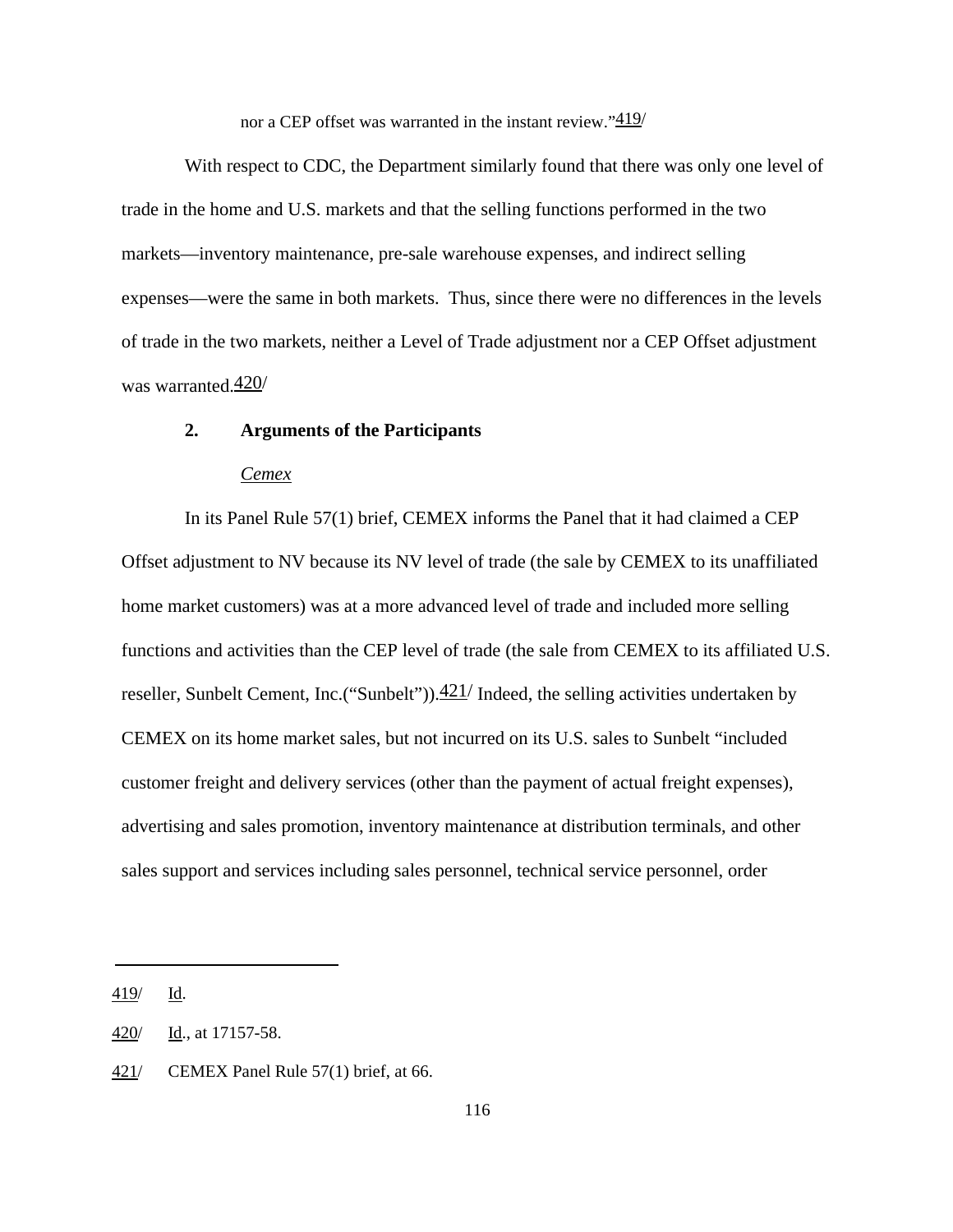processing personnel, and credit personnel." $422/$  Although noting that the selling functions performed generally in the two markets were similar (with the exception of market research done in the home market but not in the U.S. market), when the necessary deductions made pursuant to 19 U.S.C. § 1677 $d(d)(1)$  are taken into account, the home market level of trade was "far more advanced than the CEP level of trade." $423/$  In addition, CEMEX argues that since there was "no level of trade comparable to the CEP level of trade ... in the home market," it was impossible to quantify any price differential between the NV level of trade and the non-existent CEP level of trade in the home market, satisfying both of the requirements for a CEP Offset adjustment.424/

CEMEX criticizes the Final Results, arguing that the Department's CEP Offset analysis was "incorrectly limited" to those expenses which were incurred in both the home and U.S. markets, and failed to determine whether the home market level of trade was more advanced than the CEP level of trade, containing "substantially different and greater selling functions and activities than the CEP level of trade." $425/$  CEMEX further criticizes the Department's analysis, stating that it "improperly compared broad categories of expense adjustments relevant to the CEP and home market levels of trade, rather than analyze the actual selling activities and selling functions of the two levels of trade." $\frac{426}{ }$  In addition, CEMEX criticizes the

<sup>422/</sup> Id.

<sup>423/</sup> Id., at 67.

<sup>424/</sup> Id.

<sup>425/</sup> Id., at 68.

<sup>426/</sup> Id., at 69. CEMEX goes on to say that "a similarity of incurred expenses in broadly defined (continued...)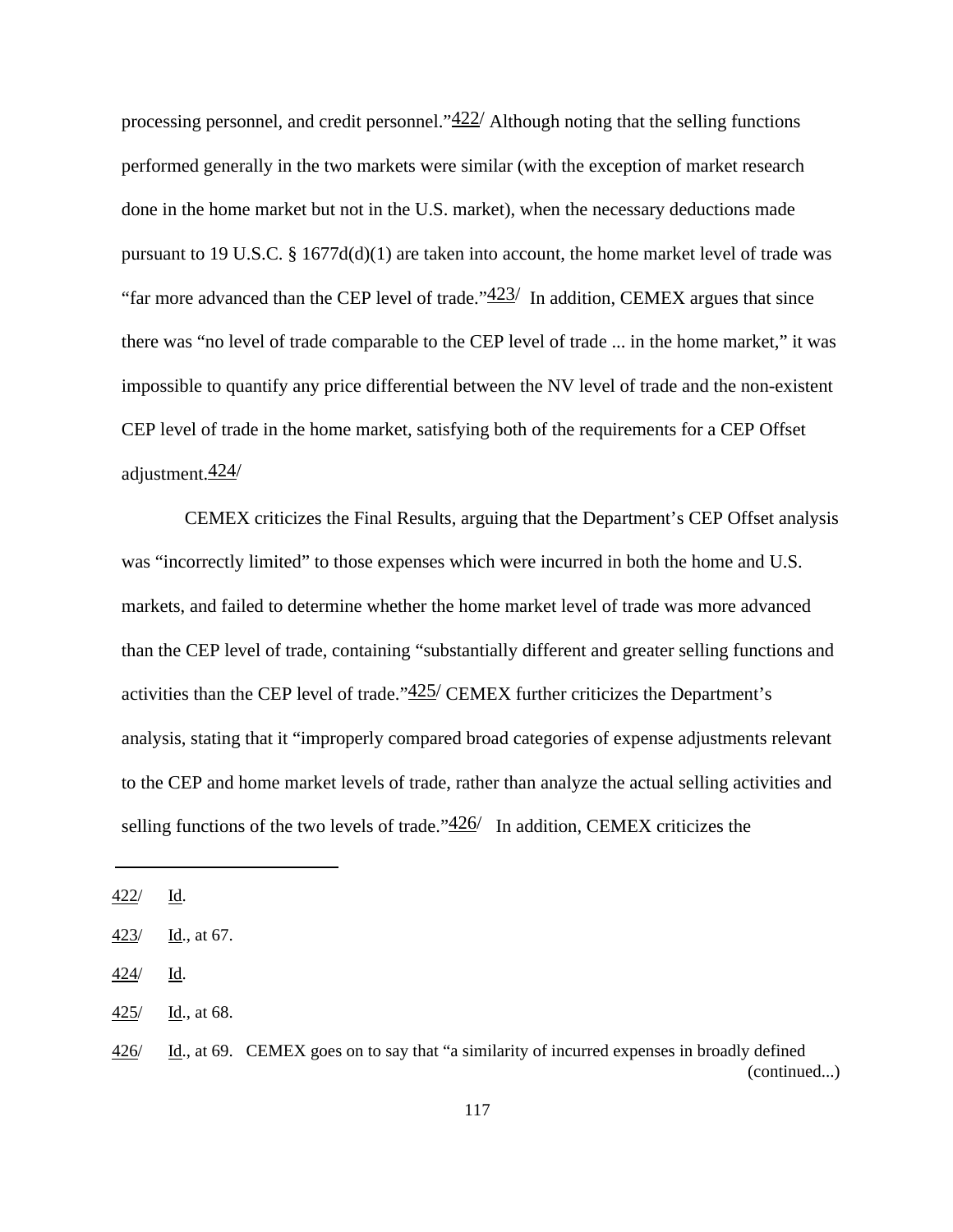Department's focus on expense fields (DINDIRSU, etc.) as opposed to analyzing individual selling functions and sales activities, information which CEMEX asserts that it provided to the Department in its various questionnaire responses.427/

CEMEX further avers that once the selling activities attributable to U.S. economic activity are taken out of consideration from the CEP level of trade, as required by 19 C.F.R. § 351.412(c)(ii), "it is apparent that the home market level of trade includes numerous selling functions attributable to market research, after sale services and warranties, technical advice, advertising and most expenses attributable to the domestic sales department (other than freight arrangement and invoicing and order support) that are not provided by CEMEX to the affiliated importer at the CEP level of trade." $\frac{428}{ }$ 

## *CDC*

CDC's Panel Rule 57(1) brief reviews the applicable law but also focuses on the Department conclusion in the Sixth Administrative Review that a CEP Offset adjustment was appropriate, arguing that the Department should have reached the same conclusion in the instant review.  $429$  CDC also asserts, however, that it "provided evidence ... in [questionnaire] responses and at verification that the selling functions that CDC provides in the home market are more extensive than the selling functions that it provides to its affiliated importer at the CEP

<sup>426/</sup> (...continued) expense fields cannot serve as a proxy for the required statutory and regulatory analysis of the stage of distribution and specific selling functions and activities incurred in each level of trade." Id., at 69-70.

<sup>427/</sup> Id., at 71.

<sup>428/</sup> Id.

<sup>429/</sup> CDC Panel Rule 57(1) brief, at 46.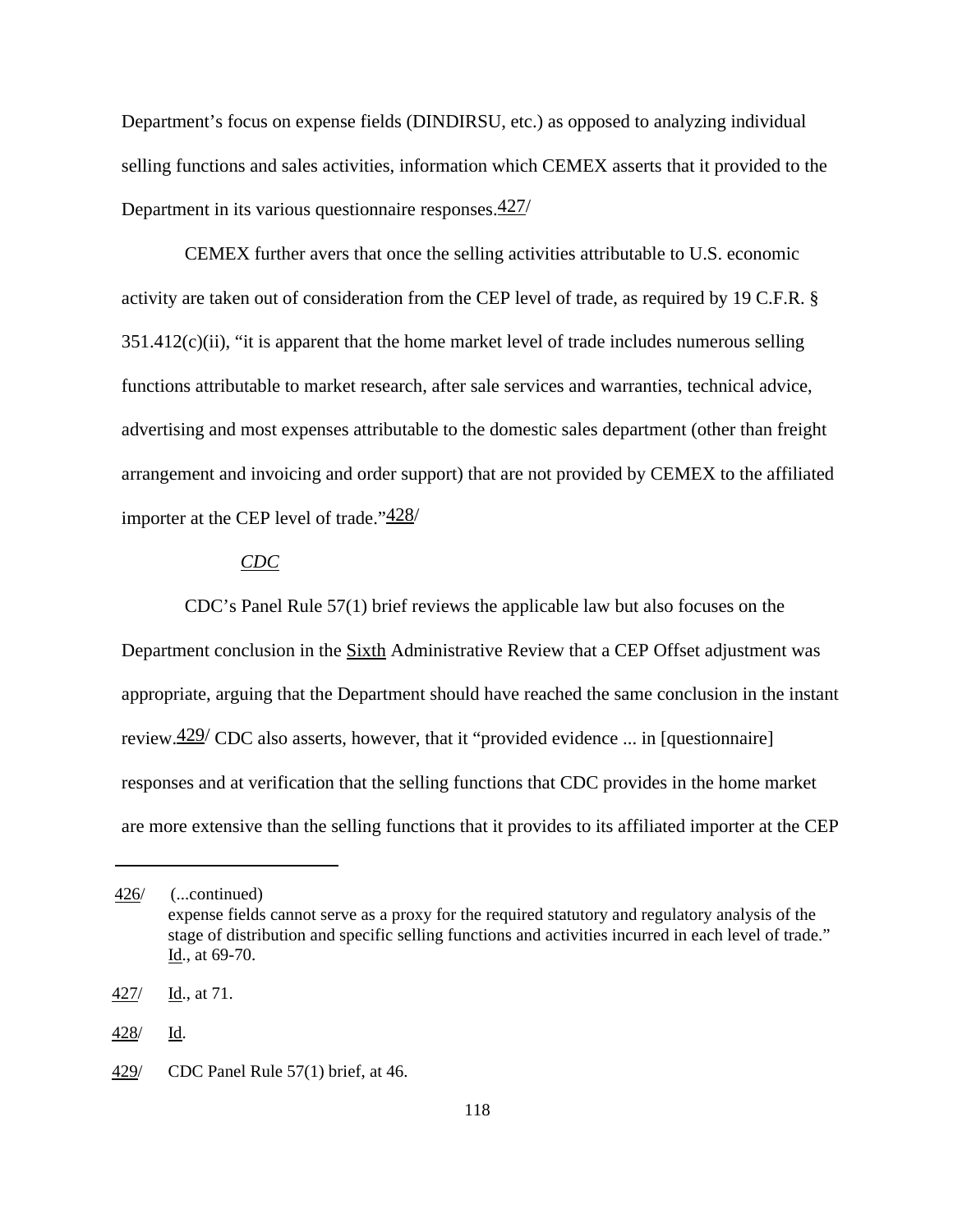level of trade in the U.S. (*i.e.*, excluding expenses associated with all functions and services performed by the importer to unaffiliated U.S. customers)." $430/$  As illustrated in the selling functions chart that CDC submitted to the Department in its March 15, 1996 questionnaire response, CDC states that "the majority of the selling functions performed in the home market were not performed for CEP sales in the U.S. market."431/

CDC further asserts that during the verification process it "explained that: (1) all of the [described] selling functions were performed by CDC in the home market; and (2) CDC did not perform such selling functions for the U.S. market." $\frac{432}{ }$  At verification, CDC provided the Department with a number of documents in support of this proposition. At the U.S. verification for RGPCC, similar documentation was provided confirming that CDC performed only "limited selling functions for sales to its affiliated importer RGPCC."433/

Based upon the evidence provided in questionnaire responses and at verification, CDC believes that it "established that it provided significantly more selling functions to its home market customers than to RGPCC, and that RGPCC, rather than CDC, provided these additional selling functions to unaffiliated U.S. customers."434/

<sup>430/</sup> Id., at 47.

<sup>431/</sup> Id. (Emphasis in original). CDC goes on to state that the selling functions performed in the home market and not in the United States "include market research, technical advice, advertising, customer approval, solicitation of orders/customer visits, sales promotion/discount programs, and computer/legal/accounting/business system development." Id., at 47-48.

 $\frac{432}{ }$  Id., at 48.

<sup>433/</sup> Id., at 49.

<sup>434/</sup> Id., at 50. CDC goes on to note that when the selling functions by RGPCC are excluded, "it is self-evidence that substantially more selling functions are performed in the home market than in (continued...)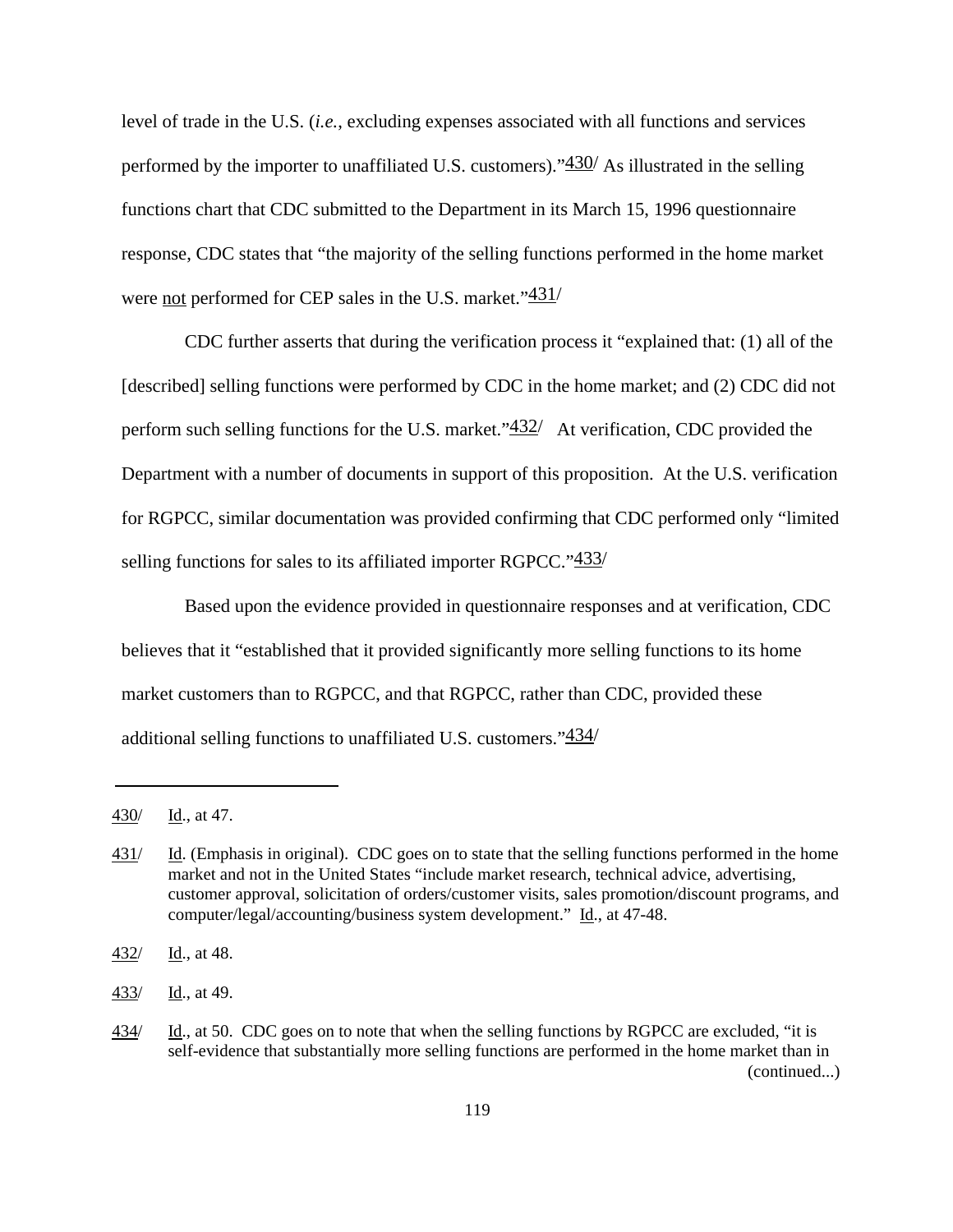### *Southern Tier*

In its Panel Rule 57(2) brief, Southern Tier first informs the Panel of the amendments to the statute made by the URAA, changing the old *automatic* ESP Offset adjustment to the new *conditional* CEP Offset adjustment, which is satisfied only if two statutory conditions are satisfied: (1) sales on which the calculation of NV is based must be at a different and more advanced level of trade than the sales on which the calculation of CEP is based, and (2) the available data do not provide an appropriate basis to determine a level of trade adjustment. $\frac{435}{ }$ Relatedly, Southern Tier cites the general, as well as specific statutory, rule that the burden is on the respondent to demonstrate that a CEP Offset adjustment is warranted. $\frac{436}{ }$  In particular, if a respondent does not demonstrate that its home market and CEP sales are at different levels of trade, the statute prohibits Commerce from making a CEP Offset adjustment. $\frac{437}{ }$ 

Southern Tier notes that to determine whether sales are made at different levels of trade, "the statute requires Commerce to analyze whether sales at the allegedly different levels of trade involve the performance of different selling functions." 438/ Certain differences are

437/ Id.

<sup>434/</sup> (...continued) the U.S. for CEP sales." Id.

<sup>435/</sup> Southern Tier Panel Rule 57(2) brief, at 65, *citing* 19 U.S.C. § 1677b(a)(7)(B).

<sup>436/</sup> Id., at 66, *citing* Stainless Steel Wire Rod From Sweden, 63 Fed. Reg. 40,449, 40,455 (1998) ("We note that, of necessity, the burden is on the respondent to demonstrate that its categorizations of [level of trade] are correct"); Antidumping Duties; Countervailing Duties; Final Rule, 62 Fed. Reg. 27,296, 27,370 (1997) ("Commerce will grant a CEP offset only where a respondent has succeeded in establishing that there is a difference in levels of trade");' Mechanical Transfer Presses from Japan, 61 Fed. Reg. 52,910, 52,915 (1996) ("the respondent bears the burden of demonstrating that such an offset is warranted").

<sup>438/</sup> Id., at 67, *citing* 19 U.S.C. § 1677b(a)(7)(A)(i).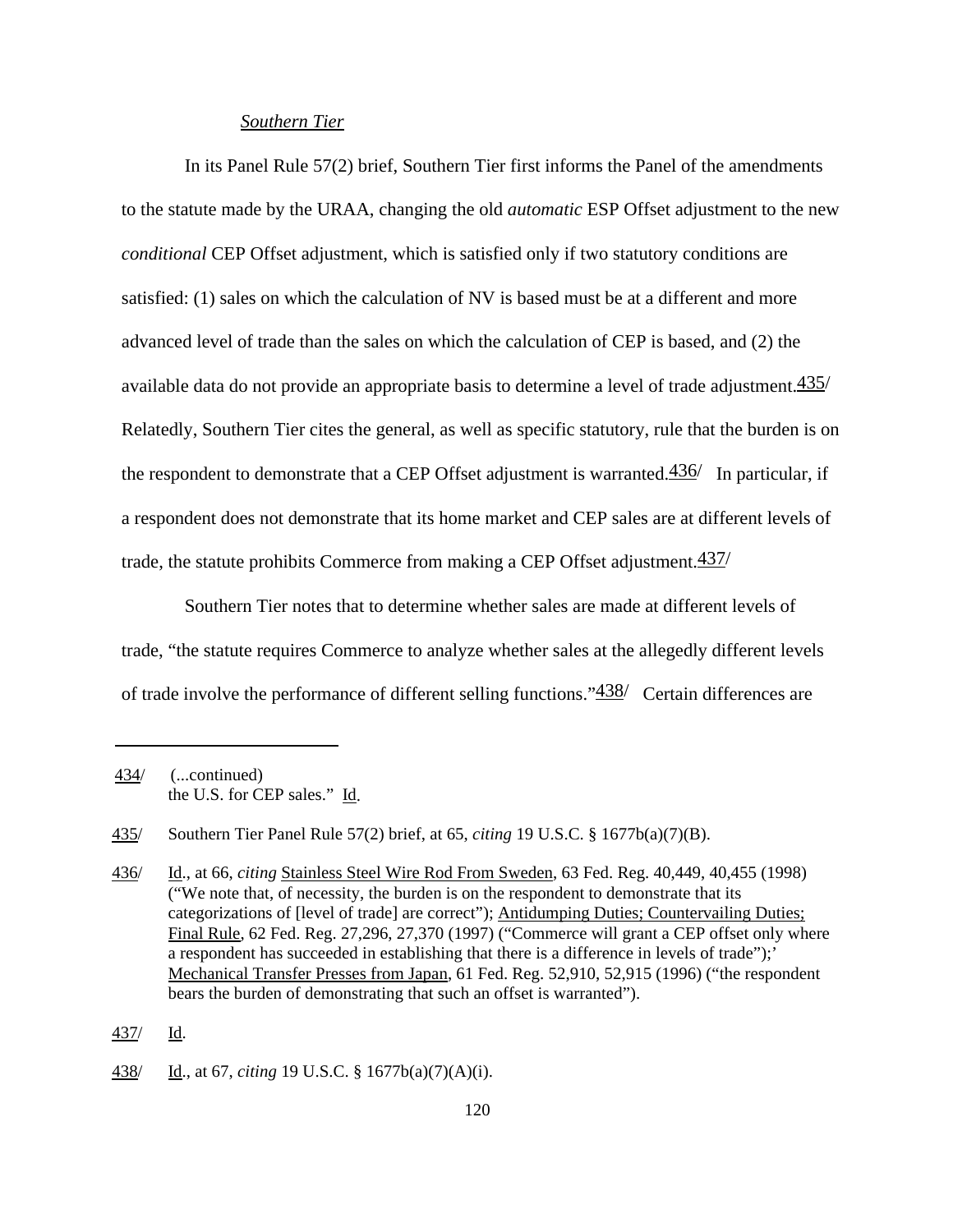not included in this analysis, however, as they are accounted for elsewhere in the statute. Thus, in identifying levels of trade, the Department "does not consider differences in movement expenses, packing expenses, or direct selling expenses for which normal value is otherwise adjusted to reflect differences in circumstances of sale."439/

Approving the language of the Final Results, Southern Tier asserts that before the Department may conclude that sales are at different levels of trade, it "must find both that (1) there are purchasers at different stages in the chain of distribution and (2) there are sellers performing [qualitatively or quantitatively] different functions in selling to those purchasers...."440/

Focusing on CEMEX's allegations, Southern Tier notes that the Department had expressly determined that CEMEX performed "largely the same" selling functions with respect to its home market sales and to its sales to Sunbelt, its U.S. subsidiary. $\frac{441}{ }$  Rejecting CEMEX's allegation that the Department failed to recognize information on the record supporting its claims of differences in selling functions between the CEP and home market levels of trade, Southern Tier asserts that "the record indicates that the selling functions performed in support of home market sales (reflected by the indirect selling expenses reported in the INDIRSH field) and sales to Sunbelt (reflected by the indirect selling expenses reported

<sup>439/</sup> Id.

<sup>440/</sup> Id., at 68.

 $\frac{441}{ }$  Id., at 69. Specifically, the Department determined that CEMEX performed pre-sale warehousing, inventory maintenance, and other indirect selling expenses in Mexico in support of both home market sales and sales to Sunbelt.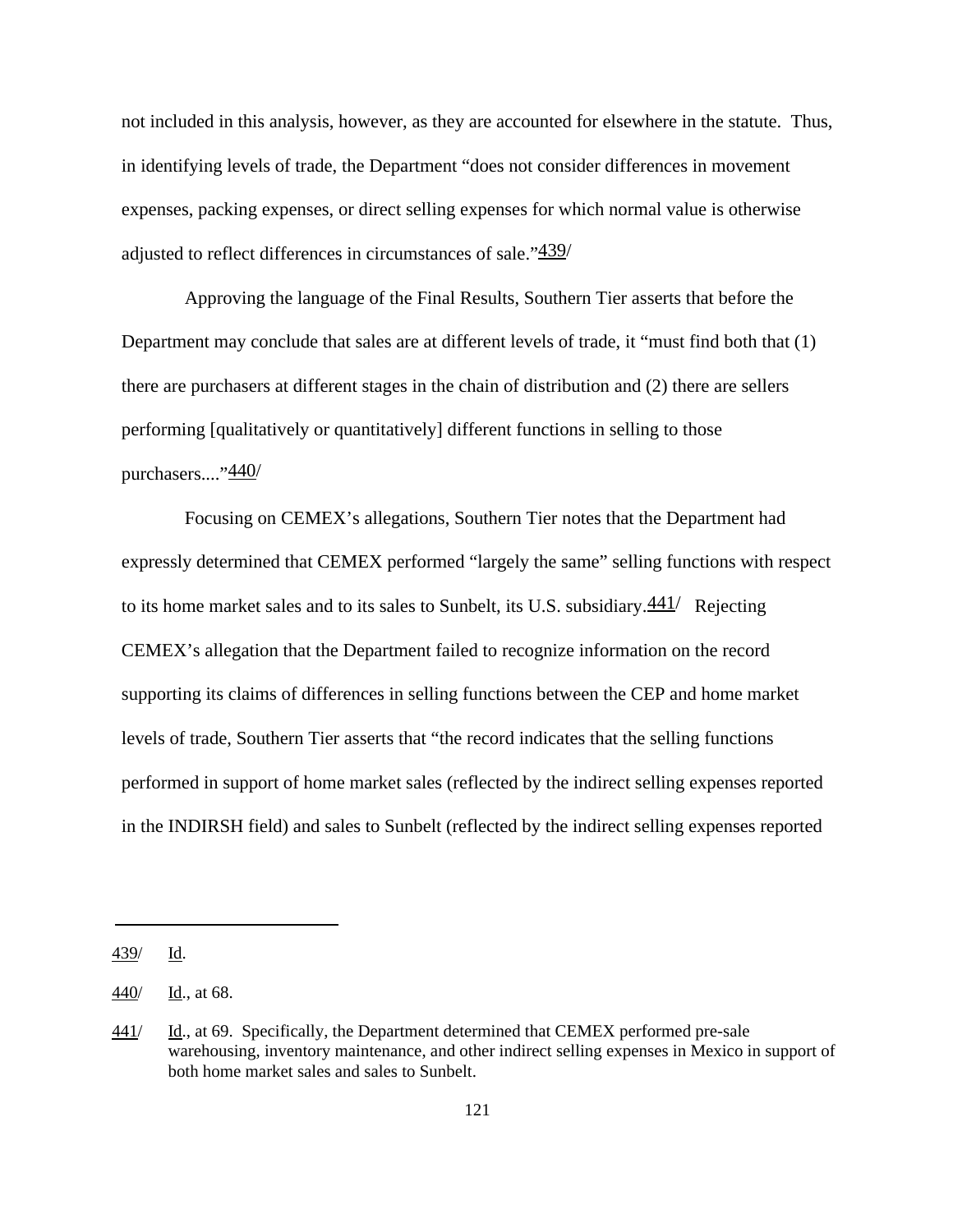in the DINDIRSU field) were, as Commerce concluded, 'largely the same.'" $\frac{442}{ }$ 

Southern Tier indeed goes on to present a side-by-side comparison  $\frac{443}{ }$  of the expenses reported by CEMEX in its INDIRSH field (home market sales) $\frac{444}{4}$  and in its DINDIRSU field (sales to Sunbelt) $\frac{445}{ }$  and then argues that "[t]he record evidence indicates that CEMEX incurred indirect selling expenses in virtually the same expense categories and for the same activities in support of both home market sales and sales to Sunbelt."446/ Southern Tier also rejects CEMEX's claim that certain other indirect selling expenses reported in the INDIRSH field were not itemized in its Exhibit SSB-6 (Attachment D), including "customer service, advertising, operation of rebate and discount programs, technical service, warranties, etc." $\frac{447}{ }$ Southern Tier argues that there is no evidence to support CEMEX's claim because CEMEX "failed to itemize any expenses other than those listed in Exhibit  $SSB-6$ ." $\frac{448}{ }$  Based on information reported in the DISWARU field, Southern Tier also discounts CEMEX's claim that the inventory maintenance and warehouse expenses reported for home market sales and sales to

446/ Southern Tier Panel Rule 57(2) brief, at 72.

 $\frac{448}{ }$  Id.

<sup>442/</sup> Id., at 71.

 $\frac{443}{}$  Id., at 72.

<sup>444/</sup> Exhibit SSB-6 to its April 29, 1996 Supplemental Questionnaire Response, Pub. Doc. 123 (Attachment D).

<sup>445/</sup> Page 44 of its March 15, 1996 Supplemental Questionnaire Response, Pub. Doc. 87 (Attachment  $E$ ).

<sup>447/</sup> Id., at 73.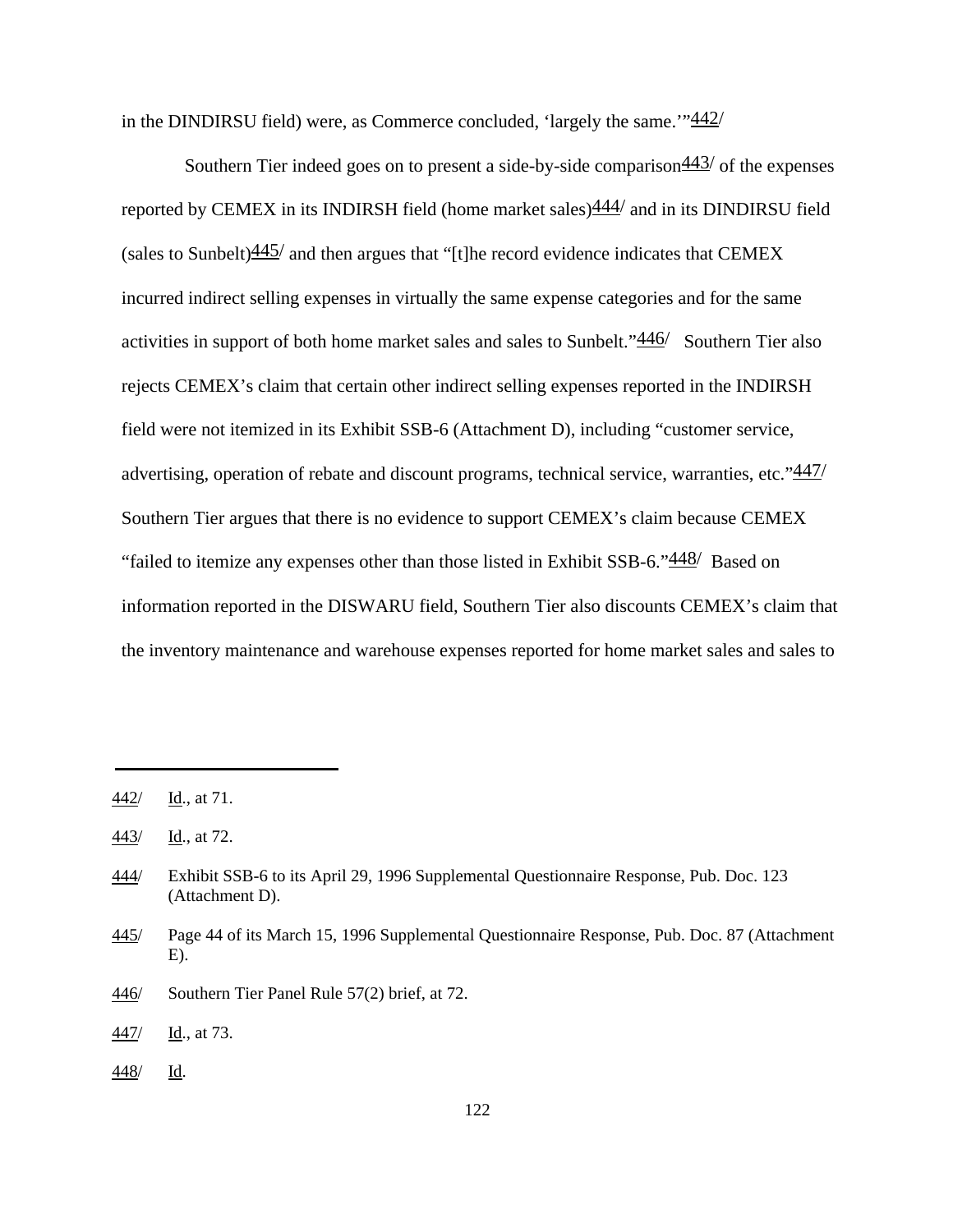Sunbelt were significantly different,  $\frac{449}{ }$  finding them, once again, to be "largely the same."

Focusing next on the selling function charts and accompanying explanation submitted by CEMEX, 450/ Southern Tier argues that CEMEX did perform substantially similar selling functions for both home market and U.S. sales. For example, the strategic planning, computer/legal/accounting and business systems, advertising, procurement or sourcing services, and communications support all were common to the two markets. On its face, only two functions—market research and personnel training/engineering services/consumer-specific R&D—were performed in the home market but not as to the sales to Sunbelt; however, Southern Tier argues that the latter represents a *manufacturing*, not *selling*, function, while the former is questionable on other grounds. $451/$ 

Based on the applicable law, which requires that "differences in selling functions must be 'substantial' to establish different levels of trade," Southern Tier finds it clear that the selling function charts submitted by CEMEX do not support a finding of distinct levels of trade. $\frac{452}{ }$ In sum, Southern Tier argues that "the selling functions on which CEMEX's claim for a CEP offset is based were either performed in support of sales to both markets, were not performed

<sup>449/</sup> Id.

<sup>450/</sup> Pub. Doc. 87 at G-2-5.

<sup>451/</sup> Southern Tier Panel Rule 57(2) brief, at 75.

<sup>452/</sup> Id., at 75, 76. Consistent with this rule, Southern Tier also discounts the selling functions which CEMEX reported as being "Low" or "Medium," suggesting that these functions may not comply with the rule which requires that the selling function be applied to "at least the vast majority of customers and sales" in the home market. See Certain Pasta from Italy, 61 Fed. Reg. 30,326, 30,338 (1996). Southern Tier further suggests that the one selling function which was reported at the "High" level, freight and delivery arrangements, is not a significant selling function and cannot support a CEP Offset adjustment on its own. Id.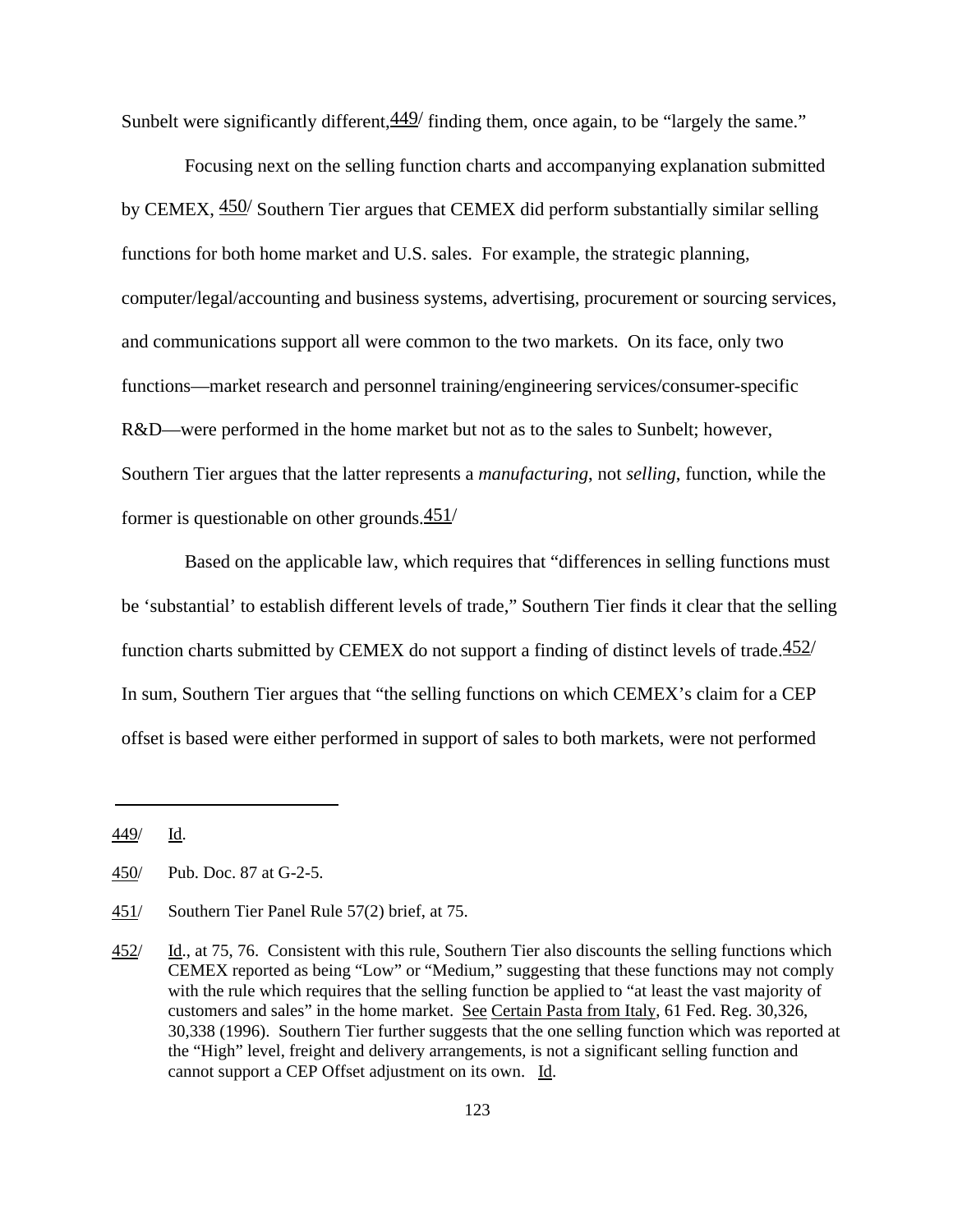with respect to "at least the vast majority of customers and sales" in the home market, or were not sufficiently significant to constitute a meaningful difference in selling activity. Consequently, none of these selling functions provides a basis for determining that CEMEX's home market and CEP sales were at different levels of trade."453/

With respect to CDC, Southern Tier disputes the relevance of the Department's finding in the Sixth Administrative Review,  $454/$  and argues that CDC, like CEMEX, "did not describe the selling functions on which its claim for a CEP offset adjustment is based in sufficient detail to enable Commerce to ascertain whether they truly involved distinct selling functions. For example, C[D]C rpovided no explanation of what is meant by the terms 'market research,' 'technical advice,' 'customer approval,' or 'computer/legal/accounting/business system development.' Nor did C[D]C explain the significance of each of the alleged 'selling functions" with respect to home market and U.S. prices." $455/$  Also like CEMEX, Southern Tier argues that CDC has "not demonstrated that the selling functions on which its claim is based were provided to 'at least the <u>vast majority</u> of customers and sales' in the home market." $\frac{456}{ }$ 

Finally, on the basis of the recent decision in Borden, Inc. v. United States, 4 F. Supp.2d 1221 (Ct. Int'l Trade 1998), which held that certain aspects of the Department's CEP Offset regulations were inconsistent with the plain language of the statute, Southern Tier argues in the alternative that the Panel should issue a remand requiring the Department to make a new

<sup>453/</sup> Id., at 77.

<sup>454/</sup> Id., at 78-79.

<sup>455/</sup> Id., at 79-80.

<sup>456/</sup> Id., at 80. (Emphasis in original).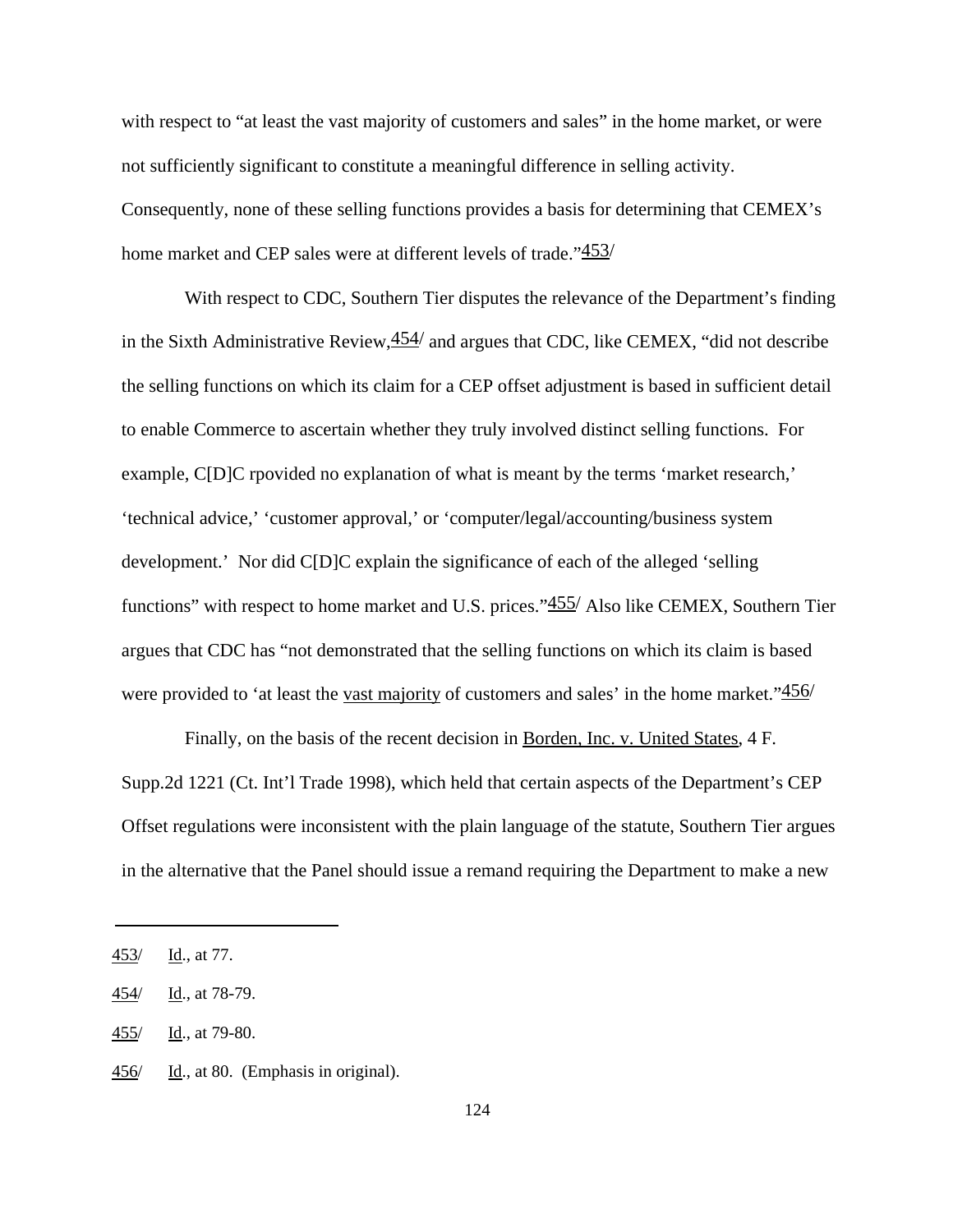determination consistent with the CIT's decision in Borden.457/

### The Department

In its Panel Rule 57(2) brief, the Department supports its decision in the Final Results

by stating that "the Department reasonably concluded that CdC's and CEMEX's NV and

adjusted CEP sales were not at different levels of trade, such that no CEP offset was

warranted."458/ The Department's brief first reviews the information reported by CEMEX and

CDC in their various questionnaire responses, noting that, for purposes of the Preliminary

Results, "the information received did not permit a thorough level-of-trade analysis."459/ The

Department noted that its view did not change for purposes of the Final Results:

[T]he Department explained that both CdC and CEMEX had submitted unusable level of trade information in that both companies had compared the selling functionsthey performed in the home market with the selling functions their U.S. affiliates and performed in connection with their sales to unaffiliated U.S. customers. [citation omitted] Otherwise stated, neither company had specified exactly what selling functions remained for U.S. sales after adjusting CEP for U.S. economic activity. However, the Department determined on the basis of the parties' submissions that three distinct selling functions had been performed for both home market and adjusted U.S. sales: inventory maintenance, pre-sale maintenance, and other indirect selling

459/ Id., at 161.

<sup>457/</sup> Id., at 82-86.

<sup>458/</sup> Department Panel Rule 57(2) brief, at 158. The Department goes on to state: "The Department: (i) properly performed its level of trade analysis by comparing the NV level of trade to the U.S. level of trade, as adjusted by the deductions to CEP required by 19 U.S.C. § 1677a(d) (1995), and (ii) reasonably determined, with respect to both CdC and CEMEX, that the selling functions performed for their CEP sales were not sufficiently different from those performed for their home market sales to conclude that their U.S. and home market sales were made at different levels of trade. Accordingly, the Department correctly declined to adjust NV with CEP offsets for both companies." Id., at 158-59.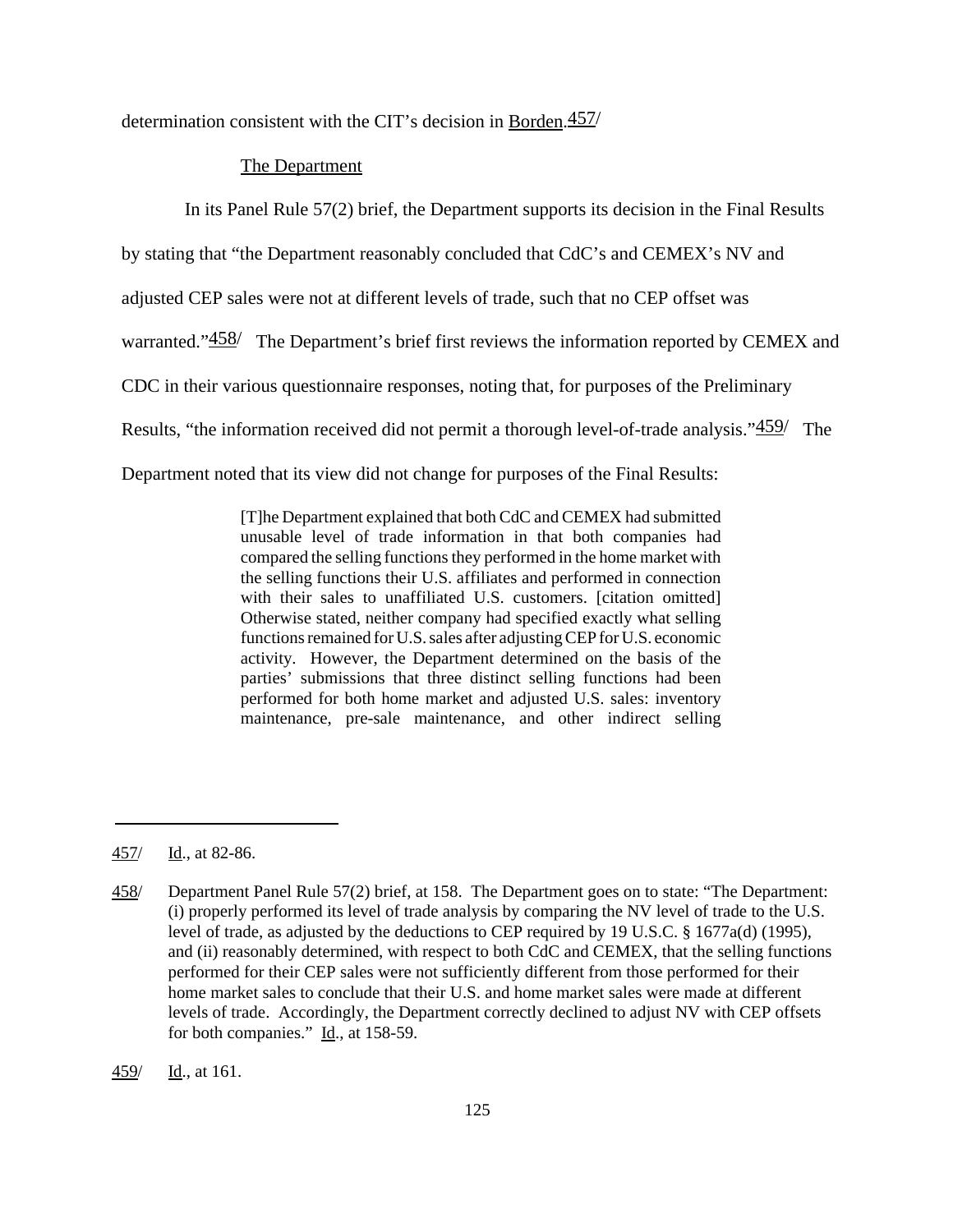## expenses.460/

The Department further argues that it applied the correct level-of-trade analysis under the URAA-amended statute, $\frac{461}{t}$  that "the existence of different levels of trade is demonstrated by differences in selling functions," and that "small differences in selling functions do not alter the level of trade." $\frac{462}{ }$  Moreover, the Department reaffirms the rule that "an individual selling" function is not dispositive in determining the existence of separate levels of trade unless the respondent establishes that 'the selling function was consistently applied to at least the vast majority of customers and sales in each level of trade."463/

Despite CDC's broad asserts that it performed a variety of selling functions in Mexico that it did not perform in connection with its sales to its U.S. affiliate, RGPCC, the Department asserts that "CdC never explained in detail whether certain functions it listed in its submissions -- e.g., 'computer/legal/accounting/business system development' -- were indeed meaningful selling functions.... CdC's mere identification of these functions provided the Department with no meaningful way of assessing their importance, or indeed whether they were 'consistently applied to at least the vast majority of customers and sales." $464/$  The data furnished by CEMEX shows similar shortcomings.465/

<sup>460/</sup> Id., at 163.

<sup>461/</sup> Id., at 165.

<sup>462/</sup> Id.

<sup>463/</sup> Id., at 165-66, *citing* Certain Pasta from Italy, 61 Fed. Reg. at 30338.

<sup>464/</sup> Id., at 166.

<sup>465/</sup> Id., at 168-69.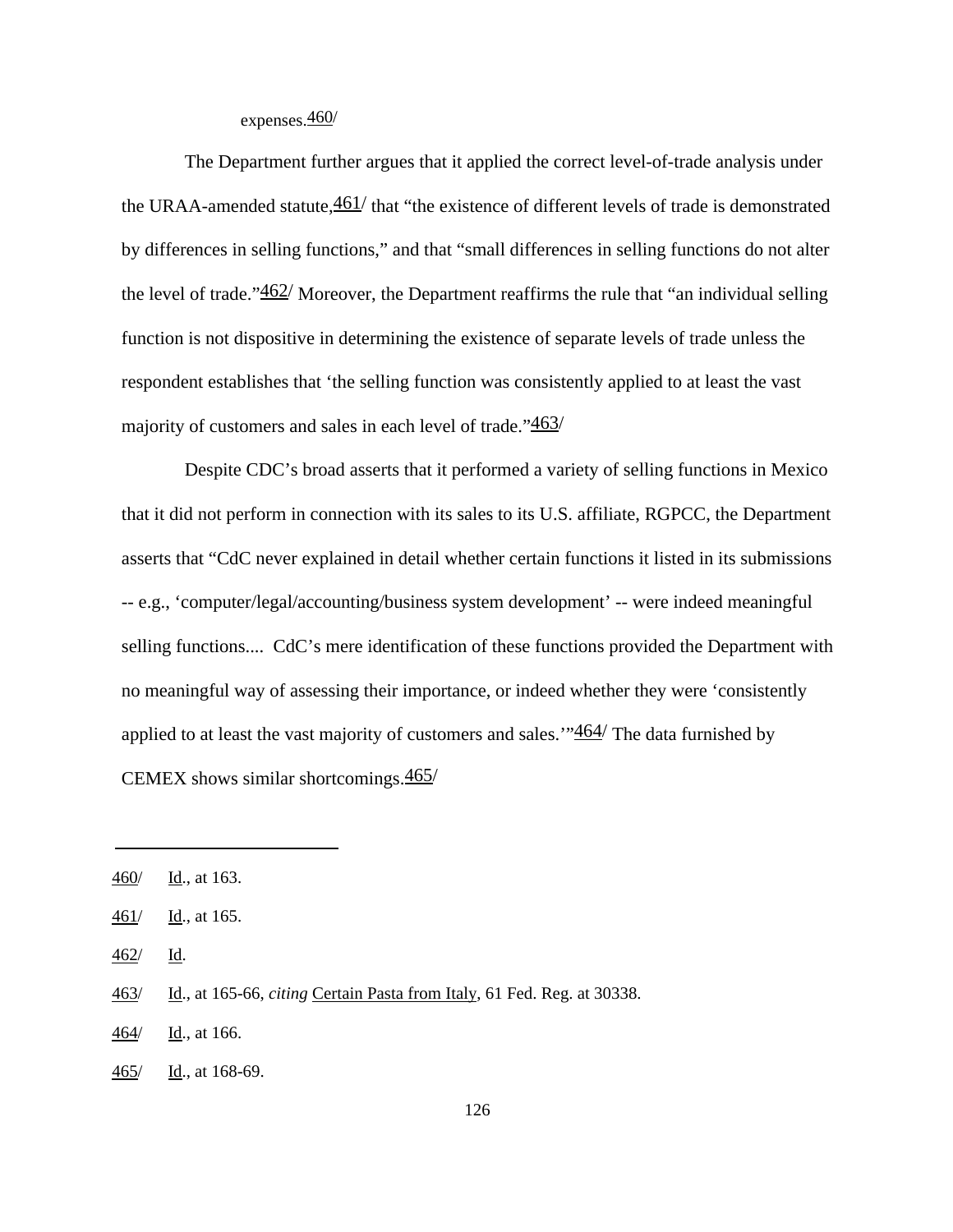In closing its argument, the Department emphasized that it "does not merely count selling activities, but weighs the overall functions performed at each claimed level of trade. The Department reviews the entire distribution system, including selling functions, class of customer, and the extent and level of selling expenses for each type of sale.... In this case, CdC and CEMEX precluded the Department from conducting the required analysis. While both parties provided generic rosters of selling functions, neither party submitted a meaningful quantitative analysis that would have enabled the Department to assess the magnitude of these functions...."466/

## **3. Discussion and Decision of the Panel**

The Panel, after careful consideration of the Final Results as well as the information on the administrative record concerning the level of trade/CEP Offset issue, has decided to remand the issue to the Department for a more detailed explanation of the "qualitative and quantitative" aspects of the data supplied by the CEMEX and CDC as well as, to a more limited extent, certain aspects of the law related to this issue. The Panel appreciates the extensive effort the Department made to explain its position in the Final Results. Nevertheless, the manner in which information was solicited from the parties, and responded to by the parties, has made it difficult for the Panel to "track" the reasoning of the Department in all respects. Moreover, the Department's comments in the Final Results on "factual issues" was extremely limited. Rather than make an decision based upon a superficial understanding of the record, the Panel prefers to have a more thorough explanation by the Department of its treatment of the information supplied by CEMEX and CDC and, in the course of that explanation, to have the following

<sup>466/</sup> Id., at 169-70. (Emphasis in original).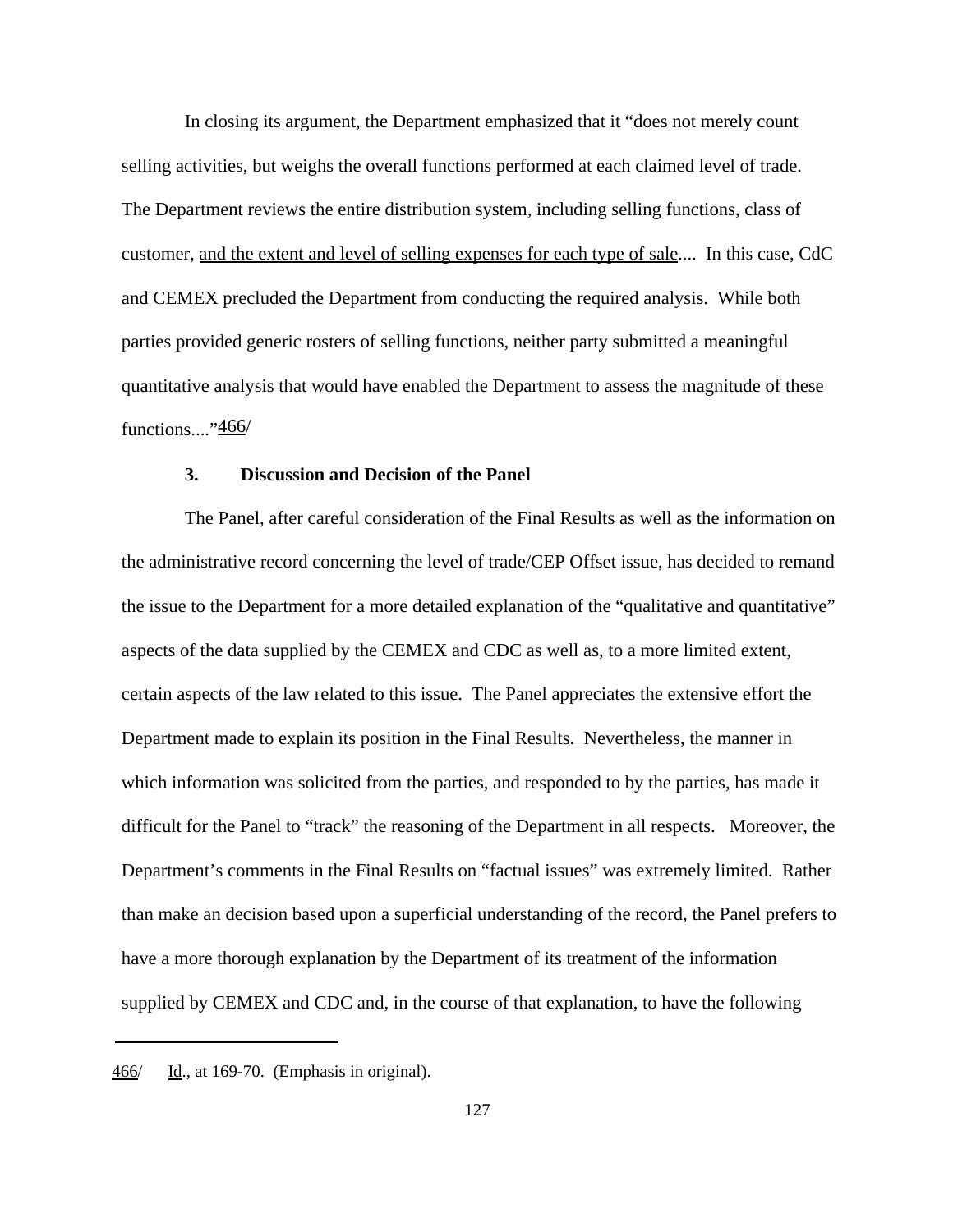specific matters clarified.

#### *Information on the Record*

The Panel has reviewed the Department's February 14, 1996 supplemental questionnaire concerning the level of trade issue. We note the clear explanation of the relevant law on pages 2-3 of that document. In Part A, however, we note that the Department asked for specific differences and similarities "in selling functions and/or support services" between the various channels of distribution in the home market and in the U.S. A list of 10 different information items is set out. Please indicate whether the Department regards each of these items to be a "selling function." If a legal distinction is to be drawn between "selling functions" and "support services," which are the former and which are the latter? Are all or some of these the "selling activities" referred to in the statute  $(19 \text{ U.S.C.} \text{ § } 1677b(a)(7)(A)(i))$ ?

In Part B, we also note that the Department asked for, among other things, "a chart showing all selling functions provided for each channel of distribution...." A sample chart is set out which lists items which are significantly different, at least in language, than the list set out in Part A. Why is the Part B list different from the Part A list? Is the Part B list the "selling activities" referred to in the statute? If the Part B list is intended to be the same as the Part A list, what is their concordance?

In the Final Results, the Department addresses a number of data fields, including INVCARH, INDIRSH, DISWARH, DINVCARH, DINDIRSU, and DISWARU. How does the information supplied in response to Parts A and B (individually or collectively) relate to these data fields? What is their concordance? Put another way, how do the reported "inventory maintenance costs," "pre-sale warehousing," and "other indirect selling expenses," all of which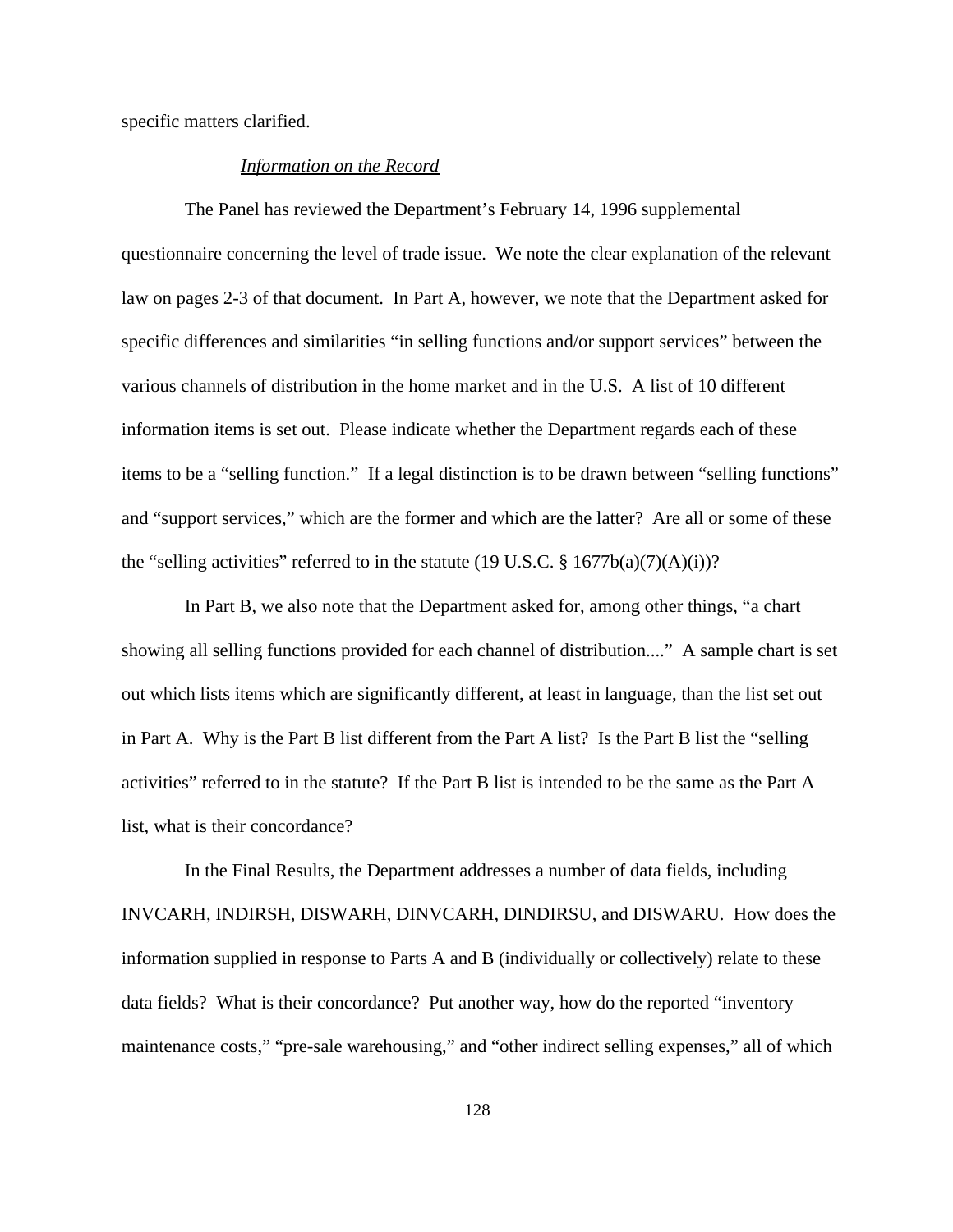were included in an express finding by the Department in the Final Results, relate to Parts A and B?

With respect to the selling functions chart, what legal significance does the Department place on the indicators "M" (moderate degree) or "L" (small degree)? Does these relate, for example, to the requirement that a selling function be applied to "at least the vast majority of customers"? Would an "M" or "L" designation fail that legal standard, and would a "H" indicator (great degree) comply with that legal standard? In addition, how does this legal standard apply in the case of the "Y" indicator, which states only that a selling function "is performed." Is it expected that a "Y" response would have to be elsewhere quantified, but an "H," "M" or "L" response would not have to be. More generally, are these indicators intended by the Department to be a complete response to its requested quantification of the selling functions, allowing the respondent the opportunity of a short-form reply, or is additional narrative expected? Since even a minuscule level of activity would justify a "Y" response, does the "Y" indicator actually reflect a meaningful piece of information? Were the selling function charts verified?

It may be worth indicating to the Department that the Panel is tending to the conclusion that the above-referenced questionnaires were quite confusing and that particularly CDC, but probably also CEMEX, in fact responded to the questionnaires to an adequate degree, if not to the best of their ability. More particularly, the respondents appear to have provided the information requested by the Department in the form in which the Department wanted to receive it. The Panel, therefore, will be particularly interested in understanding precisely why the Department believes the two respondents failed in this respect.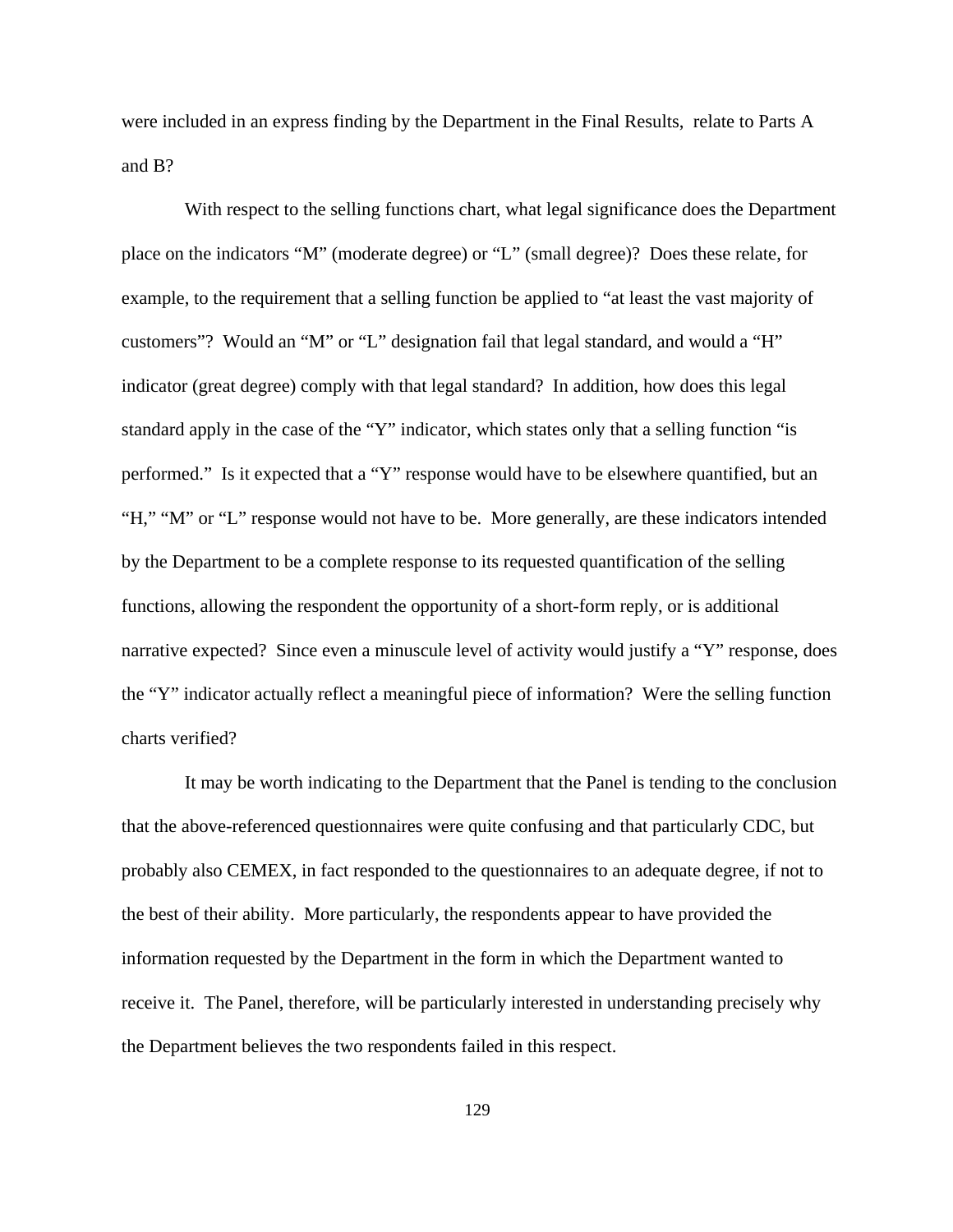In light of the foregoing, please summarize the record evidence concerning the qualitative and quantitative aspects of the selling functions performed by the respondents in the home market and in the U.S. market, as adjusted. Please indicate the selling functions that are not included in the level of trade analysis either because of the adjustments made pursuant to section 772(d) of the Act, or because they are quantitatively insufficient to comply with the standards of the Act, or (if different) because they are not applied to the "vast majority of customers." Please note the record evidence (or lack thereof) of selling functions which are other than those reported in the data fields for "inventory maintenance costs," "pre-sale warehousing," and "other indirect selling expenses." What data fields, if any, apply to these "other" selling functions? Please confirm, if it is the case, that the Department regards "other indirect selling expenses" as evidence of a *selling* function.

Please address the language contained in the September 27, 1996 Analysis Memorandum which states that "we found no significant differences between customers as well as selling functions performed by CEMEX to end-users in the home market and end-users in the U.S."467/ Since the Panel understands that the appropriate comparison on the U.S. side is at the adjusted CEP level (i.e., the sale to the affiliated importer), is this statement consistent with the law? Does the Analysis Memorandum reflect how the Department actually made the comparison in the Final Results?

Please explain and clarify the statement in the Final Results, at p. 17157, as follows: "However, we were unable to utilize the analysis submitted by the respondent (CEMEX and CDC) due to the fact that it reported the selling functions performed by the producer/exporter to

<sup>467/</sup> Analysis Memorandum, at 9.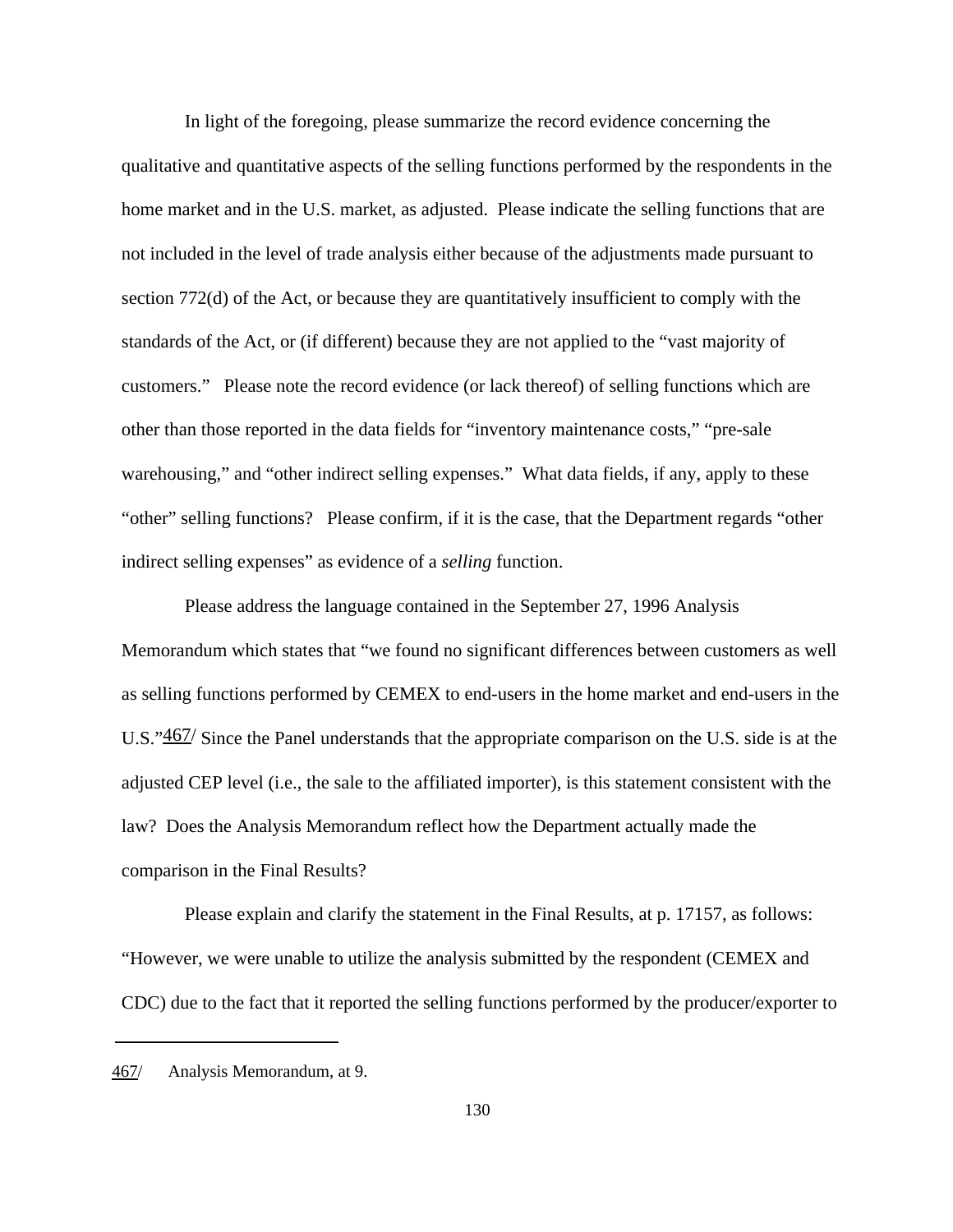the unaffiliated purchaser in the home market, as compared to the selling functions performed by the related reseller to the unaffiliated purchaser in the U.S. market."

#### *The Applicable Law*

In order to better understand the applicable law, the Panel would also like to present the following questions.

First, is it the case that the phrase in 19 U.S.C.  $\S$  1677b(a)(7)(B) stating "the data available do not provide an appropriate basis to determine under subparagraph (A)(ii) a level of trade adjustment" contemplates a larger universe of possibilities than the phrase in Paragraph (A) stating "[not] demonstrated to affect price comparability"? While the SAA does speak to this point, what situations are likely to be covered by Paragraph (B) but not Paragraph (A)? On the contrary, based on a reading of 19 C.F.R. § 351.412(f)(3), is it to be understood that the Department focuses on "price comparability" in both the situations of Paragraphs (A) and (B), despite the different statutory language used in the two situations?

Second, 19 C.F.R. § 351.412(c)(2) states that "Substantial differences in selling activities are a necessary, but not sufficient, condition for determining that there is a difference in the stage of marketing." This language was repeated in the Preliminary Results. Is this language consistent with the statute, 19 U.S.C.  $\S 1677b(a)(7)(A)(i)$ , which speaks to only "selling activities"? If something more than selling activities is required, where does the law define what those might be? What, in the Department's judgment, could these be?

Third, the SAA, at 159, states that "Commerce will require evidence from the foreign producers that the functions performed by the sellers at the same level of trade in the U.S. and foreign markets are similar, and that different selling activities are actually performed at the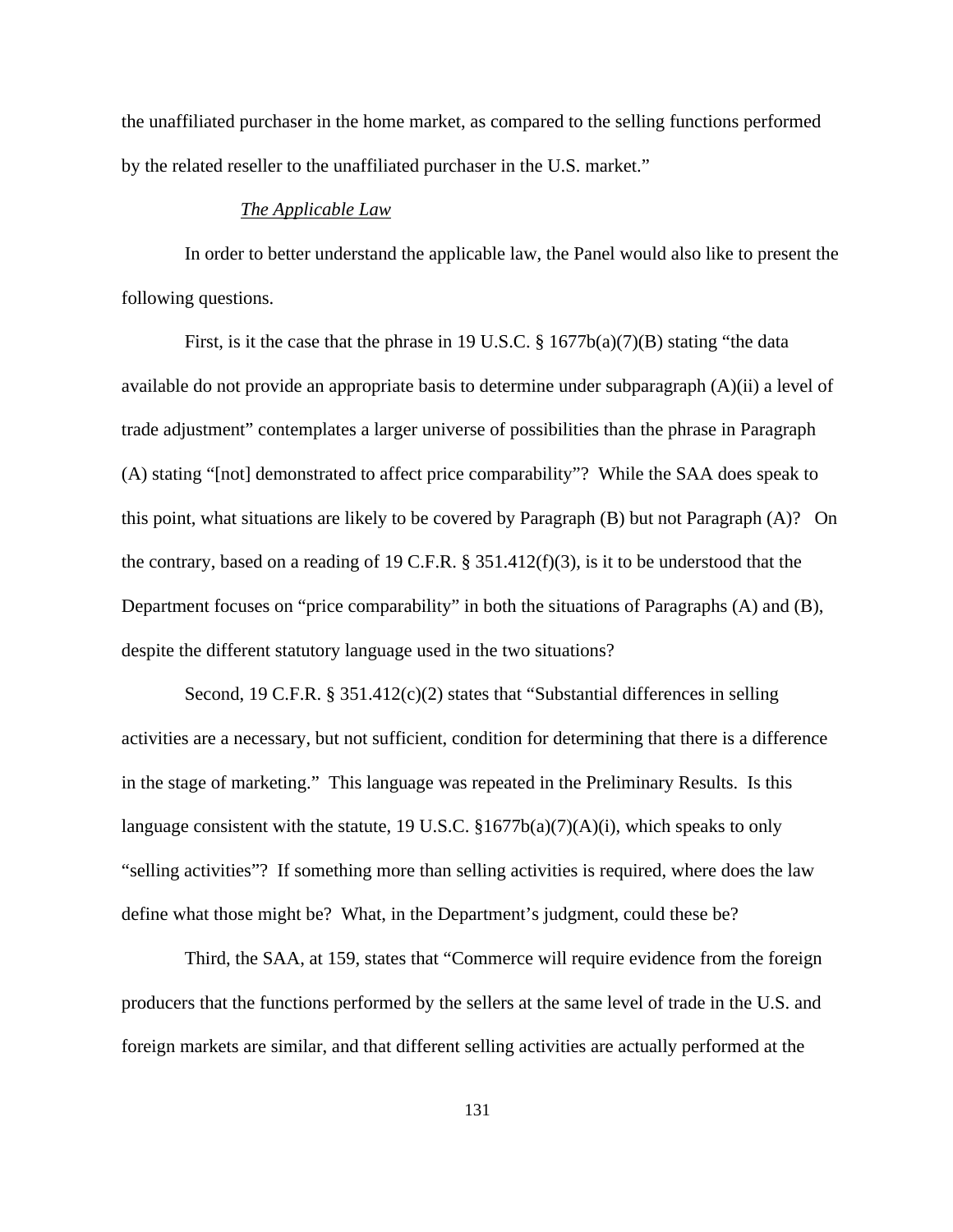allegedly different levels of trade." In context, should the word "similar" be changed to "dissimilar"?468/

Once again, the Panel greatly appreciates the effort made by the Department in the Final Results to explain its determination, and the excellent briefs presented to the Panel by the Participants, but the review of the administrative record has engendered some measure of confusion and concern and the Panel therefore feels compelled to place this additional burden on the Department to clarify matters.

# **IV.D.3 NORMAL VALUE CLAIMS BY SOUTHERN TIER**

The Panel carefully reviewed each of the NV claims raised by Southern Tier and all of the arguments raised by CEMEX and CDC corresponding to these claims. For the reasons discussed below, the Panel affirms each of the Department determinations for the Fifth Administrative Review regarding these claims.

### **IV.D.3.a. DIFMER**

# **WHETHER THE DEPARTMENT'S GRANTING OF A DIFFERENCE IN MERCHANDISE ("DIFMER") ADJUSTMENT TO CEMEX WAS SUPPORTED BY SUBSTANTIAL EVIDENCE AND WAS OTHERWISE IN ACCORDANCE WITH LAW**

#### 1. **Arguments of the Participants**

The antidumping statute, 19 U.S.C.  $\S$  1677b(a)(6)(C)(ii), provides that, when the

<sup>468/</sup> The point simply being that one cannot demonstrate differences in the level of trade (and the appropriateness of a level of trade adjustment) by showing that the selling functions are "similar."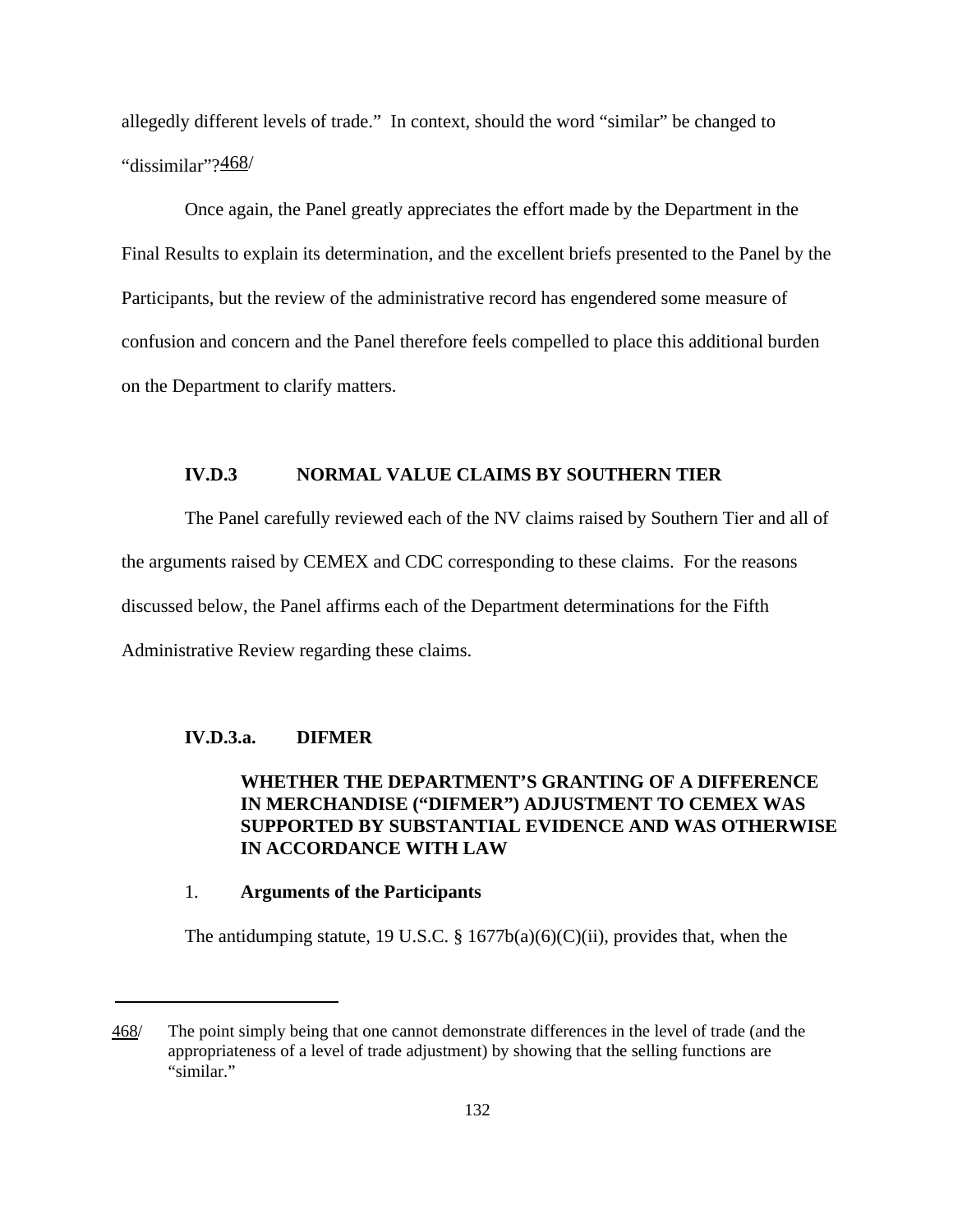calculation of the dumping margin is based on a comparison of prices for *non-identical* merchandise, the Department should adjust NV for "any difference ... between the export price or constructed export price and [normal value] that is ... wholly or partly due to" the difference in the merchandise being compared. The allowance of such a "DIFMER" adjustment is also sanctioned by the Department's regulations.  $\frac{469}{ }$ 

### *Southern Tier*

Southern Tier notes that in the Fifth Administrative Review, "it was uncontested that there were physical differences between Type I and Type II cement that caused the variable production cost of Type II cement to differ from the variable production cost of Type I cement."  $470/$  In view of the Department's finding that CEMEX's home market sales of Type II cement were outside the ordinary course of trade—necessitating that CEMEX's dumping margin be calculated on the basis of a comparison of prices for Type II sales in the United States with prices for Type I sales in Mexico—an appropriate basis was therefore laid for a DIFMER calculation.

However, Southern Tier emphasizes that the burden of demonstrating that a DIFMER adjustment should be made is on the party claiming the adjustment. $\frac{471}{1}$  If this burden is

<sup>469/</sup> 19 C.F.R. § 353.57(a)(1997) provides that the department "will make a reasonable allowance for differences in the physical characteristics of merchandise compared to the extent that the Secretary is satisfied that the amount of any price differential is wholly or partly due to such difference."

<sup>470/</sup> Southern Tier Panel Rule 57(1) brief, at 19.

<sup>471/</sup> 19 C.F.R. § 353.54. This is consistent with the general rule that the party seeking an adjustment bears the burden of demonstrating that it is entitled to the adjustment. See Fujitsu General Ltd. v. United States, 88 F.3d 1034, 1040 (Fed. Cir. 1996); Koyo Seiko Co. v. United States, 932 F. Supp. 1488, 1492 (Ct. Int'l Trade 1996); Timken Co. v. United States, 673 F. Supp. 495, 513 (Ct. (continued...)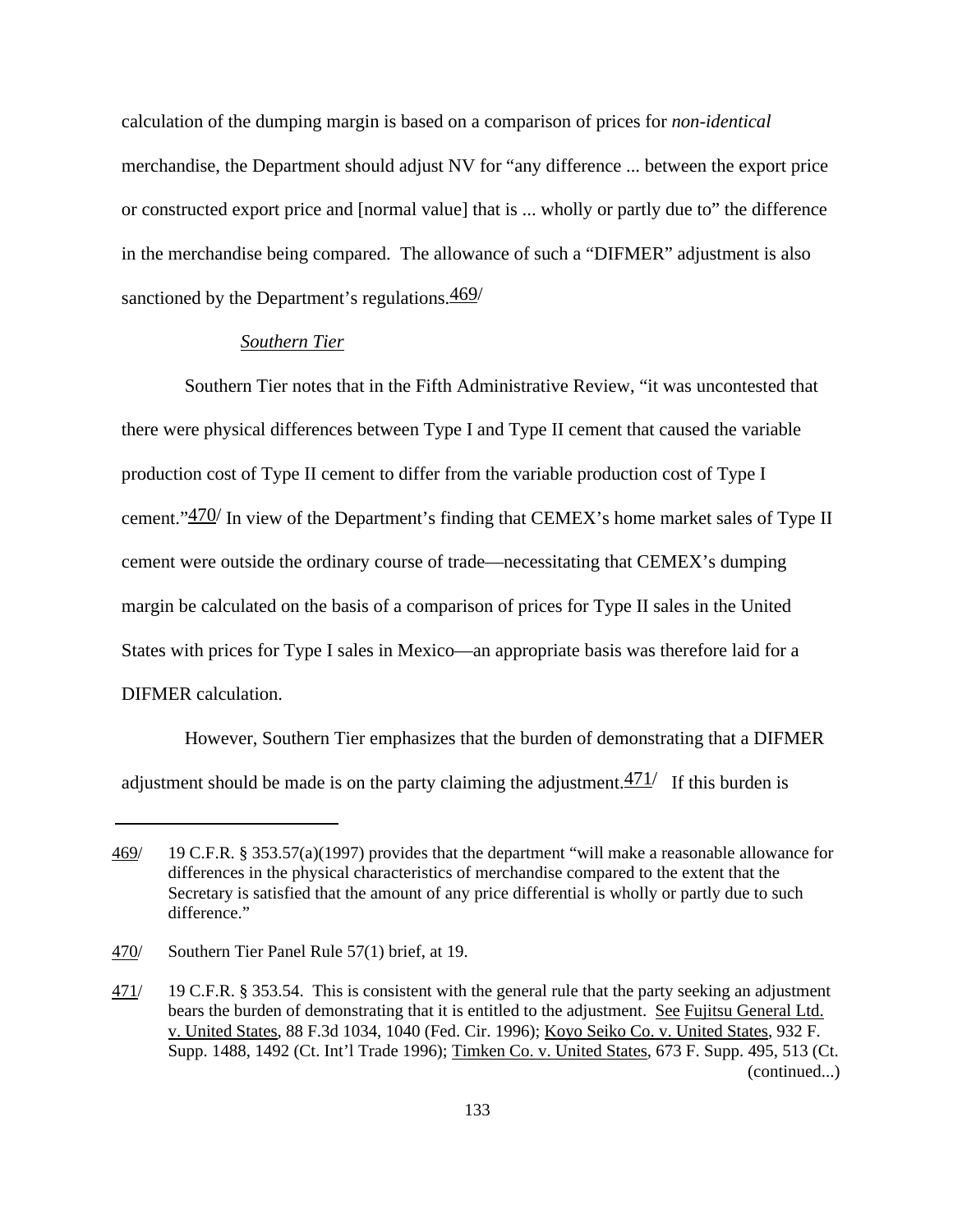satisfied, the Department will base its DIFMER adjustment on the difference in variable production cost attributable to the *physical differences* in the products compared.472/ The

Department's Import Administration Policy Bulletin 92.2 (July 29, 1992) explains:

[D]iffmer adjustments are based almost exclusively on the cost of the physical difference. We do not make an adjustment because the cost of production is different; we are measuring the difference in cost attributable to the difference in physical characteristics.... Therefore, it is important in any consideration of a diffmer to isolate the costs attributable to the difference, not just assume that all cost of production differences are caused by the physical differences. When it is impossible to isolate the cost differences, we should at least determine that conditions unrelated to the physical difference are not the source of the cost differences, such as when different facilities are used.... If the costs of the physical difference cannot be isolated or it is not reasonably clear that the differences in production cost are related to the physical difference, no adjustment should be made.

The Department's administrative decisions are in accord with this policy statement.

See, *e.g.*, Certain Hot-Rolled Lead And Bismuth Carbon Steel Products From The United Kingdom, 58 Fed. Reg. 6207, 6209 (1993) (denying claimed DIFMER adjustment for differences in labor and overhead costs arising from differences in plant efficiency and the time at which the manufacturing was done, rather than the physical differences in the products), and Generic Cephalexin Capsules From Canada, 54 Fed. Reg. 26,820, 26,822 (1989) (denying claimed DIFMER adjustment for differences in variable factory overhead and direct labor costs because the respondent was unable to show that these differences were "associated with physical differences in the merchandise").

<sup>471/</sup> (...continued) Int'l Trade 1987).

<sup>472/</sup> The Department's regulations prohibit a DIFMER adjustment "when compared merchandise has identical physical characteristics." 19 C.F.R. § 353.57(a)(1995).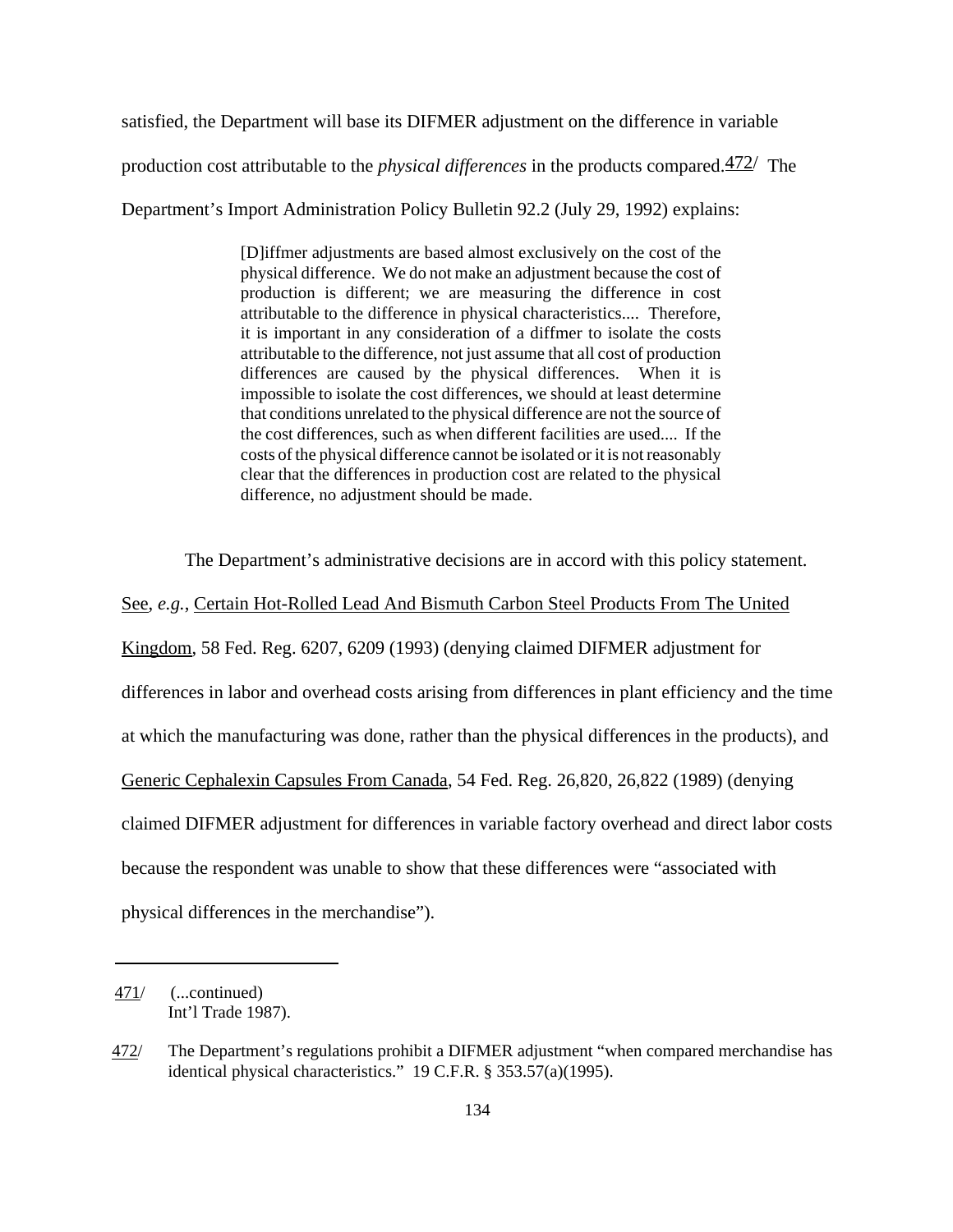Southern Tier does not complain about the statute, regulations or the Department's administrative practice, however; it argues that the Department "granted CEMEX a favorable [DIFMER] adjustment despite the fact that CEMEX had been utterly uncooperative in providing information to justify such an adjustment." $\frac{473}{}$  Further, it complains that the Department did not base its DIFMER adjustment by calculating the weighted-average variable cost for all of CEMEX's plants, but instead by "grant[ing] CEMEX an adjustment based solely on the variable cost differences of producing Type I and Type II cement at a single facility, the Yaqui plant."474/

Much of Southern Tier's argument rests on its assertion that "CEMEX had been utterly uncooperative [in the Fifth Administrative Review] in providing information to justify [a DIFMER] adjustment," $\frac{475}{100}$  thus raising the specter that the Department should have decided the matter on the basis of "best information available" (BIA) or by simply denying the claimed adjustment altogether. Southern Tier finds precedent for these approaches both in the Second Administrative Review $\frac{476}{}$  and in the Preliminary Results of this Fifth Administrative

<sup>473/</sup> Southern Tier Panel Rule 57(1) brief, at 14.

<sup>474/</sup> Id., at 14-15.

 $\frac{475}{ }$  Id., at 14.

<sup>476/</sup> In the Second Administrative Review, the Department "based the difmer adjustment ... on the best information available because it determined that CEMEX failed to provide information to establish a difmer adjustment." Id., at 15-16. See Gray Portland Cement And Clinker From Mexico, Results of Redetermination Pursuant to Court Remand, Court No. 93-10-00659 (February 1, 1996), at 6-13. Southern Tier also noted that the CIT and the Federal Circuit affirmed both the Department's decision to use best information available (BIA) in the Second Administrative Review and its choice of a 20% DIFMER adjustment adverse to CEMEX as BIA. See CEMEX, S.A. v. United States, No. 93-10-00659, 1996 Ct. Int'l Trade LEXIS 147 (August 13, 1996), *aff'd*, 133 F.3d 897 (Fed. Cir. 1998).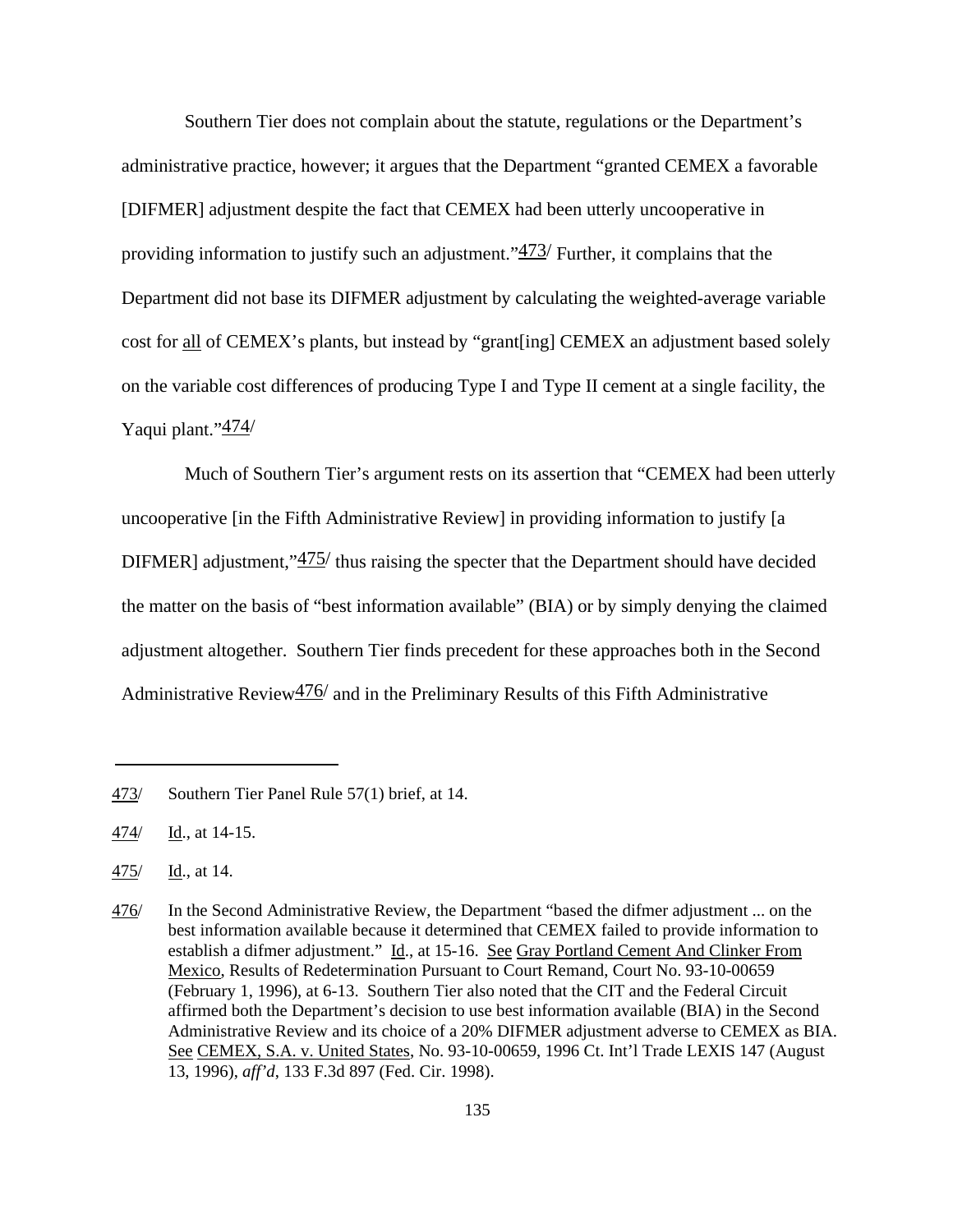### Review.477/

Southern Tier reviews at some length the Department's information requests (original and supplemental questionnaires) as submitted to CEMEX and CEMEX's alleged "unresponsive[ness] to [those] request[s]..." $\frac{478}{ }$  noting, however, that when the Department issued its Final Results, "it unexpectedly and without explanation excused CEMEX's failure to cooperate in providing information to justify a difmer adjustment."479/ Citing wellestablished authority, Southern Tier urges that the Department "was obliged to provide a full explanation why it departed from [its earlier] practice." $480/$ 

Amplifying on its BIA argument, Southern Tier then asserts that "[t]he statute requires Commerce to rely on the facts available where, among other things, a party withholds information that is requested or fails to provide such information in the form and manner requested."481/ Since the Department had found in the Preliminary Results that CEMEX had

480/ Id., at 28.

<sup>477/</sup> In the Preliminary Results of the Fifth Administrative Review, the Department stated:

<sup>[</sup>D]espite our repeated requests for DIFMER based solely on physical differences in merchandise, CEMEX was unwilling to isolate the differences in cost solely attributable to physical differences in merchandise. Therefore, we calculated a weighted-average DIFMER adjustment based on the verified data reported by CEMEX's affiliate, [CDC], and, as an adverse assumption, a twenty percent upward DIFMER adjustment to normal value (NV). Prel. Res., 61 Fed. Reg. at 51,677 (1996).

<sup>478/</sup> Southern Tier Panel Rule 57(1) brief, at 22.

 $\frac{479}{ }$  Id., at 27.

<sup>481/</sup> Id., at 30, *citing* 19 U.S.C. § 1677e(a) (stating that Commerce "shall ... use the facts otherwise available in reaching" its determination when a party fails to provide information as requested"), Allied-Signal Aerospace Co. v. United States, 996 F.2d 1185, 1991 (Fed. Cir. 1993) ("Congress expressly mandated that the [Department] use the best information available when faced with a (continued...)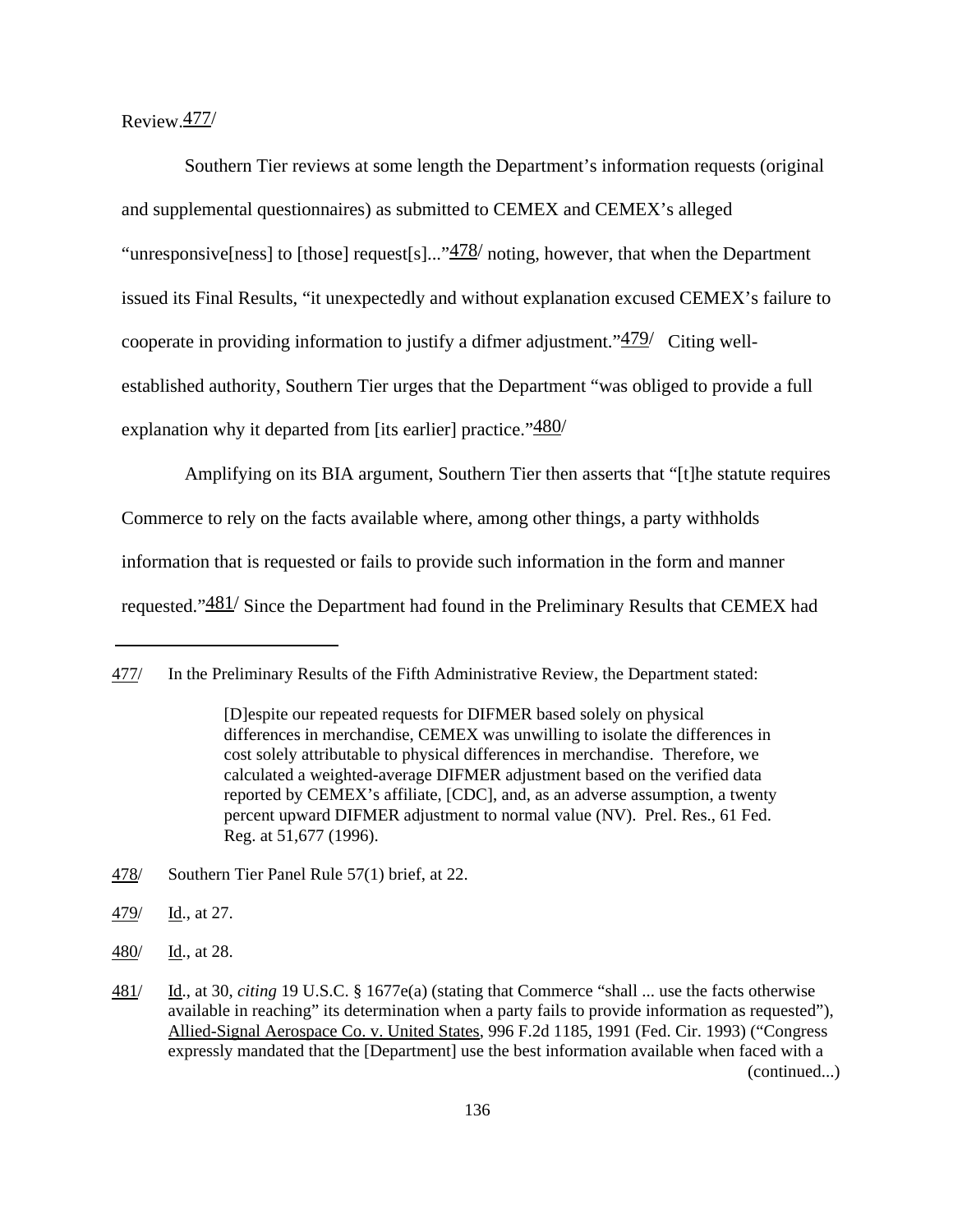not cooperated in providing requested information, Southern Tier believes that the Department in the Final Results "disregarded, but did not rescind, this finding."482/

Finally, Southern Tier criticizes that Department's alleged failure to follow its longstanding practice of basing a DIFMER adjustment on the weighted-average variable production costs at all of a respondent's plants. $\frac{483}{ }$  In the Final Results, of course, the Department had based its DIFMER adjustment "on the differences between the variable costs incurred by CEMEX in producing Type I and Type II cement at its Yaqui facility." $484/$ Southern Tier argues that this decision was contrary to the Department's "longstanding and consistent methodology" of basing the DIFMER adjustment on the weighted-average cost for each product at all plants producing that product, but that the Department "provided no explanation why it departed from that methodology in the fifth review." $485/$ 

This error, in Southern Tier's view, was compounded by additional errors in the Department's methodology for calculating the relevant weighted-average. First, Southern Tier asserts that the Department "based the weight-averaging of the difmer on CEMEX's and C[D]C's relative production quantities of Type II cement, the product exported to the United

<sup>481/</sup> (...continued) party who is unwilling or unable to participate in the administrative review proceedings"), and Daido Corp. v. United States, 893 F. Supp. 43, 49 and note 7 (Ct. Int'l Trade 1995) (the "statutory and regulatory language requires Commerce to use BIA under certain circumstances").

<sup>482/</sup> Southern Tier Panel Rule 57(1) brief, at 31.

<sup>483/</sup> Id., at 33 *et seq*.

<sup>484/</sup> Fin. Res. at 17,158-59.

<sup>485/</sup> Southern Tier Panel Rule 57(1) brief, at 33.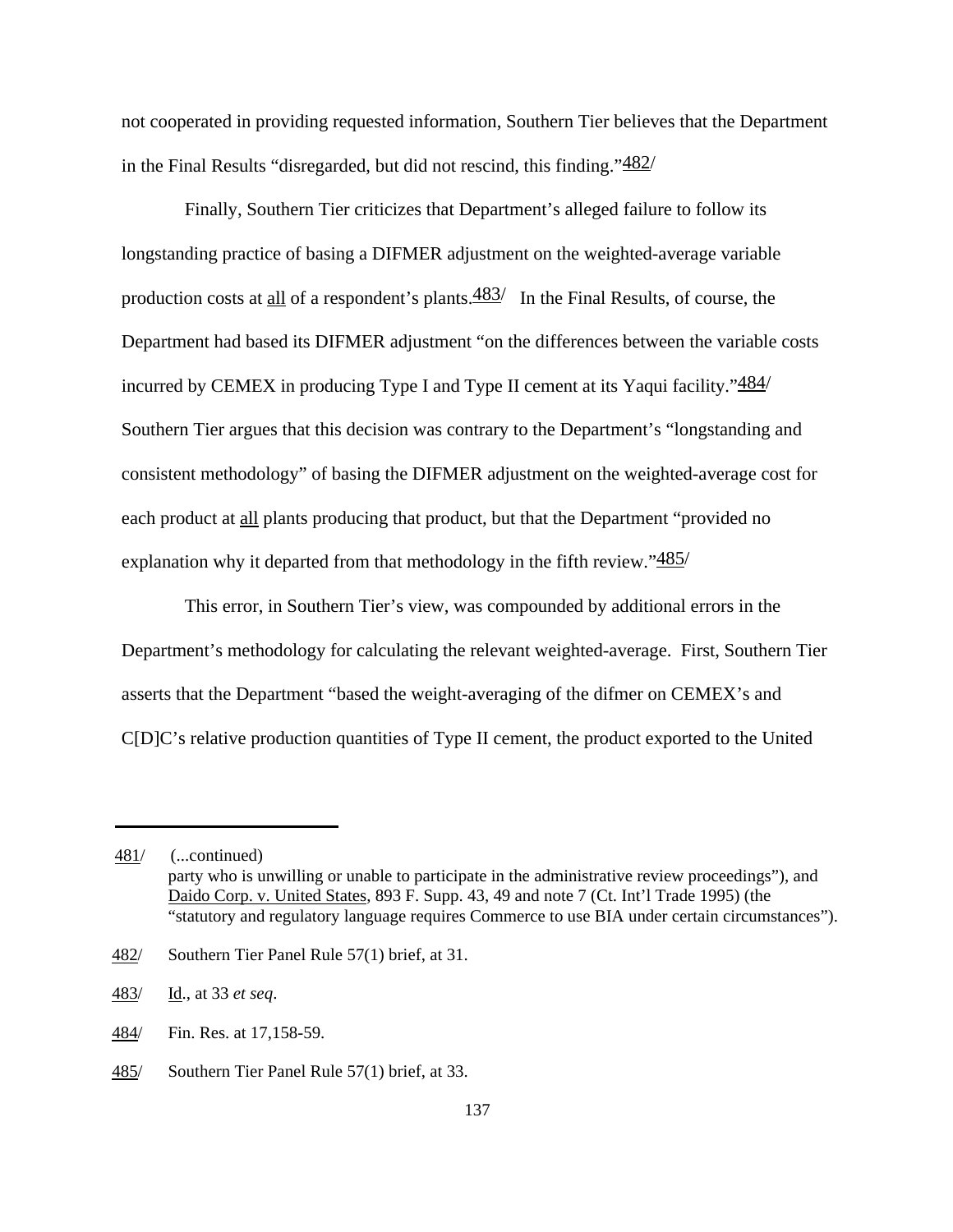States, rather than Type I cement, the product sold in the home market."<sup>486</sup>/ Second, Southern Tier also asserts that the Department "erroneously used only CEMEX's production of Type II cement at the Yaqui plant in making this calculation."487/

#### *CEMEX*

In its Panel Rule 57(2) brief, CEMEX addresses Southern Tier's claim that CEMEX was an uncooperative respondent. It reviews the information requests contained in each of the Department's questionnaires and avers that, in reality, "CEMEX responded to all of Commerce's information requests and provided Commerce with sufficient factual data to make a DIFMER adjustment based upon verified information from the administrative record."488/

CEMEX also notes that while the Department in the Preliminary Results asserted that CEMEX had "failed to isolate cost differences attributable solely to physical differences in the merchandise"  $489'$  and therefore applied BIA, in the Final Results the Department reconsidered that decision and based CEMEX's DIFMER adjustment on the Yaqui plant's variable cost of

<sup>486/</sup> Id., at 36-37. Southern Tier goes to note that by statute, the DIFMER adjustment is an adjustment to the starting price used in calculating normal value, not the export price or the constructed export price. 19 U.S.C. §  $1677b(a)(6)(C)(ii)$ . Thus, the only appropriate methodology for weight-averaging the difmer adjustment for sales by CEMEX and CDC was to base it on the two companies' relative production of the product used in calculating NV—the home market comparison product, Type I cement. By failing to base the weight-averaging methodology on the production of that product, the Department "erroneously skewed the weighted average of the difmers for CEMEX and C[D]C." Southern Tier Panel Rule 57(1) brief, at 37.

<sup>487/</sup> Id., at 37.

<sup>488/</sup> CEMEX Panel Rule 57(2) brief, at 6.

<sup>489/</sup> Id., at 8.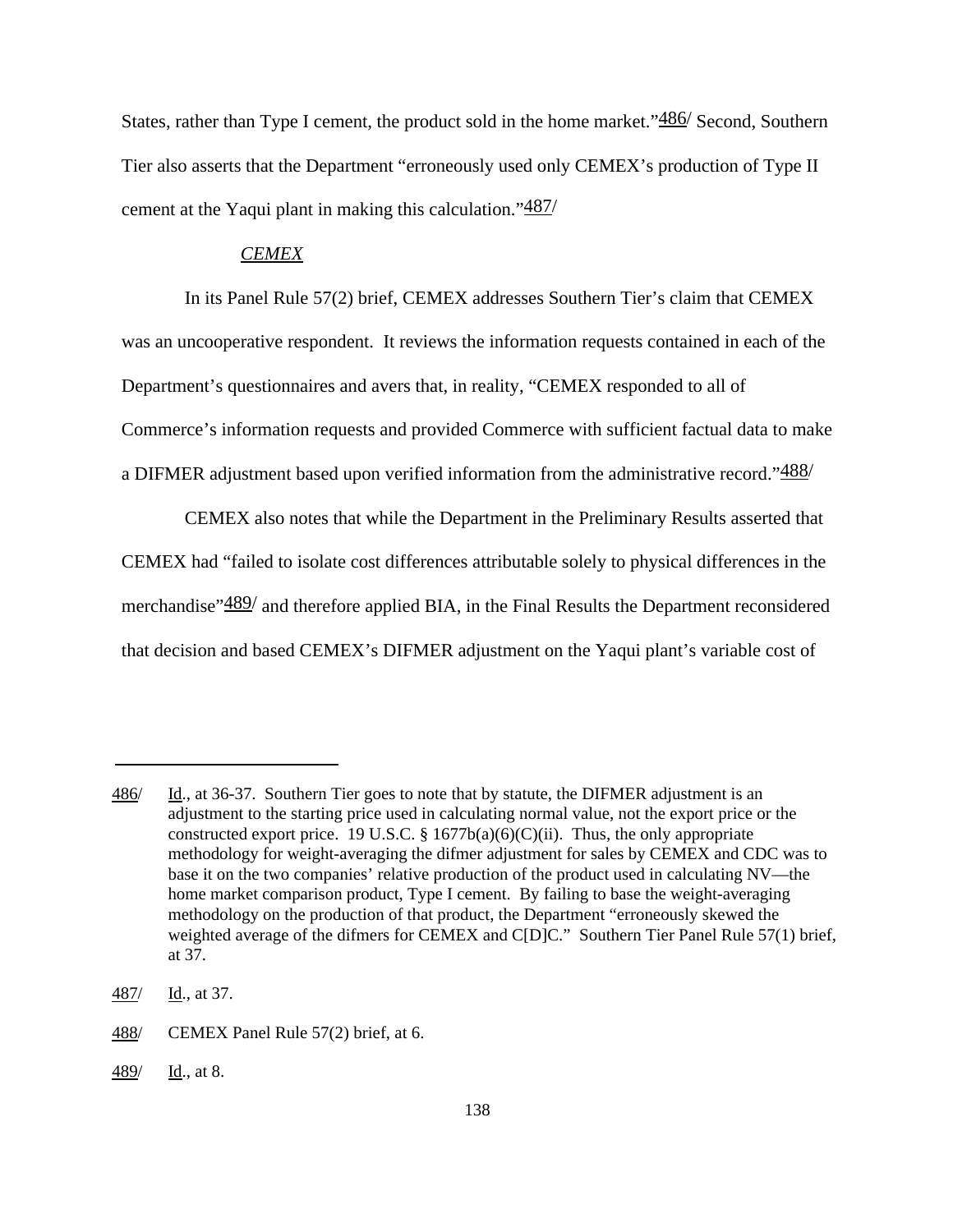manufacture (VCOM) data. $490/$  As stated in the Final Results:

[U]pon review of the administrative record, we found evidence to support CEMEX's claim for a DIFMER adjustment based on cost differences at the Yaqui facility. Evidence on the record shows that CEMEX's Yaqui facility produces both Type I and Type II cement using a single production line. Therefore, consistent with the Department's treatment of CEMEX's affiliated party, CDC, we have allowed CEMEX a DIFMER adjustment based on the differences between the variable cost incurred by CEMEX in producing Type I and Type II cement at its Yaqui facility. Although CEMEX's claimed DIFMER adjustment was based on the weight-averaged difference in variable costs from all its facilities, the DIFMER adjustment utilized in this instant review is based on the differences in the variable cost of manufacturing incurred at a single producing facility. By relying on the differences in variable costs incurred at a single facility, we have accounted for differences in plant efficiencies if they are the source of the cost differences identified by CEMEX. Cost differences at the single facility are more likely to be due to differences in material inputs and the physical differences which result from difference production processes.

Pub. Doc. #249, 62 Fed. Reg. at 17,159

CEMEX, of course, supports this aspect of the Final Results and rejects the view that

the concept of BIA or "facts available" is applicable, particularly since the Department "based

its DIFMER adjustment upon information provided by CEMEX during the administrative

review and subsequently verified by Commerce." $\frac{491}{ }$  Moreover, the Department's contrary

remand results from the Second Administrative Review, based as they were on a different

administrative record, are irrelevant to the Final Results in this Fifth Administrative

<sup>490/</sup> Id., at 10.

<sup>491/</sup> Id., at 11. CEMEX goes on to argue that "[t]he DIFMER information upon which Commerce relied upon was submitted into the administrative record by CEMEX in a timely manner pursuant to a Commerce information request. Prop. Doc. #51 at Exhibit SD-6. By providing VCOM information which enabled Commerce to isolate cost differences reasonably attributable to physical differences between Type I and Type II cement, CEMEX did not 'impede' but rather assisted in the administrative review process." Id., at 12.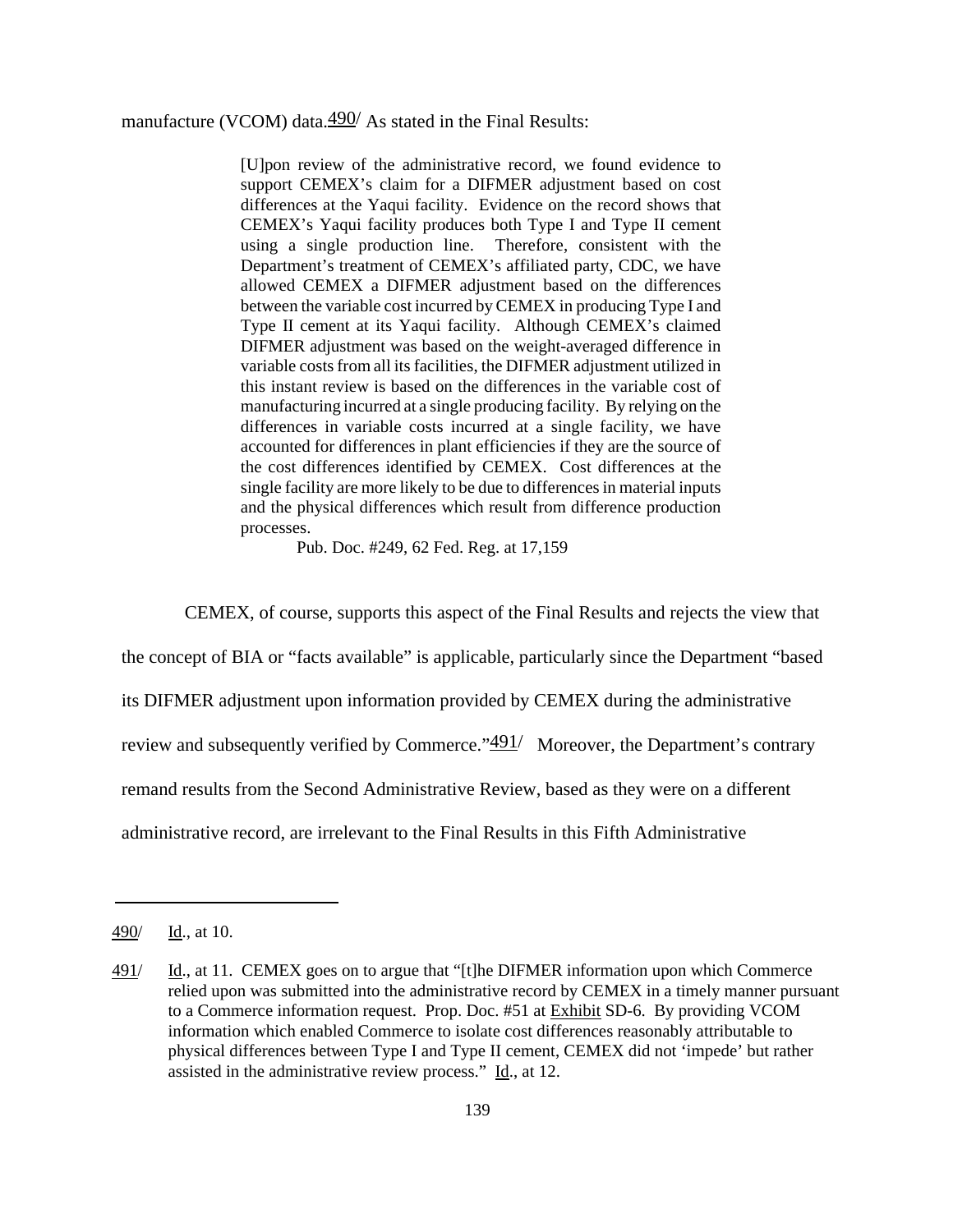## Review.492/

Finally, CEMEX addresses Southern Tier's criticism that the Final Results relied on VCOM data from a single plant, arguing that the Department's "use of plant-specific VCOM data in this case is a reasonable exercise of agency discretion and is fully supported by the administrative record." $\frac{493}{ }$  Neither the statute nor the Department's regulations limit the DIFMER adjustment to a specific methodology and, under Chevron, reviewing courts and NAFTA panels "must give deference to the agency interpretation as long as the statutory interpretation is reasonable." $\frac{494}{ }$  The Department's explanation for its methodology (see excerpt from the Final Results quoted *supra*), "fully explains Commerce's decision to base CEMEX's DIFMER adjustment upon Yaqui VCOM data, the only CEMEX plant from which both Type I and Type II cement was sold, rather than weighted average VCOM data from all CEMEX cement plants."495/

## *CDC*

CDC addresses Southern Tier's argument that the Department erred by calculating a weighted-average DIFMER adjustment based on CEMEX's and CDC's relative production quantities of Type II cement, specifically that any weighting of the DIFMER adjustment should be based on production of Type I cement because, in the statute, the DIFMER adjustment is an adjustment to the starting price used in calculating NV, not export price (EP) or constructed

<sup>492/</sup> Id., at 13.

<sup>493/</sup> Id., at 14.

 $\frac{494}{}$  Id., at 14-15.

 $\frac{495}{10}$ , at 15.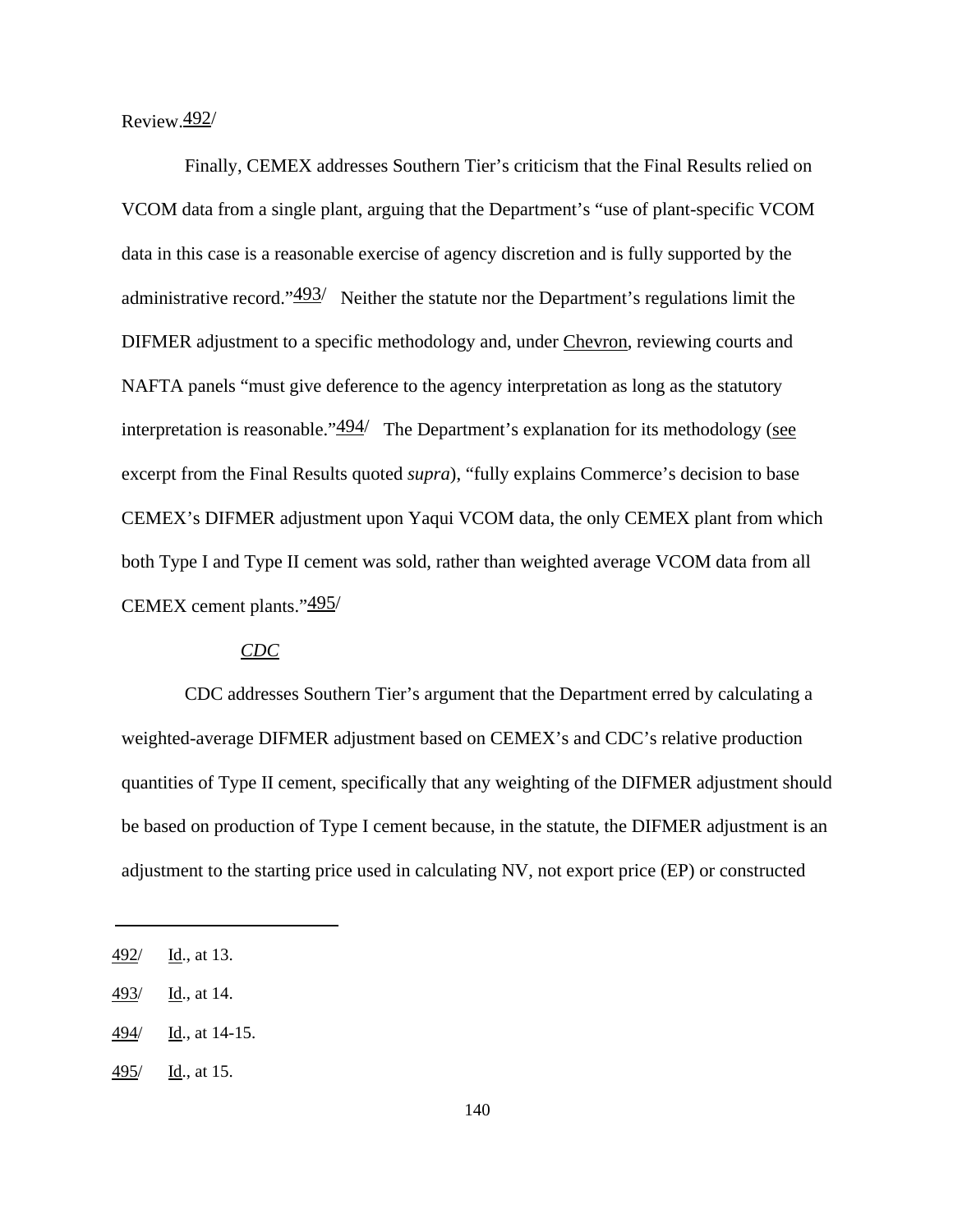export price (CEP). CDC urges that under the review standards applicable to the Panel, "[t]he Panel cannot substitute an alternative calculation methodology without finding that the Department's decision is unsupported by substantial evidence or is otherwise not in accordance with law."496/ Thus, the Panel cannot find in support of Southern Tier's "alternative" calculation method" without first establishing that the Department's methodology is somehow unreasonable.

CDC argues that "[t]he statute is wholly silent on the issue of how the Department should calculate an average DIFMER, and it certainly cannot be read to prohibit the calculation method chosen by the Department." $\frac{497}{ }$  Moreover, CDC urges that "[t]he fact that the DIFMER adjustment is made to NV rather than EP or CEP is irrelevant." $\frac{498}{ }$ 

#### *The Department*

In contrast to the situation existing in the Second Administrative Review, the Department in the instant review found that "CEMEX was able to demonstrate that its cost differences for Types I and II were attributable to physical differences in the merchandise." $499/$ As a result, the Department did calculate a DIFMER adjustment for CEMEX that was based on actual data, not facts available.

<sup>496/</sup> CDC Panel Rule 57(2) brief, at 4.

<sup>497/</sup> Id.

<sup>498/</sup> Id. CDC goes on to note that "[t]he DIFMER calculation is based on cost information relevant to both products and markets, and the DIFMER percentage is calculated by expressing the absolute cost difference as a percentage of the total cost of manufacturing of the product sold in the U.S. market. Thus, there is no logical justification to use the product sold in the home market for the purpose of calculating a weighted-average. If anything, basing the weighted-average DIFMER on the experience of the product sold in the United States is more logical." Id.

<sup>499/</sup> Department Panel Rule 57(2) brief, at 115.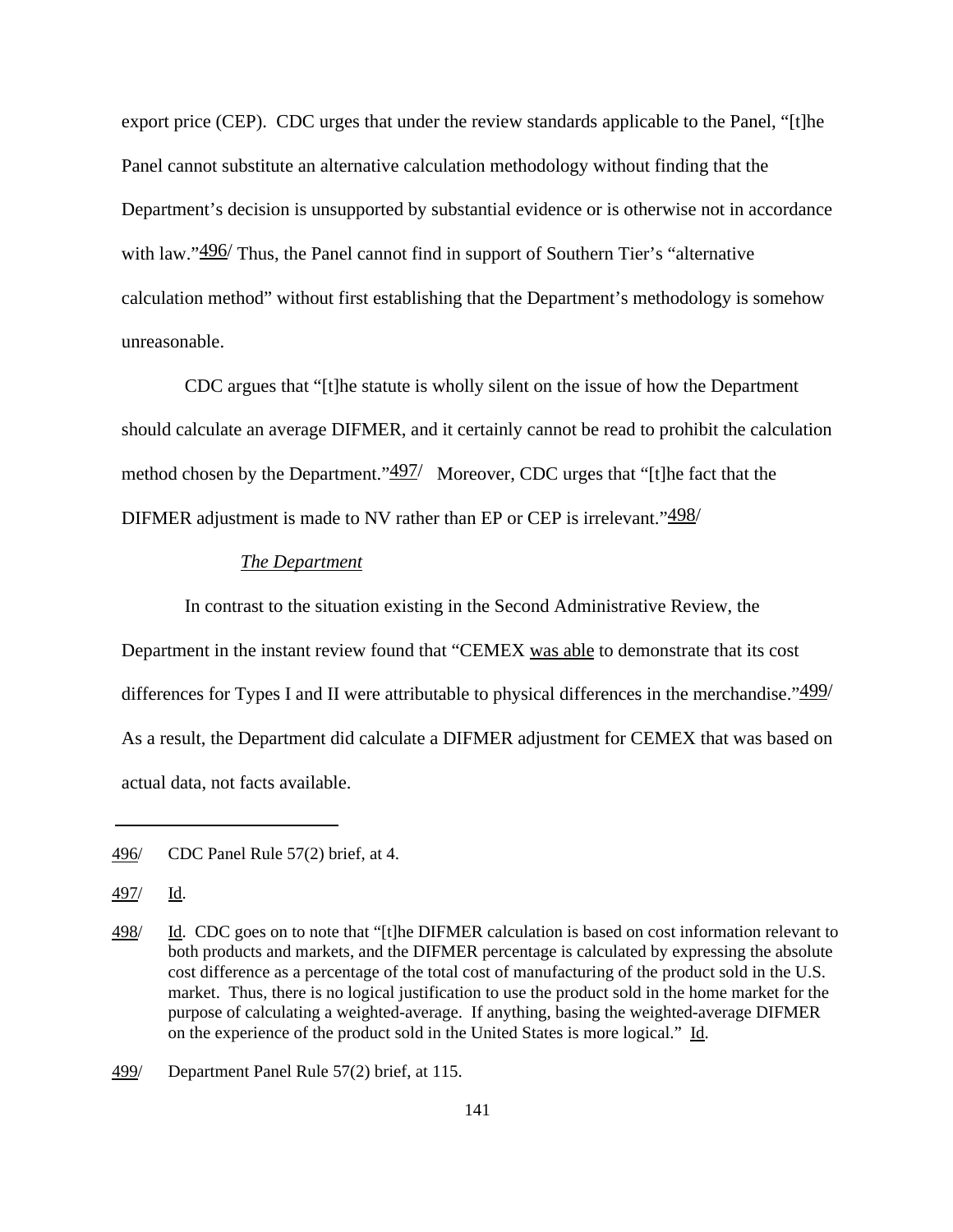The Department emphasizes that its reasoning in the Final Results was based on three key points:

- C There was evidence on the record of the Fifth Administrative Review that CEMEX's Yaqui facility produced both Type I and Type II cement using a single production line;  $\frac{500}{ }$
- C This evidence effectively ruled out the possibility that differences in costs were the result of efficiencies between or among CEMEX's various plants;
- C CEMEX's cost of producing Type I and Type II cements at the Yaqui facility were verified.

The Department notes that Southern Tier does not challenge its authority to make DIFMER adjustments, nor does it argue that there are no physical differences between Type I and Type II cement. Rather, Southern Tier argues that CEMEX failed to meet its burden of quantifying a DIFMER adjustment and that it failed to cooperate with the Department's request for DIFMER information.501/

Although the Department concedes that "CEMEX unquestionably experienced difficulties in providing [it] with information that could be used to calculate a difmer adjustment,"502/ which accounted for the use of facts available in the Preliminary Results, the Department emphasizes that "between the preliminary and final results of the review, the

<sup>500/</sup> Fin. Res., 62 Fed. Reg. at 17,159

 $501/$  Id., at 116.

<sup>502/</sup> Id., at 117-118.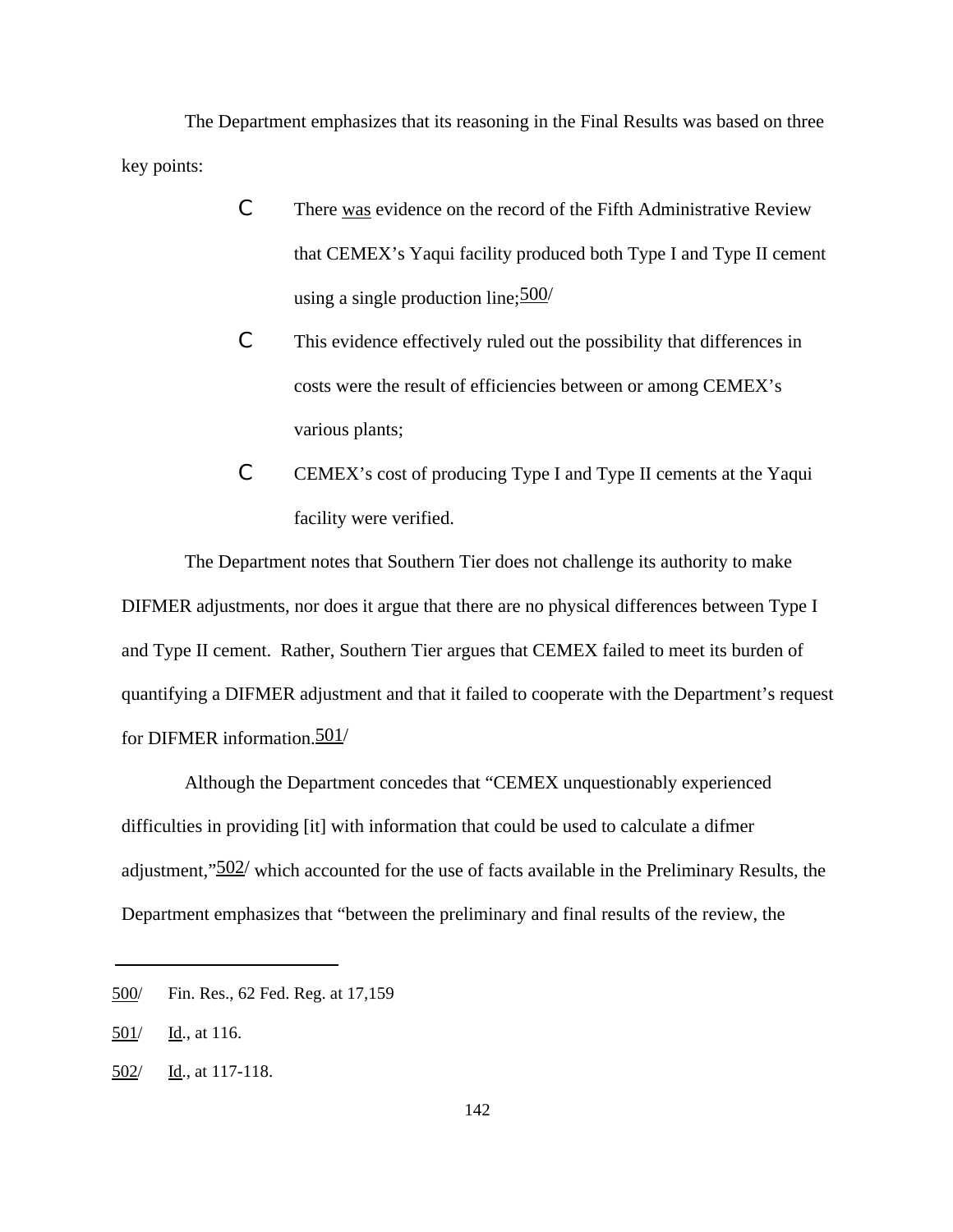agency identified two pieces of information which caused it to 'reconsider' its treatment of CEMEX's difmer adjustment."503/ Moreover, the Department argues that "the determination of whether a company deserves adverse facts available is a fact-intensive question to be decided by the agency on a case-by-case basis."<sup>504</sup>/ Finally, the Department emphasizes for the Panel's purposes that the applicable standard of review is whether the agency's actions "were based on such relevant evidence as a reasonable mind might accept as adequate to support the conclusion.... The Panel should not reweigh the record evidence, substituting its judgment for that of the investigating authority." $505/$ 

The Department goes on to explain the specific bases of its calculation of the DIFMER adjustment, noting that it is intended to "reflect[] the net difference in the variable manufacturing costs incurred in producing the differences in physical characteristics."<sup>506</sup>/

<sup>503/</sup> Id., at 118. The Department identifies both questionnaire responses and verification exhibits in support of CEMEX's claim for a DIFMER adjustment. Thus, "in pouring over the administrative record in preparation for the final results, the Department 'discovered' evidence which enable it to calculate a difmer adjustment that reflected the difference in cost attributable to the physical differences between Type I and Type II cement, and not efficiencies between (and among) CEMEX's various plants." Id. (Emphasis in original).

<sup>504/</sup> Id., at 119. The Department makes a particular point to reject Southern Tier's argument that it was "required by law" to sanction CEMEX with adverse facts available because the agency had never rescinded its preliminary finding that CEMEX had not cooperated with the Department's information requests. To quote the Department: "First of all, the use of adverse facts available is a factual question that is committed to the sound discretion of the Department. Section 776(b) uses the permissive term 'may' when providing for the use of an adverse inference by the Department. 19 U.S.C. § 1677e(b) (1995). Second, a preliminary determination is, as the name suggests, preliminary. It is subject to change and has no legal effect," *citing* Technoimportexport v. United States, 766 F. Supp. 1169 (Ct. Int'l Trade 1991). Id., at 119.

<sup>505/</sup> Id., at 120.

<sup>506/</sup> Id., at 121. The Department states that variable manufacturing costs include the cost of materials (*e.g.*, limestone, clay, and silica), labor and variable factory overhead (*e.g.*, grinding the clinker). Id.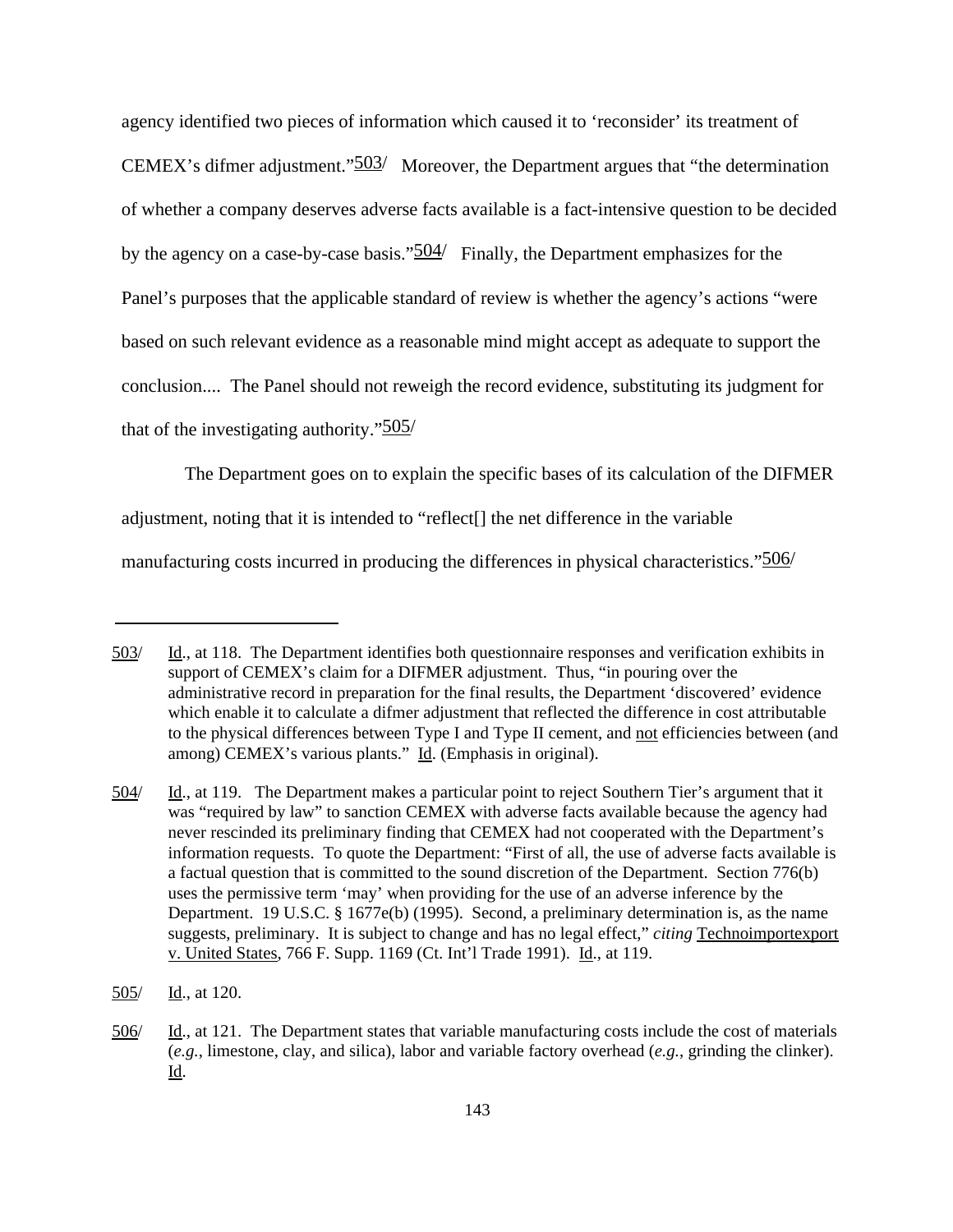Expressed as a formula, the Department subtracts the variable cost to produce the product sold in the home market (*e.g.*, "VCOMH") from the variable cost to produce the product sold in the United States (*i.e.*, "VCOMU"), and the resulting figure is divided by the total cost of manufacturing the product sold in the United States ("TOTCOMU"): 507/

# **DIFMER PERCENT** =  $\frac{VCOMU - VCOMH}{TOTCOMU}$

With this formula in mind, the Department rejects Southern Tier's initial criticism that the DIFMER adjustment should have been based on the weighted-average cost for each product at all plants producing that product. In the Department's view, since the DIFMER adjustment is expressed as a percentage, "whether total variable manufacturing costs for the compared merchandise are based upon one plant or a weighted-average cost based upon many plants, the result is still the same—a single percentage applied to NV over a given period of time." $\frac{508}{ }$ The Department does concede that where the compared merchandise is produced at more than one plant, it *usually* attempts to avoid distortions by basing its DIFMER adjustment on the weighted-average cost for each product at all plants producing the product. However, where that approach, as here, would itself "engender distortions," the Department has routinely

<sup>507/</sup> Id., at 122. On page 121 of its Panel Rule 57(2) brief, the Department inadvertently expresses the formula incorrectly, stating it as (VCOMH minus VCOMU) divided by TOTCOMU. The correct formula is (VCOMU minus VCOMH) divided by TOTCOMU. See Prop. Doc. # 108, at 00015.

<sup>508/</sup> Department Panel Rule 57(2) brief, at 122.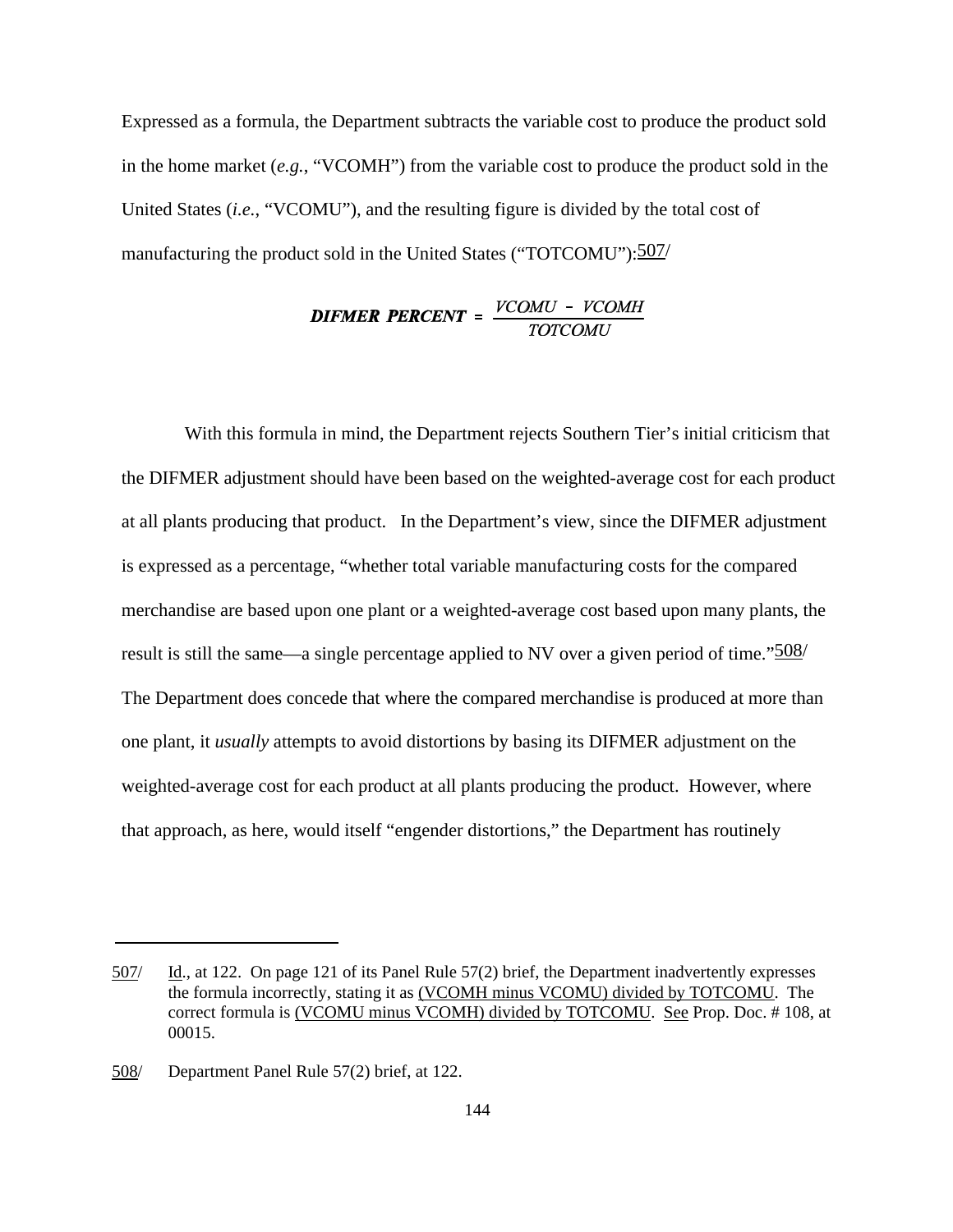deviated from that practice.  $\frac{509}{1}$  In the instant case, the Department consciously attempted to avoid distortions occasioned by plant efficiencies by isolating the DIFMER calculation to cost differences for the comparable merchandise produced at the Yaqui plant.  $510/$ 

The Department also notes, as did CDC, that the applicable statute is simply silent on the precise question at issue here—whether the Department is required to base its DIFMER adjustment on the weighted-average cost for each product at all plants producing the product. Under Chevron, "the Department's interpretation of section  $773(a)(6)(C)(ii)$ , as permitting it to exclude products from plants that would distort its difmer adjustment, is clearly permissible because there is no indication that Congress intended the agency to follow a contrary approach, let alone the approach advocated by [Southern Tier]."511/

Finally, the Department addresses Southern Tier's additional criticisms of the DIFMER calculation, first, that the average of CEMEX's and CDC's DIFMER adjustments should have been weighted based on production of Type I cement sold in Mexico, not their relative production quantities for Type II sold in the United States, and, second, that the agency should not have excluded CEMEX's production at a certain plant from the calculation. The Department argues that both decisions were reasonable and appropriate under the circumstances.512/

## **2. Discussion and Decision of the Panel**

511/ Id.

<sup>509/</sup> Id.

<sup>510/</sup> Id., at 123.

<sup>512/</sup> Id., at 124-25.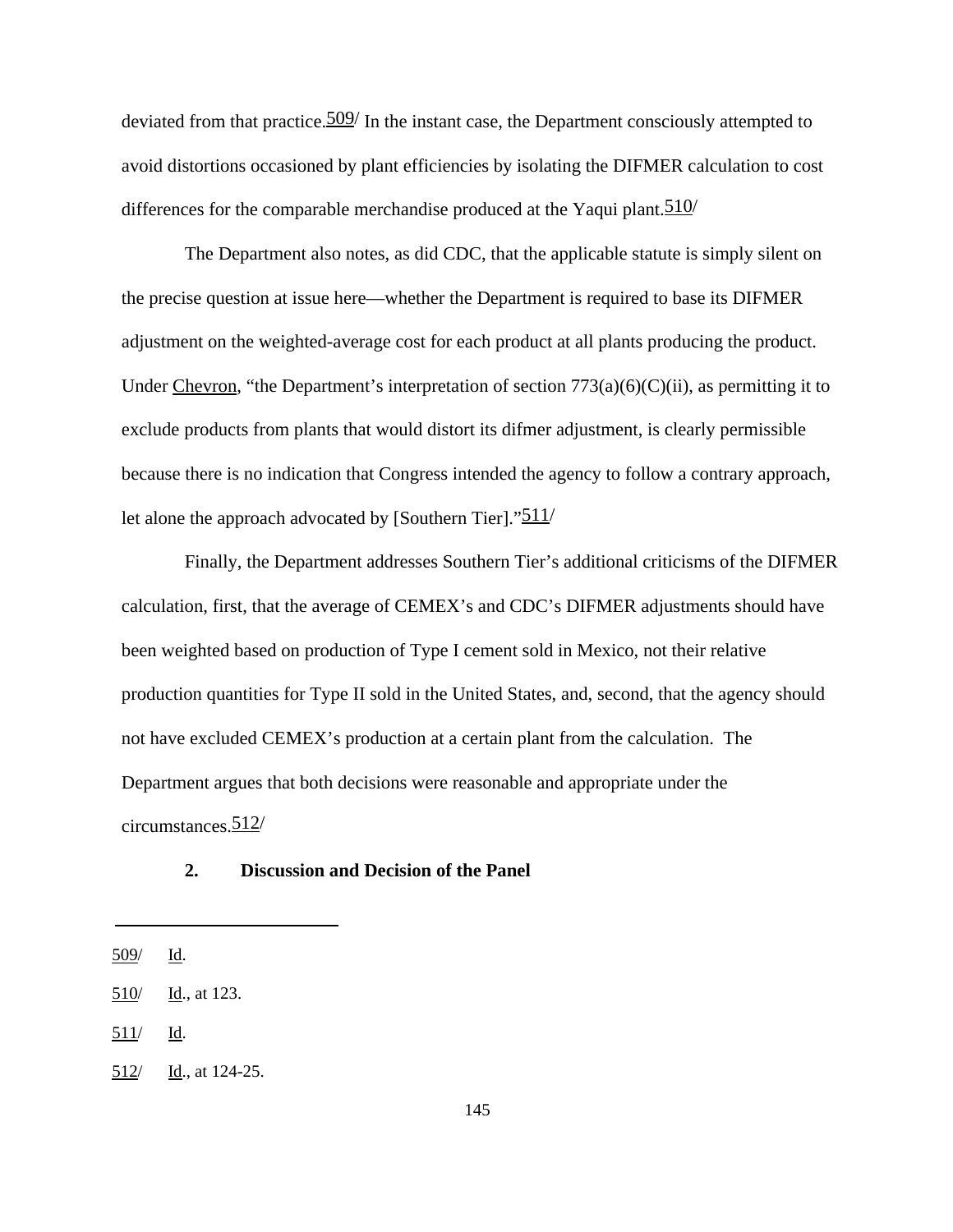The Panel has carefully considered Southern Tier's arguments on the DIFMER issue,

but these have not persuaded us that the positions taken by the Department in the Final Results were unsupported by substantial evidence on the record or were otherwise not in accordance with law. As to the application of BIA or "facts available," the Panel agrees with the Department that the decision to resort to facts available, in the face of an apparently unresponsive respondent, lies largely within the sound discretion of the agency. This view appears to be grounded in express Congressional intent:

#### **19 U.S.C. § 1677e(b) Adverse inferences**

If the administering authority ... finds that an interested party has failed to cooperate by not acting to the best of its ability to comply with a request for information from the administering authority ..., the administering authority ..., in reaching the applicable determination under this subtitle, *may* use an inference that is adverse to the interests of that party in selecting from among the facts otherwise available.... (Emphasis added)

Although the record suggests, and the Department indicates, that CEMEX did experience "difficulties" in furnishing information that could be used for purposes of a DIFMER calculation, such "difficulties" in fact forming the basis for the Department's use of facts available in the Preliminary Results, the Panel can hardly fault the Department for continuing to review the record in an effort to calculate the dumping margin as accurately as possible,  $\frac{513}{ }$  and ultimately to focus on verified information in the record, supplied by CEMEX, that allowed the Department to calculate a DIFMER adjustment within the standard of accuracy required by the statute. Indeed, the Panel commends the Department for this effort and rejects the notion that a decision made for the purpose of the Preliminary Results must

<sup>513/</sup> See Rhone Poulenc, Inc. v. United States, 899 F.2d 1185, 1191 (Fed. Cir. 1990) (noting "the basic purpose of the [antidumping] statute: determining current margins as accurately as possible.").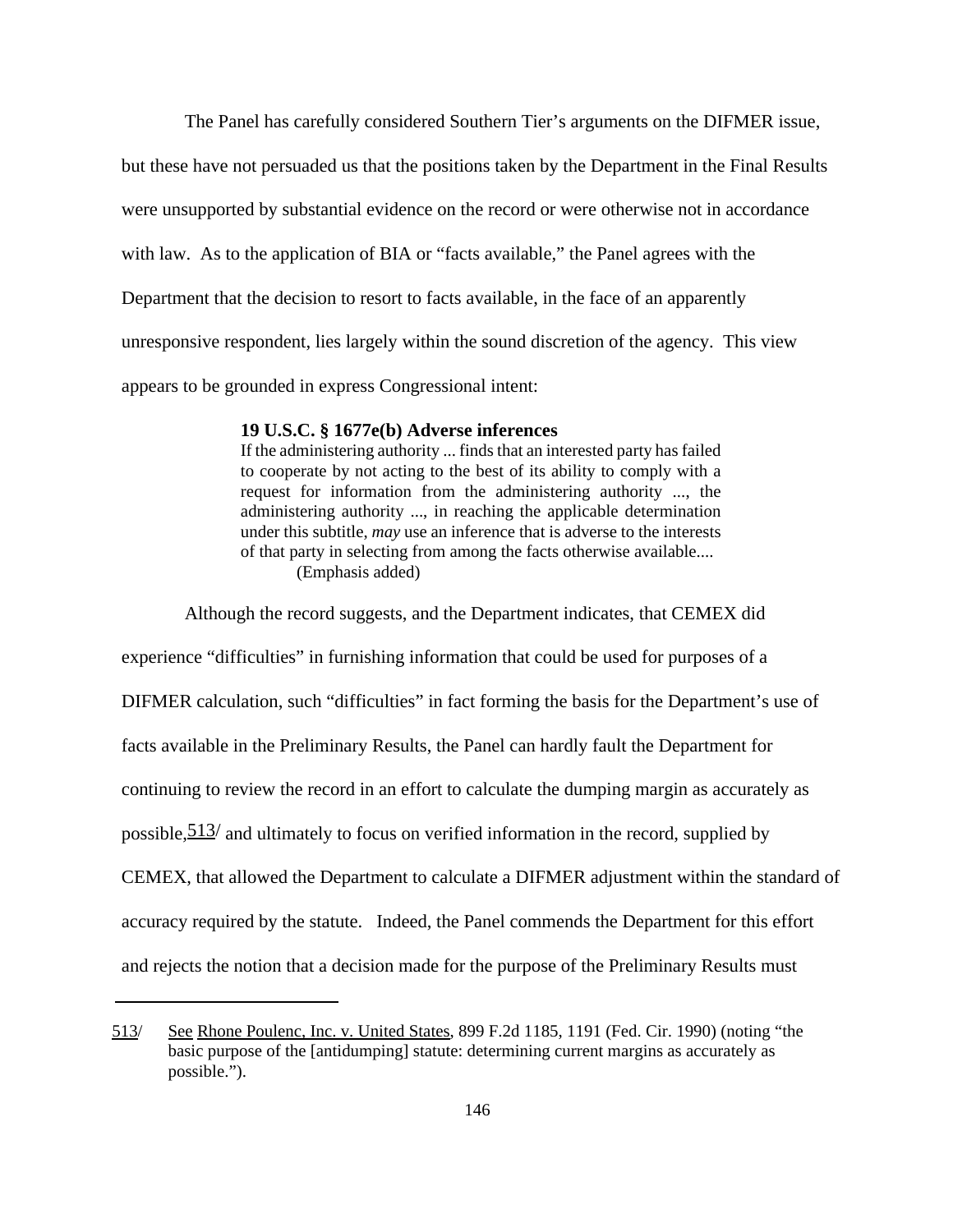necessarily be repeated in the Final Results.

The Panel emphasizes the extremely broad discretion granted by the courts to the Department both with respect to the issue whether the Department properly *resorted* to BIA or facts available and the separate issue as to the *selection* of an appropriate BIA rate.514/ The Panel, in fact, is aware of no case wherein the court has held that the Department's *failure* to invoke BIA or facts available was a violation of the statute and, on the record before us, the Panel is disinclined to take such a position in this case.

Finally, the Panel has also considered Southern Tier's argument that the Department should have based its DIFMER adjustment on the weighted-average variable production cost at all of CEMEX's plants, as opposed to isolating the variable production costs of the Yaqui facility. The Panel is unable to say that Southern Tier's position is unreasonable; however, we are also unable to say that the Department's position, which appears quite logical and was very adequately explained in the Final Results, is unreasonable. Under the applicable standard of review, we therefore defer to the Department's expertise and discretion in this aspect of the DIFMER calculation. On a similar basis, we also reject the two additional errors cited by the Southern Tier allegedly committed by the Department in its DIFMER calculation.

In sum, the Department's DIFMER calculation for CEMEX is upheld as supported by substantial evidence on the record and as otherwise in accordance with law. However, a majority of this Panel (excluding Panelist Endsley) has elsewhere determined that the Department committed reversible error in including bagged Type I cement along with bulk

<sup>514/</sup> See the extensive discussion In the Matter of Replacement Parts for Self-Propelled Bituminous Paving Equipment from Canada, USA-9-1904-01 (Opinion May 24, 1991), p. 25 *et seq*.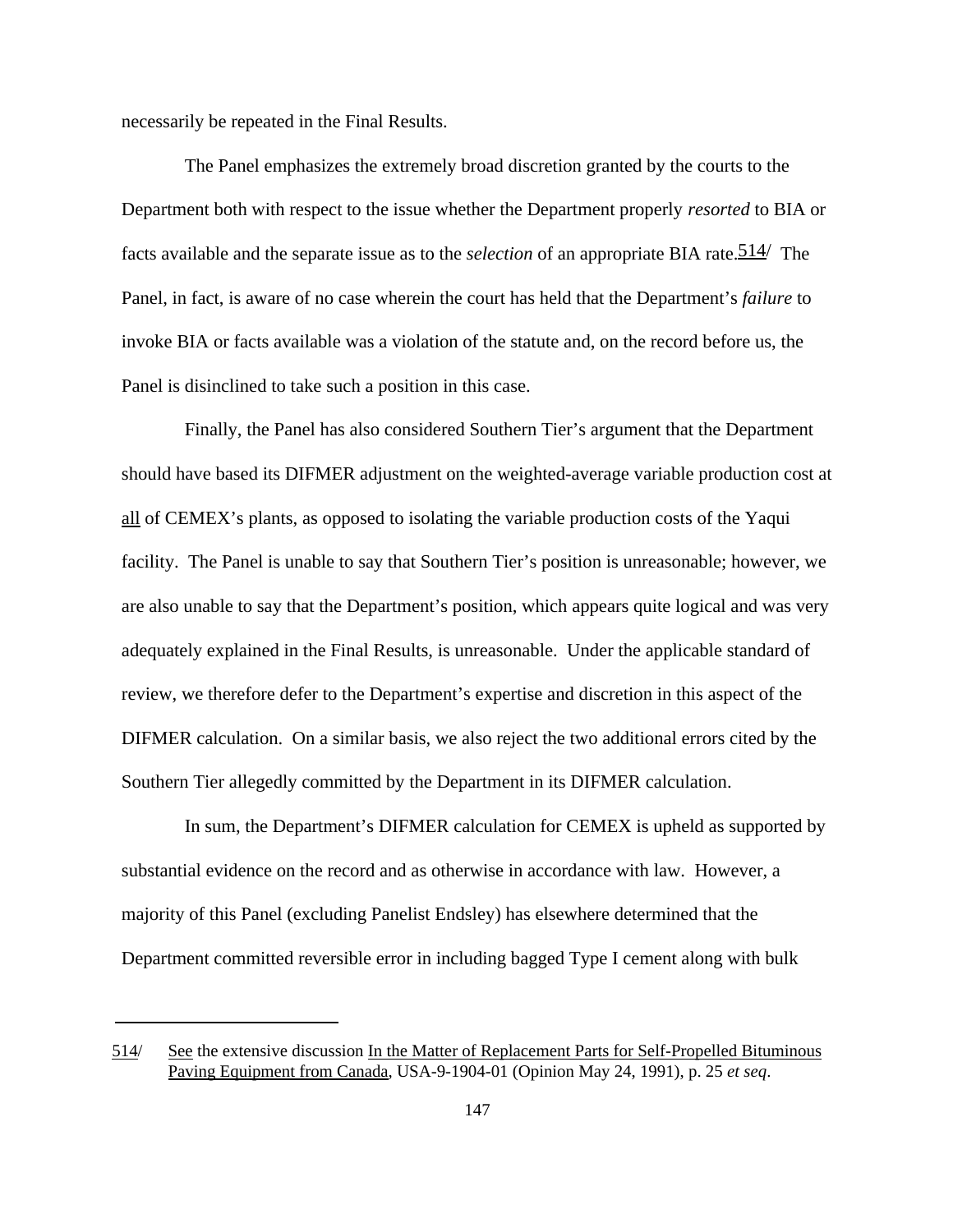Type I cement in the "foreign like product" analysis. Consistent with this determination, the indicated Panel majority instructs that this matter be remanded to the Department for a recalculation of CEMEX's DIFMER allowance consistent with the majority's "bulk vs. bagged" finding.

#### **IV.3.b. FREIGHT ADJUSTMENT ON BULK CEMENT**

# **WHETHER THE DEPARTMENT'S ALLOWANCE OF A FREIGHT ADJUSTMENT ON CEMENT IS SUPPORTED BY SUBSTANTIAL EVIDENCE AND IS OTHERWISE IN ACCORDANCE WITH LAW.**

As the Parties have explained, the cost of cement is largely a function of transporting it from the manufacturing plant to the ultimate customer or a distributor. Thus, freight expenses are a significant consideration in the Department reviews of the dumping order on cement and clinker from Mexico. In the Fifth Administrative Review, the Department considered whether to grant CEMEX a freight adjustment for sales of Type I cement sold in bulk.

Under 19 U.S.C. §  $1677b(a)(6)(B)(ii)(1995)$ , the Department was required to adjust NV to account for "expenses incident to bringing the foreign like product from the original place of shipment to the place of delivery to the purchaser." The burden is on the foreign producer to demonstrate an entitlement to a freight adjustment.

#### **1. Positions of the Department and the Parties**

For the Fifth Administrative Review, the Department granted CEMEX a freight expense adjustment for Type I bulk sales, finding that: (1) reported expenses provided by CEMEX were in accordance with the Department's methodology; (2) reported expenses provided were consistent with CEMEX's accounting practices; (3) the expenses reported by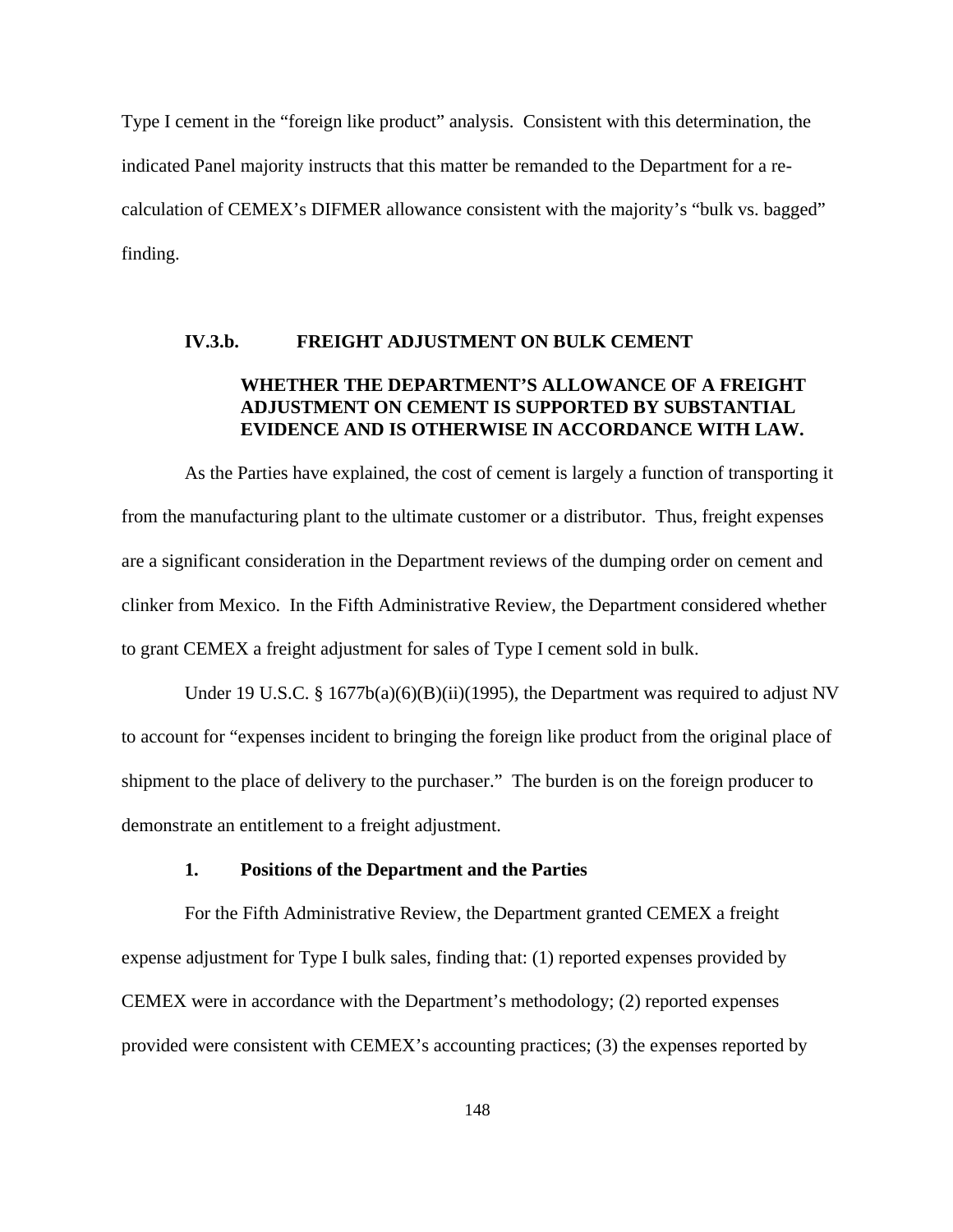CEMEX were substantiated at verification; (4) the expenses were provided by CEMEX on a company, cement type, and presentation specific basis; and (5) CEMEX tended to understate the per-ton freight amounts deducted from NV. $515/$ 

The Department fundamentally disagrees with Southern Tier that freight expenses must only be reported on a transaction-specific basis. It explains that allocation techniques used by respondents who do not maintain transaction-specific freight expense records do not necessarily create distorted home market prices.516/ Moreover, the Department argues, reviewing administrative precedent, that different producers in different countries incur freight charges on different bases and frequently on more than one basis.  $517/$  In addition, the Department claims that under 19 U.S.C. § 1677m(l), the law specifies when the Department must verify information, not how the Department must conduct the verification.  $518/$ 

According to Southern Tier, CEMEX did not report its home market freight expenses on a transaction-specific, customer-specific, or point-of-sale-specific basis. In addition, Southern Tier claim's that CEMEX did not even report freight expenses on a company-specific basis, as Commerce found for the Fifth Administrative Review. 519/ Moreover, Southern Tier argues that CEMEX's own submissions contradict CEMEX's claims that it reported average

<sup>515/ 62</sup> Fed. Reg. 17,163.

<sup>516/</sup> Department Panel Rule 57(1) brief, at 132.

<sup>517/</sup> Id., [citation omitted].

<sup>518/</sup> Id., at 133.

<sup>519/</sup> Southern Tier Panel Rule 57(1) brief, at 67.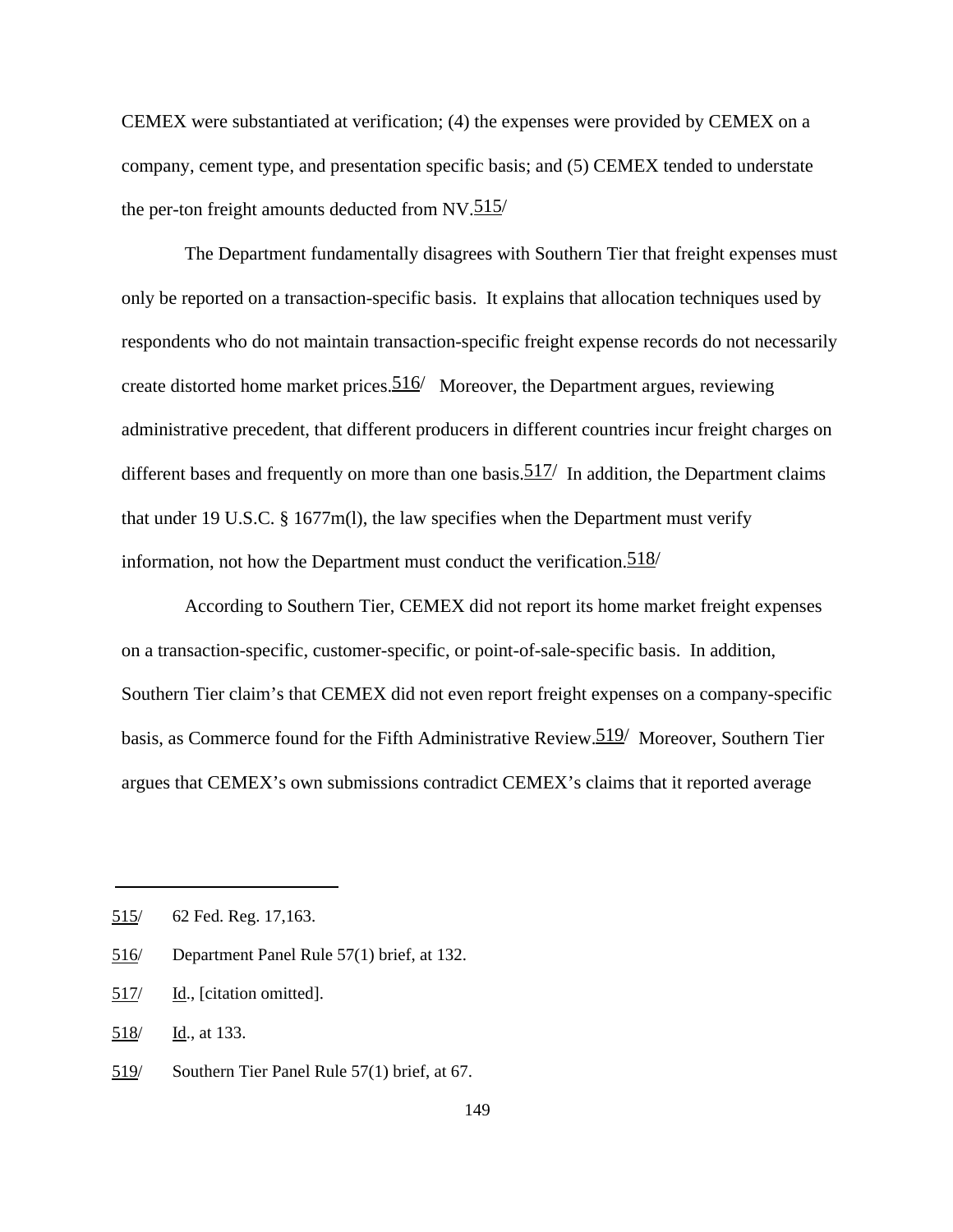freight expenses by company, specific to the type of cement sold. $520/$  Further, Southern Tier claims, CEMEX failed to demonstrate that freight provided by affiliated companies was at arm's length prices.  $521/$  In addition, Southern Tier argues that on all NV issues raised by Southern Tier, the Department acted contrary to its own practice and precedent.  $522/$  Basically Southern Tier concludes that "because CEMEX's average freight cost methodology did not account for differences between sales in terms of distance and modes of transportation, it was necessarily distortive of the transaction specific expense."<sup>523</sup>/ Southern Tier also argues that CEMEX's reported data included expenses fro cement other than Type  $I.524/$ 

CEMEX disagrees with Southern Tier that because sales of Type I bulk cement were not reported on a transaction-specific basis that they were distortive.  $525/$  CEMEX argues that it provided information to the Department on the most specific basis, i.e., company-specific, that it could under the circumstances.  $526/$  In fact, according to CEMEX, its reported freight factors actually understated CEMEX's freight expenses.527/

## **2. Discussion and D**e**cision of the Panel**

The Department has considerable discretion to determine whether information

- 522/ Dec. 16, 1998 Hearing Tran. at 7.
- 523/ Dec. 16 Hearing Tran. at 26.
- 524/ Dec. 16 Hearing Tran. at 26-27.
- 525/ CEMEX Panel Rule 57(2) brief at 23, and 29-35.
- $526/$  Id., at 24.
- 527/ Id., at 25.

<sup>520/</sup> Id.

 $521/$  Id., at 71.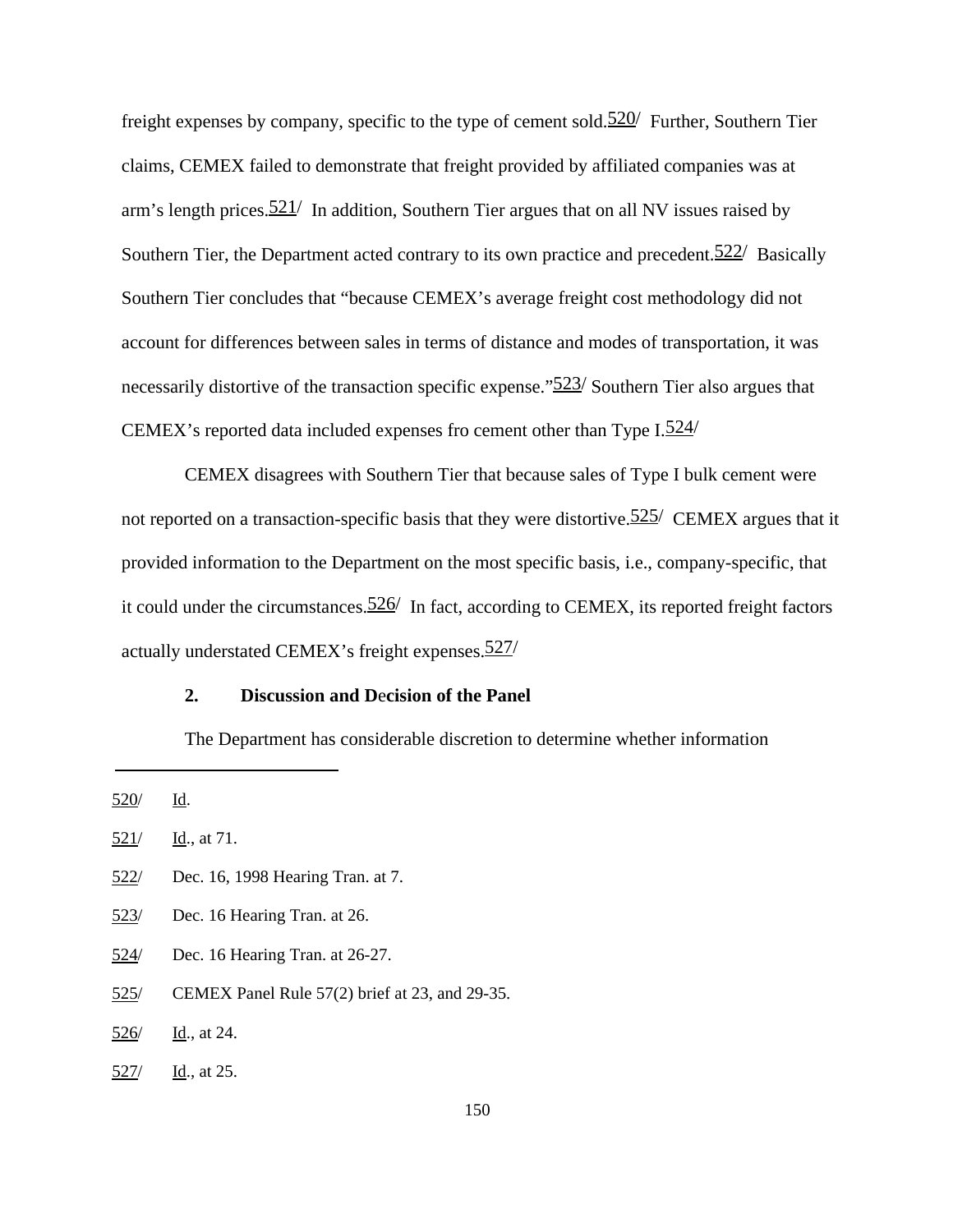submitted at the Department's request is adequate because of its particular expertise in administering the antidumping law. See*, e.g.,* SKW Stickstoffwerke Piesteritz GmbH v. United States, 989 F. Supp. 253, 256 (Ct. Int'l Trade 1997) *quoting* GMN Georg Muller Nurnberg AG v. United States, 763 F. Supp. 607, 611 (Ct. Int'l Trade 1991). In permitting the bulk freight deduction for the Fifth Administrative Review, the Department specifically found that: (1) reported expenses provided are in accordance with the Department's methodology; (2) reported expenses provided are consistent with CEMEX's accounting practices; (3) the Department substantiated the expenses at verification (see July 22, 1996 Verification Report); (4) expenses were provided on a company, cement type, and presentation specific basis; and (5) CEMEX tends to understate the per ton freight amounts deducted from normal value.  $528/$ 

Southern Tier argues that a freight deduction is permitted only if the expenses are reported based on the actual, transaction-specific expense or on an allocation methodology that does not distort the transaction-specific amount. 529 However, Southern Tier did not provide sufficient evidence in the Panel's opinion to defeat the Department's finding that CEMEX's data was not significantly distortive.  $\frac{530}{ }$  Inconsistent conclusions from the record may fairly be drawn without finding that the Department's determination was not supported by substantial evidence.<sup>531/</sup> Moreover, the Department has specifically recognized that allocation techniques used by respondents who do not maintain transaction-specific freight expenses do not

<sup>528/ 62</sup> Fed. Reg. 17,163.

<sup>529/</sup> Southern Tier Panel Rule 57(1) brief at 61.

<sup>530/</sup> *See* excerpt of Commerce's Verification Report, Department Panel Rule 57(1) brief, at 129.

<sup>531/</sup> *See, e.g.,* Consolo v. Federal Maritime Comm., 383 U.S. 607, 619-20 (1966).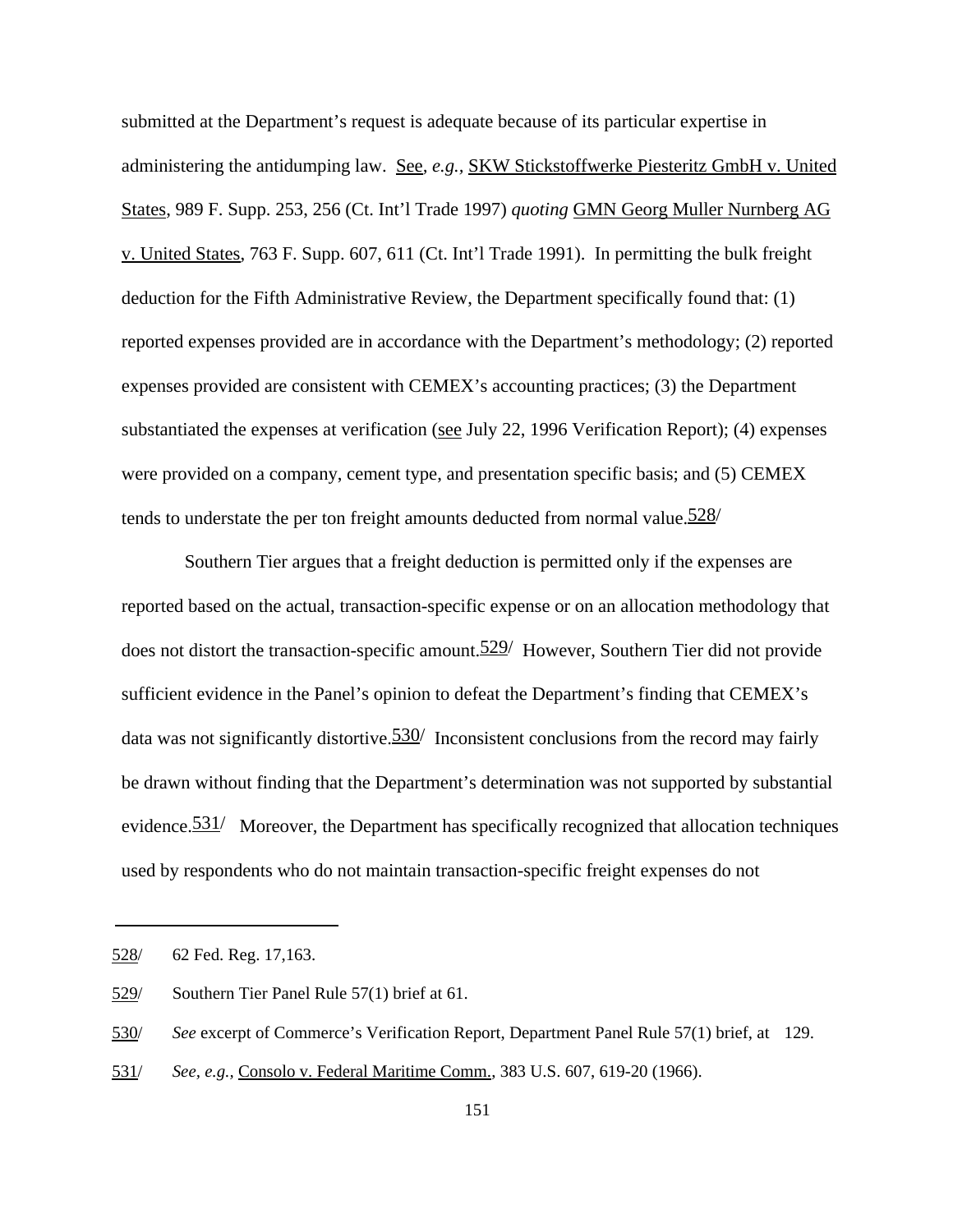necessarily lead to a distortion of home market prices.  $532/$  For CEMEX's claimed freight adjustment on bulk Type I cement, the Panel cannot say that the Department's determination should be reversed or remanded under the strict standard of review that applies to the Panel's consideration of this issue. Finally, the Panel recognizes that Southern Tier urges our consideration of the final results of the Second Administrative Review in reaching our decision on this issue for the Fifth Administrative Review.533/ Such consideration, however, would be inappropriate. Each review is based upon independent, albeit sometimes similar, record.

# **IV.3.c. POST SALE REBATE ADJUSTMENTS**

# **WHETHER THE DEPARTMENT'S ALLOWANCE OF A POST-SALE REBATE ADJUSTMENT AND CERTAIN "OTHER" ADJUSTMENTS WAS SUPPORTED BY SUBSTANTIAL EVIDENCE ON THE RECORD AND WAS OTHERWISE IN ACCORDANCE WITH LAW**

Rebates and discounts are treated by the Department as an adjustment to price, pursuant to 19 U.S.C §§ 1677a and 1677b (1995), and not as a circumstance of sale adjustment. SKF USA, Inc. v. United States, 19 CIT 654, 662 (1995) and Antifriction Bearings (Other than Tampered Roller Bearings) from the Federal Republic of Germany, 54 Fed. Reg. 18992, 19061 (1989) (final LTFV determination). During the Fifth Administrative Review the Department considered requests from CDC for claimed "other adjustments" and from CEMEX for post sale rebates.

<sup>532/</sup> Department Panel Rule 57(1) brief, at 132.

<sup>533/</sup> Southern Tier Panel Rule 57(1) brief, at 91, note 78.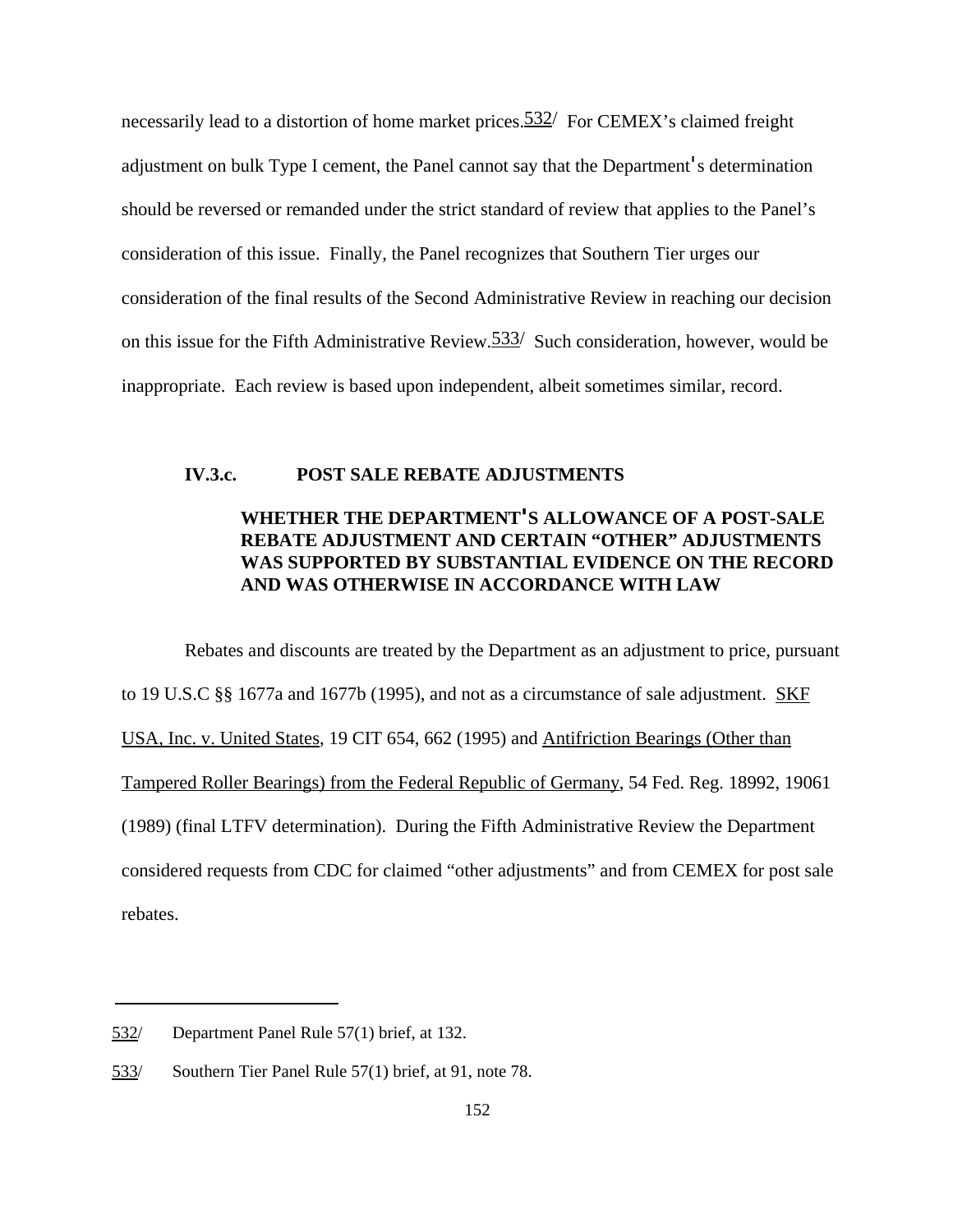## **IV.3.c.i. C DC's Claimed "Other Adjustments"**

# **WHETHER THE DEPARTMENT'S ADJUSTMENT TO NV FOR "OTHER" ADJUSTMENTS CLAIMED BY CDC WAS SUPPORTED BY SUBSTANTIAL EVIDENCE ON THERECORD AND WAS OTHERWISE IN ACCORDANCE WITH LAW**

The Department allowed the "other adjustments" claimed by CDC during the Fifth Administrative Review because, according to the Department, they were "reported in accordance with Departmental methodology and substantiated at verification."534/

#### **1. Positions of the Department and the Parties**

The Department explains that initially in an administrative review it determines the actual price charged for the comparison merchandise by the respondent. The actual amount charged includes any amounts discounted or rebated to the respondent's customers. To account for these "post-sale price adjustments," the Department treats them as a direct deduction to the price charged to the customer. 535/ Contrary to Southern Tier's suggestion, the Department argues, it was able to verify CDC's post sale adjustments from questionnaire responses submitted on January 30, 1996 and March 15, 1996.<sup>536</sup> "As part of this process, the Department did not identify any evidence which would suggest that CDC's [post sale price adjustments] were unusual, artificial, or intended to manipulate the Department's dumping margins on particular sales."<sup>537</sup>/

According to Southern Tier, the Department's uniform practice is to disallow a rebate

537/ Id.

<sup>534/ 62</sup> Fed. Reg. 17,164.

<sup>535/</sup> Department Panel Rule 57(1) brief, at 146.

<sup>536/</sup> Id., at 147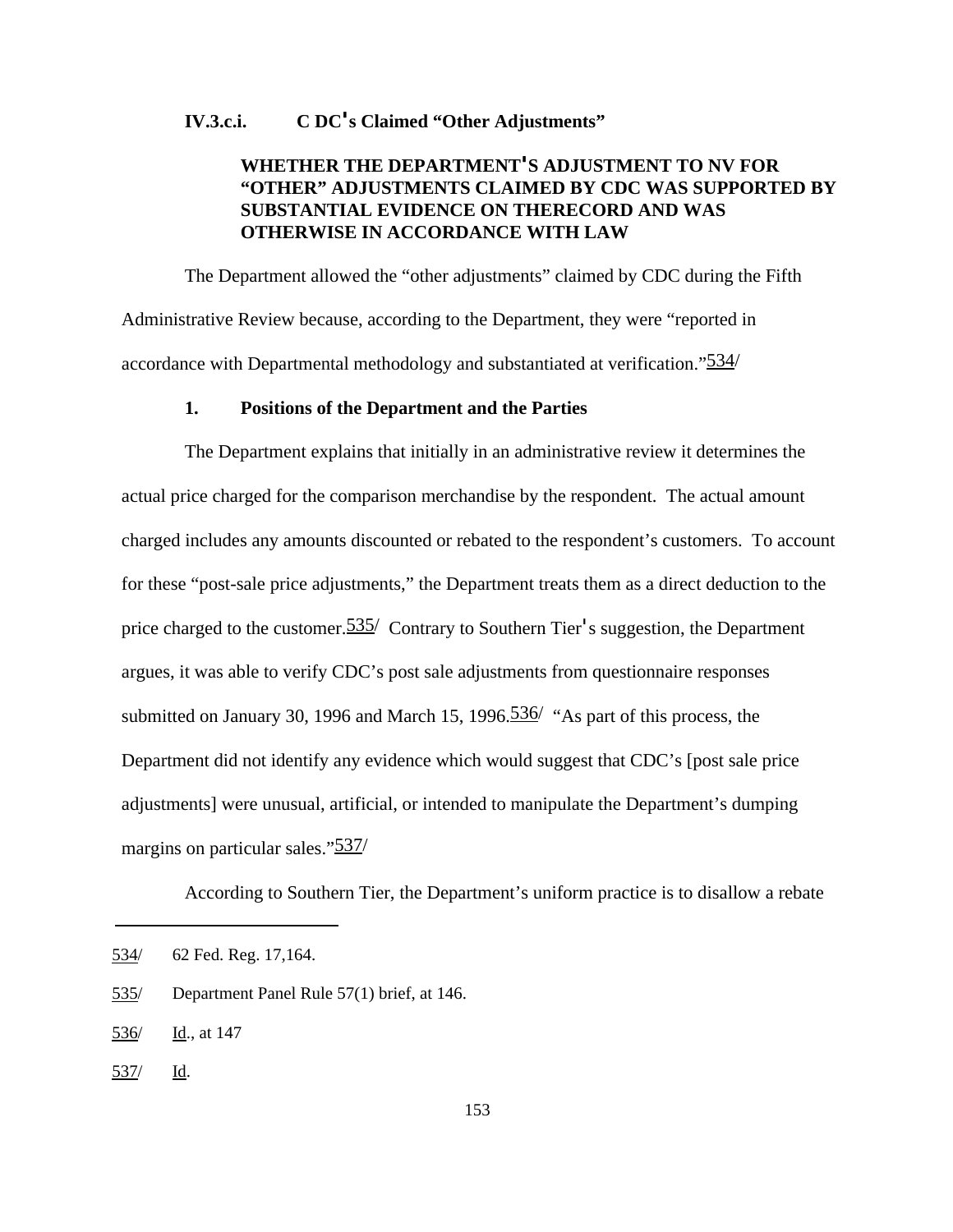claim unless there is evidence that respondent's customers were aware prior to the sale of: (1) the conditions to be fulfilled to qualify for the rebate, and (2) the amount of the rebate.  $\frac{538}{ }$ Southern Tier argues that CDC failed to demonstrate on the record that its customers knew prior to the sale that they were entitled to a rebate.539/ In addition, Southern Tier claims that CDC must establish that the rebate was granted pursuant to its standard business practice or under a pre-established program.540/ Further, Southern Tier argues that the Department, while acknowledging Southern Tier's arguments in the final results, did not even address the issue of customer awareness in its decision to allow CDC's claimed "other adjustments." $\frac{541}{ }$ Therefore, Southern Tier requests that the panel remand with instructions that the Department deny CDC's claimed "other adjustments" and recalculate the dumping margin or alternatively that the Department be forced to explain its conclusion.

CDC disputes Southern Tier's argument that failure to require CDC to provide documentary evidence of a policy to grant post-sale price adjustments would allow CDC to manipulate the dumping margins.  $\frac{542}{ }$  According to CDC, the Department in Antifriction Bearings (Other Than Tapered Roller Bearings) and Parts Thereof From France et al., 63 Fed. Reg. 33,320, 33,327-28 (June 18, 1998) rejected a similar argument, "finding that there was no evidence on the record that either company [involved in that case] had manipulated its

<sup>538/</sup> Southern Tier Panel Rule 57(1) brief, at 40.

<sup>539/</sup> Id., at 41.

<sup>540/</sup> Id., at 40.

<sup>541/</sup> Id., at 41.

<sup>542/</sup> CDC Panel Rule 57(2) brief, at 7(citing Southern Tier Panel Rule 57(1) brief, at 38- 54).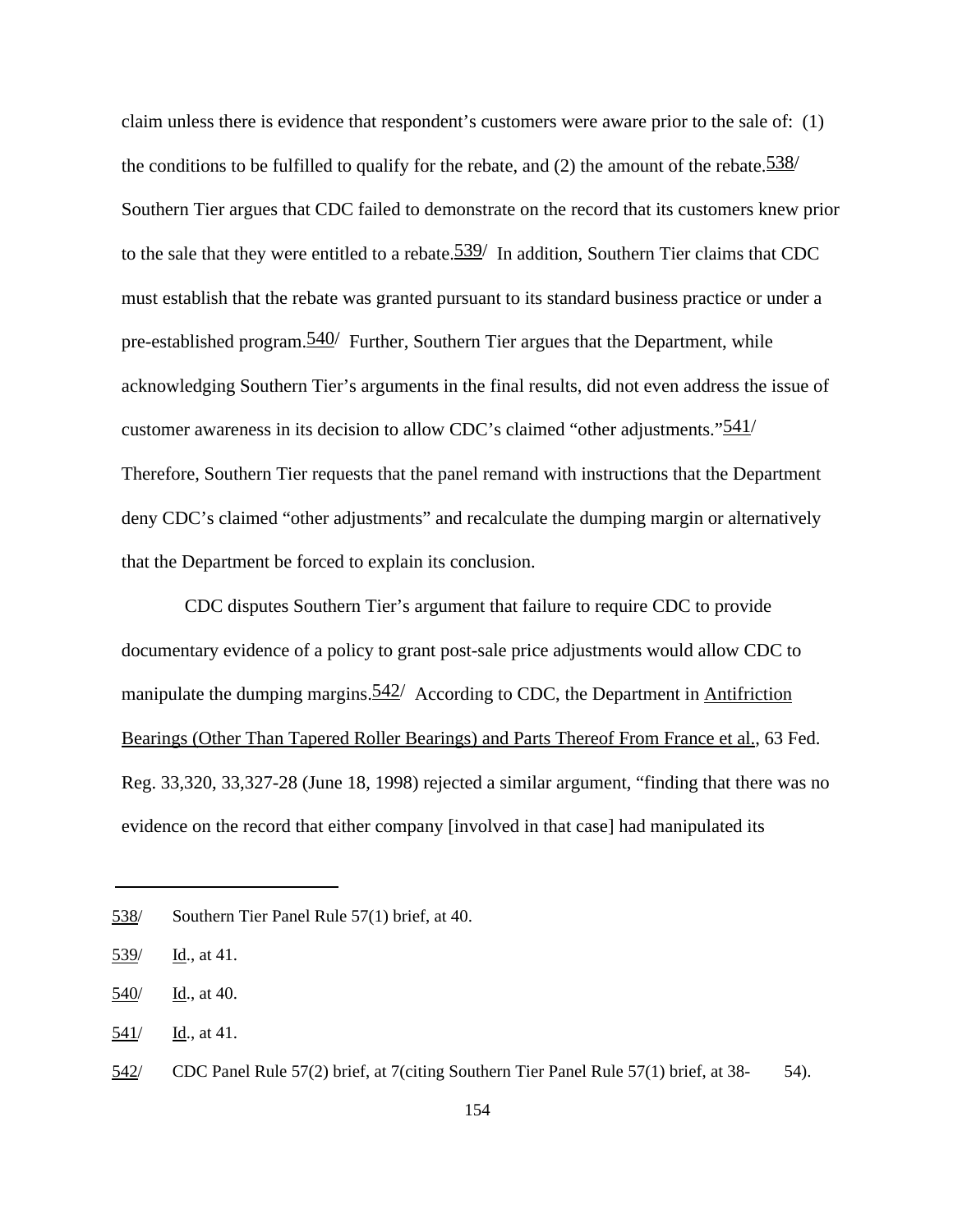adjustments in order to lower or eliminate their dumping margins." $\frac{543}{ }$ 

## **2. Discussion and Decision of the Panel**

The Department argues that it "had no difficulty in verifying the legitimacy and accuracy of CDC's [post sale price adjustments because] it provided the details on three [post sale price adjustments] in questionnaire responses submitted on January 30, 1996 and March 15, 1996."544/ The Panel carefully reviewed the Department's verification efforts in this area, which involve facts of a proprietary nature. Significantly, the Panel notes that the Department found that CDC was "able to allocate these [post sale price adjustments] on a customer specific basis for the month in which the sale occurred." $\frac{545}{ }$  While the Department's Federal Register exposition of its determination on this issue is unquestionably less than ideal, given the record evidence the Panel will not disturb the Department's conclusion.

## **IV.C.3.ii. CEMEX'S POST-SALE REBATES**

# **WHETHER THE DEPARTMENT'S ADJUSTMENT TO NV FOR CEMEX'S REBATES WAS SUPPORTED BY SUBSTANTIAL EVIDENCE ON THE RECORD AND WAS OTHERWISE IN ACCORDANCE WITH LAW**

The Department granted CEMEX its requested rebate adjustments for the Fifth Administrative Review.  $\frac{546}{ }$  In granting these adjustments, the Department said: "[w]hile the

<sup>543/</sup> Id., at 8.

<sup>544/</sup> Department Panel Rule 57(1) brief, at 147.

<sup>545/ 62</sup> Fed. Reg. 17,164.

<sup>546/ 62</sup> Fed. Reg. 17,164.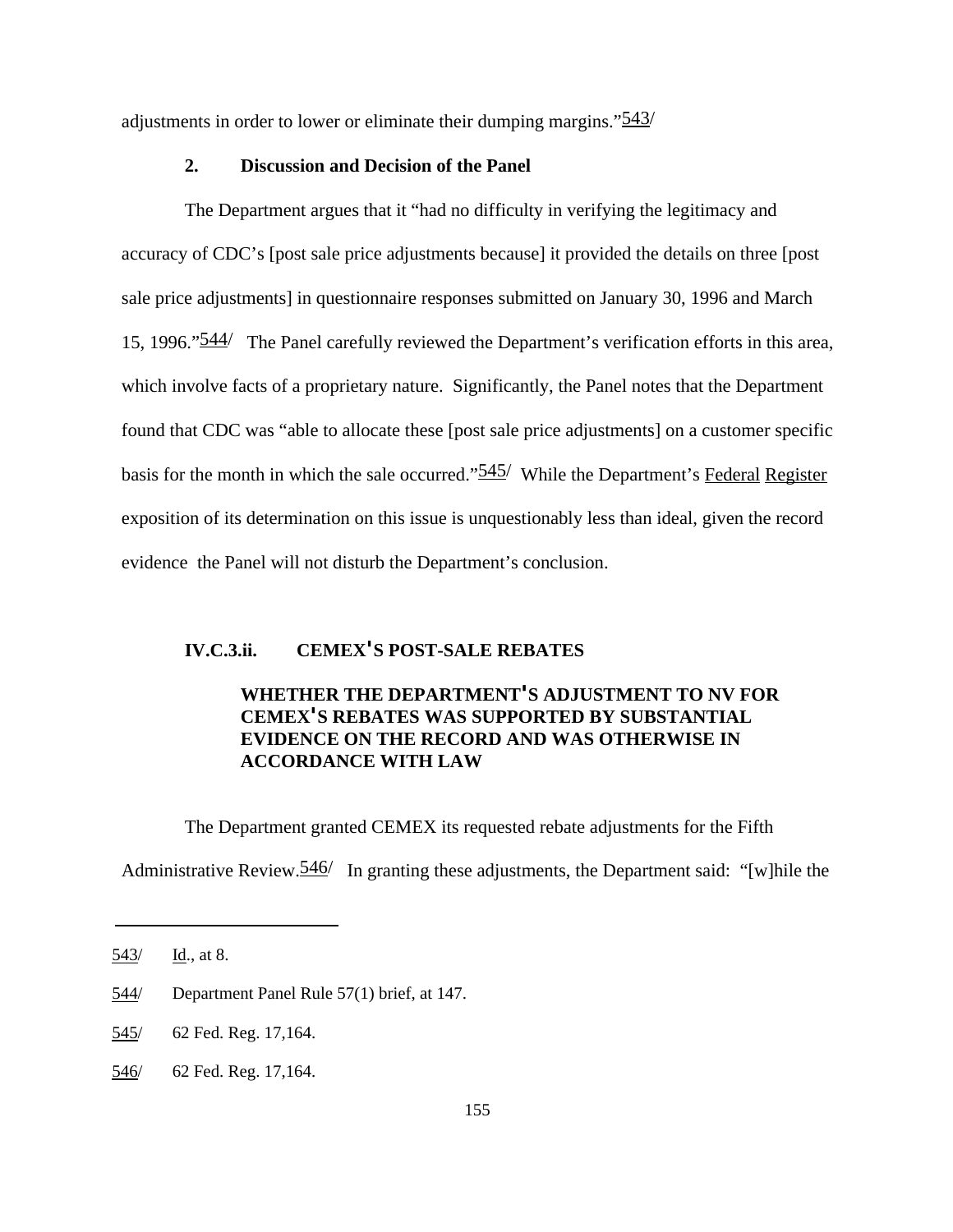Department prefers that discounts, rebates and other price adjustments be reported on a transaction-specific basis, the Department has long recognized that some price adjustments are not granted to customers on that basis, and thus cannot be reported on that basis."<sup>547</sup>/ The Department accepts rebates if a respondent "in reporting these adjustments, acted to the best of its ability and [the Department determines] that [the respondent's] reporting methodology was not unreasonably distortive."548/

## **1. Arguments of the Department and the Parties**

The Department essentially briefed this issue to apply both to CDC's and CEMEX's post sale adjustments.549/ With respect to CEMEX specifically, the Department argues that CEMEX provided "ample documentation" of its post sale price adjustments, which the Department was able to verify as to "accuracy and completeness."<sup>550</sup>/

Southern Tier argues that the Department erred in granting CEMEX's claimed adjustment for rebates on home market sales for essentially the same reasons that the Department erred with respect to the "other adjustments" claimed by  $CDC.551/$  In addition, Southern Tier claims that CEMEX failed to provide information requested by the Department sufficient to justify the rebates and that CEMEX had the burden to provide an agreement or other documentary evidence to demonstrate that its customers were aware at the time of the sale

<sup>547/ 62</sup> Fed. Reg. 17,164.

<sup>548/ 62</sup> Fed. Reg. 17,164.

<sup>549/</sup> Department Panel Rule 57(1) brief, at 146-153.

<sup>550/</sup> Id., at 148.

<sup>551/</sup> Southern Tier Panel Rule 57(1) brief, at 55.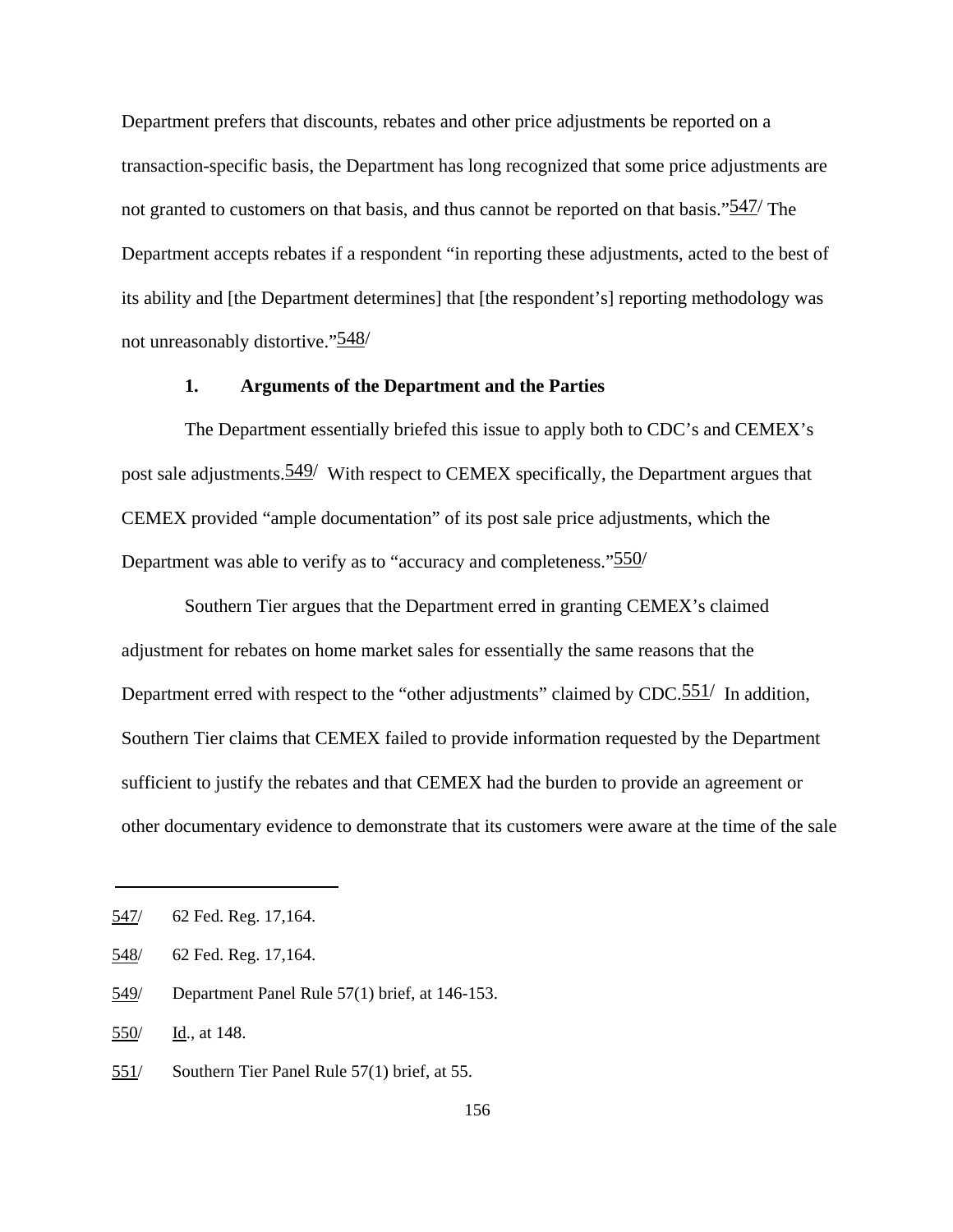of: (1) the conditions to be fulfilled to qualify for the rebate; and (2) the amount of the rebate.552/

The Department asserts that:

the record demonstrates that all of CEMEX's rebates were negotiated on a customer-specific basis. As a result, its customers were fully aware of the discounts for which they were eligible at the time they purchased cement from CEMEX. Moreover, the vast majority of CEMEX's [post sale price adjustments] were made on an individual-transaction basis after the issuance of the invoice  $553/$ 

In short, the Department argues that "both companies reported their post-sale price

adjustments on as specific a basis as their books and records would allow."554/

Contrary to Southern Tier's assertion, CEMEX argues, the Department has a long-

standing practice of allowing a claimed rebate without documentary evidence that the customer

knew of the rebate at the time of sale, provided the rebate is consistent with the company's

normal business practices and past dealings with its customers. 555/ The Department noted in

Antifriction Bearings (Other Than Tapered Roller Bearings) and Parts Thereof from the Federal

Republic of Germany, 56 Fed. Reg. 31,692 (1991), that "such discounts or rebates should be

part of a respondent's standard business practice and not intended to avoid potential

antidumping duty liability."556/ According to CEMEX, the company periodically grants credit

<sup>552/</sup> Id., at 56.

<sup>553/</sup> Department Panel Rule 57(1) brief, at 148.

<sup>554/</sup> Dec. 16 Hearing Tran. at 76.

<sup>555/</sup> CEMEX Panel Rule 57(2) brief, at 17; *see* Certain Corrosion-Resistant Carbon Steel Flat Products from Japan, 63 Fed. Reg. 47,465 and 47,468 (1998).

<sup>556/</sup> The Departmental policy behind Commerce's preference for predetermined rebate terms "is to (continued...)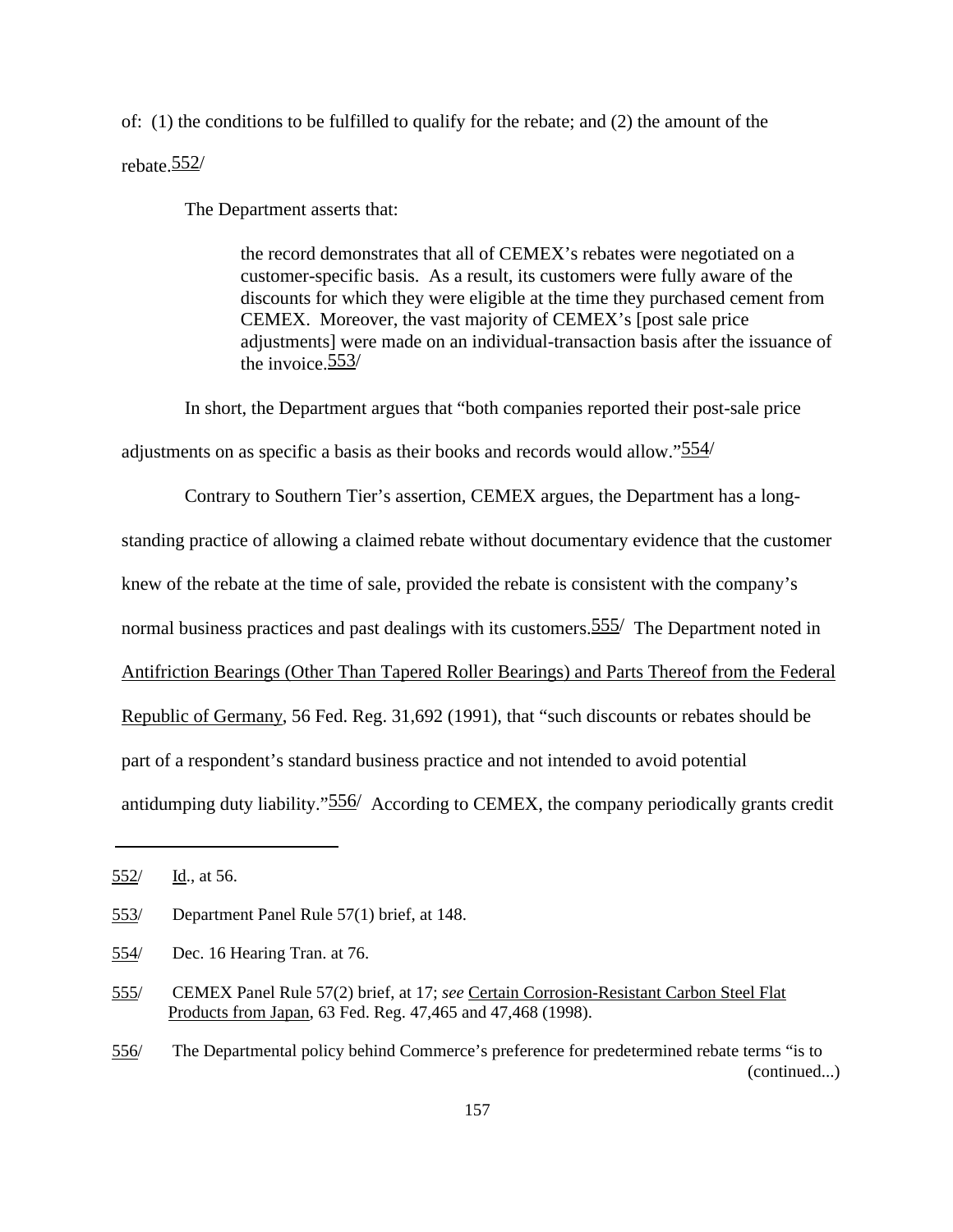to customers after the sale has occurred and "rebates are granted over specific invoices according to the same criteria followed by discounts."557/ CEMEX also paid rebates by issuing credit memos.  $\frac{558}{ }$  "As was the case with respect to discounts reported . . ., rebates were tied to, and reported on, an invoice specific basis. Rebates were granted for a variety of reasons, including price adjustments made after issuance of the invoice."<sup>559</sup>/

Finally, CEMEX rejects Southern Tier's claim that the Department surprised Southern Tier by citing a recently issued notice as support for the Department's treatment of CEMEX's rebates.560/ CEMEX argues that "Commerce normally cites to the most recently published notice for a given proposition. This is simply to evidence that the relevant proposition is still valid."561/

## **2. Discussion and D**e**cision of the Panel**

The Department clearly prefers that, to avoid the distortion attendant to averaging prices, companies report adjustments on a transaction-specific basis. Tapered Roller Bearings and Parts Thereof, Finished or Unfinished, From Japan, 62 Fed. Reg. 11,825, 11,837 (1997);

- 560/ Id.
- 561/ Id., at 23.

<sup>556/</sup> (...continued) prevent respondents, after they realize that their sales will be subject to administrative review, from granting rebates in order to lower the dumping margins on particular sales." CEMEX Panel Rule 57(1) brief, at 18 (citing Antifriction Bearings(Other Than Tapered Roller Bearings) and Parts Thereof from France, et al., 60 Fed. Reg. 10,900, 10,930 (1995).

<sup>557/</sup> CEMEX Panel Rule 57(1) brief, at 18.

<sup>558/</sup> Id.

<sup>559/</sup> Id., at 20.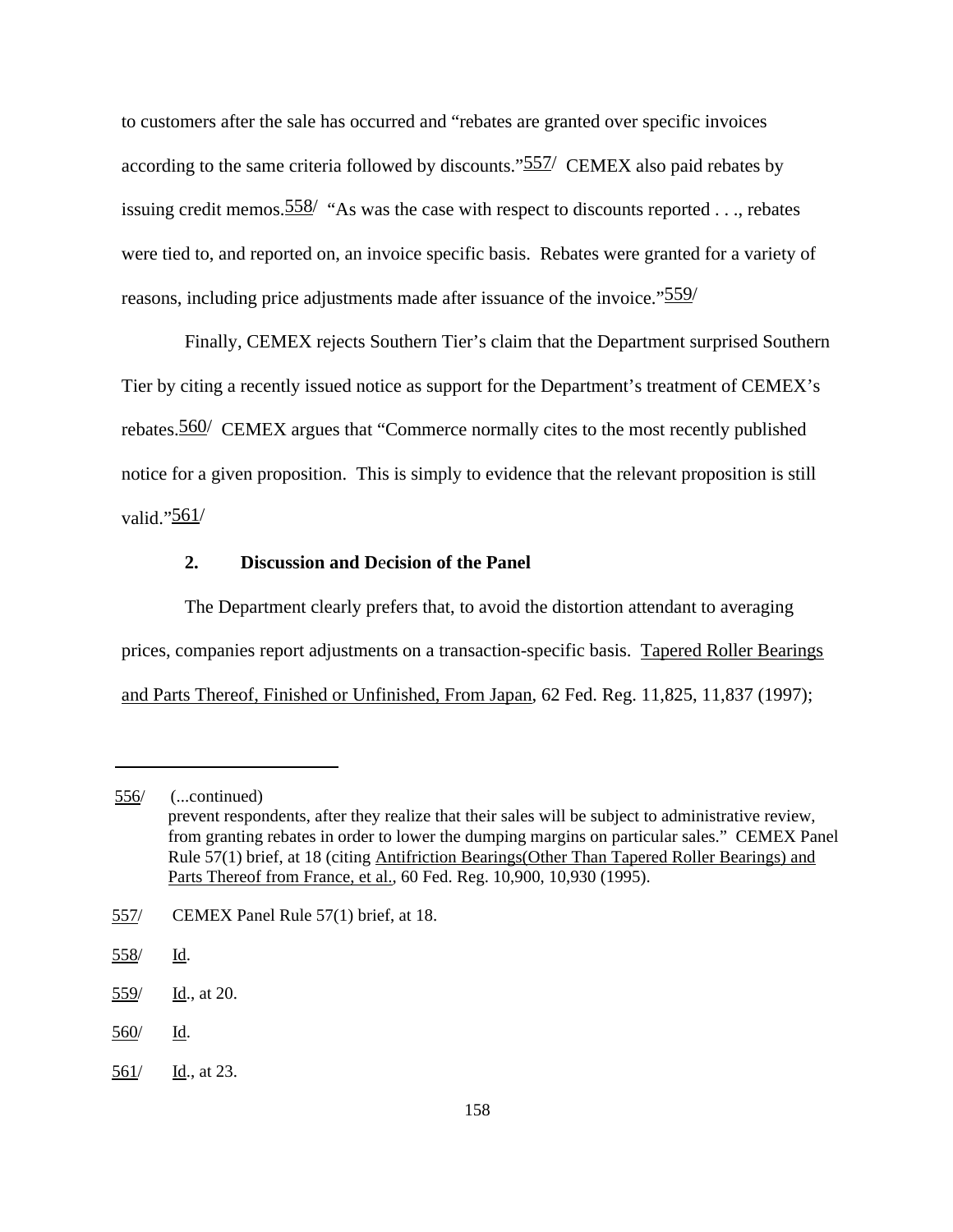Certain Corrosion-Resistant Carbon Steel Flat Products and Certain Cut-to-Length Carbon Steel Plate from Canada, 63 Fed. Reg. 12,725, 12,731 (1998) (noting that the Department's past policy "only permitted adjustments if they were reported in a transaction-specific basis or granted on a fixed and constant percentage of sales on all transactions which were reported"); 62 Fed. Reg. 17,164. However, where adjustments, such as rebates, are part of respondent's normal business practice, the Department may permit them on a customer-specific basis, where the risk of distortion is small. Certain Corrosion-Resistant Carbon Steel Flat Products from Japan, 63 Fed. Reg. 47,465, 47,468 (1998); Antifriction Bearings (Other Than Tapered Roller Bearings) and Parts Thereof from France, et al., 62 Fed. Reg. 2081 (1997).

In this case, the Department explained that "the amount of the 'allocation' is limited to a few specific transactions, all to the same customer, and typically within a very limited period of time. Thus the danger of unreasonable distortions  $\dots$  is extremely limited  $\dots$  "562 Moreover, the Department found that CEMEX's method of reporting its rebates is reasonable and should be allowed as a direct adjustment.  $563/$  Based on the substantial discretion the Department has to determine whether post sale price adjustments should be allowed and the record in this matter, the Panel found no reason to disturb the Department's determination with respect to CEMEX's post sale rebates.

#### **IV.3.d. CREDIT EXPENSES**

## **WHETHER THE DEPARTMENT'S ALLOWANCE TO CEMEX AND**

<sup>562/ 62</sup> Fed. Reg. 17,164.

<sup>563/ 62</sup> Fed. Reg. 17,164.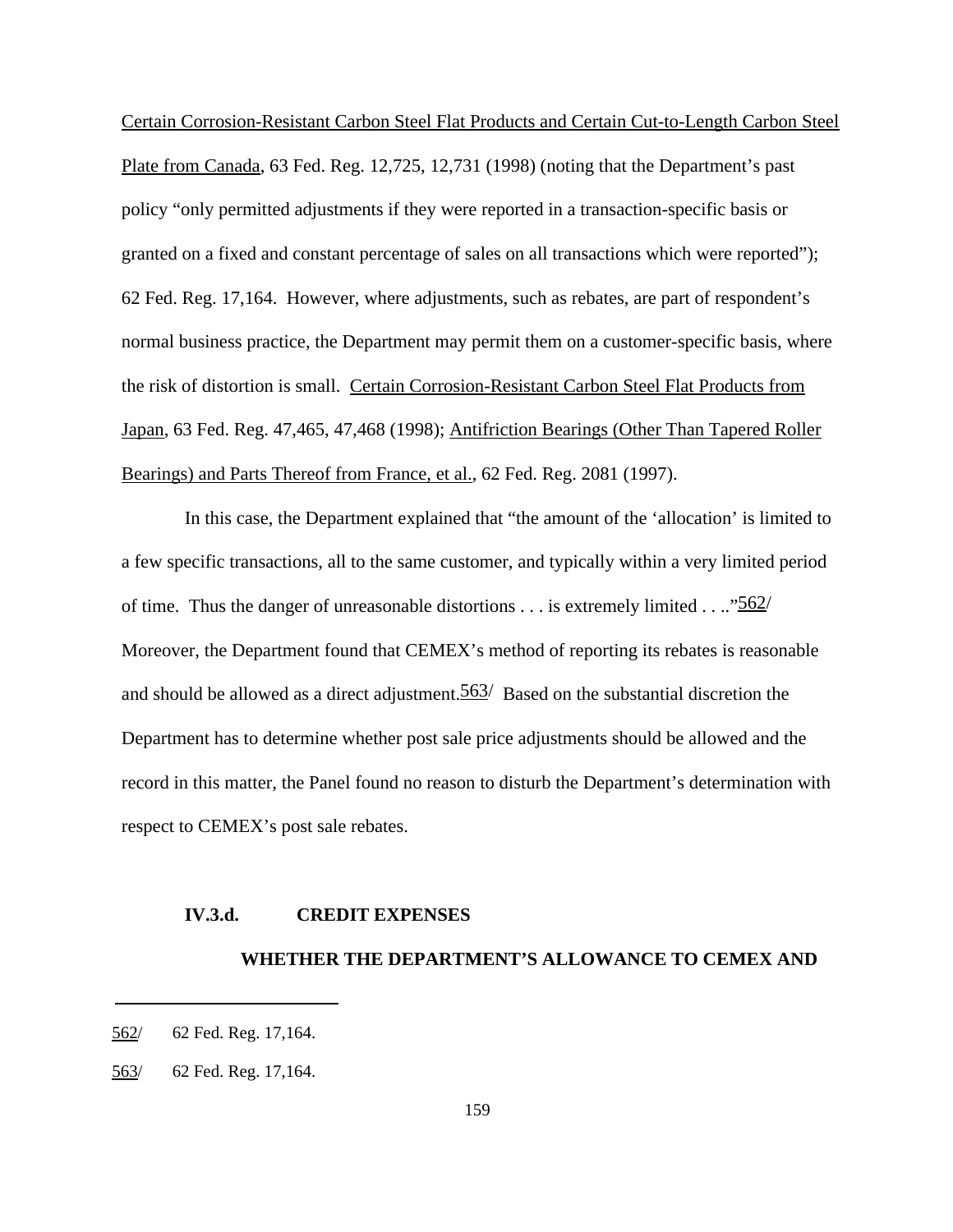# **CDC OF A CLAIMED CREDIT EXPENSE ADJUSTMENT IS SUPPORTED BY SUBSTANTIAL EVIDENCE ON THE RECORD AND IS OTHERWISE IN ACCORDANCE WITH LAW.**

Circumstances of sale ("COS") adjustments are common. Under 19 U.S.C.

 $§1677b(a)(6)(C)(iii)$ , the Department may adjust NV for "other differences in the circumstances" of sale" than those accounted for specifically by other sections of the statute. COS adjustments are not specifically defined by the statute. Thus, the Department has broad latitude to determine what constitutes a COS.<sup>564</sup>/ In addition, "[The Department] has tremendous discretion to decide whether or not to make a COS adjustment. Courts are strongly inclined to rely on [the Department's] expertise in deciding whether there is a causal nexus between the difference between NV and EP or CEP, on the one hand, and differences in the COS between the home and U.S. markets, on the other hand."565/

## **1. Arguments of the Department and the Parties**

The Department allowed CDC and CEMEX their claimed COS adjustments for credit

expenses on home market sales. The Department explained that:

[F]or the purpose of calculating imputed credit costs, it is our practice to calculate the number of credit days based on the number of days between the date of shipment and the date of payment. If actual payment dates are not readily accessible, we normally allow respondents to base the number of credit days on the average age of accounts receivables. . . Based on our findings at verification, the Department determined that respondent's use of the average age of accounts receivables to

<sup>564/</sup> Commerce's regulations specifically identify credit as an expense the Department will "normally" treat as a COS. 19 C.F.R. § 353.56(a)(2)(1995). Sawhill Tubular Div. Cyclops Corp. v. United States, 666 F. Supp. 1550, 1555 (Ct Int'l Trade 1987).

<sup>565/</sup> Raj Bhala and Kevin Kennedy, WORLD TRADE LAW, THE GATT-WTO SYSTEM, REGIONAL ARRANGEMENTS, AND U.S. LAW (1998) ("WTL") at 759.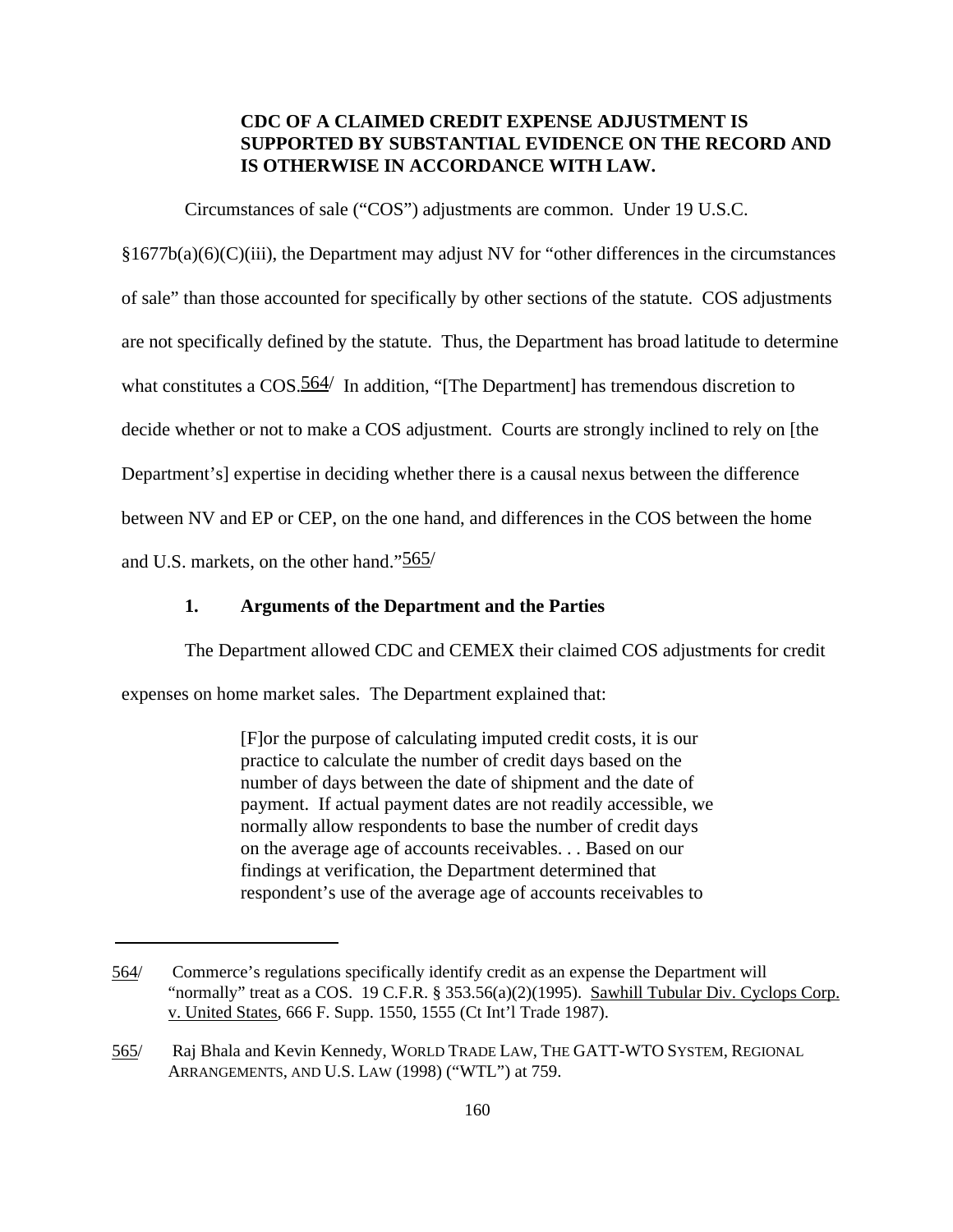calculate credit expenses is reasonable.566/

While Southern Tier challenges the Department's use of CEMEX's accounts receivable to calculate the number of days payment was outstanding, the Department rejects their suggestion that it acted contrary to the Department's and court precedent. 567/ In particular, the Department disputes Southern Tier's interpretation of NSK Ltd v. United States, 896 F. Supp. 1263, 1274-76 (Ct Int'l Trade 1995).568/ According to the Department:

> [T]he court in the NSK case did not hold that the methodology employed by the Department in the instant case is "legally improper." It merely held that given the facts in that case, is [sic] was permissible for the Department to reject credit expense data that was based upon the respondent's 'ledgers for accounts and notes receivables.' . . . It strains credulity to suggest that the court in NSK defined for all time the scope of [the Department's] discretion when it issued its holding based on the narrow facts of that case. 569/

Moreover, the Department asserts that its practice for the Fifth Administrative Review comports with the Department's prior practice. Normally, the Department calculates the number of credit days based upon transaction-specific data, i.e., payment date minus shipment date.570/"However, where that data is not readily accessible, the Department has exercised its discretion an[d] accepted the average age of accounts receivable, if it had reason to believe that

<sup>566/ 62</sup> Fed. Reg. 17,163.

<sup>567/</sup> Department Panel Rule 57(1) brief, at 155 (citing Southern Tier Panel Rule 57(1) brief, at 79- 86).

<sup>568/</sup> Id.

<sup>569/</sup> Id., at 155-156.

<sup>570/</sup> Id., at 156.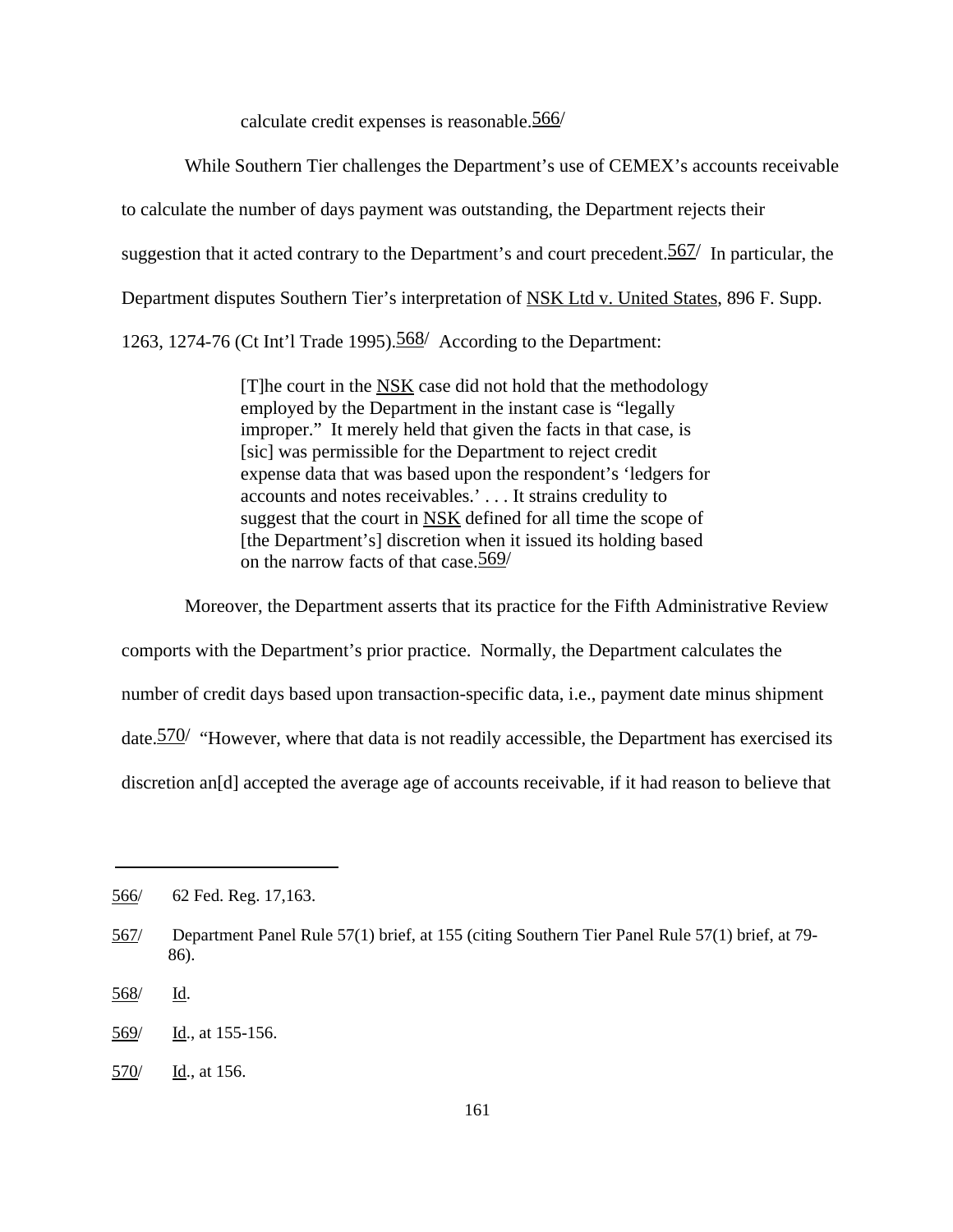methodology would not lead to unreasonable distortions."571/

According to the Department, for the Fifth Administrative Review, CEMEX reported actual payment dates when they were available. For transactions without payment dates, CEMEX and CDC reported average number of days outstanding based upon data in their home market accounts receivable. Both companies, says the Department, provided worksheets, explaining their methodologies for calculating average number of days outstanding. Southern Tier argues that this data is inherently distortive because it is based on CEMEX's total sales and total accounts receivable.572/ "What [Petitioners] ignore, [according to the Department] is that this data is remarkably similar to the average credit days reported on a transaction-specific basis in CEMEX's home market sales file for Type I cement sold in bulk and bag  $\ldots$  "573/

According to Southern Tier, the Department normally requires that home market credit expenses be reported on a transaction-specific basis.  $574/$  Southern Tier admits that sometimes the Department has allowed the use of a customer-specific allocation methodology for home market credit expenses, but only, they claim, in exceptional cases.  $575/$  Southern Tier argues that

<sup>571/</sup> Id. For example, the Department argues, in Television Receivers from the Republic of Korea, the Department determined that respondent's use of the "average accounts receivable turnover ratio" was a "sufficiently accurate measurement" of imputed credit expense. 56 Fed. Reg. 12,701, 12,708 (1991). In addition, the Department notes, in Fresh Cut Flowers from Mexico, Commerce found that "respondents' methodologies for calculating the average age of accounts receivable were reasonable." 61 Fed. Reg. 6,812, 6,813 (1996). Department Panel Rule 57(1) brief, at 156.

<sup>572/</sup> Id., at 157 (citing Southern Tier Panel Rule 57(1) brief, at 82-83).

<sup>573/</sup> Id.

<sup>574/</sup> Southern Tier Panel Rule 57(1) brief, at 79.

<sup>575/</sup> Id., at 81.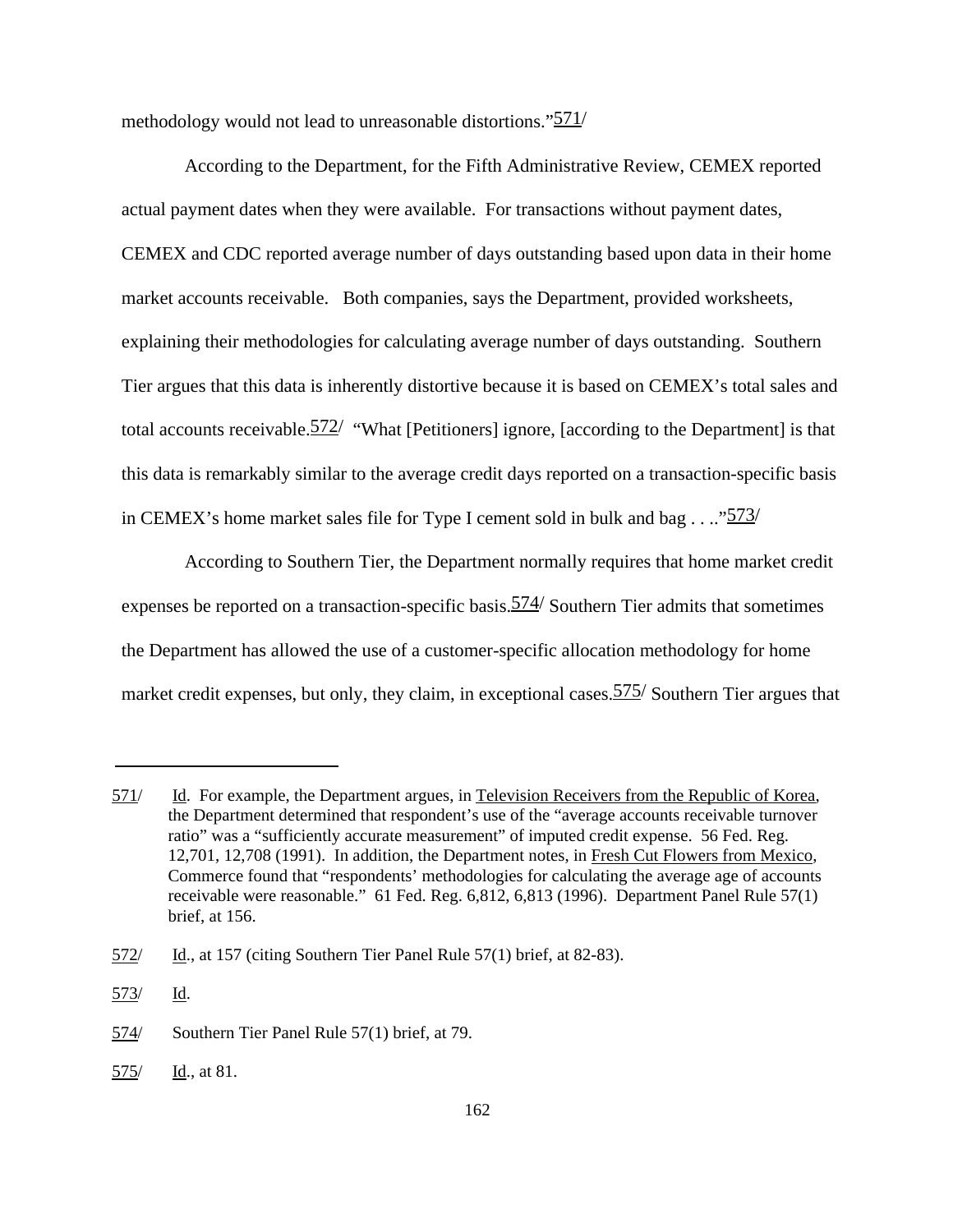CEMEX's and CDC's reporting of credit expenses in the Fifth Review did not conform to the Department's requirements, because the reporting was not based on either the transactionspecific or the customer-specific credit expense.  $576/$  Southern Tier alleges that both CEMEX and CDC used total accounts receivable and total sales for all types of cement and for all customers and thereby distorted the actual credit days outstanding for the individual sales compared. Moreover, they claim this caused "significant inaccuracies" in the calculation of credit expenses.577/ In addition, Southern Tier argues, the Department acted improperly by permitting an expense amount to be calculated using expenses on merchandise outside the scope of the antidumping order, i.e., merchandise (Type II cement) the Department concluded was outside the ordinary course of trade.578/

Southern Tier cites NSK, 896 F. Supp. at 1276, for the proposition that it is legally improper for the Department to base a COS adjustment for home market credit expenses on the aggregate expense of extending credit on all of its home market sales, which may vary greatly from the actual, transaction-specific, expense.  $579/$  Thus, concludes Southern Tier, the "practice" cited by the Department in the final results for the Fifth Review is not in accordance with  $\text{law}.\underline{580}/$ 

According to CEMEX, the company "calculated home market credit expenses on a

580/ Id.

<sup>576/</sup> Id.

<sup>577/</sup> Id.

<sup>578/</sup> Id., at 84.

 $579/$  Id., at 84.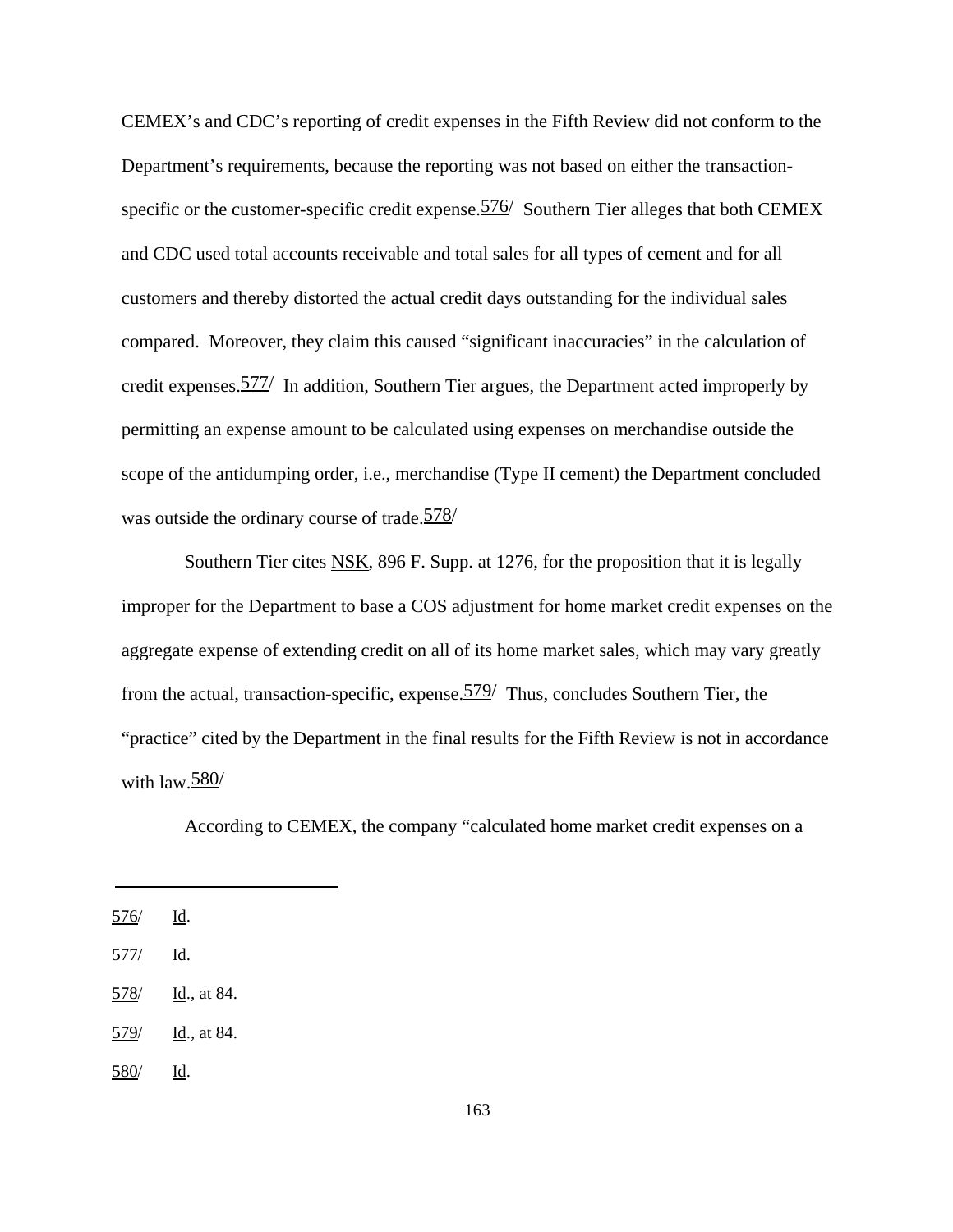transaction-by-transaction basis by multiplying the total sales price (net discounts and rebates) of each transaction by the calculated number of days payment was outstanding (the "credit period") and by CEMEX's weighted average daily short term interest rate calculated for the period of review."581/ CEMEX claims that the length of the credit period for each transaction was calculated by either: (1) where the date of shipment and the date of payment data was available for that invoice, the credit period was calculated on a transaction specific basis; (2) in cases where transaction specific date of shipment and/or date of payment data was not available, CEMEX used as the credit period an average days outstanding based upon all nongovernmental sales and non-affiliated party sales of all cement products. $\frac{582}{ }$ 

CEMEX notes that the Department verified both the accuracy of CEMEX's short-term interest rate and its calculation of the average days outstanding.<sup>583</sup>/ The Department also verified that CEMEX could not calculate this figure based on specific cement types because the accounts receivable ledgers were kept by customer and not cement type.<sup>584</sup> Based on the Department's verifications and findings, CEMEX argues, the Department properly granted its

583/ The Department found:

Id., at 36-37.

<sup>581/</sup> CEMEX Panel Rule 57(1) brief, at 35.

<sup>582/</sup> Id., at 35-36.

When there was no pay date available in the system, they derived an average number of days outstanding to use as a substitute. Accounts receivable is taken from the commercial system and used to create a report that states total accounts receivable by region. The six regions are added up and the total sales and accounts receivable are used to calculate turnover for the entire CEMEX group. . .

<sup>584/</sup> Id., at 37.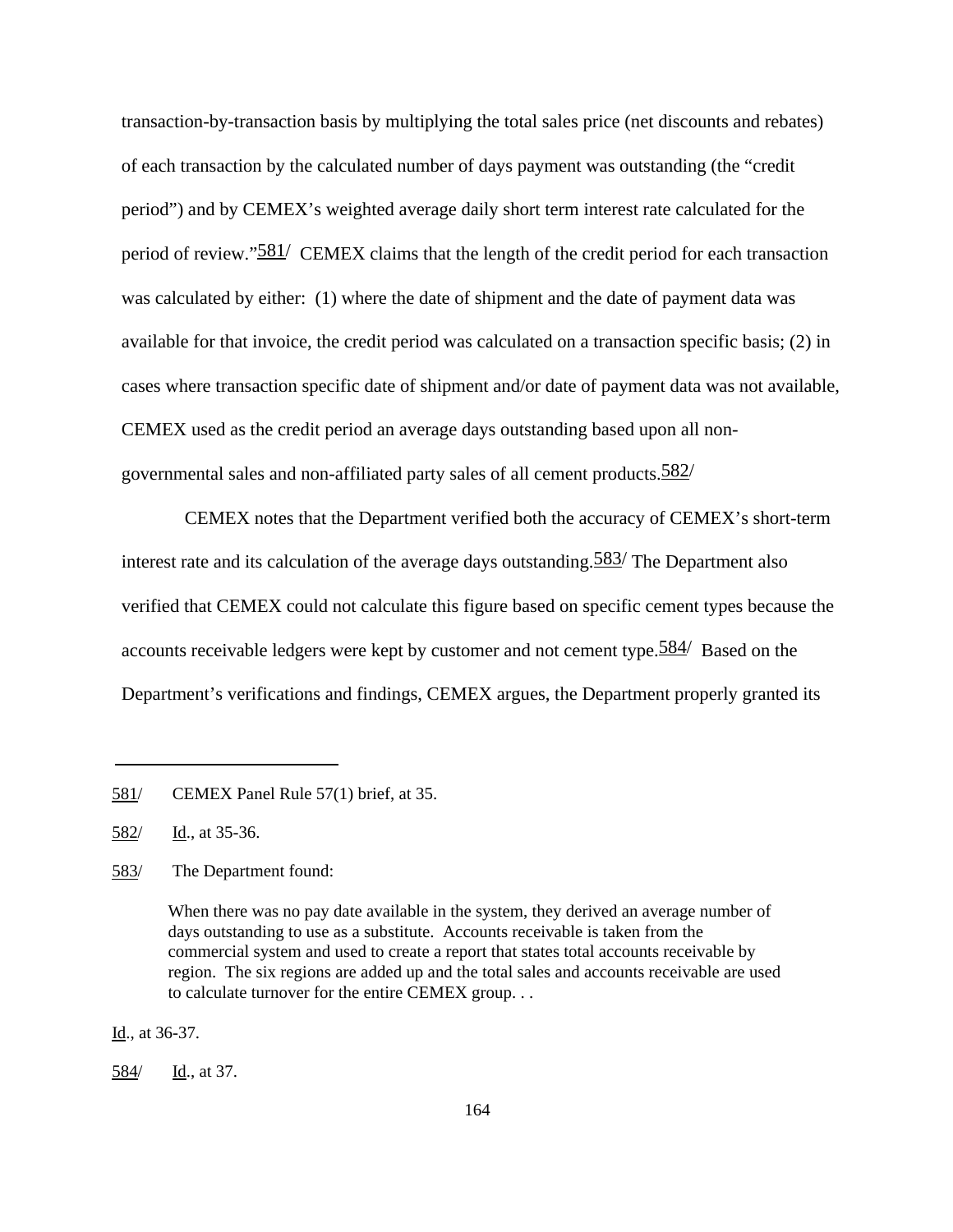claimed credit expenses for transactions utilizing transaction-specific credit periods and for transactions utilizing average credit periods.585/

CDC does not dispute Southern Tier's suggestion that the Department prefers to calculate credit on a transaction-specific or customer-specific basis.586/ However, CDC believes that the Department has discretion to grant the COS requested.<sup>587</sup>/ According to CDC, the Department recognized this flexibility when it decided Color Television Receivers from the Republic of Korea, 62 FR 17163 ("[i]f actual payment dates are not readily accessible, we normally allow respondents to base the number of credit days on the average age of accounts receivables.")588/

In addition, CDC argues that NSK stands for the proposition that the Department has discretion, and not for Southern Tier's view that the Department acted in the Fifth Administrative Review contrary to the Department's past practice. 589/ Moreover, CDC notes that it did not participate in the early stage of the original investigation, like the NSK respondent, and therefore was not on notice that its methodology was not preferred by the Department.590/

# **2. Discussion and Decision of the Panel**

<sup>585/</sup> Id.

<sup>586/</sup> CDC Panel Rule 57(1) brief, at 13.

<sup>587/</sup> Id.

<sup>588/</sup> Id., at 14.

<sup>589/</sup> Id.

<sup>590/</sup> Id., at 15.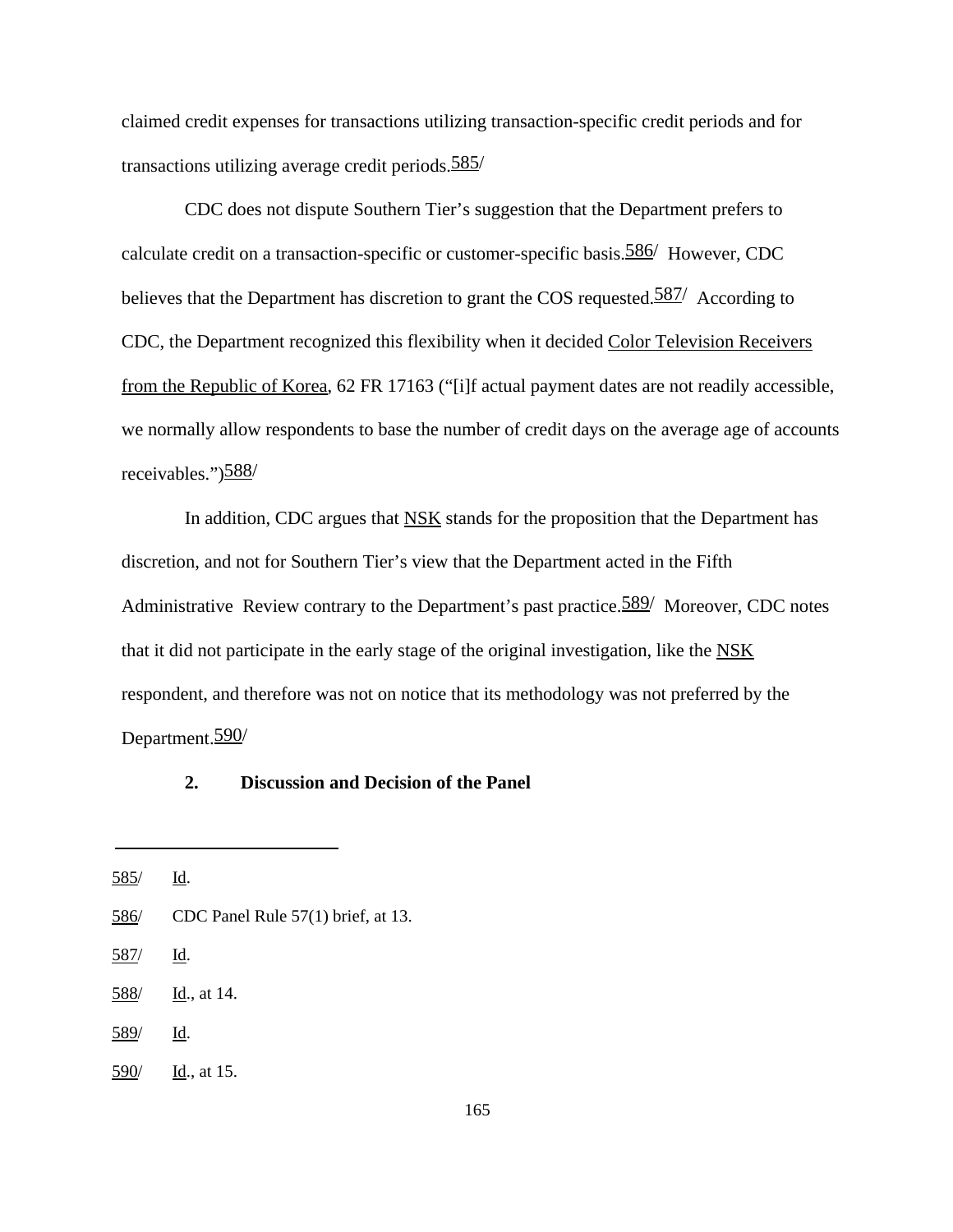COS adjustments are common, but the statute, 19 U.S.C.  $$1677b(a)(6)(C(iii))$ , provides no specific guidance to the Department regarding COS adjustments for credit expenses. While transaction-specific reporting is clearly preferred, nothing precludes the Department from accepting the information CDC and CEMEX provided during the Fifth Administrative Review and granting a COS for the respective companies' credit expenses. The Department has broad discretion to grant COS adjustments and courts are strongly inclined to rely on the Department's expertise in this area. The Panel does not believe that NSK Ltd v. United States, 896 F. Supp. 1263, 1274-76 (Ct Int'l Trade 1995) changes the Department's basic discretion regarding COS adjustments.

Significantly, the Department explains that both CEMEX and CDC provided the Department with acceptable worksheets explaining their methodologies for calculating average number of days outstanding.  $\frac{591}{ }$  Southern Tier argues that this data is inherently distortive because it is based on CEMEX's total sales and total accounts receivable.<sup>592/</sup> According to the Department, however, CEMEX's data is remarkably similar to the average credit days reported on a transaction-specific basis in CEMEX's home market sales file for Type I cement sold in bulk. $593/$ 

 The COS adjustments requested by CEMEX and CDC were "established to the satisfaction of the administering authority." 19 U.S.C. §1677(a)(6)(C) (1995). The Panel will not disturb the Department's determination regarding credit expenses based on the record for

<sup>591/</sup> Department Panel Rule 57(2) brief, at 157.

<sup>592/</sup> Southern Tier Panel Rule 57(1) brief, at 82-83.

<sup>593/</sup> Department Panel Rule 57(2) brief, at 157.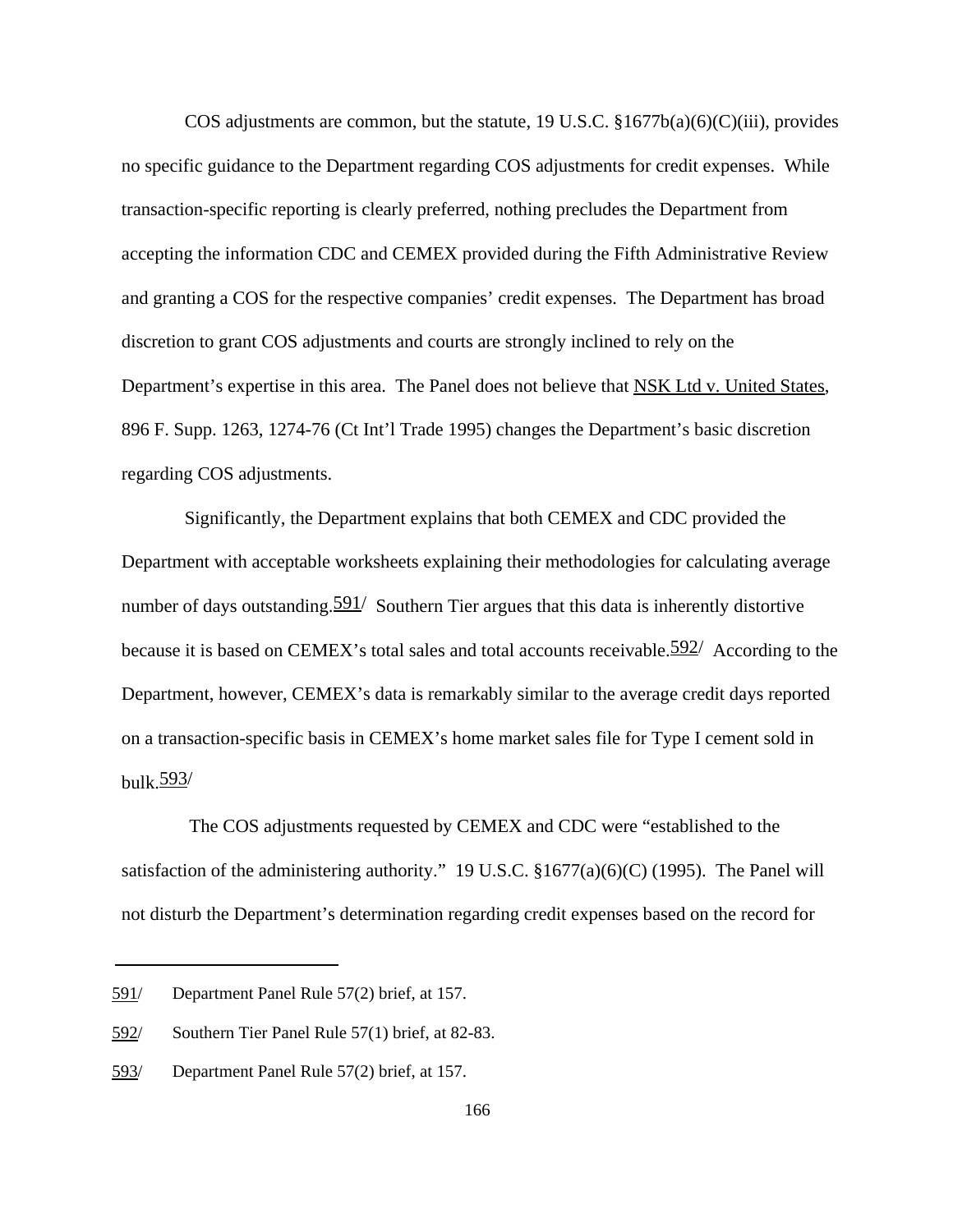the Fifth Administrative Review.

# **IV.E. CONSTRUCTED EXPORT PRICE (CEP) CLAIMS BY SOUTHERN TIER**

**WHETHER THE DEPARTMENT'S REFUSAL TO DEDUCT INDIRECT SELLING EXPENSES AND INVENTORY CARRYING COSTS INCURRED IN MEXICO ON U.S. SALES FOR PURPOSE OF CALCULATING CONSTRUCTED EXPORT PRICE (CEP) WAS SUPPORTED BY SUBSTANTIAL EVIDENCE AND OTHERWISE IN ACCORDANCE WITH LAW**

## 1. **Arguments of the Participants**

## *Southern Tier*

Southern Tier notes that in the Final Results certain *indirect selling expenses* incurred in Mexico [reported in the field DINDIRSU] and *inventory carrying costs* [reported in the field DINVCARU] were not included in the Department's Constructed Export Price (CEP) calculation pursuant to 19 U.S.C. § 1677a(d)(1)(D). $\frac{594}{ }$  The Department explained in the Final Results that the various Section 772(d) adjustments are "intended to provide for the deduction

<sup>594/</sup> Southern Tier Panel Rule 57(1) brief, at 86 *et seq*. The Panel notes that in calculating a dumping margin, the Department compares United States price to the normal value of the subject merchandise. United States price is calculated using either an export price ("EP") methodology or a constructed export price ("CEP") methodology. Typically, the Department relies on EP when the foreign exporter sells directly to an unrelated U.S. purchaser. CEP is used when the foreign exporter makes sales through a related party in the United States. When U.S. price is based on CEP, the Department bases its calculations on the price charged to the first *unaffiliated* purchaser, which is the "starting price." The Department then makes certain adjustments to the starting price, including several that are not required for EP sales. These are set out in 19 U.S.C. § 1677a(d). According to the SAA, "constructed export price is ... calculated to be, as closely as possible, a price corresponding to an export price between non-affiliated exporters and importers." H.R. Doc. No. 103-316 at 823 (1994).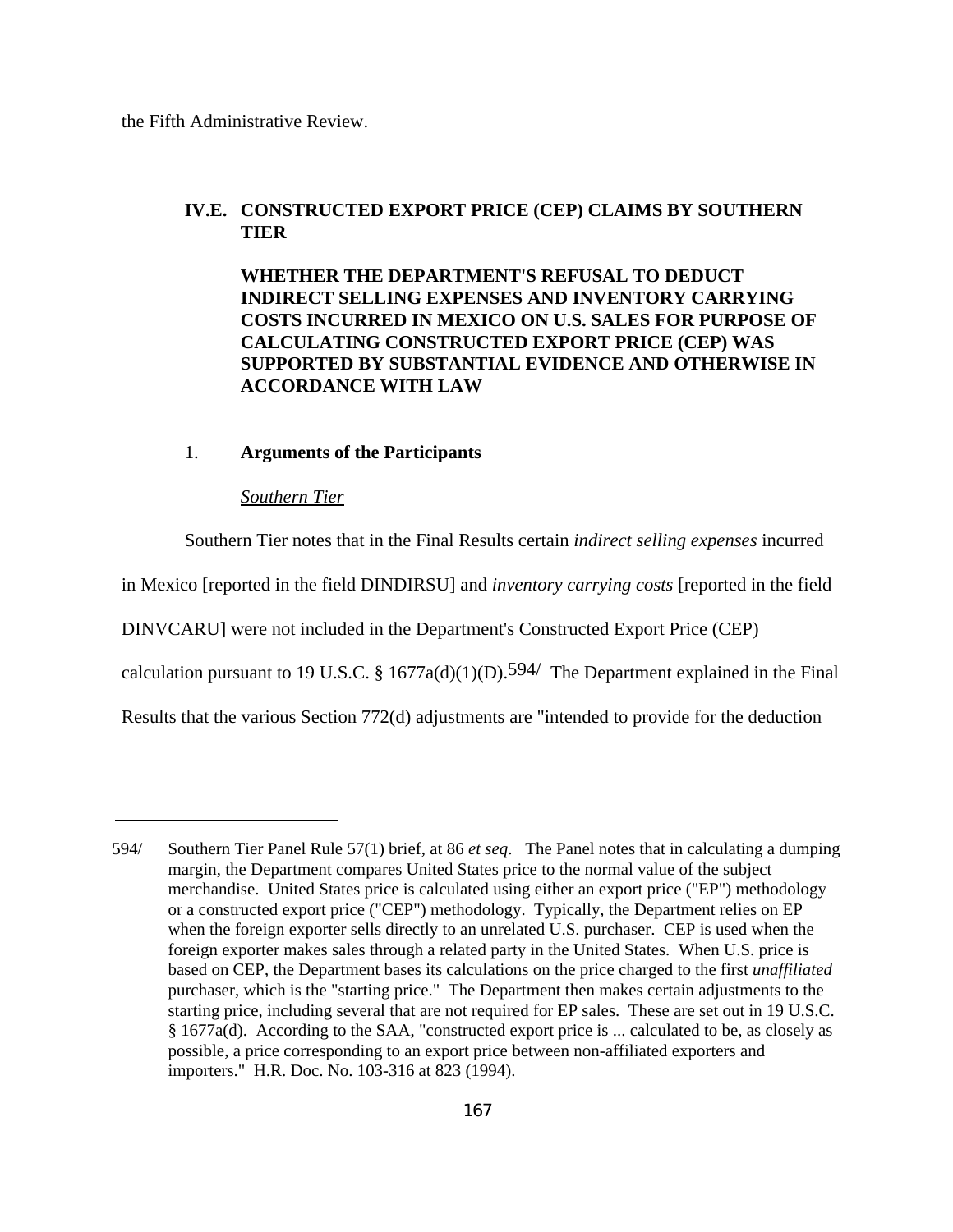of expenses associated with economic activities occurring in the United States"595/ and that it is its current practice to deduct only indirect selling expenses incurred in Mexico in connection with sales to the *unaffiliated purchaser* in the United States from the CEP calculation, and not to deduct indirect selling expenses incurred in Mexico on the sale to the *affiliated purchaser* from the CEP calculation.596/ Since the DINDIRSU and DINVCARU data represented Mexican-incurred expenses related to the sale to the *affiliated* purchaser in the United States (*i.e.*, the importer), no deduction was made on this ground to the CEP calculation.  $\frac{597}{ }$ 

Southern Tier concedes that this action was consistent with the Department's current practice and regulations598/ but argues that it is nevertheless contrary to the "plain language" of the applicable provision of the antidumping statute:

## **19 U.S.C. § 1677a. Export price and constructed export price**

## **(d) Additional adjustments to constructed export price**

For purposes of this section, the price used to establish constructed

<sup>595/</sup> Fin. Res., at 17168, *citing* Certain Pasta from Italy, 61 Fed. Reg. 30326, 30352 (1996).

<sup>596/</sup> Id. The Department stated: "The CEP is, by definition, the price obtained after removing from the first resale to an independent U.S. customer, profit and the activities for which expenses are deducted under section 772(d). Section 772(d) defines expenses to be deducted from CEP as those expenses representing activities undertaken by the affiliated importer to make the sale to the unaffiliated customer. As such they tend to occur after the transaction for which export price is constructed and the Department has properly deducted these expenses in calculating the CEP for comparison purposes. In the instant review, we disagree with petitioners. The Department does not deduct indirect expenses incurred in selling to the affiliated U.S. importer under section 772(d) of the Act. [Citation omitted] As stated clearly in the SAA, section 772(d) of the Act is intended to provide for the deduction of expenses associated with economic activities occurring in the United States. *See* SAA at 823. The Department, upon analysis, has determined that the indirect selling expenses involved in this case relate solely to the sale to the affiliated importer."

<sup>597/</sup> Id.

<sup>598/</sup> See 19 C.F.R. § 351.402(b)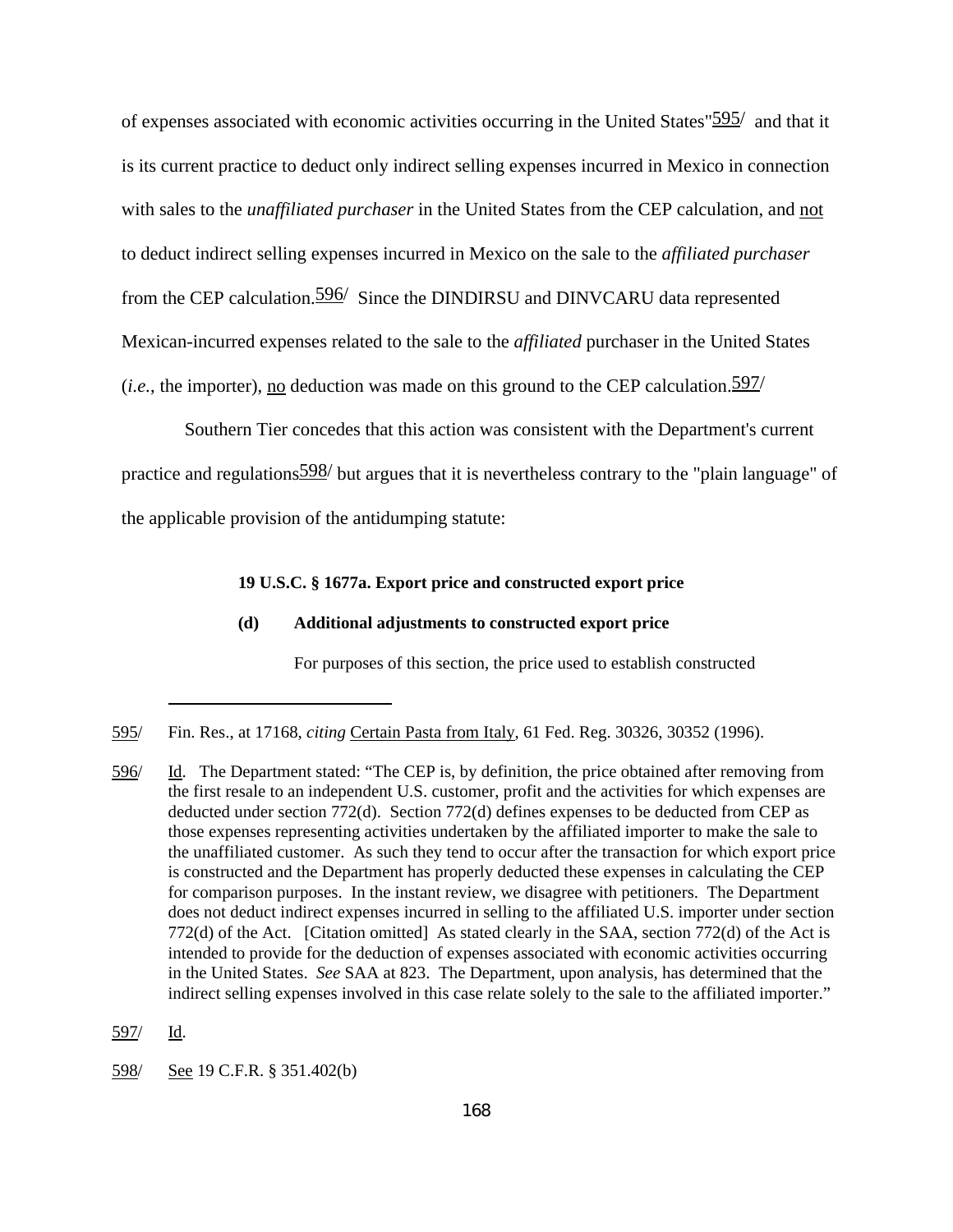export price shall also be reduced by—

(1) the amount of any of the following expenses generally incurred by or for the account of the producer or exporters, or the affiliated seller in the United States, in selling the subject merchandise...—

> (A) commissions for selling the subject merchandise in the United States;

(B) expenses that result from, and bear a direct relationship to, the sale, such as credit expenses, guarantees and warranties;

(C) any selling expenses that the seller pays on behalf of the purchaser; and

(D) any selling expenses not deducted under subparagraph  $(A)$ ,  $(B)$ , or  $(C)$ ;

(2) the cost of any further manufacture or assembly (including additional material and labor),...; and

(3) the profit allocated to the expenses described in paragraphs (1) and (2). (Emphasis added).

Southern Tier initially observes that the expenses deducted under subparagraphs (A),

(B), and (C) of the above statute concern commissions, direct selling expenses, and expenses assumed by the seller on behalf of the purchaser, and that subparagraph (D) in effect concerns *indirect selling expenses* (those that are directly related to "the sale of the subject merchandise, do not qualify as assumptions, and are not commissions." $599/$ 

Parsing the statute as it relates to such indirect selling expenses, Southern Tier argues that the statute plainly uses (i) the term "*any*" (meaning under applicable case law "all" or

<sup>599/</sup> *Citing* SAA, at 823.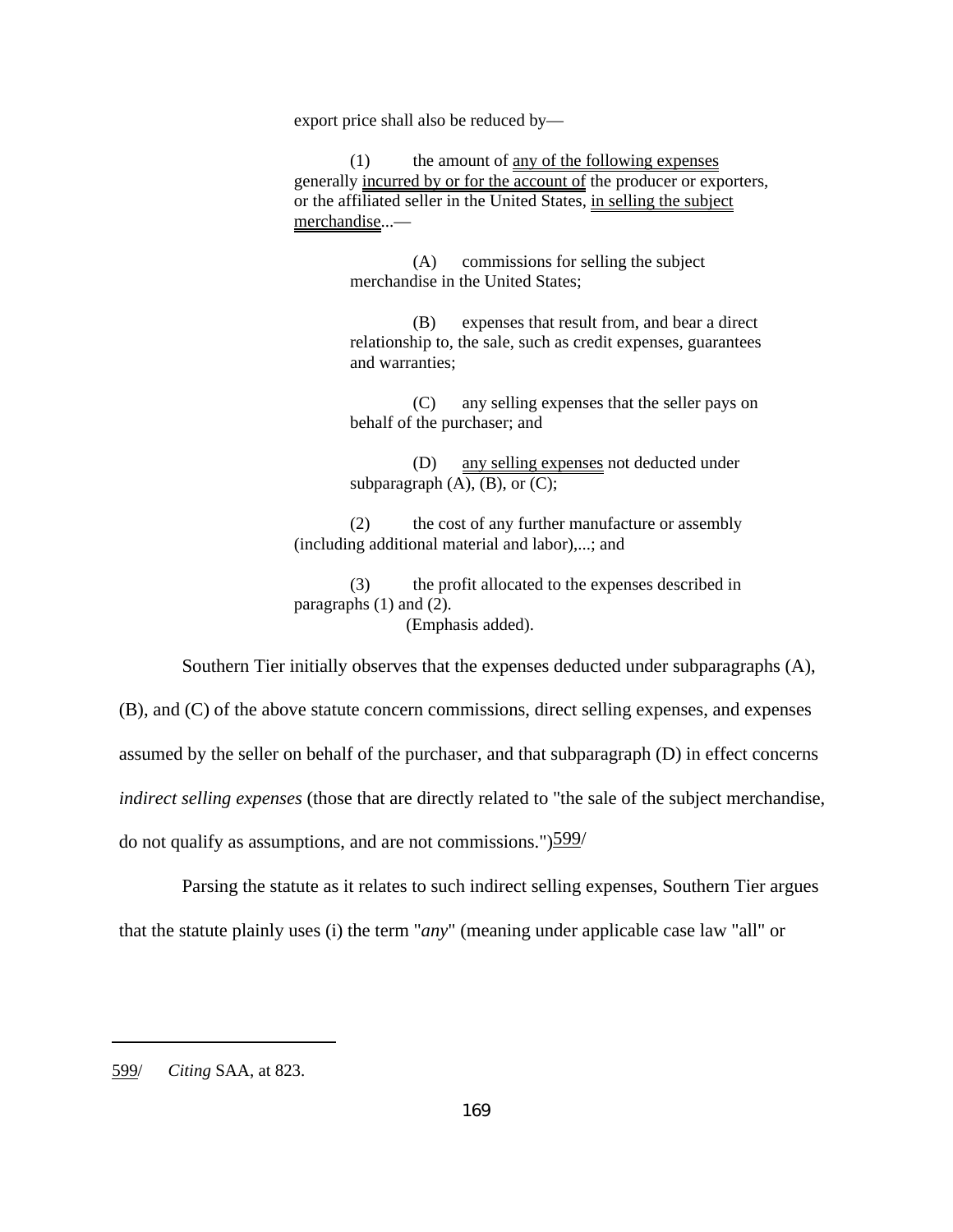"every")600/ and the term "*expenses*", and (ii) makes *no geographical or other distinction* as to where those expenses happen to be incurred or on whose behalf ("regardless of where they are incurred and regardless of whether they relate to the sale to the affiliated importer or the importer's sale to its U.S. customer").  $601/$  It follows, therefore, that—

> [n]othing in the language of the statute limits the 'plain and expansive' meaning of the term 'any.' Section 772(d)(1)(D) directs [the Department] to deduct all indirect selling expenses incurred by CEMEX and C[D]C that are attributable to U.S. sales. Thus, [the Department] is clearly required to deduct those indirect expenses that were incurred in Mexico and on CEMEX's and C[D]C's sales to affiliated importers. 602/

Southern Tier cites recent Supreme Court cases (based on Chevron) to the effect that

the "first step in interpreting a statute is to determine whether the language at issue has a plain

and unambiguous meaning with regard to the particular dispute in the case"; $\frac{603}{ }$  and where the

Congressional intent "has been expressed in reasonably plain terms, that language must

602/ Id., at 90.

<sup>600/</sup> Southern Tier argues that "U.S. courts have interpreted the term 'any,' when used in similar statutory contexts, to mean 'all' or 'every.'" Southern Tier Panel Rule 57(1) brief, at 88, *citing* United States. V. Rosenwasser, 323 U.S. 360, 362-63 (1945) (term "any employee" in Fair Labor Standards Act includes all employees unless specifically excluded); Fleck v. KDI Sylvan Pools, Inc., 981 F.2d 107, 115 (3d Cir. 1992), cert. denied, 507 U.S. 1005 (1993) (term "any person" in product liability statute includes all persons meeting the conditions of eligibility); Niece V. Fitzner, 941 F. Supp. 1497, 1506 (E.D. Mich. 1996) (terms involving "any" to be interpreted broadly), and *quoting* from a recent Federal Circuit decision as follows: "The 'word *any* is generally used in the sense of *all* or *every* and its meaning is most comprehensive.' (Citation omitted) This word does not introduce ambiguity into the pricing provision, it gives it breadth." Barsebäck Kraft AB v. United States, 121 F.3d 1475, 1481 (Fed. Cir. 1997). Southern Tier also argues that a broad, all-inclusive reading of the term "any" is "especially appropriate where the statute being construed is remedial in nature." Southern Tier Panel Rule 57(1) brief, at 89. The U.S. antidumping statute is considered to be remedial. See Chaparral Steel Co. v. United States, 901 F.2d 1097, 1103-04 (Fed. Cir. 1990).

<sup>601/</sup> Southern Tier Panel Rule 57(1) brief, at 88.

<sup>603/</sup> Robinson v. Shell Oil Co., 519 U.S. 337, 117 S. Ct. 843, 846 (1997)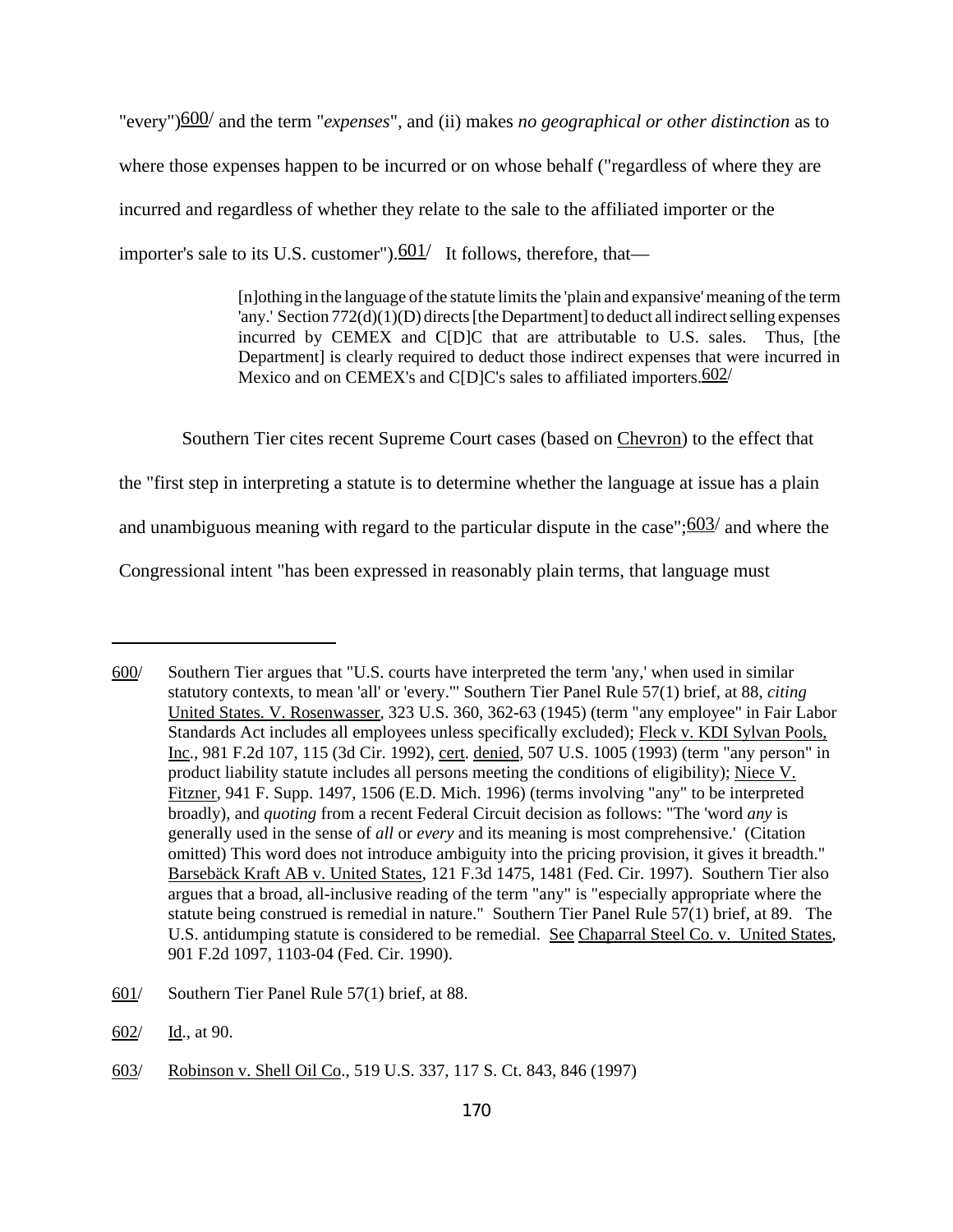ordinarily be regarded as conclusive. " $604/$  On this basis, Southern Tier argues that the Department has no authority to interpret or apply the statute contrary to its plain meaning. 605/

Southern Tier does argue, however, that the legislative history actually corroborates its position, stating that the predecessor statute  $606/$  "did not restrict the deduction of expenses to those incurred in the United States or those relating to sales to unaffiliated purchasers." $607/$ Indeed, the Department's previous practice (before the advent of the URAA) was to deduct such expenses (*i.e.*, indirect selling expenses incurred in both Mexico and the United States) from Exporter's Sales Price (ESP), a practice specifically upheld by the courts. $\frac{608}{ }$  Southern Tier then points to a URAA House Report stating that "[n]ew sections 772(d)(1) and 772(d)(2) *retain current U.S. law* with respect to the deduction made for direct and indirect expenses...."<sup>609</sup>/ In

...

<sup>604/</sup> Negonsott v. Samuels, 507 U.S. 99, 104 (1993), quoting Griffin v. Oceanic Contractors, Inc., 458 U.S. 564, 570 (1982).

<sup>605/</sup> "[The Department] has no authority to interpret the statute contrary to its plain language.... Resort to any aids to construing a statute, such as legislative history or the SAA, is unnecessary where the Congressional intent is clear, as it is in this instance." Southern Tier Panel Rule 57(1) brief, at 91.

<sup>606/</sup> The predecessor statute, 19 U.S.C. § 1677a(e)(2) (1994) provided:

**<sup>(</sup>e) Additional adjustments to the exporter's sales price.—** For purposes of this section, the exporter's sales price shall also be adjusted by being reduced by the amount, if any, of—

<sup>(2)</sup> expenses generally incurred by or for the account of the exporter in the United States in selling identical or substantially identical merchandise.

<sup>607/</sup> Southern Tier Panel Rule 57(1) brief, at 92.

<sup>608/</sup> Id., at 92-93.

<sup>609/</sup> Id., at 94, citing H.R. Rep. No. 103-826, at 79 (1994). (Emphasis added).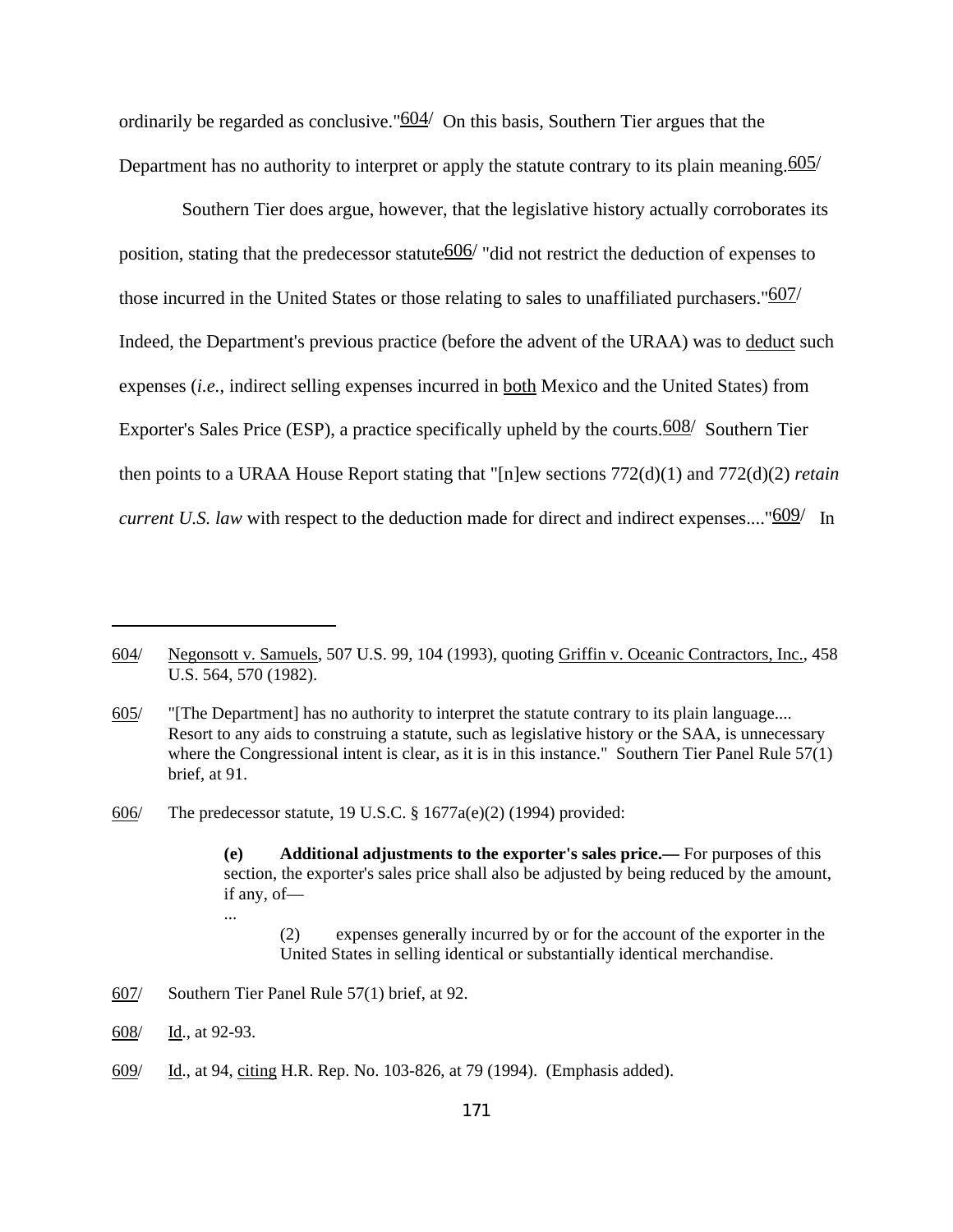Southern Tier's view, neither this House report nor the analogous Senate report  $610/$  "evidences" any intent to limit the deduction of indirect selling expenses to expenses incurred in the United States or to expenses relating to sales by affiliated importers to unaffiliated purchasers."<sup>611</sup>/ Finally, Southern Tier finds support for its position in the SAA, which states that the Department will deduct *direct* selling expenses from CEP to the extent they are "incurred after importation," but does not make a similar statement with respect to *indirect* expenses.612/

In its Panel Rule 57(3) brief, Southern Tier had the opportunity to cite and argue upon a recent CIT decision, Mitsubishi Heavy Industries, Ltd. v. United States, 15 F.Supp.2d 807 (Ct. Int'l Trade 1998), in which "the court agreed that the plain language of the statute requires the Department to deduct from CEP all indirect selling expenses that relate to sales to the U.S." $\frac{613}{ }$ Specifically, the court held:

> The statute contains a list of mandatory deductions, which includes selling expenses incurred in selling the subject merchandise. The statute does not specify as to the location of the activities generating these expenses. Here, Commerce deducted all indirect selling expenses related to respondents' United States sales. This action was consistent with the statutory CEP provision.  $614/$

- 610/ S. Rep. No. 103-412, at 64 (1994).
- 611/ Southern Tier Panel Rule 57(1) brief, at 95.
- 612/ Id. Compare discussion of Section  $772(d)(1)(B)$  ("... will deduct [direct selling expenses] to the extent they are incurred after importation") and of Section  $772(d)(1)(D)$ . SAA, at 153-54.
- 613/ Southern Tier Panel Rule 57(3) brief, at 52.
- 614/ Mitsubishi Heavy Industries, Ltd. v. United States, 15 F.Supp.2d 807, 818 (Ct. Int'l Trade 1988). The Panel notes that in this case, the court was reviewing a situation wherein the Department had included as part of the indirect selling expenses those indirect selling expenses incurred in the exporting country (Japan) in support of U.S. sales. As a result, the Department had reduced the price of the first sale to an unaffiliated customer in the United States by the indirect selling (continued...)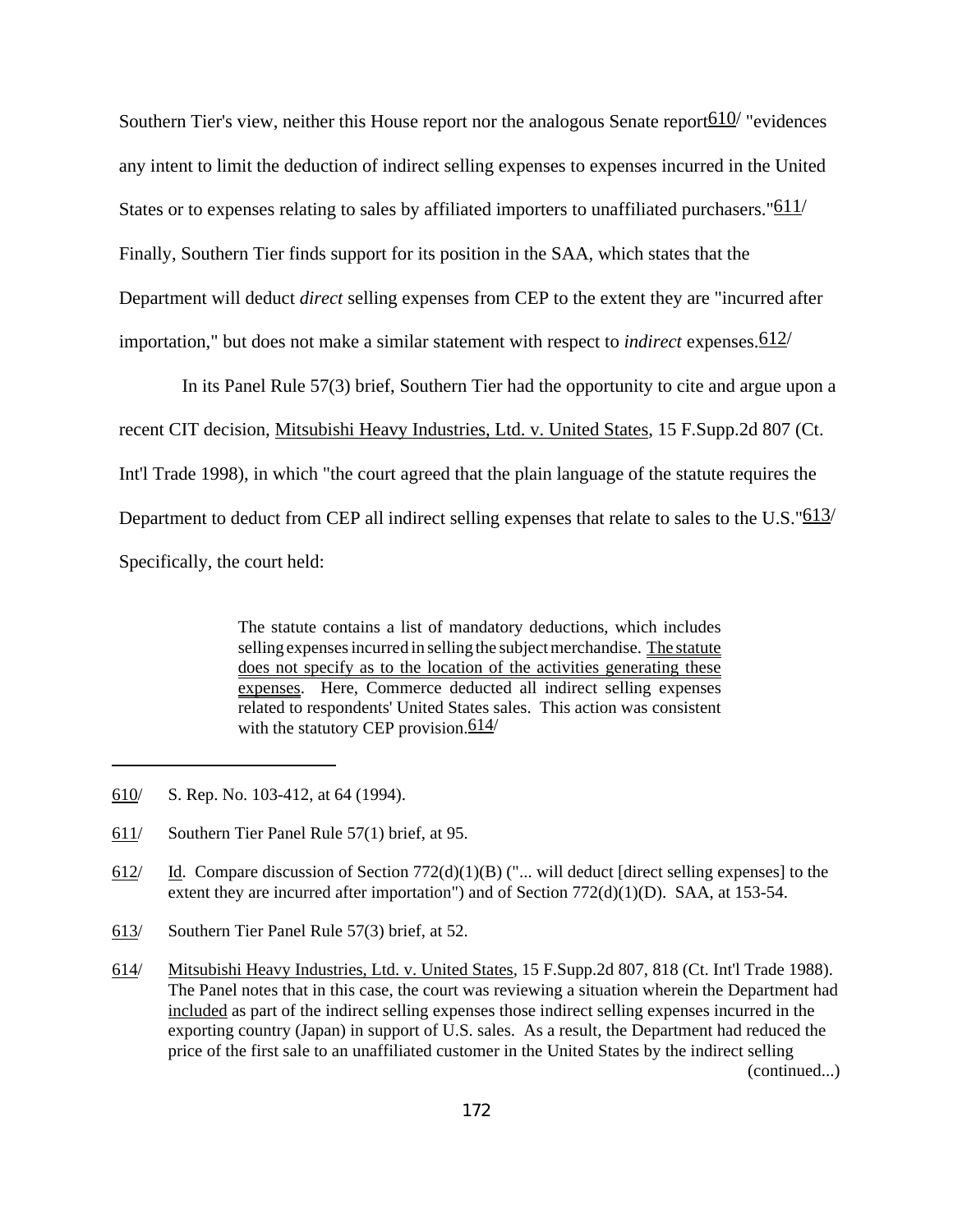#### (Emphasis added)

In Southern Tier's view, Mitsubishi confirms the argument that the plain language of the statute *mandates* that the Department deduct *all* indirect selling expenses associated with U.S. sales, "including those expenses incurred in the country of exportation." $\frac{615}{ }$  Southern Tier also used its Panel Rule 57(3) brief to distinguish the recent case of Timken Co. v. United States, 16 F. Supp.2d 1102 (Ct. Int'l Trade 1998), relied on heavily by the Department. Southern Tier finds the Timken decision not to be controlling since Southern Tier's argument is based on the "plain language" principle while Timken involved an argument based on legislative history.

Finally, Southern Tier addresses language contained in the SAA and also heavily relied upon by the Department as informing its current practice:

> Additionally, under new section 772(d), constructed export price will be calculated by reducing the price of the first sale to an unaffiliated customer in the United States by the amount of the following expenses (and profit) associated with economic activities occurring in the United States. 616/ (Emphasis added)

Southern Tier states: "This ambiguous phrase does not lead to Commerce's conclusion that only those expenses related to sales by the affiliated importer to unaffiliated purchasers may be deducted from CEP...." Indeed, "indirect selling expenses incurred in the country of exportation on U.S. sales are plainly expenses 'associated' with economic activities in the U.S.,

<sup>614/</sup> (...continued) expenses incurred in Japan since they related to the sale to an *unaffiliated* purchaser.

<sup>615/</sup> Southern Tier Panel Rule 57(3) brief, at 54.

<sup>616/</sup> SAA, at 153 (emphasis added).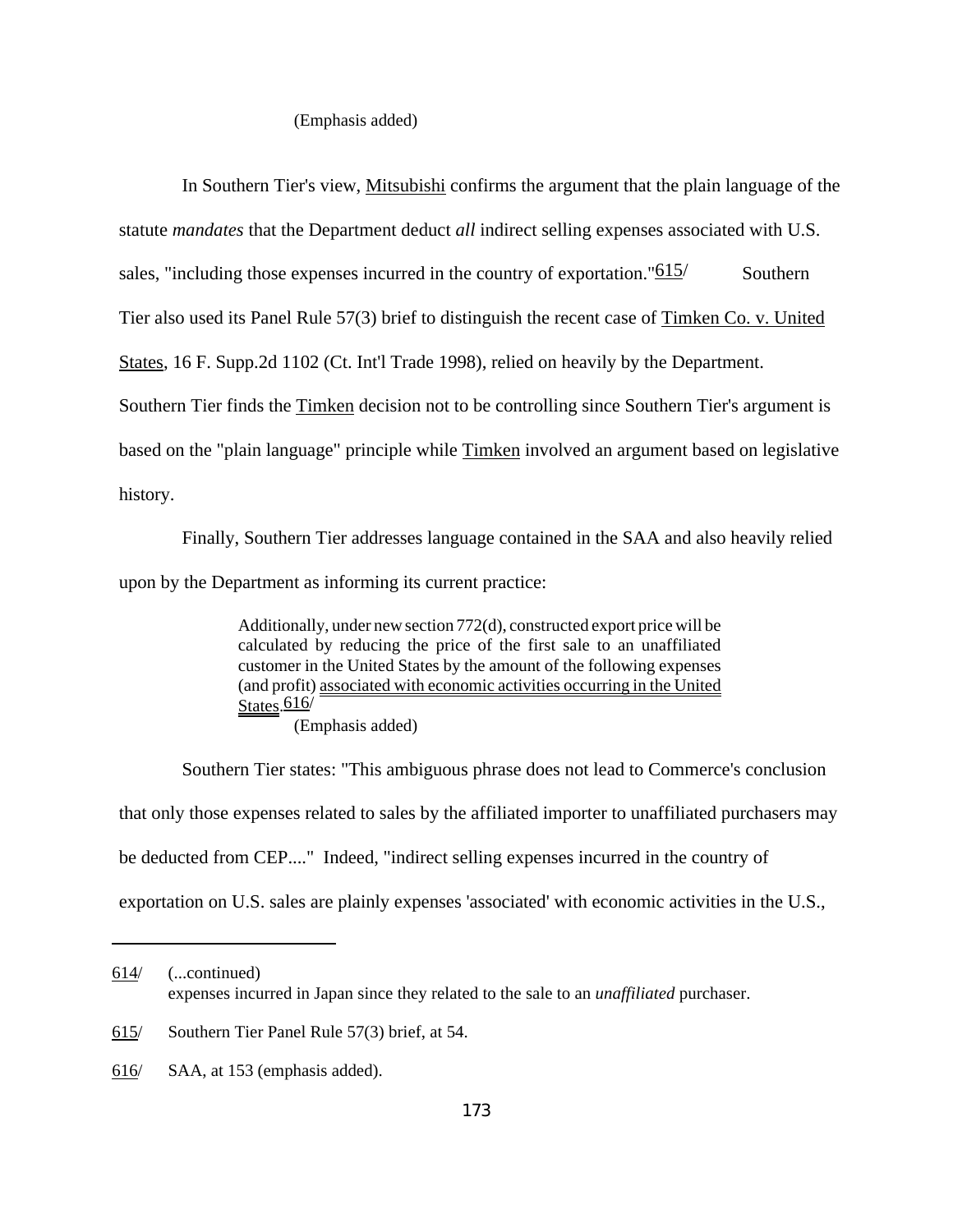*i.e.*, U.S. sales."617/

# *CEMEX*

CEMEX argues briefly that Southern Tier is simply rehashing old arguments that the

Department has consistently rejected, and cites recent administrative proceedings showing that

the Department only deducts indirect selling expenses incurred in the home market if they are

related to sales to the *unaffiliated* purchaser. 618/ See, for example, Porcelain on Steel

Cookware from Mexico, 63 Fed. Reg. 38373, 38381 (July 16, 1998):

With regard to indirect selling expenses incurred in Mexico in support of sales to the United States, we agree with the respondents that such expenses do not relate to economic activity in the United States. The Department's current practice, as indicated by the preamble to the Department's New Regulations [published 62 Fed. Reg. 67276-27424 (May 19, 1997)], is to deduct indirect selling expenses incurred in Mexico from the CEP calculation only if they relate to sales to the unaffiliated purchaser in the United States. We do not deduct from the CEP calculation indirect selling expenses incurred in Mexico on the sale to the affiliated purchaser.

and similar decisions. $\frac{619}{ }$  Moreover, the new regulations, 19 C.F.R. § 351.402(b)

expressly codify this principle ("The Secretary will make adjustmentsfor expenses associated with

<sup>617/</sup> Southern Tier Panel Rule 57(3) brief, at 59-60.

<sup>618/</sup> CEMEX Panel Rule 57(2) brief, at 41.

<sup>619/</sup> See also Collated Roofing Nails from Taiwan, 62 Fed. Reg. 51427, 51430 ("[W]e make deductions under § 772(d) of the Act only for selling expenses that relate to economic activity in the United States, which we deem to be expenses associated with the sale to the unaffiliated U.S. purchaser and not the sales to the unaffiliated U.S. importer."), Certain Fresh Cut Flowers from Colombia, 62 Fed. Reg. 53287, 53294 ("We agree with Asocolflores that selling expenses incurred in the home market that are not associated with U.S. economic activity should neither be deducted from CEP nor included in the basis for calculating CEP profit."), and PET Film, Sheet and Strip from the Republic of Korea, 62 Fed. Reg. 38064, 38066 ("In establishing CEP under § 772(d) of the Tariff Act, the Department's new regulations codify this principle, stating that "the Secretary will make adjustments for expenses associated with commercial activities in the United States that relate to the sale to an unaffiliated purchaser, no matter where or when paid.")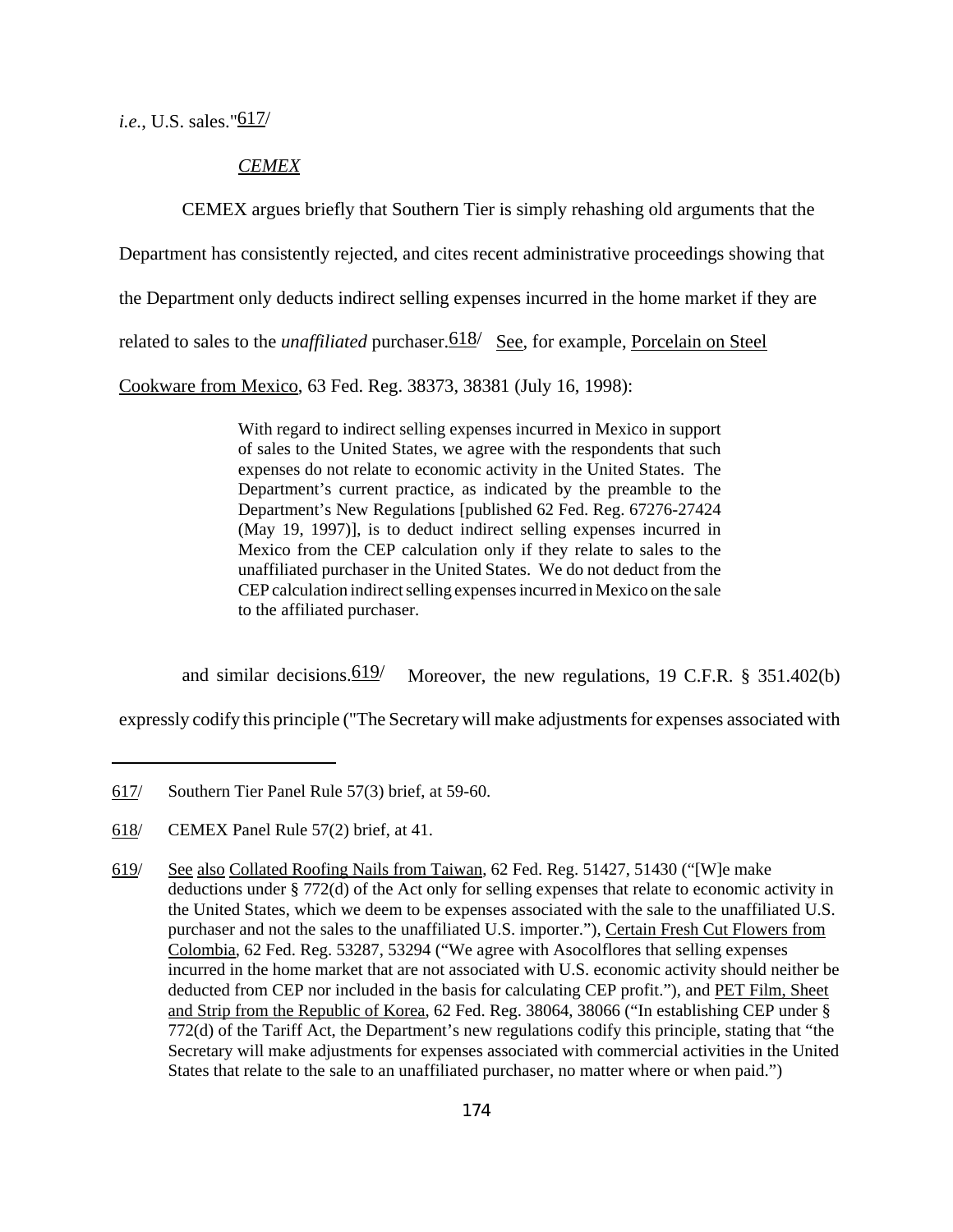commercial activities in the United States that relate to the sale to an unaffiliated purchaser").

CEMEX argues that the Department's interpretation of the statute is reasonable, in accordance with its own regulations and administrative practice, and should be accorded the usual deference under the second prong of Chevron $620/$  and the numerous other cases that grant the Department "broad discretion in executing the [antidumping] law. " $621/$ 

# *CDC*

CDC also argues that the Department's approach is consistent with the statute, the SAA, and the recent codification of its practice in its regulations.  $622/$  CDC places particular emphasis on the language of the SAA (expenses and profits "associated with economic activities occurring in the United States") and the language of the regulations ("commercial activities in the United States"), and that the Department has consistently followed its present practice since enactment of the URAA ("deduct from CEP the expenses associated with commercial activity in the United States which relate to the resale to an unaffiliated purchaser"). $623/$ 

CDC notes that this new practice was a change from pre-URAA law. In Tapered Roller Bearings from Japan,  $624/$  the Department stated:

"[I]t is clear from the SAA that under the new statute we should

622/ CDC Panel Rule 57(2) brief, at 17.

<sup>620/</sup> CEMEX Panel Rule 57(2) brief, at 42-43.

<sup>621/</sup> Smith-Corona Group v. United States, 713 F.2d 1568, 1571 (Fed. Cir. 1983), *cert*. *denied*, 465 U.S. 1022 (1984).

<sup>623/</sup> Id., at 17-18.

<sup>624/</sup> Tapered Roller Bearings and parts Thereof, Finished and Unfinished From Japan, and Tapered Roller Bearings, Four Inches or Less in Outside Diameter and Components Thereof From Japan, 63 Fed. Reg. 2558, 2575 (January 15, 1998).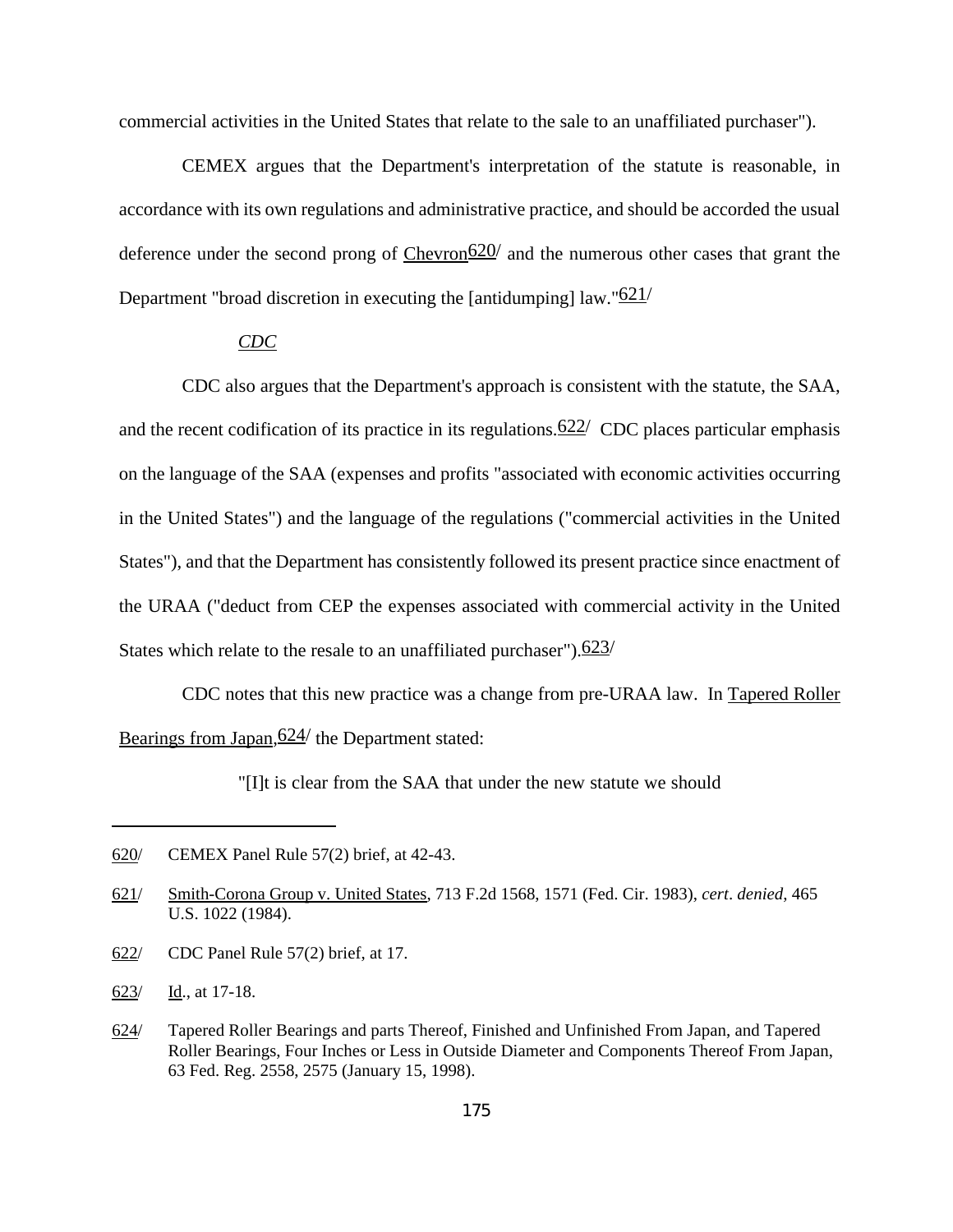deduct from CEP only those expenses associated with economic activities in the United States. The SAA also indicates that 'constructed export price is now calculated to be, as closely as possible, a price corresponding to an export price between nonaffiliated exporters and importers.'"

#### *The Department*

For its part, the Department agrees that it should, indeed, be entitled to the usual amount

of deference:

As the CIT recently recognized, new section  $1677a(d)(1)(D)$  does not specifically mandate the deduction of indirect selling expenses incurred outside the United States, and the Department is due considerable deference where, as here, the statute does not specify a precise methodology. See The Timken Company v. United States, [16 F.Supp.2d 1102, 1105-06 (Ct. Int'l Trade 1998)]. Further, the Department's interpretation of section  $1677a(d)(1)(D)$  is directly supported by the  $SAA.625/$ 

The Department argues that it must, as the SAA requires, limit CEP deductions under

Section  $1677a(d)(1)$  to those that are "associated with economic activities occurring in the

United States".  $626/$  In this respect, the Department believes that Southern Tier's contention that

Congress intended the Department's pre-URAA practice to continue unchanged under the new

statutory authority is "flawed" ("the URAA introduced important changes that render the

calculation of CEP markedly different from the calculation of ESP"). $627/$  The Department also

<sup>625/</sup> Department Panel Rule 57(2) brief, at 171.

<sup>626/</sup> Id., at 173.

<sup>627/</sup> Id., at 173-74. The Department disputes Southern Tier's interpretation of the House and Senate reports, See fn. \_\_\_ *supra,* ("Neither of those documents specifically states that the Department must always deduct indirect selling expenses incurred outside of the United States, and both recognize that the URAA introduced overarching changes in the calculation of CEP"). Department Panel Rule 57(2) brief, at 176, fn. 119.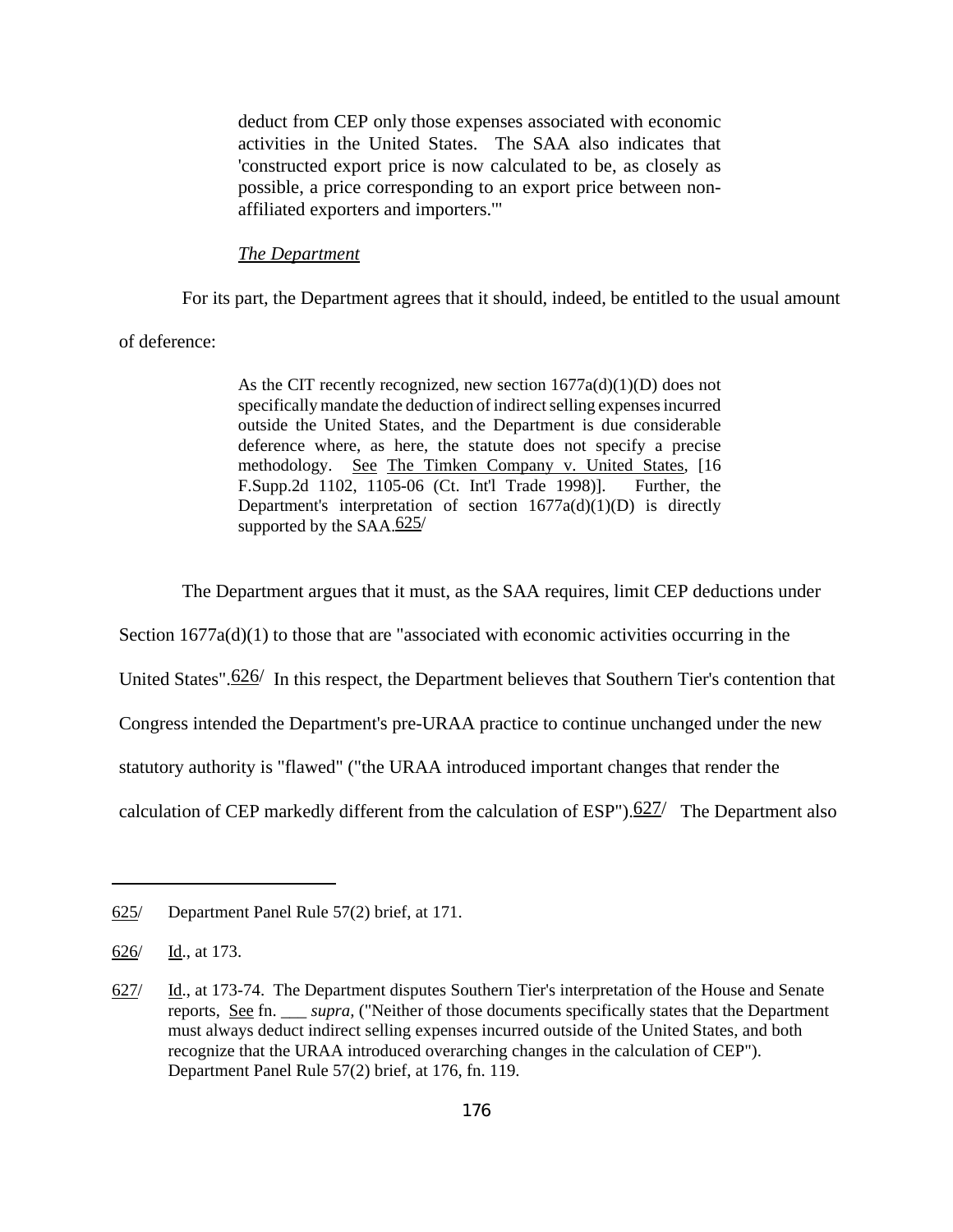cites Article 2.4 of the new Antidumping Agreement (make "allowances for costs, including duties and taxes, incurred between importation and resale..." $628/$  and the SAA ("constructed") export price is now calculated to be, as closely as possible, a price corresponding to an export price between non-affiliated exporters and importers" $\frac{629}{ }$  as essential support for its position. Based on the above language of the SAA, the Department reasons that if this were an EP, as opposed to a CEP transaction, the indirect selling expenses contemplated in this case would not be subtracted from the calculation of the Export Price; similarly (in a CEP transaction), they should not be subtracted here either.  $630/$  The applicable provision, § 1677a(d)(1)(D), only requires the Department to subtract indirect selling expenses if they occur after the affiliated sale or transaction has taken place (*i.e.*, only if in connection with the sale to the *unaffiliated* purchaser).

The Department agrees that the language of  $\S 1677a(d)(1)(D)$  "is ambiguous as to exactly what indirect selling expenses incurred in connection with CEP sales should be deducted."631/ The recent Timken decision stated that

> [t]his language does not specifically state that selling expenses incurred in the home market should be included in U.S. indirect selling expenses. Rather, at most, it indicates that Congress did not intend Commerce to change substantially what it includes as such expenses. Although the Court is concerned with

631/ Id., at 175.

<sup>628/</sup> A fuller statement of the relevant language of Article 2.4 of the new Antidumping Agreement is as follows: "A fair comparison shall be made between the export price and the normal value.... In the cases referred to in paragraph 3 of Article 2, allowances for costs, including duties and taxes, incurred between importation and resale, and for profits accruing, should also be made...."

<sup>629/</sup> SAA, at 153.

<sup>630/</sup> Department Panel Rule 57(2) brief, at 174.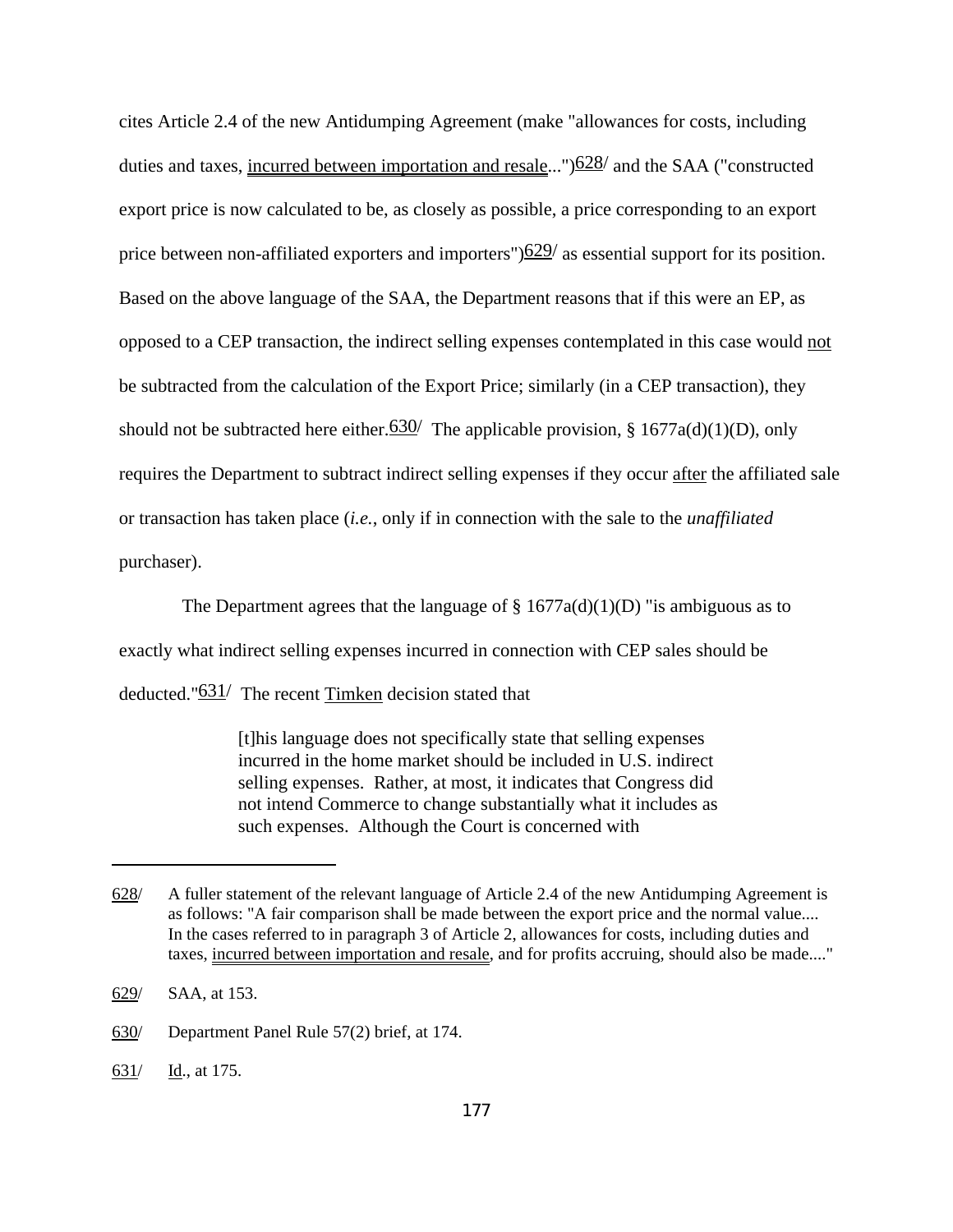Commerce's sudden change in practice, Commerce is afforded significant deference in its statutory interpretation. 632/

As also emphasized by the court in  $Timken, 633$  the Department believes that the SAA</u> sets out the governing principle ("associated with economic activities occurring in the United States") and emphasizes that the SAA is the "authoritative expression by the United States concerning the interpretation and application of the Uruguay Round Agreements and this Act." $634/$ 

The Department concedes that under the pre-URAA statute it deducted *all* expenses associated with ESP sales, but states that it now deducts only those "expenses representing activities undertaken to make the sale to the unaffiliated customer in the United States" and states, further, that it "has applied this principle consistently and repeatedly since adoption of the URAA." $635/$  The Department argues that it should be "afforded significant deference in its statutory interpretation," which has been specifically upheld in the Timken decision.636/ The Department also cites its new regulations in support, even though they technically do not govern this Fifth Administrative Review.637/

635/ Department Panel Rule 57(2) brief, at 177.

(continued...)

<sup>632/</sup> Timken, 16 F.Supp.2d, at 1106.

<sup>633/</sup> Id.

<sup>634/</sup> See Section 102(d) of the URAA ("the Statement of Administrative Action approved by the Congress under section 101(a) shall be regarded as an authoritative expression by the United States concerning the interpretation and application of the Uruguay Round Agreements and this Act in any judicial proceeding in which a question arises concerning such interpretation or application.")

<sup>636/</sup> Id., at 179.

<sup>637/</sup> Section 351.402(b) of the Department's new regulations provides in full: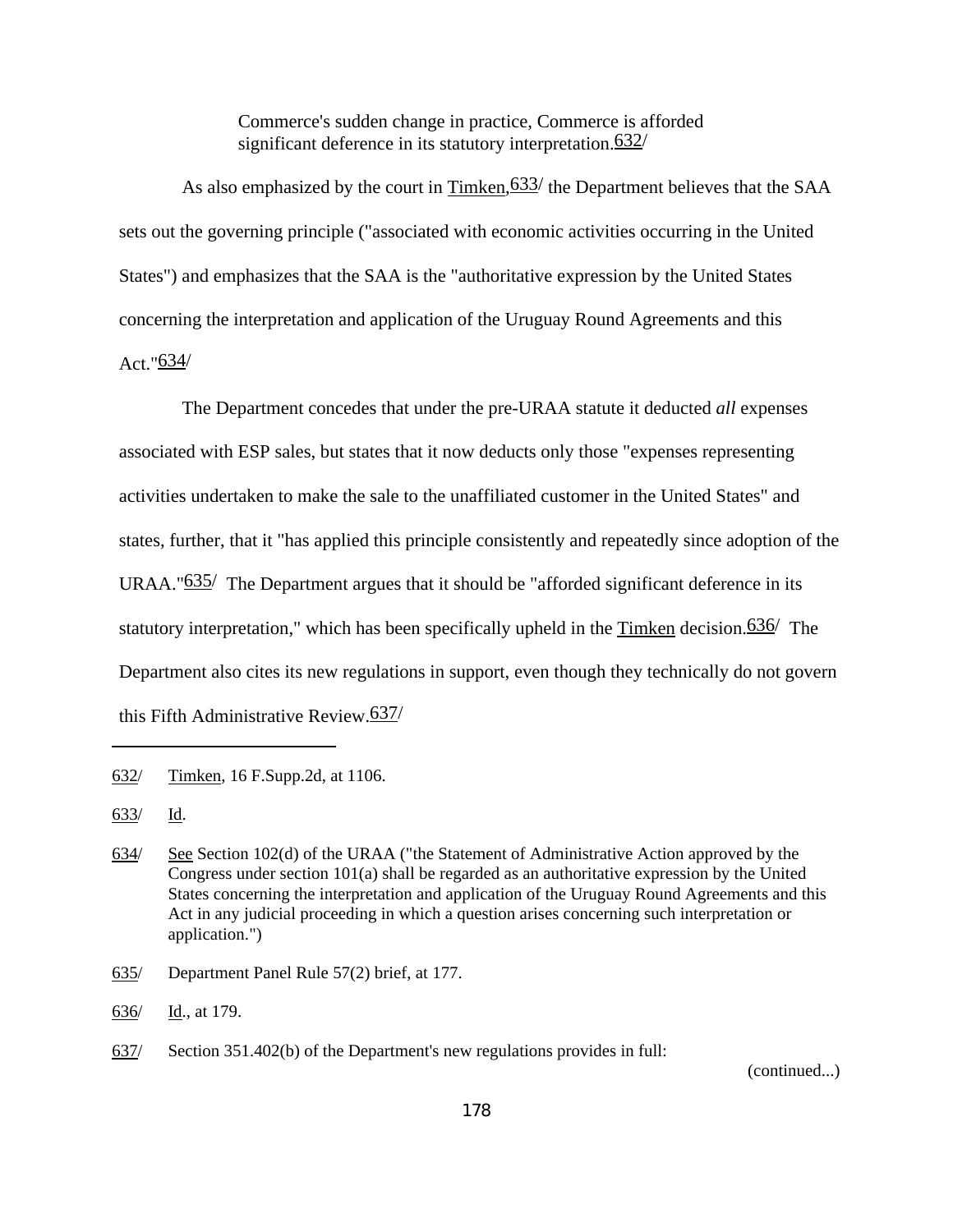## **2. Discussion and Decision of the Panel**

The Panel appreciates the clarity of the parties' argument on this issue, which is not without difficulty. Southern Tier urges the Panel to resolve this issue by examining the language of the statute itself, which does appear to state that "any [indirect] selling expenses" should be deducted from the starting price, without regard for a distinction based on geography or on the affiliated or unaffiliated nature of the relationship of the parties.

To view once again the critical language:

#### **19 U.S.C. § 1677a. Export price and constructed export price**

## **(d) Additional adjustments to constructed export price**

For purposes of this section, the price used to establish constructed export price shall also be reduced by—

(1) the amount of any of the following expenses generally incurred by or for the account of the producer or exporters, or the affiliated seller in the United States, in selling the subject merchandise...—

> (D) any selling expenses not deducted under subparagraph  $(A)$ ,  $(B)$ , or  $(C)$ ; (Emphasis added)

On its face, this language says nothing about a geographical distinction, nor does it say

anything about a distinction based upon "the relationship between the foreign exporter and the

637/ (...continued)

**Additional adjustments to constructed export price.** In establishing constructed export price under section 772(d) of the Act, the Secretary will make adjustments for expenses associated with commercial activities in the United States that relate to the sale to an unaffiliated purchaser, no matter where or when paid. The Secretary will not make an adjustment for any expense that is related solely to the sale to an unaffiliated importer in the United States, although the Secretary may make an adjustment to normal value for such expenses under section  $773(a)(6)(C)(iii)$  of the Act. (Emphasis added).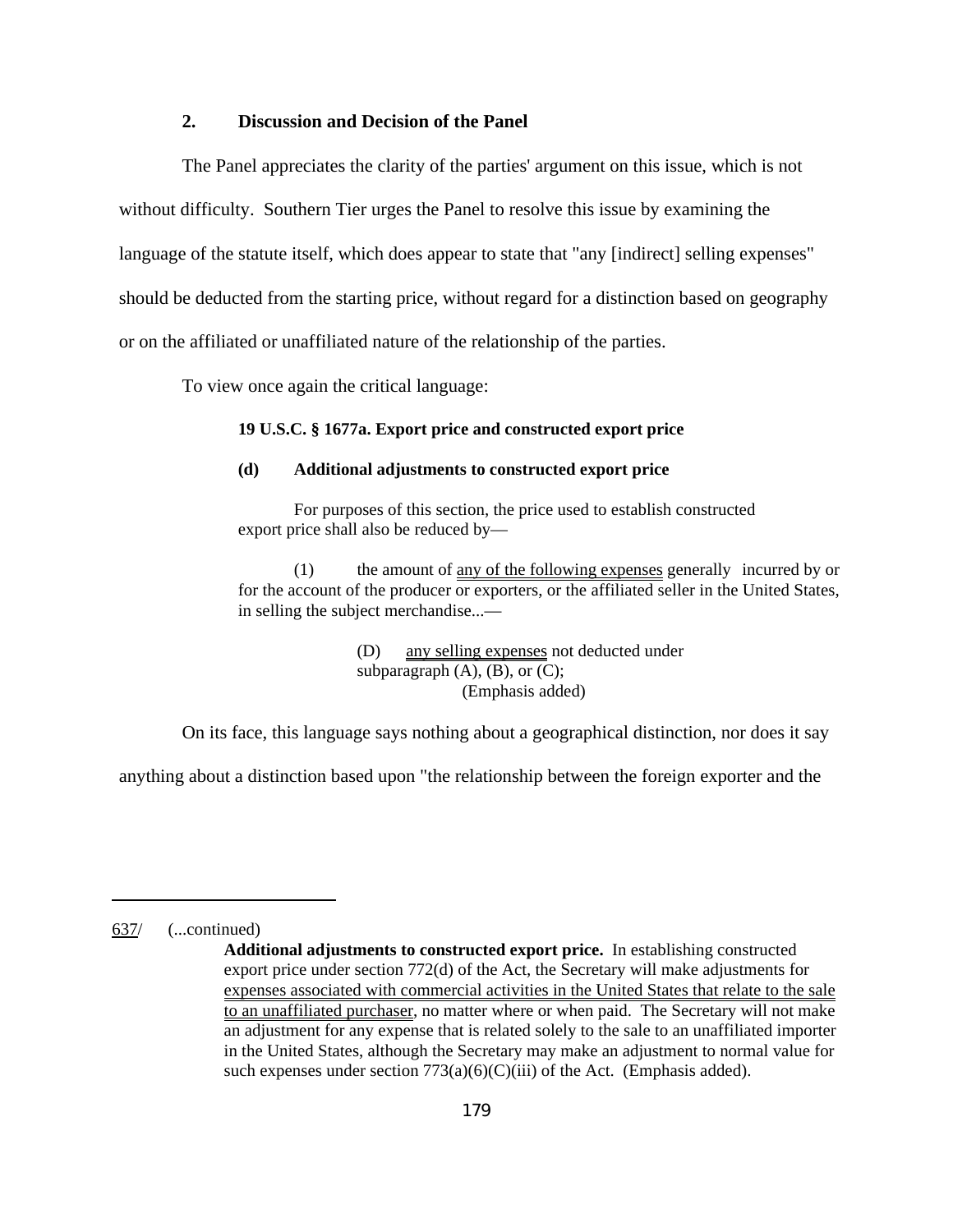importer...". 638/ Moreover, Southern Tier certainly cannot be faulted in its observations on statutory interpretation, based on the first prong of Chevron, to the effect that if a statute is plain on its face, no resort to legislative history or interpretive aids is necessary or appropriate.

Indeed, if one starts from the premise that the above statute is free from ambiguity, a faithful application of Chevron would appear to require a court or panel to *reject* the language of the SAA ("associated with economic activities in the United States") since that language would not be operating to clarify an ambiguity in the statute—instead, that language would in effect be introducing or *creating* an ambiguity which, because the statute itself is plain, the court or panel should, under Chevron, ignore. This Panel, for example, does not understand the Chevron principle as allowing the Department to "bootstrap" a favored interpretation of the law by (i) interpreting a statute in a manner inconsistent with the plain language of that statute; (ii) reaching into the SAA (or other legislative history source) to find ambiguous but supporting language in the legislative history which doesn't appear in the statute itself; and then (iii) relying on the numerous "deference" decisions of the Federal Circuit and the Court of International Trade to resolve that "found" ambiguity in its favor. Even if the Department's favored rule is demonstrably superior to that of the plain language of the statute,  $639/$  the latter must still

<sup>638/</sup> Mitsubishi, *supra* note 614, at 813. The Panel notes that the phrase set off by commas—", or the affiliated seller in the United States,"—does not create such a geographical distinction. The SAA makes it clear that this language is merely intended to describe where the affiliated seller is located. See SAA, at 822 ("If, before or after the time of importation, the first sale to an unaffiliated person is made by (or for the account of) the producer or exporter or by a seller in the United States who is affiliated with the producer or exporter, then Commerce will base its calculation on constructed export price." (Emphasis added)) Manifestly, if one then backs out of the statute the language referring to producer or exporters or the affiliated seller, no language remains that is even suggestive of a geographical distinction.

<sup>639/</sup> See Zenith Electronics Corp. v. United States, 633 F. Supp. 1382 (Ct. Int'l Trade 1986), *appeal* (continued...)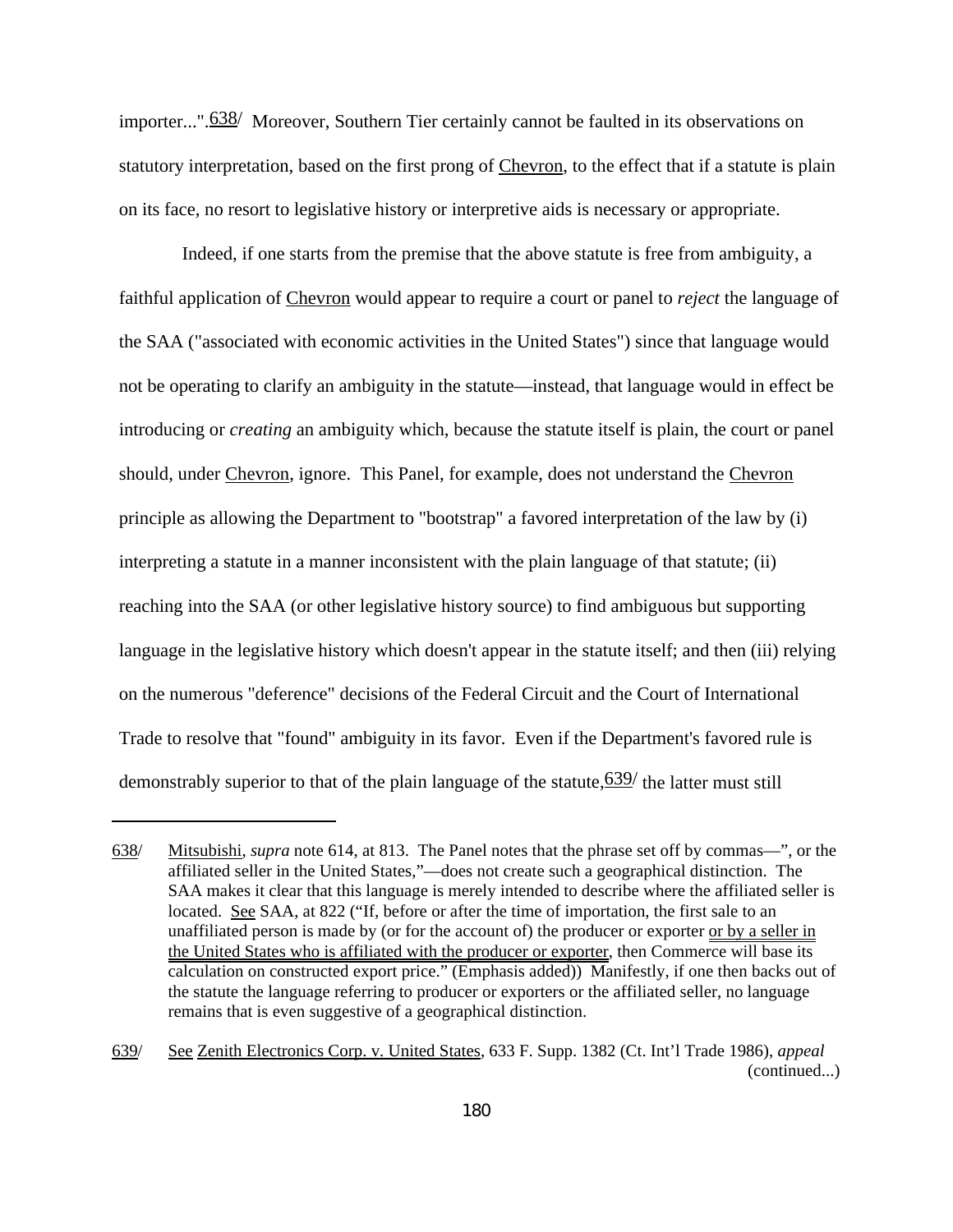prevail, at least until the Congress is persuaded to write a better rule.

Nevertheless, the Panel must legitimately inquire whether the above statute is really as

free from doubt as Southern Tier has suggested. The Court of International Trade, speaking in

the Timken case, turned its attention to this very issue. In commencing its analysis of the

matter, the Timken court first noted that:

[t]he pre-URAA statute provided for the reduction of exporter's sales price ("ESP") by the amount of "expenses generally incurred by or for the account of the exporter in the United States in selling identical or substantially identical merchandise." 19 U.S.C. § 1677a(e)(2) (1988). Although the statute was silent as to whether indirect selling expenses incurred *outside* the United States should be categorized as U.S. indirect selling expenses, [the Department] chose to adjust U.S. price for such expenses. *See* 19 C.F.R. § 353.41(e)(2) (1994); ITA Antidumping Manual, Ch. 7, at 11 (rev. ed. July 1993).

 As revised by the URAA, the statute states that constructed export price ("CEP"), the post-URAA equivalent to ESP, is to be reduced by the amount of any "expenses generally incurred by or for the account of the producer or exporter, or the affiliated seller in the United States" including "any selling expenses not deducted under subparagraph (A) [commissions], (B) [direct selling expenses], or (C) [selling expenses assumed by the seller on behalf of the purchaser]." 19 U.S.C. §  $1677a(d)(1) & (d)(1)(D)$  (1994). In the Final Results, [the Department] revised its previous practice and limited Koyo's U.S. indirect selling expenses to those expenses specifically associated with commercial activities in the United States  $\overline{640/}$ 

Plaintiff, The Timken Company, then argued, as Southern Tier argues here, that

Congress intended for the Department to continue the practice of including in U.S. indirect

selling expenses the home market selling expenses attributable to export sales.  $\frac{641}{ }$  The

<sup>639/</sup> (...continued) *dismissed*, 875 F.2d 291 (Fed. Cir. 1989) (Zenith I).

<sup>640/</sup> Timken, *supra*.

<sup>641/</sup> Id.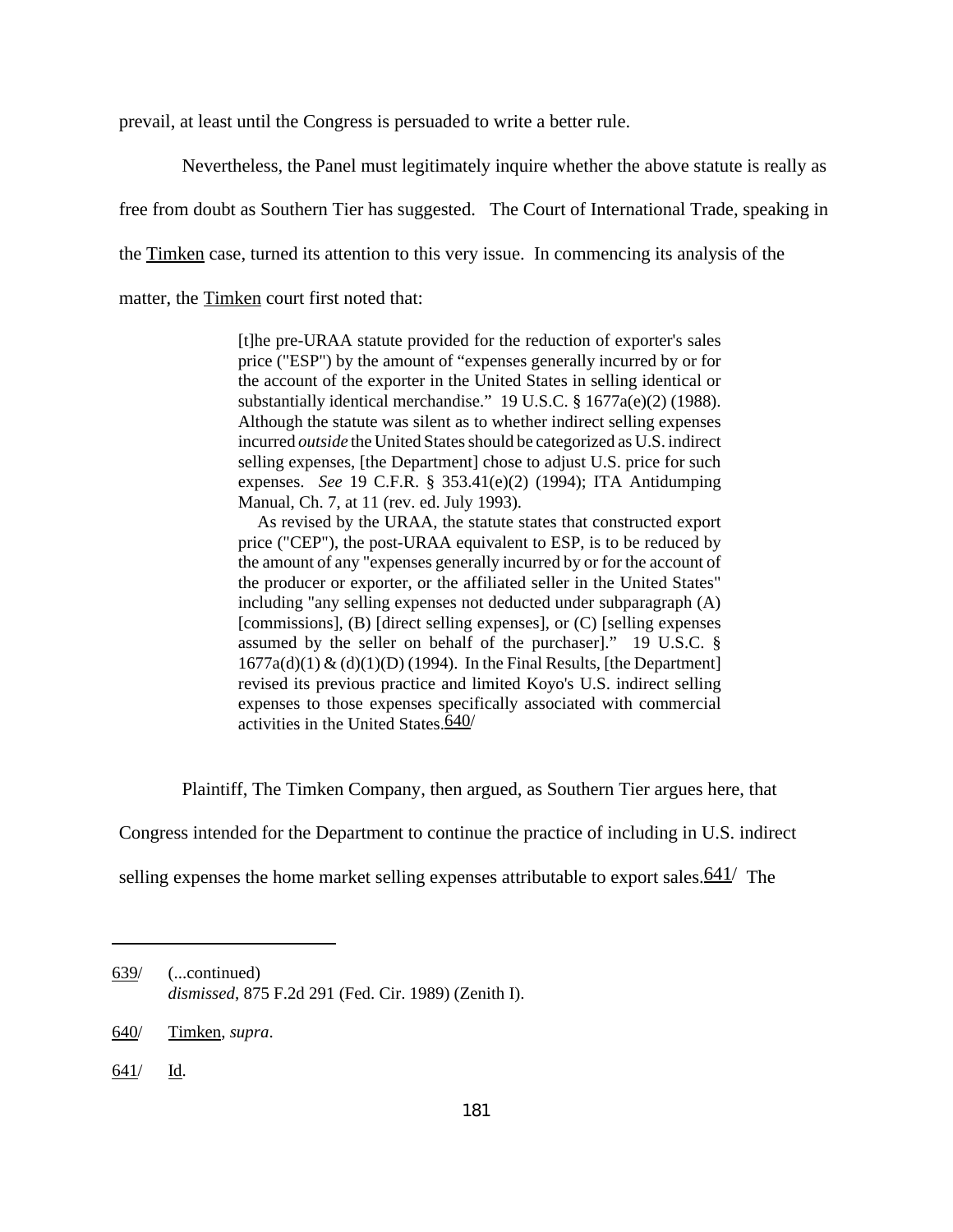Department responded by arguing that "the new statutory language does not define the types of

expenses to be included as U.S. indirect selling expenses  $642/$  and that the Department's focus

on "the sale to the first unaffiliated customer" was reasonable. $643/$ 

In resolving this issue, the Timken court then stated:

 The Court first notes that, although the statutory language has changed, neither the pre-URAA statute nor the newly-amended statute address whether U.S. indirect selling expenses incurred outside the United States should be categorized as U.S. indirect selling expenses. Rather, in limiting Koyo's U.S. indirect selling expenses to those incurred in the United States, [the Department] has chosen to alter its treatment of such expenses.... Consequently, the issue for the Court is whether [the Department's] interpretation of the newly-amended statute is reasonable. As no relevant case law exists and the statutory language does not specifically address this issue, the Court must examine the reasonableness of [the Department's] interpretation in light of the legislative history and the SAA.

 The legislative history specifically states that it intends subsection 1677a(d)(1)(D) to, '*as under the current practice*, encompass those expenses that do not result from, or cannot be tied directly to specific sales, but that may reasonably be attributed to such sales.' S. Rep. No. 412, 103d Cong., 2d Sess. 65 (1994) (emphasis added). This language does not specifically state that selling expenses incurred in the home market should be included in U.S. indirect selling expenses. Rather, at most, it indicates that Congress did not intend [the Department] to change substantially what it includes as such expenses.  $644/$ 

While the Panel has some concern whether the Timken court accurately states the

Department's full position on the issue of indirect selling expenses,  $645/$  it does generally accept

644/ Id.

<sup>642/</sup> Id., at 1105-06.

<sup>643/</sup> Id., at 1106.

<sup>645/</sup> Repeating a segment from the above quotation, the Timken court elsewhere states that "[the Department's] decision to limit U.S. indirect selling expenses to those expenses incurred in the United States is supported by substantial evidence and fully in accordance with law." Id. (Emphasis added). The Panel understands that the Department must, in these cases, grapple (continued...)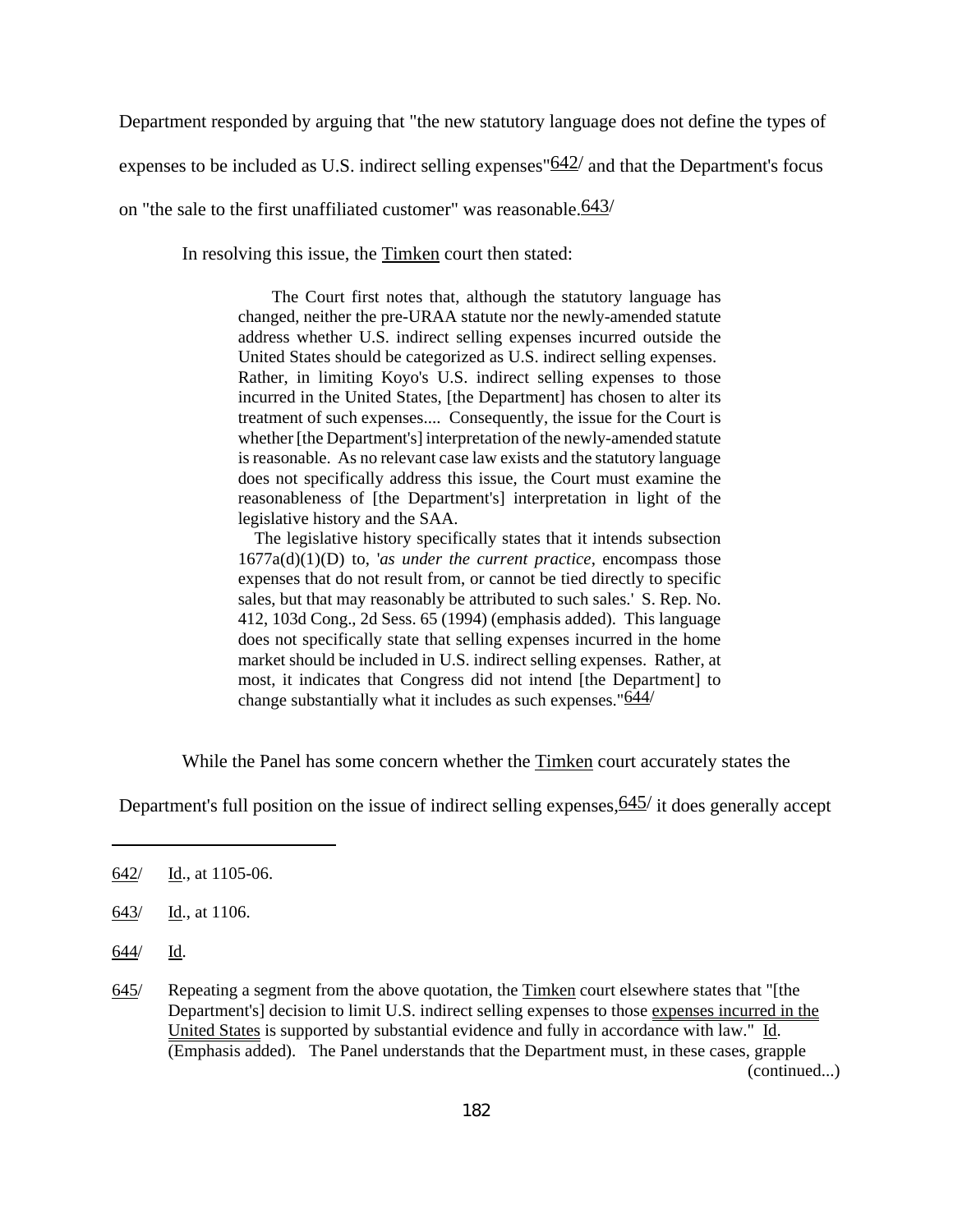the court's analysis that the statutory language in question is in fact not free from doubt, and that the appropriate procedure for this Panel would be, therefore, to assess the reasonableness of the interpretation drawn by the Department, both substantively and in the light of the applicable legislative history. 646/

As discussed above, the Department appears to have largely informed its practice based on language of the SAA ("associated with economic activities in the United States") which language, of course, it is not free to ignore. While this language is hardly a model of clarity, it does appear to the Panel to be reasonably supportive of the Department's current rule and practice. The Panel thus concurs with the Timken court in this respect, and is not persuaded that the Mitsubishi decision represents a distinctly contrary point of view.<sup>647/</sup> The Panel also accepts that the Department's rule, as applied in this case, is consistent with its other post-URAA administrative decisions and is consistent as well with its new regulations.  $648/$ 

Considering further whether the word "any" in the statute should be taken as meaning "all" or "every," as Southern Tier suggests, the Panel also makes these additional observations.

<sup>645/</sup> (...continued) with two variables, not just one. They are: (1) the geographical location of the expenses; and (2) whether the expenses relate to the sale to the *affiliated* importer or to the *unaffiliated* importer. If the Panel understands the Department's practice correctly, it is the latter distinction that is the most important, despite what the preceding quote from Timken might otherwise imply (*i.e.*, the Department will take account of indirect selling expenses incurred in the home market if they relate to the sale to the *unaffiliated* importer).

<sup>646/</sup> See Part III.B. of this Opinion.

<sup>647/</sup> The Department in Mitsubishi included (not, as here, failed to include) the home market indirect selling expenses, but did so on the basis that they were related to the sale to the *unaffiliated* importer. Thus, from Southern Tier's standpoint, the ruling of Mitsubishi was *obiter dicta*. Moreover, the ruling of Mitsubishi does not appear to the Panel to be inconsistent with the Department's current rule and practice.

<sup>648/</sup> See administrative decisions quoted in CEMEX.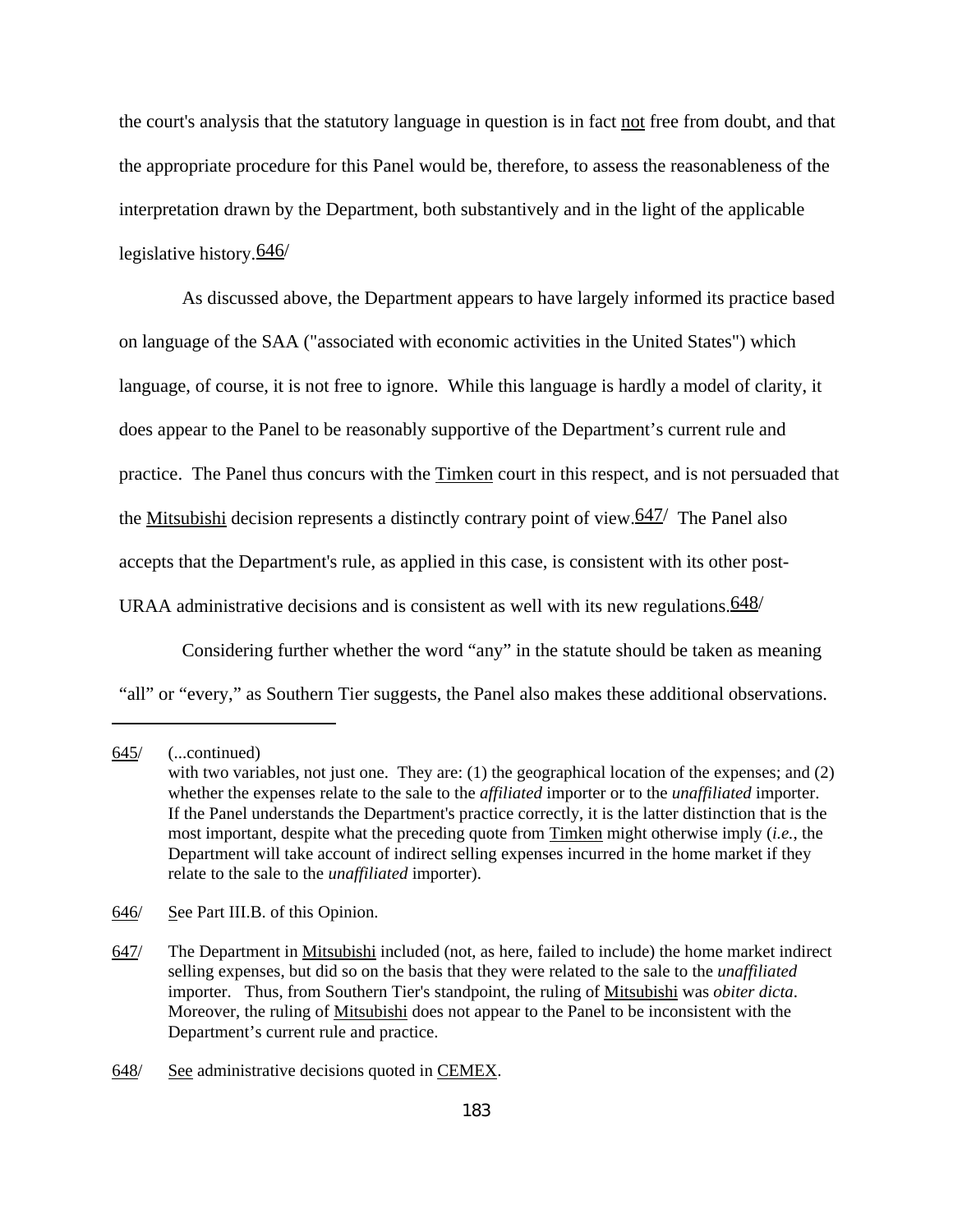First, the Panel notes that the pre-URAA statute cited by the Timken Court above, 19 U.S.C. § 1677a(e)(2), required that there be deducted from ESP "expenses generally incurred by or for the account of the exporter in the United States in selling identical or substantially identical merchandise." In the face of an argument that respondent's antidumping duty related *legal fees* should be included within this all-encompassing phrase, the Court of International Trade issued a firm denial—"legal fees do not qualify as selling expenses." $649/$  In the parlance of the current statute, this ruling could be taken as the functional equivalent of "any" not meaning "any."

Second, the Panel believes that it is always worthwhile to take a second glance at such all-inclusive phraseology, particularly in the context of a statute that an agency with specialized expertise is responsible for administering, and where "[d]eference to [the Department's] interpretation and implementation of the antidumping laws is grounded in express congressional intent." $650/$  In these contexts, it is not surprising that Congress would utilize highly general language in the antidumping arena to express a guiding principle, with this broad statutory statement to be followed by either express statutory exceptions or with the general expectation

<sup>649/</sup> Daewoo Elecs. Co. v. United States, 712 F. Supp. 931, 947 (Ct. Int'l Trade 1989). See also Federal-Mogul Corp. v. United States, 813 F. Supp. 856, 871 (Ct. Int'l Trade 1993) and Federal-Mogul Corp. v. United States, 824 F. Supp. 215, 220 (Ct. Int'l Trade 1993)

<sup>650/</sup> Replacement Parts for Self-Propelled Bituminous Paving Equipment from Canada, USA-90- 1904-01 (FTA Panel May 24, 1991), at 16. Congress has stressed, in this connection that in the antidumping field it has "entrusted the decision-making authority in a specialized, complex economic situation to administrative agencies." S. Rep. No. 249, 96th Cong., 1st Sess. 248 (1979). Reviewing courts, in turn, have acknowledged that "the enforcement of the antidumping law is a difficult and supremely delicate endeavor. The Secretary of Commerce ... has broad discretion in executing the law." Smith-Corona Group v. United States, 713 F.2d 1568, 1571 (Fed. Cir. 1983), *cert*. *denied*. 465 U.S. 1022 (1984).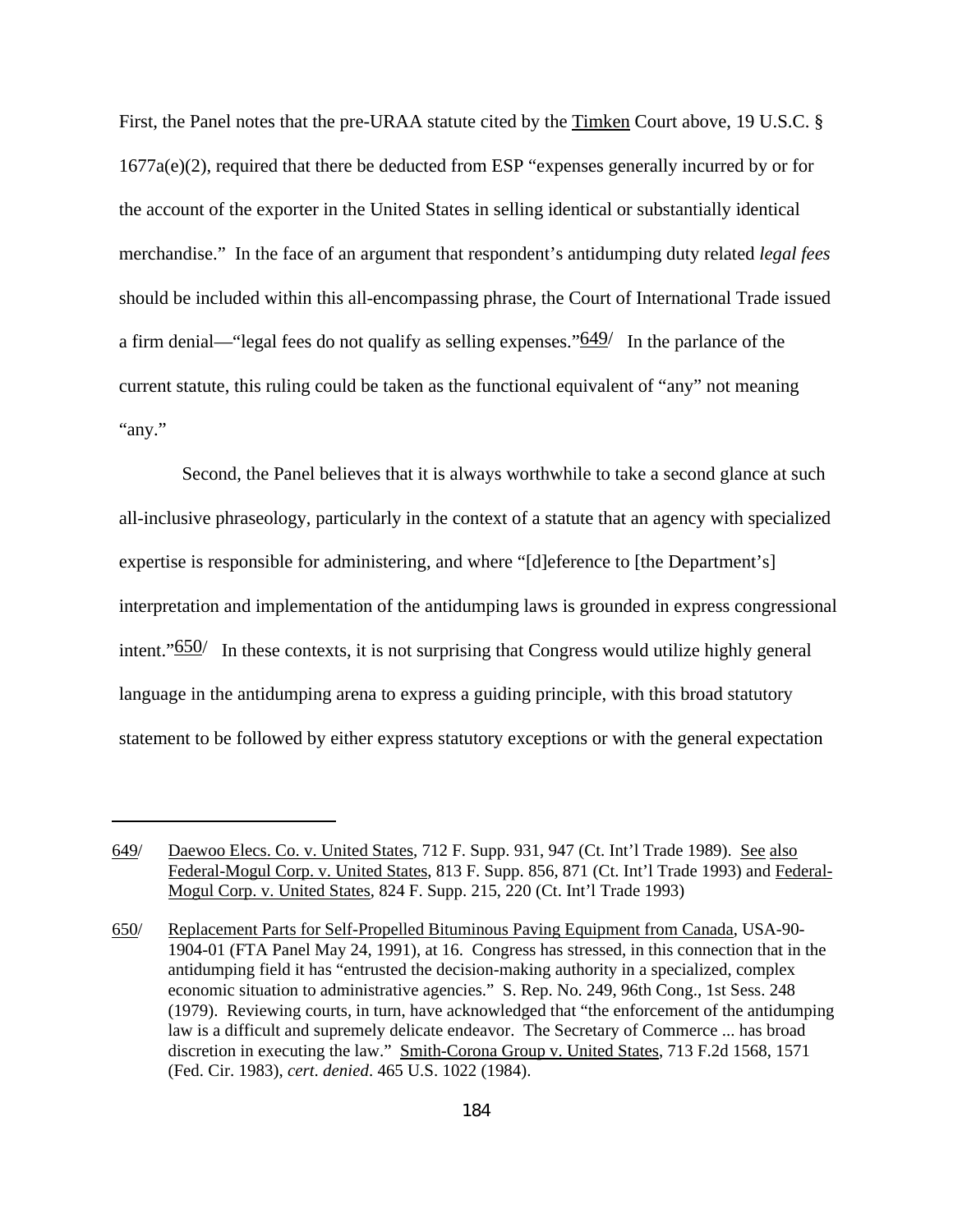that the Department will develop its own "reasonable interpretation" of the statute. $651/$ 

Third, the Panel notes that if the Congress truly intended that the word "any" mean "all" or "every," it would have been appropriate to include words such as "without exception" in the sentence. The Panel recognizes that one can approach this argument from either of two directions, but it does seem fair to acknowledge that if the Congress strongly desired that this particular statute be all-encompassing in nature, its draftsmen would have had to take only a modest additional step to readily accomplish that intent.

Finally, the Panel notes that that the Department also incidentally cited Article 2.4 of the new Antidumping Agreement in support of its position. The Panel not only agrees but in fact gives significantly greater weight to this WTO authority than does, apparently, even the Department. The Panel has already noted that the language of the SAA on which the Department relies is hardly a model of clarity. Indeed, it can be contrasted with the excellent clarity of the relevant WTO language. The expression in Article 2.4 of the Antidumping Agreement—"allowances for costs, including duties and taxes, incurred between importation and resale..."—can, in the view of the Panel, only be understood as a reference to costs incurred in connection with the sale to the *unaffiliated* importer in the United States. What the SAA does with ambiguity, therefore, the Antidumping Agreement does with clarity, and it is the view of the Panel that the current practice of the Department—to deduct only those expenses representing activities undertaken to make the sale to the *unaffiliated* customer in the United States, irrespective of when the expenses are incurred and where they are paid—is well supported by this WTO language.

<sup>651/</sup> See Chevron.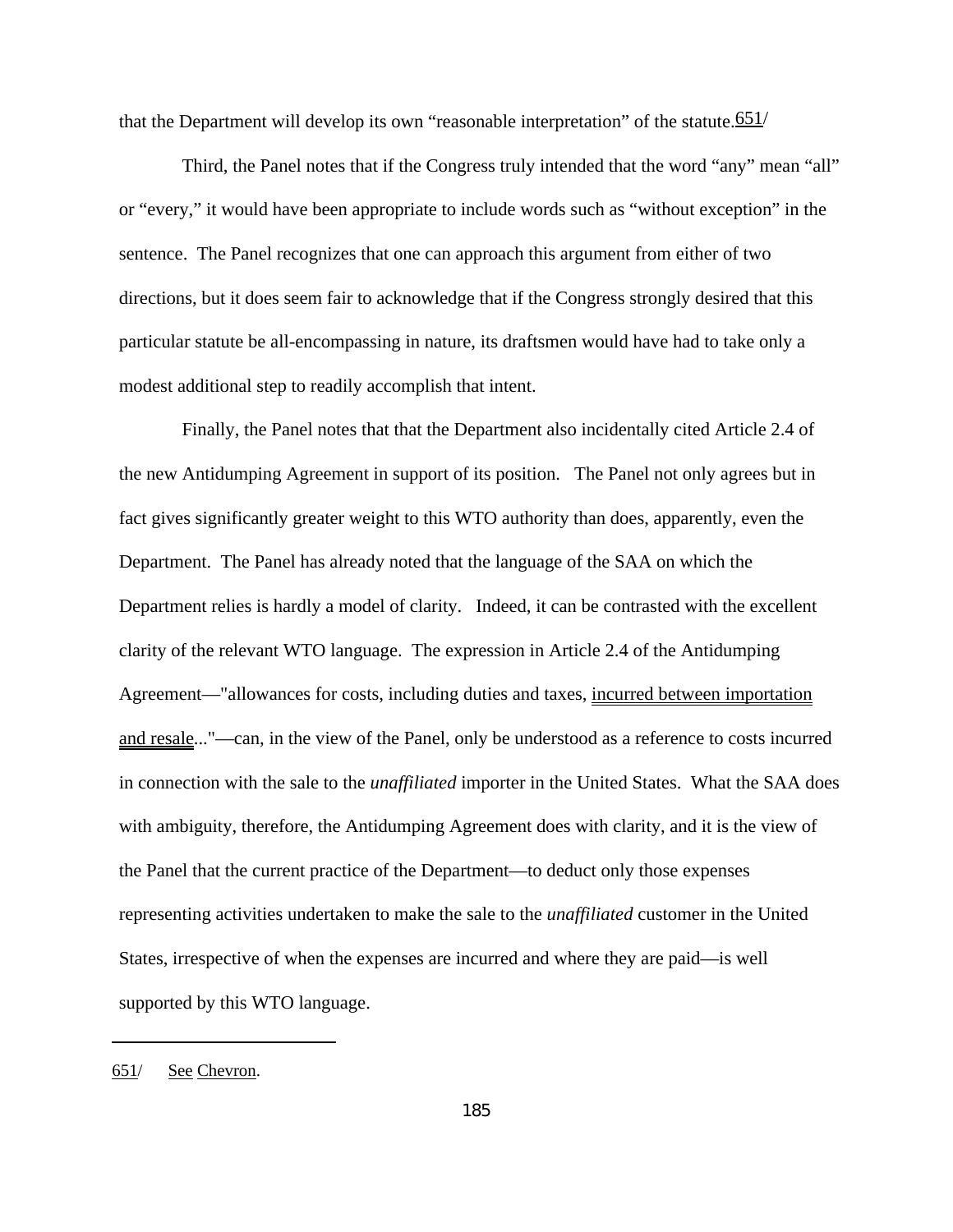More to the point, the Panel finds that the rule advanced by Southern Tier (to deduct all home market indirect selling expenses whether or not related to the unaffiliated importer) would in fact be *inconsistent* with Article 2.4 of the Antidumping Agreement whereas the rule advanced by the Department is quite clearly *consistent* with that article. Since it is the purpose of the Charming Betsey doctrine to help ensure consistency between the content of domestic statutes and the international obligations of the United States, the Panel, as additional support for its determination, therefore invokes that doctrine at this time to determine that the Department's refusal to deduct indirect selling expenses and inventory carrying costs incurred in Mexico with respect to sales to the affiliated U.S. importer for purpose of calculating CEP, was supported by substantial evidence and was otherwise in accordance with law.

## **IV.E.2. CALCULATING CEP PROFIT**

**WHETHER THE DEPARTMENT'S REFUSAL TO INCLUDE INDIRECT SELLING EXPENSES AND INVENTORY CARRYING COSTS INCURRED IN MEXICO ON U.S. SALES IN "TOTAL UNITED STATES EXPENSES" FOR PURPOSES OF CALCULATING CEP PROFIT WAS SUPPORTED BY SUBSTANTIAL EVIDENCE AND OTHERWISE IN ACCORDANCE WITH LAW**

## 1. **Arguments of the Participants**

### *Southern Tier*

Southern Tier notes that 19 U.S.C. § 1677a(d)(3) requires the Department, in

calculating Constructed Export Price (CEP), to deduct from the starting price in the U.S. market

the amount of profit allocable to the expenses associated with U.S. sales ("CEP Profit"). $\frac{652}{ }$ 

<sup>652/</sup> Southern Tier Panel Rule 57(1) brief, at 97.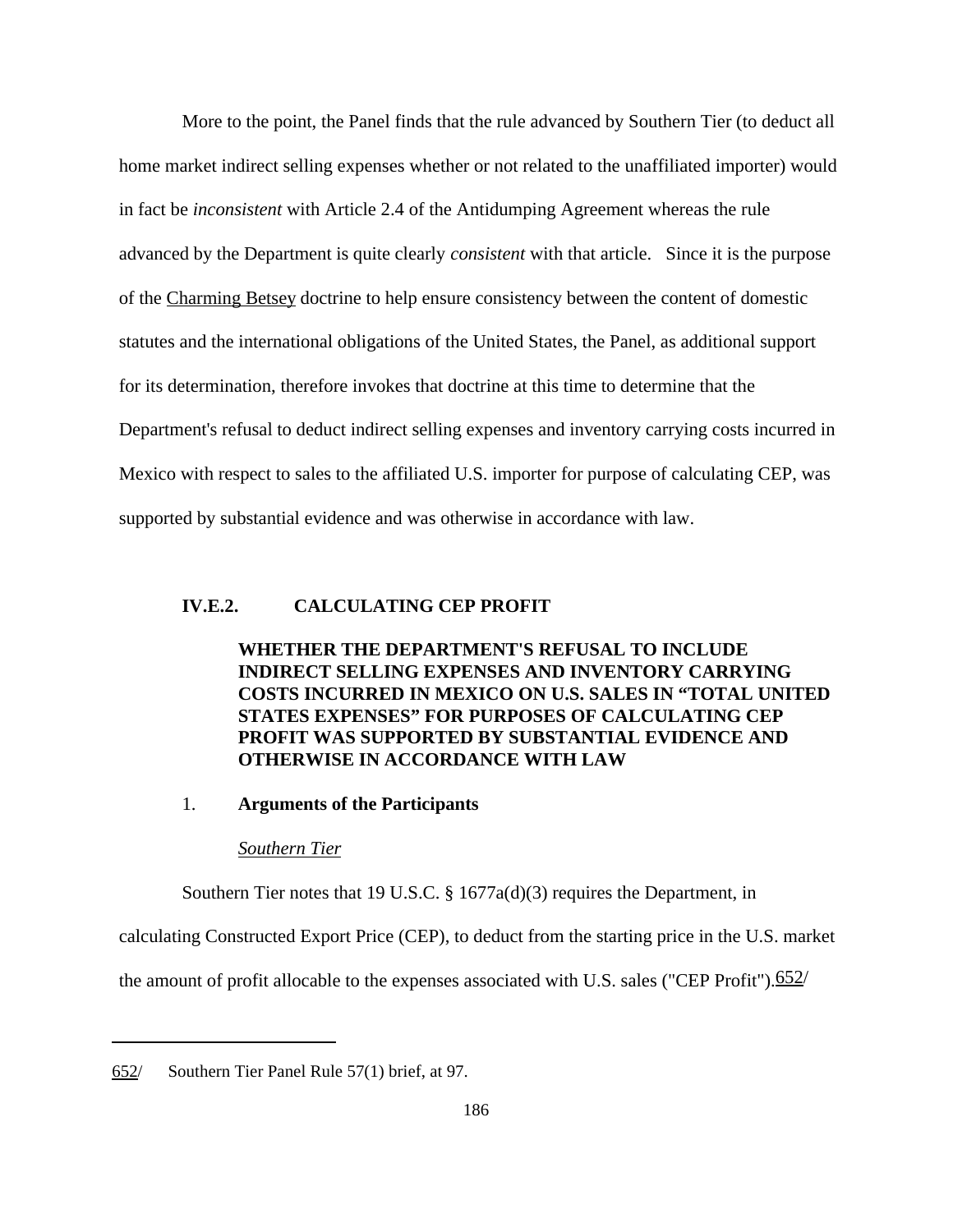Under the statute's special rule for determining profit (19 U.S.C. § 1677a(f)), this CEP Profit amount is determining by multiplying the "total actual profit" by a ratio derived by dividing the "total United States expenses" by the "total expenses". The statutory language for the CEP Profit provision, as well as certain additional language, appears below:

# **19 U.S.C. § 1677a. Export price and constructed export price** " " "

# **(f) Special rule for determining profit**

# **(1) In general**

For purposes of subsection  $(d)(3)$  of this section, profit shall be an amount determined by multiplying the total actual profit by the applicable percentage.

# **(2) Definitions**

For purposes of this subsection:

# **(A) Applicable percentage**

The term "applicable percentage" means the percentage determined by dividing the total United States expenses by the total expenses.

## **(B) Total United States expenses**

The term "total United States expenses" means the total expenses described in subsection  $(d)(1)$  and  $(2)$ of this section.

# (**C) Total expenses**

The term "total expenses" means all expenses in the first of the following categories which applies and which are incurred by or on behalf of the foreign producer and foreign exporter of the subject merchandise and by or on behalf of the United States seller affiliated with the producer or exporter with respect to the production and sale of such merchandise: ...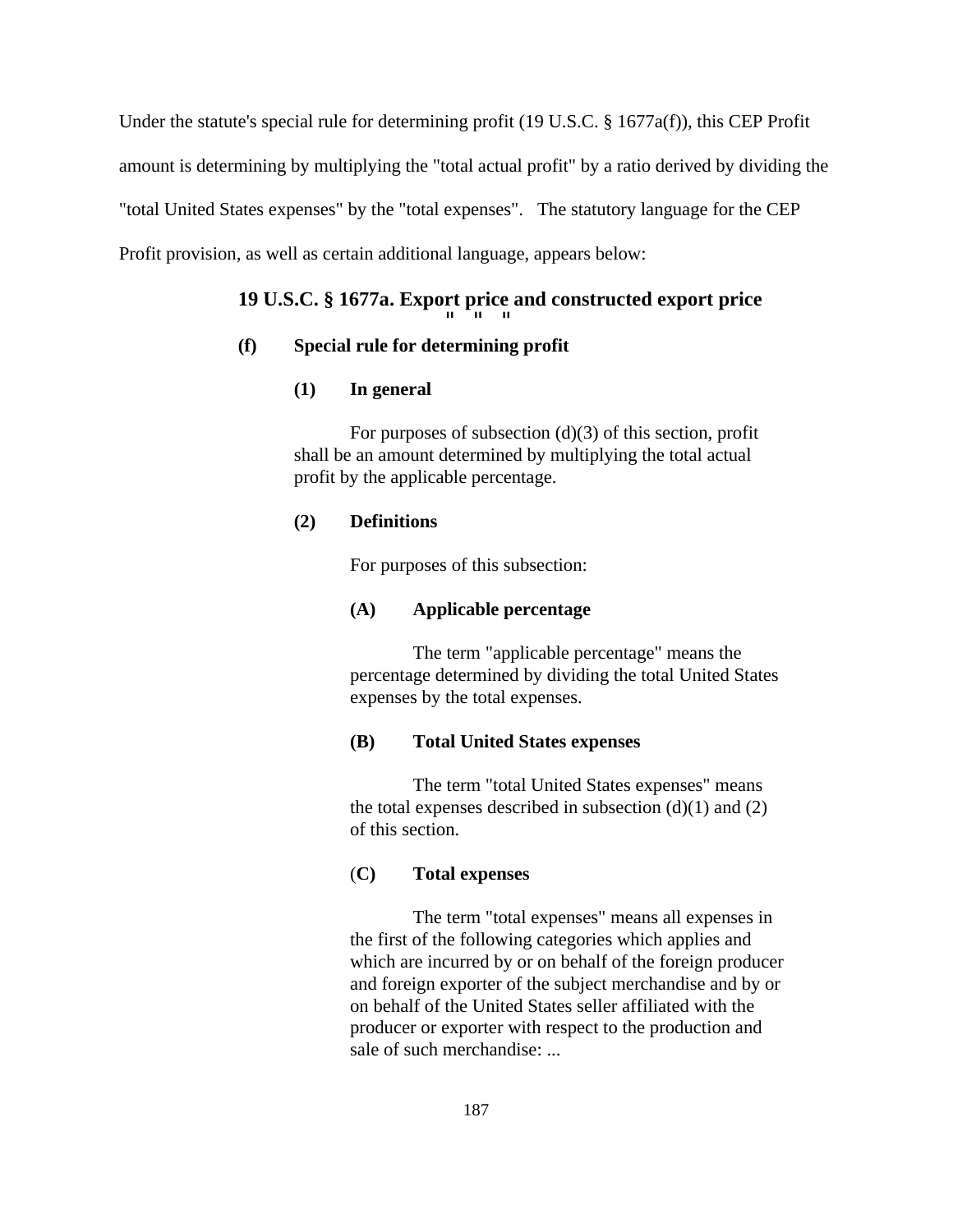## **(D) Total actual profit**

The term "total actual profit" means the total profit earned by the foreign producer, exporter, and affiliated parties described in subparagraph (C) with respect to the sale of the same merchandise for which total expenses are determined under such subparagraph.

As Southern Tier further explains, this calculation essentially involves three steps.653/ First, the Department calculates the "total actual profit" earned by the foreign producer, exporter, and affiliated parties for all sales of the subject merchandise in the United States and all sales of the foreign like product in the exporting country. Second, the Department calculates the "applicable percentage," that is, the ratio of "total United States expenses" to the "total expenses." Third, the Department allocates profit to each CEP sales transaction by multiplying the total profit for that sale by the "applicable percentage."

Expressed as a formula, the calculations can be set out as follows:

# **CEP PROFIT** =  $\frac{Total \; U.S. \; Expenses}{Total \; Expenses}$  X Total Actual Profit

Under the special rule for CEP Profit, the "total United States expenses" are, *by definition*, to include all those expenses set out in 19 U.S.C. § 1677a(d)(1) and (2). These, of course, include commissions, direct selling expenses, expenses assumed by the seller on the

<sup>653/</sup> Id., at 98.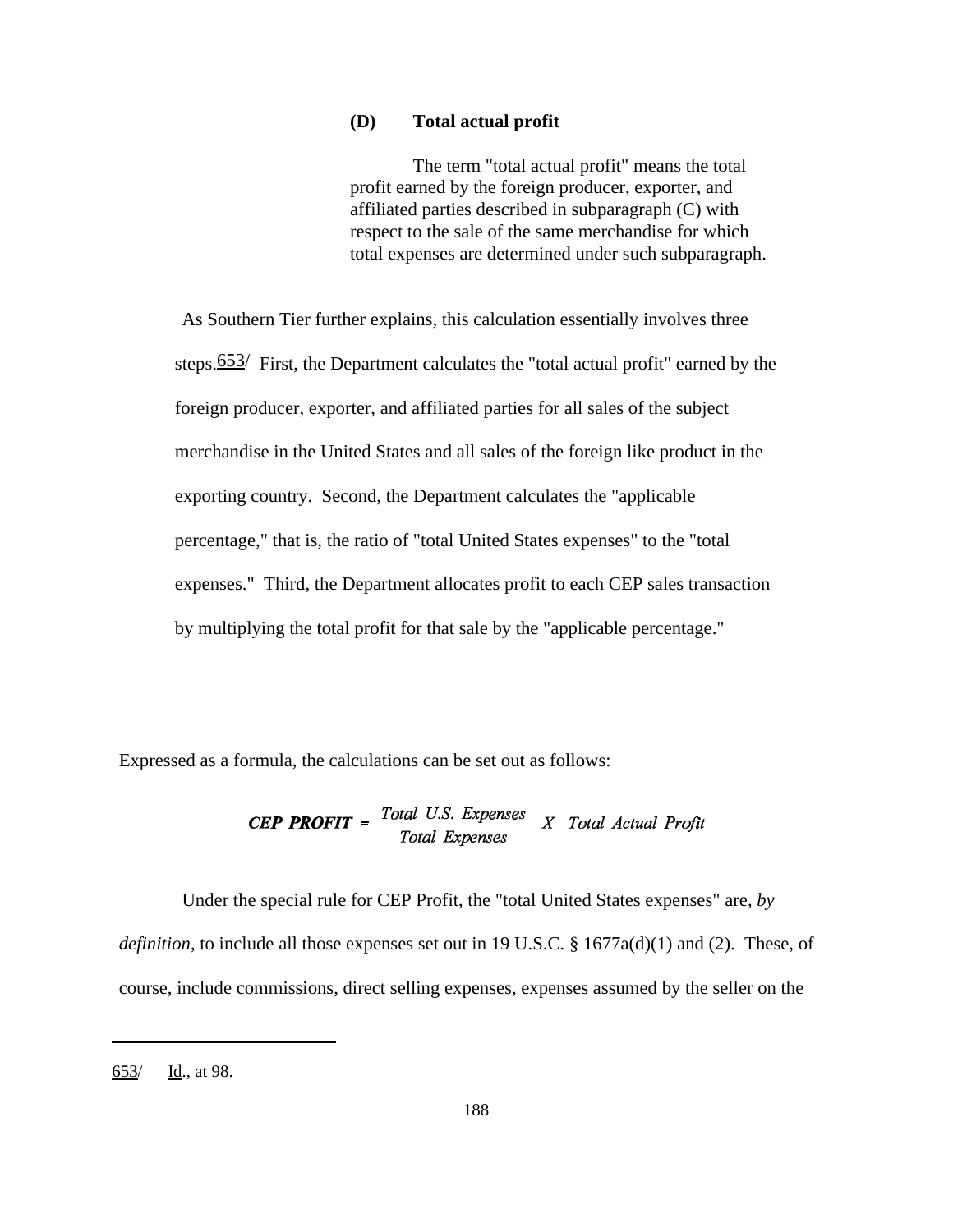buyer's behalf, indirect selling expenses, and the costs of further manufacturing in the U.S. Thus, *any* expense that is properly deducted from CEP should be included in the "total United States expenses" calculation.654/

In this case, Southern Tier argues that the Mexican indirect selling expenses on U.S. sales should properly have been deducted from CEP, pursuant to 19 U.S.C. § 1677a(d)(1)(D), and, as a direct consequence, should also then be included within the "total United States expenses" calculation under the special rule for CEP Profit.<sup>655/</sup> Southern Tier recognizes that the two issues are inextricably linked and that the Panel's decision on the first issue will necessarily decide the second.

## *CEMEX*

CEMEX briefly notes that Southern Tier's arguments are contrary to "Commerce's consistent practice and must be rejected by this panel. The reason [Southern Tier] failed to cite to a single determination supporting its argument is due to the fact that [the Department's] decisions have consistently rejected similar arguments."<sup>656</sup>/

## *CDC*

CDC also argues that Southern Tier's argument should be dismissed and that it necessarily will be decided by a correct interpretation of the first issue (*i.e.*, calculation of CEP). "[O]nly expenses associated with economic activities in the U.S. are deducted pursuant to these statutory provisions. Therefore, *per* the definition in section 772(f), these expenses also are not

<sup>654/</sup> Id.

<sup>655/</sup> Id., at 98-99.

<sup>656/</sup> CEMEX Panel Rule 57(2) brief, at 44.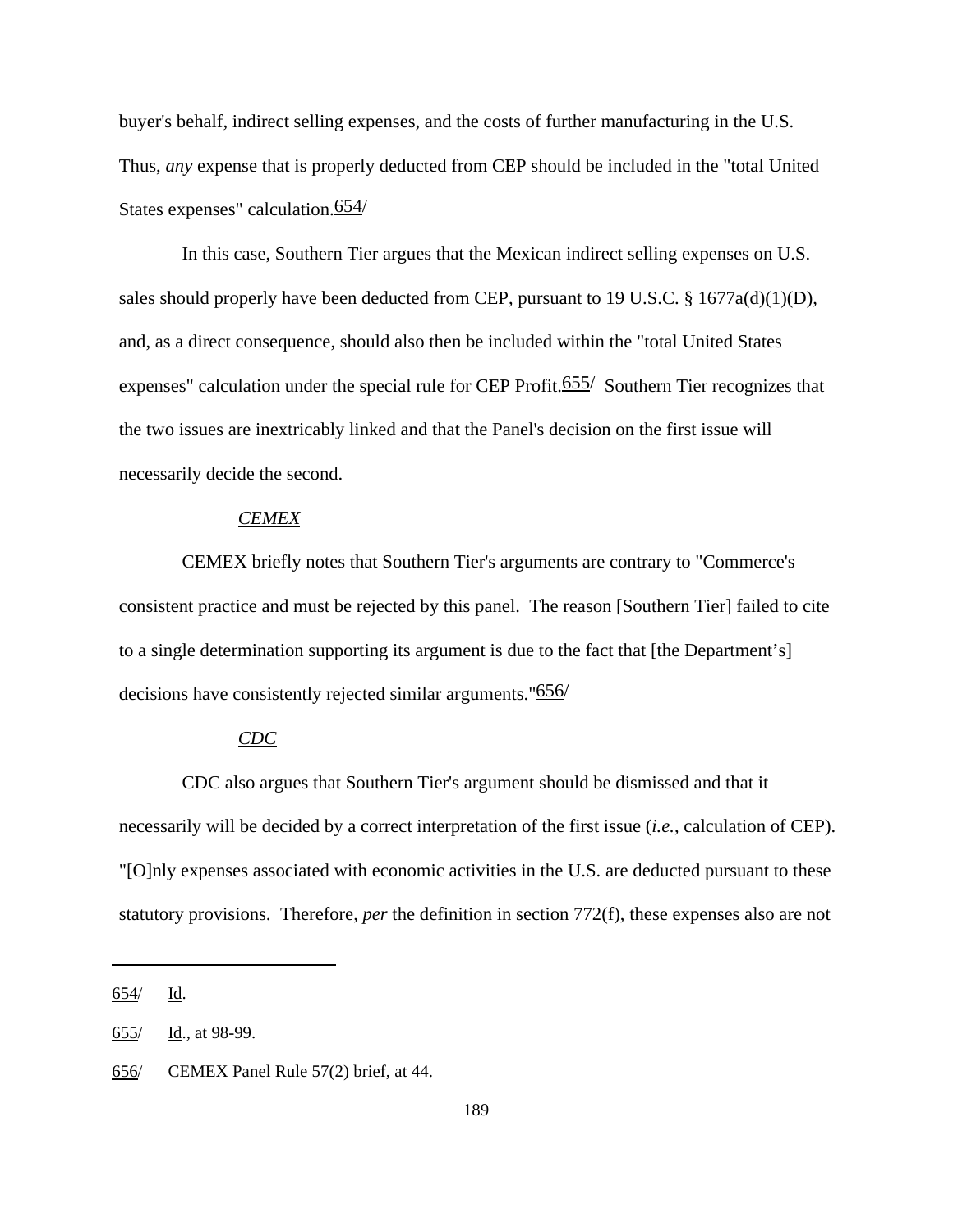included in total U.S. expenses used to calculate CEP profit. The Department specifically has confirmed this treatment in recent cases."657/

#### *The Department*

The Department noted that "[i]n its final results, the Department's CEP calculations included adjustments for profit pursuant to 19 U.S.C. §§ 1677a(d)(3) and (f)(1995). These provisions—entirely new under the URAA—require the Department to identify the amount of profit associated with any selling, distribution, or further processing activities between importation and resale to the unaffiliated U.S. customer, and to deduct this profit amount from the CEP starting price as well. Because the Department did not reduce CEP by the expenses reported under DINDIRSU and DINVCARU—that is, indirect selling expenses and inventory carrying costs incurred in Mexico—it also did not attribute a U.S. profit amount to these expenses."658/

In addition, the Department stated that "the indirect selling expenses and inventory carrying costs incurred by CEMEX and CDC in Mexico should not be deducted from the CEP starting price. Logically, these same expenses cannot be included in the Department's CEP profit calculation.... If the Panel correctly determines that the Department properly declined to deduct the indirect selling expenses and inventory carrying costs at issue from the CEP starting price, it must also determine that the Department correctly excluded these expenses from its CEP profit calculation."659/

<sup>657/</sup> CDC Panel Rule 57(2) brief, at 21.

<sup>658/</sup> Department Panel Rule 57(2) brief, at 184.

<sup>659/</sup> Id.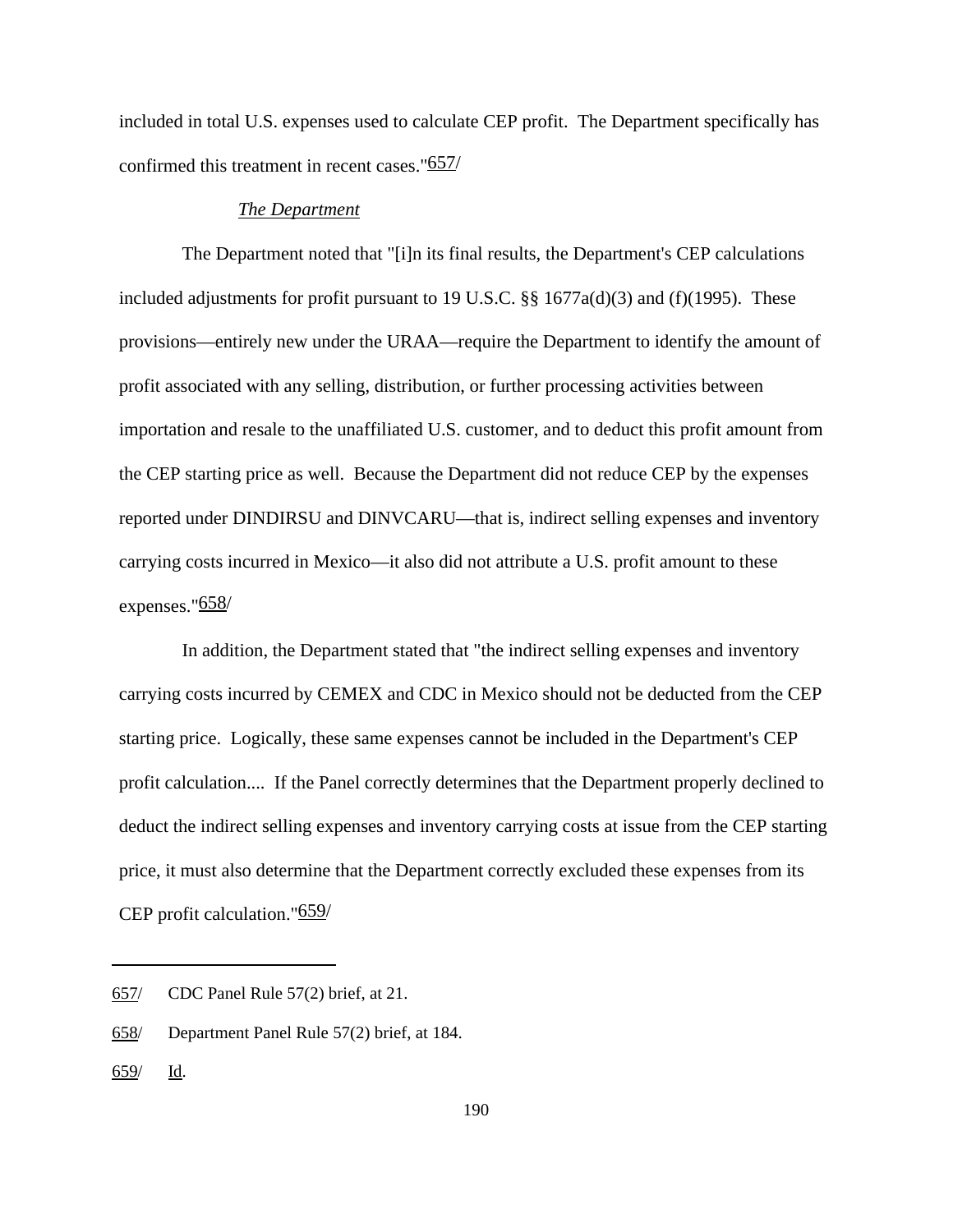## **2. Discussion and Decision of the Panel**

All parties recognize that this issue is strictly definitional and that the Panel's decision with respect to the CEP issue will also control the Panel's decision with respect to the CEP Profit issue. Since the Panel has determined to reject Southern Tier's argument concerning the calculation of CEP, it must necessarily reject its argument concerning the calculation of CEP Profit. Accordingly, the Panel determines that the Department's refusal to include indirect selling expenses and inventory carrying costs incurred in Mexico on United States sales in "total United States expenses" for purposes of calculating CEP Profit was supported by substantial evidence and otherwise in accordance with law.

# **IV.E.3. CALCULATING DENOMINATOR OF CEP PROFIT WHETHER THE DEPARTMENT'S DECISION TO INCLUDE MOVEMENT EXPENSES IN "TOTAL EXPENSES" FOR PURPOSES OF CALCULATING CEP PROFIT WAS SUPPORTED BY SUBSTANTIAL EVIDENCE AND OTHERWISE IN ACCORDANCE WITH LAW**

## 1. **Arguments of the Participants**

#### *Southern Tier*

In its Panel Rule 57(1) brief, Southern Tier cites to a recent decision of the Court of International Trade, U.S. Steel Group v. United States, 15 F.Supp.2d 892 (Ct. Int'l Trade 1998), adopted July 7, 1998, which expressly determined that the Department had erroneously interpreted and applied the statute by including movement expenses in the calculation of "total expenses" for purposes of determining CEP Profit.<sup>660</sup>/

<sup>660/</sup> Southern Tier Panel Rule 57(1) brief, at 99.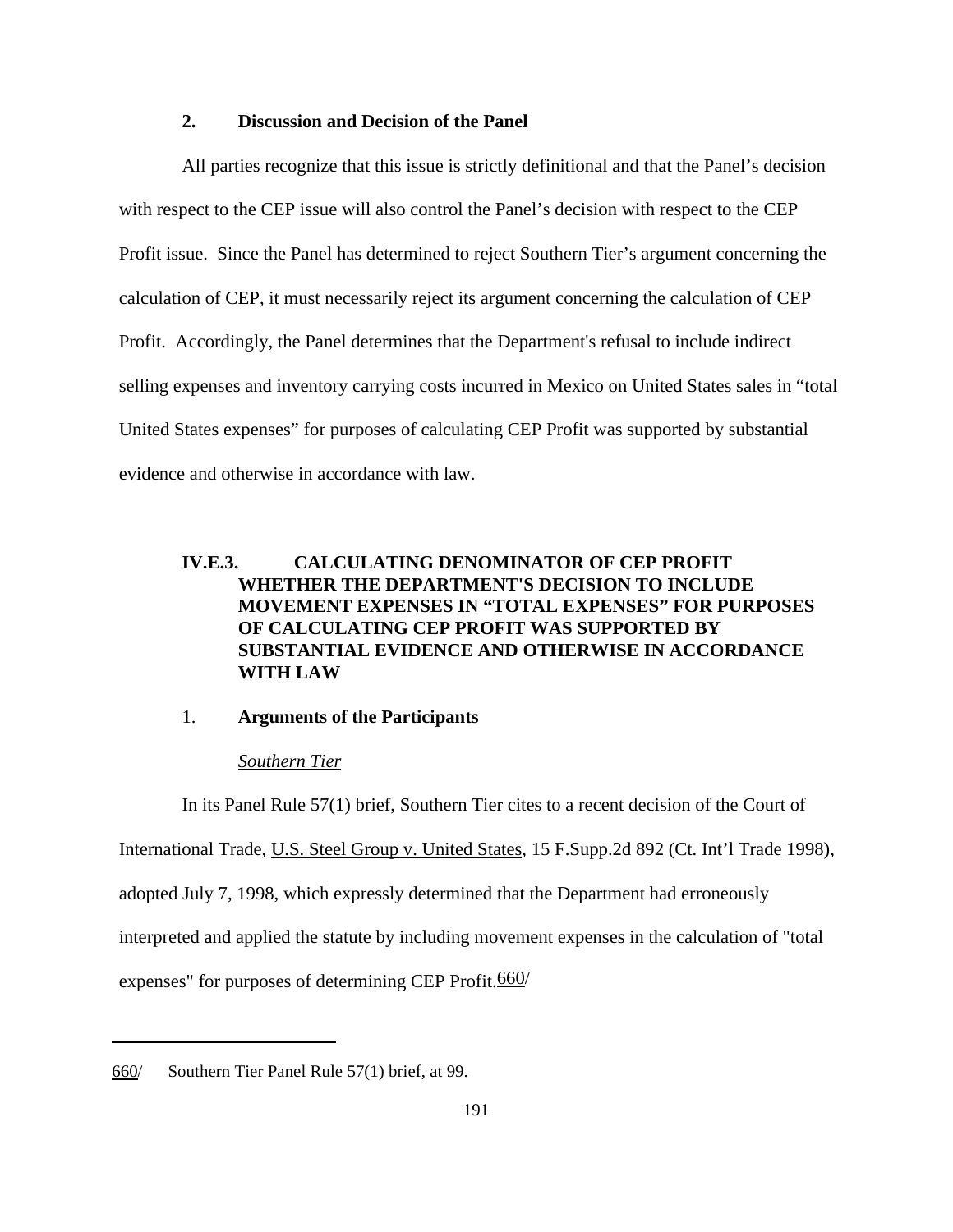In that case, as in the instant one, the Department had calculated the numerator of the equation ("total United States expenses") by adding together U.S. commissions, U.S. direct expenses, U.S. indirect expenses, and U.S. inventory carrying costs (see 19 U.S.C. §§ 1677a(d)(1) and (d)(2)). *Movement expenses*, which are addressed in 19 U.S.C. § 1677a(c)(2)(A), were *not* added to this calculation because the statute clearly keeps them separate. As for the denominator in the equation ("total expenses"), the Department added together the respondent's total cost of goods sold, total U.S. and home market selling expenses, *and* total U.S. and home market movement expenses.

Expressed as a formula, the Department's methodology is as set out below:

| <b>CEP PROFIT</b> = $\frac{101}{100}$ | $\mathcal{L}$ $\mathcal{L}$ $\mathcal{L}$ $\mathcal{L}$ $\mathcal{L}$ $\mathcal{L}$ $\mathcal{L}$ $\mathcal{L}$ $\mathcal{L}$ $\mathcal{L}$ $\mathcal{L}$ $\mathcal{L}$ $\mathcal{L}$ $\mathcal{L}$ $\mathcal{L}$ $\mathcal{L}$ $\mathcal{L}$ $\mathcal{L}$ $\mathcal{L}$ $\mathcal{L}$ $\mathcal{L}$ $\mathcal{L}$ $\mathcal{L}$ $\mathcal{L}$ $\mathcal{$ |  |  |
|---------------------------------------|-------------------------------------------------------------------------------------------------------------------------------------------------------------------------------------------------------------------------------------------------------------------------------------------------------------------------------------------------------------|--|--|
|                                       | Total Expenses                                                                                                                                                                                                                                                                                                                                              |  |  |

| where <i>Total U.S. Expenses</i> $=$ |         | Total U.S. Commissions                     |
|--------------------------------------|---------|--------------------------------------------|
|                                      | $^+$    | <b>Total U.S. Direct Expenses</b>          |
|                                      | $^{+}$  | Total U.S. Indirect Expenses               |
|                                      | $\,+\,$ | <b>Total U.S. Inventory Carrying Costs</b> |
|                                      |         | Total U.S. Movement Expenses 661/          |
| where Total Expenses                 |         | <b>Total Cost of Goods Sold</b>            |
|                                      | $^{+}$  | <b>Total Selling Expenses</b>              |
|                                      | $^{+}$  | Total Movement Expenses 662                |

As summarized by Southern Tier, the U.S. Steel Court held that the inclusion of

<sup>661/</sup> As noted in the text, under current Department practice, the calculation of *Total U.S. Expenses* (the numerator in the ratio involved) does *not* include U.S. movement expenses since movement expenses are addressed separately by 19 U.S.C. § 1677a(c)(2)(A) and are clearly not referenced in the controlling statute, 19 U.S.C. §§ 1677a(d)(1) and (d)(2*).* Southern Tier does not contest this aspect of the calculation.

<sup>662/</sup> Under current Department practice, *Total Expenses* (the denominator in the ratio involved) *includes* U.S. and home market movement expenses. The U.S. Steel decision ruled that this was improper.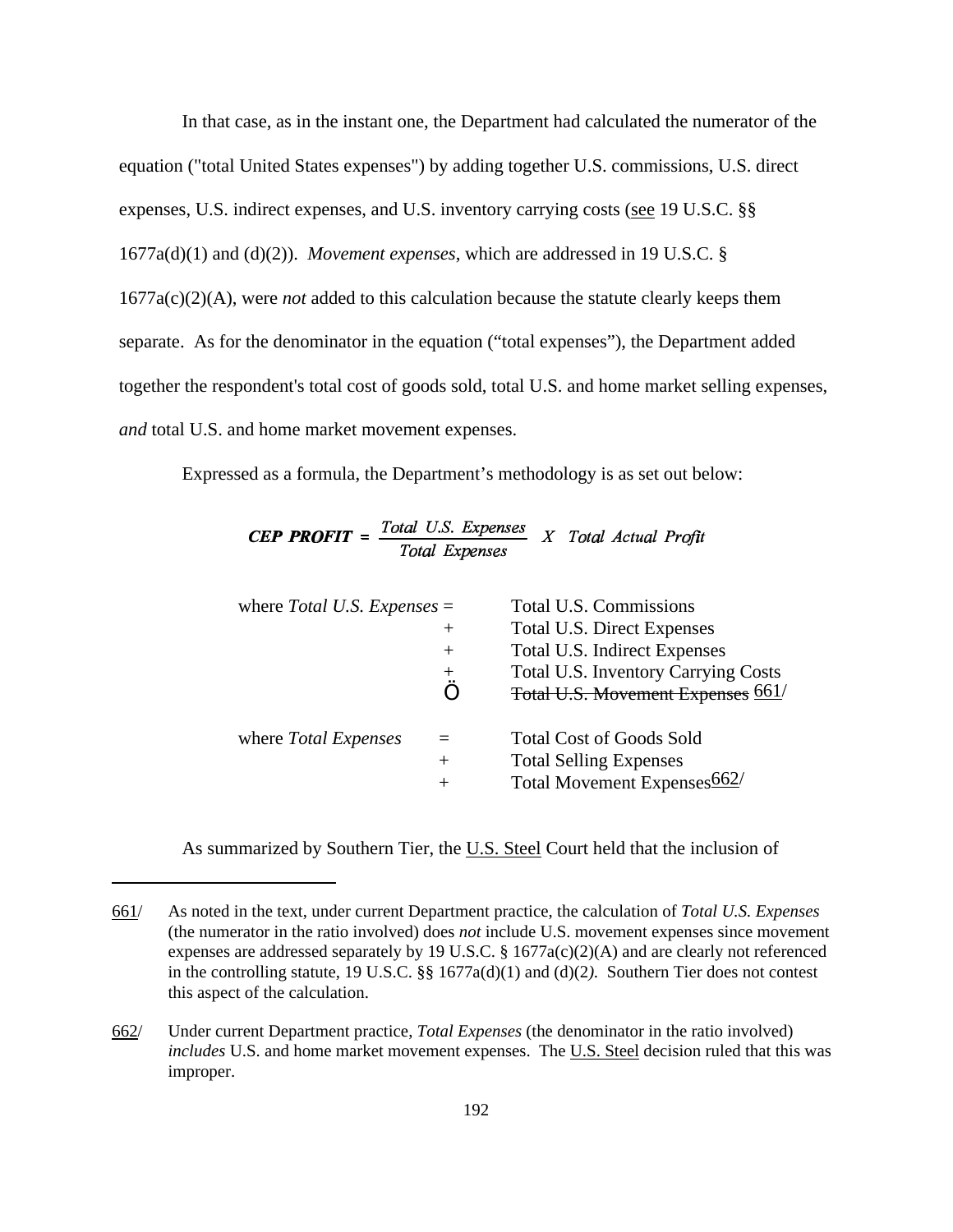movement expenses in this latter calculation was contrary to statute.  $663/$  The decision emphasized that the statute defines "total expenses" as "*all* expenses ... with respect to the *production* and *sale* of [subject] merchandise". 664/ Thus, the Court found that the limitation of "total expenses" to expenses relating to "production and sale" of the merchandise was intended to include the *same types of expenses* that are included in the calculation of the numerator (Total U.S. Expenses), all of which relate either to production or sale of the merchandise and exclude movement expenses.665/

The Court rejected the Department's argument that the statute required the inclusion of "all expenses," and that the reference to "production and sale" was no more than a general requirement that the expenses be linked to the subject merchandise. 666/ In doing so, the Court was unwilling not to give natural effect to the limitation expressed in the "production and sale"

#### **Export price and constructed export price**  $\overline{0}$  "  $\overline{0}$ "  $\overline{0}$ "  $\overline{0}$

**(f) Special rule for determining profit** " " "

**(2) Definitions**

For purposes of this subsection:  $\alpha$  "  $\alpha$  "  $\alpha$ "

## **(C) Total expenses**

The term "total expenses" means all expenses in the first of the following categories which applies and which are incurred by or on behalf of the foreign producer and foreign exporter of the subject merchandise and by or on behalf of the United States seller affiliated with the producer or exporter with respect to the production and sale of such merchandise: ... (Emphasis added).

- 665/ Southern Tier Panel Rule 57(1) brief, at 100. See U.S. Steel.
- 666/ See U.S. Steel.

<sup>663/</sup> Southern Tier Panel Rule 57(1) brief, at 100.

<sup>664/</sup> U.S. Steel Group v. United States, 15 F.Supp.2d 892, 896 (Ct. Int'l Trade 1998). (Emphasis added). 19 U.S.C. § 1677a(f)(2)(C) states in full: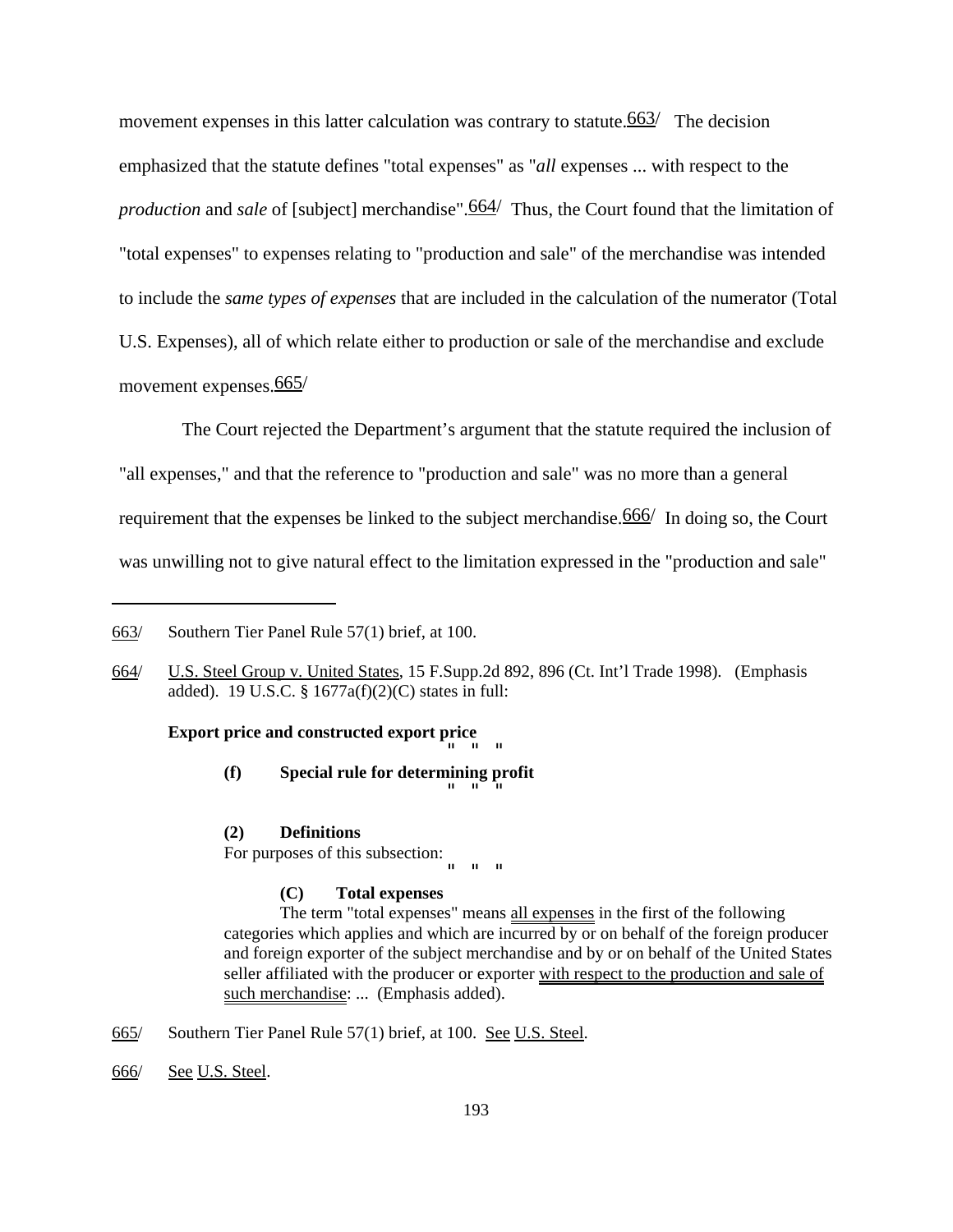language. In addition, the Court found the Department's interpretation unreasonable since "it conflicts with [the Department's] past practice of consistently distinguishing between movement and production or selling expenses in other circumstances" (citing several administrative decisions).667/ The Court also felt that proportionality must logically exist between the Total U.S. Expenses (the numerator) and Total Expenses (the denominator). As the Court stated, "[l]ogically, the numerator and the denominator of this ratio should be drawn from the same pool of expenses,"668/ and the Department offered no convincing argument to the contrary.

## *CEMEX*

CEMEX asserted in its Panel Rule 57(2) brief that Southern Tier had failed to raise this

argument before Commerce and is therefore barred from raising it before this Panel under the doctrine of exhaustion of administrative remedies ("It is well settled that a party may not raise an issue for the first time on an appeal when it could have raised the issue before the

<sup>667/</sup> Id., at 898. Specifically, the Court stated that "Commerce's interpretation is unreasonable because it conflicts with its past practice of consistently distinguishing between movement and production or selling expenses in other circumstances. See, *e.g.*, *Furfuryl Alcohol from the Republic of South Africa*, 62 Fed. Reg. 61,084, 61,091 (Dep't Commerce 1997) (final results) (classifying expenses incurred for shipping insurance purposes as movement expense and not a direct selling expense); *Silicon Metal from Brazil*, 62 Fed. Reg. 47,441, 47,444 (Dep't Commerce 1997) (amended final results) ("inland freight is a movement expense, and not a selling expense"); *Certain Stainless Steel Wire Rods from France*, 62 Fed. Reg. 7206, 7212 (Dep't Commerce 1997) (final results) (warehousing is a movement expense and not a selling expense)."

<sup>668/</sup> Id. The Court stated: "Second, Commerce incorrectly discounts the proportionality that must logically exist between the total and total U.S. expenses. Total U.S. expenses over total expenses constitutes the applicable percentage. 19 U.S.C.A. § 1677a(f)(1). Logically, the numerator and the denominator of this ratio should be drawn from the same pool of expenses. The SAA implies that such a proportionality should exist. It indicates that the CEP profit deduction should reflect 'the proportion which the U.S. manufacturing and selling expenses constitute of the total manufacturing and selling expenses.' [SAA, at 824]. Accordingly, the same types of costs should be used in both sides of the ratio.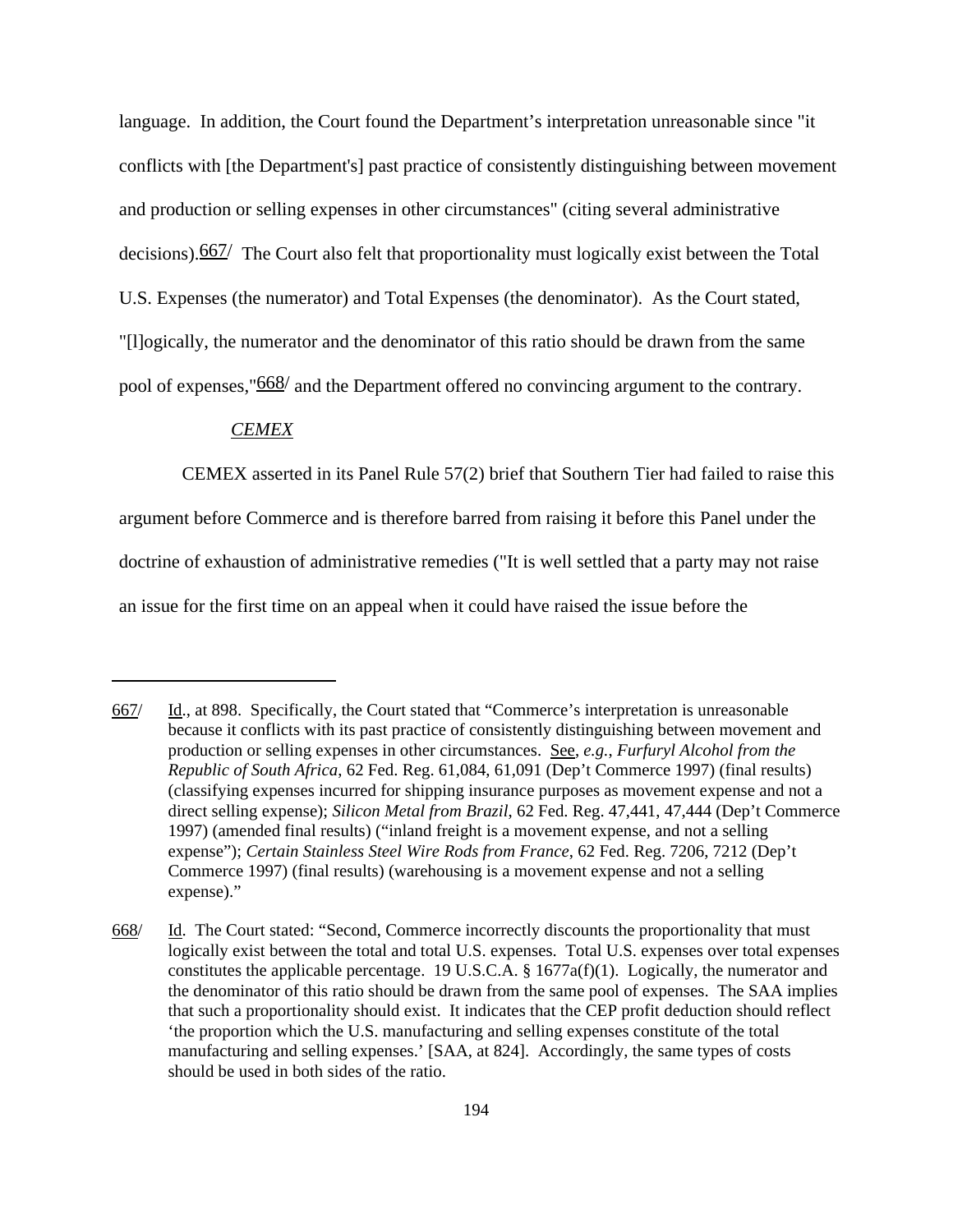administrative authority").669/

CEMEX also cites to the Department's Import Administration Policy Bulletin (No. 97/1) of September 4, 1997 in which it is expressly stated that "movement charges do not appear under either of these subsections [referencing 19 U.S.C. §§ 1677a(d)(1) and (d)(2)]. Instead they are described under section  $772(c)(2)(A)$  [19 U.S.C. § 1677a(c)(2)(A)] and, thus, would not be included in total U.S. expenses for purposes of computing CEP profit."<sup>670/</sup>

As to the U.S. Steel decision, CEMEX notes that the decision itself is not final and the Department has not indicated that it intends to abandon its prior policy and adopt the CIT's decision. Thus, "it is not binding on the Panel." $671/$  CEMEX argues that the court "failed to give the deference required to Commerce's statutory interpretation of the law it is charged to administer."672/

## *CDC*

CDC believes that the U.S. Steel case is "contrary to the Department's interpretation of the statute—*i.e.*, that total expenses includes all expenses, including movement expenses." $673/$ CDC argues that the Department's interpretation is reasonable.674/ Moreover, the Department

671/ CEMEX Panel Rule 57(2) brief, at 46.

672/ Id.

- 673/ CDC Panel Rule 57(2) brief, at 22.
- 674/ Id., at 23.

<sup>669/</sup> CEMEX Panel Rule 57(2) brief, at 45.

<sup>670/</sup> Id.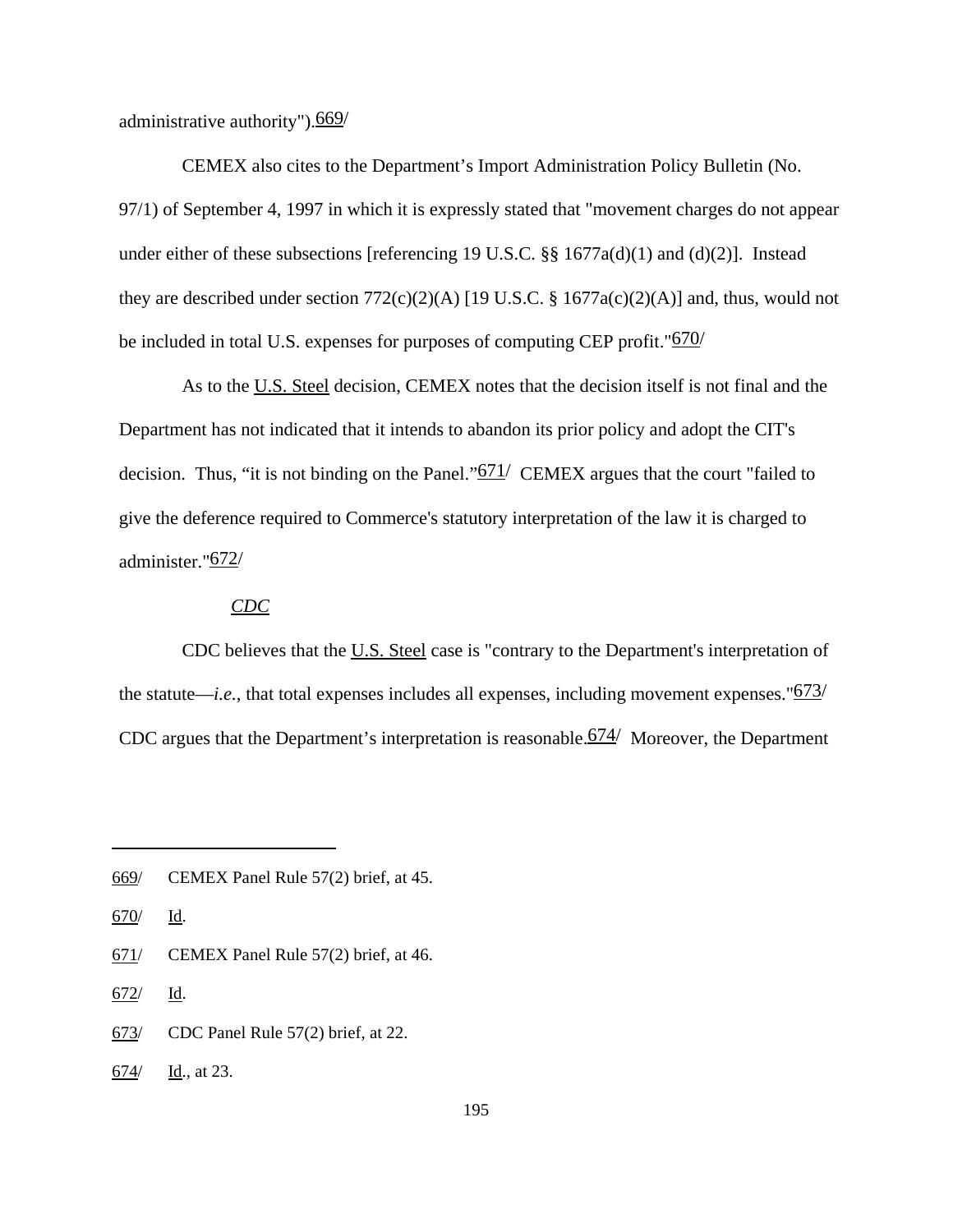may decide to appeal the issue to the Court of Appeals for the Federal Circuit.  $675/$ 

## *The Department*

For its part, the Department also argues in its brief that Southern Tier is precluded by law from challenging aspects of its determination that it opted not to address before the agency ("a litigant is barred from raising issues on appeal that were never raised during the administrative process").676/ However, the Department addresses the substantive issue as well.

The Department argues that the term "total expenses" under 19 U.S.C.  $\S$  1677a(f)(2)(C) means "all expenses" and "does not preclude the inclusion of movement expenses in the 'total expenses' component of CEP [P]rofit as [Southern Tier] believes."677/ If anything, the Department believes that the term "all expenses" is clear but there may be some ambiguity as to the word "total." In any event, "[g]iven this absence of a clear definition, the decision to define the universe of 'total expenses' for purposes of calculating CEP profit lies within the Department's sound discretion."678/

In terms of the overall structure of the statute, the Department notes that the definition of "total United States expenses" contained in the numerator of the equation "is clearly limited in a manner that 'total expenses' is not.... Congress placed no similar restrictions upon the definition of 'total expenses.' Therefore, it is reasonable to assume that Congress did not intend

 $678$  Id.

<sup>675/</sup> Id.

<sup>676/</sup> Department Panel Rule 57(2) brief, at 186.

<sup>677/</sup> Id., at 188.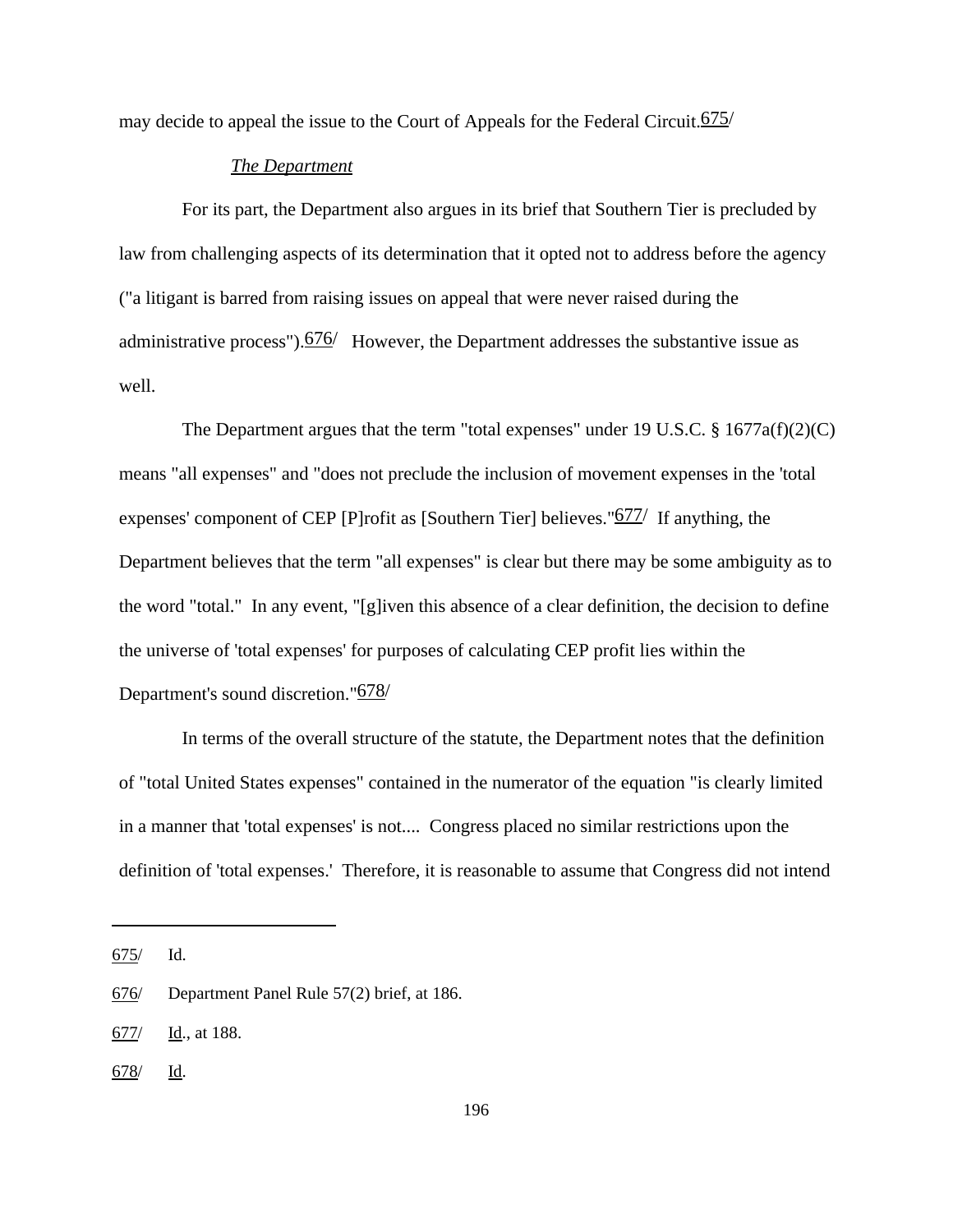to exclude movement expenses in the identification of total expenses. Given the significant differences in the structure of the statute in defining 'total expenses' and 'total United States expenses,' there is no basis for contending that these groups of expense must be 'proportional.'"679/

Indeed, the Department argues that it makes more sense to look for proportionality between the definitions of "total expenses" and "total actual profit," both of which are drafted all-inclusively and without any restriction. $\frac{680}{ }$ 

Finally, as a matter of policy, the Department argues that its Import Administration Policy Bulletin 97/1 (September 4, 1997) $\frac{681}{ }$  and at least one prior administrative decision $\frac{682}{ }$ have included movement expenses in total expenses.

Amplifying on the Department's discussion of the cited Policy Bulletin (97/1), the Panel notes that this document states that "[d]etermination of the amount of profit to deduct from all CEP transactions is essentially a two-step process. In the first step, we calculate the 'total actual profit' for all sales of the subject merchandise and the foreign like product. In the second step, we allocate the total profit derived in step one to individual CEP sales transactions based on the 'applicable percentage,' which we compute as the ratio of total U.S. expenses to

<sup>679/</sup> Id., at 189.

<sup>680/</sup> Id.

<sup>681/</sup> See http://www.ita.doc.gov/import\_admin/records/policy/bull97-1.htm

<sup>682/</sup> See *Polyethylene Terephthalate Film, Sheet, and Strip from the Republic of Korea*, 62 Fed. Reg. 38064, 38066 (1997) (final admin. Review) (the Department corrected the CEP total profit calculation to reflect "international movement expenses").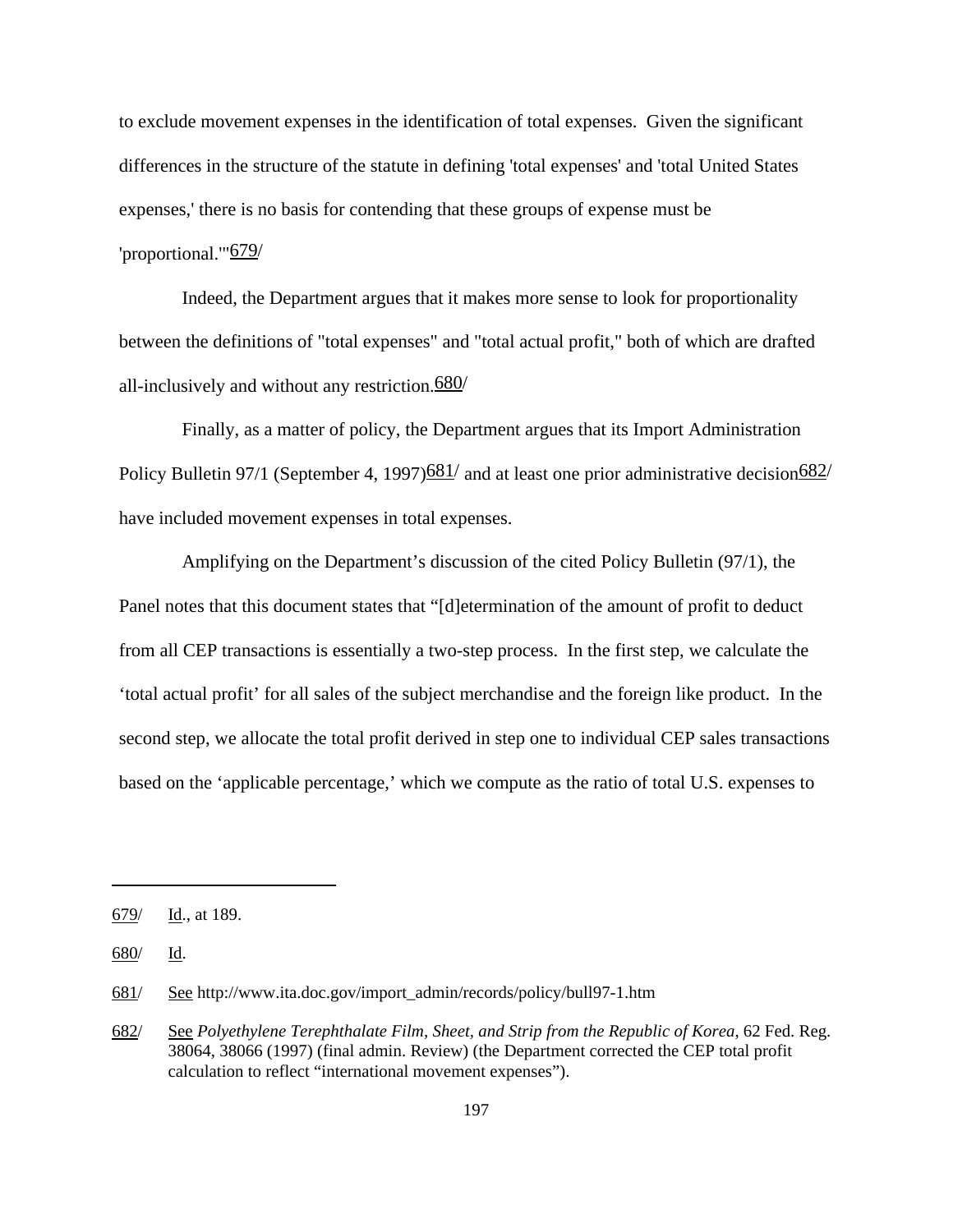total expenses."683/

In step 1, therefore, the Department seeks to combine the respondent's U.S. and home market profits, in the following manner:

| <b>TOTAL PROFIT for Both Markets </b> |  |  |  |  |
|---------------------------------------|--|--|--|--|

In terms of <u>step 1</u> of the calculation (determining the "total actual profit" for sales of the subject merchandise and the foreign like product), therefore, the Department clearly *includes* movement expenses. Moving on to step 2 of the calculation (determining the amount of the profit to deduct from the CEP starting price based on the "applicable percentage"), the Department determines, as the statute requires, the "total U.S. selling expenses" (Sec. 772(f)(2)(B)) and the "total expenses (Sec. 772(f)(2)(C)), $\frac{684}{}$  divides the former by the latter, and multiplies the resulting percentage times the total actual profit calculated in step 1.

In further explaining its methodology, the Department notes that the "total U.S.

<sup>683/</sup> See Policy Bulletin No. 97/1.

<sup>684/</sup>  $\frac{Id}{.}$ , at 3.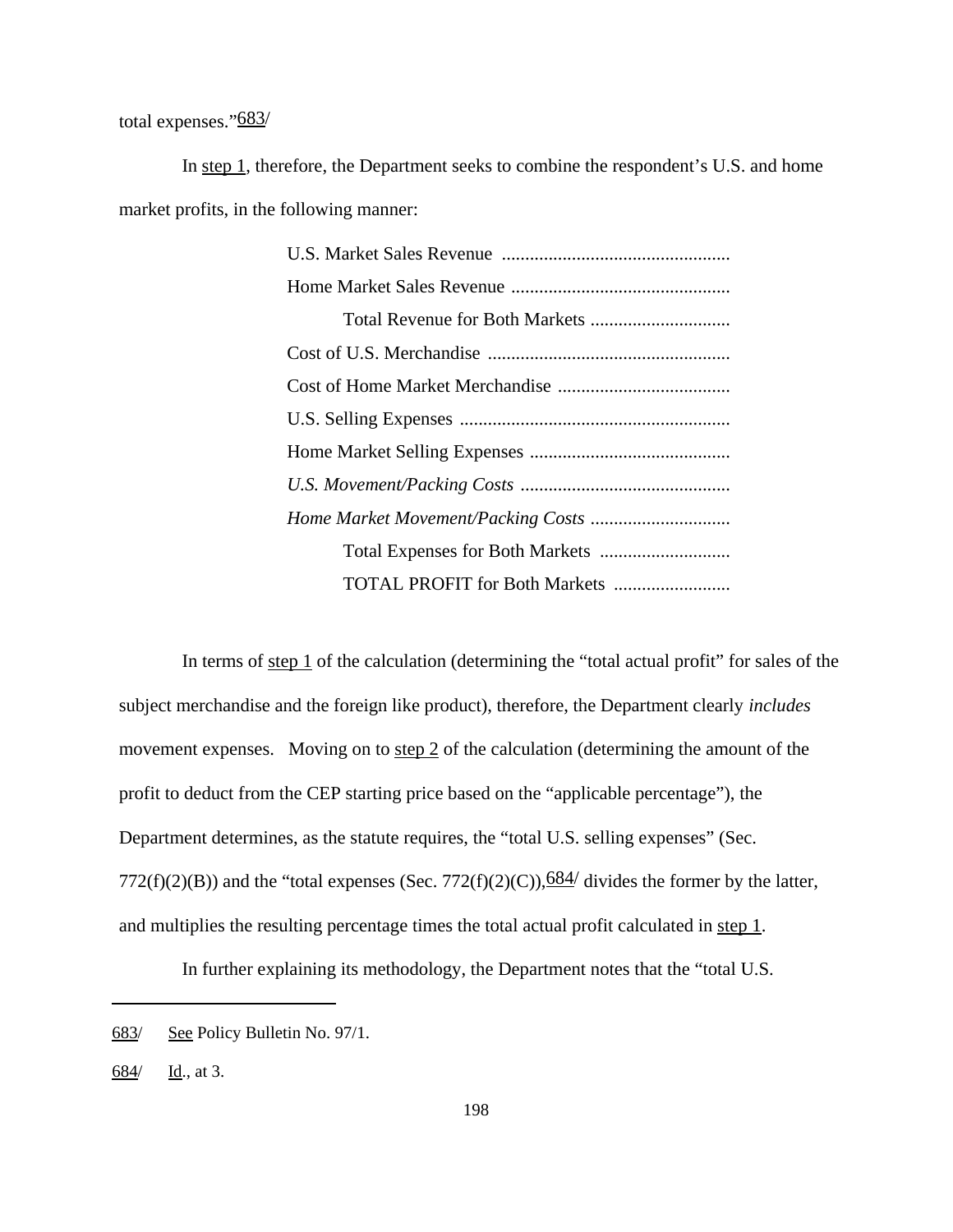expenses" numerator (which it earlier referred to as "total U.S. selling expenses") *exludes* all movement charges.<sup>685/</sup> Simply put, the Department regards this exclusion as a creature of the statute. In its note concerning the interpretation of "total expenses" denominator, however, the Department returns to the statutory language but, in effect, emphasizes the "all expenses" language.686/ Implicitly, in the Department's view, the phrase "all expenses" should *include* movement expenses as that brings the total formula (steps 1 and 2) closer together. Movement expenses are accounted for in step 1 of the formula and should be accounted for in the ratio for step 2 as well (specifically, the "total expenses" denominator).

The Department believes that the court in the U.S. Steel case failed to examine the legislative history of the statute, as contained in the SAA, particularly the requirement that "constructed export price is now calculated to be, as closely as possible, a price corresponding to an export price between non-affiliated exporters and importers."687/ The exclusion of movement expenses from "total expenses" would tend to violate this objective, by distorting the percentage of a firm's total expenses represented by CEP expenses. The exclusion of movement expenses from the denominator would lead to a higher percentage, which would artificially

<sup>685/</sup> Id., at 6, n. 7 ("The total U.S. expenses used to compuete CEP profit excludes all movement charges. Section  $772(f)(2)(B)$  provides that, in deriving the applicable percentage under section 772(f)(1), the term 'total United States expenses' means the total expenses described under section  $772(d)(1)$  and (2). Movement charges do not appear under either of these subsections. Instead, they are described under section  $772(c)(2)(A)$  and, t hus, would not be included in total U.S. expenses for purposes of computing CEP profit."

<sup>686/</sup> Id., at n. 8 ("Section  $772(f)(2)(C)$  provides that in calculating CEP profit, the term "total expenses" refers to all expenses incurred by or on behalf of the foreign producer and exporter and the affiliated seller in the United States with respect to the production and sale of the first of the following alternatives which applies [list omitted].")

<sup>687/</sup> Department Panel Rule 57(2) brief, at 189; *citing* SAA at 153.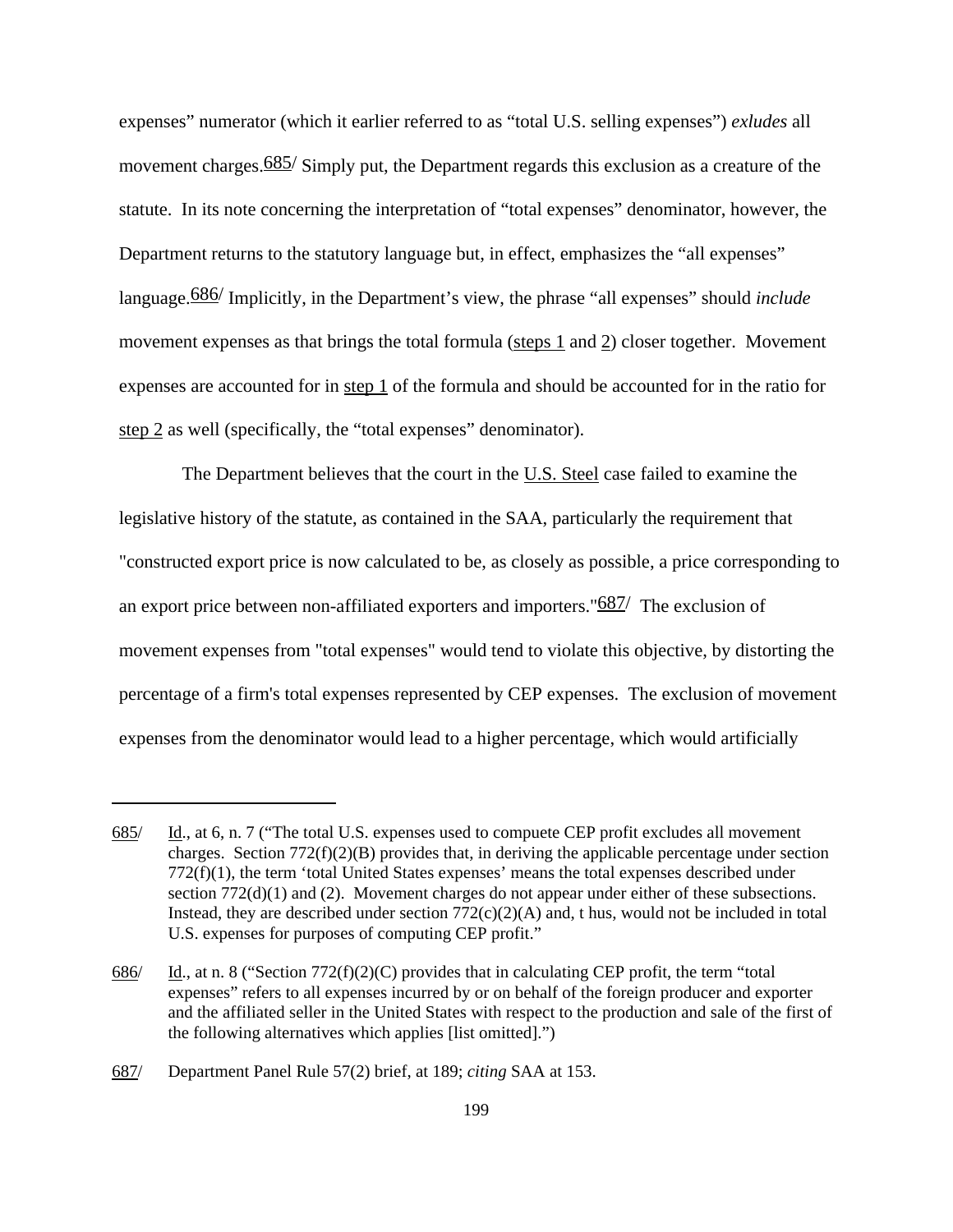inflate the amount of CEP Profit (resulting in an increase in the dumping margin). This effect would be particularly severe in the instant case, since movement expenses for cement are significant in relation to the value of the subject merchandise.  $688/$  Thus, the Department argues that the total expenses over which CEP Profit is allocated should not be artificially limited. $\frac{689}{ }$ 

The Department also argues that the court in U.S. Steel clearly "failed to accord the substantial weight to the Department's interpretation that was due under the law." $690/$  A court can "reject an agency interpretation that contravenes clearly discernable legislative intent, but 'its role when that intent is not contravened is to determine whether the agency's interpretation is 'sufficiently reasonable.'"691/

## **2. Discussion and Decision of the Panel**

The arguments raised by Southern Tier were subject in the briefs and at oral argument to the objection that Southern Tier failed to exhaust its administrative remedies, not having previously raised the issue with the Department at the administrative level. However, the Panel recognizes that on July 24, 1998, less than three weeks after the CIT issued its decision in the U.S. Steel case, Southern Tier filed a motion asking for leave of the Panel to amend its Complaint to add this claim. $\frac{692}{ }$  This motion was not responded to by the Panel and was ultimately withdrawn. Moreover, the Panel does recognize that an exception to the principle of

<sup>688/</sup> Department Panel Rule 57(2) brief, at 190.

<sup>689/</sup> Id.

<sup>690/</sup> Id.

<sup>691/</sup> Id.

<sup>692/</sup> On file at the Secretariat, U.S. Section.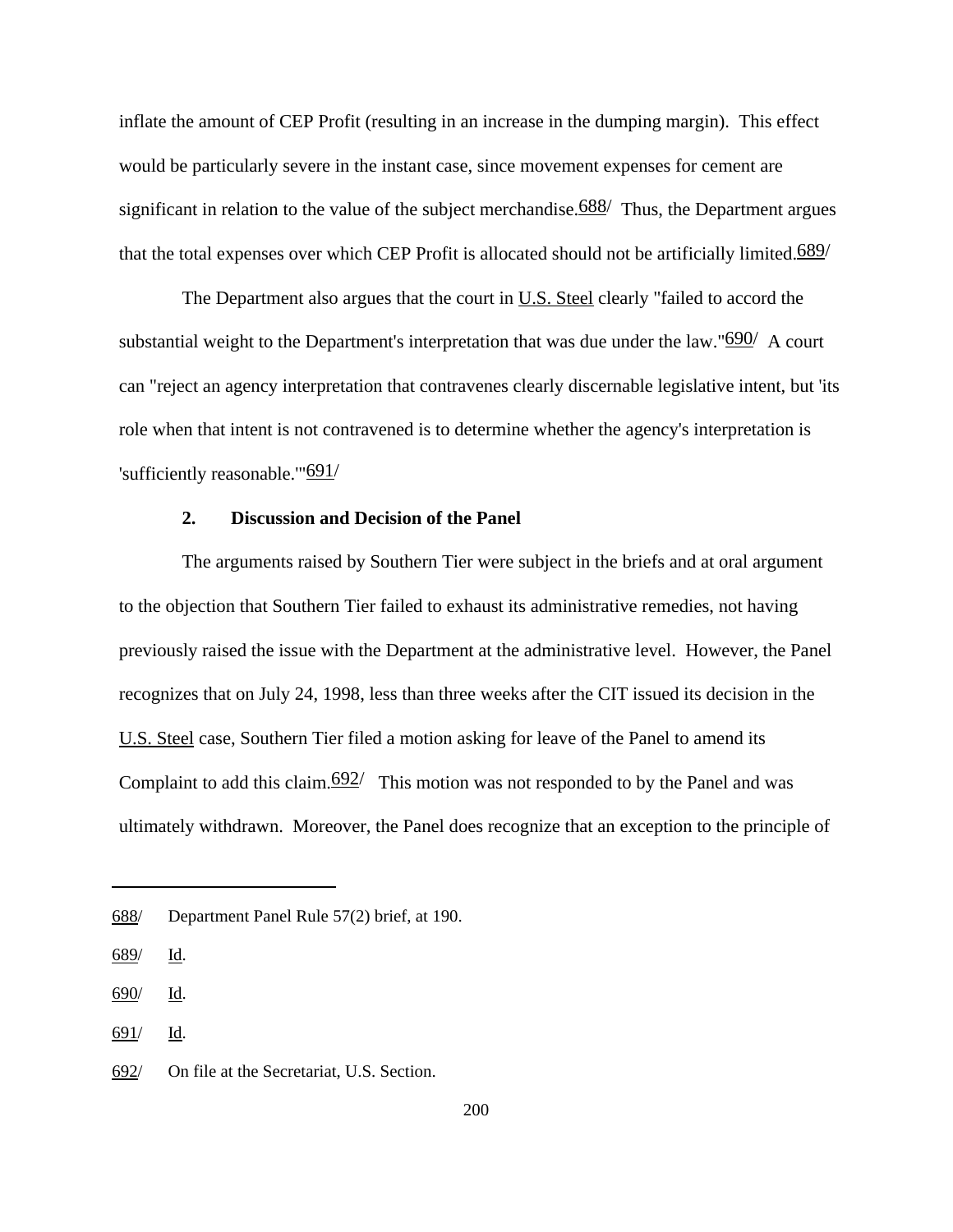exhaustion of administrative remedies does lie in situations where there has been a judicial interpretation of existing law after the decision below by the administrative agency and pending appeal, and where the judicial decision, if applied, might materially alter the result. $\frac{693}{ }$ Accordingly, the Panel gave Southern Tier leave at the oral hearing to pursue this line of argument.694/

Having considered the substance of the arguments in detail, this Panel is inclined not to follow the U.S. Steel decision. While the Court's analysis is well drawn and, within its four corners, persuasive,  $\frac{695}{i}$  it does appear to the Panel that if the decision is appealed, it is potentially subject to criticism by the Federal Circuit. First, as the Department has argued, there is some concern whether the Court gave the correct amount of deference to the Department's interpretation of the statute. Under the applicable standard of review, when the meaning of a statute is not plain, as the Court specifically found to be true in that case, the court (or panel) is required to consider only whether the Department's interpretation of the statute is a *reasonable* one, and must not substitute its judgment for that of the Department, even if the court (or panel) might have preferred, in the first instance, an alternative explanation or interpretation of the statute.

The Panel notes in this connection that the applicable rule of statutory interpretation is designed to give preference to the Department's interpretations, not our own. The Federal

<sup>693/</sup> See, Hormel.

<sup>694/</sup> Hearing Transcript, at 113 *et seq*.

<sup>695/</sup> The Panel would be equally troubled by any interpretation of the "production and sale" language as mere surplusage and would be troubled also by the potential illogicality of including different groups of expenses in the numerator and denominator of the applicable ratio.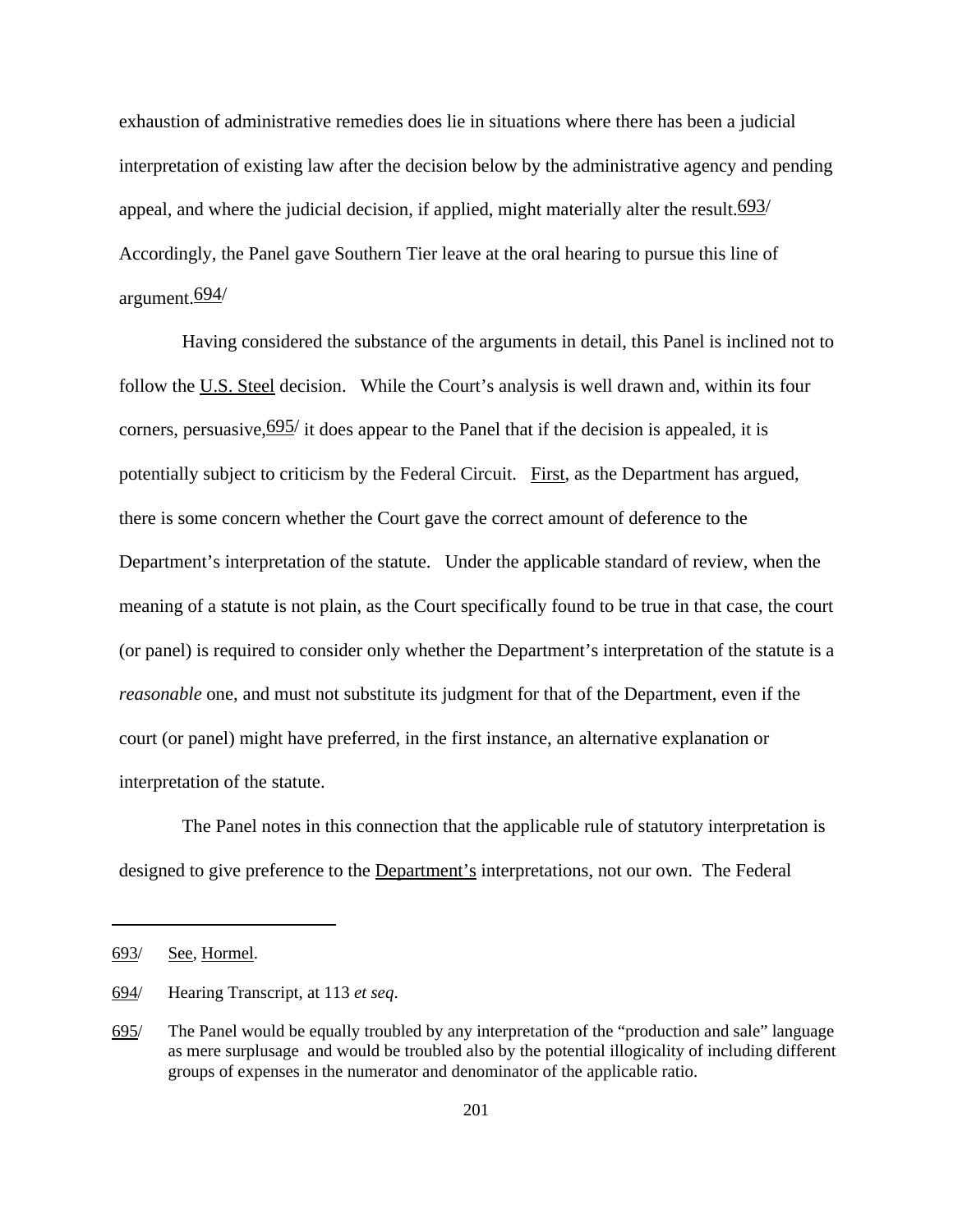Circuit has stated that "[a]n agency's interpretation of a statute which it is authorized to administer is 'to be sustained unless unreasonable and plainly inconsistent with the statute, and [is] to be held valid unless weighty reasons require otherwise. $\frac{96}{6}$ 

Second, the U.S. Steel Court might be faulted for failing to recognize, or at least discuss, the "proportionality" which *does* exist in the total formula (*i.e.*, movement expenses being included in the "total actual profit" calculation as well as in the "total expenses" denominator). Perhaps this element of "proportionality" is not as logical as the proportionality that the U.S. Steel Court argues must exist in the ratio of "total U.S. expenses" to "total expenses;" nevertheless, the Panel cannot say that it is unimportant or that it does not tend to support the reasonableness of the Department's methodology.

Third, the U.S. Steel Court might be faulted for failing to consider, or at least discuss, the applicable legislative history $697/$  and the virtue, if not necessity, of the Department's developing methodologies which will be reasonably non-distortive and supportive of the principle that CEP should be calculated, "as closely as possible", to EP.

The Panel fully understands and respects the line of reasoning set out in the U.S. Steel decision; yet, the Panel is unable to say that the statute is so clear  $\frac{698}{ }$  and the Department's

<sup>696/</sup> ICC Indus., Inc. v. United States, 812 F.2d 694, 699 (Fed. Cir. 1987), *quoting* Melamine Chems., Inc. v. United States, 732 F.2d 924, 928 (Fed. Cir. 1984). See also Chevron, 467 U.S. at 843, n. 11 ("The court need not conclude that the agency construction was the only one it permissibly could have adopted to uphold the construction, or even the reading the court would have reached if the question initially had arisen in a judicial proceeding.").

<sup>697/</sup> See SAA ("constructed export price is now calculated to be, as closely as possible, a price corresponding to an export price between non-affiliated exporters and importers.").

<sup>698/</sup> Panelist Endsley is particularly willing to admit that Southern Tier has made in its brief and at the hearing a strong case for the proposition that the statutory language, on its face, is clear. (continued...)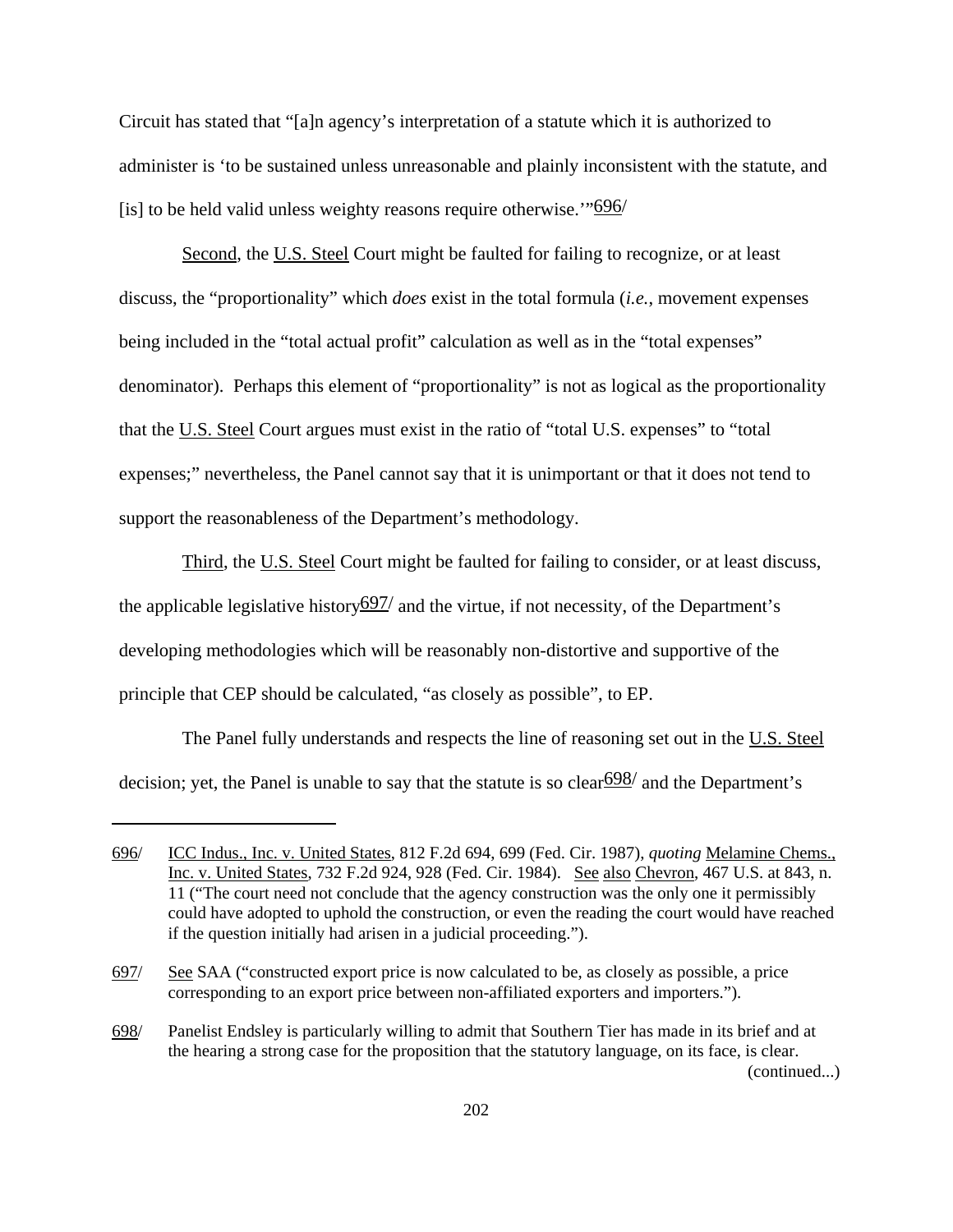interpretation of the statute is so unreasonable that it should be set aside. The Department has advanced an interpretation that does find support in the statutory language ("all expenses"); that does respect proportionality (between the elements of the "total actual profit" calculation and the calculation of the "total expenses" denominator), assuming that proportionality is a legitimate criterion for a court or panel to apply; and that does appear to respect both the applicable legislative history and an important policy objective.

The Panel does not know what the Federal Circuit would do with an appeal of the U.S. Steel decision, nor do we need to know. The Panel simply declines to follow that decision and therefore it determines that the Department's decision to include movement expenses in "total expenses" for purposes of calculating CEP profit was supported by substantial evidence and was otherwise in accordance with law.

<sup>698/</sup> (...continued)

However, his own attempts at a straight-foward reading of both the current statute and the predecessor statute do not appear to comport with either the Department's position or Southern Tier's position. For example, he reads the predecessor statute ("exporter's sales price shall ... be adjusted by ... expenses generally incurred by or for the account of the exporter in the United States....") as strongly suggesting that the appropriate adjustments should only be those which occur *after importation*. (This interpretation comports with the current language of the Antidumping Agreement.) In other words, the predecessor statute specifically *included* a geographical distinction; in practice, however, the Department made no such distinction and Southern Tier appears to believe that this was appropriate. In the current statute, however, the phrase "in the United States" is used very differently; it is set off by commas and, according to the SAA, clearly is *not* used to create a geographical distinction as to the location of the expenses, but to specify the location of the affiliated purchaser. See SAA. In practice under the current statute, however, the Department now appears to *make* such a geographical distinction. This confusion (no doubt on his part, not the Department's or Southern Tier's) has influenced Panelist Endsley to conclude that the ostensibly clear language of the statute is not as clear in practice as might otherwise be imagined.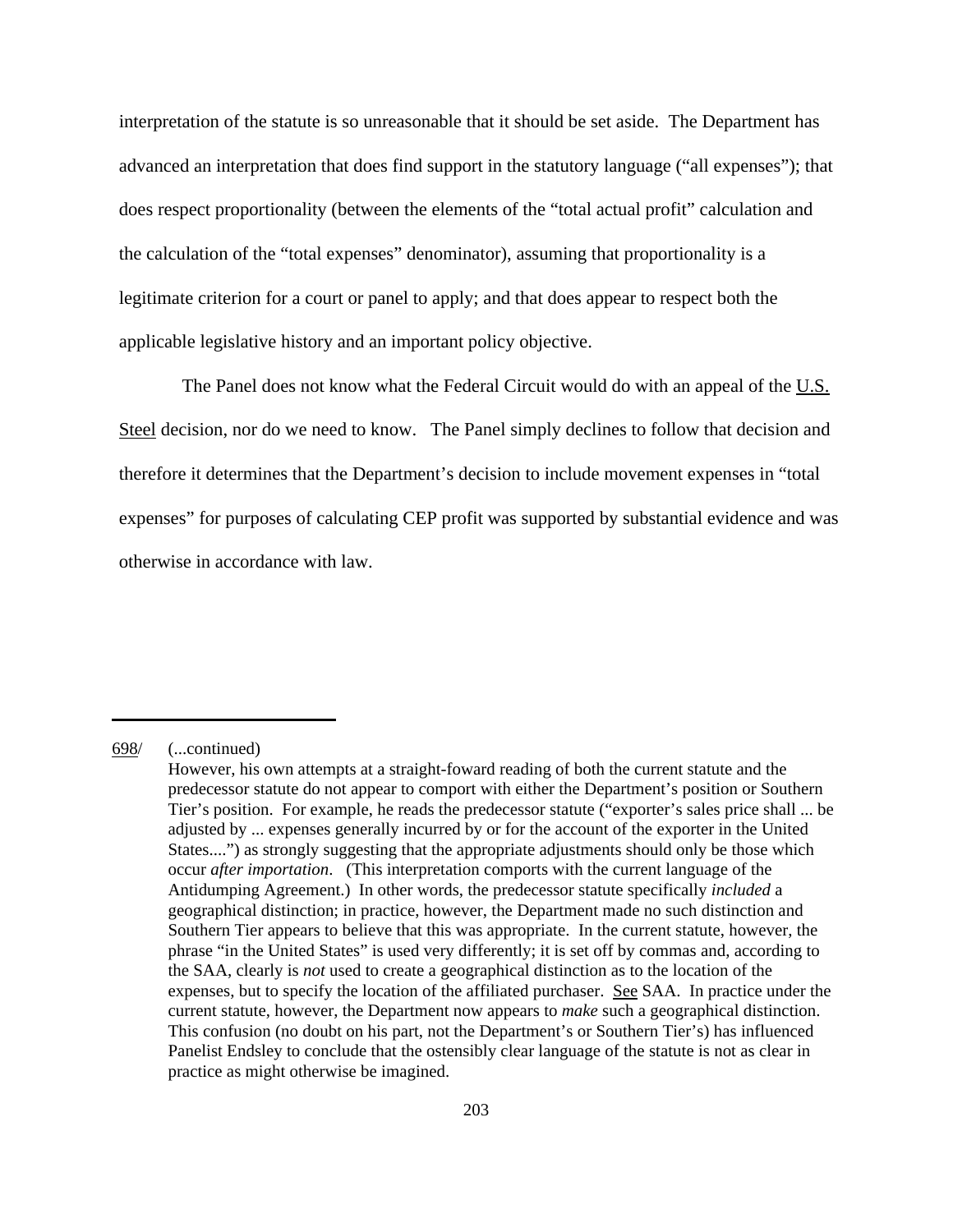## **IV.F. MINISTERIAL ERRORS**

# **WHETHER THE FINAL RESULTS REQUIRE REMAND TO THE DEPARTMENT BECAUSE OF CERTAIN MINISTERIAL ERRORS**

By stipulation between CEMEX and the Department announced at the hearing on December 15, 1998, <u>699</u> the Panel remands the final results of the Fifth Review to the Department for the purpose of correcting the ministerial errors identified by CEMEX in its May 9, 1997 letter to the Department. On remand, the Department shall correct the errors identified by CEMEX in its May 9, 1997 letter to the Department identified as Number 1, A and B, and Number 2. CEMEX has agreed to abandon its claim for ministerial error identified in its May 9, 1997 letter to the Department as Number 3. Pursuant to the stipulation, once the ministerial errors are corrected, the Department shall publish in the Federal Register notice of the corrections and then instruct the U.S. Customs Service to give effect to the corrections.

<sup>699/</sup> See Hearing Transcript, at 95-98.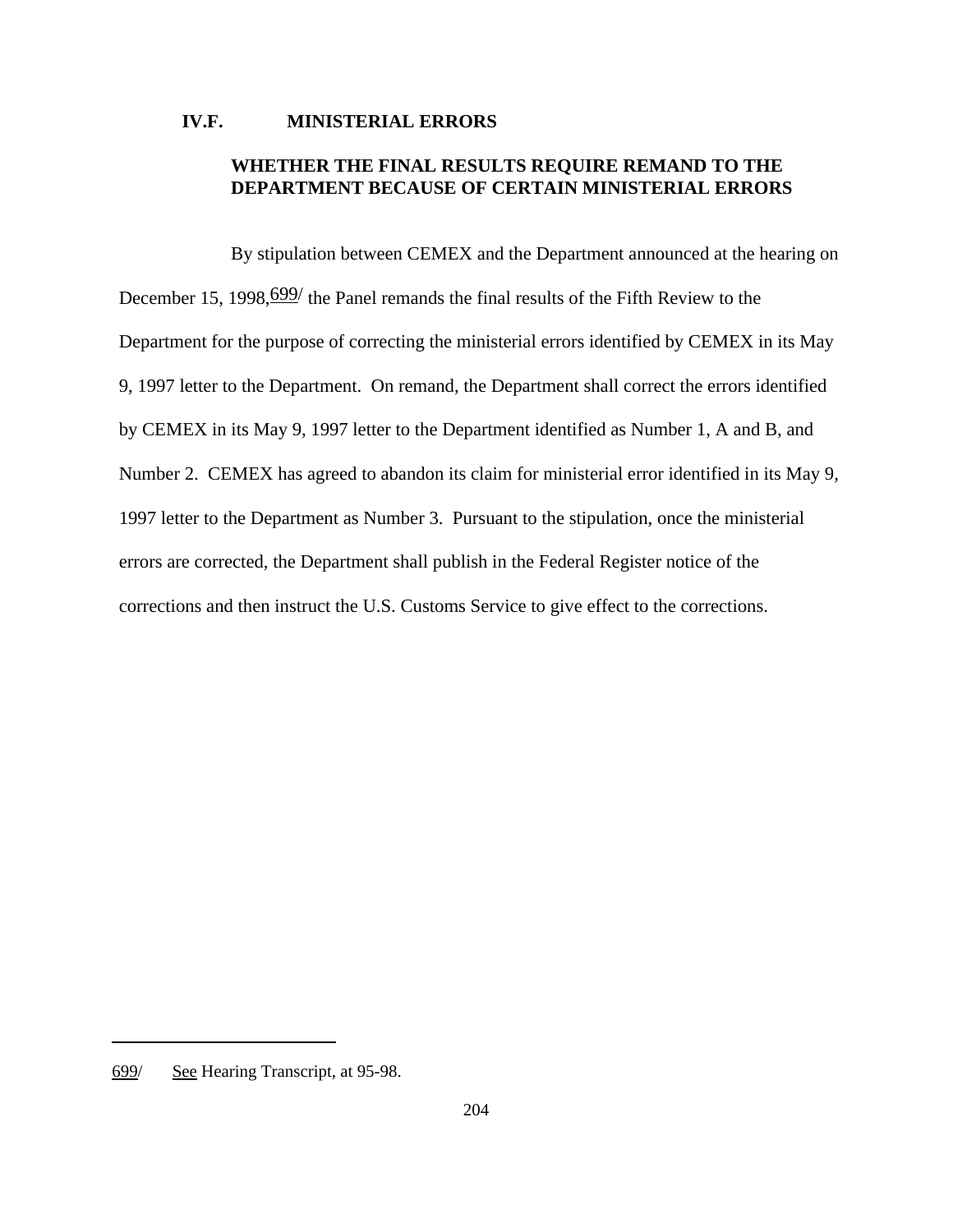## **APPENDIX A**

## **FEDERAL REGISTER NOTICES**

Initation of Antidumping Duty Investigation (October 23, 1989) 54 Fed. Reg. 43190

Preliminary LTFV Determination (April 12, 1990) 55 Fed. Reg. 13817

Final LTFV Determination (July 12, 1990) 55 Fed. Reg. 29244

Final ITC Determination (August 29, 1990) 55 Fed. Reg. 35371

Antidumping Duty Order (August 30, 1990) 55 Fed. Reg. 35443

Preliminary Results of First Administrative Review (January 26, 1993) 58 Fed. Reg. 6113 Final Results of first Administrative Review (April 28, 1993) 58 Fed. Reg. 25803 Preliminary Results of Second Administrative Review (June 15, 1993) 58 Fed. Reg. 33071 Final Results of Second Administrative Review (September 8, 1993) 58 Fed. Reg. 47253 Preliminary Results of Third Administrative Review (June 3, 1994) 59 Fed. Reg. 28844 Final Results of Third Administrative Review (May 19, 1995) 60 Fed. Reg. 26865 Initiation of Fifth Administrative Review (September 15, 1995) 60 Fed Reg. 47930 Notice of Court Decision (October 12, 1995) 60 Fed. Reg. 53163 Preliminary Results of Fourth Administrative Review (May 14, 1996) 61 Fed. Reg. 24283 Preliminary Results of Fifth Administrative Review (October 3, 1996) 61 Fed. Reg. 51676 Amended Final Results of First Administrative Review (February 7, 1997) 62 Fed. Reg. 5800 Final Results of Fifth Administrative Review (April 9, 1997) 62 Fed. Reg. 17148 Final Results of Fourth Administrative Review (April 10, 1997) 62 Fed. Reg. 17581 Amended Final Results of Fifth Administrative Review (May 5, 1997) 62 Fed. Reg. 24414 Request for Panel Review (Fourth Administrative Review) (May 19, 1997) 62 Fed. Reg. 27238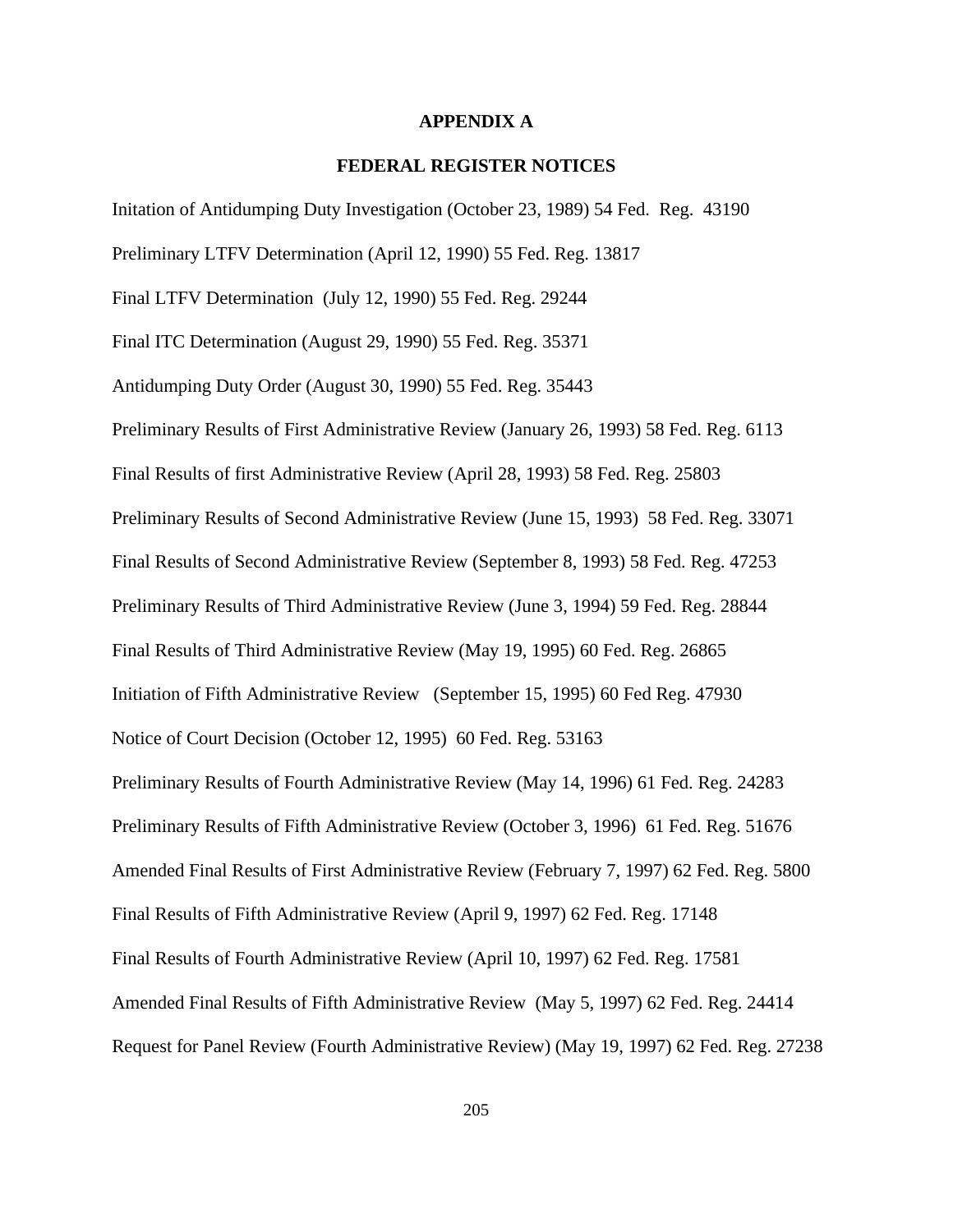Request for Panel Review (Fifth Administrative Review) (May 19, 1997) 62 Fed Reg. 27238 Preliminary results of Sixth Administrative Review (September 10, 1997) 62 Fed. Reg. 47626 Final Results of Sixth Administrative Review (March 16, 1998) 63 Fed. Reg. 12764 Request for Panel Review (Sixth Administrative Review) (May 1, 1998) 63 Fed. Reg. 24163 Amended Final Results of Sixth Administrative Review (May 4, 1998) 63 Fed. Reg. 24528 Preliminary Results of Seventh Administrative Review (September 10, 1998) 63 Fed. Reg.48471 Final Results of Seventh Administrative Review (March 17, 1999) 64 Fed. Reg. 13148

## **Period of Investigation (POI) and Periods of Review (POR)**

 POI April 1, 1989 -- September 30, 1989 1st POR April 12, 1990 -- July 31, 1991 2nd POR August 1, 1991 -- July 31, 1992 3rd POR August 1, 1992 -- July 31, 1993 4th POR August 1, 1993 -- July 31, 1994 5th POR August 1, 1994 -- July 31, 1995 6th POR August 1, 1995 -- July 31, 1996 7th POR August 1, 1996 -- July 31, 1997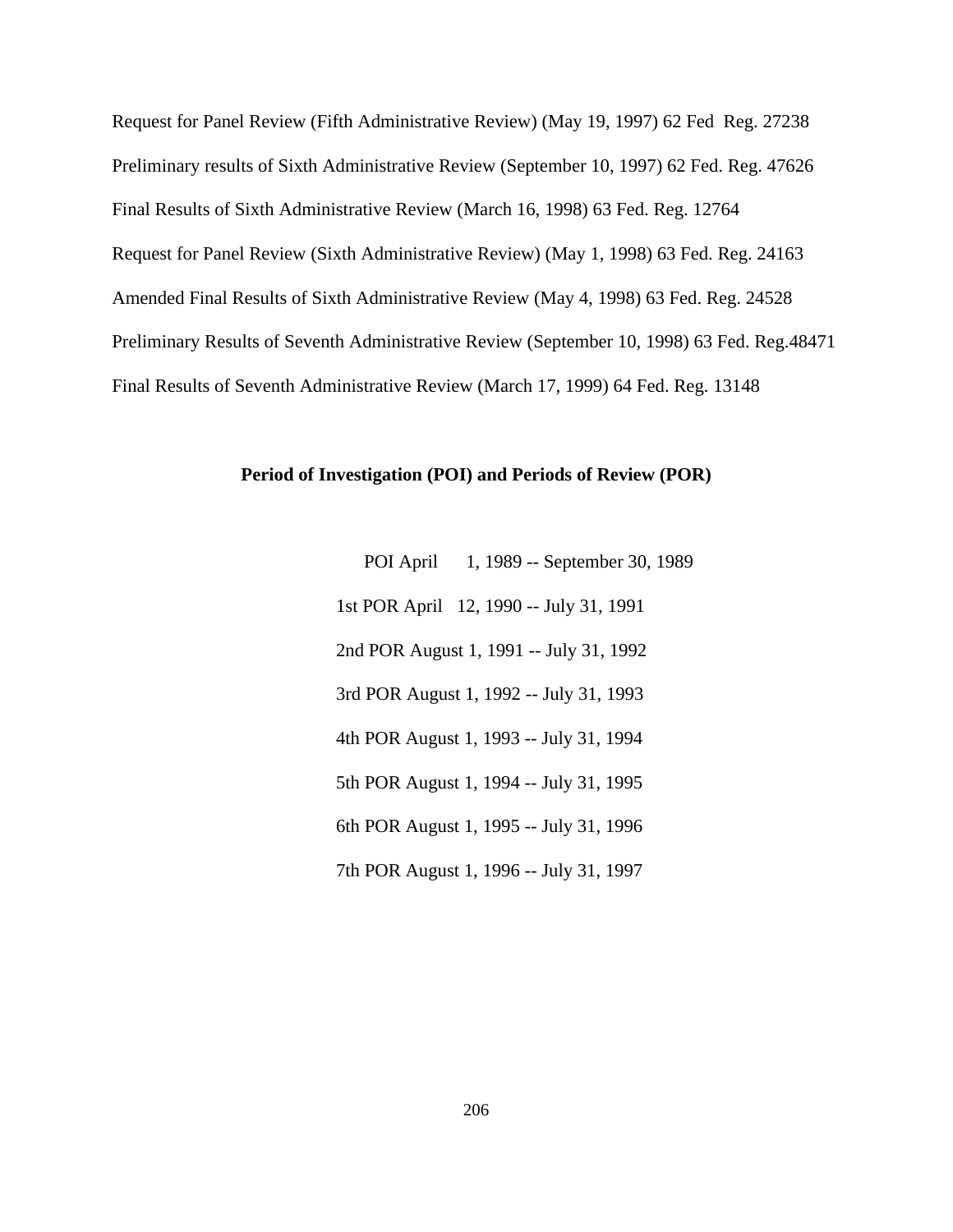# **ARTICLE 1904 BINATIONAL PANEL REVIEW PURSUANT TO THE NORTH AMERICAN FREE TRADE AGREEMENT**

| IN THE MATTER OF:               |                             |
|---------------------------------|-----------------------------|
|                                 |                             |
| <b>GREY PORTLAND CEMENT AND</b> | <b>SECRETARIAT FILE NO.</b> |
| <b>CLINKER FROM MEXICO</b>      | USA-97-1904-01              |

#### **REMAND ORDER**

The Panel ORDERS the United States Department of Commerce to make determinations on remand consistent with the instructions and findings set forth in the Panel's opinion. The Department shall allow an appropriate period of time for parties, CEMEX, S.A. de C.V. and Cementos de Chihuahua, S A. de C.V., and petitioners, Southern Tier Cement Committe, to comment on the proposed remand result. The final determination on remand shall be issued within ninety (90) days of the date of this Order.

ISSUED ON June 18, 1999

SIGNED IN THE ORIGINAL BY:

 Robert E. Lutz, II Robert E. Lutz, II, Chairman

 Dr. Jorge Adame Goddard Dr. Jorge Adame Goddard

 Dr. Hector Cuadra y Moreno Dr. Hector Cuadra y Moreno

 Harry B. Endsley Harry B. Endsley

 Dr. Jorge A. Witker Velasquez Dr. Jorge A. Witker Velasquez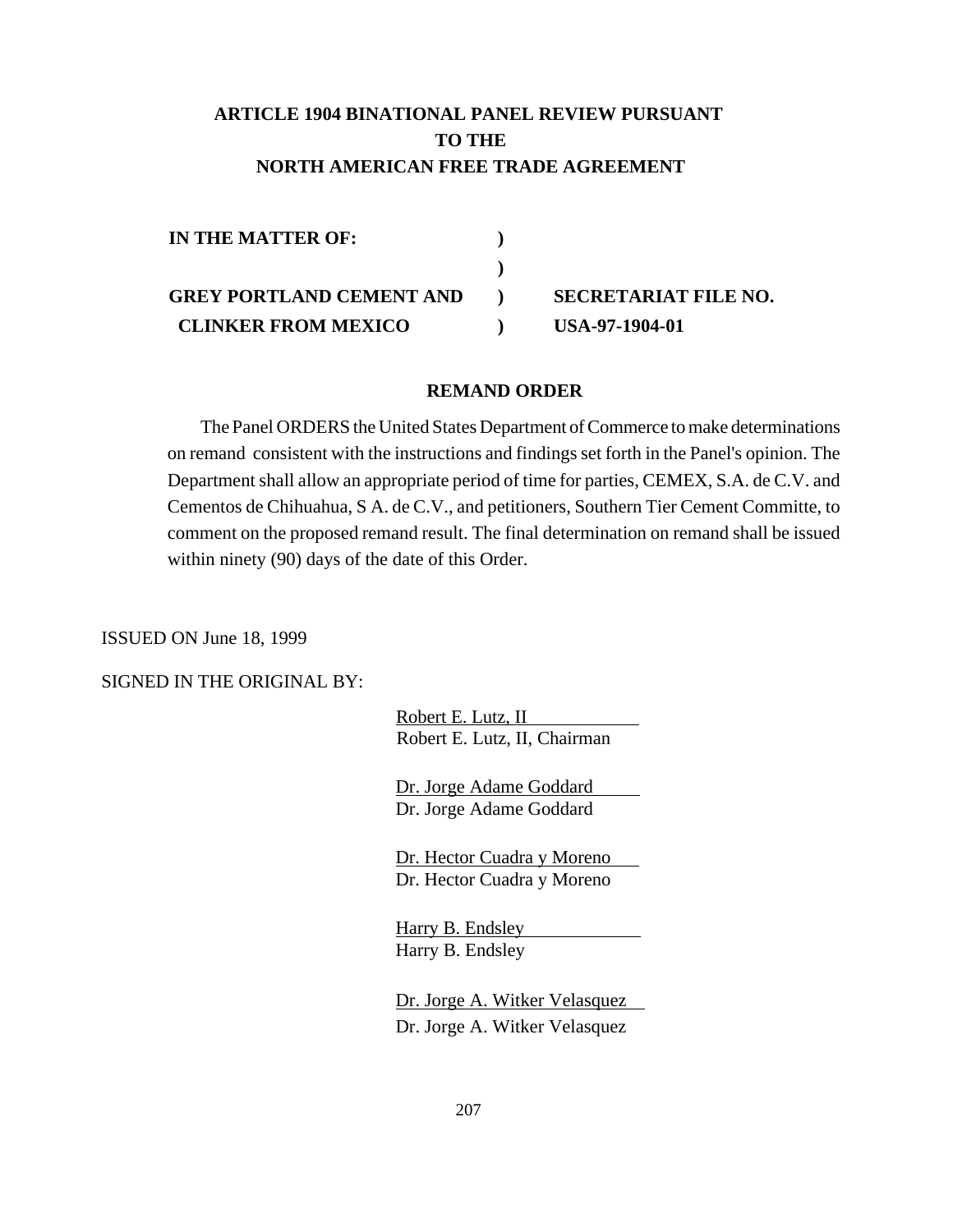# **DISSENTING VIEWS OF PANELIST ENDSLEY CONCERNING THE ISSUE WHETHER THE DEPARTMENT'S DETERMINATION TO BASE NORMAL VALUE ON BOTH BAGGED AND BULK HOME MARKET SALES OF THE FOREIGN LIKE PRODUCT WAS SUPPORTED BY SUBSTANTIAL EVIDENCE AND WAS OTHERWISE IN ACCORDANCE WITH LAW**

As noted above, the Panel has determined that CEMEX's home market sales of Type II cement were outside the "ordinary course of trade." However, a Panel majority has determined that the Department committed reversible error in selecting all Type I cement as the "similar merchandise;" instead, the majority believes that the Department should have self-selected only bulk Type I cement as the comparator to the "subject merchandise," eliminating from consideration the home market sales of bagged Type I cement. Panelist Endsley dissents from this view.

## 1. **Arguments of the Participants**

#### *CEMEX*

In the Final Results, the Department specifically rejected CEMEX's argument that the

comparison merchandise should be limited to home market sales of *bulk* cement:

The Department has included the entire universe of Type I sales in its calculation of normal value because bulk and bagged sales constitute identical merchandise. The only difference between these products is the packaging; therefore, the Department has made an adjustment for packaging differences. In addition, ... the Department has determined that CEMEX sold at one level of trade in the home market; therefore, comparing by discreet channel of distribution is not warranted as there is only one level of trade and one channel of distribution in that level. Therefore, we have not calculated normal values for each channel of distribution as requested by CEMEX and have used our standard methodology for comparing normal value to U.S. price for purposes of this final results of review.  $1/$ 

In its Panel Rule 57(1) brief, CEMEX noted that all home market sales of Type II cement

<sup>1/</sup> Fin. Res., 62 Fed. Reg., at 17,165.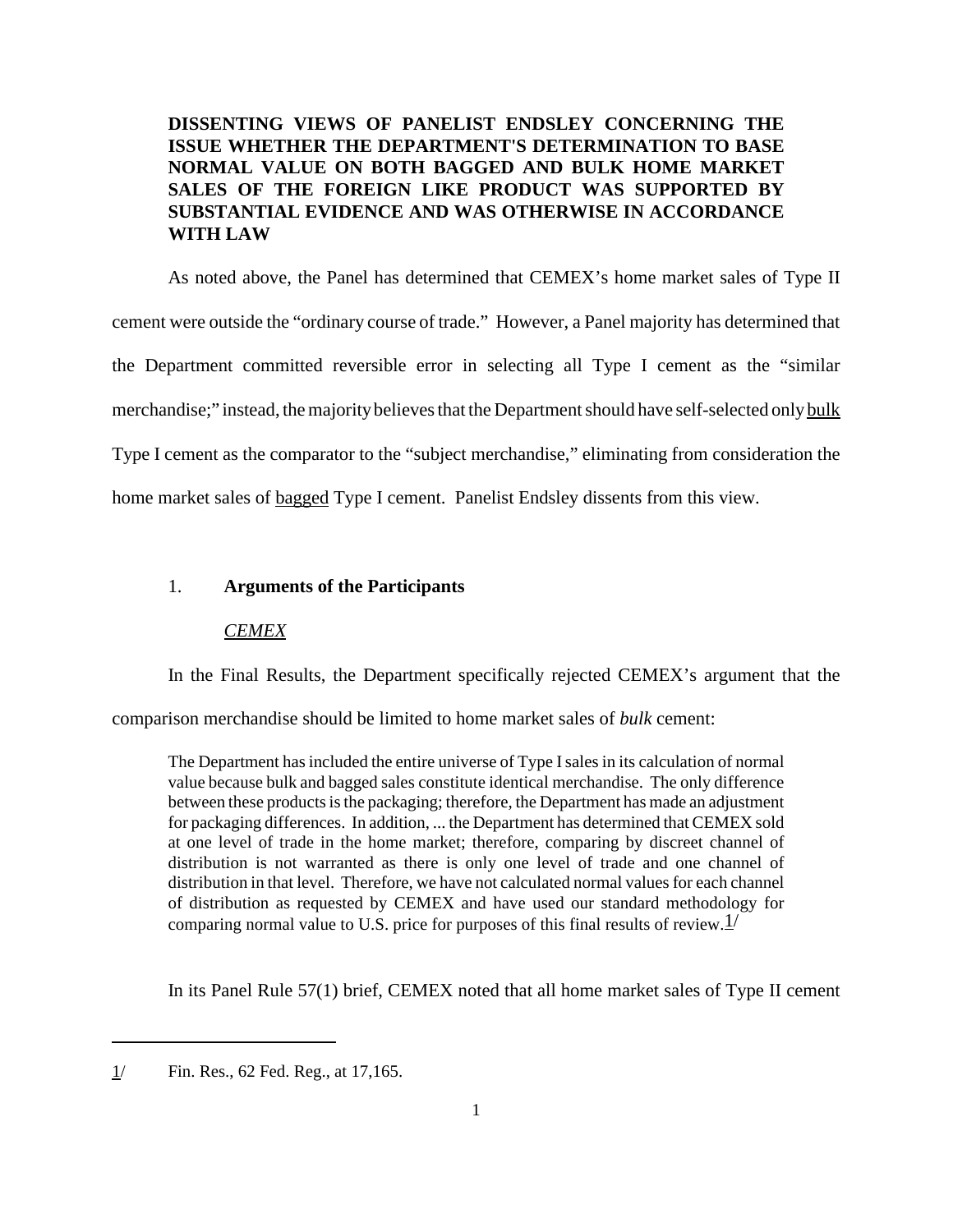(found by the Department to be outside the "ordinary course of trade") were made in bulk, while home market sales of Type I cement (used in lieu of sales of Type II cement) were made both in bulk and in bags.  $2^{\prime}$  In its Section A questionnaire response,  $3^{\prime}$  CEMEX asserted that bulk and bagged cement represented both different channels of trade and different levels of trade in Mexico. Whereas cement in bulk was sold directly to end users, ready mixers and distributors, the "vast majority" of bagged cement was sold only to distributors.  $4$  CEMEX also used its Section A response to argue that, consistent with the Department's price comparison methodology used in the original LTFV investigation and in the first two administrative reviews, U.S. sales of bulk cement should be compared only to home market sales of bulk cement.  $\frac{5}{1}$  In both the preliminary and Final Results, however, the Department compared U.S. sales of Type II bulk cement with home market sales of Type I *bulk and bagged* cement and, in addition, found only one *level* of trade and one *channel* of trade in that level.

CEMEX argues that regardless of whether the Department bases its normal value calculation on the home market sales of Type II cement (the *identical* merchandise) or Type I cement (*similar* merchandise), and regardless of whether the Department determinesthat there is a single or multiple levels of trade in the U.S. and home markets, "to ensure fair price comparisons, the calculation of normal value must be limited to home market sales of bulk cement." $\mathbf{\hat{Q}}$  To include home market

 $2$  CEMEX Panel Rule 57(1) brief, at 53-54.

<sup>3/</sup> Prop. Doc. 1.

<sup>4/</sup> Id., at 21.

<sup>5/</sup> CEMEX Panel Rule 57(1) brief, at 54, *citing* Prop. Doc. 16, at 8.

<sup>6/</sup> Id., at 56.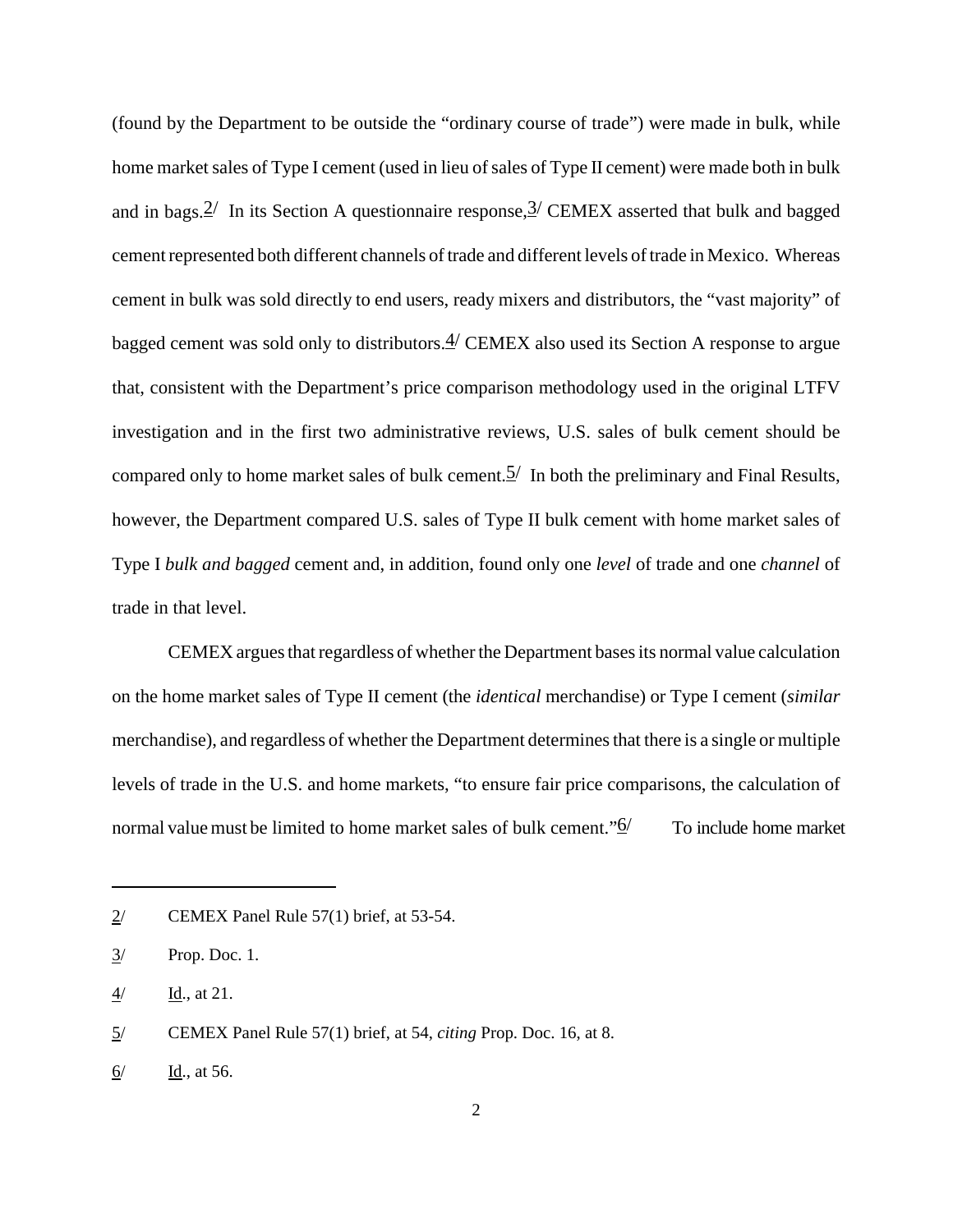sales of bagged cement in the calculation of normal value, when CEMEX's U.S. sales were exclusively made in bulk form, represents a departure from past administrative practice, both in this case and in others.7/ Indeed, CEMEX asserts that in cases where U.S. sales were limited to bulk cement, the Department "has uniformly limited its price comparisons to home market sales of bulk cement."8/

CEMEX finds additional support for its position in the "viable home market" statute, 19 U.S.C. § 1677b(a)(1)(C), arguing that "both home market sales of Type II cement in bulk or Type I cement in bulk provide a viable home market for comparison purposes with U.S. sales because home market sales of each cement Type in bulk are greater than 5% of U.S. Sales." $\frac{9}{2}$ 

Finally, CEMEX asserts that the Department erred in its finding in the Final Results that "the only difference between these products [Type I bagged cement vs. Type I bulk cement] is the packaging." $10$ / CEMEX argues that "[t]he administrative record establishes that there are significant price differences between bagged and bulk cement due to reasons other than the differences in

<sup>7/</sup> Id. CEMEX argues that the Department's methodology in the First Administrative Review is "inconsistent with its own determinations in the original [LTFV] investigation and in the first, second, third and fourth administrative reviews...." See id., at 59. CEMEX also argues that "[i]n other cement cases [the Department], where possible, has similarly compared bulk U.S. sales to bulk home market sales and bagged U.S. sales to bagged home market sales. Thus, when U.S. sales were limited to bulk sales, [the Department] has not required the respondent to report home market sales of bagged sales, as long as home market sales could be used for comparison purposes", *citing* Gray Portland Cement and Clinker from Venezuela, 56 Fed. Reg. 56,390 (1991), Gray Portland Cement and Clinker from Japan, 56 Fed. Reg. 12,156 (1991) and Gray Portland Cement and Clinker from Japan, 60 Fed. Reg. 43,761 (1995).

 $8/$  Id., at 56-57.

<sup>9/</sup> CEMEX Panel Rule 57(1) brief, at 60, *citing also* Department Regulation § 351.404(b)(2).

<sup>10/</sup> Fin. Res., 62 Fed. Reg., at 17,165.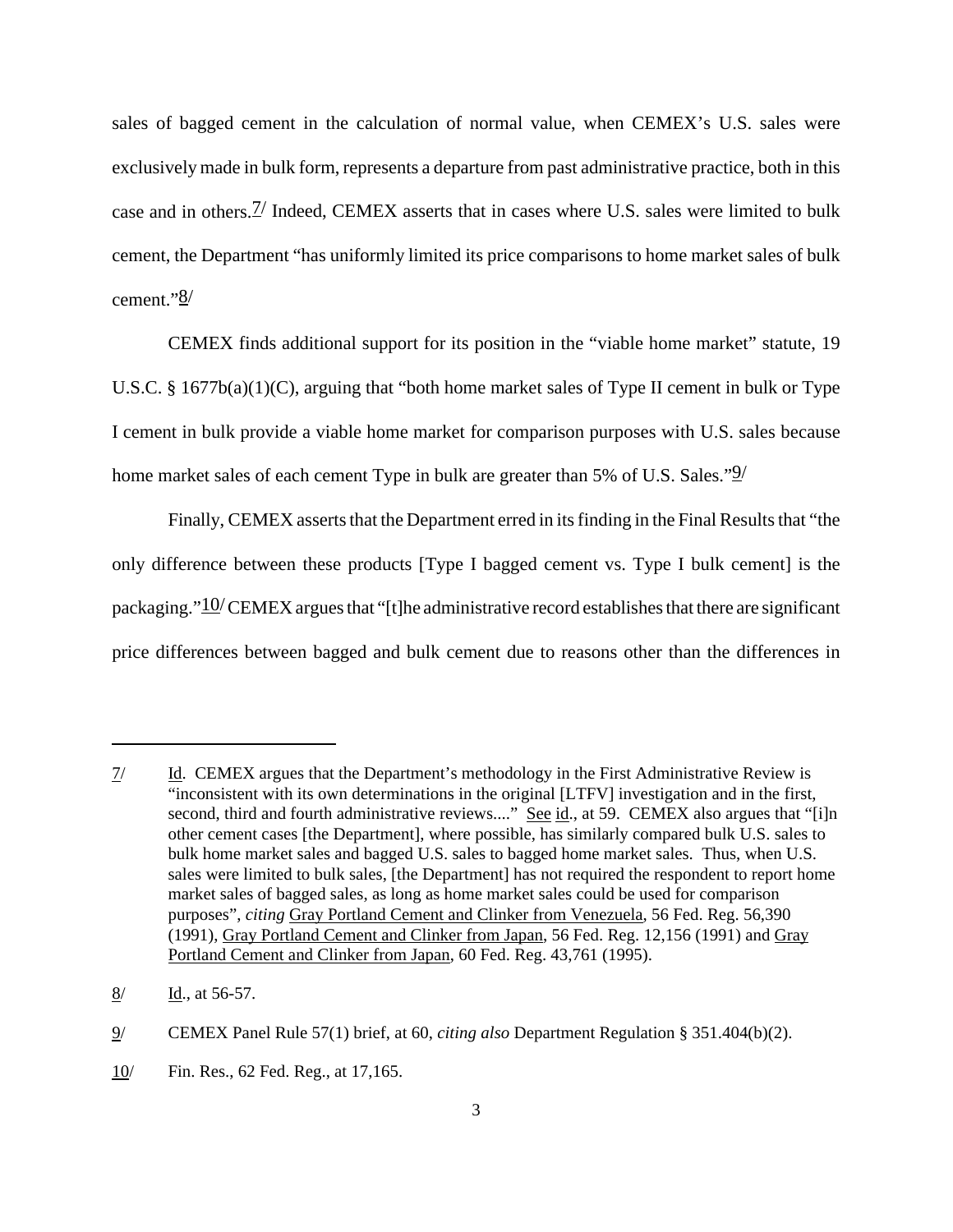packing expenses incurred by bulk and bagged cement." $11/$  As factual support for this proposition, CEMEX urges once again that "home market sales of bagged Type I cement are made through different channels of distribution than home market sales of bulk cement." $12/$  In comparison, "the vast majority of bulk cement sales were made directly to end users," at different pricing levels (the average price per ton of bulk cement being less than the average price per ton of bagged cement).  $13/$ While CEMEX concedes that the price differential was "in part" due to differences in packing expenses, CEMEX urges that the administrative record discloses that the price differential was also due to factors other than packing.

To explain or highlight the underlying facts (which CEMEX alleges to be in the administrative record), CEMEX offered to the Panel $14/$  an "Exhibit 4," which it stated to be "a comparison calculation of the weighted average home market cement prices for Type I cement, bagged and bulk (net of discounts, rebates, freight, and packing expenses) as derived from CEMEX's home market sales tape." $15/$  On the basis of the data shown in this Exhibit 4, CEMEX argues to the Panel that the Department's "assumption that the packing adjustment accounted for any pricing differential between Type I bagged and Type I bulk cement was grossly mistaken." $16/$ 

<sup>11/</sup> CEMEX Panel Rule 57(1) brief, at 62.

<sup>12/</sup> Id., *citing* Prop. Doc. 1, at 21.

<sup>13/</sup> Id.

<sup>14/</sup> This document is not contained in the administrative record.

<sup>15/</sup> Id.

<sup>16/</sup> Id., at 62-63. CEMEX goes on to assert: "Plainly, [the Department's] determination that the entire price differential between bulk and bagged cement was due to packing is directly contradicted by information contained in the administrative record.... [C]ontrary to the position (continued...)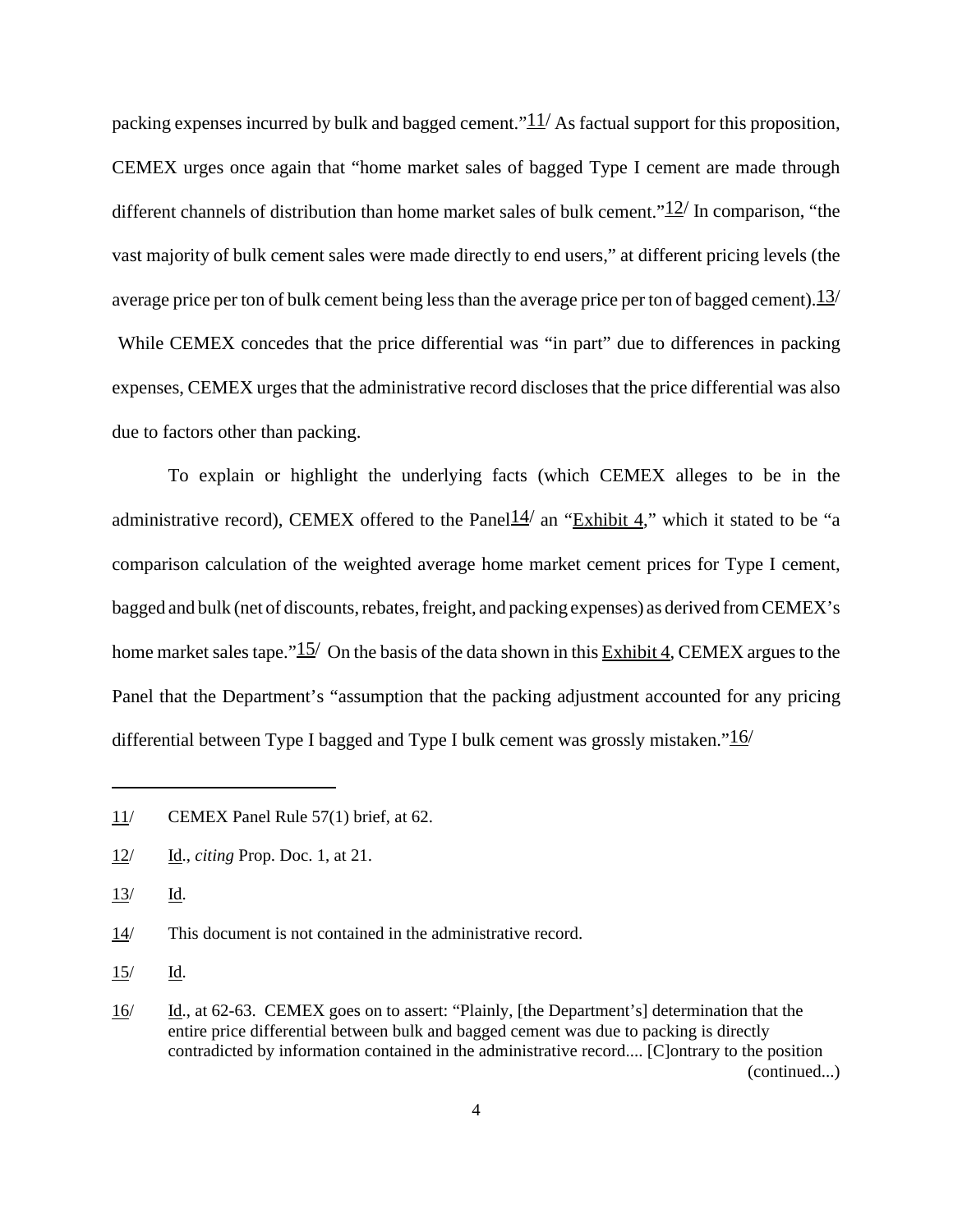## *Southern Tier*

Southern Tier, by contrast, concludes that the Department's "determination to include all sales of Type I cement in the calculation of normal value was consistent with the statute, [the Department's] practice, and the evidence in the fifth review." $1/2/$  Initially, Southern Tier notes that CEMEX does not even attempt to argue that the Department's determination in this matter was inconsistent with the statute, since the statute requires that U.S. sales be compared with the "foreign" like product," and except in the specific instances prescribed by the statute,  $\frac{18}{\text{ }}$  the Department "may not exclude sales of the foreign like product from normal value." $19/$  Second, Southern Tier notes that CEMEX is not contesting the Department's finding that Type I cement sold in bulk and Type I cement sold in bags "constitute identical merchandise."20/ Third, CEMEX does not argue that the statute *prohibits* the Department from comparing merchandise sold in bulk with merchandise sold in bagged form.  $21/$  Thus, Southern Tier is skeptical that a legal issue even remains for this Panel to decide.22/

<sup>16/</sup> (...continued) taken by [the Department] in the final results, the administrative record establishes that a significant difference in pricing exists for bulk and bagged cement that is not accounted for by reported and verified packing expense." Id., at 63.

<sup>17/</sup> Southern Tier Panel Rule 57(2) brief, at 53.

 $\frac{18}{18}$  See 19 U.S.C. § 1677b(a)(1)(A) & (B), § 1677b(a)(2), and § 1677b(b), referencing sales outside the ordinary course of trade, sales below cost, and sales to a fictitious market.

<sup>19/</sup> Southern Tier Panel Rule 57(2) brief, at 54.

<sup>20/</sup> Id., *citing* Fin. Res., at 17,165.

<sup>21/</sup> Id.

 $22$ / Id., at 55 ("CEMEX clearly concedes that (1) the statute requires comparing U.S. sales to home market sales of the same merchandise and (2) Type I cement sold in bulk and Type I cement sold (continued...)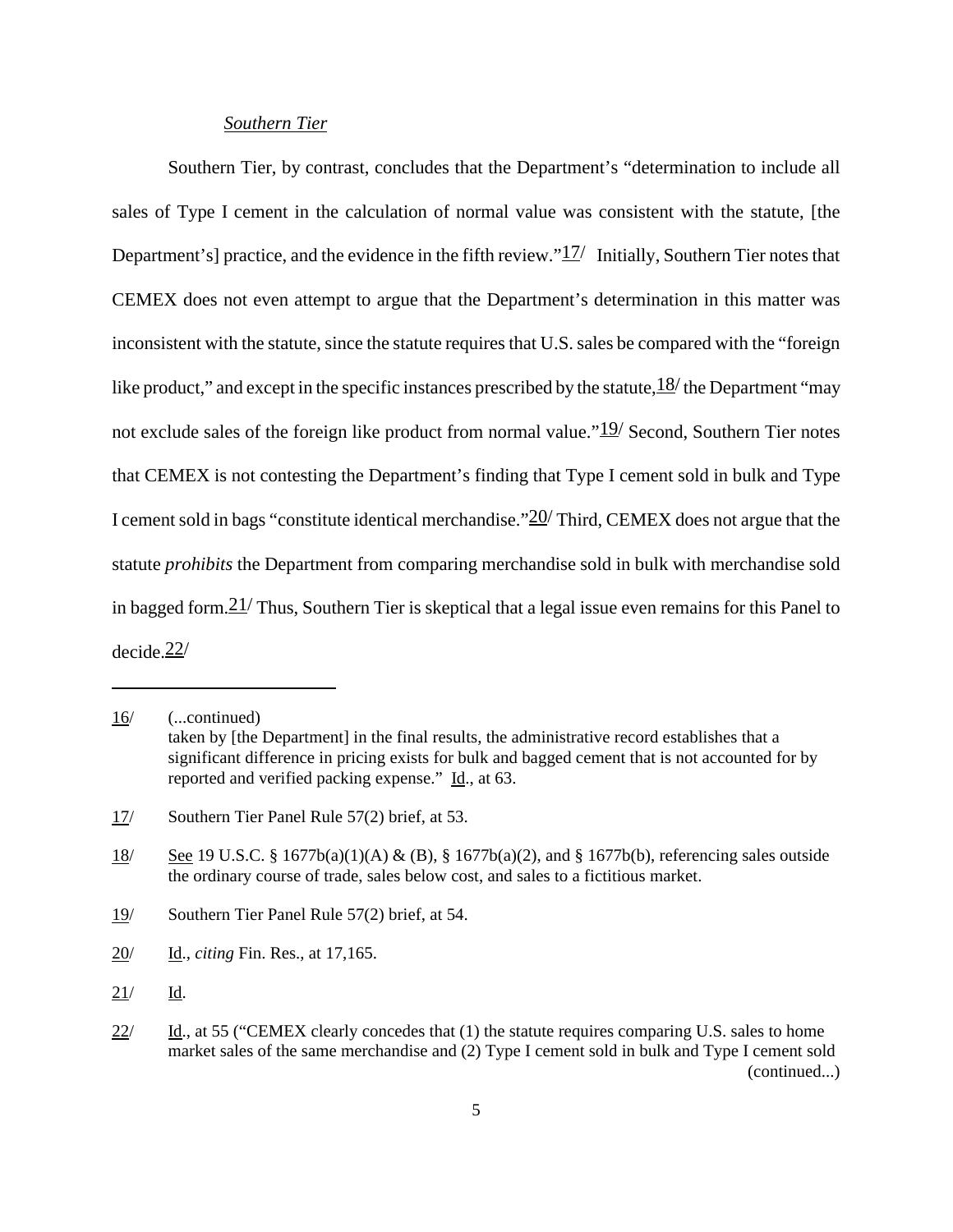Southern Tier also argues that the alleged consistent Department practice to the contrary is illusory. Indeed, in the very Japanese Cement decision cited by CEMEX, the Department's methodology was identical to that taken in this case.  $23/$  Southern Tier cites other decisions, over a period of many years, that are also consistent with this practice.  $24$  Finally, Southern Tier counters the assertion made by CEMEX that the Department had, in the original LTFV investigation and in all subsequent reviews, adopted a methodology contrary to that used in the Fifth Administrative Review, particularlyso in the case of the Third and Fourth Administrative Reviews where CEMEX's refusal to report home market sales of Type I bulk cement required the Department to use "best information available." $25/$  Even if there was a change in methodology, the applicable standard of review does not prevent an administrative agency "from changing its practice or departing from its precedent as long as it provides a satisfactory explanation for the change."26/

<sup>22/</sup> (...continued) in bags are identical merchandise, except for packaging. Consequently, there is no genuine legal issue, and the Panel should affirm [the Department's] determination to include both bulk and bagged sales of Type I cement in the calculation of normal value.")

<sup>23/</sup> See Japanese Cement, 60 Fed. Reg., at 43,763 ("There is no physical difference between the bagged and bulk cement sold in Japan. The only difference is the manner in which the merchandise is packed. Since packing is not a criterion for comparability, and because there is no physical difference between bulk and bagged cement sold in the home market, we did not exclude home market sales of bagged cement from our calculations of [normal value].")

<sup>24/</sup> Southern Tier Panel Rule 57(2) brief, at 56, *citing* Calcium Aluminate Cement Clinker and Flux from France, 59 Fed. Reg. 141,136, 14,143-44 (1994) (comparing U.S. bulk sales to home market bagged sales); Gray Portland Cement and clinker from Venezuela, 56 Fed. Reg., at 56, 391 (comparing Caribe's U.S. bulk and bagged sales to its home market bagged sales); Frozen Concentrated Orange Juice from Brazil, 57 Fed. Reg. 3,995 (1992) (comparing U.S. packed sales to home market packed and bulk sales); Industrial Phosphoric Acid from Israel, 52 Fed. Reg. 25,440, 25,442 (1987) (comparing U.S. bulk sales to home market sales in drums).

<sup>25/</sup> Id., at 57, note 17.

<sup>26/</sup> Id., at 58, *citing* British Steel, PLC v. United States, 127 F.3d 1471, 1475 (Fed. Cir. 1997).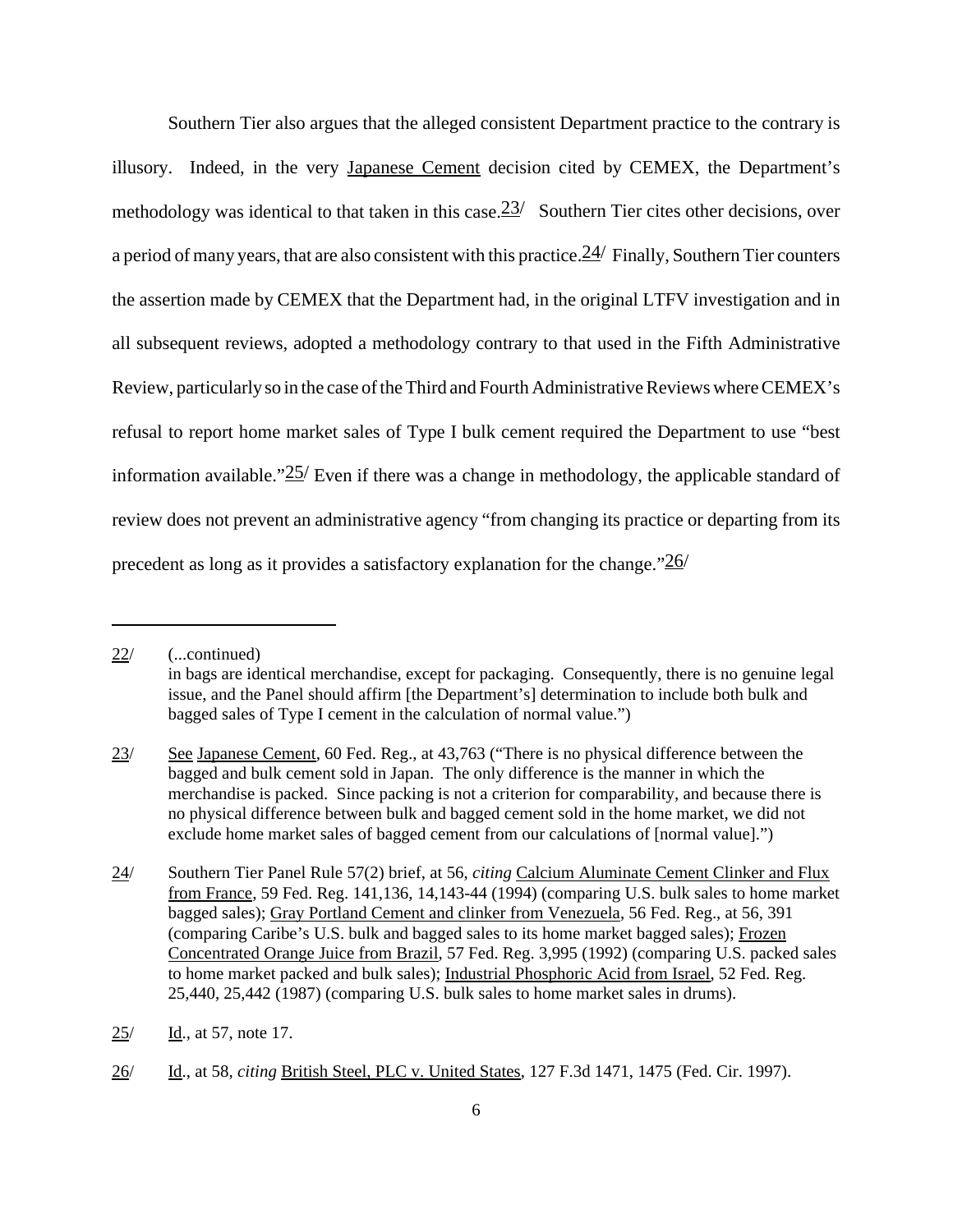As to the latter point, Southern Tier notes that CEMEX "has not even bothered to claim that [the Department] failed to provide a reasoned explanation for the alleged change in practice," $\frac{27}{ }$ particularly in the face of the Department's express findings that (1) bulk and bagged sales of Type I cement are identical merchandise and (2) CEMEX sold Type I cement at only one level of trade,  $\frac{28}{1}$ which findings are clearly supported by substantial evidence.

Southern Tier emphasizes that "CEMEX ... has not challenged [the Department's] finding of only one level of trade in the home market and its finding of only one channel of distribution within that level of trade." $29/$  In its April 2, 1997 calculation memorandum for the Final Results,  $30/$ the Department specifically *rejected* CEMEX's and CDC's claim that there were separate levels of trade in the home market for sales of bulk and bagged cement. The Department determined that there was only one stage of marketing—"sales of cement shipped to end-users and ready-mixers in bulk and bagged form." The Department also found that there was "one distinct set of selling functions performed for both ready-mixer and end-usersales byCEMEX andCDC which reflect the one stage of marketing determined by the Department. Thus, we determined that CEMEX and CDC sell at one level of trade in the home market." $31/$ 

Finally, Southern Tier argues that much of CEMEX's challenge to the Department's finding that bulk and bagged Type I cement were "identical" involves the creation, and slaying, of a straw

 $27/$  Id.

<sup>28/</sup> Id., at 58-59.

<sup>29/</sup> Id., at 59, *citing* Fin. Res., 62 Fed. Reg., at 17,157, 17,165.

<sup>30/</sup> Prop. Doc. 101, at 9.

<sup>31/</sup> Southern Tier Panel Rule 57(2) brief, at 53, note 15.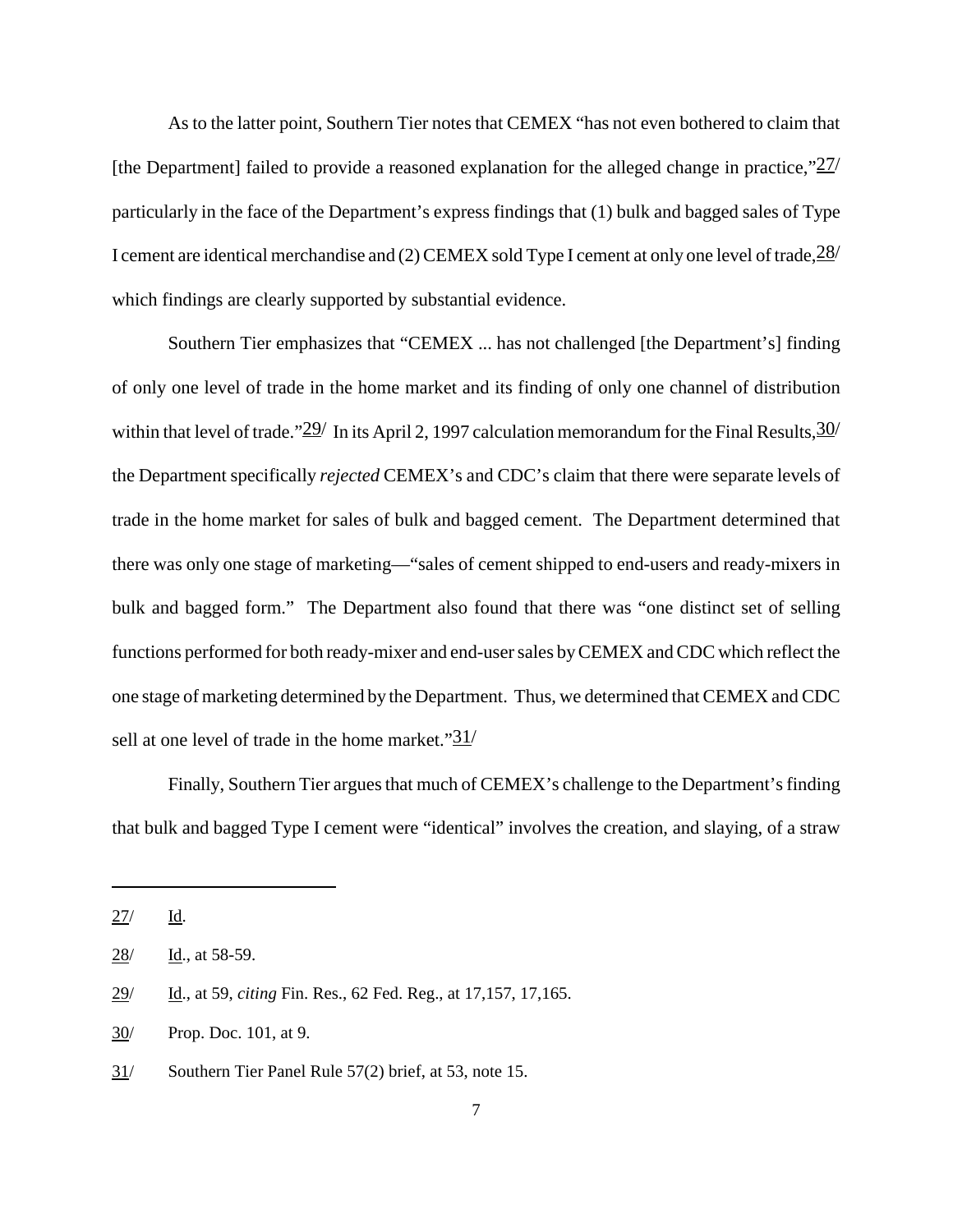man. CEMEX, in effect, criticizes findings that the Department demonstrably never made. The Department "plainly did not make any finding regarding any price differential between bulk and bagged cement or the reasons why such differential may have existed." $32/$  Indeed, the Department found, simply, "that the only difference in the two forms of merchandise was in the packaging." $\frac{33}{ }$ Thus, the Department's "determination to include both types of merchandise in the calculation of normal value was not based on a determination that they were similarly priced, but on the uncontested conclusion that they were identical except for packaging." $34/$  This determination was, of course, plainly consistent with the statute since there is no provision in the statute that requires, or even suggests, that the decision to include particular sales in the calculation of normal value should be based on *price similarity*.35/ Price similarity (or dissimilarity) isstatutorily irrelevant, and thus the Department could not have erred by "failing to take evidence regarding pricing into account in making its determination."36/

## *The Department*

For its part, the Department notes that it properly rejected CEMEX's request "to limit the universe of home market comparison sales to those made in bulk form. The Department correctly rejected this request, explaining that the statute required comparisons with all sales of the foreign like product, and that Type I cement sold in bags could not be physically distinguished from Type

 $35/$  Id.

<sup>32/</sup> Id., at 61.

<sup>33/</sup> Id.

 $\frac{34}{ }$  Id.

 $36/$  Id., at 62.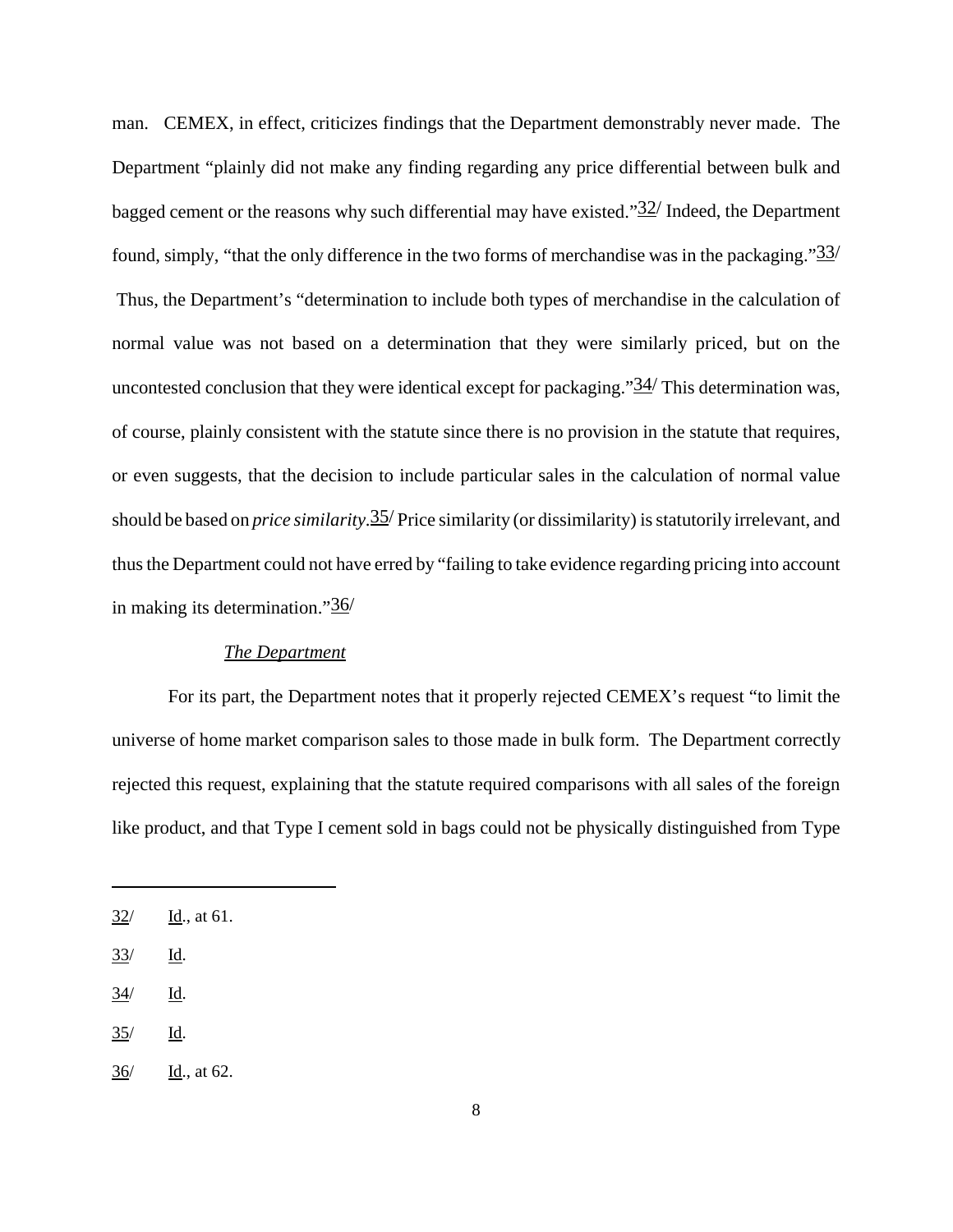I cement sold in bulk. The Department further noted that it had adjusted its NV [normal value] calculations for differences in packaging, and that its comparison methodology was consistent with its determination that all of CEMEX's home market sales were made at the same level of trade."37/

The Department also notes, as did Southern Tier, that CEMEX does not reference the statute in arguing that the Department erred; does not challenge the Department's specific finding that bagged and bulk Type I cement are physically identical; and similarly does not contest the finding that CEMEX sold both forms of the foreign like product at the same home market level of trade.  $\frac{38}{1}$ Moreover, "CEMEX simply ignores the many administrative determinations in which the Department has compared subject merchandise to differently packaged forms of the foreign like product."39/ In the end, CEMEX challenges the Final Results simply because it prefers a different methodology than the one selected by the Department.

The Department focuses initially on the fact that the statute clearly does not *compel* CEMEX's preferred comparison methodology. Under the statute,

The term 'foreign like product' means merchandise in the first of the following categories in respect of which a determination for the purposes of part II of this subtitle can be satisfactorily made:

(A) The subject merchandise and other merchandise which is identical in physical characteristics with, and was produced in the same country by the same person as, that merchandise.

(B) Merchandise—

(i) produced in the same country and by the same person as the subject

<sup>37/</sup> Department Panel Rule 57(2) brief, at 91.

<sup>38/</sup> Id., at 92.

<sup>39/</sup> Id.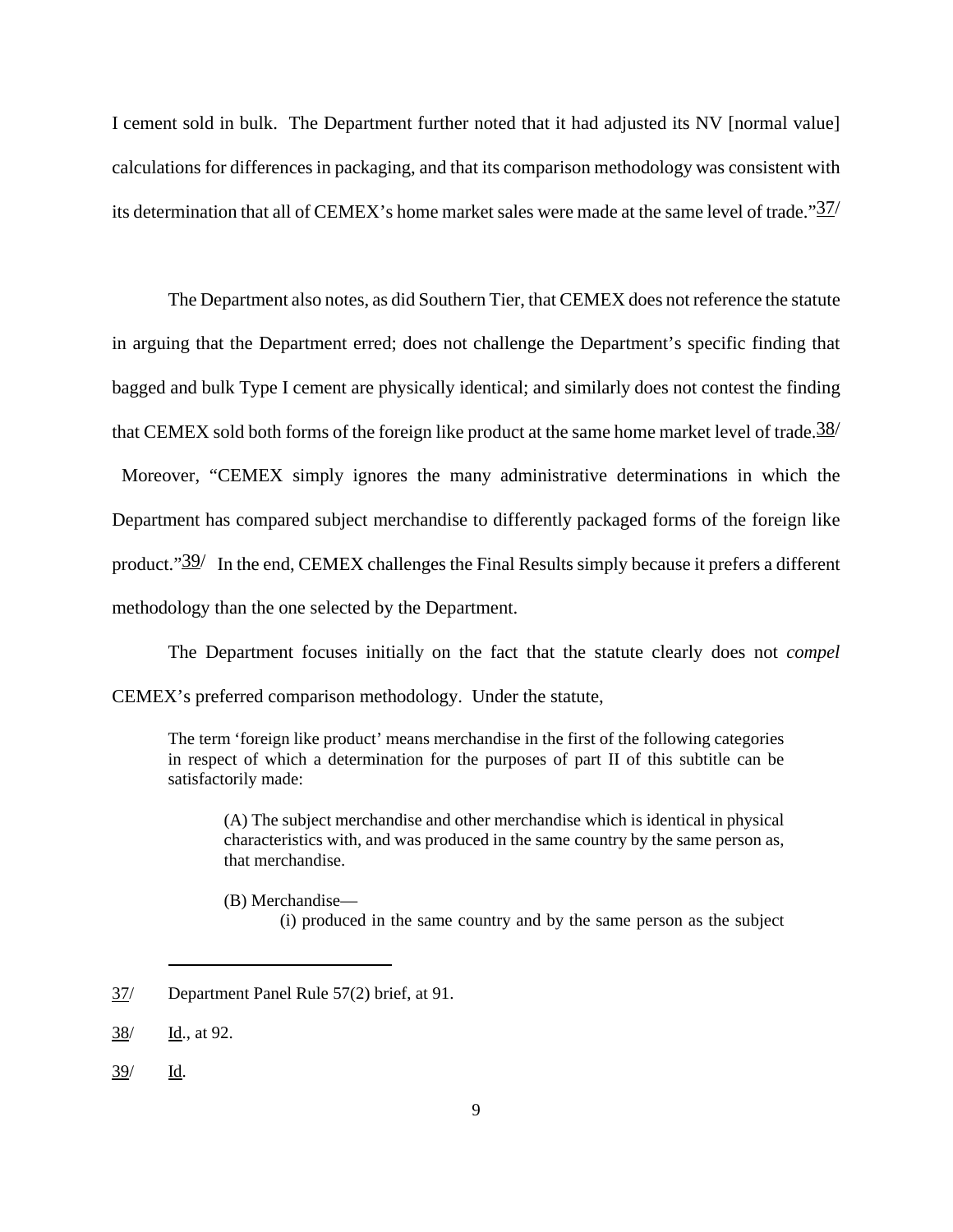merchandise, (ii) like that merchandise in component material or materials and in the purposes for which used, and (iii) approximately equal in commercial value to that merchandise.

(C) Merchandise—

(i) produced in the same country and by the same person and of the same general class or kind as the subject merchandise, (ii) like that merchandise in the purposes for which used, and (iii) which the administering authority determines may reasonably be compared with that merchandise. 19 U.S.C. § 1677(16) (1995) (emphasis added)

In this case, since the Department found that it could not compare U.S. sales to home market

sales of the "identical" merchandise (Type II cement), as contemplated by Part (A) of the statute, it

had to compare U.S. sales to home market sales of similar or "like" merchandise (Type I cement),

pursuant to Part (B).

A separate statute then defines the price basis of the comparison, requiring the Department

to base product comparisons on—

the price at which the foreign like product is first sold (or, in the absence of a sale, offered for sale) for consumption in the exporting country, in the usual commercial quantities and in the ordinary course of trade and, to the extent practicable, at the same level of trade asthe export price or constructed export price ....

19 U.S.C. § 1677b(a)(1)(B)(i) (1995)

In this case, the Department was required by its *ordinary course of trade* finding to compare U.S. sales of Type II cement to Mexican sales of Type I cement, the variant which was most similar "in component material" to Type II cement and which otherwise met the Part (B) standards. However, "[n]othing in the statute required, or even authorized, the Department further to limit the universe of the foreign like product due to differences in packaging." $40/$ 

<sup>40/</sup> Id., at 95.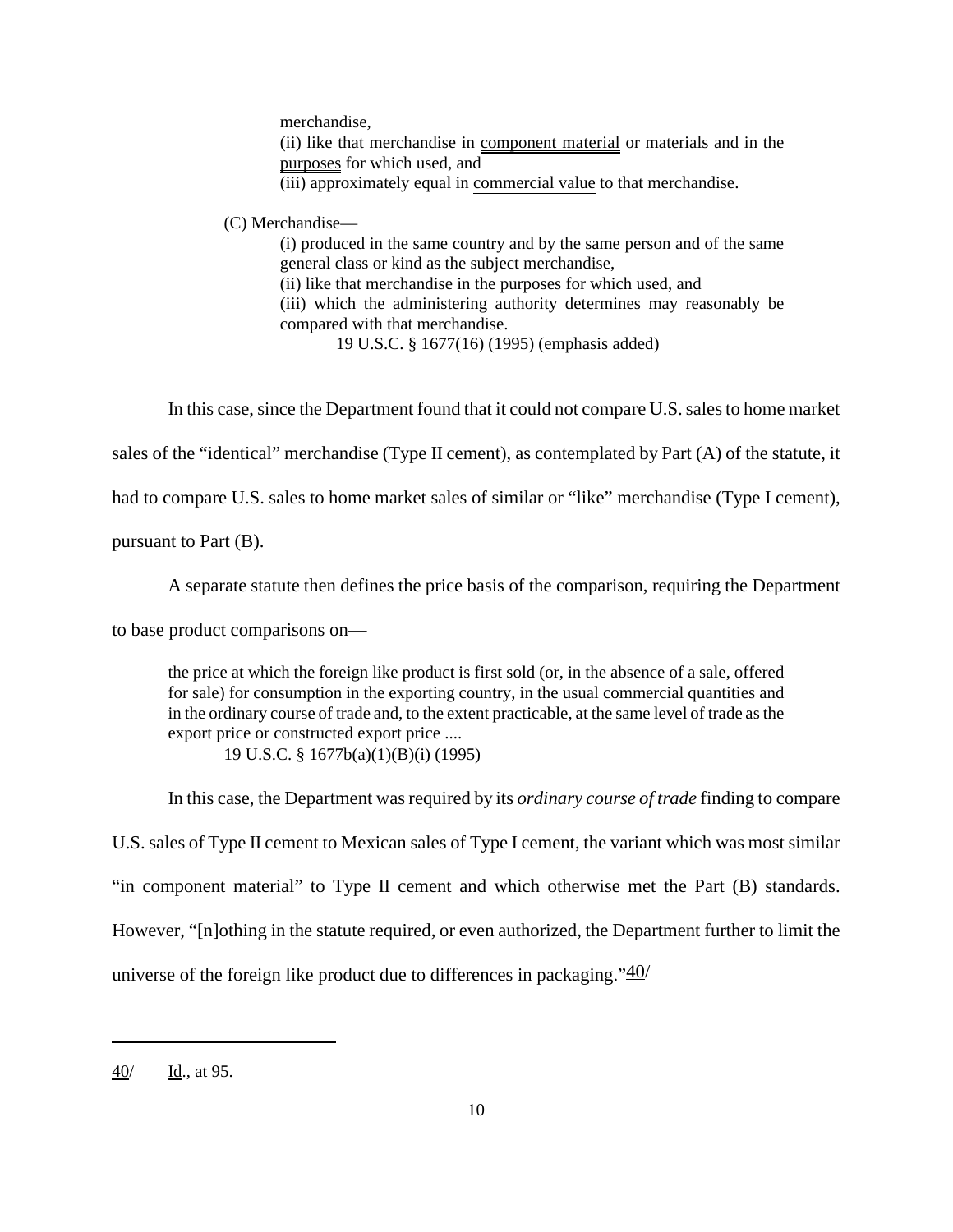The Department finds CEMEX's assertion that, in other cases, it has "uniformly limited its price comparisons to home market sales of bulk cement" $\frac{41}{1}$  to be "startling," particularly in the context of several recent administrative reviews involving a Japanese cement producer in which the Department compared sales in bulk form to home market sales in bagged form. $42/$  In those reviews, the Department specifically *rejected* the type of argument made by CEMEX here, stating that "packing is not a criterion for matching types of cement...." $43/$ 

The Department argues that CEMEX "cannot alter the fundamental fact that Type I cement sold in bags is *identical* to Type I cement sold in bulk. Again, the *only* difference is packaging, for which the Department has adjusted." $\frac{44}{1}$  The Department cites in this connection other recent determinations involving roses ("packaging and presentation of roses in bunches and bouquets do not transform the roses") $\frac{45}{}$  and raspberries ("[t]he product is identical whether packed in drums or pails"). $\frac{46}{ }$  Likewise, "the mere bagging of Type I cement does not transform its chemical composition or other properties." $\frac{47}{ }$ 

<sup>41/</sup> CEMEX Panel Rule 57(1) brief, at 56.

<sup>42/</sup> Department Panel Rule 57(2) brief, at 95.

<sup>43/</sup> Gray Portland Cement and Clinker from Japan, 60 Fed. Reg., at 43763 ("[B]ecause the cases cited by [respondent] do not stand for the proposition that the Department must always compare bulk-to-bulk and bag-to-bag sales, and because packing is not a criterion for matching types of cement, we compared sales of bulk cement in the United States to sales of both bulk and bagged cement in the home market, and made the appropriate adjustments to reflect the packing costs associated with bagged cement.")

<sup>44/</sup> Department Panel Rule 57(2) brief, at 97-98 (emphasis in original).

<sup>45/</sup> Fresh Cut Roses from Ecuador, 60 Fed. Reg. 7019, 7022 (1995).

<sup>46/</sup> Red Raspberries from Canada, 50 Fed. Reg. 19768, 19771 (1985).

<sup>47/</sup> Department Panel Rule 57(2) brief, at 98.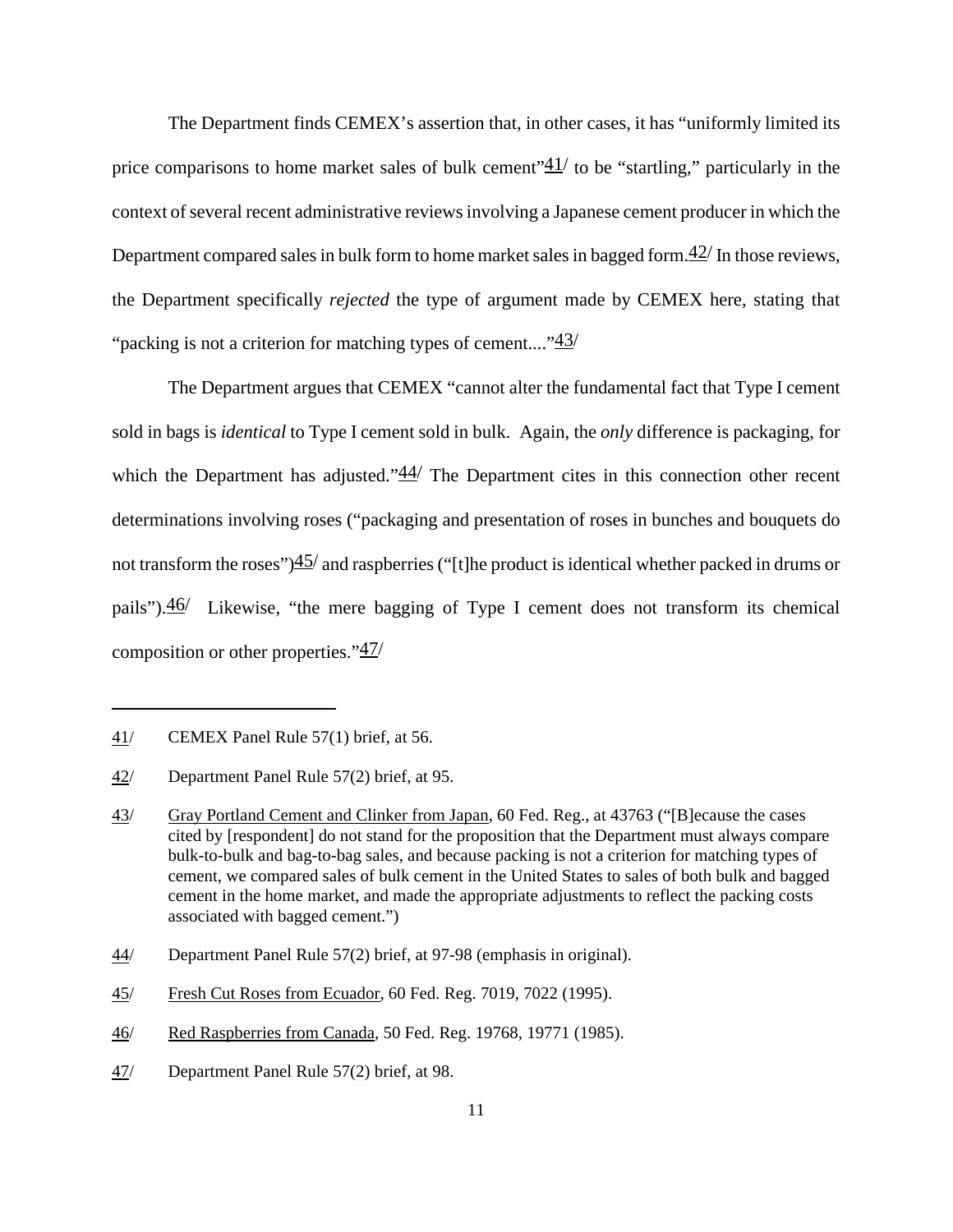From a standard of review perspective, even if it could be argued that the Department's methodology in the Fifth Administrative Review differs from that utilized previously, the Department clearly "has the flexibility to change its position providing that it explains the basis for its change and providing that the explanation is in accordance with law and supported by substantial evidence."48/ Therefore, to the extent that the Department *excused* CEMEX from reporting home market sales in bagged form in prior segments of the proceedings, "it was not precluded from adopting other reasonable comparison methodologies" $\frac{49}{ }$  and there is no question that the Department provided "a reasoned basis" for its decision to compare U.S. sales to all home market sales, however packaged. 50/

Finally, the Department argues that CEMEX has "impute[d] two findings to the Department, and then allege<sup>[d]</sup> that these findings are not supported by substantial record evidence." $51/$ However, the Department never made the findings suggested by CEMEX and, indeed, found only that "bulk and bagged sales constitute identical merchandise" and that it was appropriate to adjust for packaging differences.  $52/$  Moreover, CEMEX's reliance on the language of its own Section A questionnaire response may be misplaced since that response (in language ignored by CEMEX in its briefs to the Panel) states that whatever price differential exists "is due to the fact that distribution

<sup>48/</sup> Id., at 99, *quoting* Cultivos Miramonte v. United States, 980 F. Supp. 1268, 1274 (Ct. Int'l Trade 1997).

<sup>49/</sup> Id.

<sup>50/</sup> Id.

 $51/$  Id., at 100.

<sup>52/</sup> Id. See Fin. Res., 62 Fed. Reg., at 17,165.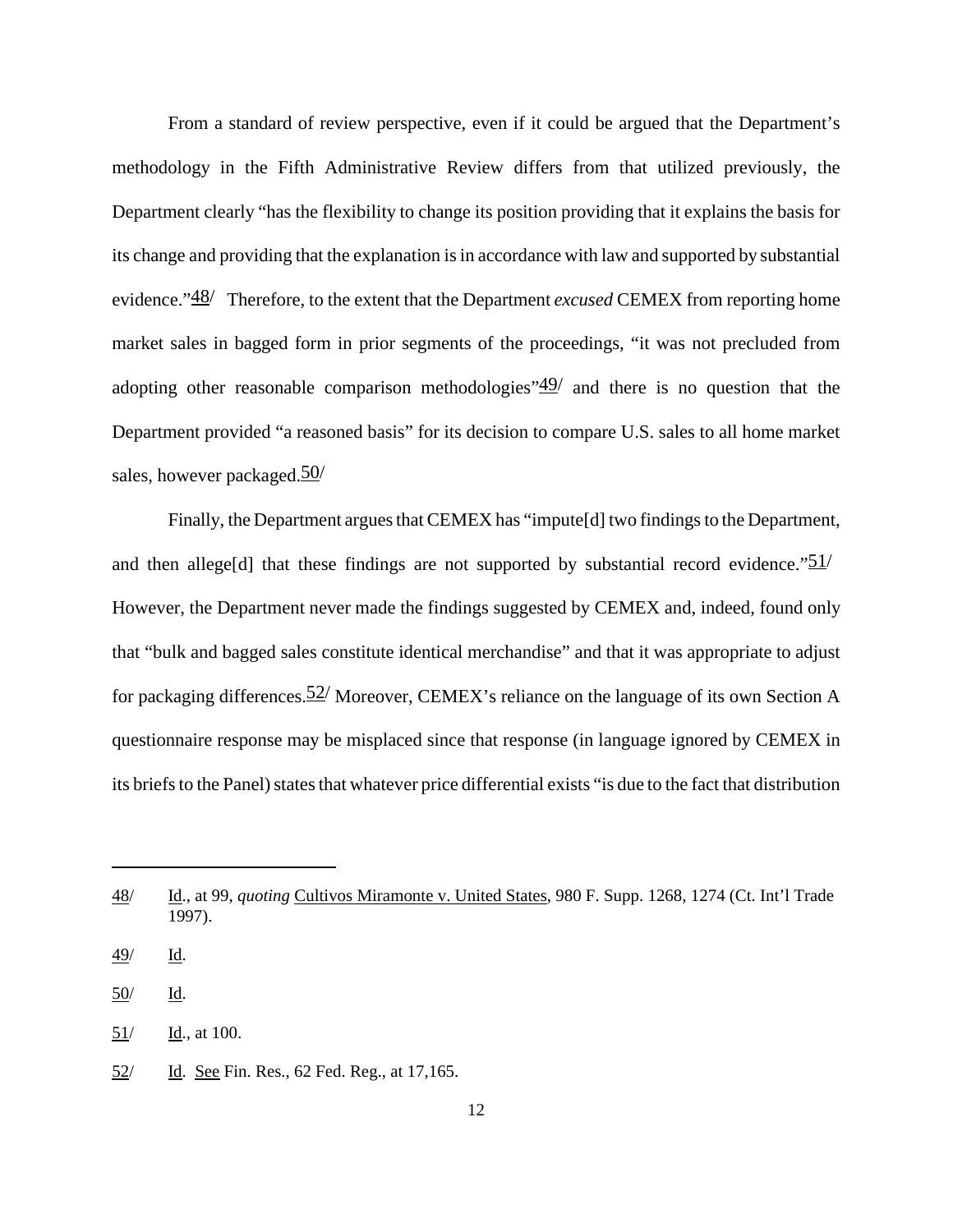expenses, particularly packing, handling and freight, are greater for bagged cement."<sup>53</sup>/

The Department also strongly objects to CEMEX's attempt to supplement the record by its " $Exhibit 4$ " to its Panel Rule 57(1) brief. The Department indicates that the belated introduction of this document, after the record was closed, is a manifest violation of case law $\frac{54}{ }$  and of the Department's regulations.  $55/$  "CEMEX could have presented the data set in its 'Attachment 4' to the Department before the time period forthe submission offactual information expired; but it chose not to. The Panel should not countenance CEMEX's belated effort to present data that neither the Department nor the domestic industry can comment on or check for accuracy."<sup>56</sup>

Setting aside this "red herring," the Department summarizes the situation by noting that "[t]here is simply no statutory requirement that the Department artificially limit the universe of comparison market sales in the self-serving manner suggested by CEMEX; nor is the Department required to exclude a major subset of the foreign like product due to alleged price differences. Moreover..., the Department offered a reasoned explanation forits comparison methodology...: U.S.

55/ 19 U.S.C. § 1516a(b)(2)(A) (1997) states that the record shall consist of:

(i) a copy of all information presented to or obtained by the Secretary, the administering authority, or the Commission during the course of the administrative proceeding, including all governmental memoranda pertaining to the case and the record of ex parte meetings required to be kept by section  $1677f(a)(3)$  of this title; and

(ii) a copy of the determination, all transcripts or records of conferences or hearings, and all notices published in the Federal Register.

<sup>53/</sup> Id. See Prop. Doc. 12, at 20.

<sup>54/</sup> Kerr-McGee Chemical Corp. v. United States, 955 F. Supp. 1466, 1472 (Ct. Int'l Trade 1997) (Barring exceptional circumstances, "the scope of the record for purposes of judicial review is based upon information which was 'before the relevant decision-maker' and was presented and considered 'at the time the decision was rendered.'")

<sup>56/</sup> Department Panel Rule 57(2) brief, at 101.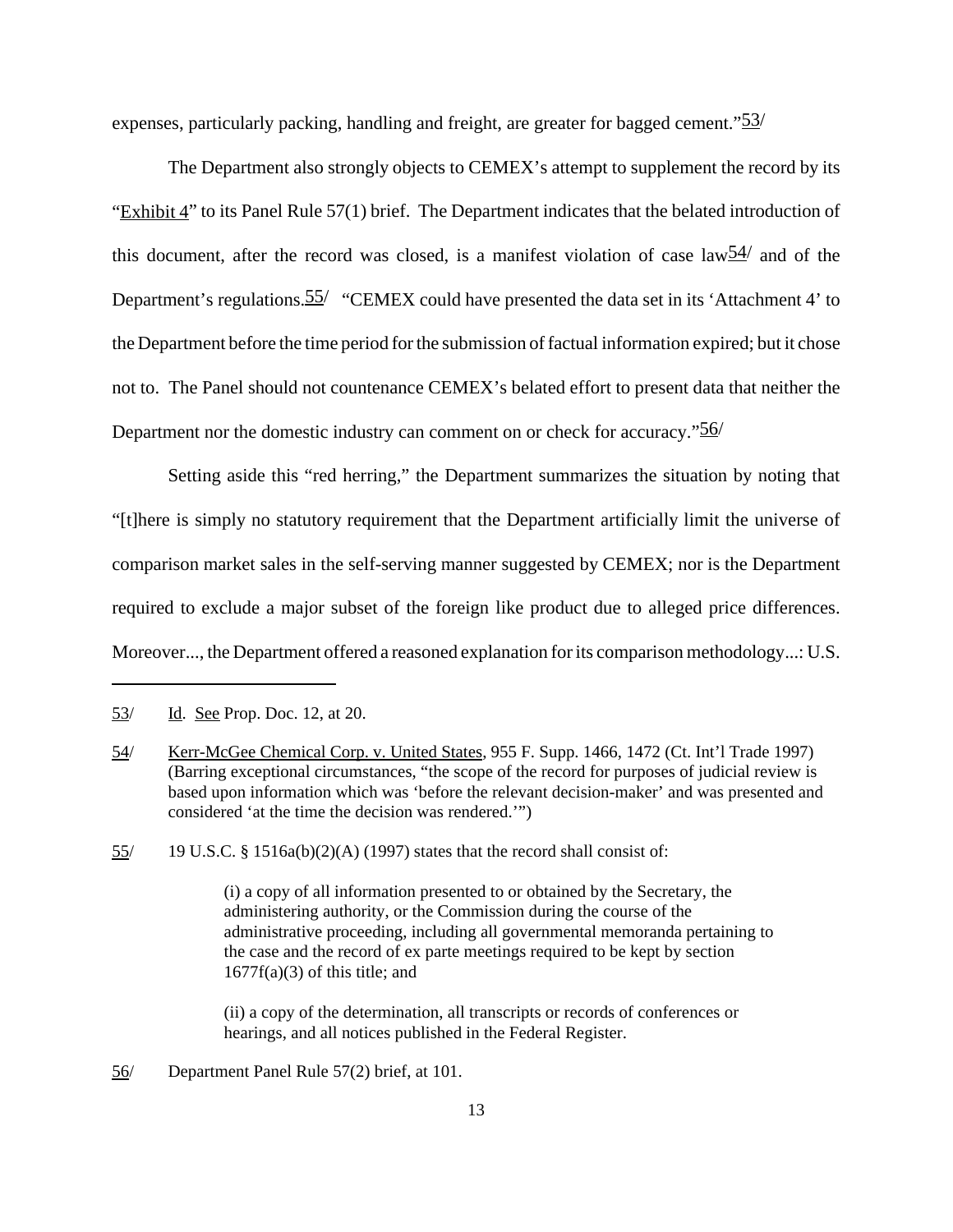sales should be compared to home market sales in both bagged and bulk form because (1) bagged and bulk cement 'constitute identical merchandise' and (2) the decision to use both forms for comparison purposes advances the separate determination that CEMEX sold both forms at the same level of trade in the home market."57/ There is "no provision in the statute, no judicial precedent, and no statements of policy by the [Department to] support [CEMEX's] argument." $\frac{58}{ }$ 

## **2. Discussion and Views of Panelist Endsley**

Considering both the challenges raised by CEMEX and the replies by Southern Tier and the Department, I have little difficulty in finding that the Department's determination to base normal value on both bagged and bulk home market sales of the "foreign like product" was supported by substantial evidence and otherwise in accordance with law, and I fear that my colleagues have gone substantially astray—in their application of the standard of review, in their interpretation of the statute, in their wholesale dismissal of the applicable case law (including the binding decisional law of CEMEX), and in their disregard of the relevant rules of procedure.

Focusing first, as we must, on the applicable standard of review, the Federal Circuit decision in Koyo Seiko Co., Ltd. v. United States, 66 F.3d 1204, 1209-10 (Fed. Cir. 1995) has set the inalienable baseline for this Panel:

> The statutory provision defining "such orsimilar" merchandise is silent with respect to the methodology that Commerce must use to match a U.S. product with a suitable home-market product. See 19 U.S.C. § 1677(16) (1988). This is not surprising, given that the model-match methodology for comparing one type of product, such asTRBs,would not be relevant to themodel-matchmethodology for other products, such as motorcycles or paint. Congress has not addressed in the statute the issue of how Commerce is to match U.S. TRBs with "such or similar" home-market TRBs.... We agree with the government that Congress has implicitly delegated authority to

<sup>57/</sup> Id., at 102.

<sup>58/</sup> Id.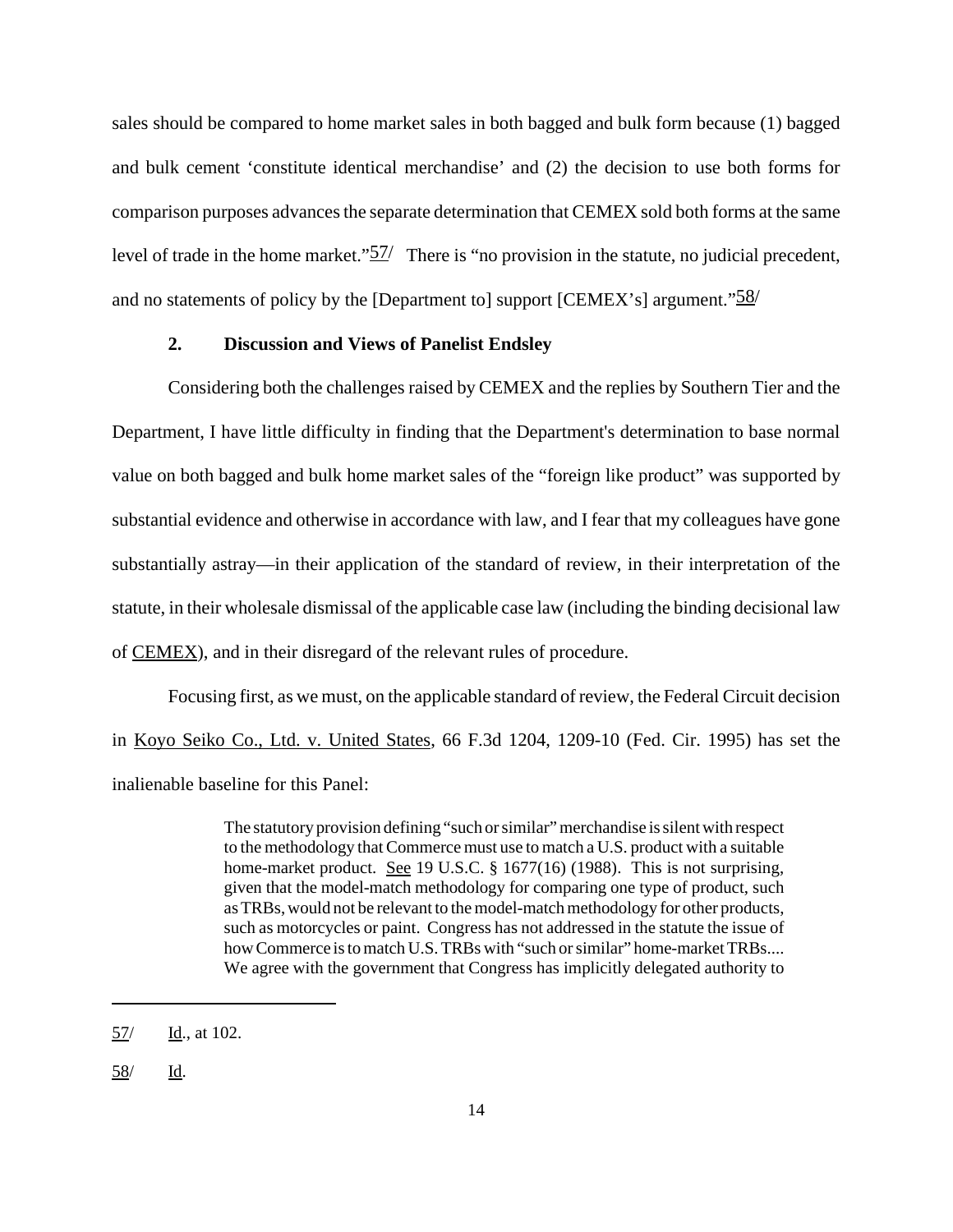Commerce to determine and apply a model-match methodology necessary to yield "such or similar" merchandise under the statute. This Congressional delegation of authority empowers Commerce to choose the manner in which "such or similar" merchandise shall be selected. Chevron applies in such a situation.... Thus, our inquiry is limited to determining whether Commerce's model-match methodology...is reasonable.

With clarity and economy, the Federal Circuit has thus made it clear that (i) the statute at issue here is *silent* as to how the Department must conduct its "such or similar" merchandise ["foreign like product"] or product concordance analyses;  $\frac{59}{ }$  and (ii) the applicable standard of review (based on the second prong of Chevron) is whether the model-match or comparison methodology selected and applied by the Department is "reasonable" given the nature of the product in question and the record evidence. Congress's statutory silence in effect means that this task has been left to the technical expertise and discretion of the Department. In such situations, the agency's interpretation of the statute should be sustained whenever permissible. Rhone Poulenc, Inc. v. United States, 899 F.2d 1185, 1190, note 9 (Fed. Cir. 1990) (*quoting* Chevron, 367 U.S. at 842-45 (1984)).

The CIT has added significantly to this analysis by making it quite clear that the Department's duties in this respect are both statutory and *non-delegable*. In Timken Company v. United States, 630 F. Supp. 1327, 1338 (Ct. Int'l Trade 1986), the CIT indicated that the modelmatch issue is too critical to the dumping margin calculation to be left (solely) to the discretion of a respondent whose choices clearly may be guided by self-interest.60/

It is of particular importance that the administering agency itself make

(continued...)

<sup>59/</sup> The collective matching of the U.S. products to the home market products is referred to as a "concordance."

<sup>60/</sup> The Timken court stated: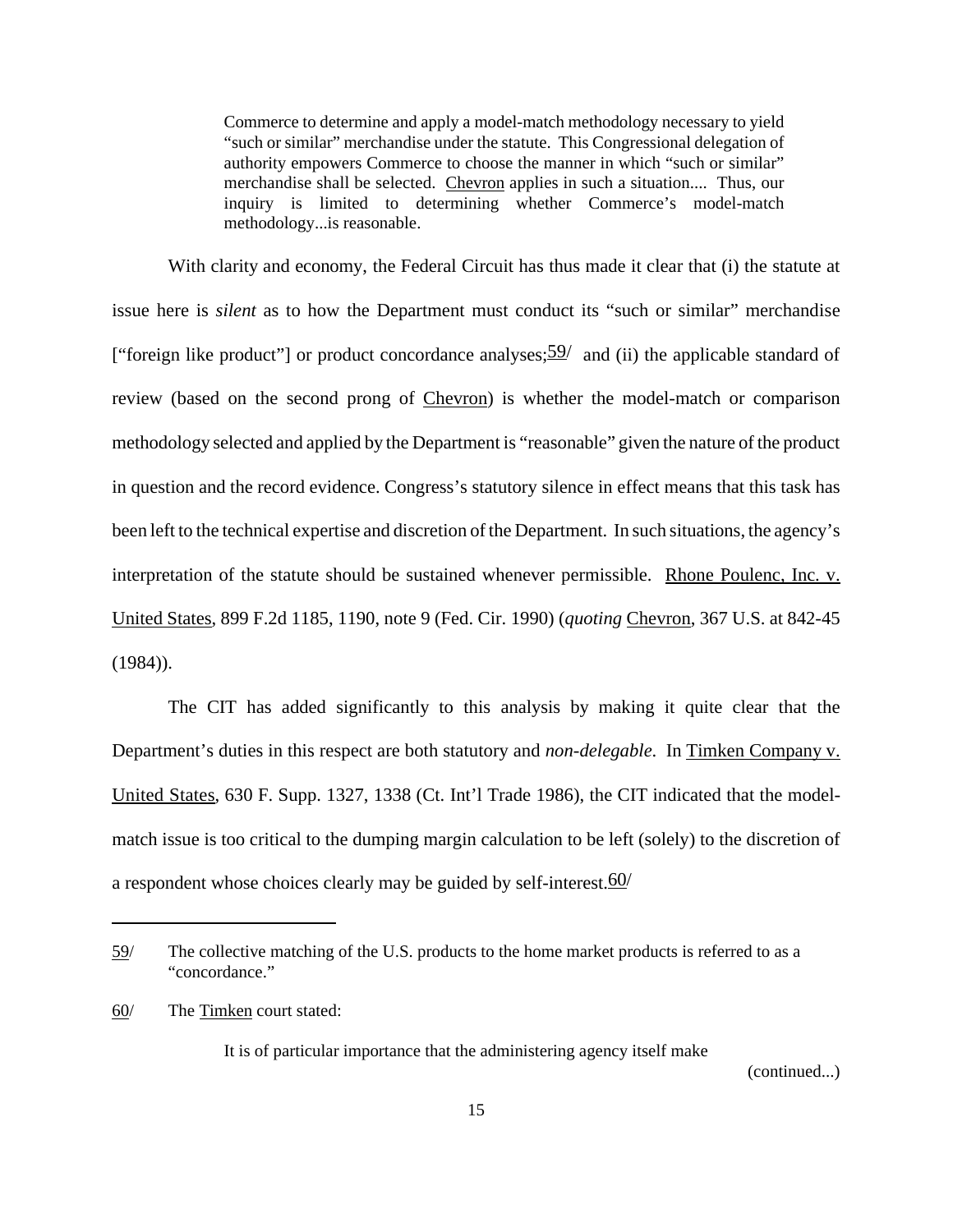In keeping with the standard of review, therefore, unless the Department's conclusions on the model-match issue are unreasonable based on the record evidence, the Panel simply is not allowed to displace the Department's judgment with its own.

Turning now to the question of how the courts and Chapter 19 panels have implemented this standard of review, it is clear that both have consistently *upheld* the Department's determinations regarding such or similar merchandise ["foreign like product"], in a broad array of circumstances and with respect to both Parts (B) and (C) of the statute. See, e.g., U.H.F.C. Co. v. United States, 916 F.2d 689, 691, 697 (Fed. Cir. 1990) (*upholding* the Department's determination that numerous different grades of animal glue sold by Dutch manufacturer "in widely varying applications such as general adhesives, abrasives or sizing agents" could nevertheless "reasonably be compared" under Part (C) of the statute based on their many "common uses"); United Engineering  $&$  Forging v.

## 60/ (...continued)

630 F. Supp., at 1,338 (Emphasis added).

the required determination of what constitutes the most similar merchandise, rather than delegating that responsibility to an interested party, considering that the issue may be a complex one on which reasonable minds could differ. For example, of two potentially "similar" foreign market products, one product could be most similar to merchandise sold in the United States in its use, while the other might be more similar in its materials. It is the administering agency rather than an interested party that should make the determination as to what "similar" characteristics are of the most significance. Additionally, it is hard to imagine that a foreign manufacturer, given the option of selecting what constitutes similar merchandise, and assuming that there exists more than one product from which such a choice can be made, would not make the choice of merchandise most advantageous to itself.

If, for example, there were two foreign market products that could be considered "similar" but which differed in value, a foreign manufacturer would have an incentive to select as "similar" the product that was of lower value, as such selection could result in lower margins. Congress could not have intended that an interested party be accorded so much control over a determination of such importance.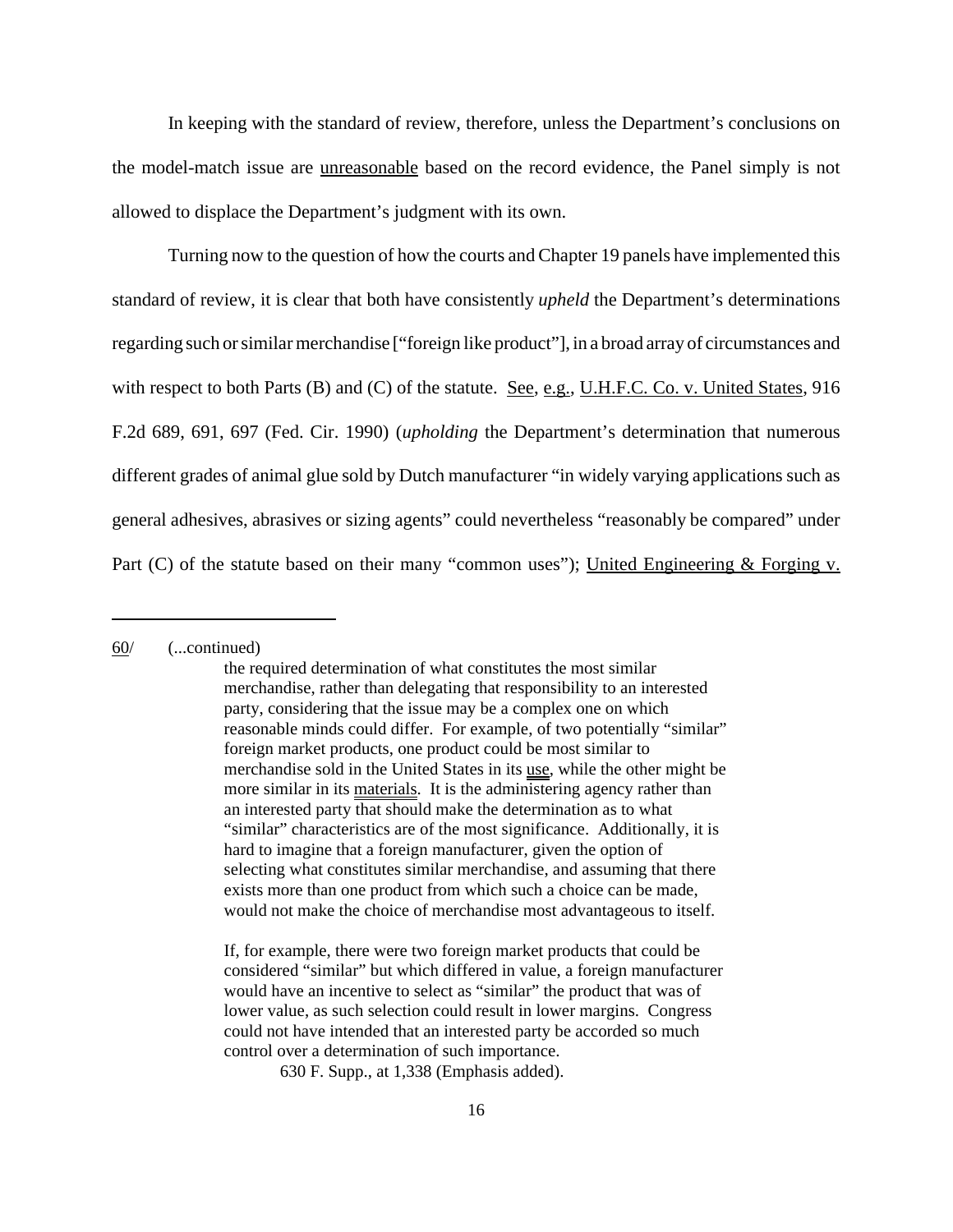United States, 779 F. Supp. 1375, 1381-82 (Ct. Int'l Trade 1991) (*upholding*, in case of UKmanufactured crankshaft models, the Department's determination ofsimilarity under Part (B) of the statute despite the fact that one of the selected home market comparators was significantly different in end use, volume of sales, and commercial value from the subject merchandise);  $61/$  NTN Bearing Corp. Of America v. United States, 747 F. Supp. 726, 735-36 (Ct. Int'l Trade 1990) (*upholding* the Department's determination of criteria for assessing similarity of merchandise under Part (C) of the statute where the Department found that it was not possible to measure similarity of home market and U.S. TRBs in terms of their respective commercial values); $62/$  Kerr-McGee Chemical Corp. v. United States, 741 F. Supp. 947, 951-52 (Ct. Int'l Trade 1990) (*upholding* the Department's

 $62$  In NTN Bearing, the court reaffirmed the applicable standard of review:

Commerce has traditionally been granted broad discretion in the selection of methodology implemented to achieve its mandate. Hence, absent a showing of unreasonableness on the part of the agency, its choice of methodology shall be sustained. [citation omitted] Moreover, it is the administering agency rather than an interested party that should make the determination as to what methodology should be used. [citation omitted] In the case at bar, plaintiffs have not provided any evidence of unreasonable behavior on the part of Commerce. The Commerce Department was not required to adopt the methodology advanced by plaintiffs. Furthermore the record supports Commerce's contention that its methodology was unreasonable.

747 F. Supp., at 736.

<sup>61/</sup> In United Engineering, respondent argued that the Department had erred in focusing simply on the similarity of the physical characteristics between the U.S. model and the UK comparator and that the Department should instead have considered all relevant factors in making the model selection, including non-physical differences such as the purposes for which the merchandise is used and its commercial value. 779 F. Supp., at 1,380. In response, the CIT stated that the "[r]eality is that the agency has broad discretion in the administration of the antidumping law" and found that record evidence clearly pointed to "substantial similarity of physical characteristics between the U.S. model and the UK comparator...." Id., at 1,381. Relying on Timken, the CIT appeared even to discount the need to consider *non-physical* criteria in making its selection and, citing other cases, stated: "In the light of such cases, this court cannot conclude that it was not in accordance with law for the agency to have looked to the physical characteristics of the merchandise at issue herein." Id., at 1,382.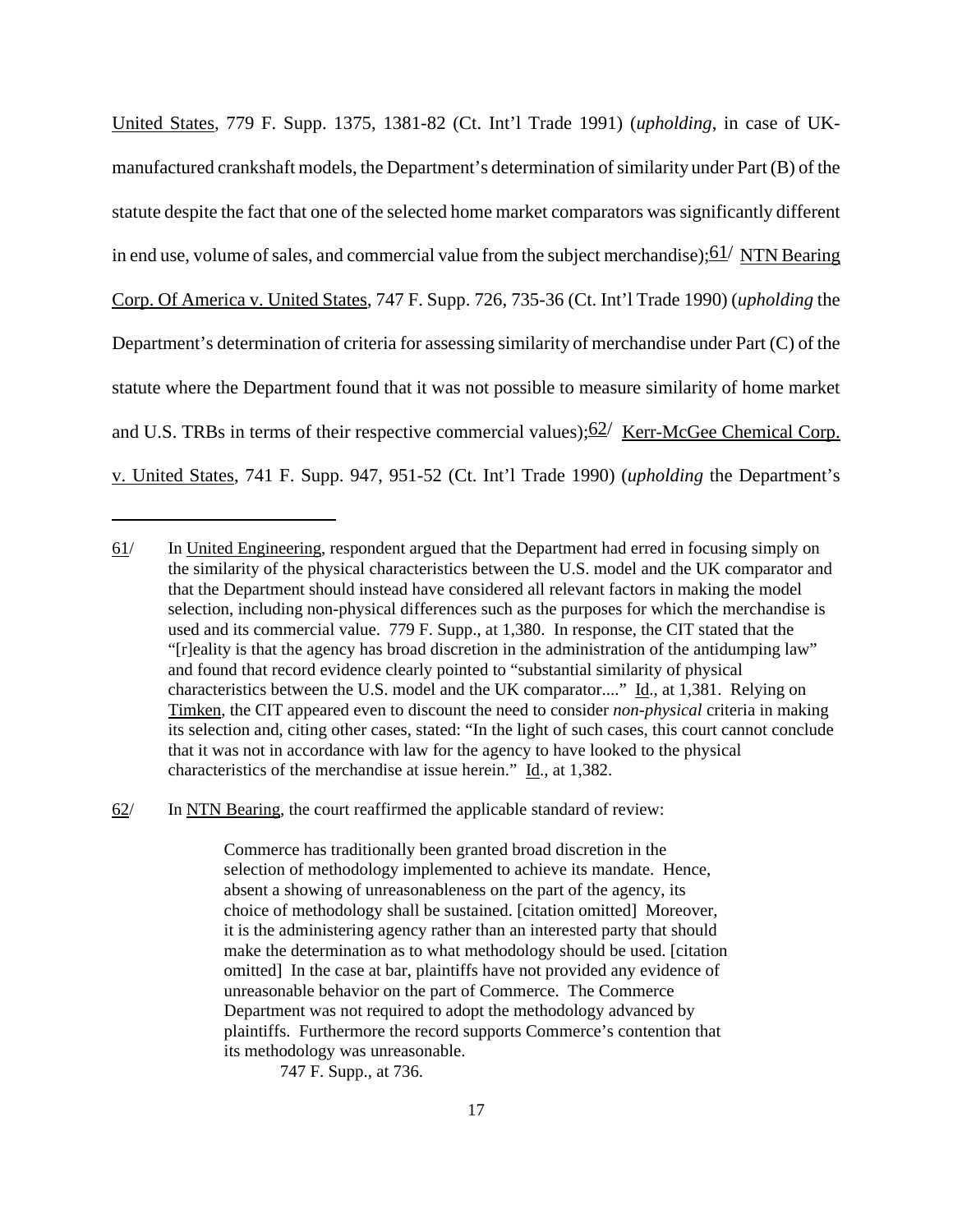determination of similarity under Part (B) of the statute for purposes of home market viability of two different grades—alkaline and zinc—of *Electrolytic Manganese Dioxide* (EMD), despite their different characteristics and end-uses);  $63/$  and Monsanto Co. v. United States, 698 F. Supp. 275, 277 *et seq.* (Ct. Int'l Trade 1988) (*upholding* the Department's finding of similarity, in connection with an investigation of cyanuric acid and its chlorinated derivatives  $[CA & CD]$  for use in the swimming pool trade, between home market granular CA & CD used both inside and outside the swimming pool trade and the granular CA & CD used in the U.S. within that trade).  $64/$ 

Chapter 19 Panels have been equally willing to recognize and uphold the Department's exercise of discretion in selecting and employing model-match methodologies. See, e.g., Replacement Parts for Self-Propelled Bituminous Paving Equipment from Canada, USA-90-1904- 01, Opinion May 15, 1992, at 66 *et seq*. (*upholding* the Department's determination of similarity of paving equipment parts despite evidence that the specific parts being compared were not similar either in their material composition or in their configuration, could not, in a narrow sense, have identical purposes since the parts themselves were not physically identical, and that there were

<sup>63/</sup> In Kerr-McGee, plaintiffs argued that the Department should have calculated home market sales viability with respect to alkaline EMD by using only alkaline home market sales as the comparator. The Department rejected the argument and aggregated the home market zinc and alkaline EMD sales, the end result of which was to confirm home market viability. In its Final Determination, the Department noted that both zinc and alkaline EMD were produced from the same ingredients and used the same production processes (differing only in final finishing). Even though they differed in ultimate use (alkaline EMD being used for alkaline batteries and zinc EMD for zinc batteries), both types of EMD performed the same essential battery filler function (*i.e.*, both were used to produce dry cell batteries). 741 F. Supp., at 952.

<sup>64/</sup> In upholding the Department's methodology, the Monsanto court appeared to minimize the effect of any market or use limitations: "The answer here is that apples are apples no matter who buys them and that a market or use limitation on the subject class, by itself, does not restrict the basis for the fair market calculation if all the merchandise included is physically identical." 698 F. Supp., at 278.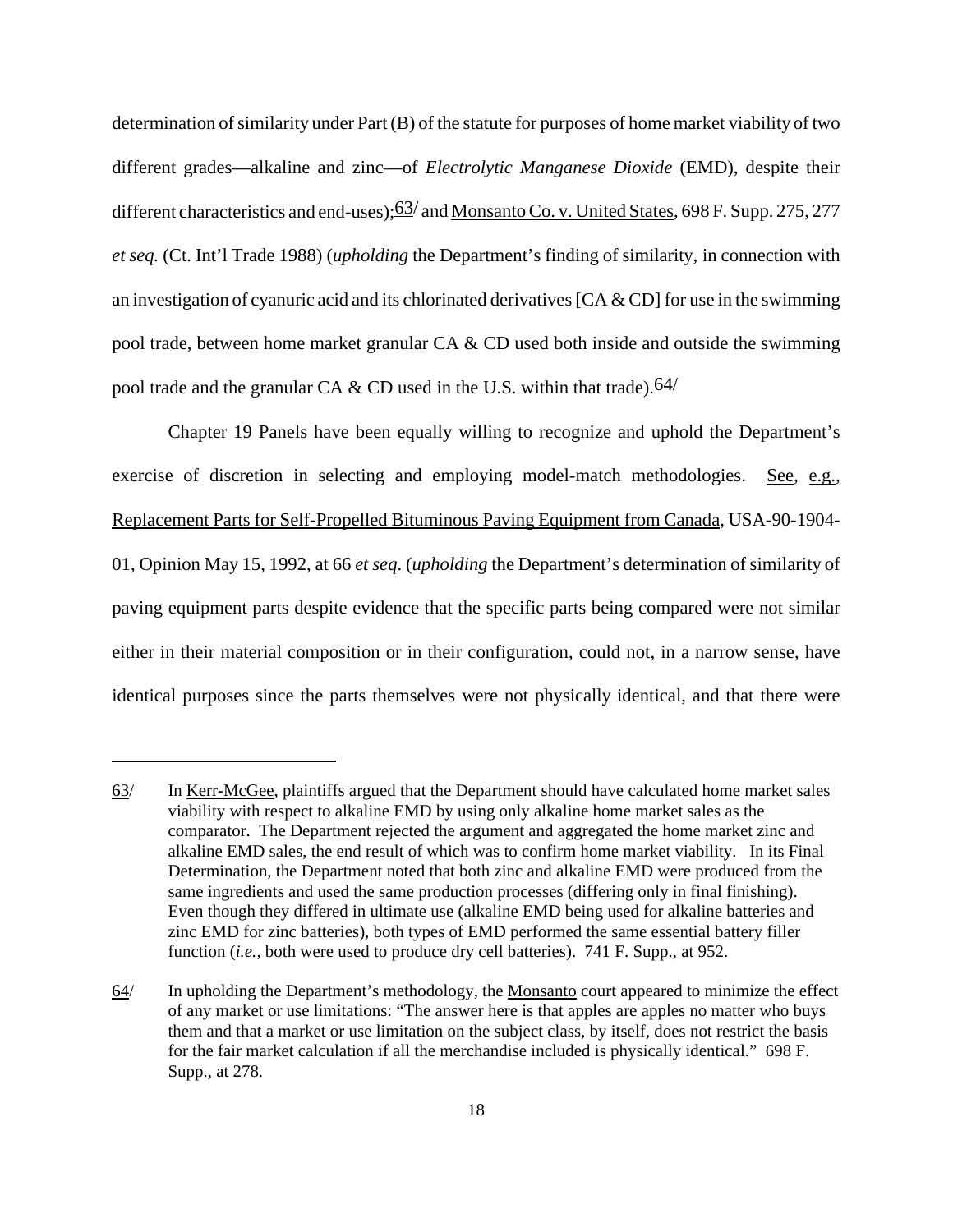significant price dissimilarities between the comparators even in cases where the physical characteristics and the costs of production were similar); Certain Corrosion-Resistant Carbon Steel Products from Canada, USA-93-1904-03, Opinion October 31, 1994, at 85, 87 (*upholding* the Department's determination to accept certain product matches reported by Canadian steel producer that did not conform to strict application of the Department's prescribed model match hierarchy: "The Department retained its discretion in matching products even after a product characteristic hierarchy was established"); and Certain Cut-to-Length Carbon Steel Plate from Canada, USA-93-1904-04, Opinion October 31, 1994, at 12 *et seq.* ("Commerce has discretion in the establishment of a product characteristic hierarchy as an aid in its selection of product matches").

As both Southern Tier and the Department have noted, numerous administrative decisions also support the notion of substantial discretion on the part of the Department in this area and, indeed, specifically support the methodology selected and employed by the Department in this very case. See, e.g., Japanese Cement, 60 Fed. Reg., at 43,763 (included both bulk and bagged cement as the "foreign like product"); Calcium Aluminate Cement Clinker and Flux from France, 59 Fed. Reg. 141,136, 14,143-44 (1994) (compared U.S. bulk sales to home market bagged sales); Gray Portland Cement and Clinker from Venezuela, 56 Fed. Reg., at 56,391 (compared U.S. bulk and bagged sales to home market bagged sales); Frozen Concentrated Orange Juice from Brazil, 57 Fed. Reg. 3,995 (1992) (compared U.S. packed sales to home market packed and bulk sales); and Industrial Phosphoric Acid from Israel, 52 Fed. Reg. 25,440, 25,442 (1987) (compared U.S. bulk sales to home market sales in drums).

Not unexpectedly, the Federal Circuit's binding decision in CEMEX, discussed in the ordinary course of trade section of the Panel's opinion, also sheds considerable light on the subject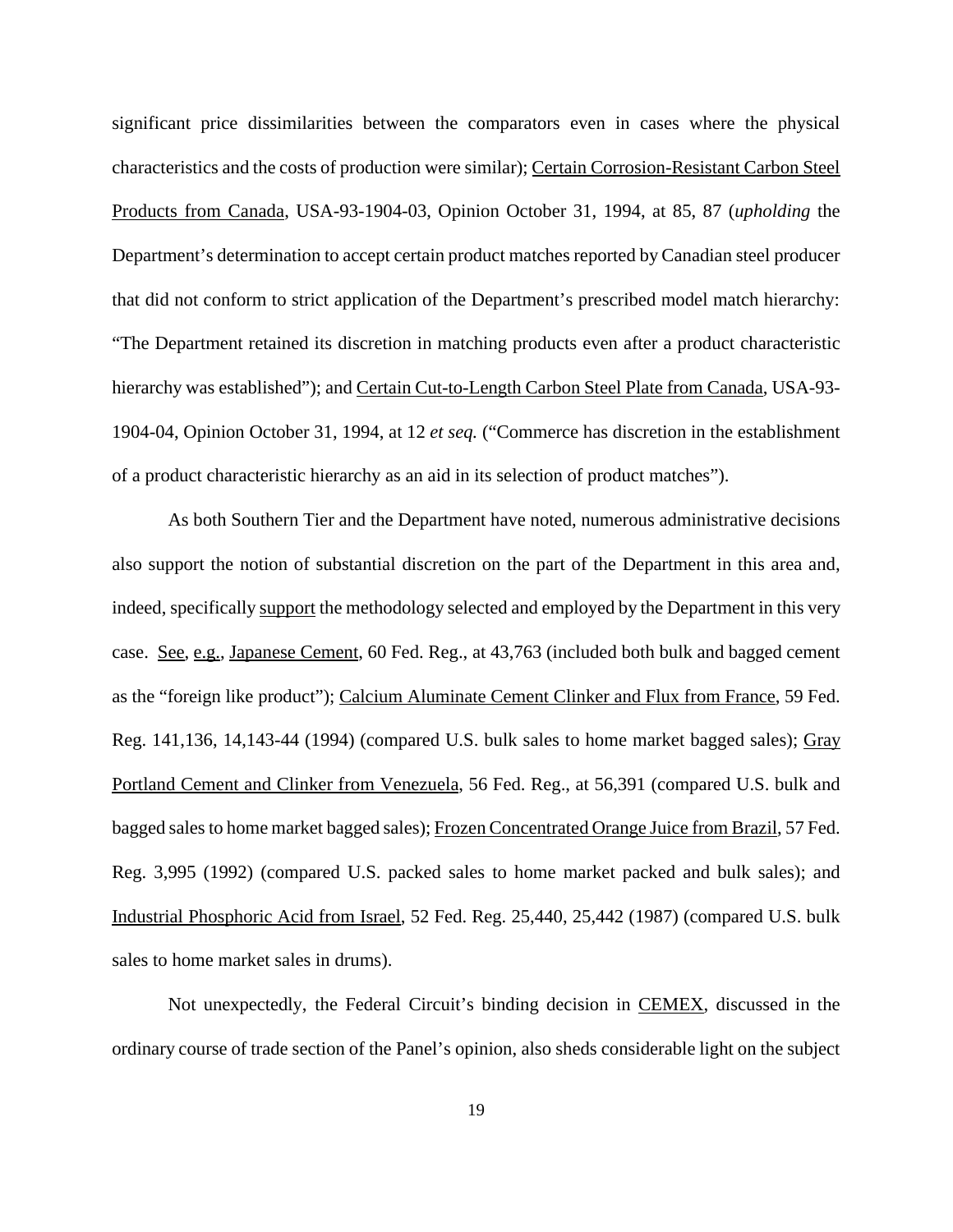and manifestly supports the above authorities. In considering the "such or similar merchandise" provision against an argument by CEMEX that the Department should have utilized *constructed value* as the comparator in the home market, as opposed to using *Type I cement*, the Court said as follows:

Therefore, the initial consideration for Commerce is whether, under section  $1677b(a)(1)$ , the sales are 'in the usual commercial quantities and in the ordinary course of trade.' 19 U.S.C.  $§ 1677b(a)(1)$ . If the sales are not in the ordinary course of trade, then Commerce should exclude that specific class of merchandise (here, Types II and V cements) because a determination ofthe antidumping duty cannot be made. Commerce should then examine the next available class of merchandise (here, Type I cement) to determine if it matches any of the section 1667(16) categories of 'such or similar merchandise.' In this case, Type I cement meets the section  $1677(16)(B)$  requirements because it is produced in the same country and by the same person as Types II and V cements, it is like Types II and V cements in composition, and it is approximately equal in commercial value to Types II and V cements. Therefore, Type I cement becomes the 'such or similar merchandise' upon which foreign market value is based. The plain language of the statute requires Commerce to base foreign market value on nonidentical but similar merchandise (here, Type I cement)...."65/

In the clearest possible terms, therefore, the Federal Circuit has interpreted the very statute at issue here, finding that it is the "class" of merchandise that the statute is intended to address (*e.g*., Type I cement vs. Type II cement), not the *form of presentation* of one of those classes (*e.g.*, Type I cement in bags vs. Type I cement in bulk).

Having been unable to find any support whatever for the majority's position in the standard of review (which requires only that the Department's methodology be of its own making and reasonable in nature), in the general judicial or Chapter 19 cases (which consistently uphold the Department's reasonable exercise of discretion), or in the binding decisional law (CEMEX demonstrably runs expressly counter to the majority's position),  $66/$  I now turn to the possibility that

<sup>65/</sup> CEMEX, at 903-04 (Emphasis added).

<sup>66/</sup> With a wave of its hand, the majority dismisses the entire line of five consistent CIT cases and (continued...)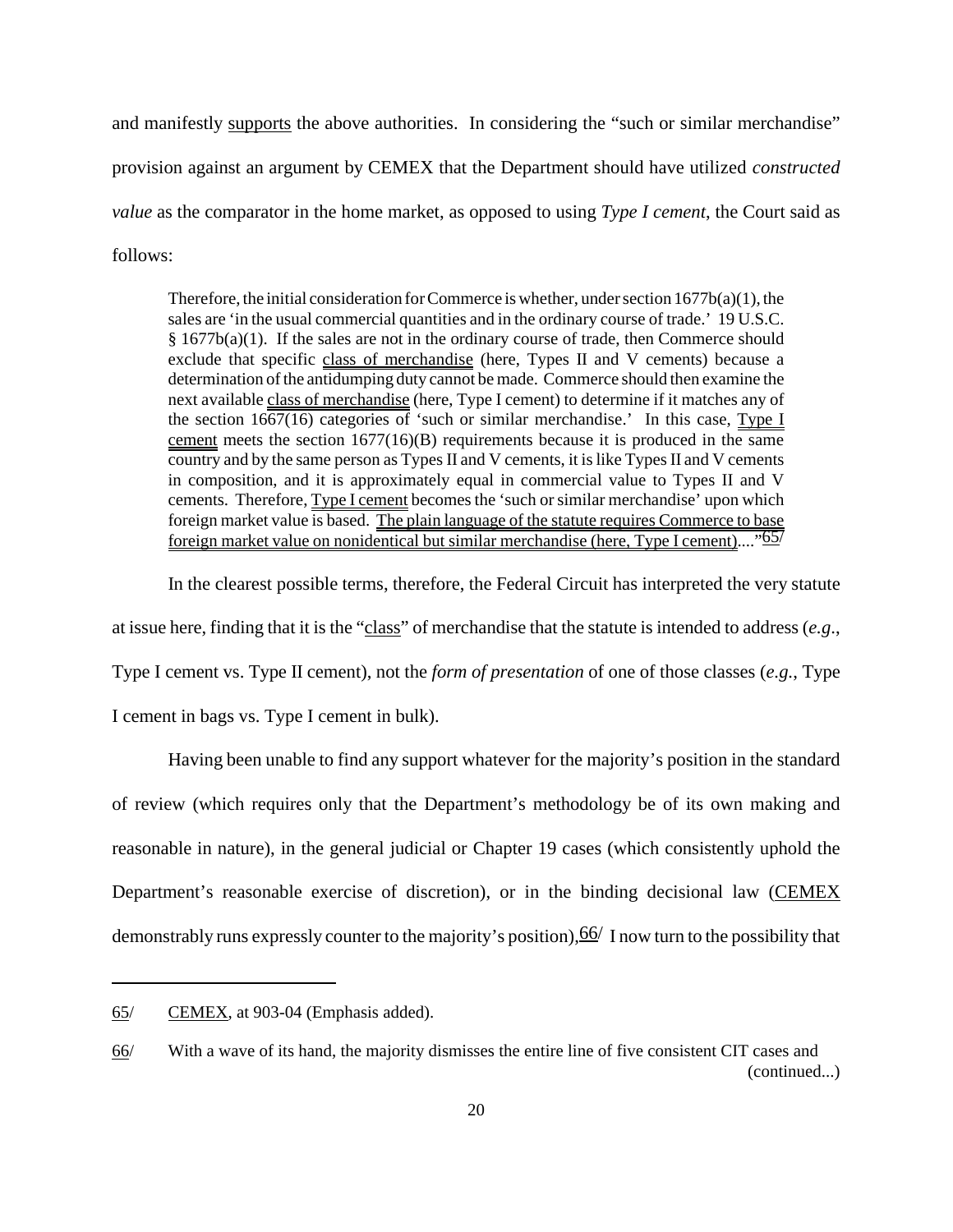a parsing of the statute itself might be found to support the majority's view. Regrettably, this is not the case.

As has been discussed previously, the relevant statutes require the Department to compare the export price to the price at which the "foreign like product" is first sold for consumption in the exporting country. $\frac{67}{ }$  Congress then defines the term "foreign like product" according to a descending hierarchy of possibilities, starting with the *identical* merchandise (Part (A)), then to *similar* or like merchandise (Part (B)), and then to *reasonably comparable* merchandise (Part (C)). In this case, of course, since the Department found that home market sales of Type II cement (the *identical merchandise*) were not in the ordinary course of trade, the Department was compelled to use as the "foreign like product" the *similar or like merchandise*, as stated in Part (B) of the statute. Once again, that statute reads:

The term 'foreign like product' means merchandise in the first of the following categories in respect of which a determination for the purposes of part II of this subtitle can be satisfactorily made:

" " "

(B) Merchandise—

(i) produced in the same country and by the same person as the subject merchandise, (ii) like that merchandise in component material or materials and in the

purposes for which used, and (iii) approximately equal in commercial value to that merchandise.

19 U.S.C. § 1677(16) (1995) (emphasis added)

To select similar or like merchandise under Part (B), therefore, the Department is required

<sup>66/</sup> (...continued) three consistent Chapter 19 panel opinions as "not binding on the Panel," without offering a single decision in support of its own position. The majority's strategem with respect to the binding decisional law of CEMEX is different: this case is simply ignored.

 $67/$  See 19 U.S.C. § 1677b(a)(1)(B)(i). Of course, the Department must take into account the issues of level of trade, usual commercial quantities, etc. See n 18 *supra* and accompanying text.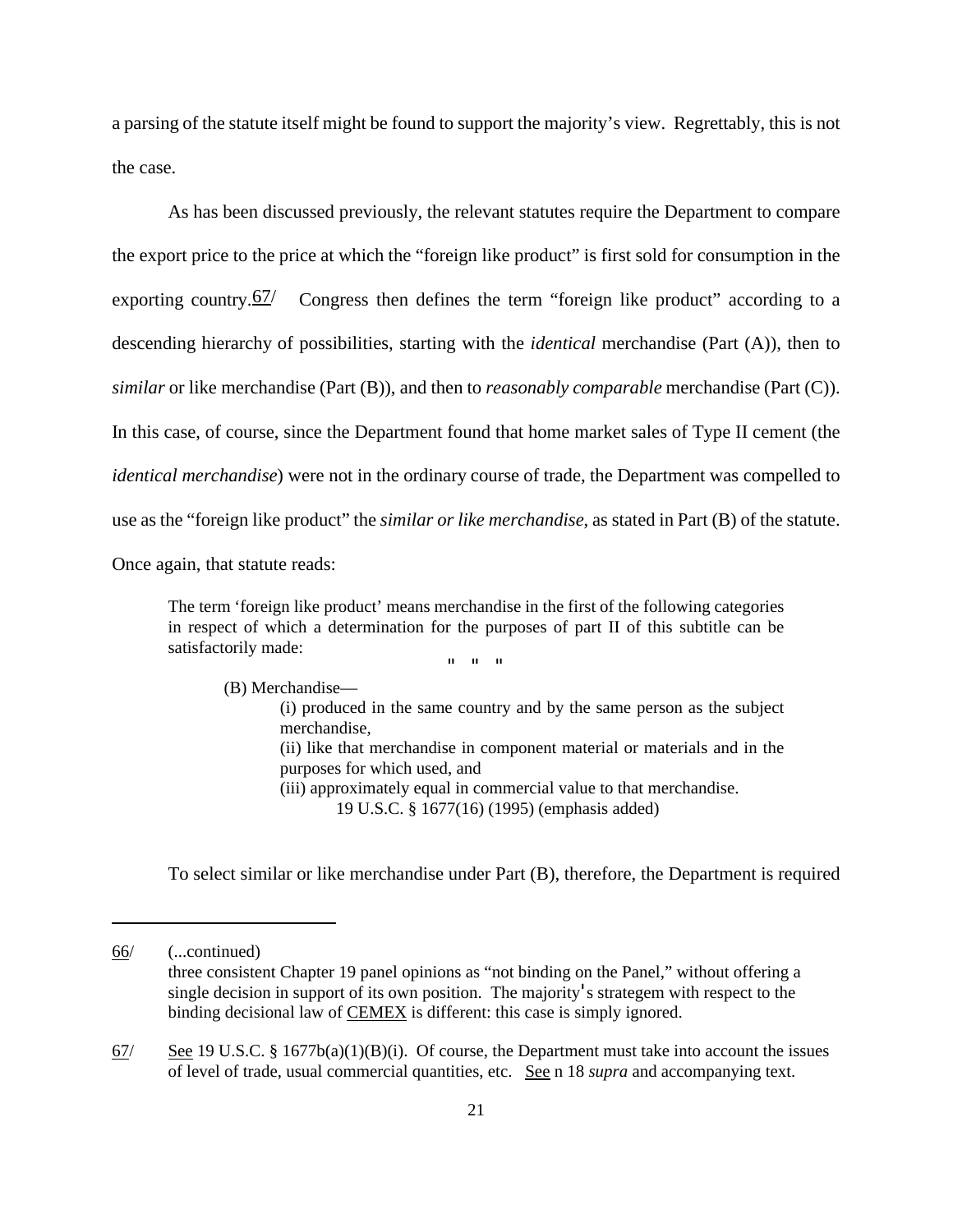to *consider* three elements: (i) the selected foreign like product should be produced in the same country and by the same person as the subject merchandise; (ii) the selected foreign like product should be similar to the subject merchandise "in component material or materials" and in the purposes for which used; and (iii) the selected foreign like product should be approximately equal in commercial value to the subject merchandise. In "considering" each of these elements, the case law seems to make it clear that the Department is not required to "weight" each one equally. Indeed, the United Engineering, Kerr-McGee and Monsanto cases, discussed above, all appear to recognize that the Department may give primacy to the *physical characteristics* of the "foreign like product" comparator and significantly less weight to the other statutory factors (end use and commercial value) and, presumably, even less (or no) weight to non-statutory factors such as volume of sales, price variations, channels of distribution, etc. Significantly, nowhere in the statute is there any language requiring the Department to alter its methodology depending on (i) the specific form of presentation of the product (*e.g.*, whether in bulk, in bags, in drums, in pails, on pallets, etc.), or on (ii) the pricing dissimilarities that CEMEX finds to be so convincing.

Consistent with the arguments made by Southern Tier and the Department, the introductory sentence to this statute is also important to an understanding of its scope. This sentence states that "[t]he term 'foreign like product' means merchandise..." which I read to, in effect, mean "[all] merchandise" (or the universe of merchandise) which meets the specific standards set out in the statute. $\frac{68}{ }$  Thus, the straight-forward, if not compelling, reading of the statute is that the Department must identify *all* merchandise which (if Part (B) is to be used) conforms to the cited

<sup>68/</sup> As Southern Tier noted in its brief, there are no *implicit* exceptions to the universality of the "foreign like product," only *explicit* exceptions derived by statute. See note 18 *supra* and accompanying text.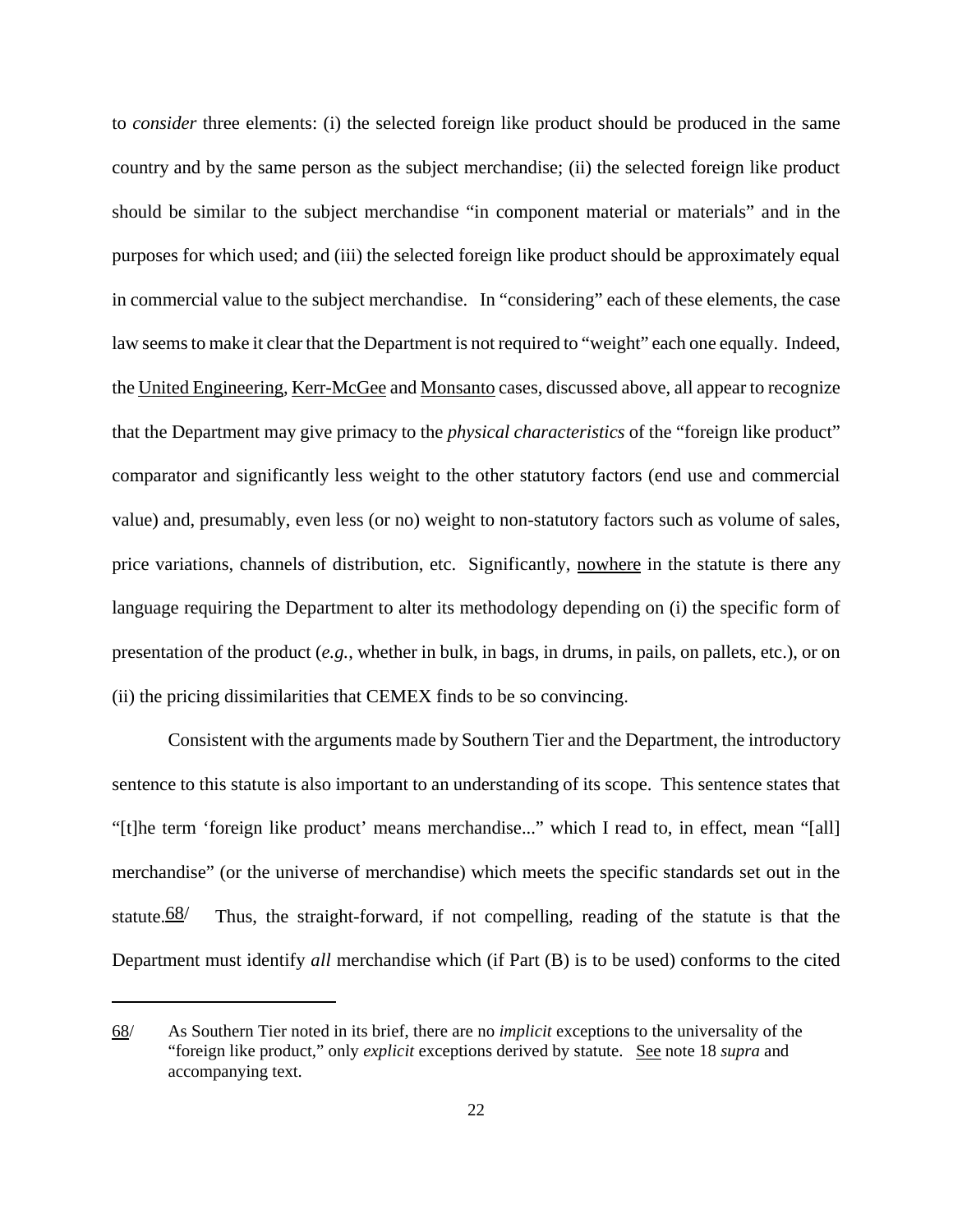three elements. Considering the impact of the case law noted just above, the irreducible minimum is that the Department must identify *all* home market merchandise which is similar to the subject merchandise "in component material or materials."

What has the Department done in this case? It has determined that all three elements of Part (B) of the statute have been met.  $69/$  With respect to the physical characteristics, it has expressly determined that Type I cement, whether in a bag or in bulk, is Type I cement. It has determined that the two different presentations of Type I cement are not just similar in "component materials" but are identical in "component materials." It has determined that the only difference between the two is in the packaging and it has made an appropriate adjustment for the difference in cost arising out of that packaging.70/ Where does the majority find error in this interpretation and application of the statute?

In my judgment, the Department was absolutely correct in identifying the full *universe* of products which are alike "in component materials," which in this instance means *all* of Type I cement, irrespective of the form of presentation (*i.e.*, whether in bulk or bagged). Indeed, although

<sup>69/</sup> In the Final Results, the Department did not make an express finding with regard to the first element of Part (B). Nevertheless it is plain from the record that all of Type I cement (bulk and bagged) were produced by CEMEX in Mexico, which would satisfy this first element. Similarly, the Department did not make an express finding with regard to the third element of Part (B) (commercial value) which, under Nihon Cement Co., Ltd. v. United States, 15 ITRD 1558, 1567 (Ct. Int'l Trade 1993) might be the subject of some criticism (remand directing the Department to articulate its reasoning with respect to every element of the statute). Nevertheless, particularly in the light of the applicable case law, which appears to minimize the importance of this element, I do not find the Department's "analysis or reasoning" to be "inadequate" in this respect. See USX Corp. v. United States, 655 F. Supp. 487 (Ct. Int'l Trade 1987)

<sup>70/</sup> Additionally, the Department determined that there was only one level of trade and one channel of distribution within that level, although it duly considered CEMEX's arguments that there were differences in price and end-use characteristics depending on the form of the presentation, handling and freight. See note 29 *supra* and accompanying text.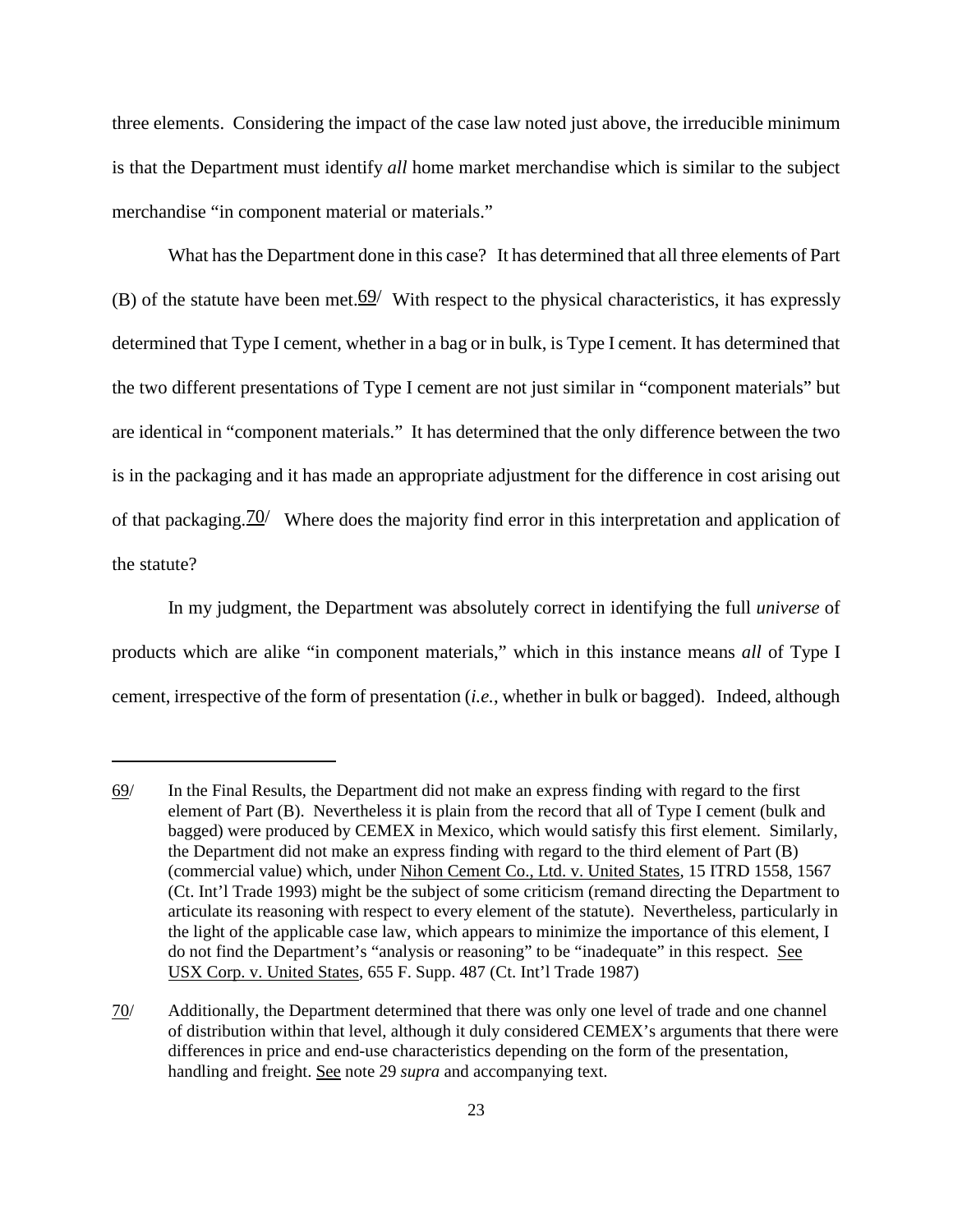the courts have consistently upheld a **broad** discretion on the part of the Department to come up with suitable model-match or comparison methodologies, one could easily interpret the statute to find that it would have been legal error to have *excluded* Type I bagged cement from the home market comparator. In other words, it could well be the case that when Congress seized upon the phrase "[alike] in component materials," it was specifically expressing its view that packaging should *not* be considered to be relevant to this portion of the inquiry.  $\frac{71}{1}$ 

Therefore, I find that not only does the statute not expressly *support* CEMEX's argument, the most straight-forward reading of the statute runs directly *counter* to that argument and supports the position taken by the Department. As an aside, I would be concerned about the policy implications of the contrary (CEMEX's) position, since its adoption would clearly allow a respondent to manipulate the final results. It may be more clear in industries other than cement but one can easily visualize a respondent manipulating its universe of "foreign like product" simply by changing its packaging from bulk, to plastic containers, to metal containers, to wooden containers, etc. I do not know how this could be tolerated and concerns of this type may well have been a motivation of the Congress in selecting the language that it did.

Thus, just as I found that the majority has no support for its view in the applicable case law, I find that it has no support for its view in the relevant statute. Of course, as has been pointed out, from CEMEX's standpoint, it doesn't even really attempt to argue that it has such support. Its approach is simply to *prefer* an alternative methodology which it hopes the Panel will require the Department to accept. However, I cannot in good conscious vote to require the Department to use

<sup>71/</sup> Of course, it was appropriate for the Department, in calculating the margin, to adjust for any cost differences in packaging, but that is a separate issue.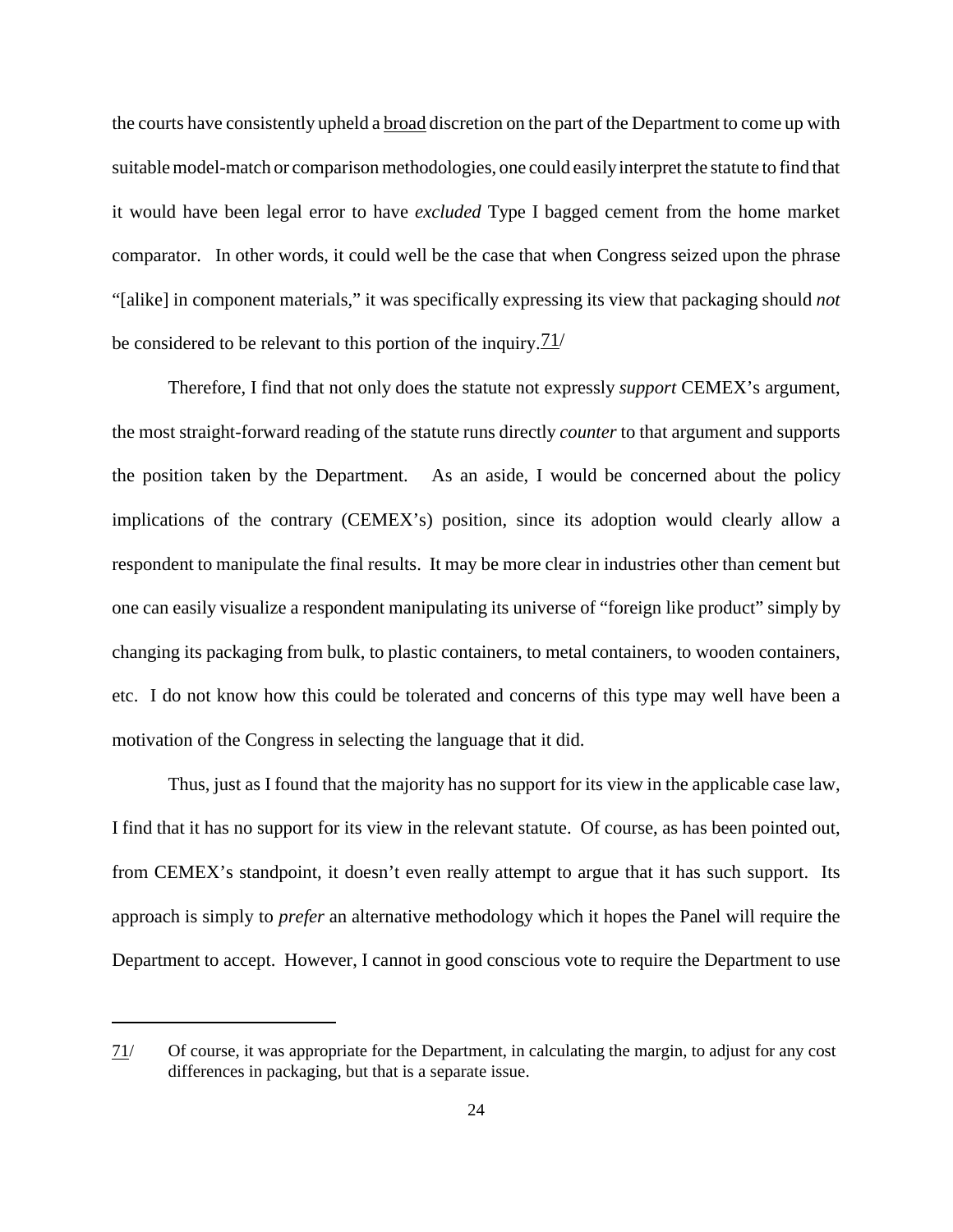a methodology which is not any more reasonable than that selected and employed by the Department and which is palpably inconsistent with the governing statute, a consistent line of CIT cases, a consistent line of Chapter 19 panel opinions, and the Federal Circuit decision in CEMEX. If we could actually set aside these minor inconveniences, as the Majority has effectively done, I could concede that there is nothing inherently unreasonable in CEMEX's proposed methodology (*i.e.*, comparing bulk to bulk); however, the courts have consistently reminded us that it is not the respondent which administers antidumping cases, it is the agency.<sup>72</sup> And, under Timken and the applicable standard of review, the agency is entitled to great deference in its selection of methodologies generally and model-match or comparison methodologies particularly. As I read the majority opinion, it appears that the majority relies on the "fair comparison" language of the Uruguay Round Agreement on Antidumping (incorporated in 19 U.S.C. § 1677b) to implicitly alter this standard of review and the deference that the Federal Circuit says exists under the relevant statute.  $\frac{73}{ }$ For my part, I regard the "fair comparison" language as important but most certainly as not having this effect.74/

It is also important to focus on the findings that the Department actually made in the Final Results, as opposed to those findings that CEMEX would have the Panel believe that the Department

<sup>72/</sup> See N.A.R. v. United States, 741 F. Supp. 936, 941 (Ct. Int'l Trade 1990) ("It is for [the Department] to conduct its antidumping investigations the way it sees fit, not the way an interested party seeks to have it conducted.")

<sup>73/</sup> See Koyo Seiko *supra*.

<sup>74/</sup> Manifestly, if Congress had intended that the "fair comparison" language be read to dramatically alter the long-standing case law on deference to the administrative agency, this would have been extensively discussed in the legislative history to the URAA—obviously, it was not. Moreover, the fairness principle has always been part of U.S. antidumping law. See Federal Mogul Corp. v. United States, 63 F.3d 1572, 1580 (Fed. Cir. 1995) ("Antidumping jurisprudence seeks to be fair, rather than to build bias into the calculation of dumping margins.")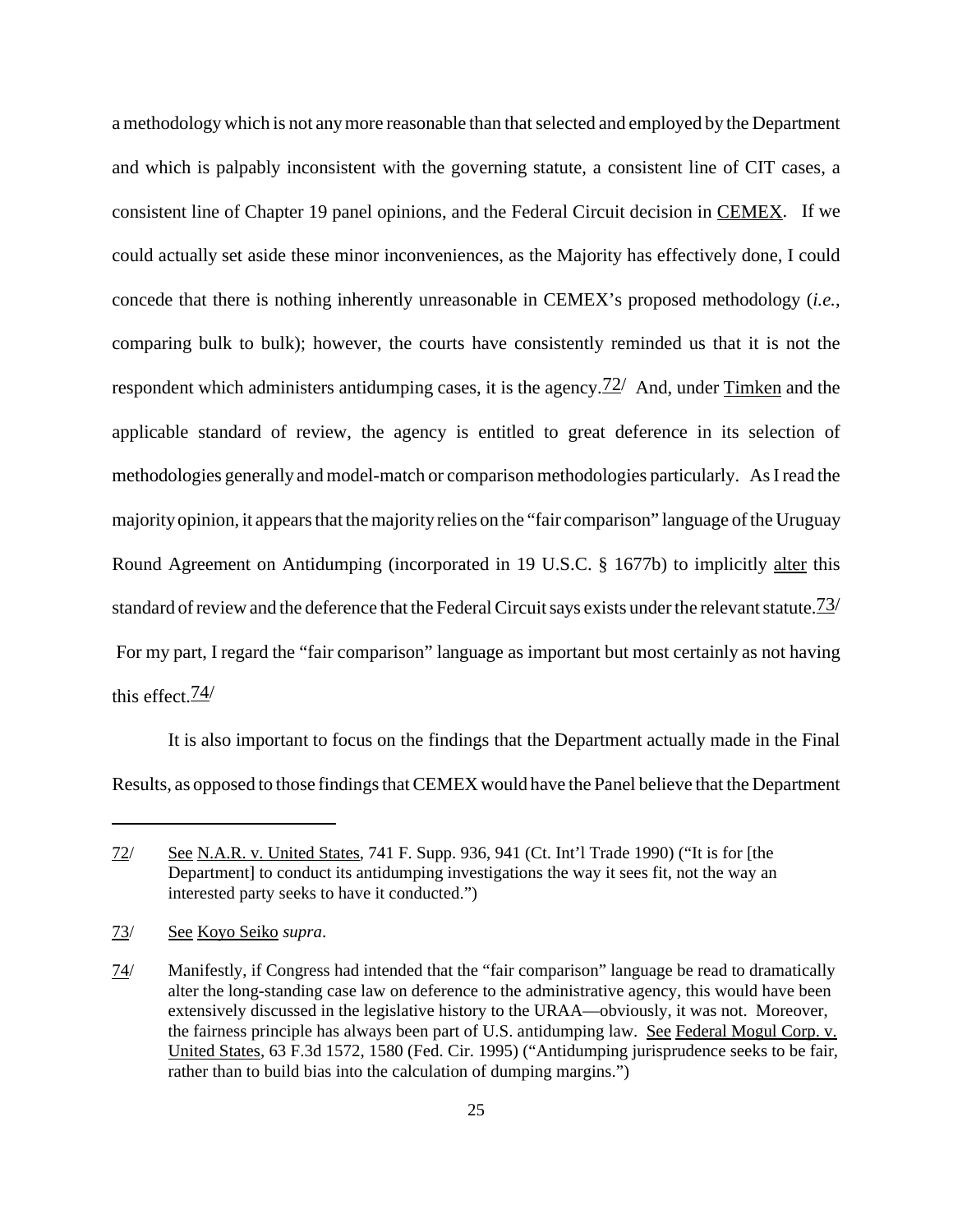made. The Department's actual finding that Type I cement is "identical," whether in bulk or bagged form, is incontestably true and supported by substantial evidence on the record. In the vernacular of the Department's past administrative cases, a rose is a rose, a raspberry is a raspberry, and (as the Federal Circuit found in CEMEX) Type I cement is Type I cement. In addition, the Department's separate finding that there is "only one level of trade and one channel of distribution in that level" is also supported by substantial evidence on the record. The Department's April 2, 1997 calculation memorandum75/ quite adequately establishes that it *considered* CEMEX's contrary assertions, *rejected* them, and *supported* its own findings.

At the end of the day, the one thing that may explain the majority's position on this issue is its express willingness to allow CEMEX's Exhibit 4 to enter the record through the back door and to give that document an importance that the standard of review, the case law and the statute do not allow. First, as to admissibility of Exhibit 4, Article 1904(3) of the NAFTA requires that this Panel "apply the standard of review" set forth in 19 U.S.C. § 1516A(b)(1)(B). This statute requires the Panel to "hold unlawful any determination, finding, or conclusion found...to be unsupported by substantial evidence on the record or otherwise not in accordance with law." (Emphasis added). The requirement that a review by "on the record" means that a Panel's review must be limited to only that "information presented to or obtained by [the Department] ... during the course of the administrative proceeding...." 19 U.S.C. § 1516A(b)(2)(A)(i). The Department's own regulations further define the scope of the record.<sup>76</sup> From the Panel's perspective, an inquiry beyond the record would

<sup>75/</sup> See note 30 *supra*.

<sup>76/</sup> Current Reg. § 351.302(b) states, in part, that "the Secretary will not consider or retain in the official record of the proceeding... untimely filed factual information, written argument, or other (continued...)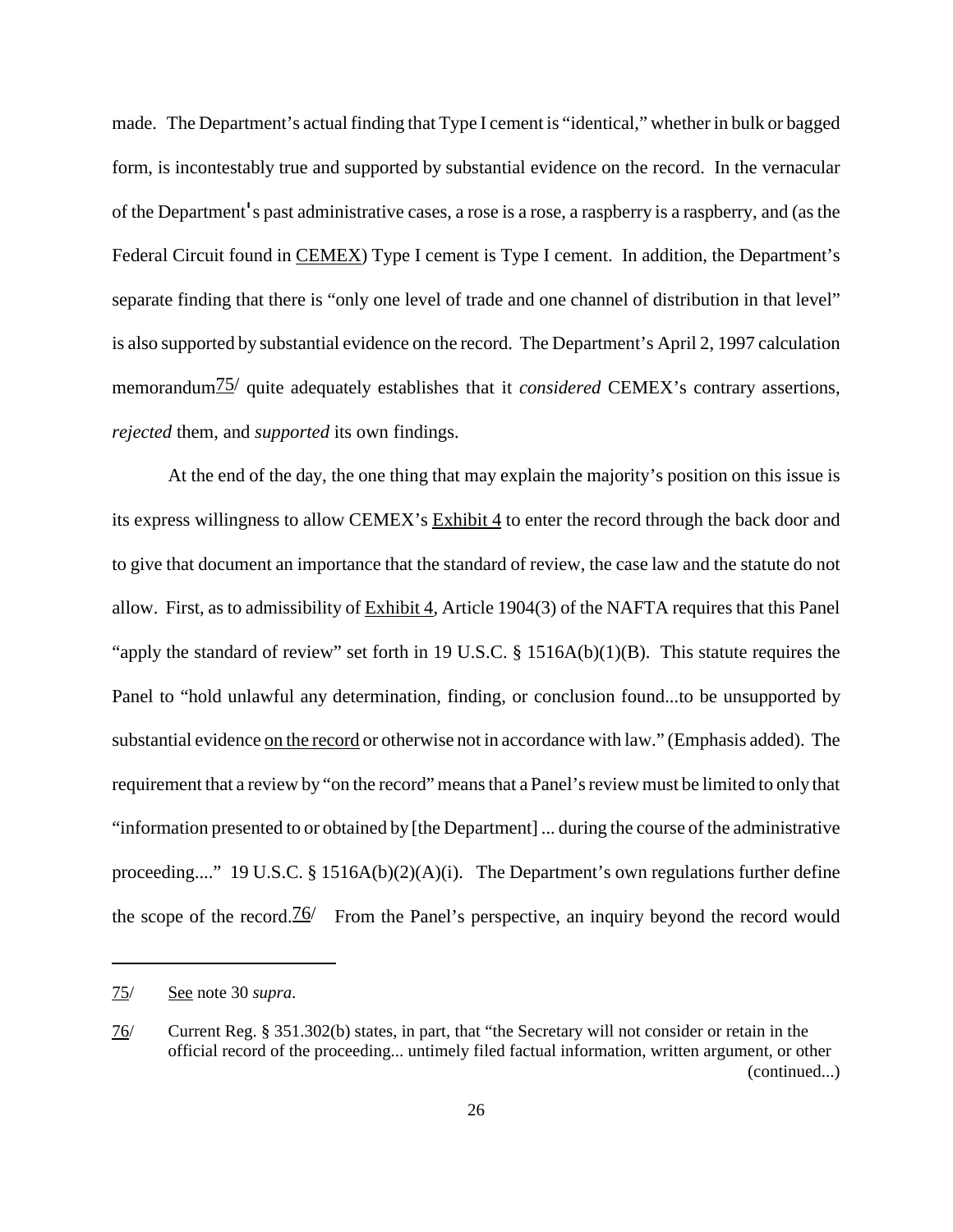constitute an impermissible substitution of the Panel's judgment for that of the agency.  $77/$ 

Manifestly, there is a time under the antidumping regulations and procedures for the introduction of evidence, for the verification of that evidence, and for the drawing of conclusions by the agency with respect to such evidence. CEMEX has ignored these regulations and procedures by waiting to introduce a significant document after the administrative record has been formally closed, indeed, by waiting until the matter is on appeal. This, of course, has made it impossible for the Department (the administering authority) to check and verify the "evidence" and has made it impossible for Southern Tier to argue against the relevance, interpretation or weight of such "evidence." Conveniently so, from CEMEX's standpoint. For my part, I would return Exhibit 4 to the Secretariat accompanied by a determination that it is an inappropriate document for either the Panel or the Department to consider.

Although I have not, for the above reasons, considered Exhibit 4 for purposes of this opinion, if CEMEX correctly describes that document as containing price comparisons of bulk and bagged cement, I would also observe the document is of little moment. Nowhere in the statute is the Department required to seize upon *price differences* as a basis for its comparison or model-match methodologies, and the case law, discussed above, have made it plain that it is the *physical characteristics* of the comparison products which are largely determinative, non-statutory factors such as price differentials having little or no significance as to this issue.

<sup>76/</sup> (...continued) material...."

<sup>77/</sup> Material that is extraneous to the record should not be considered by the Panel, and any inquiry beyond the record is an impermissible substitution of the Panel's judgment for that of the agency. See, *e.g.*, Beker Industries Corp. v. United States, 7 CIT 313, 316-17 (Ct. Int'l Trade 1984).